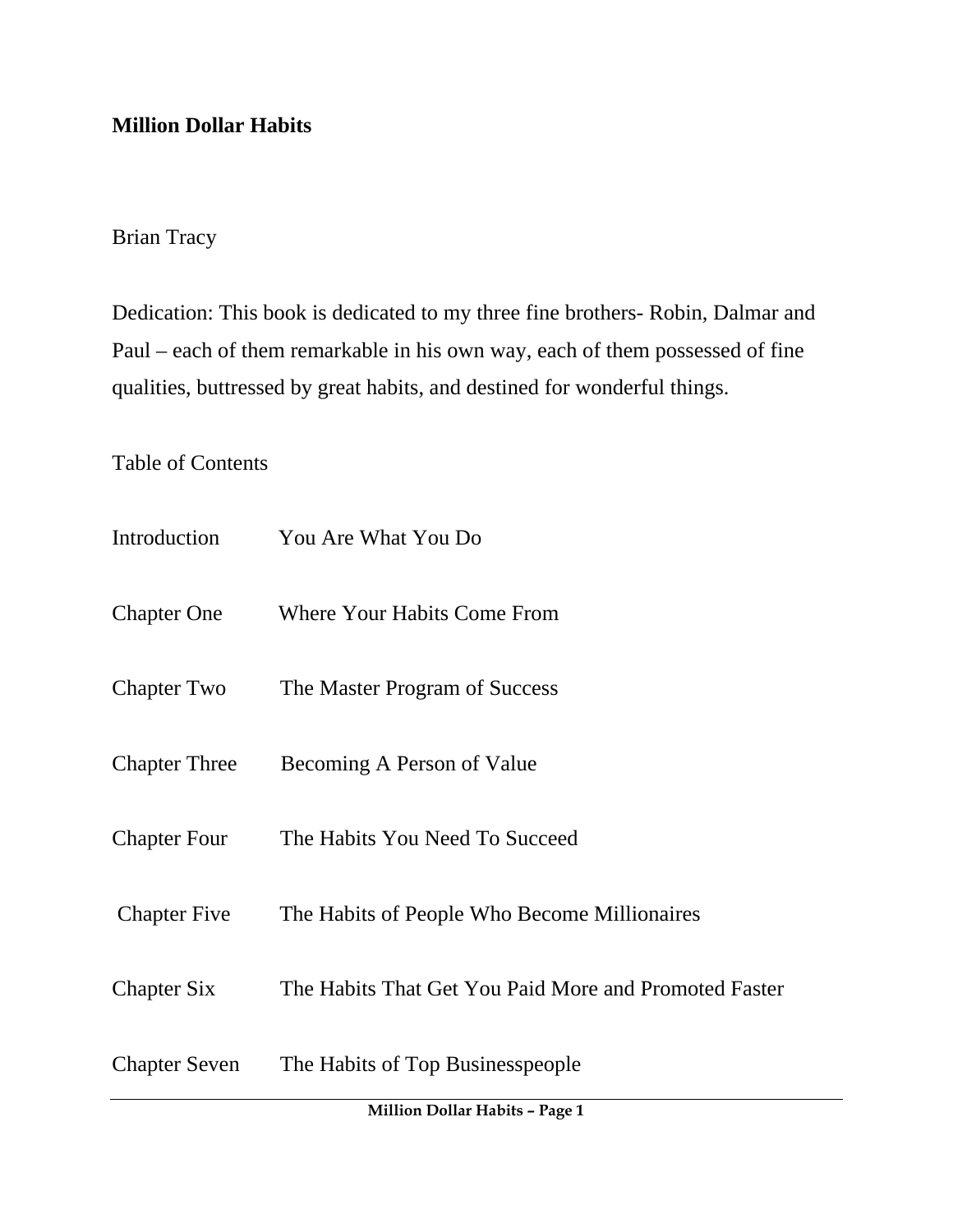| <b>Chapter Eight</b>                 | The Habits for Marketing and Sales Success            |  |
|--------------------------------------|-------------------------------------------------------|--|
| <b>Chapter Nine</b>                  | The Habits of Personal Effectiveness                  |  |
| <b>Chapter Ten</b>                   | The Habits for Getting Along Well With Others         |  |
|                                      | Chapter Eleven The Habits for Health and Well Being   |  |
| $\setminus$                          | Chapter Twelve The Habits of Character and Leadership |  |
| The Focal Point Coaching Process     |                                                       |  |
| The Focal Point Telecoaching Process |                                                       |  |

Index

About the Author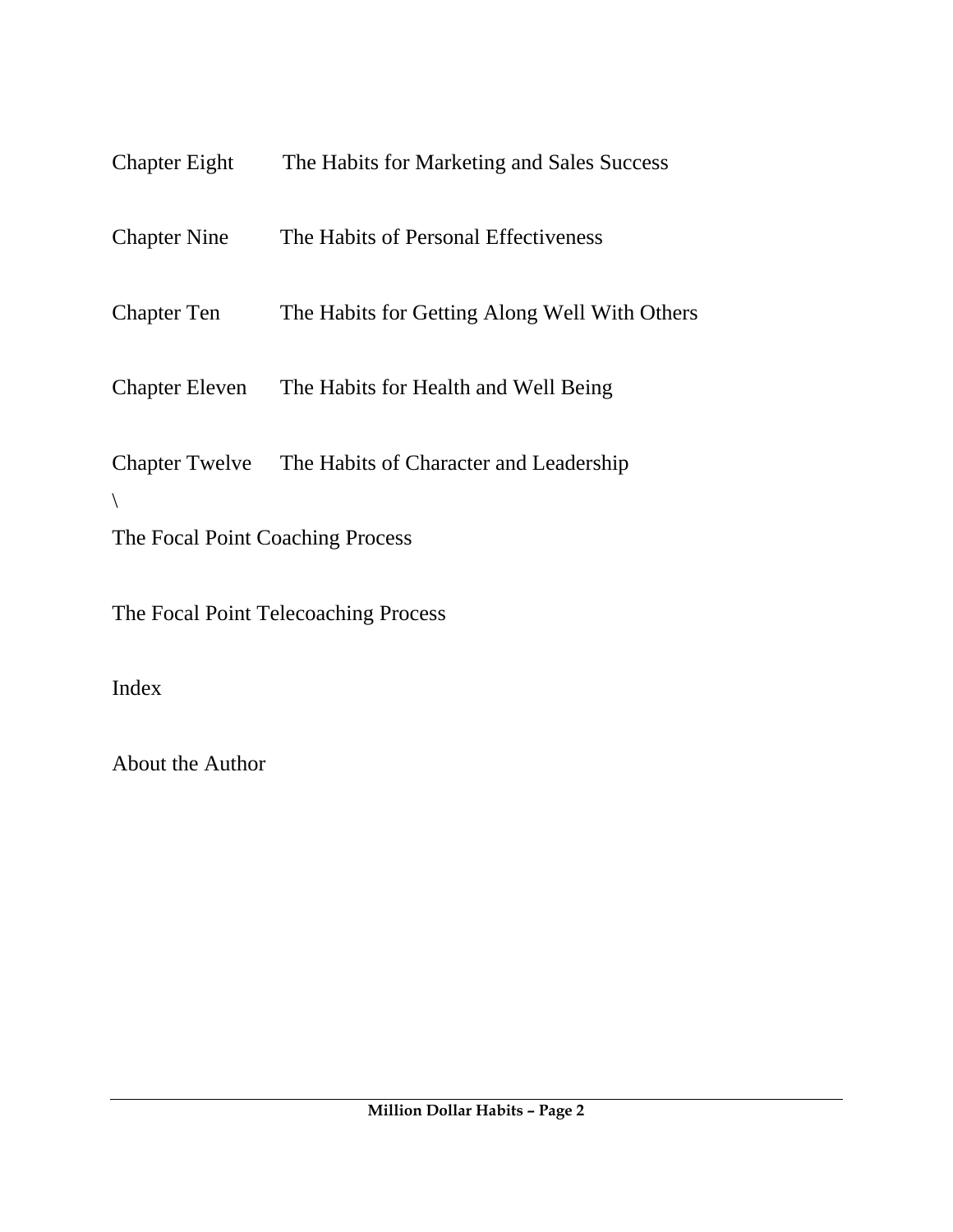Million Dollar Habits

## **Introduction – You Are What You Do**

*"Habit my friend, is practice long pursued, that at last becomes the man himself."* (Evenus)

Thank you for reading this book. In the pages ahead, you are going to learn a proven and practical series of strategies and techniques that you can use to achieve greater success and happiness in every area of your life. I am going to share with you the so-called "Secrets of Success" practiced by every person who ever achieves anything worthwhile in life. When you learn and practice them yourself, you will never be the same again.

# **The Great Question**

Many years ago, I began asking the question, "Why are some people more successful than others?" This question became the focal point of a lifelong search, taking me to more than 80 countries and through many thousands of books and articles on the subjects of philosophy, psychology, religion, metaphysics, history, economics, and business. Over time, the answers came to me, one by one, and gradually crystallized into a clear picture and a simple explanation.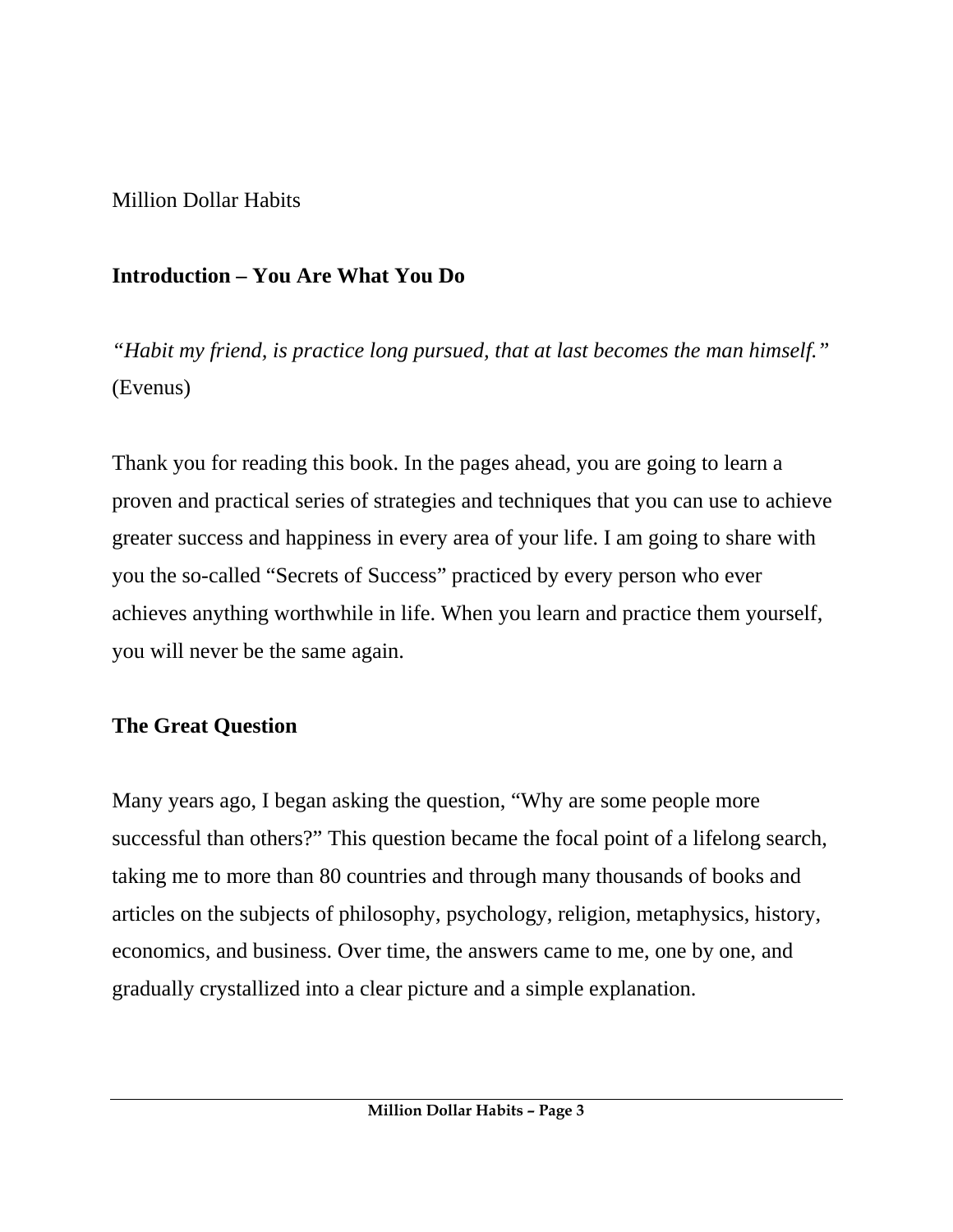It is this: *"You are where you are and what you are because of yourself. Everything you are today, or ever will be in the future, is up to you. Your life today is the sum total result of your choices, decisions and actions up to this point. You can create your own future by changing your behaviors. You can make new choices and decisions that are more consistent with the person you want to be and the things you want to accomplish with your life."* 

Just think! Everything that you are or ever will be is up to you. And the only real limit on what you can be, do and have is the limit you place on your own imagination. You can take complete control of your destiny by taking complete control of your thoughts, words and actions from this day forward.

### **The Power of Habit**

Perhaps the most important discovery in the fields of psychology and success is that fully 95% of everything that you think, feel, do and achieve is the result of *habit*. Beginning in childhood, you have developed a series of conditioned responses that lead you to react automatically and unthinkingly in almost every situation.

To put it simply, successful people have "success habits" and unsuccessful people do not. Successful, happy, healthy, prosperous men and women easily, automatically and consistently do and say the right things in the right way at the right time. As a result, they accomplish ten and twenty times as much as average people who have not yet learned these habits and practiced these behaviors.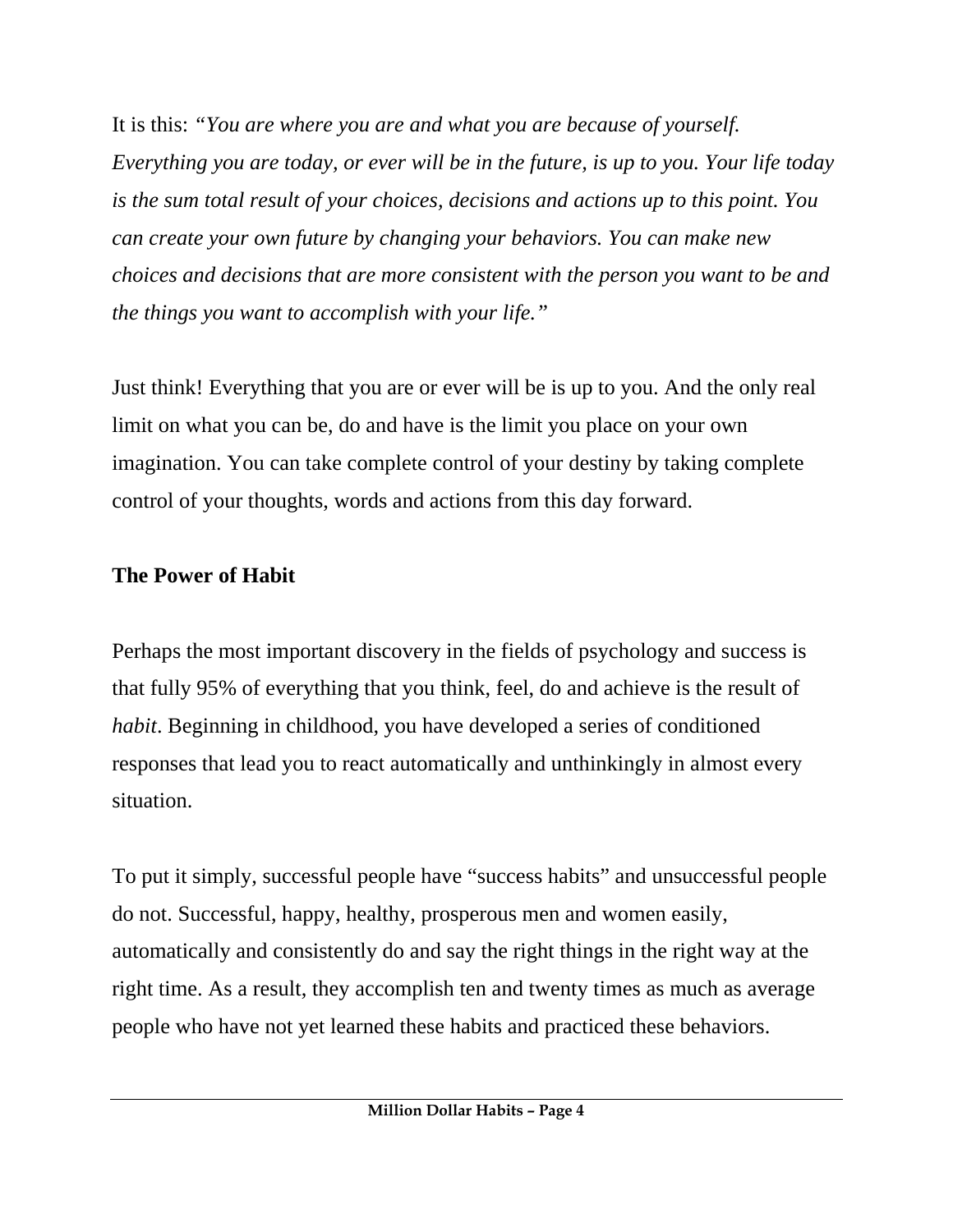### **The Definition of Success**

Often people ask me to define the word "success." My favorite definition is this: *"Success is the ability to live your life the way you want to live it, doing what you most enjoy, surrounded by people who you admire and respect."* 

In a larger sense, *success* is the ability to achieve your dreams, desires, hopes, wishes and goals in each of the important areas of your life.

Although each of us is unique and different from all other human beings who have ever lived, we all have *four* goals or desires in common. On a scale of one to ten, with one being the lowest and ten being the highest, you can conduct a quick evaluation of your life by giving yourself a grade in each of these four areas.

### **Healthy and Fit**

The first goal common to all of us is *health and energy*. We all want to be healthy and fit, to have high levels of energy and to live free of pain and illness. Today, with the incredible advances in medical science, the quality of our health and fitness, and our lifespan, is largely determined by design, not by chance. People with excellent *health habits* are far healthier, have more energy, and live longer and better than people who have poor health habits. We will look at these habits, and how we can develop them, later in this book.

## **Excellent Relationships**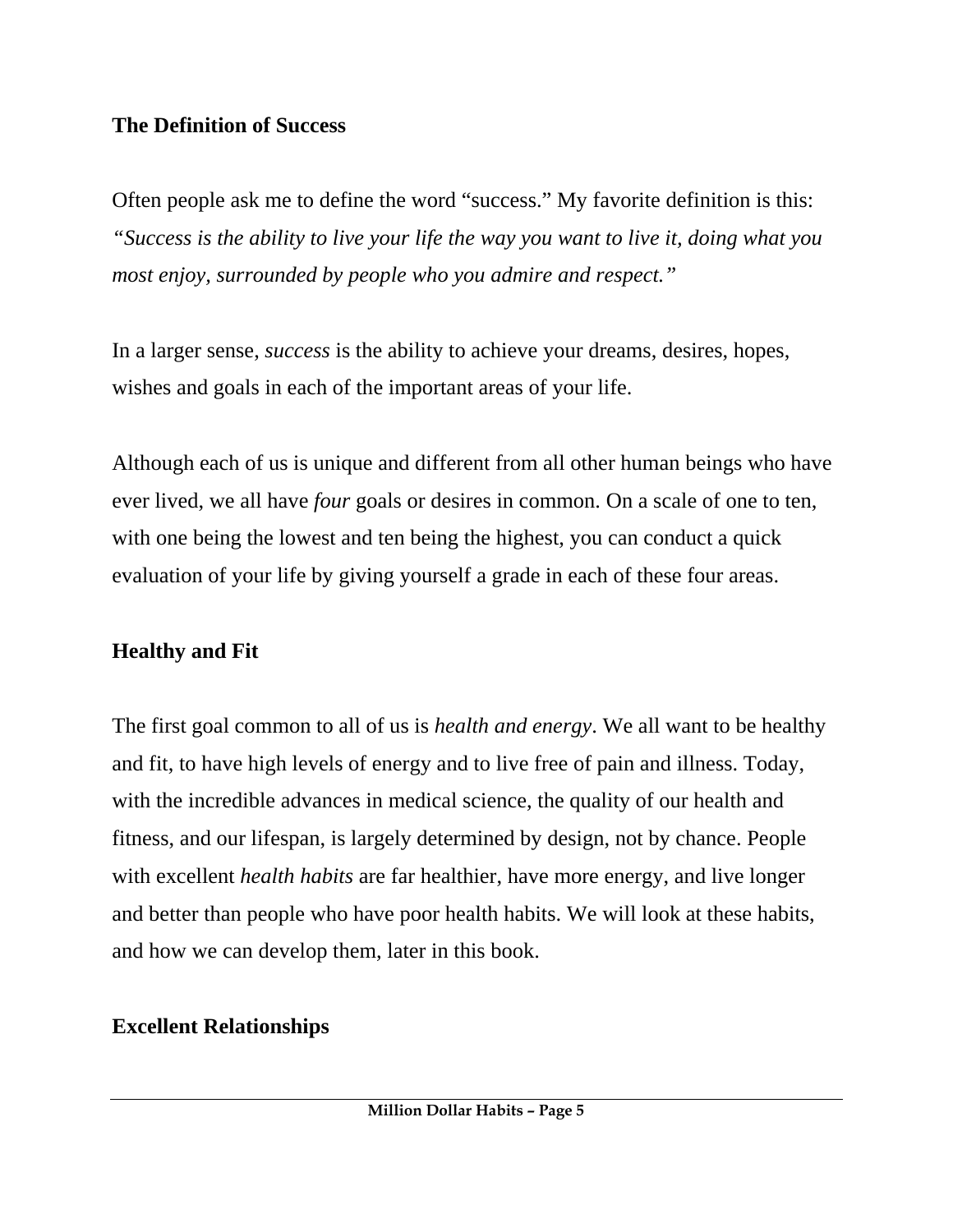The second goal that we all have in common is to enjoy *excellent relationships,* intimate, personal or social, with the people we like and respect, and who like, love and respect us in turn. Fully 85% of your happiness will be determined by the quality of your relationships at each stage, and in each area, of your life. How well you get along with people, and how much they like, love and respect you, has more of an impact on the quality of your life than perhaps any other factor. Throughout this book, you will learn the key habits of communication and behavior that build and maintain great relationships with other people.

## **Do What You Love**

The third goal that we all have in common is to do *work that we enjoy, to do it well, and to be well paid for it*. You want to be able to get and keep the job you want, to get paid more and promoted faster. You want to earn the very most that is possible for you at each stage of your career, whatever you do. In this book, you will learn how to develop the habits of the most successful and highest paid people in every field.

# **Achieve Financial Independence**

The fourth goal we all have in common is to achieve *financial independence*. You want to reach the point in life where you have enough money so that you never have to worry about money again. You want to be completely free of financial worries. You want to be able to order dinner in a restaurant without looking at the right hand column to decide how hungry you are.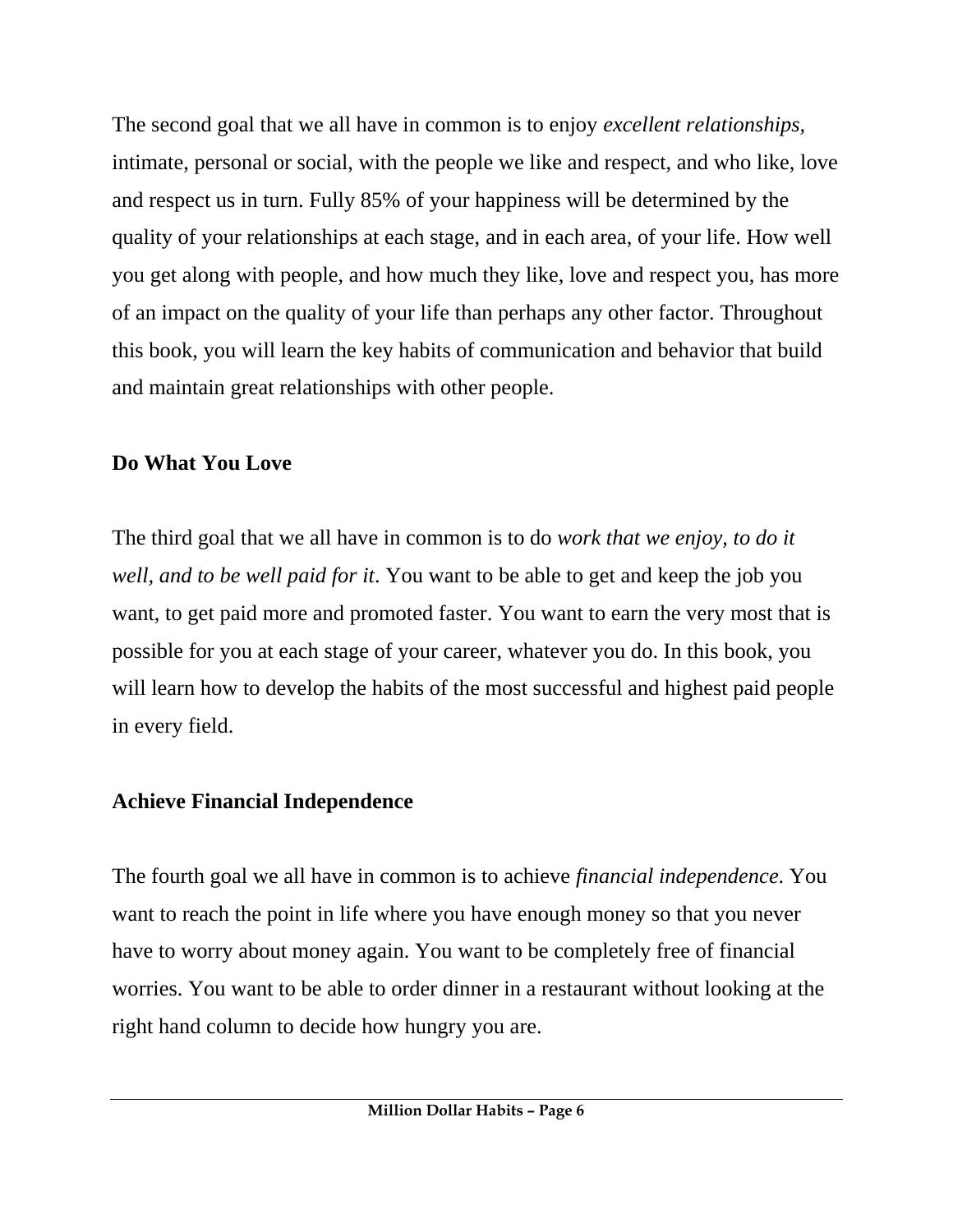### **Developing "Million Dollar Habits"**

In the pages ahead, you will learn how to develop the *"Million Dollar Habits*" of men and women who go from rags to riches in one generation. You will learn how to think more effectively, make better decisions, and take more effective actions than other people. You will learn how to organize your financial life in such a way that you achieve all your financial goals far faster than you can imagine today.

One of the most important goals you must achieve to be happy and successful in life is the development of your own character. You want to become an excellent person in every respect. You want to become the kind of person that others look up to and admire. You want to become a leader in your community, and a role model for personal excellence to all the people around you.

In each case, the decisive factors in the achievement of each of these goals that we all hold in common is the development of the specific habits that lead automatically and inevitably to the results that you want to achieve.

# **All Habits Are Learned**

The good news about habits is that all habits are *learned*, as the result of practice and repetition. You can learn any habit that you consider either necessary or desirable. By using your willpower and discipline, you can shape your personality and character in almost any way you desire. You can write the script of your own life, and if you are not happy with the current script, you can rip it up and write it again.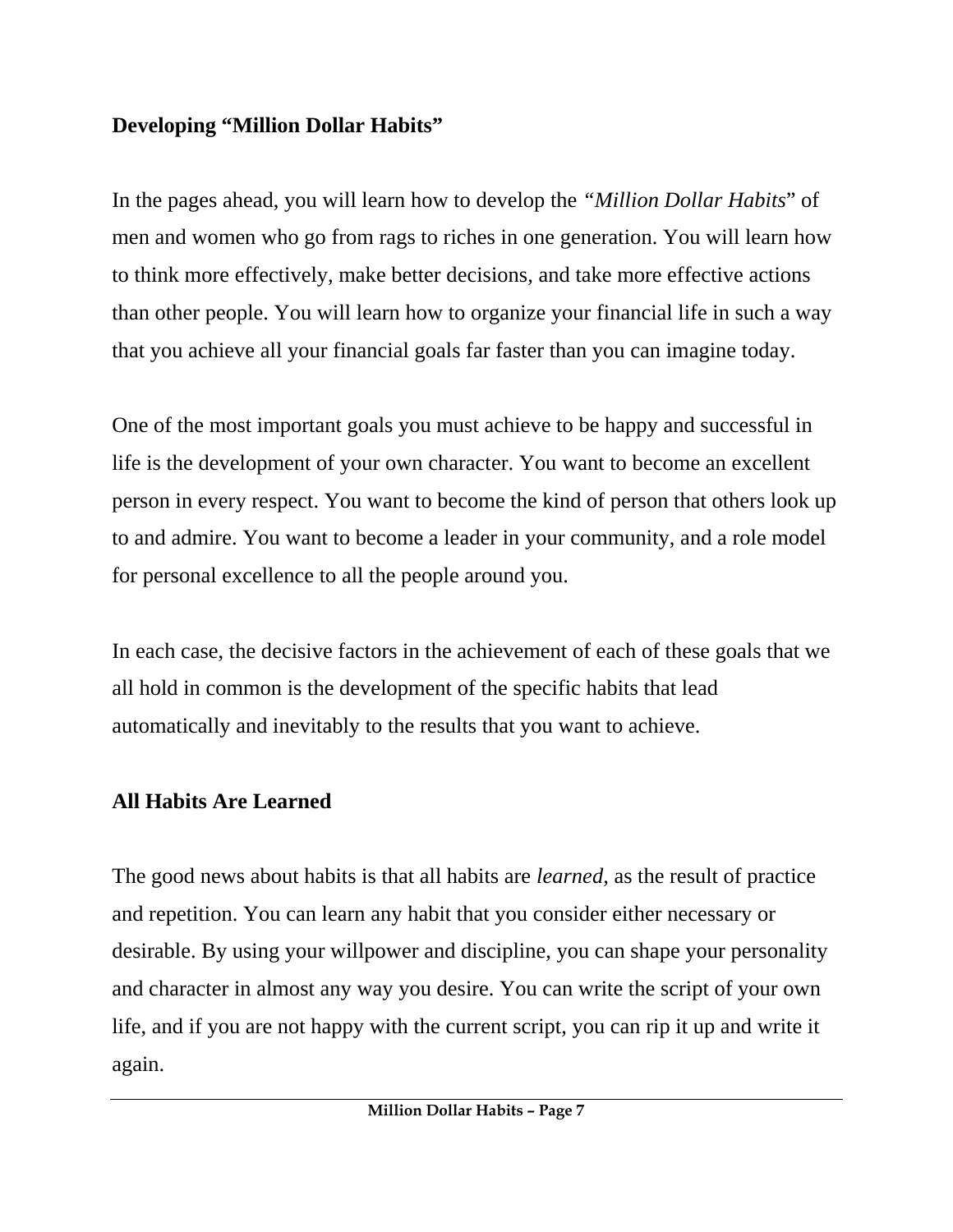Just as your *good* habits are responsible for most of your success and happiness today, your *bad* habits are responsible for most of your problems and frustrations. But since bad habits are learned as well, they can be *unlearned* and replaced with good habits by the same process of practice and repetition.

George Washington, the first President of the United States and the General in command of the Revolutionary Army, is rightly called "The Father of His Country." He was admired, if not worshiped, for the quality of his character, his graciousness of manner, and his correctness of behavior.

But that is not the way George Washington started off in life. He came from a middle class family, with few advantages. One day, as a young man aspiring to succeed and prosper, he came across a little book entitled *"The Rules of Civility and Decent Behavior in Company and Conversation."* As a teenage boy, he copied these 110 rules into a personal notebook. He carried it with him and reviewed them constantly throughout his life.

By practicing the "Rules of Civility," he developed the habits of behavior and manners that led to him being considered "First in the hearts of his countrymen." By deliberately practicing and repeating the habits that he most desired to make a part of his character, George Washington became in every respect a "self-made man." He learned the habits he needed to learn to become the kind of man he wanted to become.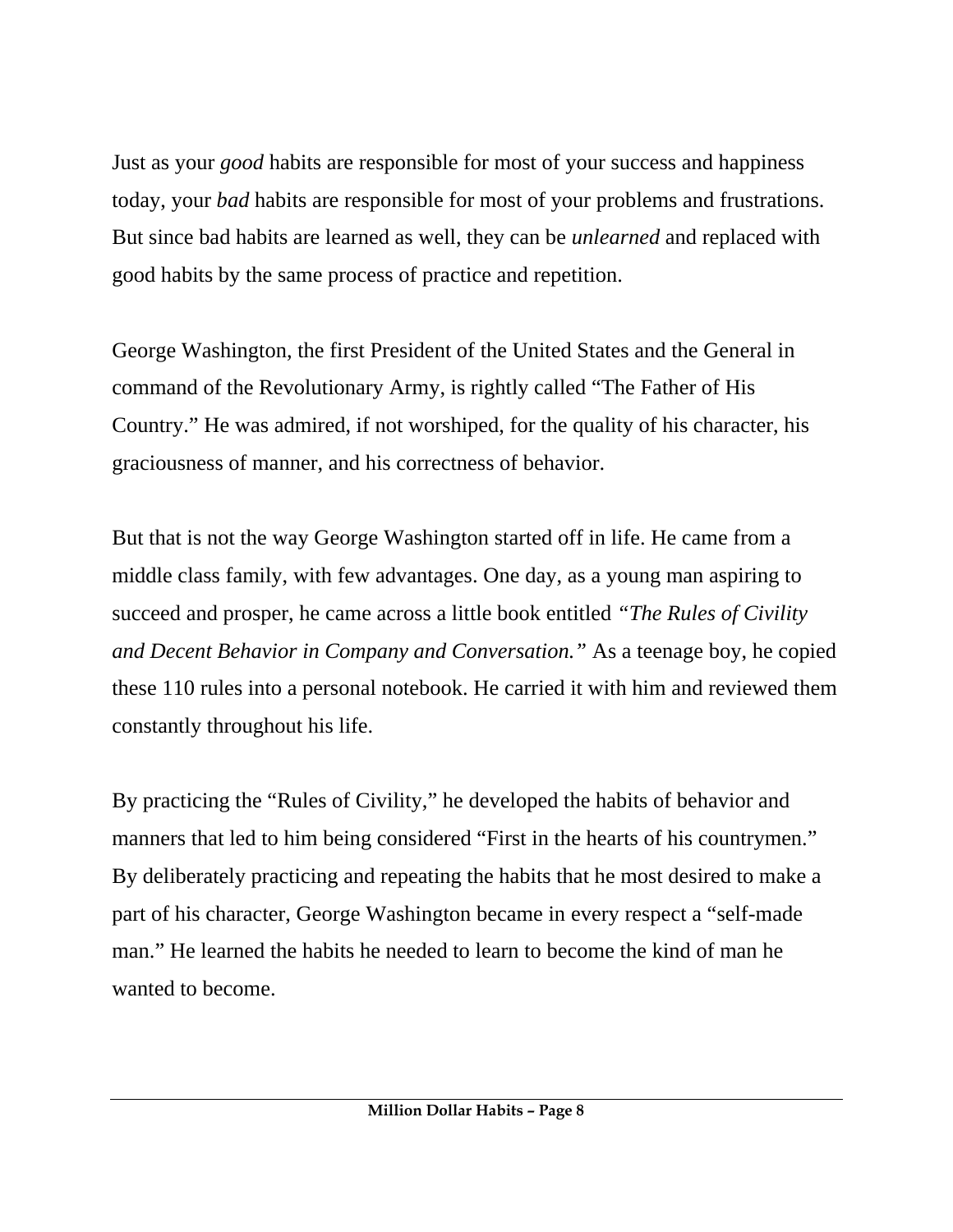### **The First Millionaire**

During the same period, Benjamin Franklin, who began as a printer's apprentice and went on to become the first self-made millionaire in the American colonies, adapted a similar process of personal development.

As a young man, Benjamin Franklin felt that he was a little rough, ill mannered and argumentative. He recognized that his attitudes and behaviors were creating animosity toward him from his associates and coworkers. He resolved to change by rewriting the script of his own personality.

He began by making up a list of 12 virtues that he felt the ideal person would possess. He then concentrated on the development of one virtue each week. All week long, as he went about his daily affairs, he would remind himself to practice that virtue, whether it was temperance, tolerance or tranquility, on every occasion that it was called for. Over time, as he developed these virtues and made these habits a part of his character, he would practice one virtue for a period of two weeks, then three weeks, then one virtue per month.

Over time, he became one of the most popular personalities and statesmen of the age. He became enormously influential, both in Paris as an Ambassador from the United States during the Revolutionary War, and during the Constitutional Convention, when the Constitution and the Bill of Rights for the United States was debated, negotiated and agreed upon. By working on himself to develop the habits of an excellent person, he made himself into a person capable of shaping the course of history.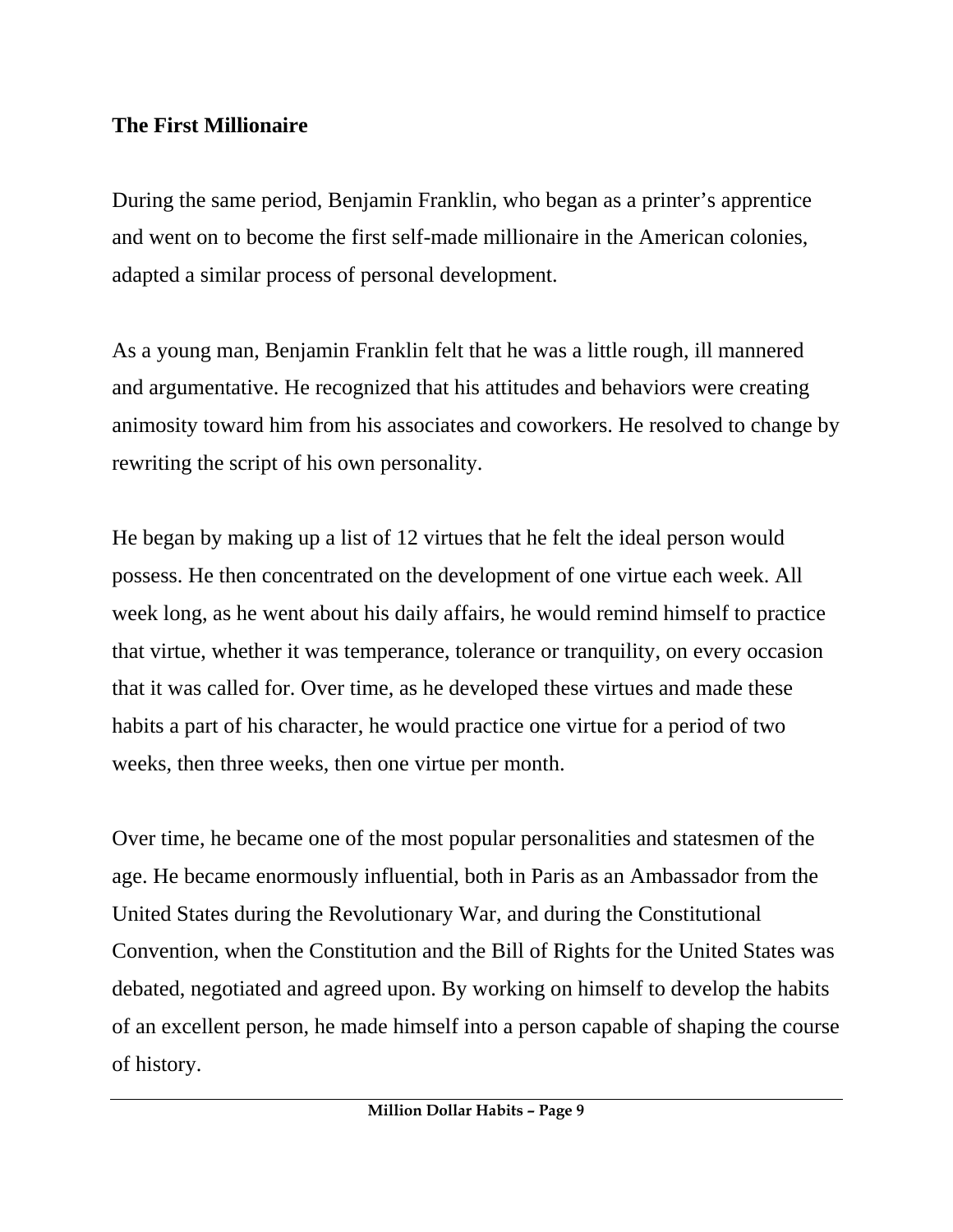### **You Are in Complete Control**

The fact is that good habits are hard to form, but *easy* to live with. Bad habits, on the other hand, are easy to form, but *hard* to live with. In either case, you develop either good or bad habits as the result of your choices, decisions and behaviors.

Horace Mann said, *"Habits are like a cable. We weave a strand of it every day and soon it cannot be broken."* 

One of your great goals in life should be to develop the habits that lead to health, happiness and true prosperity. Your aim should be to develop the habits of character that enable you to be the very best person that you can imagine yourself becoming. The high purpose of your life should be to ingrain within yourself the habits that enable you to fulfill your full potential.

In the pages ahead, you will learn how your habit patterns are developed, and how you can transform them in a positive way. You will learn how to become the kind of person who inevitably and relentlessly, like the waves of the ocean, moves onward and upward toward the accomplishment of every goal that you can set for yourself.

*"We first make out habits, and then our habits make us."* (John Dryden)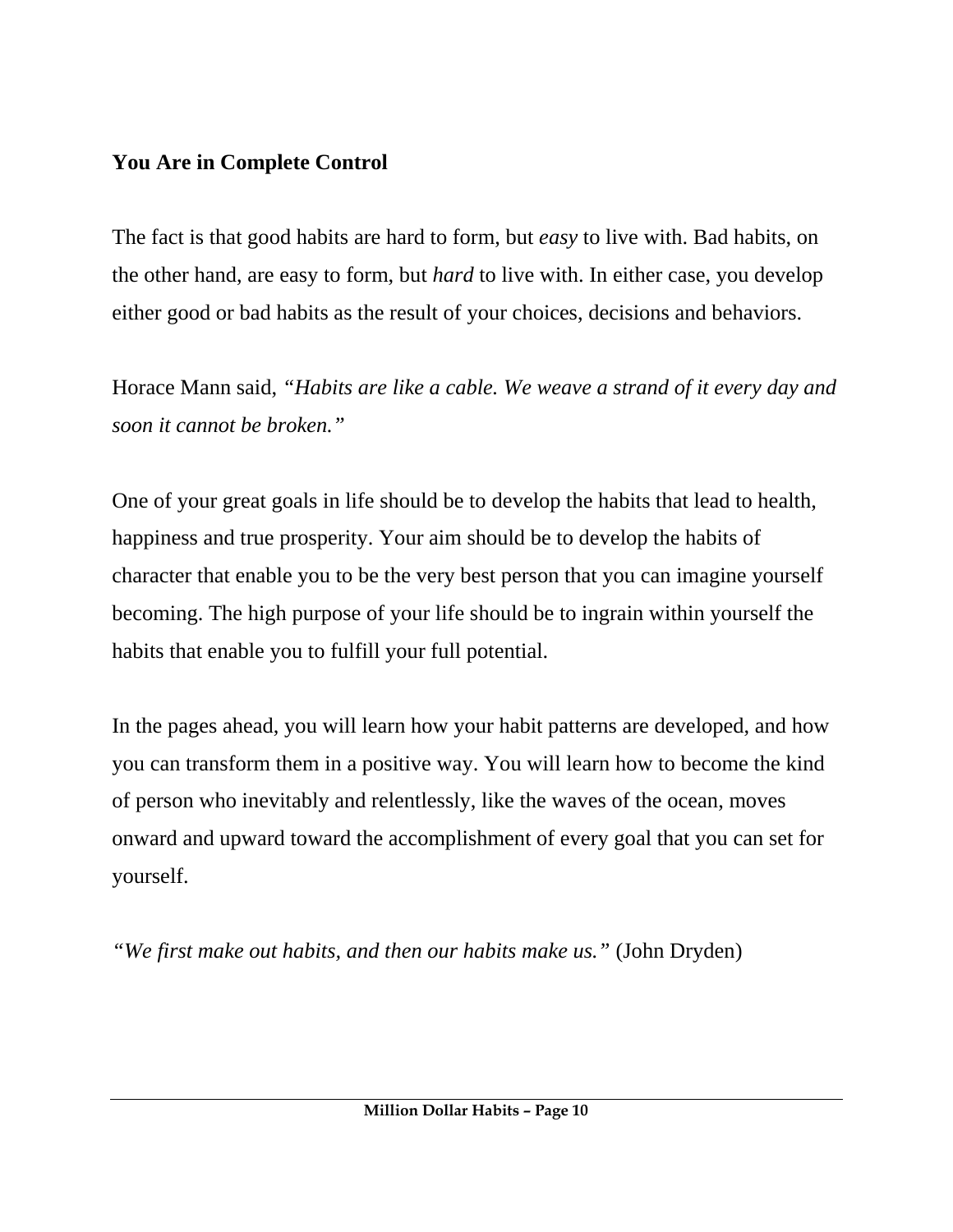#### **Chapter One**

### **Where Your Habits Come From**

*"Any act often repeated soon forms a habit; and habit allowed, steadily gains in strength. At first it may be as a spider's web, easily broken through, but if not resisted, it soon binds us with chains of steel."* (Tryon Edwards)

You are extraordinary! You came into this world with more talents and abilities than you could ever use. You could not exhaust your full potential if you lived 100 lifetimes.

Your amazing brain has 20 billion cells, each of which is connected to as many as 20 thousand other cells. The possible combinations and permutations of ideas, thoughts and insights that you can generate are equivalent to the number one followed by eight pages of zeros. According to brain expert Tony Buzan, this number is greater than all the molecules in the known universe. Whatever you have accomplished in life to this date is only a small fraction of what you are truly capable of achieving.

The psychologist, Abraham Maslow, once wrote that, *"The story of the human race is the story of men and women selling themselves short."* The average person settles for far less than he or she is truly capable of achieving. Compared with what you could be, everything you have accomplished so far is only a small part of what is truly possible for you.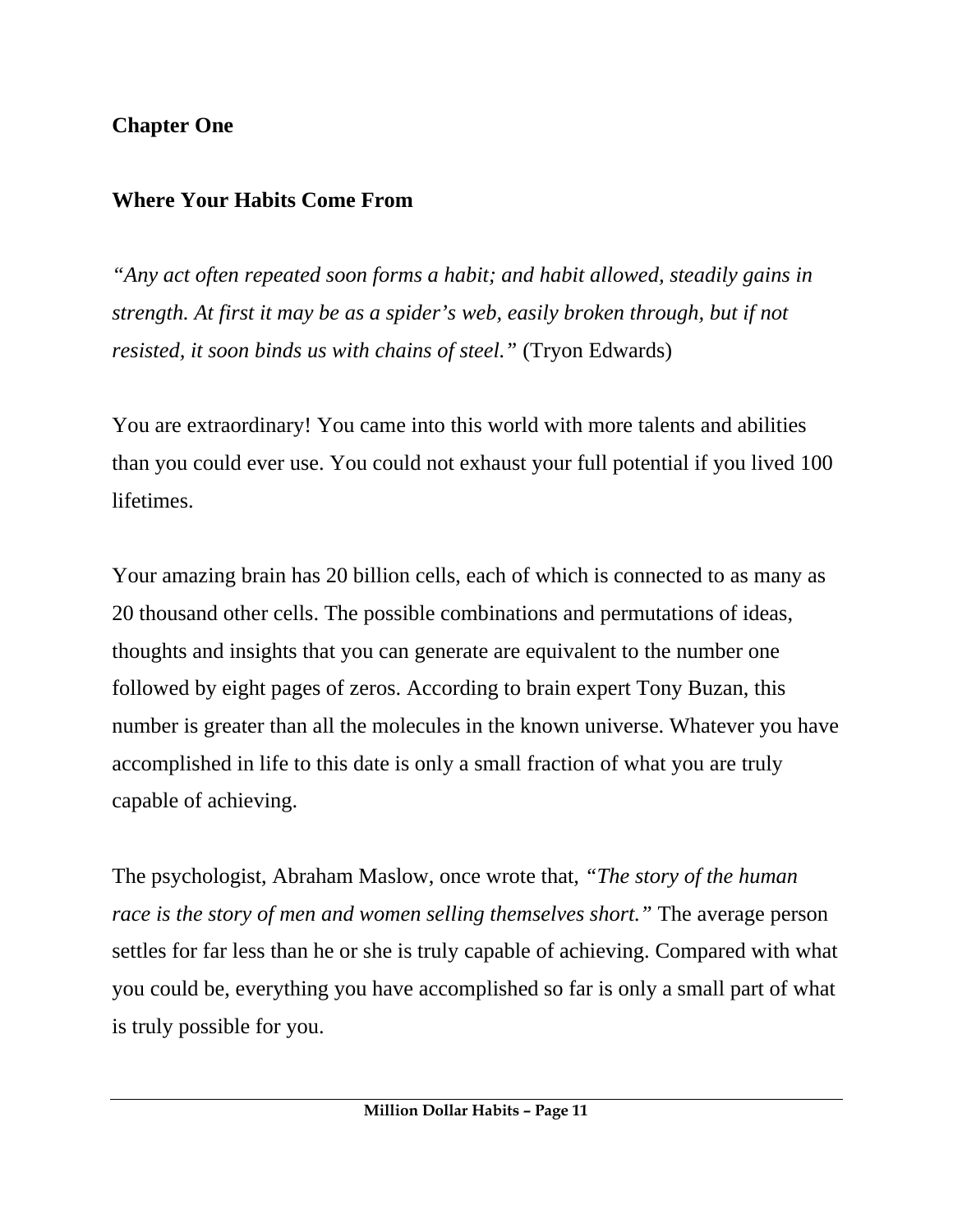The challenge is that you come into the world with the most incredible brain, surrounded by unlimited possibilities for success, happiness and achievement, but you start off with *no instruction manual*. As a result, you have to figure it all out for yourself. Most people never do. They go through life doing the very best they can, but they never come within shouting distance of doing, having and being all that is possible for them.

## **Coming From Behind**

I started off in life with few advantages. My father was not always employed and my family never seemed to have any money. I began working and paying for my own clothes and expenses when I was 10 years old, doing odd jobs around the neighborhood. I hoed weeds, delivered newspapers, mowed lawns, and raked leaves. When I was old enough, I got a job washing dishes in the back of a small hotel. My biggest promotion at that time was up to washing pots and pans.

I left high school without graduating and worked at laboring jobs for several years. I worked in sawmills stacking lumber, and in the woods slashing brush with a chain saw. I dug ditches and wells. I worked on farms and ranches. I worked in factories and on construction sites. For a time, I was a galley boy on a Norwegian Freighter in the North Atlantic. I earned my living by the sweat of my brow.

When I could no longer find a laboring job, I got a job in straight commission sales, cold calling from door-to-door and office-to-office. For a long time, I was one sale away from homelessness. If I did not make a sale that day, and get my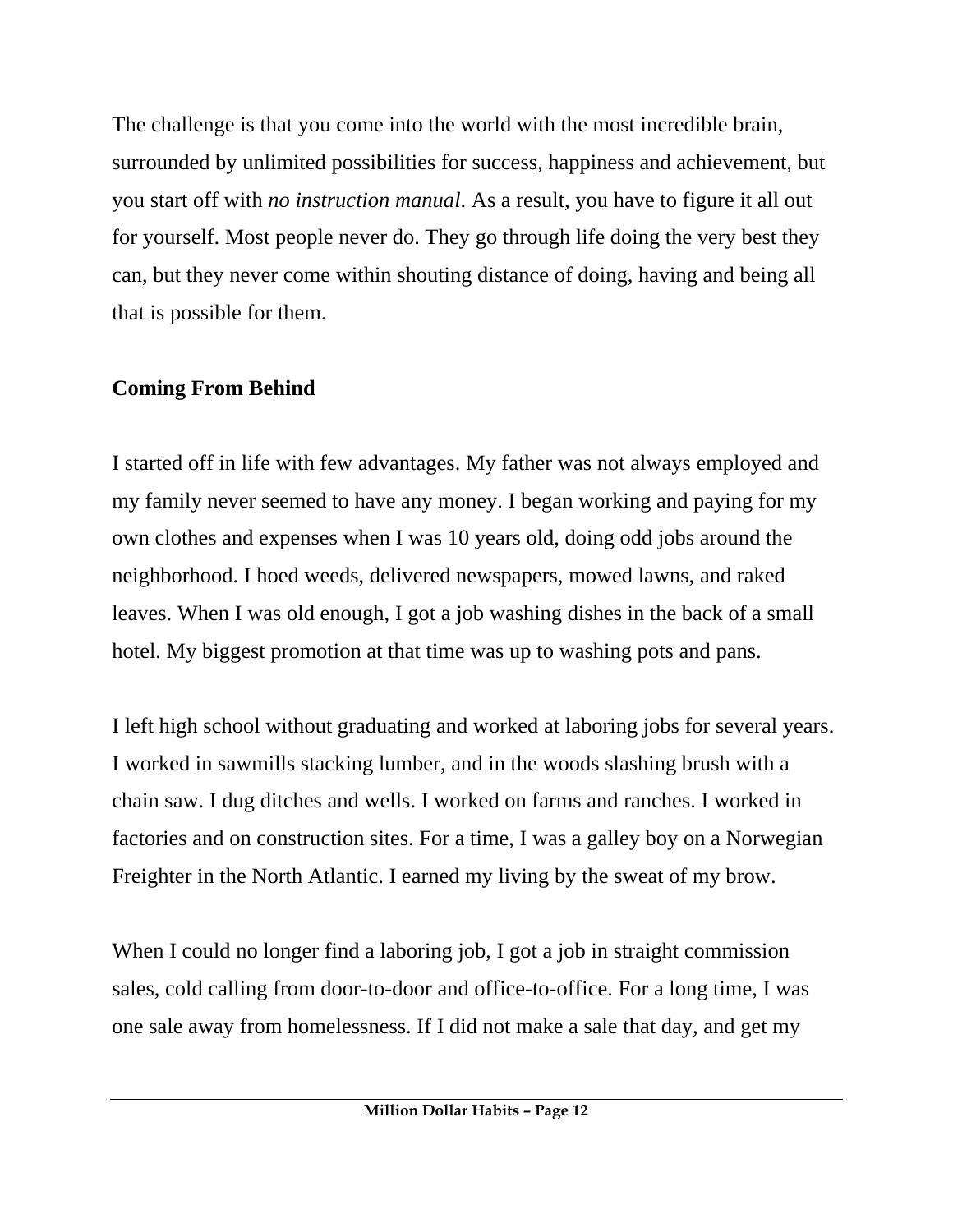commission immediately so that I could pay for my room at the boarding house, I would be out on the street. This was not a great way to live.

## **The Key To Success**

Then one day I began asking that question, *"Why is it that some people are more successful than others?"* Especially, *"Why is it that some salespeople are more successful than others?"* 

With that one question, I did something that changed my life and began the formation of a *habit* that had a profound effect on my future. I went and *asked* the most successful salesman in my company what he was doing differently from me. And he told me. And I did what he told me to do. And my sales went up.

In the Bible it says, *"Ask and ye shall receive."* I soon developed *the habit of asking everyone, and in every way possible, for the answers that I needed to move ahead more rapidly.* I began to read books on selling, and put into action what I had learned. I listened to audio programs while I walked and eventually, as I drove around. I attended every sales seminar I could find. I continually asked other successful salespeople for advice. And I developed *the habit of immediately taking action on any advice or good idea that I received or learned.* 

As a result, and not surprisingly, my sales went up and up, and eventually I surpassed everyone in my company. Soon they made me a sales manager and asked me to teach other people what I was doing that enabled me to be so successful. Soon I was recruiting people with newspaper ads, teaching them the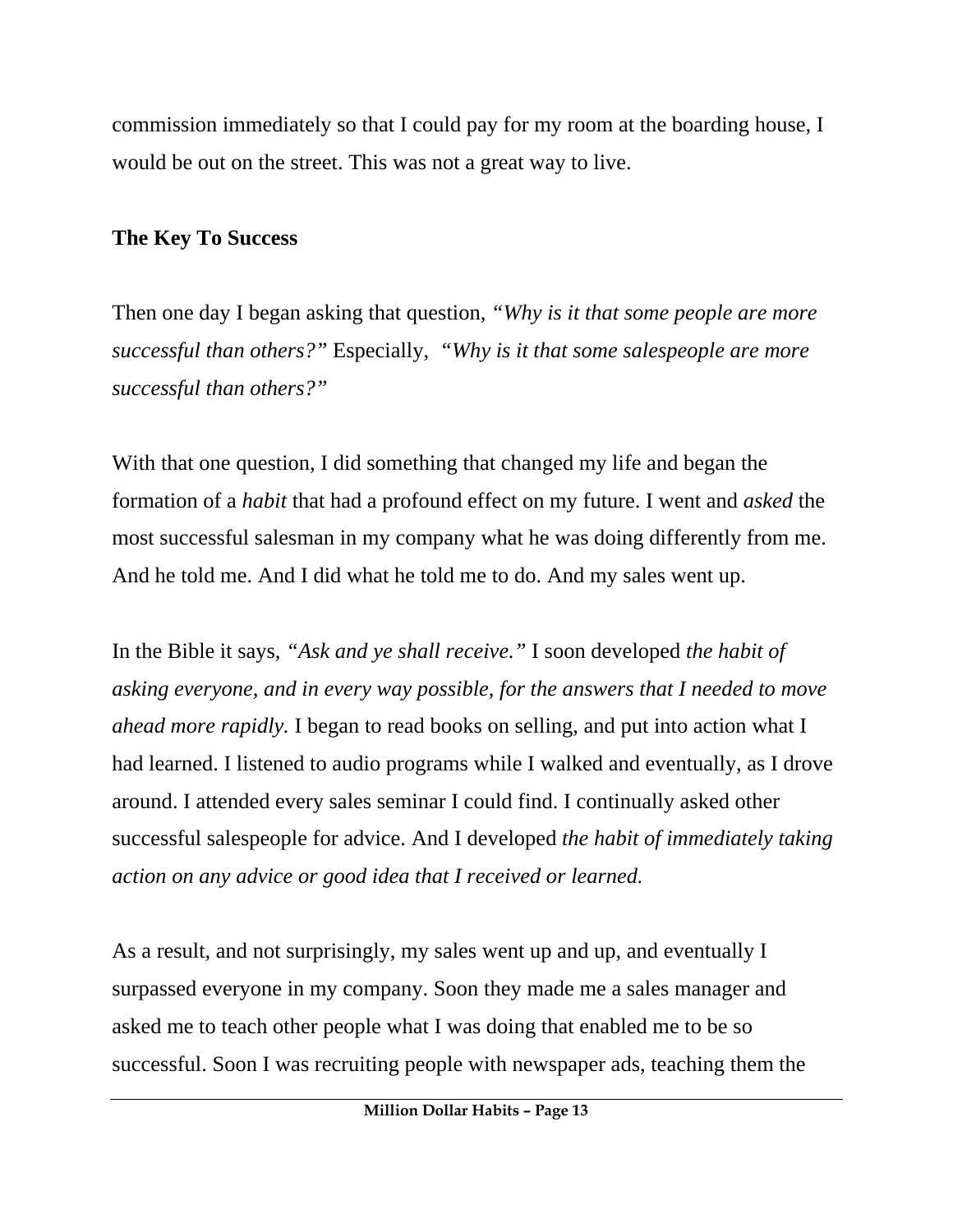sales methods and techniques that I had learned, and sending them out to call on prospects and customers. In no time at all, they were making sales and moving upward and onward in their own lives. Many of those early salespeople are millionaires today.

# **The Iron Law Of The Universe**

What I learned from this experience was the great *Law of Cause and Effect*. This is the foundation principle of western philosophy and of modern thought. It says that for every *cause*, there is an *effect*. Everything happens for a reason. Nothing happens by accident. This law says that, even if you do not know the reason why something happens, there is still a reason that explains it.

Here is one of the most important of all success principles: *"If you do what other successful people do, you will eventually get the same results that they do. And if you don't, you won't."* 

Nature is neutral. Nature does not favor one person over another. The Bible says, *"God made the rain to fall on the just and the unjust."* When you do the things that other successful people do, over and over again, you will eventually get the same results that they do. It is not a matter of luck, or chance, or accident. It is a matter of law.

This was an extraordinary idea for me. Even today I am awed by the immensity and power of this simple principle. If you want to be happy, healthy, prosperous, popular, positive and confident, just find out how other people who are enjoying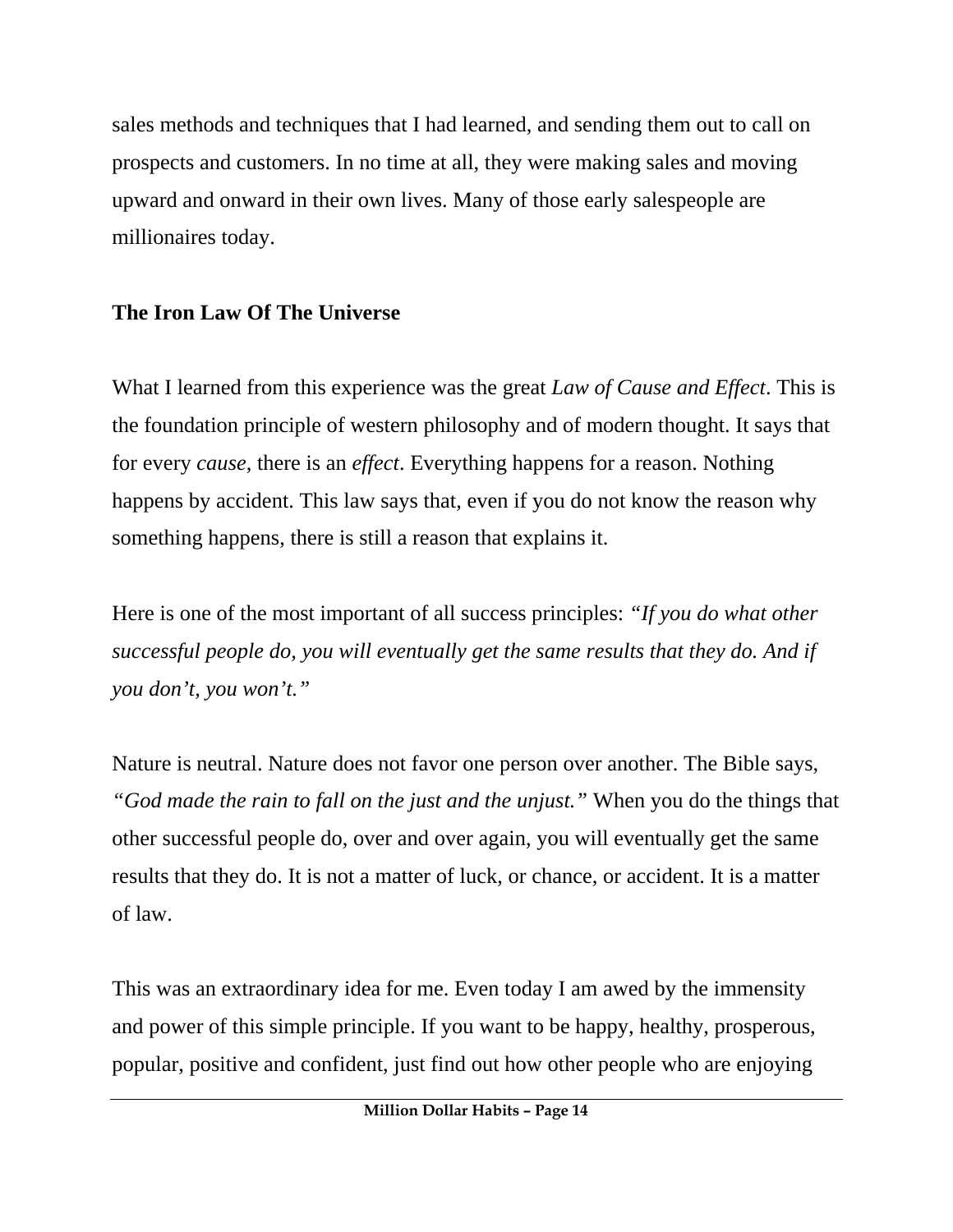these benefits got that way and do the same things that they do. Think the same thoughts. Feel the same feelings. Take the same actions. And as sure as two plus two makes four, you will eventually get the same results as others do. It is no miracle.

## **You Can Learn Anything**

Over the years, I have worked in a variety of businesses and industries. I have traveled in 90 countries, learned different languages, and developed various skills. In my 30s, I completed my high school and got a business degree from a leading university. In every job, and in every situation, I started off by asking, *"What are the rules or principles for success in this area of activity?"* I then read books, attended courses, and asked everyone I could find for their insights and ideas.

When I became a sales manager, I read every book and article I could find on sales management, and applied the ideas and principles to building and directing a successful sales force. When I got into real estate development, I read dozens of books on the subject. Within a year, starting with no money and no contacts, I developed and built a three million dollar shopping center and came out owning 25% of it.

When I got into the importation and distribution of Japanese automobiles, I again read the books, spoke to the experts, and did my research to find out how to set up a network of dealerships. In the next four years, I established 65 dealerships and imported and sold more than \$25 million dollars worth of vehicles.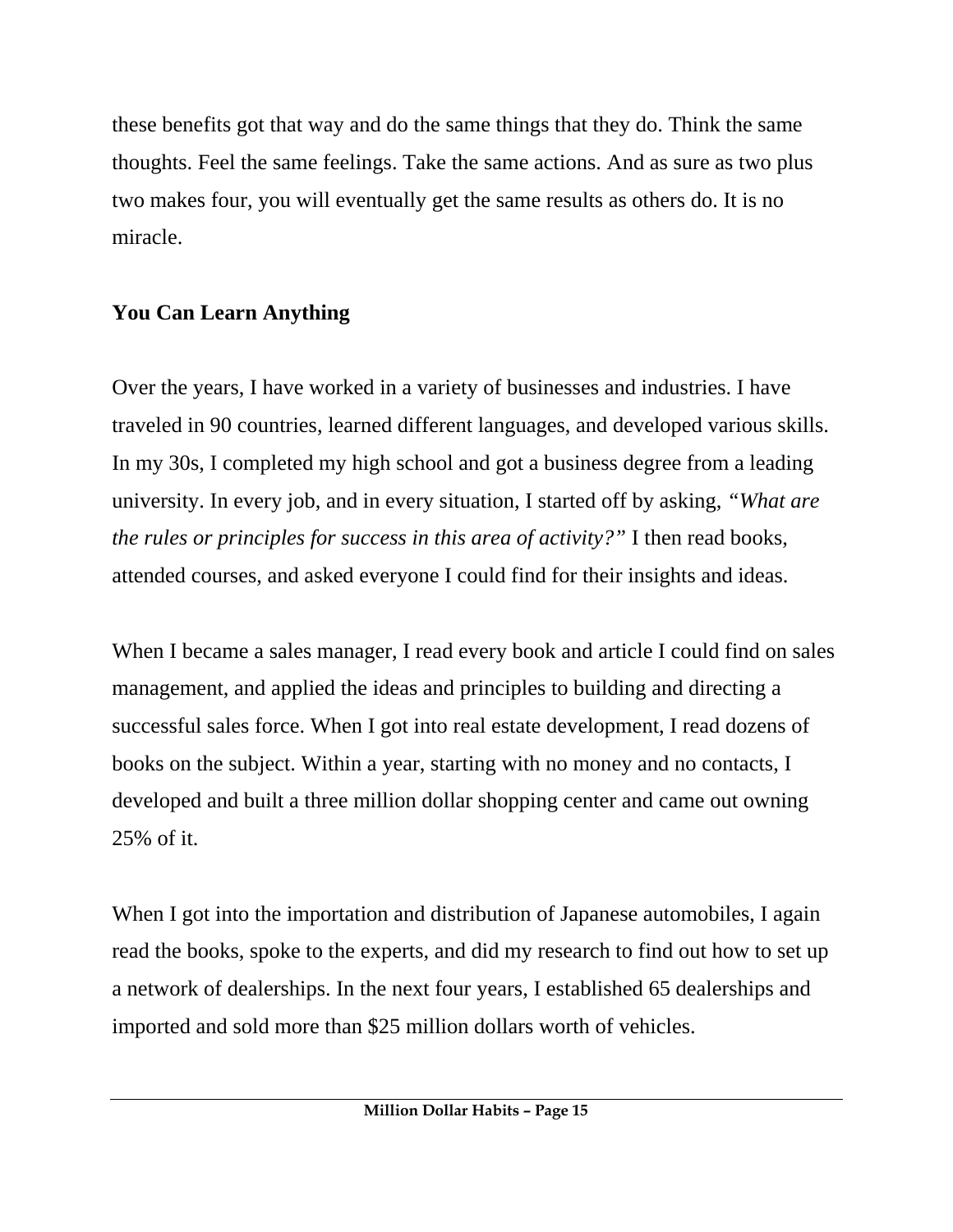Over the past 22 years, in my work with more than 500 corporations, my entire focus has been on discovering the reasons for sales, revenues and profits in each business or industry, and then determining how those principles could be best utilized to achieve the results of the most successful companies.

When people complimented me on my successes, I eagerly shared with them what I had learned in each area. I told them that they too could learn anything that they needed to learn to achieve any goal they could set for themselves. All they had to do was to find out the cause and effect relationships in any area of endeavor, and then apply them to their own activities. If they did this, they would soon get the same results that other successful people get.

## **Taking Control of Your Life**

But instead of taking this advice, they would nod, smile and agree, and then turn away and go about their day-to-day business. They would start work at the last possible moment, waste much of the day in idle conversation with co-workers and personal business, leave work at the earliest possible time, and then spend their evenings socializing or watching television.

In frustration, I began to study psychology and metaphysics. I eventually learned that there are a series of universal principles and timeless truths that explain much of human success and failure. These principles explain happiness and unhappiness, riches and poverty, health and ill health, and good and poor relationships. These mental laws explain why some people have wonderful lives and why others do not.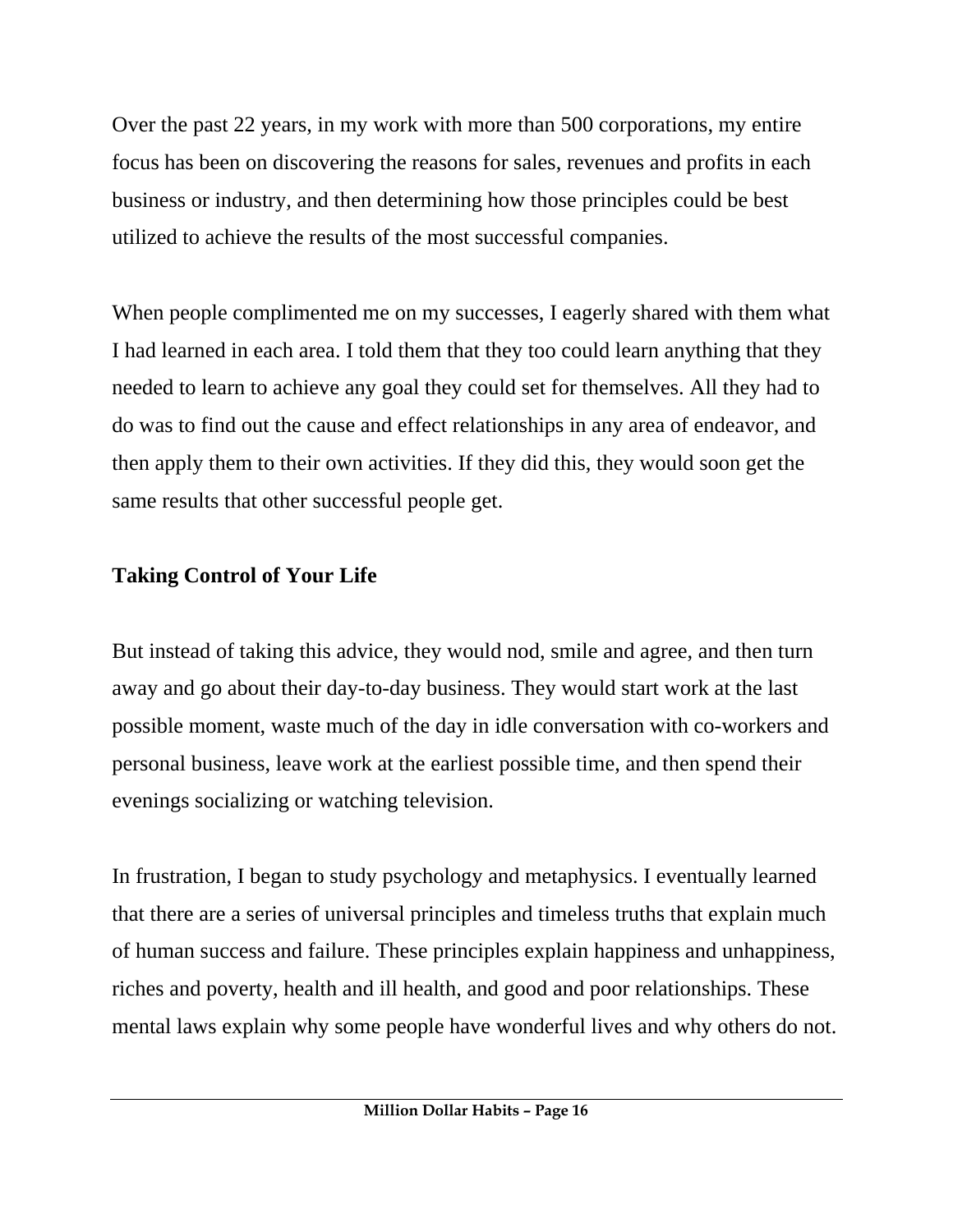## **The Law of Control**

The first law that I discovered was the Law of Control. This law says that, *"You feel happy to the degree to which you feel you are in control of your own life. You feel unhappy to the degree to which you feel you are not in control of your own life."* 

Modern psychology calls this "Locus of Control Theory." Psychologists differentiate between an *internal* locus of control and an *external* locus of control. Your locus of control is where you feel the control exists in each area of your life. This location determines your happiness or unhappiness more than any other factor.

For example, if you feel that you are the *primary creative force* in your own life, that you make your own decisions, and that everything that happens to you is a result of yourself and your own behaviors, you have a solid *internal* locus of control. As a result, you will feel strong, confident and happy. You will think with greater clarity and perform at higher levels than the average person.

On the other hand, if you feel that your life is controlled by *other* factors or people, by your job, your boss, your childhood experiences, your bills, your health, your family or anything else, you will have an *external* locus of control. You will feel like a victim. You will feel like a pawn in the hands of fate. You will soon develop what Dr. Martin Seligman of the University of Pennsylvania calls "learned helplessness." You will feel helpless and unable to change or improve your situation. You will soon develop the habit of blaming others and making excuses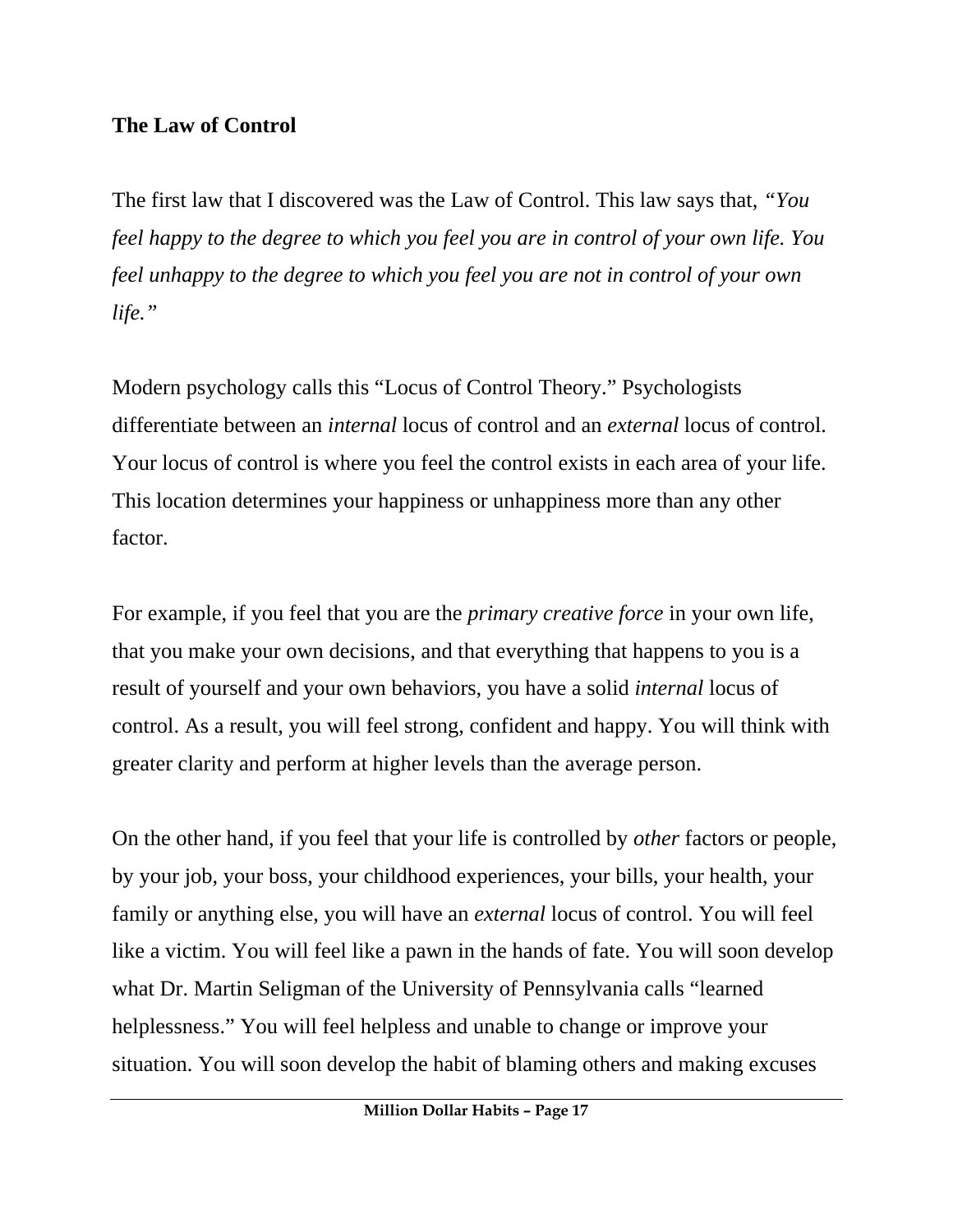for your problems. This type of thinking leads inevitably to anger, frustration and failure. We will talk more about this later in this chapter.

## **The Power of Belief**

The next law I discovered was the Law of Belief. This is the basic principle that underlies most religion, psychology, philosophy and metaphysics. The Law of Belief says that, *"Whatever you believe, with conviction, becomes your reality."* 

In the New Testament it says, *"According to your faith, it is done unto you.*" In the Old Testament, it says, *"As a man thinketh, in his heart (his beliefs), so is he."* William James of Harvard wrote, *"Belief creates the actual fact."*

The fact is that, *"You do not believe what you see, but rather, you see what you already believe."* Your deeply held beliefs form a screen of prejudices that distort your external reality and cause you to see things not the way *they* are, but the way *you* are.

The worst of all beliefs are *self-limiting beliefs*. These are beliefs that you have developed through life, usually false, that cause you to believe that you are limited in some way. Your negative beliefs soon become habitual ways of thinking. You may believe that you lack intelligence, creativity, personality, the ability to speak publicly, the ability to earn a high income, the ability to lose weight, or the ability to achieve your goals. As a result of your self-limiting beliefs, you continually "sell yourself short," give up easily in the pursuit of a goal, and even worse, tell other people around you that you lack certain qualities or abilities. Your beliefs then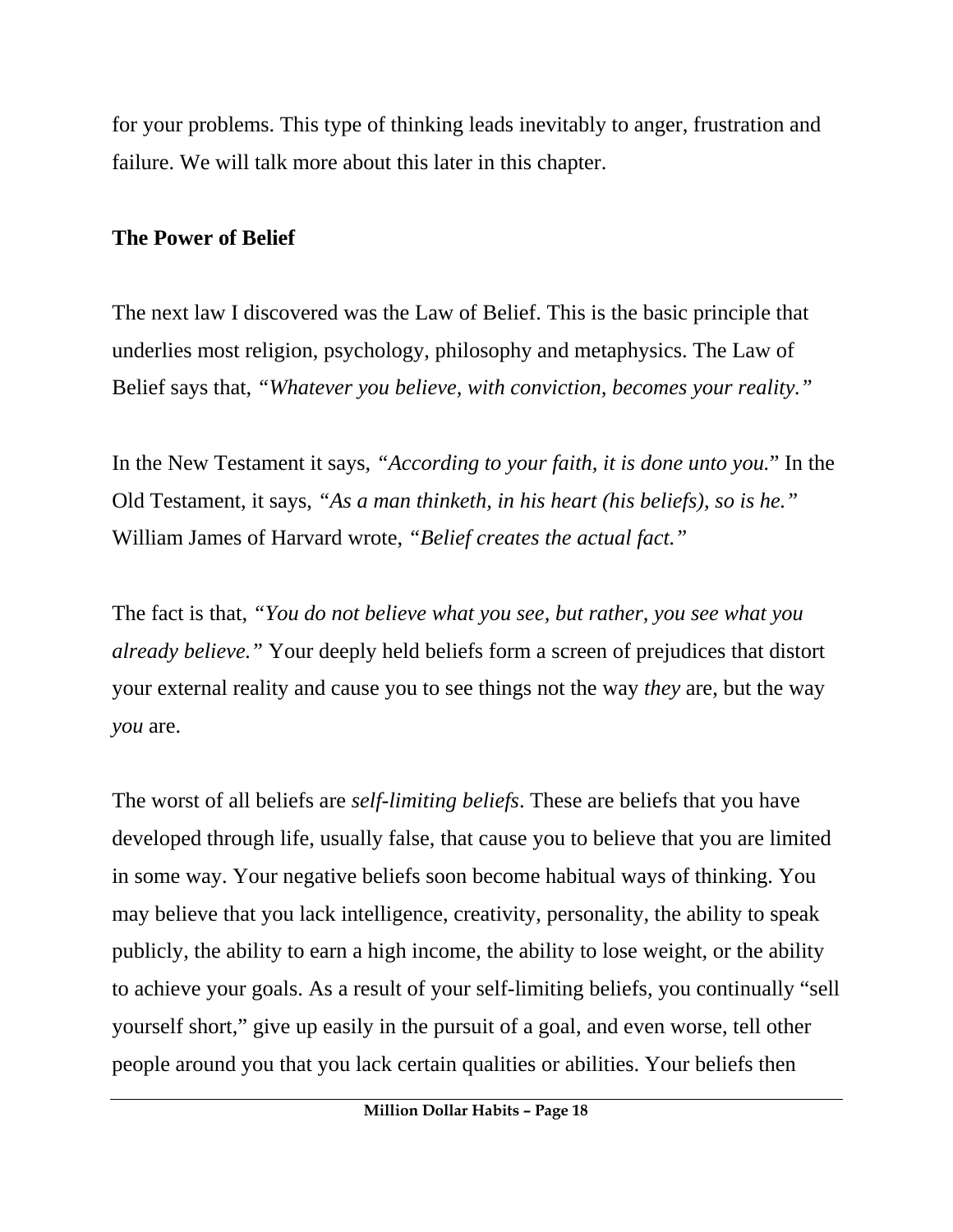become your realities. *"You are not what you think you are, but what you think, you are."* 

In developing *million dollar habits,* one of the most important steps you take is to challenge your self-limiting beliefs. You begin this process by imagining that you have no limitations at all. When you develop your mind to the point where you absolutely believe that you can do anything you put your mind to, you will find a way to make that belief a reality. As a result, your whole life will change.

As we will discuss later, beliefs are the hardest things of all to change. But there is good news. It is that all beliefs are *learned*. And anything that has been learned can be *unlearned*. You can develop the beliefs of courage, confidence and unstoppable persistence that you need for great success by reprogramming your subconscious mind in a specific way.

# **Your Self-Fulfilling Prophecies**

The next law that I discovered is the Law of Expectations. This law says that, *"Whatever you expect, with confidence, becomes your own self-fulfilling prophecy.*" In other words, you do not necessarily get what you want, but rather what you expect.

If you confidently expect something to happen, this expectation has a powerful effect on your attitude and your personality. The more confident your expectations, the more likely it is that you will do and say the things that are consistent with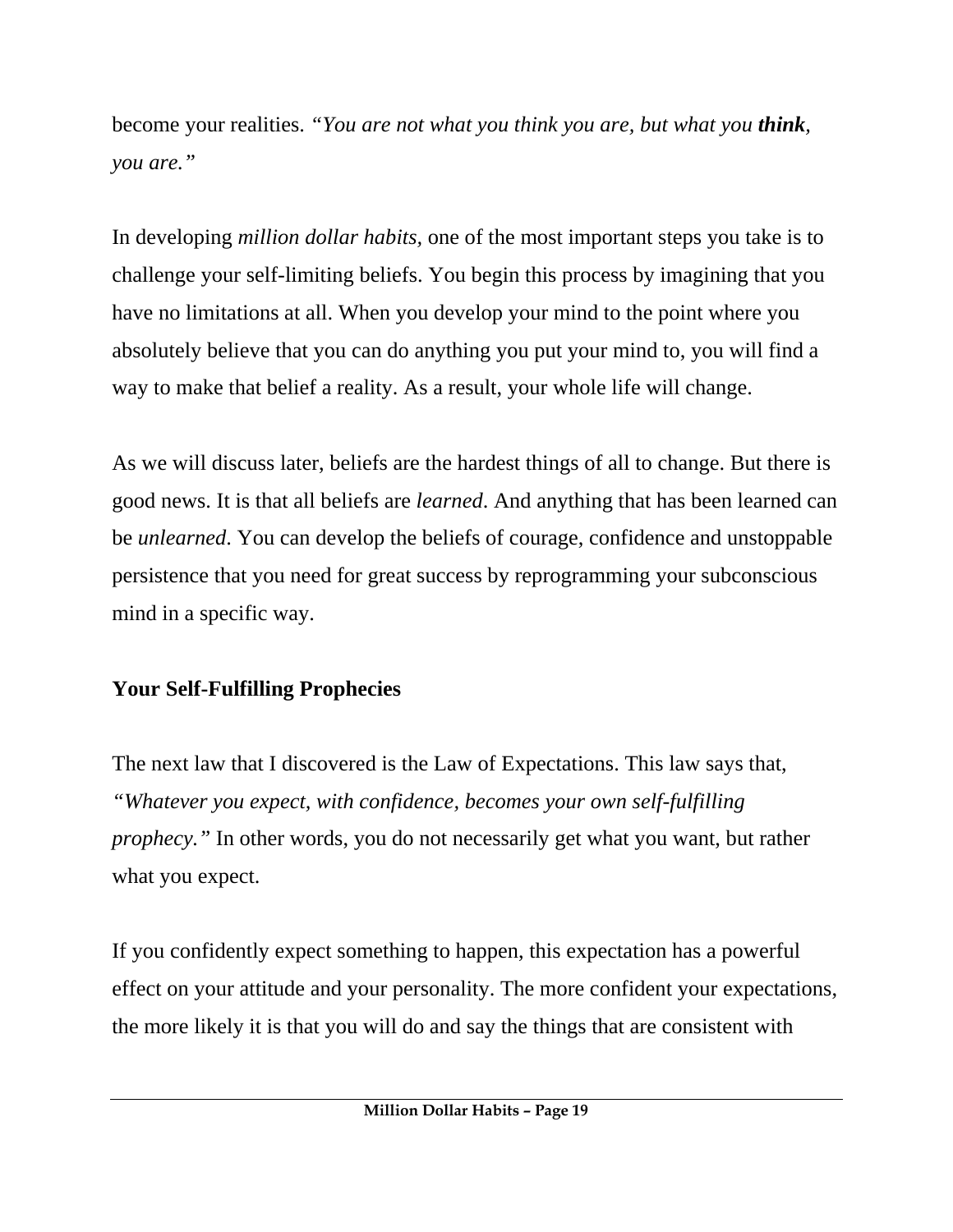what you expect to happen. As a result, you will dramatically increase the probabilities that you will achieve exactly what you are hoping for.

One of the wonderful things about expectations is that you can manufacture your own. You can get up each morning and say; *"I believe something wonderful is going to happen to me today."* As you go through the day, you create a force field of expectations that surrounds you and effects the people with whom you come in contact. And in some remarkable way, a series of wonderful things, both large and small, will happen to you throughout the day.

Successful people expect to be successful, *in advance*. Happy people expect to be happy. Popular people expect to be liked by others. They develop the habit of expecting that something good will happen in every situation. They expect to benefit from every occurrence, even temporary setbacks and failures. They expect the best of other people, and always assume the best of intentions. And they are seldom disappointed.

The flipside of positive expectations are the negative expectations that many people have. Unhappy people expect to fail more often than they succeed. They expect that other people will hurt or disappoint them. They expect their ventures to do poorly. Instead of expecting the best, they expect the worst, and because the law is neutral, they are seldom disappointed.

One of the most important things you can do to assure a happy, healthy, prosperous life, is to expect the very best from every person or situation, no matter how it may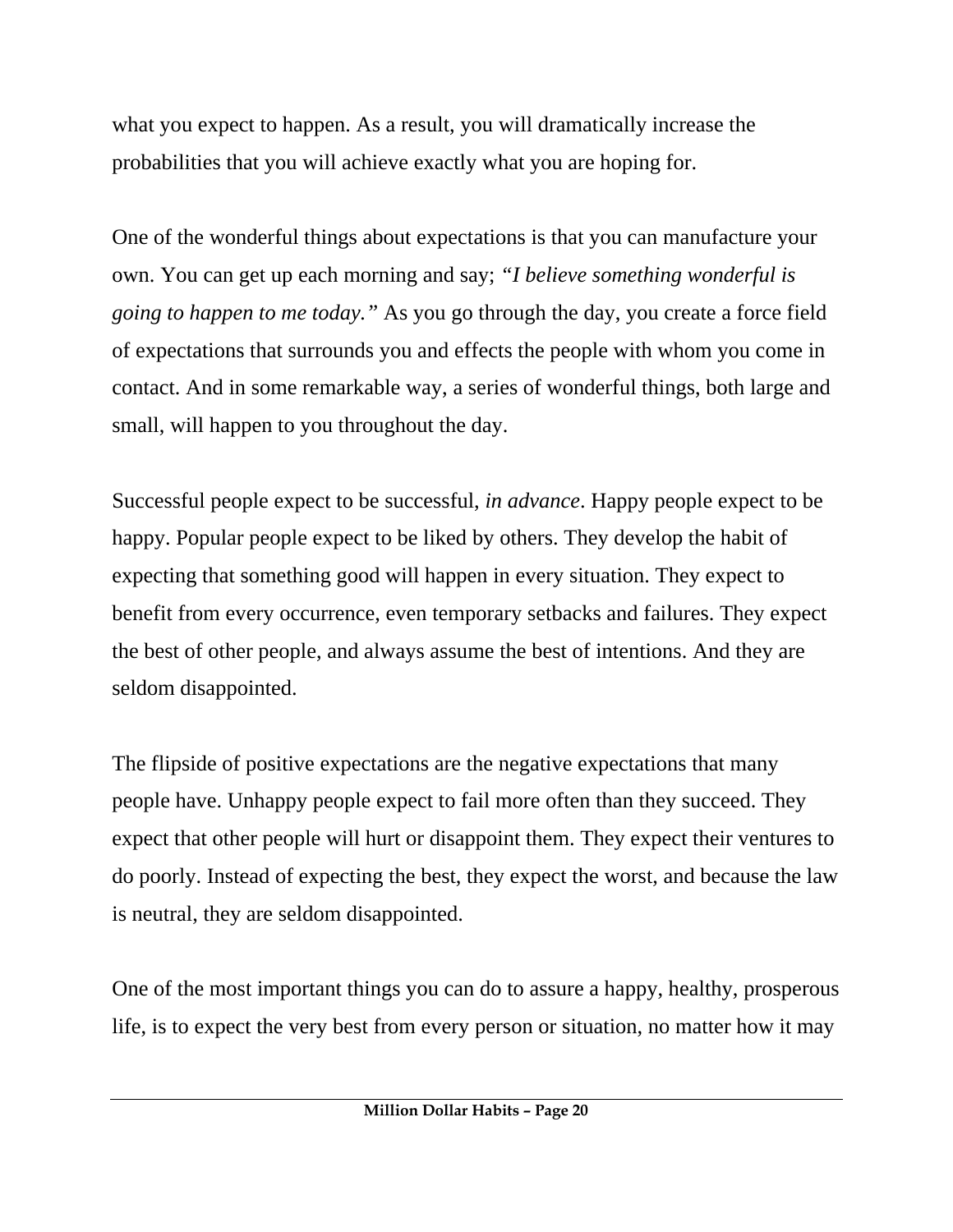look at the moment. Develop the habit of positive expectations. You will be amazed at the effect this has on yourself and on the people around you.

# **You Are A Living Magnet**

The next law I learned about was the Law of Attraction. This law says that, *"You are a living magnet; you invariably attract into your life the people, ideas and circumstances that harmonize with your dominant thoughts."* 

This law of attraction has been written and spoken about for five thousand years. It is one of the most important of all principles in explaining success and failure. The law of attraction says that your thoughts are activated by your emotions, either positive or negative, and that they then create a force field of energy around you that attracts into your life, like iron filings to a magnet, exactly the people and circumstances that are in harmony with those thoughts.

Like all mental laws, the law of attraction is *neutral*. If you think positive thoughts, you attract positive people and circumstances. If you think negative thoughts, you attract negative people and circumstances. Successful, happy people continually think and talk about the things they want to attract into their lives. Unsuccessful, unhappy people are continually talking about the people and situations that cause them to feel angry and frustrated.

One of the most important habits you develop is *the habit of keeping your mind full of exciting, positive, emotionalized pictures and images of the exact things you*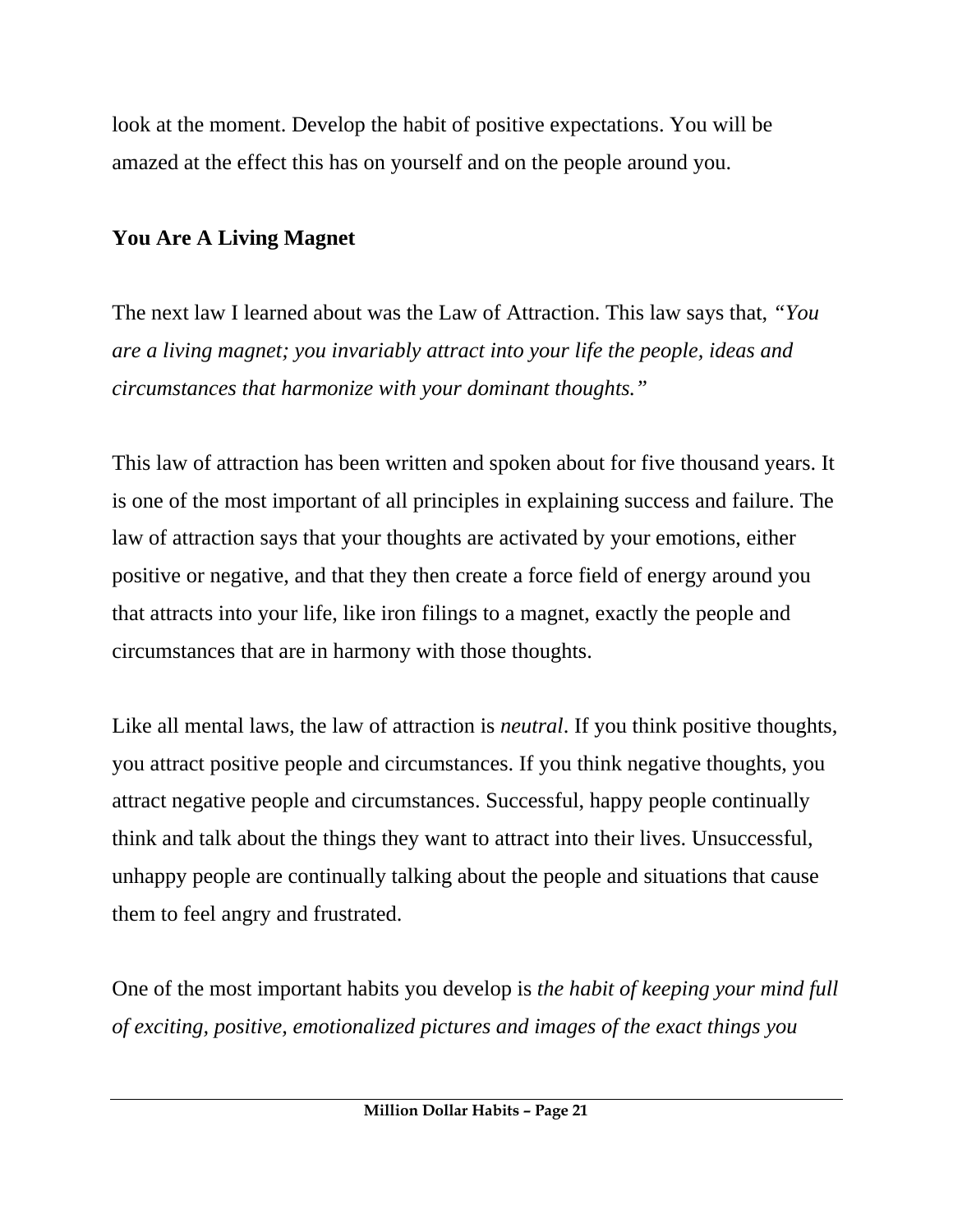*want to see materialize in your life, and in the world around you.* This is one of the most difficult of disciplines, but one that pays off in extraordinary ways.

## **As Within, So Without**

The summary law of the laws we have just discussed is the Law of Correspondence. This law says that, *"Your outer world is a reflection of your inner world."* 

It is as though you live in a 360-degree mirror. Everywhere you look, you see yourself reflected back at you. People treat you the way you treat them. The way you think about your physical body will be reflected in your health habits and your appearance. The way you think about people and your relationships will be reflected back to you in the quality of your friendships and your family life. The way you think about success and prosperity will be reflected in the results that you enjoy in your career and your material life. In every case, your outer world reflects back to you, like a mirror image, exactly what you are thinking in the deepest recesses of your mind.

When you put the Laws of Cause and Effect, Belief, Expectations, Attraction and Correspondence together, you arrive at the great universal principle that explains your life and everything that happens to you: *"You become what you think about – most of the time."*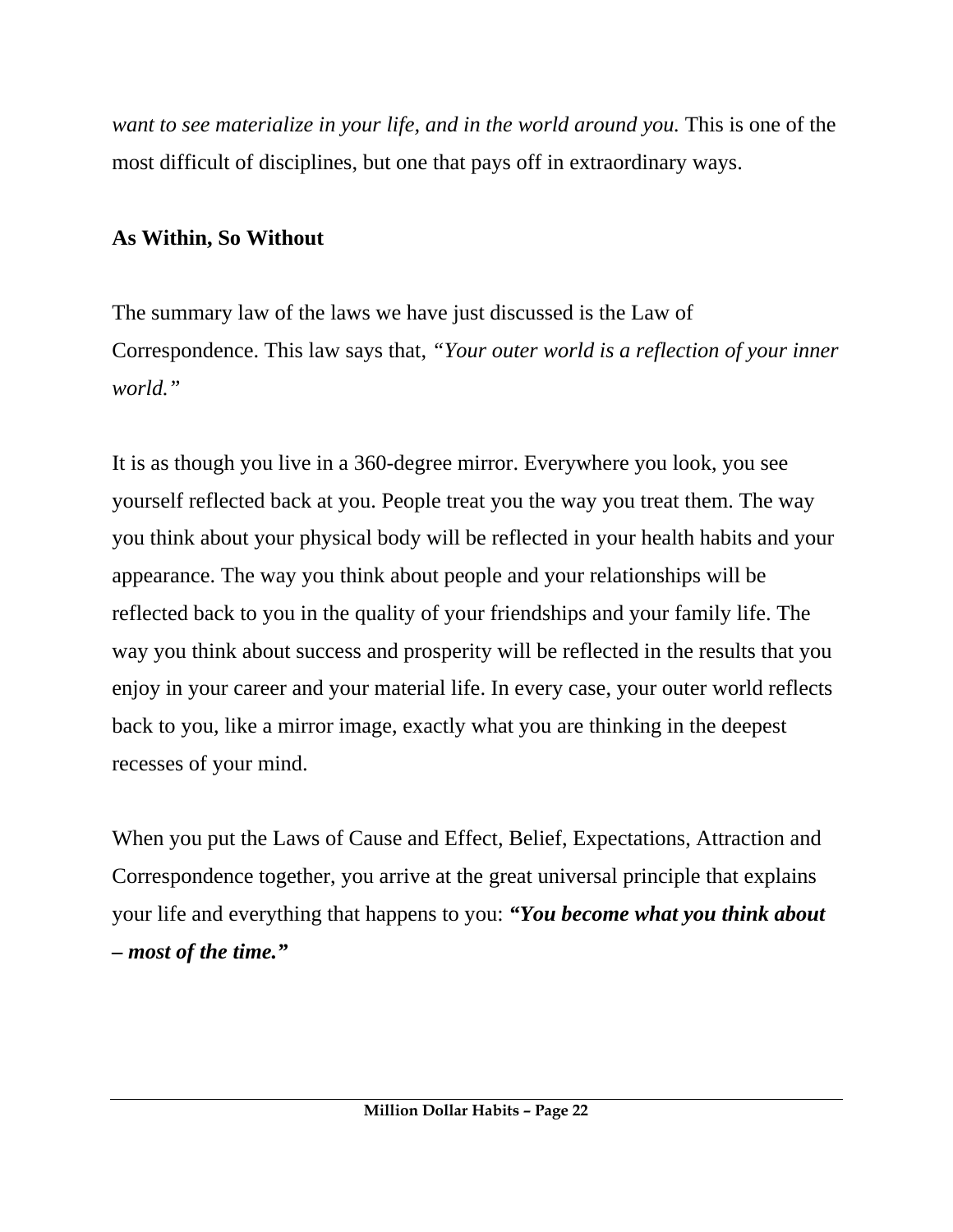Just think! You become what you think about most of the time. You always move in the direction of your dominant thoughts. Everything in your outer world is controlled and determined by what you are thinking in your inner world.

The good news is that there is only thing in the universe over which you have complete control, and that is the content of your conscious mind. Only you can decide what you think about most of the time. And fortunately, this is all the control that you need to shape your own life and determine your own future. By taking complete control of your conscious thoughts, you can control the direction of your life. By taking control, you will feel happy, powerful, confident and free. You will become unstoppable.

# **Action Exercises:**

- 1. Look at your field today; identify the three most important reasons why some people are more successful than others.
- 2. Accept complete responsibility for your life and everything that happens to you; refuse to make excuses or to blame others for anything.
- 3. What self-limiting beliefs do you have that might be holding you back? What if they weren't true at all?
- 4. Expect the best of yourself and others; what would you change if you were absolutely guaranteed of success?
- 5. In what ways have your dominant thoughts and emotions attracted people, circumstances and situations into your life? How could you change this?
- 6. Everywhere you look, there you are; what do you need to change in your inner world if you want to see changes in your outer world?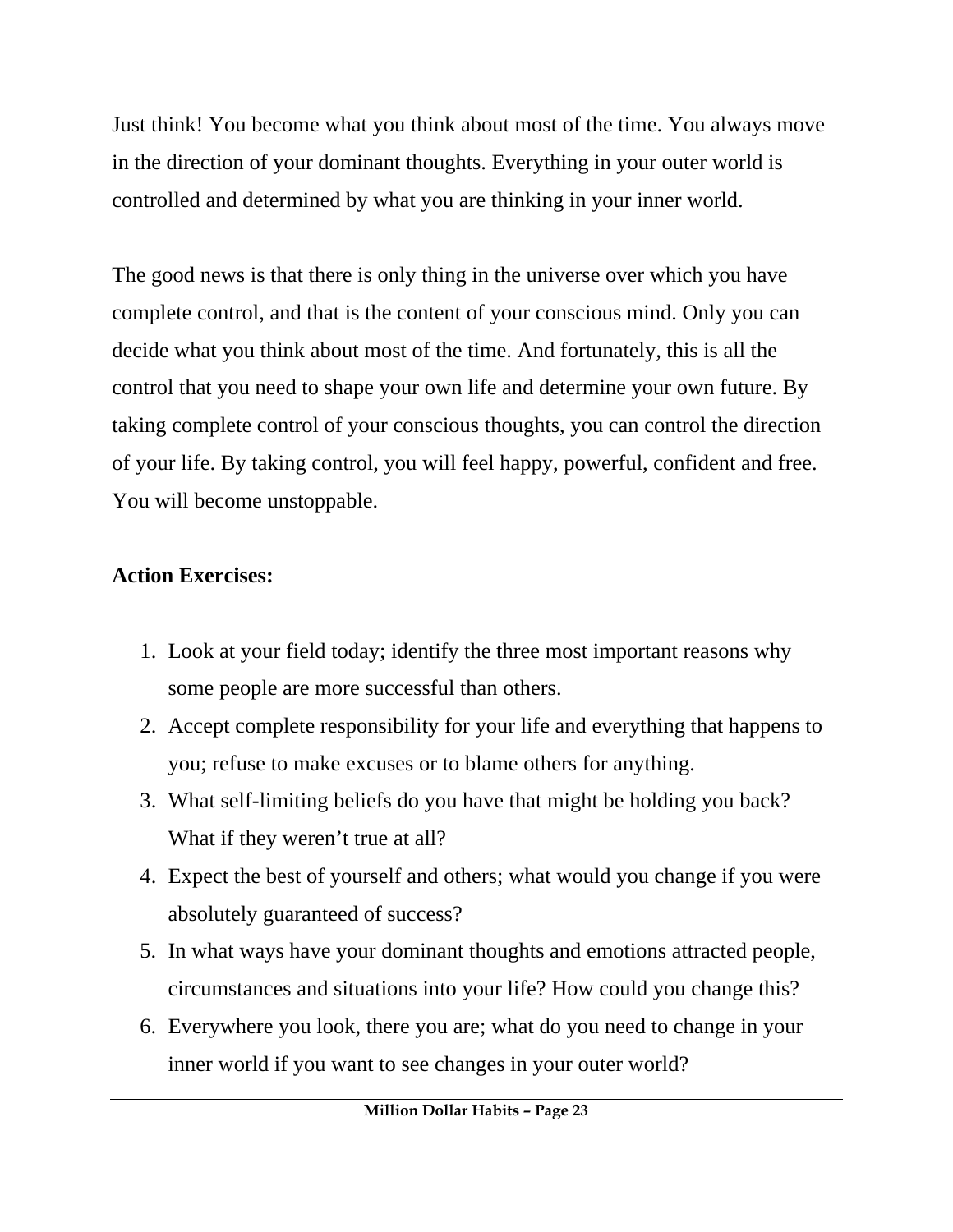7. Determine the three most important habits of thought, about yourself and others that you could develop to be happier and more successful.

*"You can do anything you think you can. This knowledge is literally the gift of the gods, for through it you can solve every human problem. It should make of you an incurable optimist. It is the open door to unlimited possibilities."* (Robert Collier)

### **Chapter Two**

## **The Master Program of Success**

*"The whole secret of a successful life is to find out what it is one's destiny to do, and then do it."* (Henry Ford)

The great question for success is, what determines what you think about most of the time? Why is it that some people think thoughts that are positive, constructive and success-oriented while others think thoughts that are negative, pessimistic and which lead inevitably to failure and underachievement?

Many successful people have been interviewed over the years and asked the question, *"What do you think about, most of the time?"* Their answers are simple and consistent, and yet so profound that they can be life changing. In short, successful people think about what they *want*, and how to *get it* most of the time.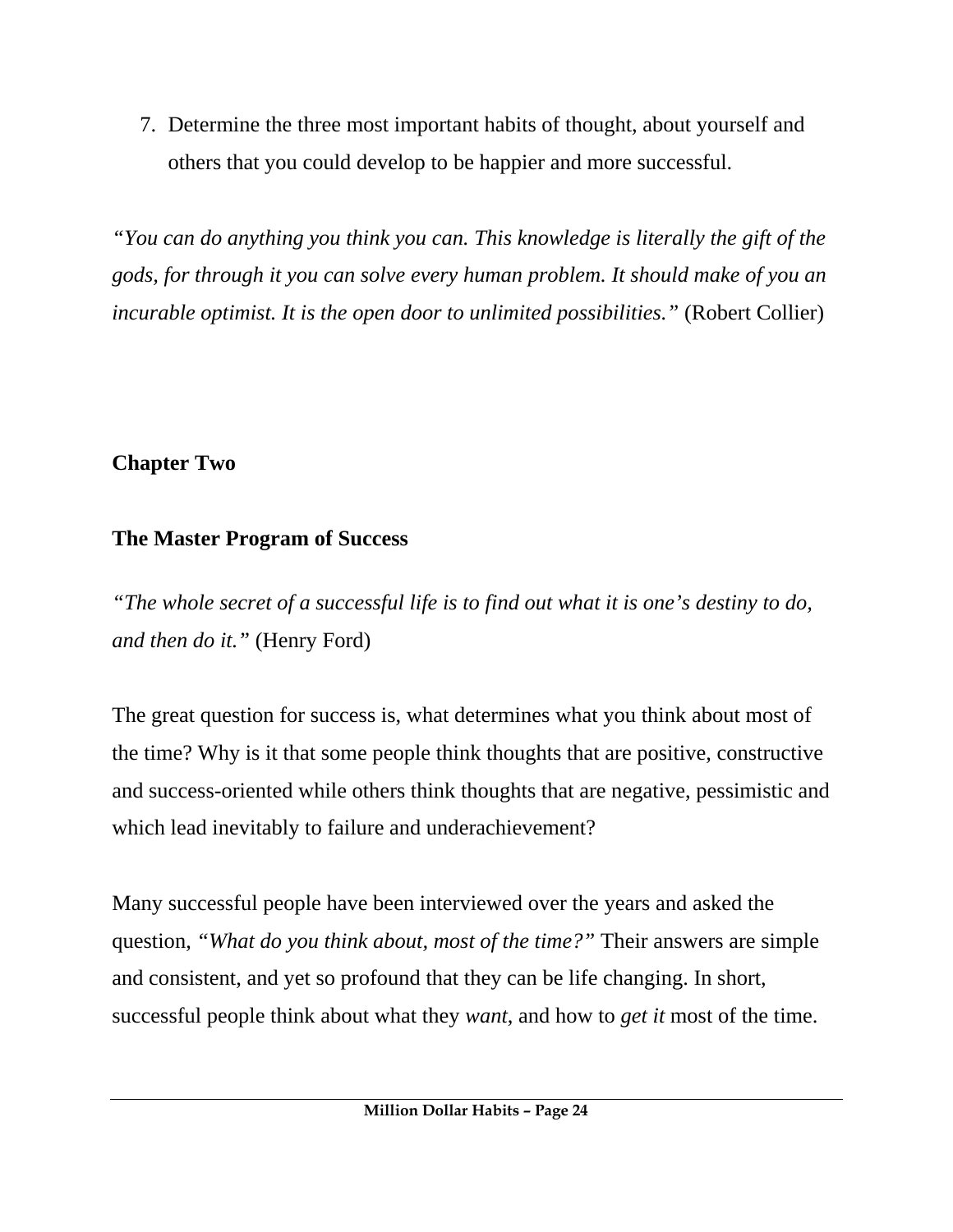Unsuccessful people, on the other hand, think and talk about what they *don't want* most of the time, and *who is to blame* for their problems and difficulties. As a result, they attract more and more of what they don't want, and what makes them unhappy into their lives. The laws are neutral. Whatever you think and talk about most of the time eventually comes into your life.

For more than one hundred years, psychologists have worked to understand and explain the functioning of the human mind. Starting with Sigmund Freud, and moving through the psychologists Alfred Adler, Karl Jung, Abraham Maslow, William Glasser, Eric Fromm, B. F. Skinner, and through to the modern day, they have sought for the reasons for happiness and unhappiness, success and failure, achievement and underachievement. They have all concluded, one way or the other, that the way your mind is programmed from early childhood plays a decisive role in almost everything you think, feel and accomplish as an adult.

## **Your Master Program**

I have personally read hundreds of books and thousands of articles on psychology and the functioning of the human mind. Perhaps the discovery for me was when I learned about the role of the *self-concept* in human performance and behavior. Margaret Meade, the Anthropologist, called the self-concept, *"the most important breakthrough in the understanding of human potential in the 20th century."* 

Your self-concept is the *"master program"* of your subconscious computer. It acts as your mental operating system. Every thought, feeling, emotion, experience, and decision you have ever had is permanently recorded on this mental hard drive.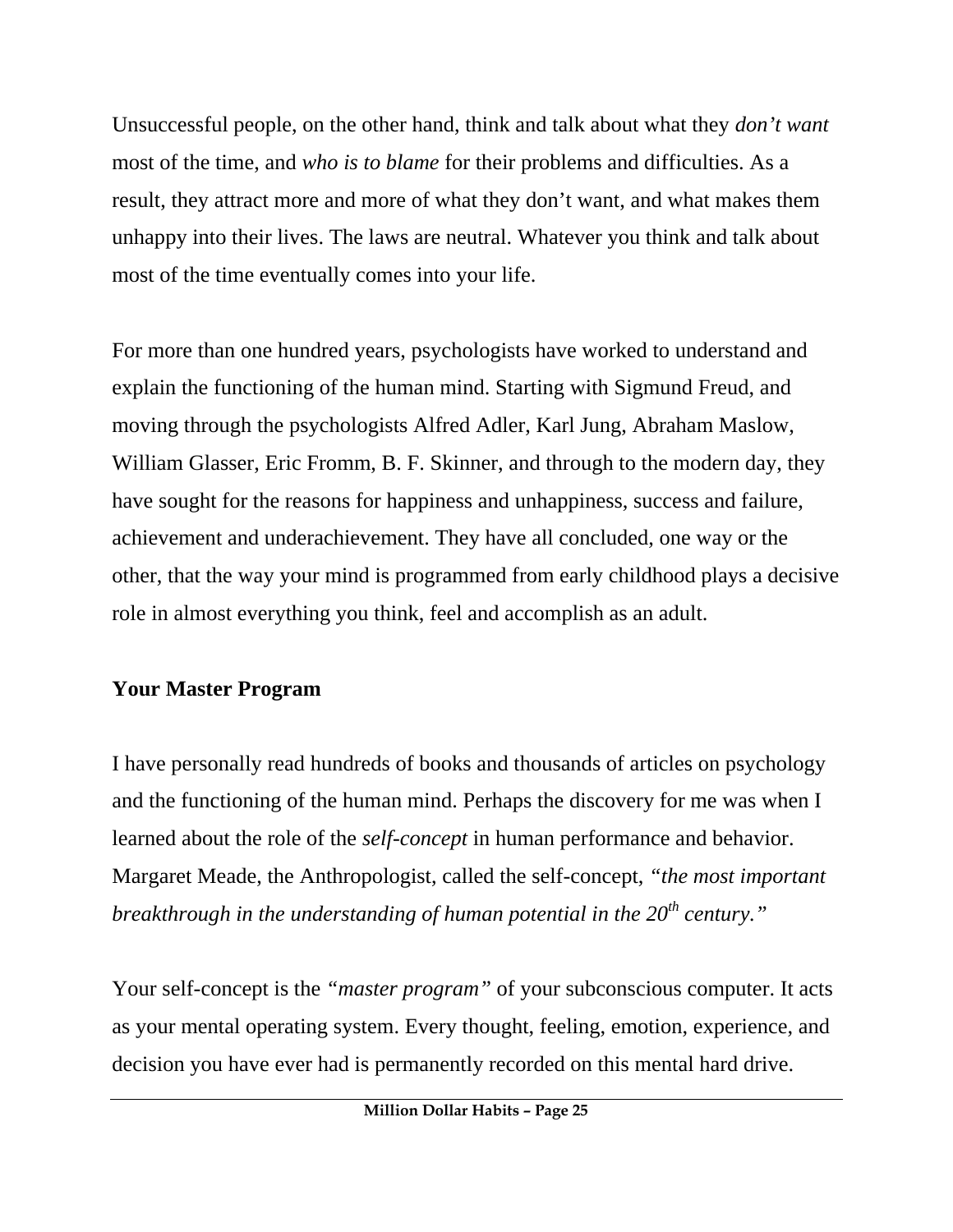Once recorded, these impressions then influence the way you think, feel and behave from that point onward.

Your self-concept precedes and predicts your levels of effectiveness in every area of your life. You always act on the outside in a manner consistent with the way that you feel and think about yourself on the inside. Your self-concept explains why the mental laws have such an inordinate effect on your personality.

# **The Role of the Mini-Self-Concept**

Once your self-concept in a particular area is formed, you always act in a manner consistent with it. You may have extraordinary ability in a particular area, but if your self-concept is poor in that area, you will always perform below your true potential.

It turns out that you have a *"mini-self-concept"* for every area of your life that you consider important. For example, you have a self-concept for how *creative* you are. You have a self-concept for how well you *speak in public*, for your memory and for *your ability to learn* new subjects. You have a self-concept for *how popular you are* and *how well you get along with other people*. You have a self-concept for *what kind of a spouse or partner* you are, and *how desirable or attractive you are* to members of the opposite sex. You have a self-concept for *what kind of a parent* you are. You have a self-concept for *how well you perform in each sport or physical activity*. You have a self-concept for *how organized or disorganized you are*, *how well you manage your time, how productive you are, and how much you*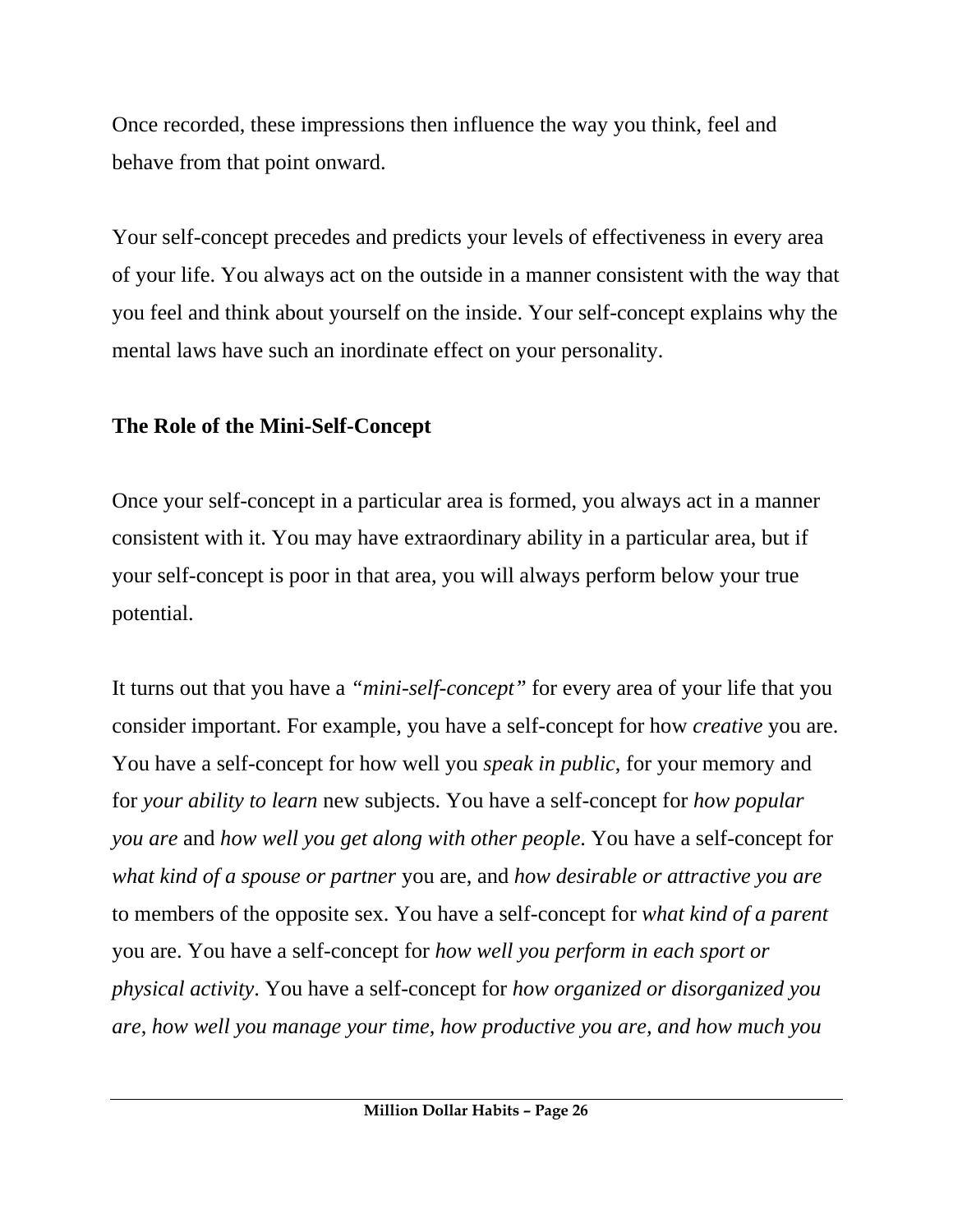*get done in an average day*. You have a self-concept for *your ability to read, write and do mathematics.* 

In your business and career, in the context of *Million Dollar Habits*, you have a self-concept for every aspect of *your financial life*. You have a self-concept for *how much you earn*, and how hard you have to work to earn that amount of money. You have a self-concept for *how rapidly you are promoted* and how much your earnings increase month-by-month and year-by-year.

You have a self-concept for *how much you earn on an annual basis*, and for how much you will be earning in the future. You have a self-concept for *how well you save, invest, spend and accumulate money*. You have a self-concept for your *personal financial net worth,* and how much you are able to acquire in the months and years of your life. Every aspect of your financial life on the outside is determined by your self-concept relative to that way of dealing with money on the inside.

# **Your Comfort Zone**

Whatever your self-concept, your *habit of thinking* with regard to money or any other area of performance, this very soon becomes your "comfort zone." Your comfort zone then becomes your greatest single obstacle to improved performance. Once you get into a comfort zone in any area, you will strive and struggle unconsciously to remain in that comfort zone, even though it may be vastly below what you are truly capable of achieving in that area.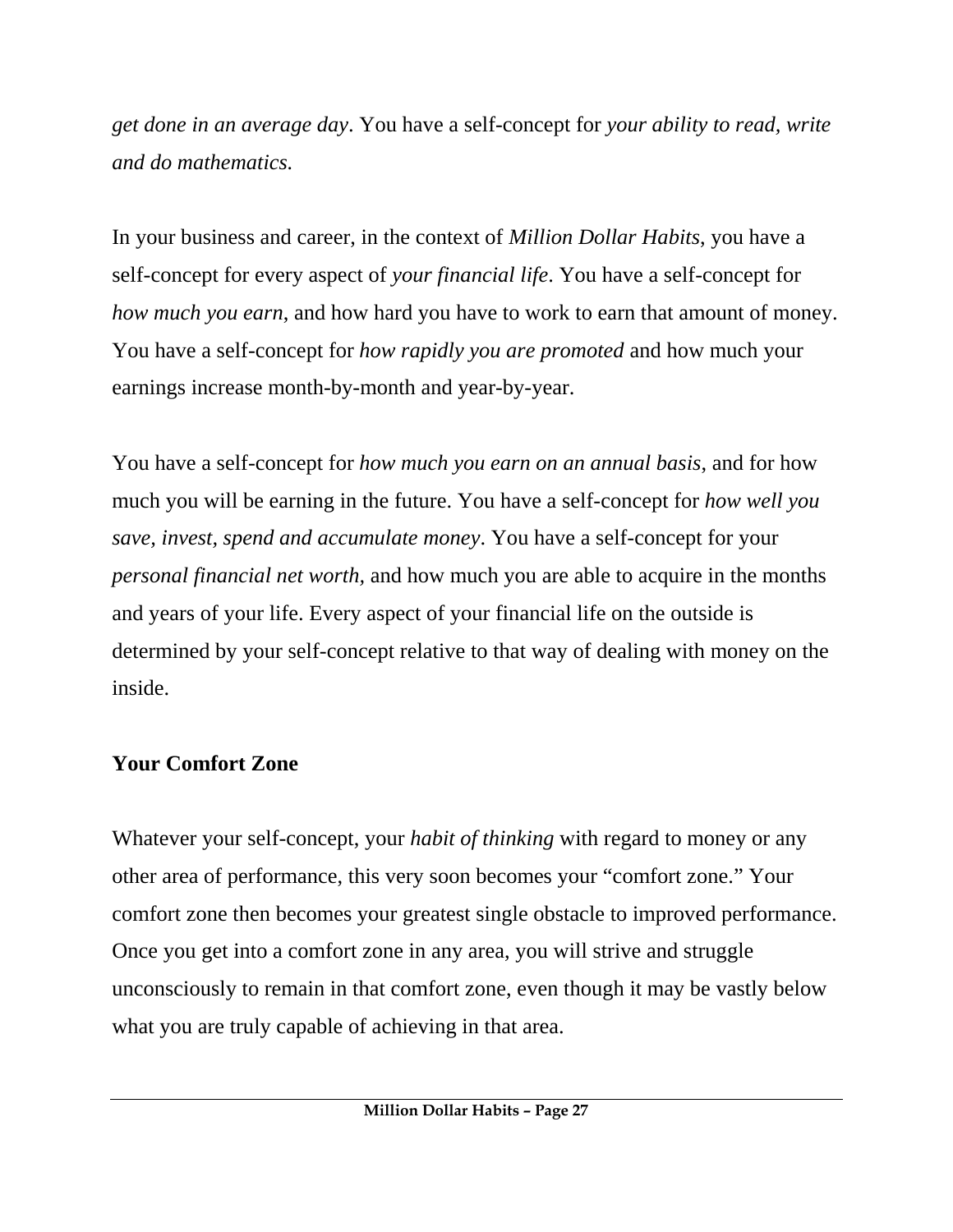For example, with regard to money, if your comfort zone is earning \$50,000 per year, that is how much you will earn. No matter what happens in the world around you, recessions, depressions, booms and busts, you will eventually stabilize at an earning level of \$50,000 per year. You will use all your talents and abilities to get into and maintain that financial comfort zone.

If you are accustomed to earning \$100,000 per year, and you lose your job, or move across the country and start over, within a few months, you will be earning \$100,000 per year. Once you have developed a self-concept level of income, and it is permanently programmed into your mental hard drive as a habit, your subconscious and *superconscious* minds will always find a way to achieve that level of income, no matter what happens around you.

The key to achieving your full potential, to increasing your income to vastly higher levels than it is today, and to enjoying the very best that is possible for you in every area of life, is for you to raise your self-concept in that area. It is for you to develop new habits of thinking about what is possible for you. The way that you accomplish vastly more on the outside is by changing your thoughts and feelings about your potential in that area on the inside.

## **Reprogram Yourself for Greater Success**

In medicine it is said that, *"Proper diagnosis is half the cure."* To that end, let us look at the three parts of your self-concept, how they interact on each other, and how you can act to alter or improve them in any way you want.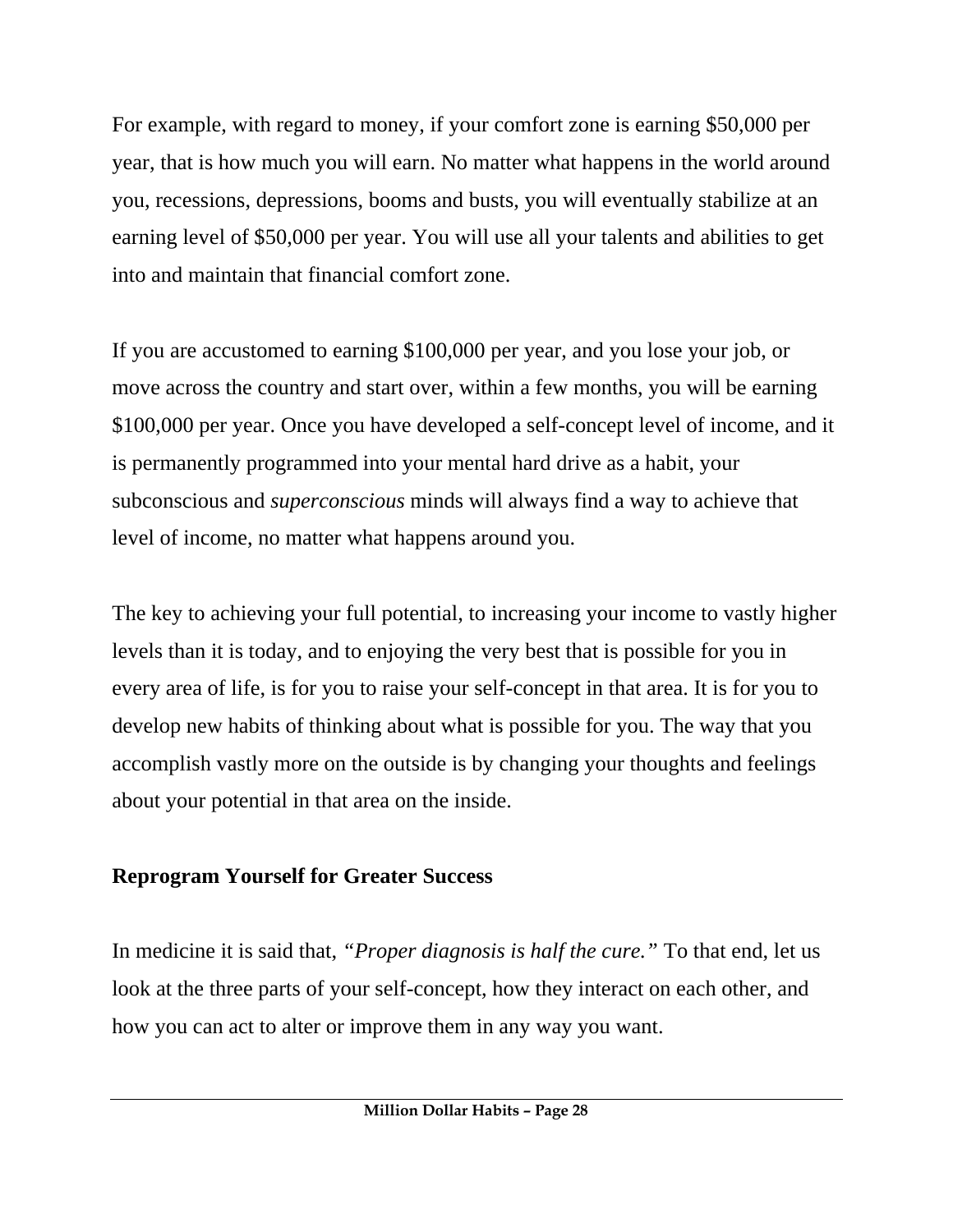The first part of your self-concept is your *self-ideal*. This is the ideal image or picture you have of yourself, as if you were already the very best person you could possibly be. Your self-ideal is made up of your wishes, hopes, dreams, goals, and fantasies about your *perfect future life*, combined with the qualities and virtues that you admire most in yourself and in other people. Your self-ideal is a composite of the very best person you could imagine yourself being, living the very best life you could possibly live.

High performing, successful, happy people have very *clear* self-ideals. They have clear ideas of what they like, respect and admire. They have clear ideals about the virtues, values and attributes of the superior men and women that they want to emulate. The most successful people have an uplifting, inspiring vision of what a truly excellent person looks like and how he or she behaves.

Because of the Law of Attraction, you inevitably move in the direction of becoming that which you most admire. The greater clarity you have with regard to the ideal future life you want to live, and the ideal person you want to be, the faster you will move toward becoming that person, and the more opportunities that will open up for you to make your ideal future vision for yourself a reality.

### **Develop Positive Role Models**

In one study conducted some years ago, the researchers found that many men and women who accomplished great things later in life had been avid readers of the biographies and autobiographies of successful people when they were younger. It seems that you have a natural tendency to identify with the hero or heroine in any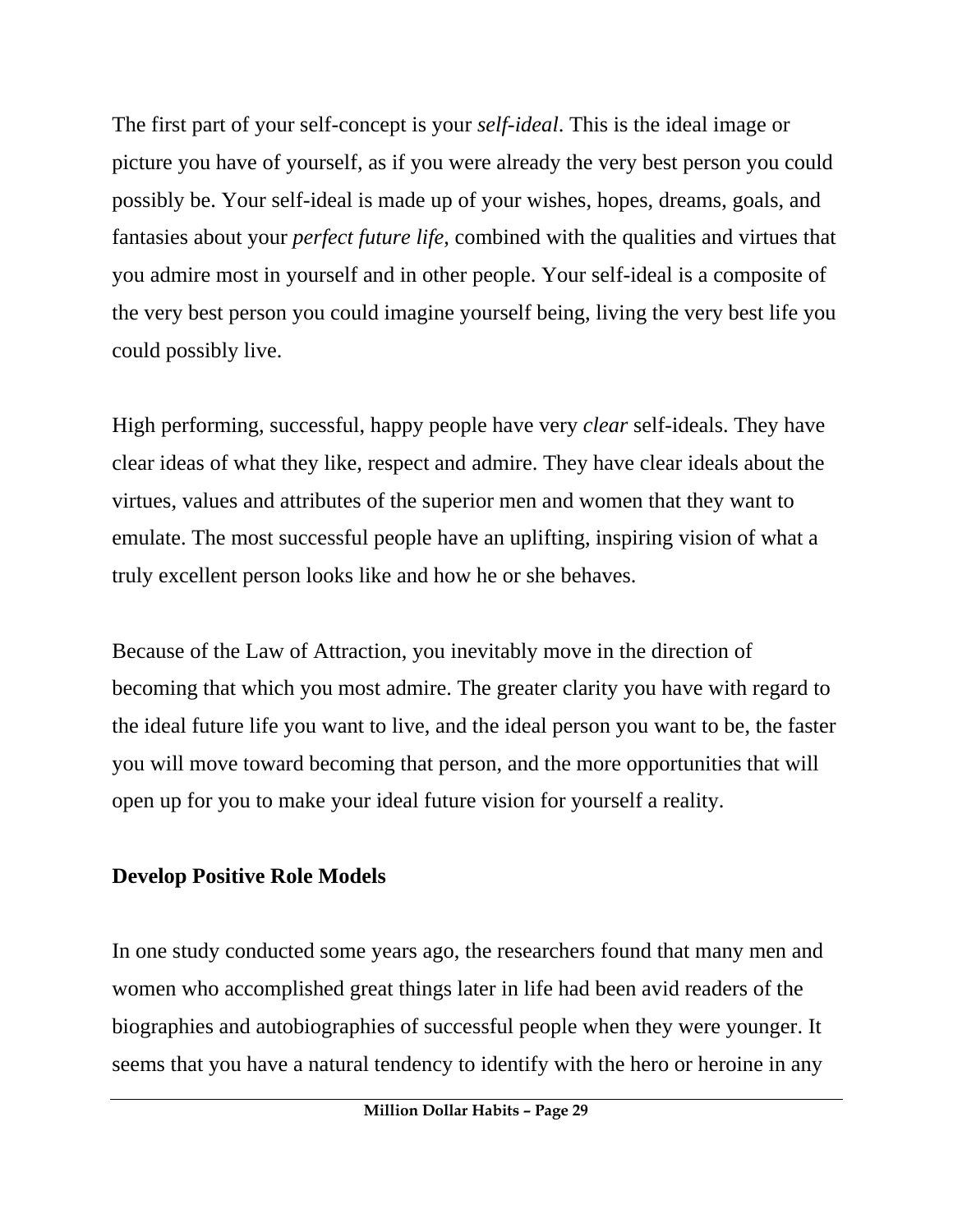story that you read, watch or hear about. When you continually immerse your mind in the stories of men and women who have accomplished wonderful things with their lives, you unconsciously identify with those characters and actually absorb their values, virtues and qualities into your own personality.

Dr. David McClelland of Harvard, in his book *The Achieving Society* explains how *role models* have an inordinate effect on shaping the character and personality of the young. One of his conclusions was that the men and women who are the most admired, and held up as models in society during the formative years of the young person, have an inordinate influence on the character and the aspirations of that person when he or she grows to adulthood.

By the same token, young people who have positive role models around them when they are growing up are much more likely to become men and women of quality and character as adults than young people who have no role models, or even worse, negative role models, as often occurs today.

With regard to the self-ideal, unhappy, unsuccessful men and women tend to be very fuzzy or unclear about their ideals. If you ask them what they consider to be the most valuable and important qualities in human character and personality, they have either unclear or contradictory answers. This lack of clarity or certainty about what constitutes an ideal person often causes an individual to go around in circles in life, to associate with negative influences and spent time with people who are equally unclear and unfocused about *"the person they want to be when they grow up."*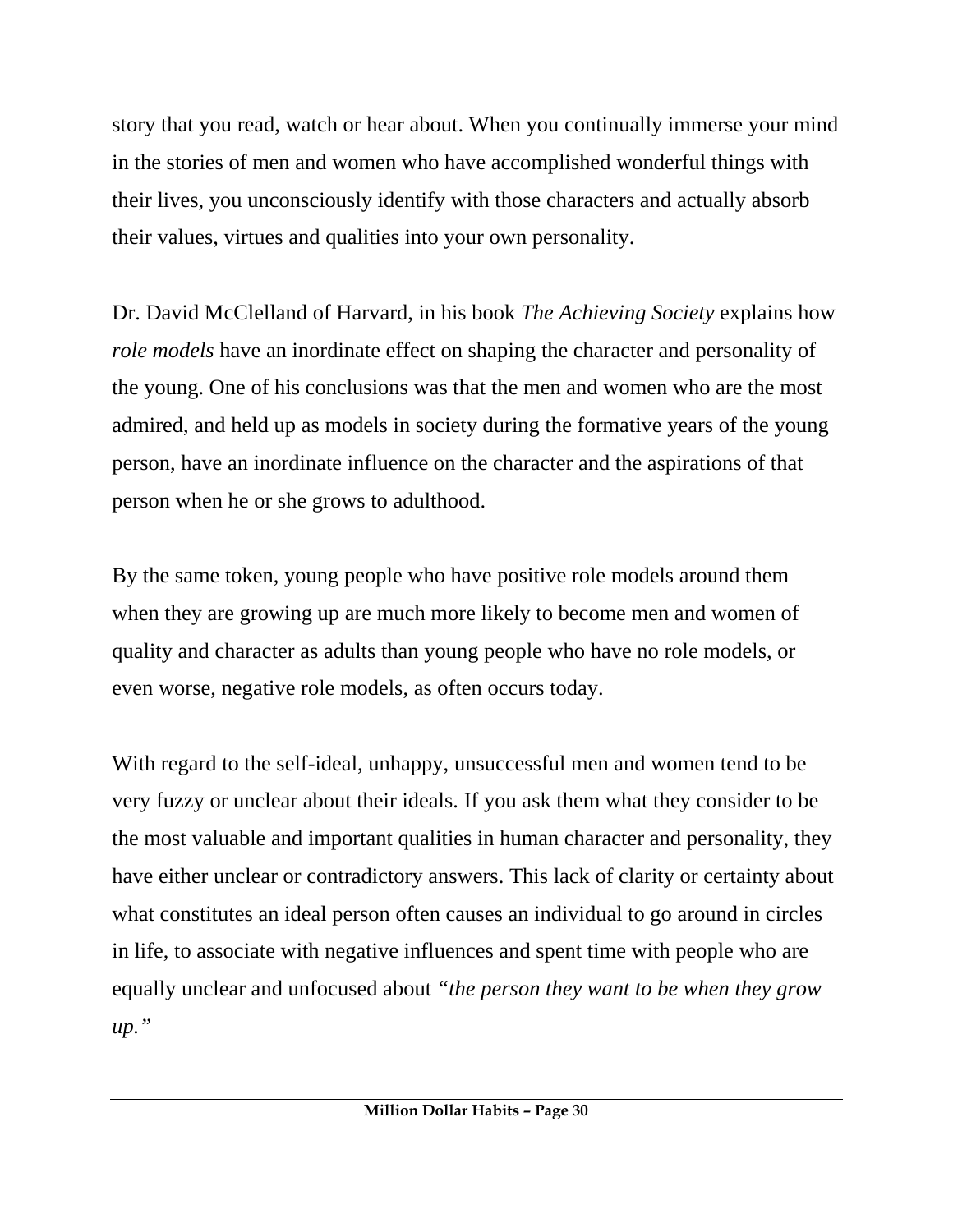### **Your Values Shape Your Personality**

The values you choose to live by, and the way you define those values, shape and influence your personality and your achievements as much or more than any other single factor. When you take the time to think through and develop absolute clarity about the key values and qualities that you admire the most, and wish the most to incorporate into yourself, you begin to shape and direct your whole personality, and determine the results you achieve in the future.

As you think about your values, and reflect upon how you could incorporate them into your life and behaviors, you become a different person. As a result, you attract different people and opportunities into your life. Your outer world soon begins to mirror your inner world. You start to move more rapidly toward the achievement of your most important goals, and your goals begin to move rapidly toward you. It all begins with you taking complete control of the formation and development of your personal self-ideal.

### **How You See Yourself**

The second part of your self-concept is your *self-image*. Beginning with the work of Dr. Maxwell Maltz, and his book *Psycho-Cybernetics*, we learn that the way you see yourself on the *inside* largely determines how you perform on the *outside*.

If you see yourself as positive, popular, productive and successful on the inside, that is exactly how you will act on the outside. The way you behave on the outside will largely determine the results that you get. The results that you get will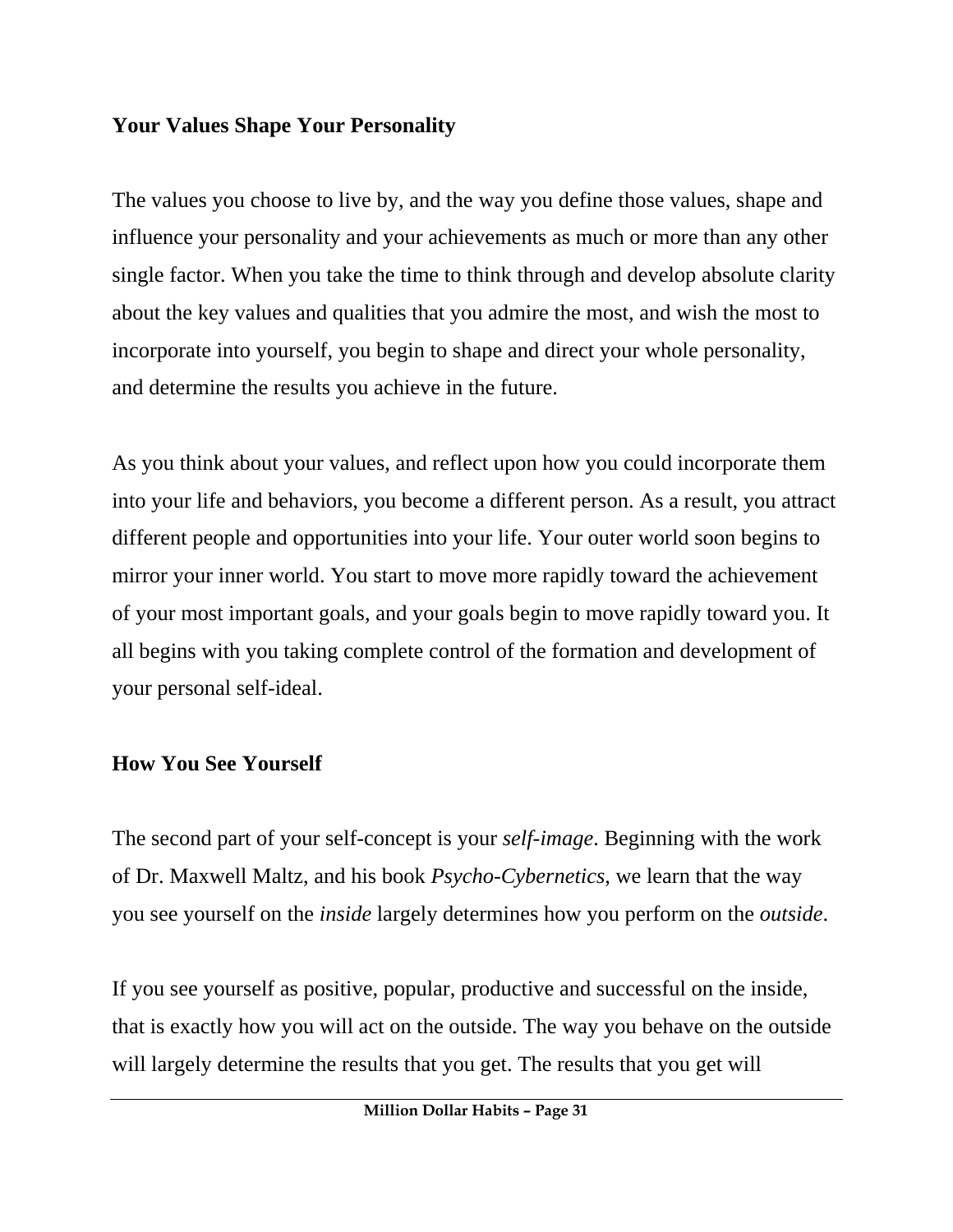reinforce your self-concept, in either a positive or negative way, and will set you up to repeat the same behaviors in the next similar situation.

Your self-concept is often called your "inner mirror." This is the mirror that you look into prior to engaging in any performance, or entering into any event of importance. If you see yourself as confident and successful prior to meeting a new person, applying for a job, or making a presentation, that is how you will perform in the actual situation. If you have a poor self-image, if you see yourself as not being particularly popular, confident, or attractive, your negative self-image will cause you to feel clumsy, awkward and inadequate in subsequent situations.

One of the most important habits that you develop is the habit of feeding your mind with positive pictures and images of yourself performing at your very best prior to every situation of importance. Take a few moments, as athletes, politicians and performers do, and imagine yourself as if you were outstanding at what you were about to do. Hold that picture in your mind for as long as you possibly can. Then, relax and let it go. Later, when you find yourself in that situation, your subconscious mind will remember the picture and give you the words, actions and gestures that correspond exactly to the picture that you created a short time before.

# **The Core of Your Personality**

The third part of your self-concept is your *self-esteem*. This is the feeling or emotional component of your personality, the "reactor core" of your subconscious mind. Your level of self-esteem determines the vitality and energy of your personality and is the control valve on your performance.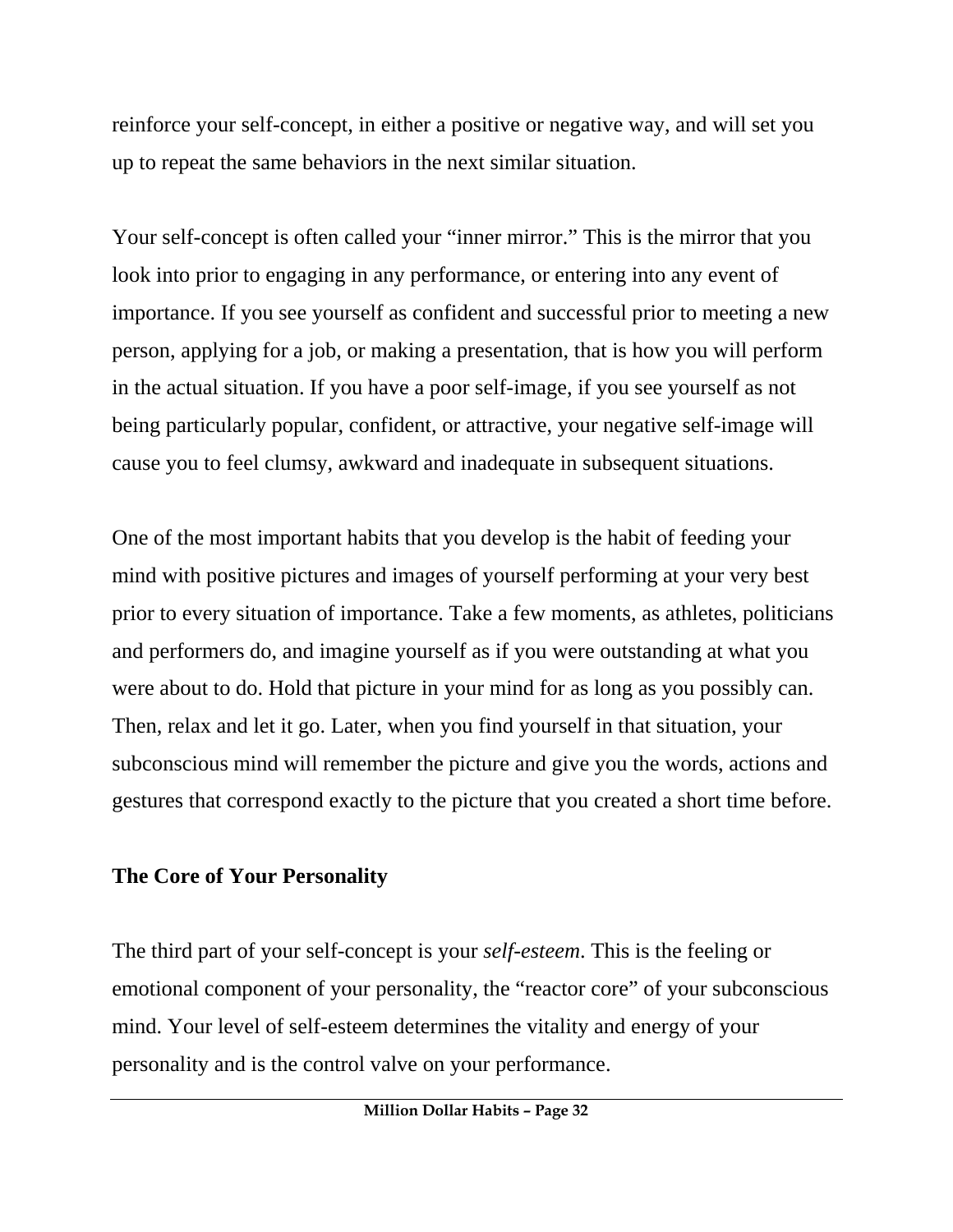Most psychologists today agree that your level of self-esteem is the most important part of your personality, and largely predicts your success or failure, happiness or unhappiness, in every area of your life. In fact, your self-esteem is so important that you tend to organize your whole life around it. Almost everything you do is either to gain self-esteem, or to protect against the loss of self-esteem.

The rule with regard to your self-esteem is that *"Everything Counts!"* Everything that happens to you and around you affects your self-esteem in some way. Everything either increases your self-esteem or lowers it. Everything that happens to you either supports your self-esteem or threatens it. You are like the proverbial *"long tailed cat in a room full of rocking chairs."* Every word or gesture of other people toward you affects your self-esteem in some way. The preservation and development of your self-esteem thus becomes the key to high performance, happiness and great success.

### **Comparing Your Behavior With Your Ideal**

Your self-esteem is affected by many factors. One of the most important is the distance between your self-image, the way you see yourself *in the moment*, and your self-ideal, the way you would ideally like to be sometime *in the future.* 

Whenever you feel that your current performance and behavior is consistent with the best person that you can possibly be, your self-esteem goes up. You feel happier and more exhilarated. You have more energy and enthusiasm. You are more positive and personable with others.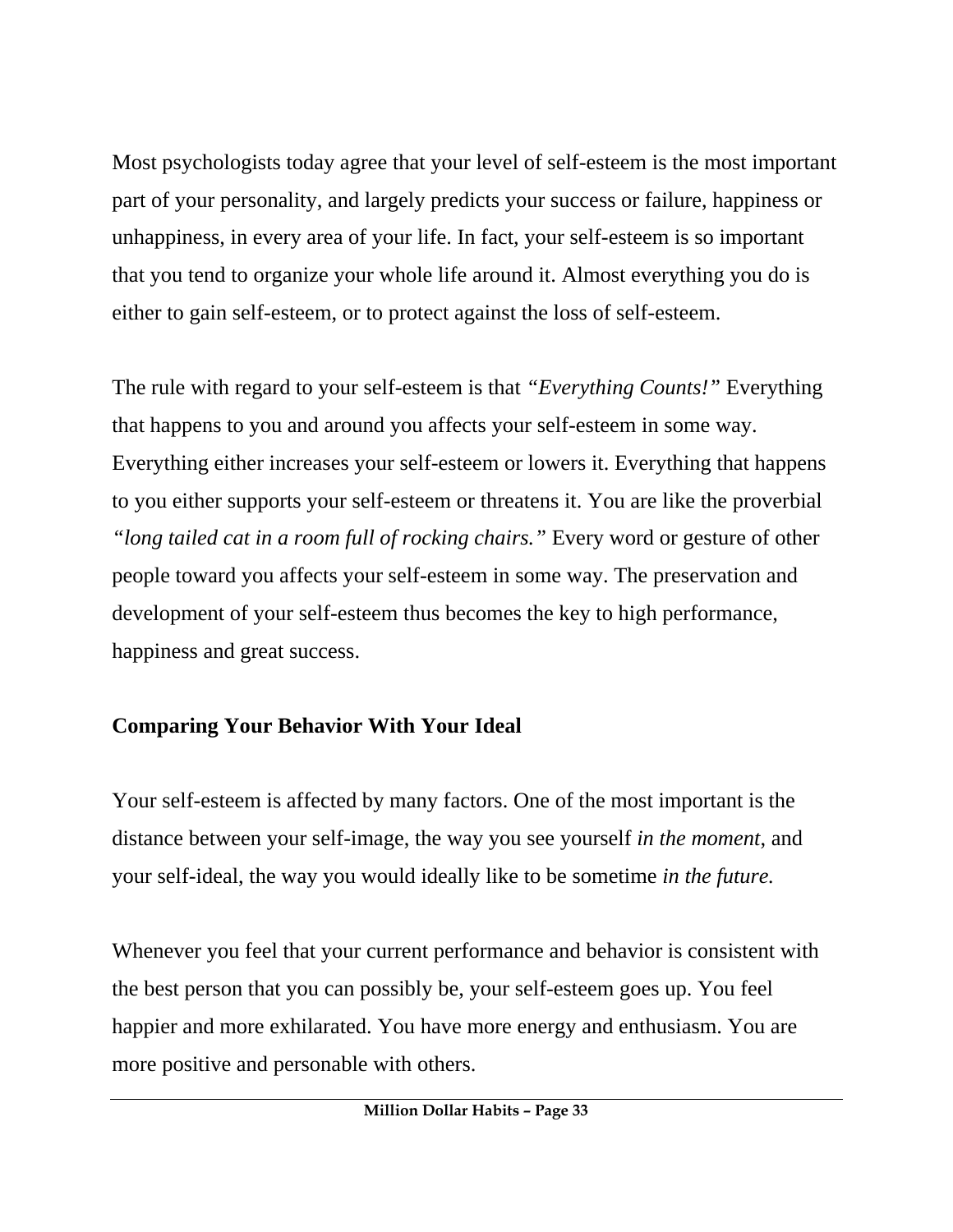On the other hand, whenever your current performance or behavior seems to be inconsistent or distant from the person that you would most like to be, your selfesteem goes down. You feel anxious and unhappy. You feel self conscious and embarrassed. You feel frustrated and angry.

The good news is that, the greater clarity you have with regard to your self-ideal, the person you would most like to be, the easier it is for you to tailor your performance and behavior so that it is consistent with being the kind of person you most admire. And every time you do or say anything that you feel is more consistent with the best person you can possibly be, your self-esteem goes up. You feel happier and more confident. You feel more positive and powerful. You feel capable of doing more and better things in that area, and in other areas of your life.

## **The Best Definition of Self-Esteem**

The very best definition of self-esteem is, *"How much you like yourself."* What we have found is that, the more you like yourself, the better you do. And the better you do, the more you like yourself. Each time you perform well in any area, your selfesteem goes up. You like yourself more, and you perform even better in that area, and in other areas as well.

The most powerful words you can use to take control of your personality, and to build your self-esteem, are the words, **"I like myself!"** The more you repeat the words, **"I like myself!"** to yourself, the happier and more confident you feel, and the better and more effectively you perform in whatever you are doing.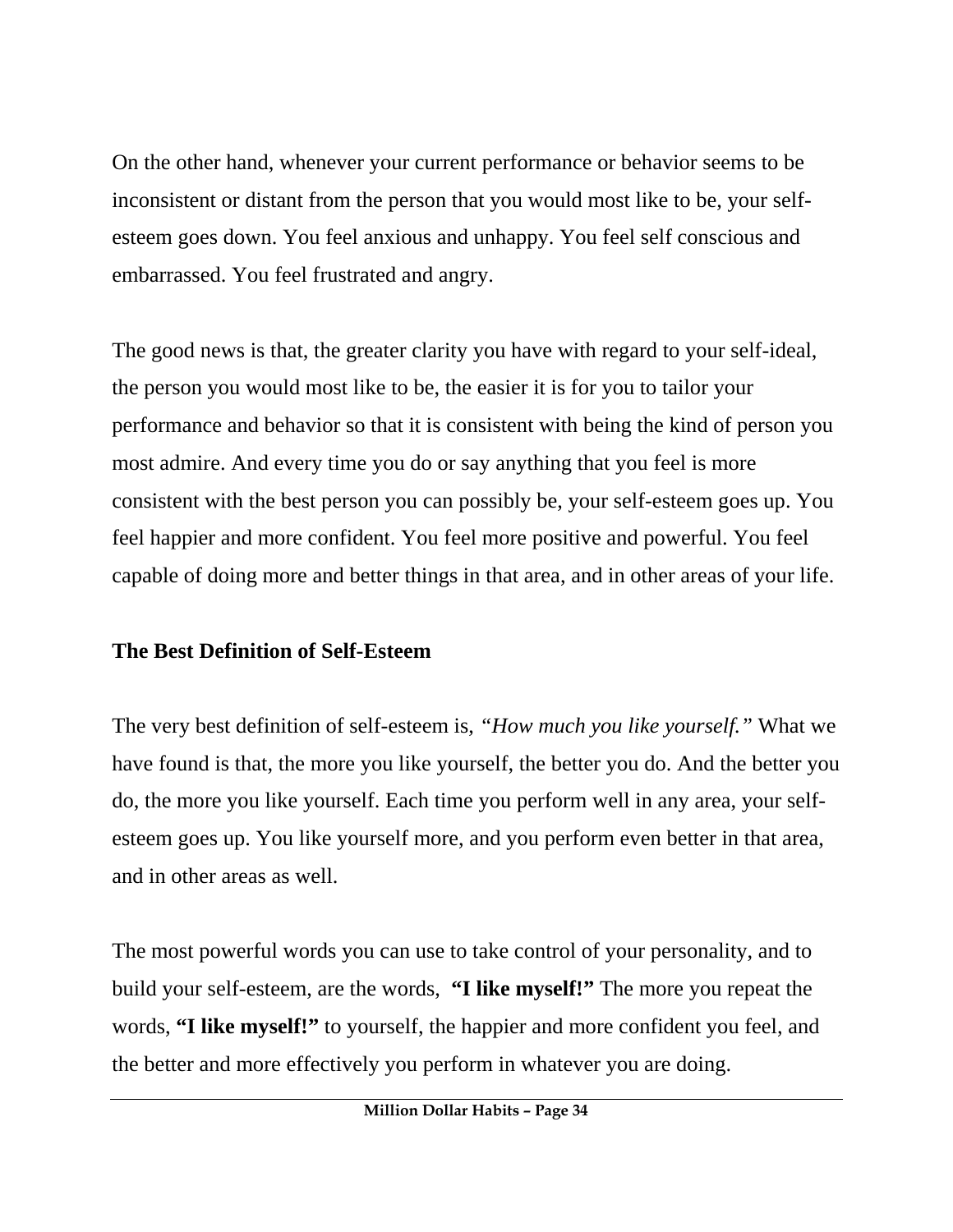When I first learned this powerful affirmation many years ago, my self-esteem was quite low. I had a poor self-image. I had a vague self-ideal. I was plagued by fears and doubts, and tended to compare myself in negative terms with other people. To counter these feelings, I began to repeat the words, "I like myself!" ten, twenty and even fifty times a day. It had a remarkable impact on my personality.

Perhaps the most powerful words in your vocabulary are the words that you say to yourself and believe. Fully 95% of your emotions are determined by the words that are running through your mind at any given time. And your mind is very much like a *vacuum*. It does not remain empty for very long. If you do not deliberately fill your mind with positive, constructive words, it will fill up by itself with your fears, worries and concerns.

To put it another way, if you do not deliberately plant flowers in the garden of your mind, weeds will grow automatically, with no encouragement or support.

### **Positive Self-Talk Shapes Your Personality**

One of the most important habits you can develop is *the habit of talking to yourself positively most of the time*. And the most positive words that you can use throughout the day, especially prior to any event of importance or significance, are the words "I like myself!" You cannot say these words to yourself without feeling happier, especially if you repeat them emotionally and emphatically,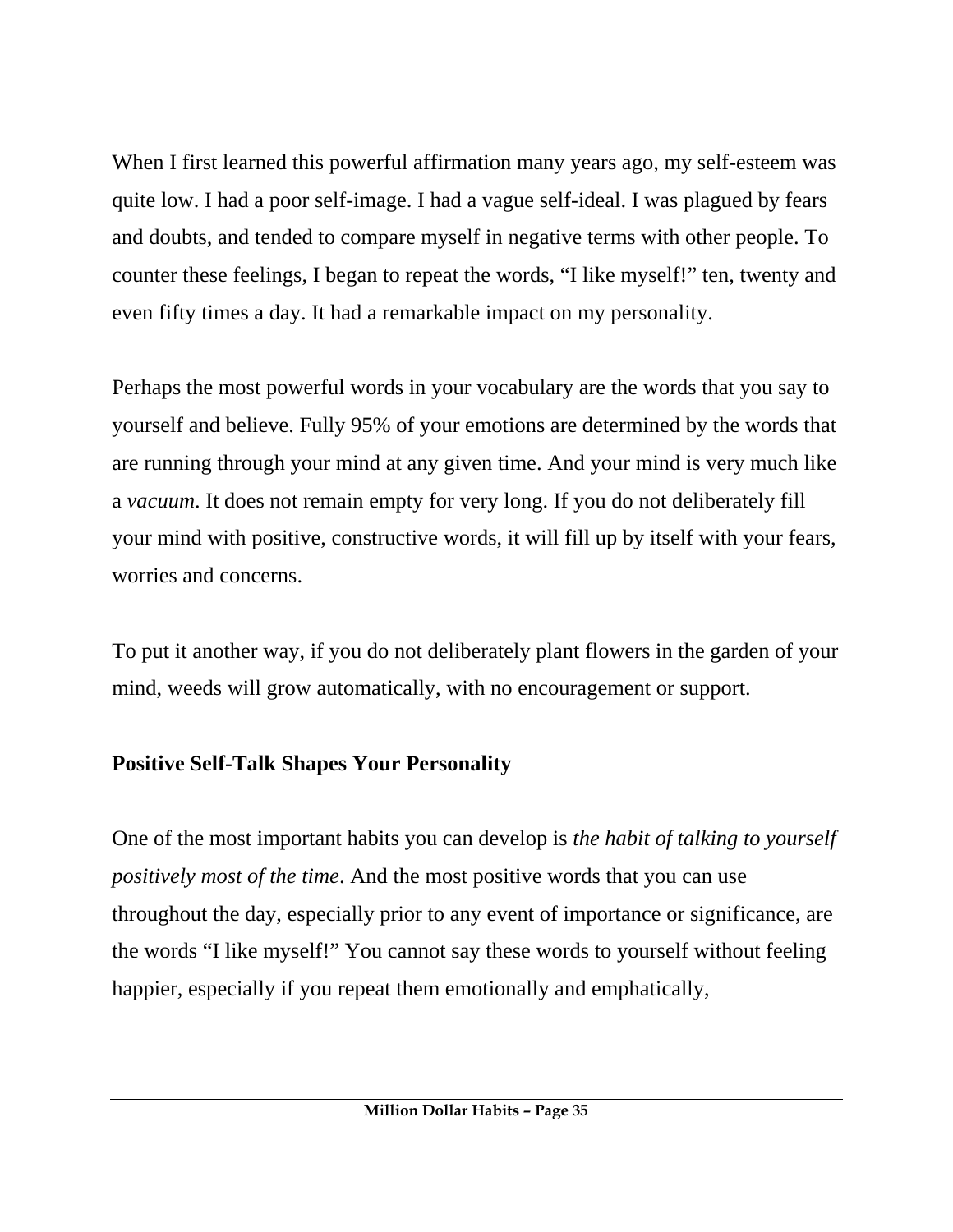Every time you say, "I like myself!" your self-esteem goes up. As your self-esteem increases, you feel more positive and optimistic. You become eager to set bigger goals and face greater challenges. The more you like yourself, the greater courage and confidence you have. The more you like yourself, the less your fears and doubts get in your way or interfere with your success. And you get all the benefits of self-esteem enhancement by continually repeating "I like myself!"

## **Supercharge Your Personality**

The higher your self-esteem, the faster and easier it is for you to develop the *Million Dollar Habits* that enable you to accomplish extraordinary things with your life. Since everything you do on the outside is controlled by your subconscious mind, by your current programming, as you change your self-concept, you change your reality.

Your self-concept is the seat of the Laws of Belief, Expectation, Attraction and Correspondence. Your self-concept determines what you think about, most of the time. Your self-concept contains the roots of "learned helplessness." Your selfconcept represents your "comfort zone." Your main goal is to take complete control over the evolution and development of your self-concept, and shape your personality and you character into becoming an extraordinary person who can accomplish remarkable things.

Take time to become absolutely clear about the virtues, values, qualities and attributes that you most admire, and which you most aspire to make a part of your personality. Prior to every event of importance, create a clear mental picture of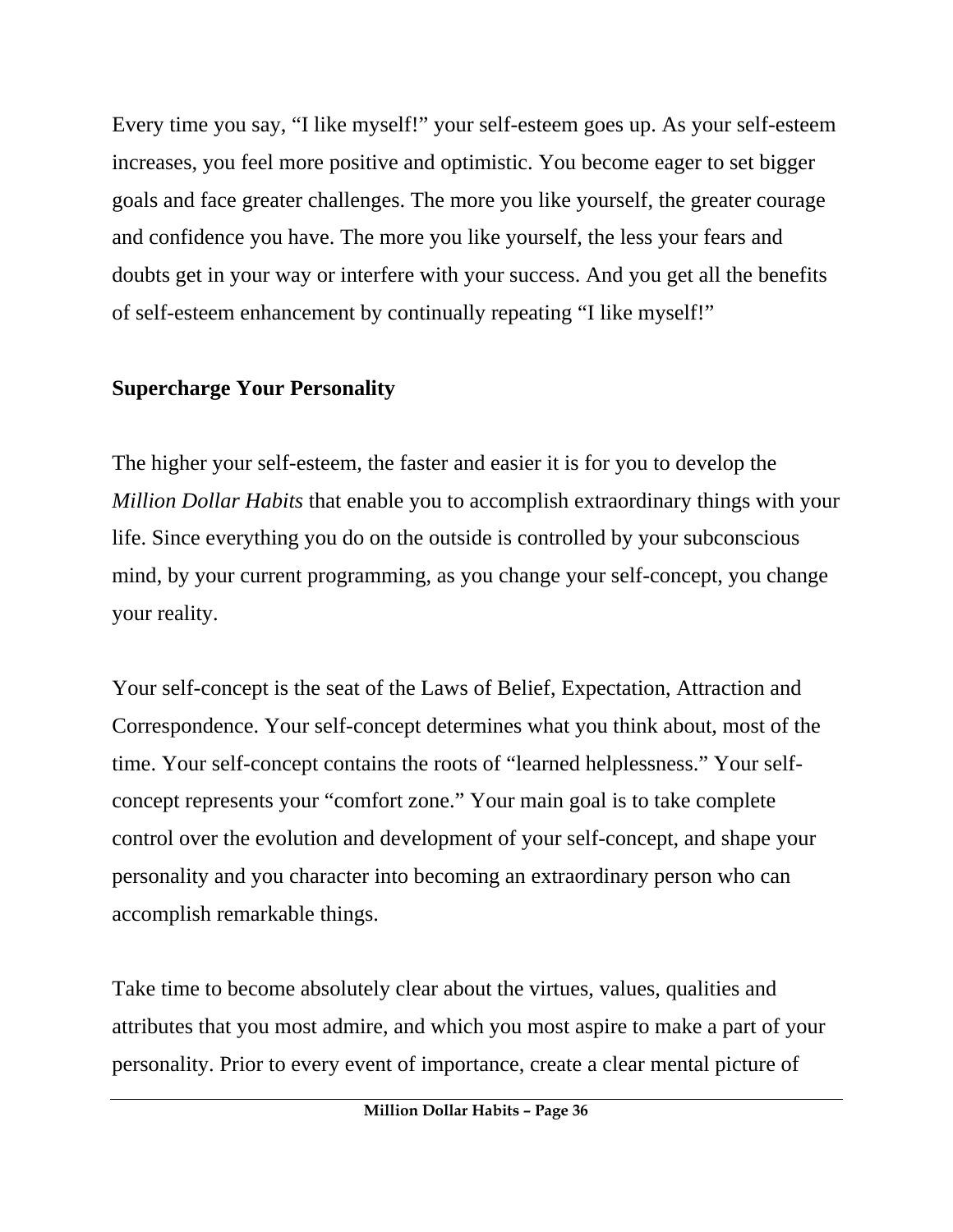yourself performing at your very best, consistent with the highest values and qualities that you have, or desire to have.

Especially, continually repeat the magic words "I like myself!" over and over again, until they are accepted by your subconscious mind and become a permanent part of your personality. The more you like and respect yourself, and consider yourself to be a valuable and important person, the faster you will develop every other habit, quality and attribute that you need to fulfill your full potential.

## **The Foundation of Your Personality**

At this point, many people ask, "Where does your self-concept come from? How does it begin? How does it develop? What are the major influences that shape your self-concept and how can you change your self-concept once it has developed?" These are vital questions, and there are definite answers for them.

The fact is that each child is born with *no self-concept at all*. Every thought, feeling, idea, opinion, belief or conviction that you have as an adult has been learned, starting in early infancy. You have been taught to believe the things you believe by the people and influences around you over the course of your lifetime, especially when you were a child.

It is true that each child is born with certain personality characteristics, propensities, talents, leanings, and other unique attributes and qualities. Some psychologists say that fully 60% of personality characteristics, such as courage, extroversion, musical interest, sensitivity, athletic ability and so on, are inborn and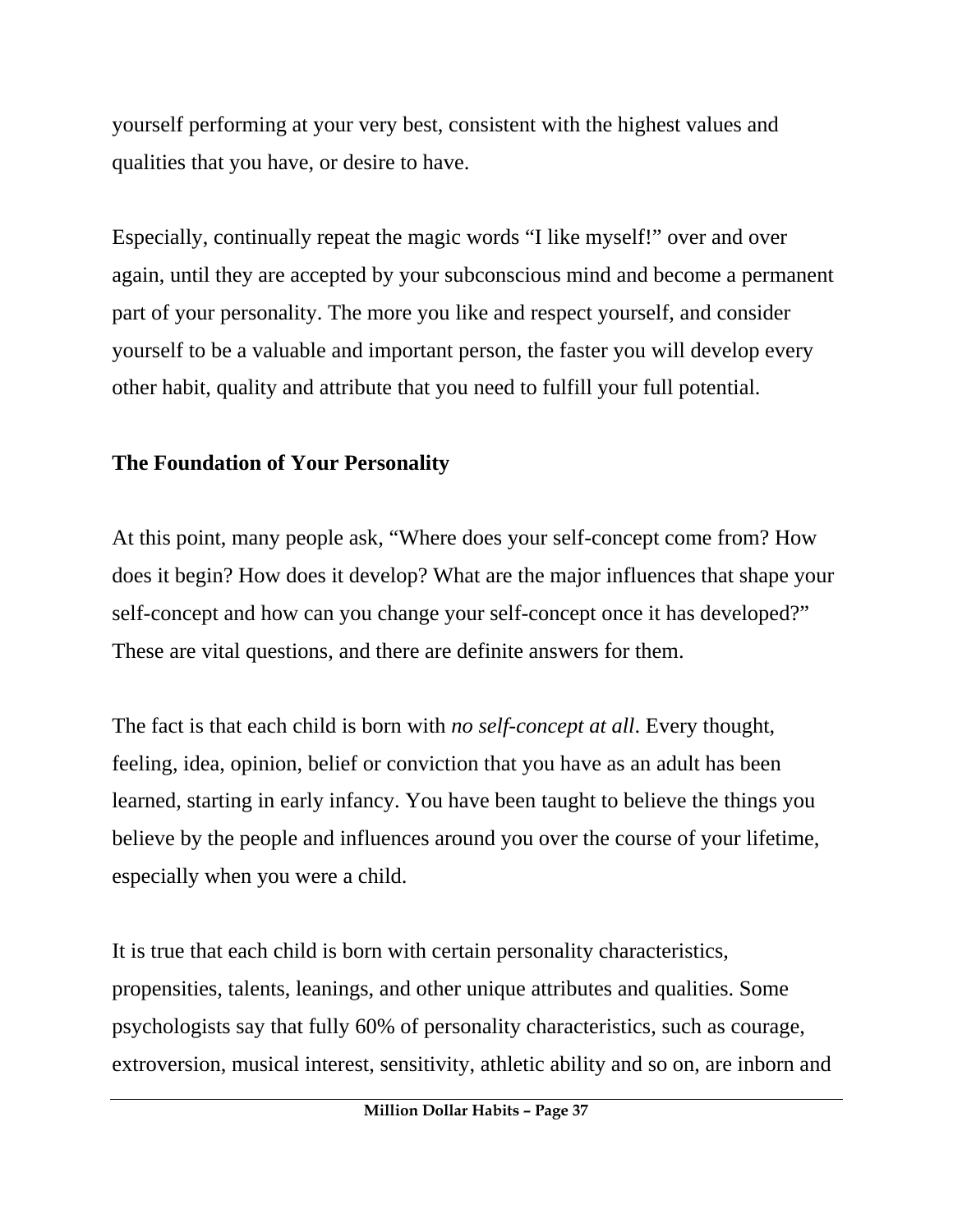innate. This is why children born into the same family, with the same parents and similar upbringing, often turn out totally different from each other. But in terms of self-concept, how a person thinks and feels about themselves relative to their ability and potential, this is learned from early infancy.

# **Your Two Natural Qualities**

When you are born, you come into the world with two natural qualities. First, you are completely *unafraid*. You are totally fearless. You have no reason to be afraid because you have had no experiences to make you afraid. The second natural quality that you are born with is that you are completely *spontaneous*. You laugh, cry, pee, poop, sleep and express yourself with no thought or concern about whether anybody approves or disapproves. These are your natural qualities in a state of nature.

As an adult, when you feel completely relaxed and safe, surrounded by people whom you like and trust, your natural tendency is to revert to being completely open and unafraid, spontaneous and expressive. This is the ideal condition of the completely happy, fully functioning adult.

Starting early in childhood, as the result of the things your parents do and say, you begin to learn the two basic *negative habit patterns* that then become the most destructive influences in your life as an adult.

The first negative habit pattern that you learn is called the *inhibitive negative habit pattern.* This is what soon becomes the *fear of failure, risk and loss*. As a child,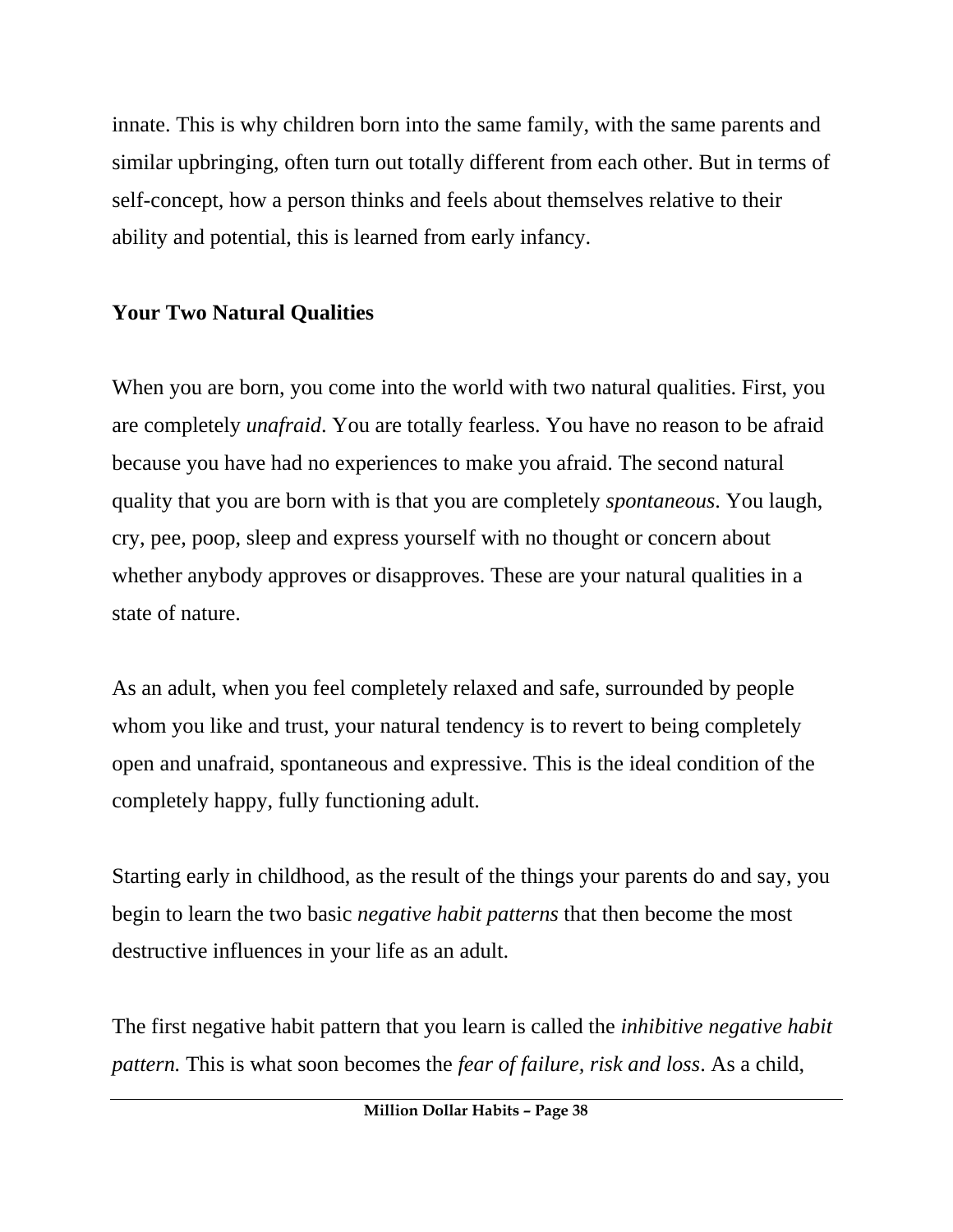your natural urge is to explore your environment. You eagerly reach out to touch, taste, feel and experiment with everything around you. But often your parents react and even over react to this behavior by discouraging you as much as possible. They say, *"No! Get away from that! Don't touch that! Leave that alone!"* Many parents reinforce their words and threats with spankings and punishment.

Children need love like roses need rain. Love is as important to the developing child as is food. Any interruption of the flow of unconditional love to the child causes the child to feel nervous and frightened. Psychologists say that virtually all adult problems are rooted in the phenomena of *"love withheld"* in early childhood.

When your parents become angry with you as the result of your natural desire and drive to explore your world and your environment, you have no way of understanding that this is because of their fear for your safety. Instead, as a child, you merely react and respond with the idea that, *"Every time I try or touch or taste something new or different, my mother or father gets angry at me. It must be because I am incapable and incompetent. It must be because I am no good. It must be because I can't do it."* 

### **Fear of Trying Anything New**

This feeling of *"I can't"* begins the development of the fear of failure. If you are discouraged or punished too often as a child, very early in life you will become fearful of trying new things. This fear will then carry over into later childhood, adolescence and adult life. Thereafter, whenever you think of doing something new or different, something that entails risk or uncertainty, your first reaction will be *"I*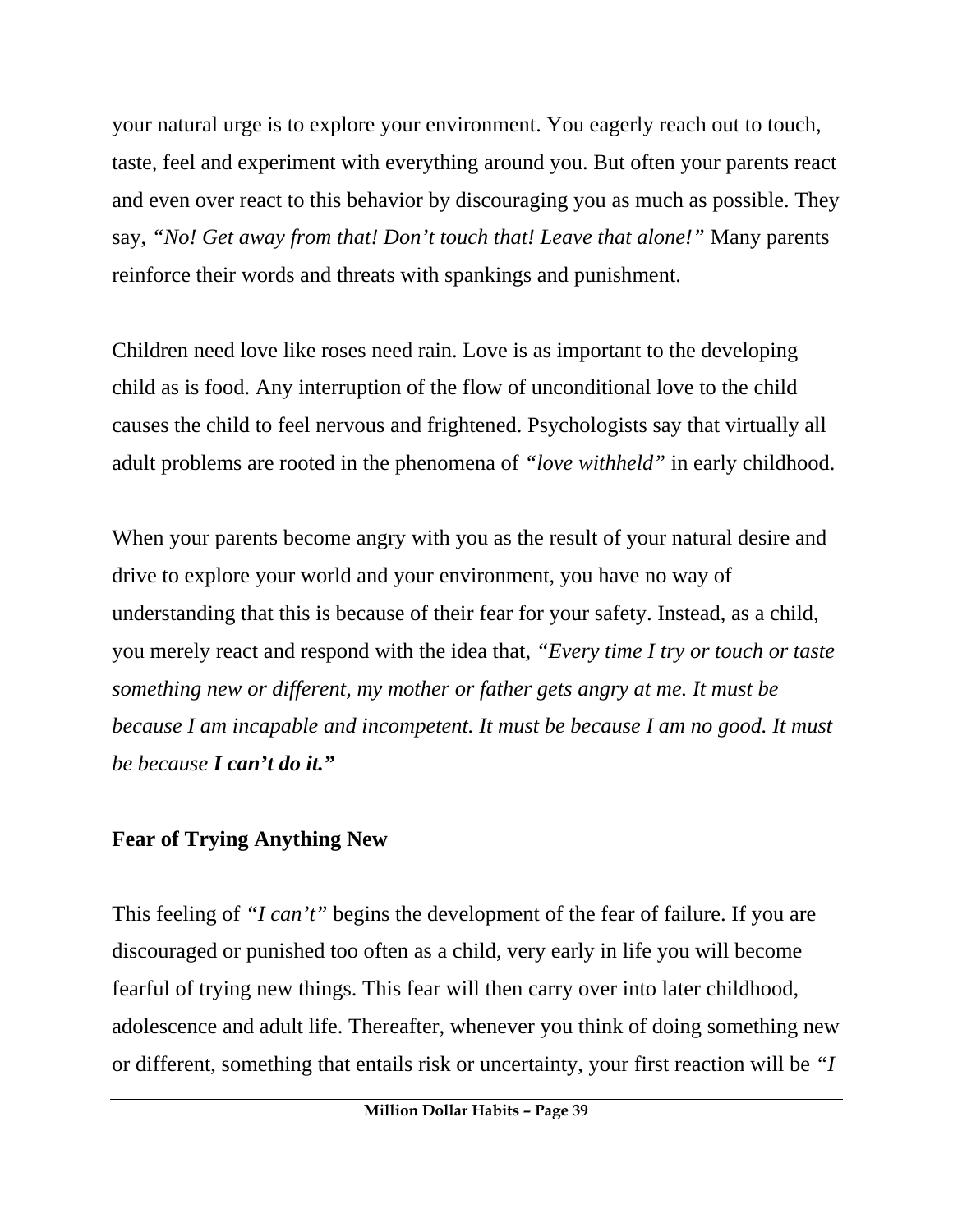*can't!"* As soon as you say the words *"I can't"* to yourself, you will begin immediately to think of all the reasons why such a thing is not possible for you. You will think and talk in terms of failure, rather than success. You will think of the uncertainties and all the possible risks of loss that may occur. Before you even try something new, you will talk yourself out of it.

Napoleon Hill, author of *Think and Grow Rich*, once asked an audience, *"What is the average number of times that a person tries to achieve a new goal before they give up?"* After several guesses from the audience, he gave the answer. *"Less than one."* 

The point he made was that most people give up before they try the first time. They give up without even trying once. Even though they want to improve their lives, increase their incomes, and accomplish more than they are today, as soon as the new goal pops into their mind, they automatically respond with the words *"I can't!*" And begin thinking of all the reasons why it is not possible for them.

The most important habit you can develop for great happiness and success is *the habit of repeating to yourself and believing, "I can do anything I put my mind to!"*

The most powerful words that you can repeat, over and over, to neutralize and overcome the fear of failure, are the words, *"I can do it! I can do it!"* 

The kindest words that a parent can tell his or her child, in addition to the words *"I love you,"* are the words *"You can do anything that you set your mind to."* It is amazing how many people's lives have been dramatically affected by the influence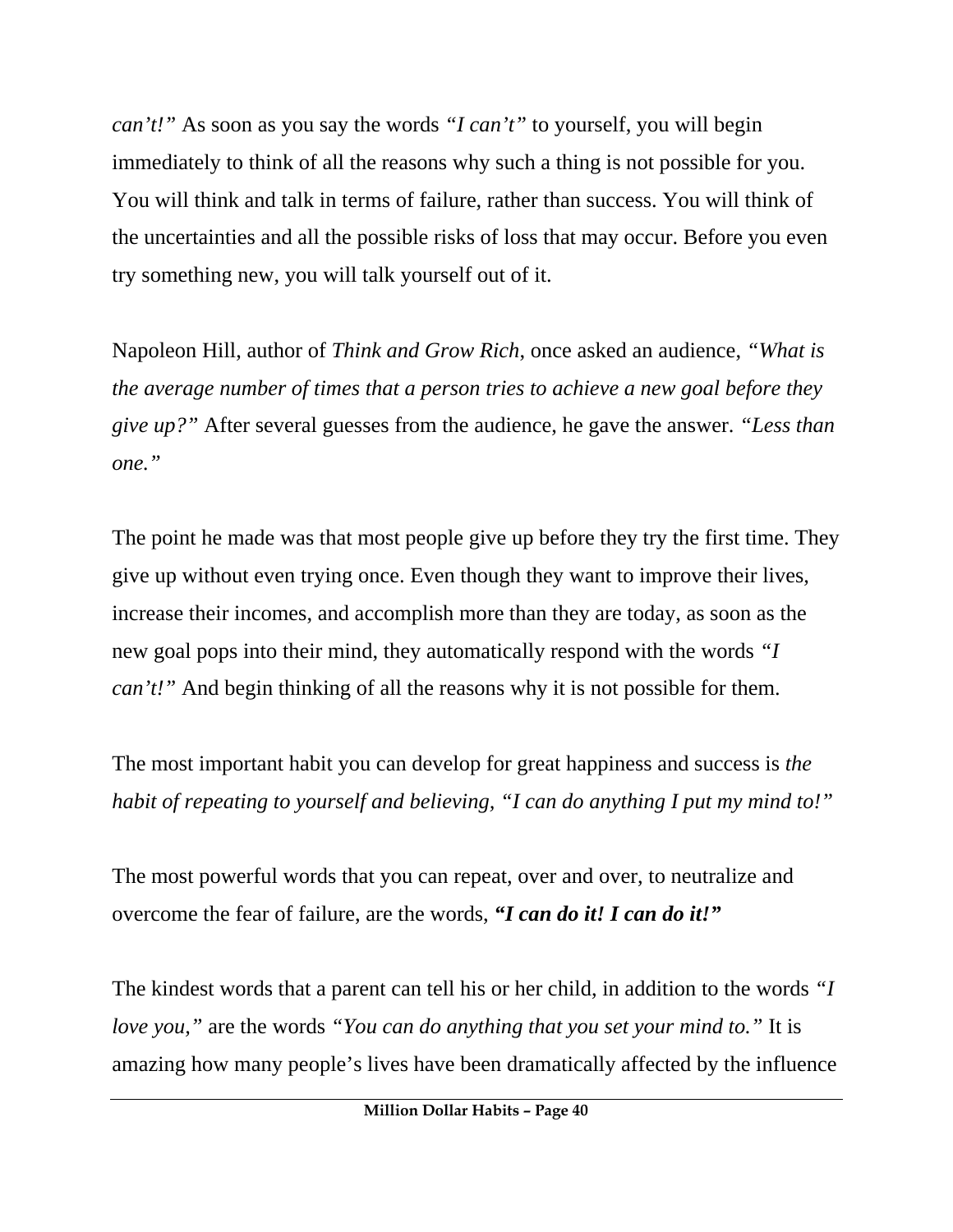of a single person, a parent, relative or friend, who simply told them, over and over again, *"You can do it."* 

# **What Others Might Say**

The second fear that we learn early in life, which then affects us for the rest of our lives, is the *fear of rejection*, or *criticism*. We are all sensitive to the opinions of others, especially to the opinions and reactions of our parents when we are growing up. Parents often take advantage of this need to please to control and manipulate their children. The way they do it is by giving or withholding approval and support, based on the behavior of the child at the moment.

When the child does or says something that the parents don't like, they immediately become rejecting and critical of the child. Since the approval and support of the parent is like a psychological lifeline to the emotional health of the child, the child is immediately affected and pulls back from the behavior in order to regain the love and approval of the parents.

Parents very soon slip into the habit of manipulating the child with "carrot and stick" treatment. They alternate with approval and disapproval, with compliments and criticism, to control and manipulate the child's behavior.

As a child, you are too young to understand what is going on. You know only one thing. The love and approval of your parents is indispensable to your well-being. It is the key to your emotional health. You therefore learn that, *"If you want to get*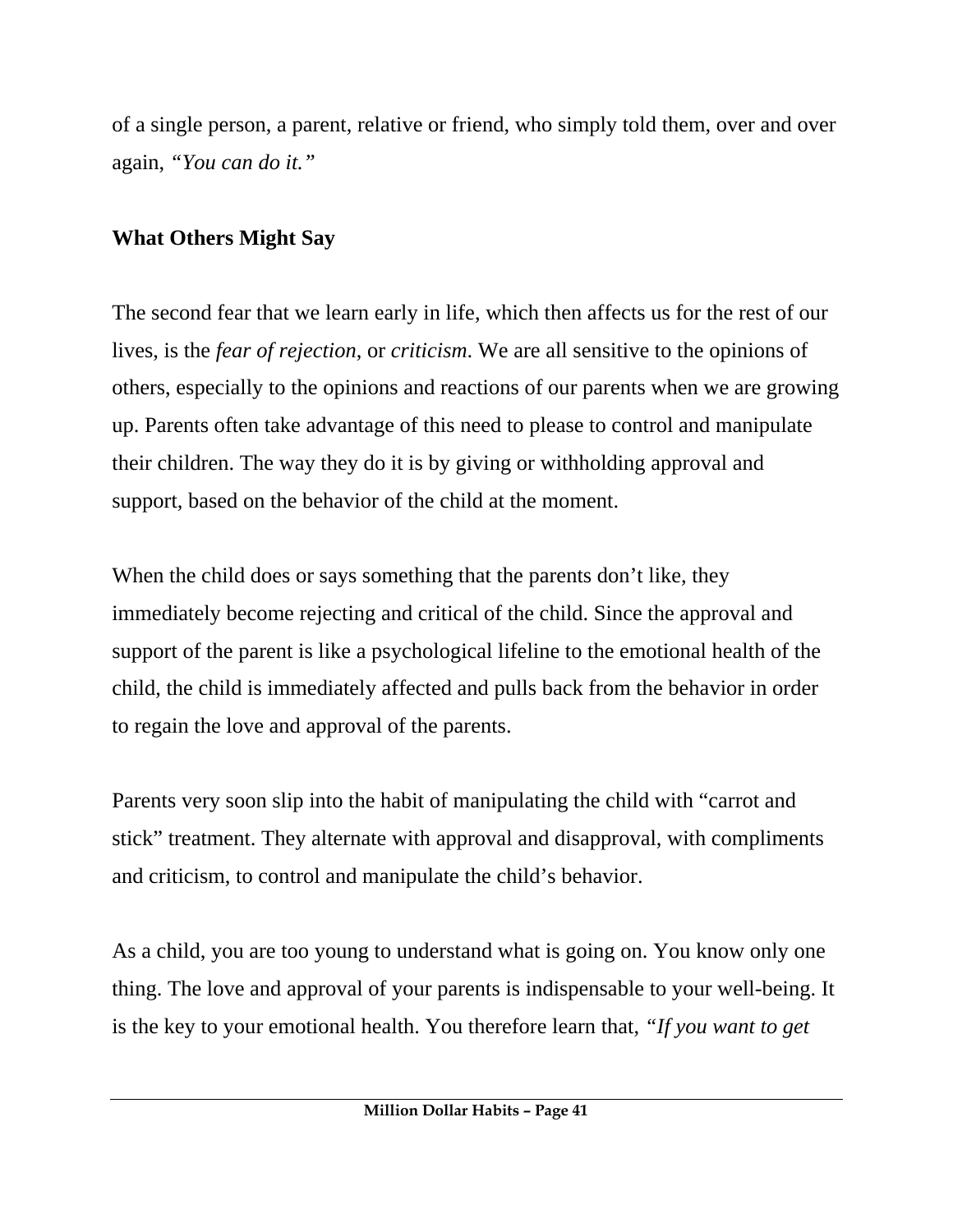*along, you go along."* At an early age, you begin to conform your behaviors to earn the approval, and avoid the disapproval, of your parents.

# **The Approval of Others**

As you grow older, you become increasingly sensitive to the approval or disapproval of others, starting with members of your family, and then your friends and associates. Teenagers especially become extremely sensitive to whether or not they are liked or disliked by their peers. Instead of being fearless and spontaneous, completely open, honest and expressive, they begin to shape their behaviors and conform to whatever they feel their peers will approve of at the moment.

The child does not know why the parent is behaving this way. The child simply concludes that, "Every time I do something that Mommy or Daddy disapproves of, they stop loving me. Therefore, whatever it is, I have to do what makes them happy. I have to do what pleases them. I have to do what they want if I want to be safe."

This feeling generates what is called the *"compulsive negative habit pattern,"* which is characterized by the words *"I have to!"* As an adult, the child who was subjected to disapproval and destructive criticism becomes hypersensitive to the attitudes and opinions of others. They are continually saying, *"I have to do this*" or *"I have to do that."* When the fear of rejection becomes extreme, the individual becomes so hypersensitive to the opinions of others that he or she cannot make a decision until he or she is absolutely convinced that everyone in the world around them will approve and support the decision.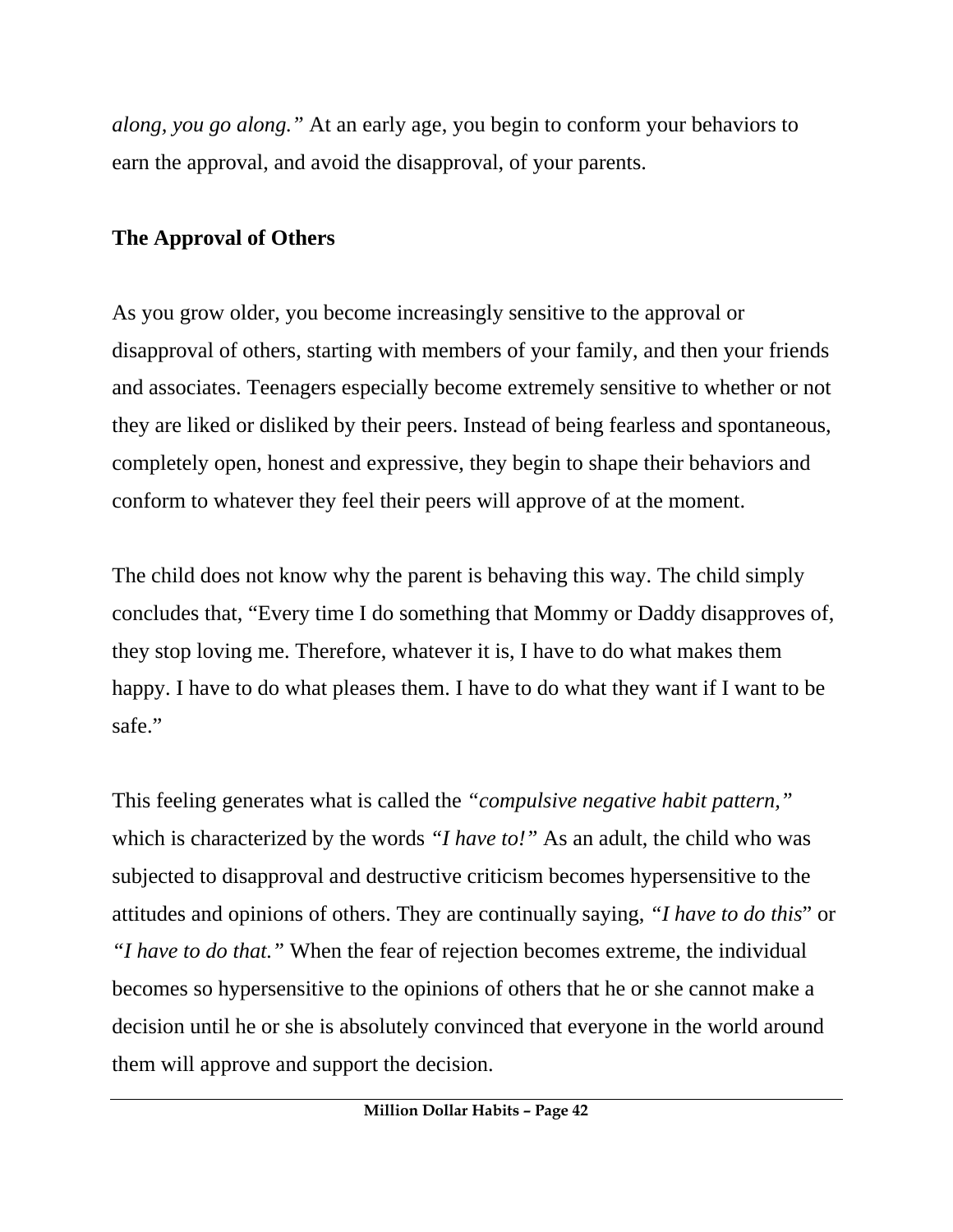#### **Like A Deer In the Headlights**

The worst situation of all, which is quite common in most people, is the combined feeling of, *"I have to"* but *"I can't."* The individual feels that he has to do something in order to win the approval of an important person in his life, but simultaneously, he is afraid of trying anything new or different, and becomes extremely sensitive to the reactions and comments of anyone around him.

The root cause of negative habit patterns can almost always be traced back to "destructive criticism" in early childhood. Often, destructive criticism is accompanied by physical punishment. In either or both cases, the child very quickly loses his or her natural spontaneity and becomes fearful and hypersensitive to others.

All the other fears that hold people back - the fears of loss, of poverty, of embarrassment, of ridicule, of ill health, of the loss of love of someone, of public speaking, of taking a chance, of starting or trying something new or different – are all rooted in the fears of failure and rejection that begin in early childhood.

# **The Antidote to All Your Fears**

One of the greatest discoveries in the development of the peak performance personality is that your fears and your level of self-esteem have an inverse or opposite relationship. In other words, the more you like yourself, the less you fear failure and rejection. The higher your levels of self-esteem, the lower are the fears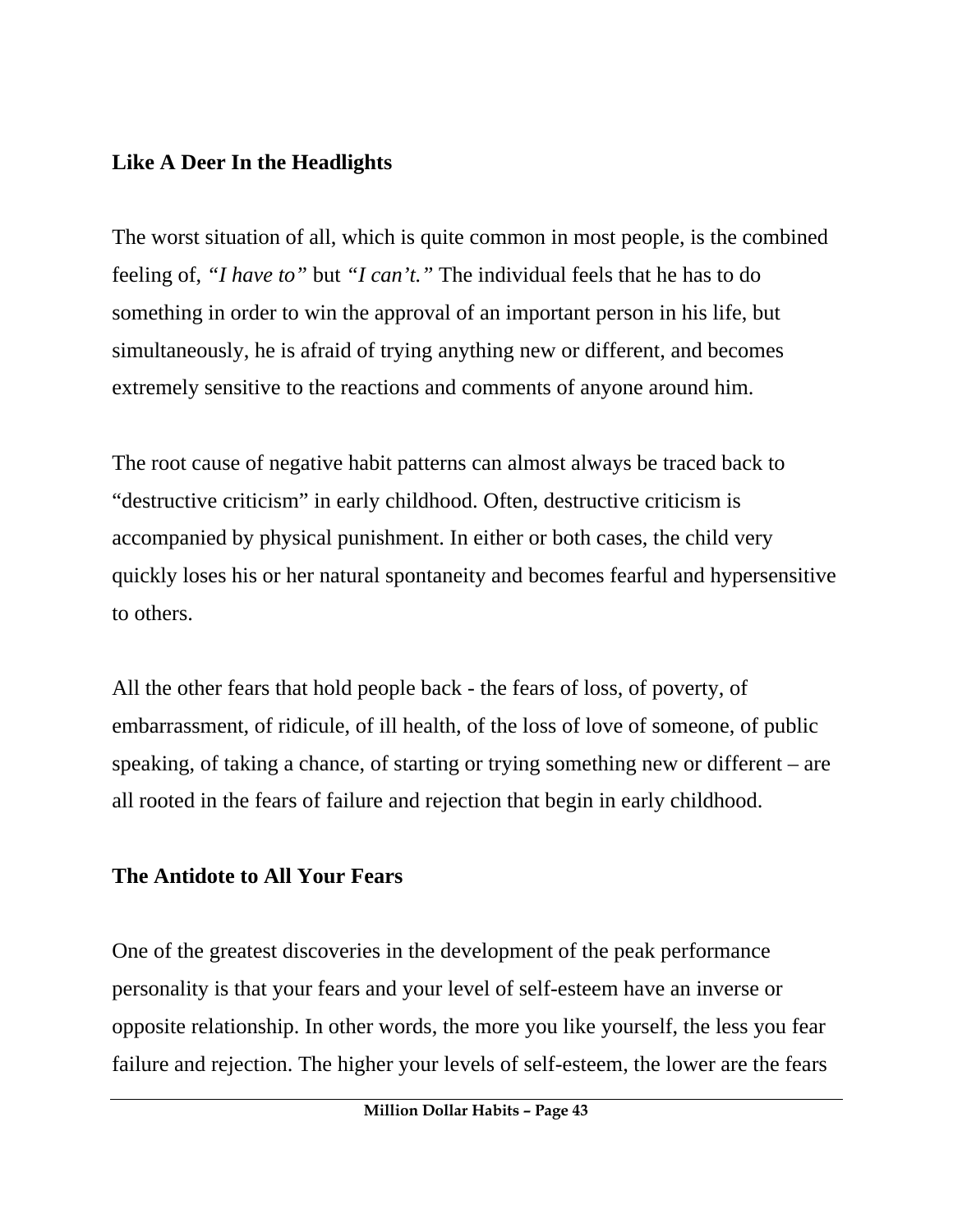and doubts that hold most people back. The more you like and value yourself, the more willing you are to take risks and to endure the inevitable setbacks, obstacles and temporary failures that will occur. The more you like yourself, the less concerned you are with the approval or disapproval of other people. You go your own way.

The very fastest way to build your self-esteem and self-confidence, and to neutralize the fears that may be holding you back, is to repeat continually the words *"I like myself!"* Whenever you feel doubtful or uneasy, begin repeating these words to yourself, *"I like myself! I like myself! I like myself!"* 

The most important *Million Dollar Habit* you can develop is *the habit of deliberately building your own self-esteem and self-confidence on a daily basis.* The more you feed your mind with positive words, pictures, and thoughts, the more positive, confident, optimistic and unafraid you become. The more you like yourself, the better you do at anything you attempt. The more you like yourself, the less you fear failure and rejection. The more you like yourself, the less you worry about short-term setbacks and obstacles. The more you like yourself, the greater courage and resilience you will have to face the inevitable ups and downs of life. And the more you like yourself, the more it is that you will persist until you succeed. Self-esteem is everything.

# **Fulfill Your Complete Potential**

There are four more mental laws that you need to know and work with in order to fulfill your complete potential. The first of these is the *Law of Habit*. This law says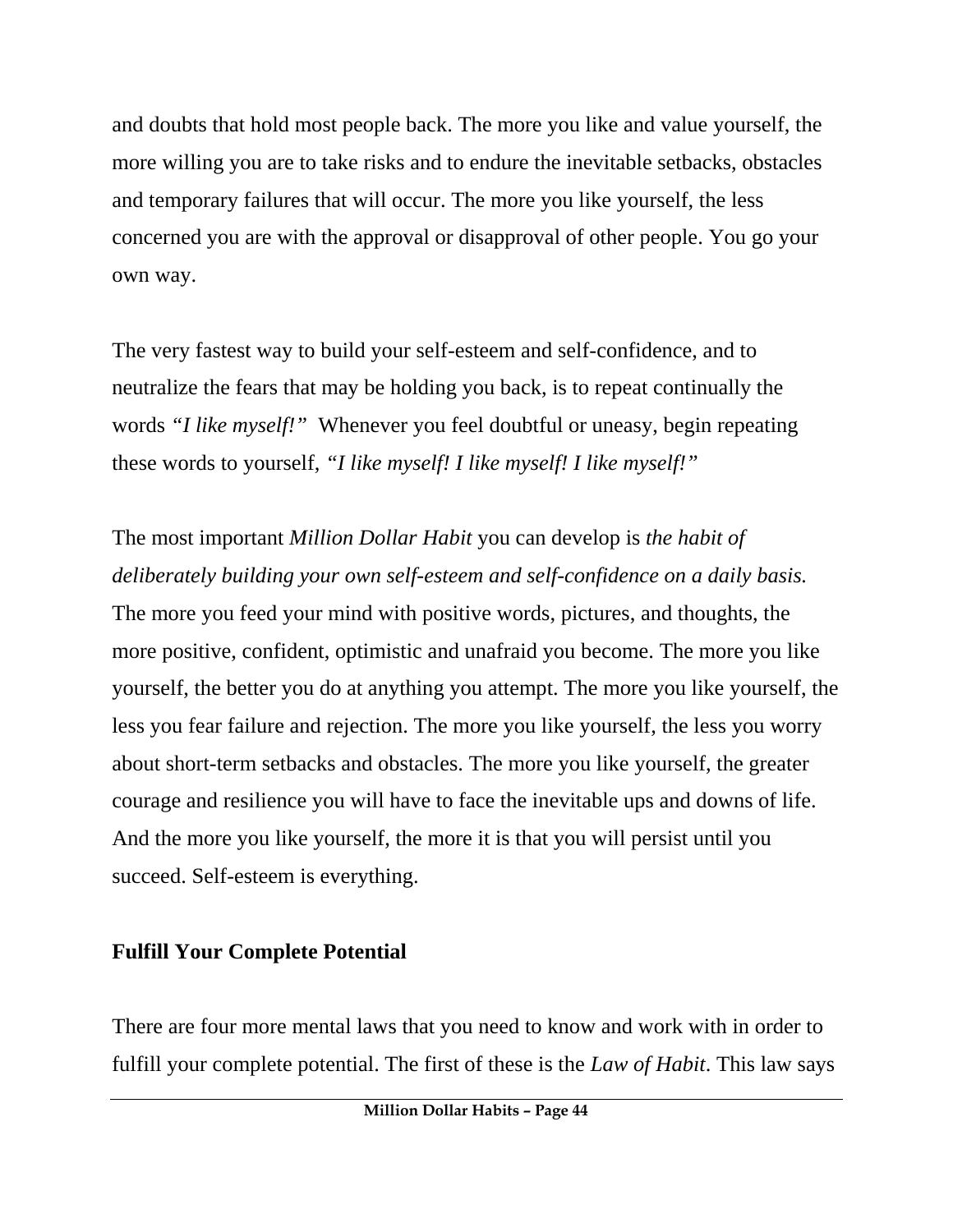that, *"Whatever you do repeatedly eventually becomes a new habit."* In its simplest terms, this means that you can develop any habit of thought or action that you desire, if you will just repeat it often enough and long enough. We will talk about new habit formation and development in the next chapter.

The second law that you must know and use is the *Law of Emotion*. This law says that, *"Every action that you take is stimulated by an emotion of some kind, either positive or negative."* 

You can think of emotions the way you would think of a campfire. In order for the campfire to continue burning, you must continue to put wood on the fire. If you stop putting fuel on the fire for any period of time, the fire will eventually go out.

The things that you think about most of the time are very much like logs on the fire. If you think about what you want, and how to get it, most of the time, more and more of your mental abilities will be focused on achieving the goals that you have set for yourself. But since your amount of "thinking time" is limited, when you discipline yourself to think only about what you want, you stop putting wood on the fire of your negative emotions. As a result, you begin to eliminate the doubts and fears that hold most people back.

#### **Concentrate on What You Want**

This brings us to the Law of Concentration. This law says that, *"Whatever you dwell upon, grows and expands in your life."*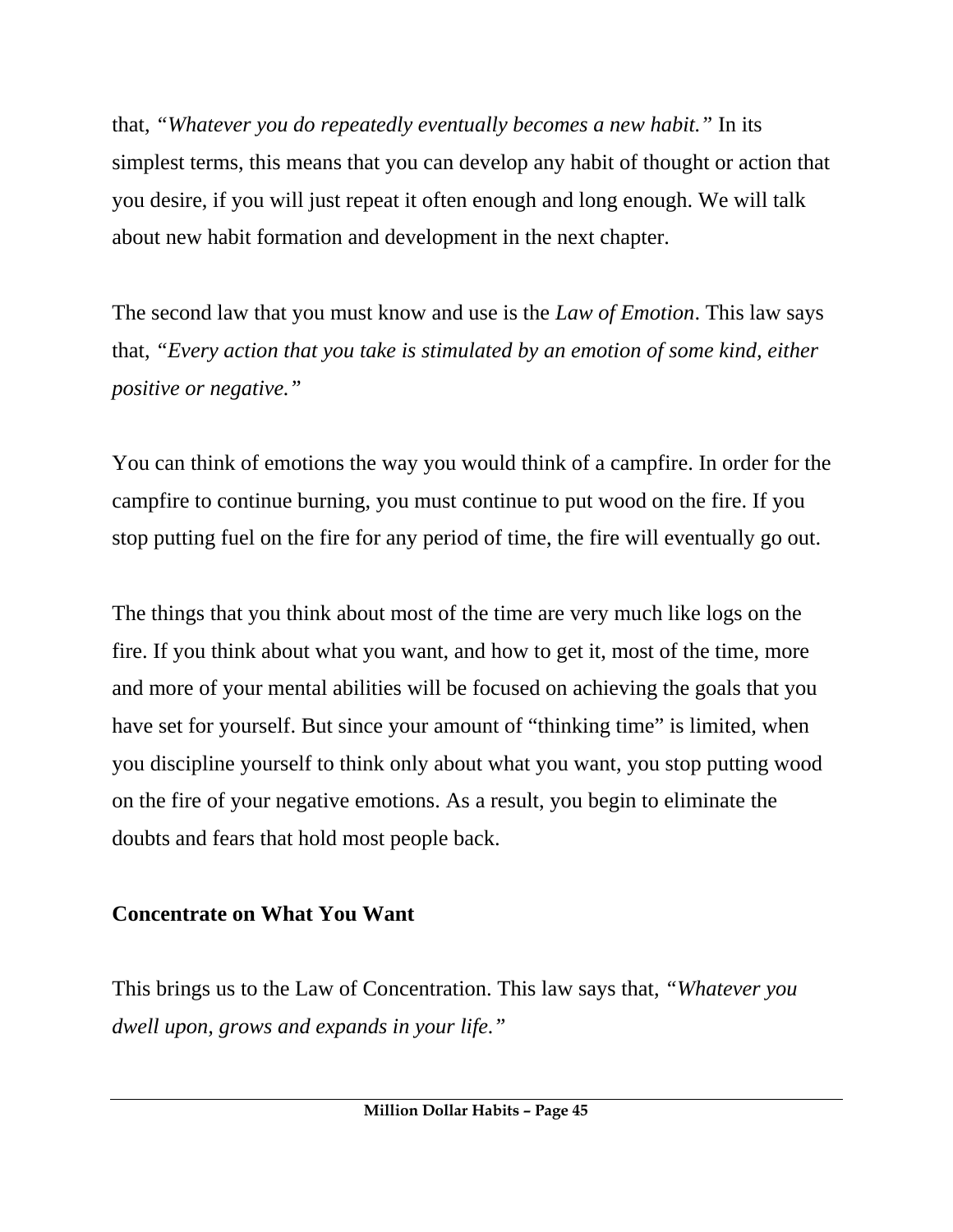In other words, whatever you think about most of the time, increases. More and more of your emotions and mental energies become focused and concentrated on what you are dwelling upon. The more you think about your goals and how to accomplish them, the faster you will move toward them. You will focus more of your emotional energy on them, and you will have less energy available for the problems, worries and concerns that preoccupy most people.

The final law in this series is the *Law of Subconscious activity.* This law says that, *"Your subconscious mind accepts any thought, plan or goal created by the conscious mind, and then organizes your thoughts and behaviors to bring that goal into reality."* 

Whatever thoughts or goals you repeat over and over again in your conscious mind are eventually accepted by your subconscious mind. Your subconscious mind then goes to work, 24 hours a day, to coordinate your thoughts, words and actions to bring those goals into your life.

### **One Thought At A Time**

Your conscious mind can only hold one thought at a time, either positive or negative. You may be capable of thinking hundreds of thoughts in a row, but you can only think of one thought at a time. And you are always *free to choose* that thought. An essential success habit is *the habit of keeping your mind focused clearly on the person you want to be, the goals you want to achieve, and the steps that you will have to take to achieve those goals.*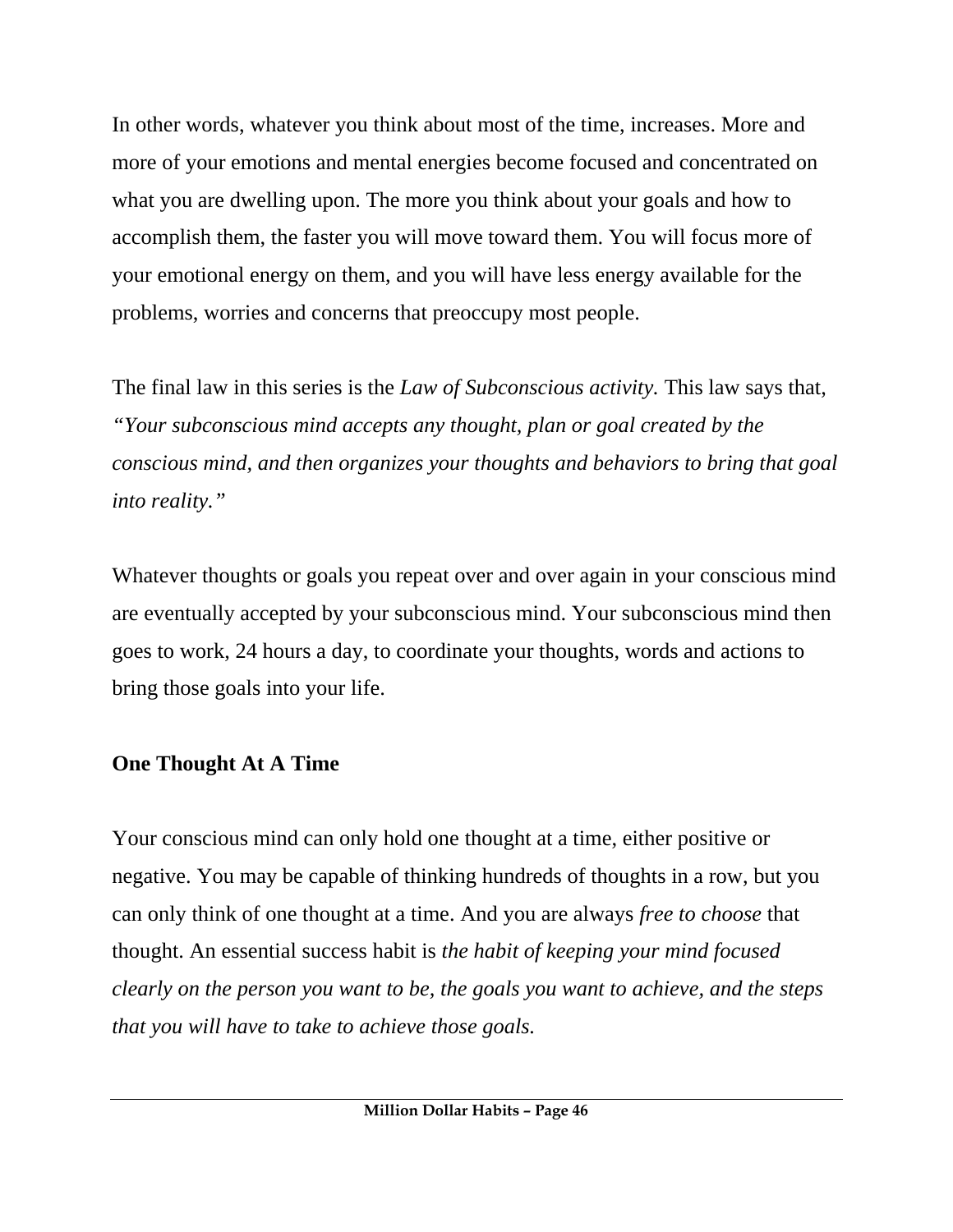When you make a habit of thinking and talking most of the time about where you are going and how to get there, you take complete control of the development of your self-concept and your personality. You step on the accelerator of your own potential. You move yourself onto the fast track in your life. You begin to move ahead at a speed that will amaze you, and everyone around you.

#### **Your Potential Is Unlimited**

You are a remarkable person, possessed of incredible untapped potentials and abilities. Whatever you have accomplished in life so far is only a shadow of what is truly possible for you. There are virtually no limits on what you can do, be and have except for the limits that you impose on yourself with your own thinking.

Of all creatures, only human beings can reprogram themselves and alter the courses of their lives. You can decide, right now, to take complete control of the shaping and sculpting of your self-concept, and turn yourself into the very best person you can possibly imagine yourself becoming. By releasing your subconscious brakes, your fears of failure and rejection, and by building your selfesteem and self confidence through positive self-talk, you can unlock your potential and accomplish any goal you can set for yourself.

By taking complete control of the development of your self-concept, you lay the foundation for the development of the *Million Dollar Habits* that will enable you to accomplish more in the next few years than the average person accomplishes in a lifetime.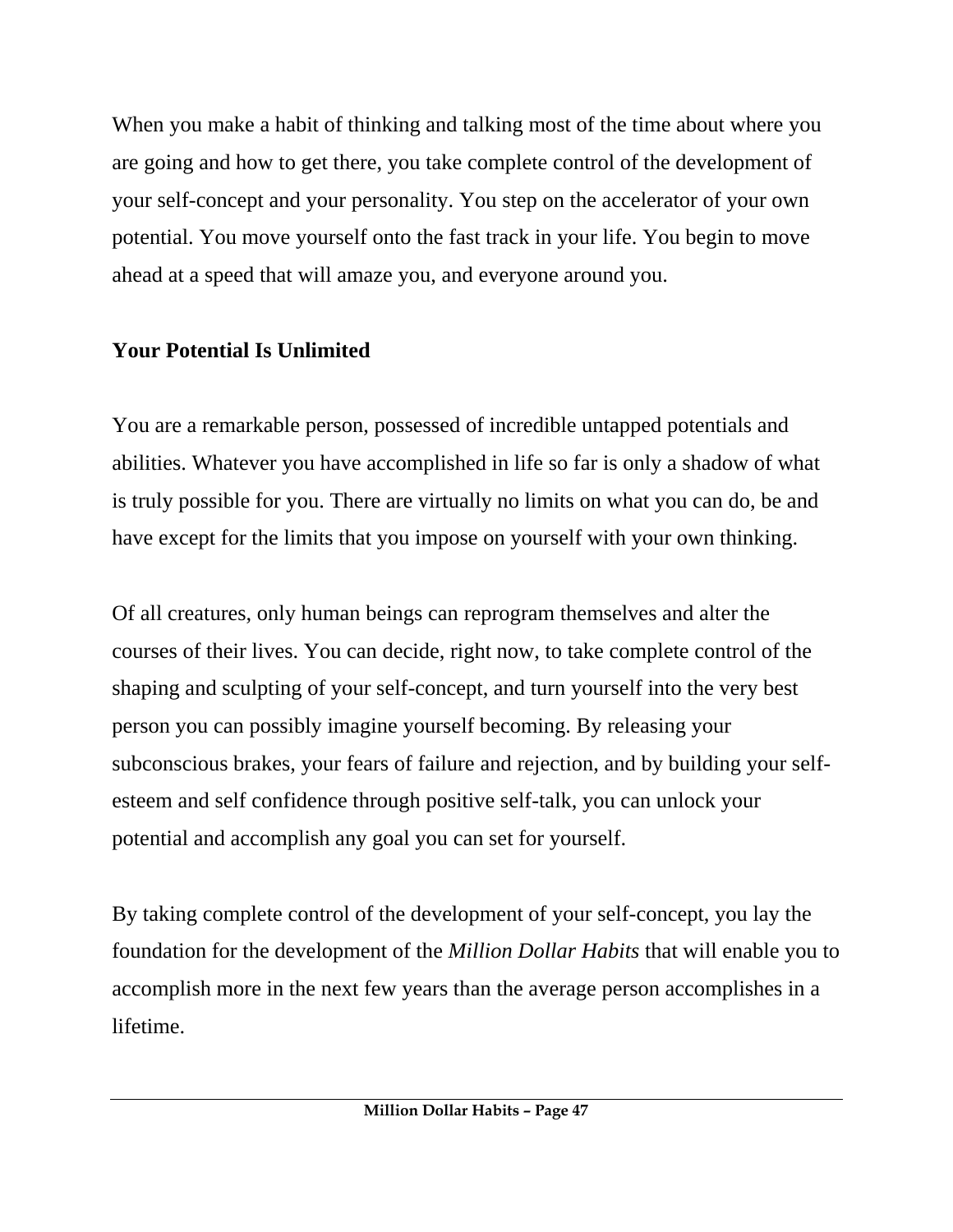#### **Action Exercises:**

- 1. Identify the primary causes for the effects in your life. Why are you where you are and what could you do differently to get different results?
- **2.** On a scale of 1-10, how much do you feel that you are in control of your life? What could you do to increase your feelings of control?
- **3.** What do you think about most of the time? What should you focus and concentrate on to improve your life?
- **4.** What are the values, qualities and attributes of other people that you most admire? What actions could you take to incorporate those values into your personality?
- **5.** How much do you like yourself? What are the experiences that give you your greatest feelings of self-esteem, and how could you create more of them?
- **6.** What are your greatest fears? How would you behave differently if you had no fears at all?
- **7.** What can you do, starting today, to feed your mind with more of the thoughts, words, people and pictures that are more consistent with the very best person you could be, and the most important goals you want to achieve?

*"Man becomes a slave to his constantly repeated acts. What he at first chooses, at last compels."* (Orison Swett Marden)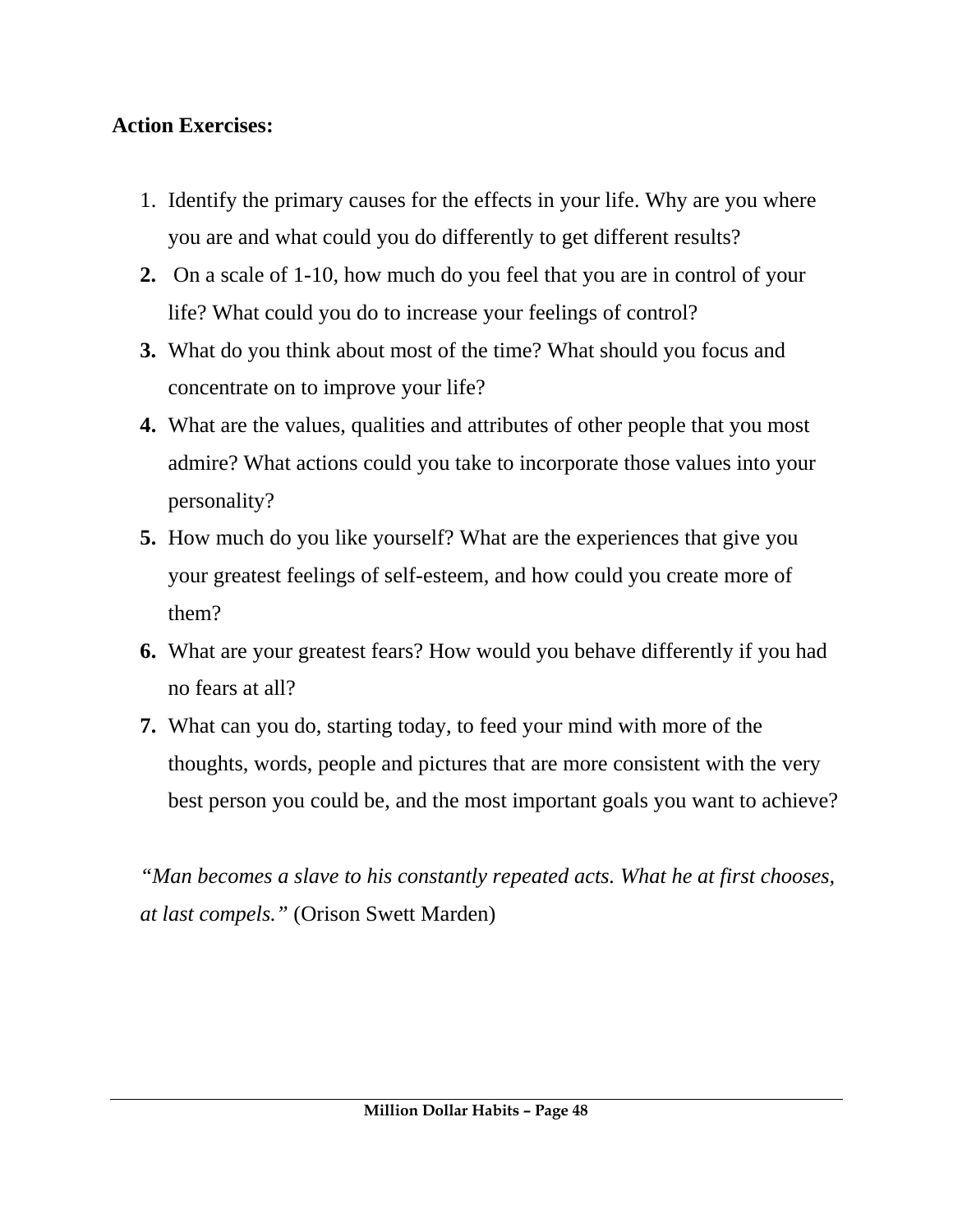#### **Chapter Three**

#### **Becoming A Person of Value**

*"Thoughts lead on to purposes; purposes go forth in action; actions form habits; habits decide character; and character fixes our destiny."* (Tryon Edwards)

Almost everything you are or will be will be determined by your thoughts, feelings and behaviors. Fully 95% of everything you think, feel and do will be determined by your *habits*. The key to becoming a great person, and living a great life, is for you to develop the habits of success that lead inevitably to your achieving everything that is possible for you.

Fortunately, all habits are learned, and are therefore *learnable*. If you have bad habits, or if you have not yet developed the habits that you need to become everything that you are capable of becoming, you can develop these habits by a systematic process of practice and repetition, just as you learn any other subject.

Good habits are hard to learn, but easy to live with. Bad habits, on the other hand, are easy to learn but hard to live with. In either case, once you have developed a habit, it becomes automatic and easy. Like breathing in and breathing out, you find it easier and easier to engage in thoughts, feelings and behaviors that are consistent with the person you want to be, and the goals you want to achieve.

#### **Where Habits Come From**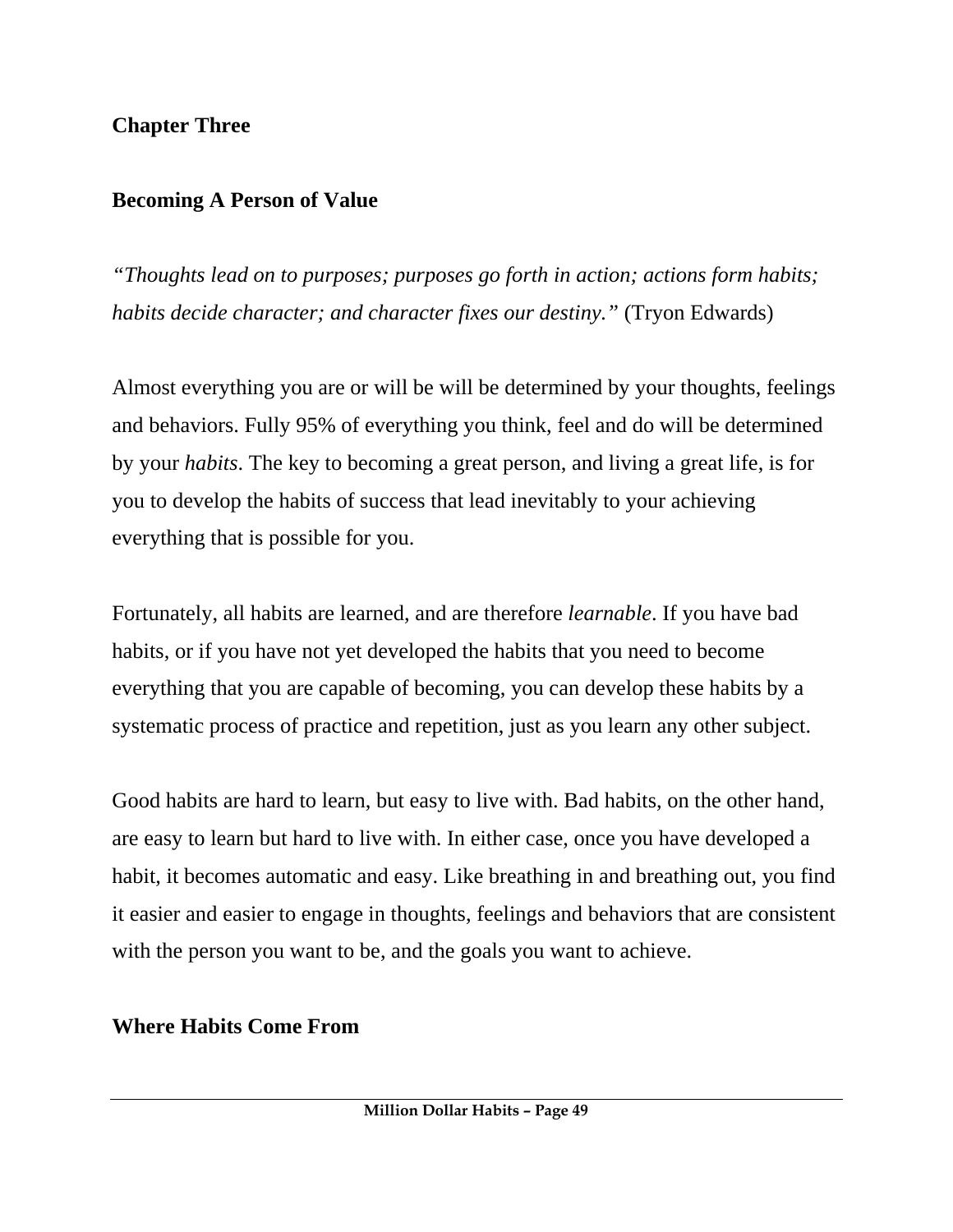A habit has been defined as "a conditioned response to stimuli," but where do they originate? A habit is developed as the result of your responding in a particular way to a particular stimulus, often starting early in life. It is very much like driving down the road and taking a fork in one direction or another. Whichever direction you go, good or bad, largely determines where you end up.

Fortunately, you are born with no habits at all. You have acquired them all from infancy. Different habits take different time periods to develop, if you desire them, or to overcome, if they are habits that you want to get rid of. As it happens, there is a proven system that you can use to accelerate the process of new habit pattern development.

Behavioral psychologists refer to "operant conditioning" to describe how people learn certain automatic behaviors. They sometimes refer to the "SBC Model" of new habit pattern formation. These three letters stand for "**S**timulus-**B**ehavior-**C**onsequences." First, something happens in your life that stimulates a thought or feeling. Second, in response, you behave a particular way. Third, as a result, you experience a certain consequence. If you repeat this process often enough, you develop a new habit.

#### **The Pavlovian Response**

In Pavlov's experiments with dogs, one of the first major experiments on the role of operant conditioning, a hungry dog was given a piece of meat and a bell was rung at the same time. This process was repeated several times, over several days. Each time the dog received the meat, the dog would salivate in anticipation of the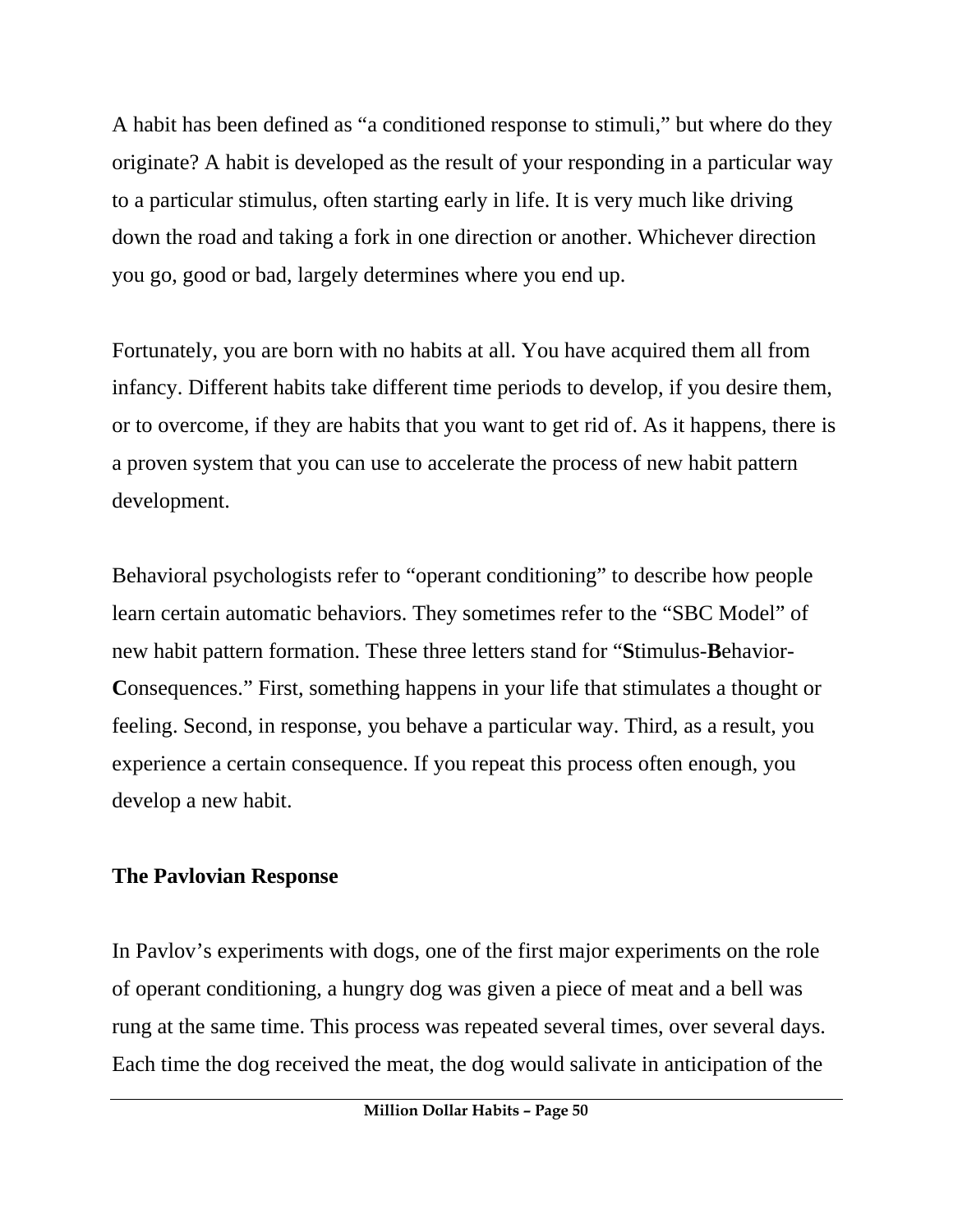food, and the bell would ring. After repeating this stimulus-response action several times, the dog would salivate automatically upon hearing the bell, even when no meat was present.

In the same way, you can develop conditioned responses to people and situations as the result of previous experiences, either positive or negative. For example, if there is someone in your life that you love and care about, the thought of that person, or the sound of that person on the phone, will immediately cause you to smile and feel happy.

If there is a person in your life, usually from your past, who has hurt you, and made you angry or unhappy, the very thought of that person, or even the person's name, will immediately trigger feelings of anger or sadness. Many people become trapped by memories of unhappy experiences, which have become habitual responses, and are often unable to let them go.

#### **As Simple As ABC**

There is another model of habit pattern development called the "ABC Model." These three letters stand for *antecedents-behaviors-consequences*. What psychologists have discovered is that the *antecedents*, what has happened in the past, stimulate only 15% of your behaviors. Fully 85% of your behaviors are motivated by what you expect to happen in the future, by the anticipated *consequences*.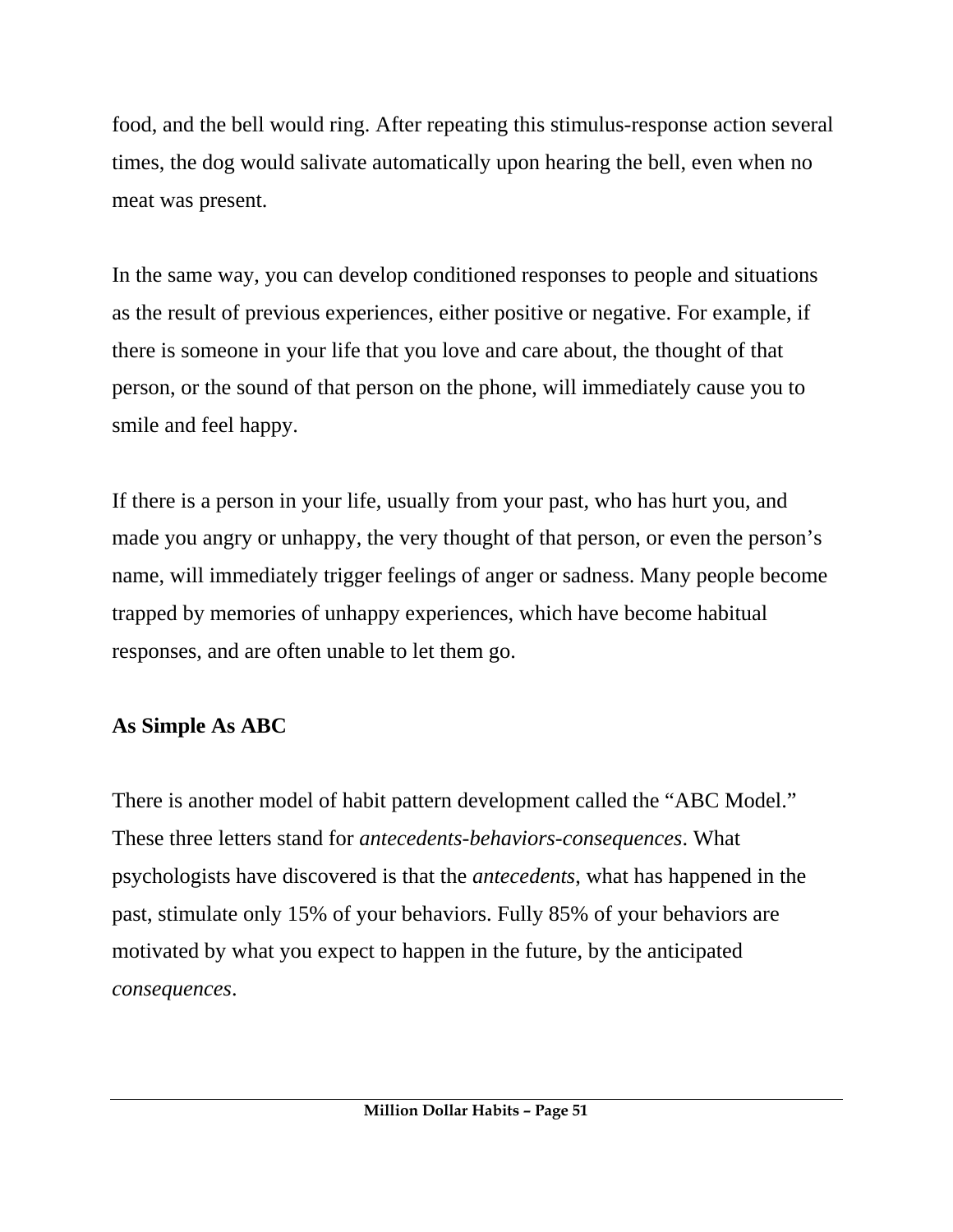For example, if you are preparing to give a presentation, or apply for a job, 85% of your motivation will be determined by what you expect to happen if you are successful. Only 15% of your motivation will be decided by what you have done in the past in similar circumstances.

## **Expectations Theory**

There is a large block of work in psychology called *"expectations theory."* The conclusions they have reached are that people are motivated to act in a particular way by what they expect to happen more than any other factor or influence. In other words, you do the things you do because of the consequences you feel you will experience as a result. Expectations Theory explains small things, like what you do and say in a social situation, and large matters, such as capital movements in the international financial markets.

As we discussed in Chapter One, you can actually manufacture your own expectations. You can develop the habit of expecting good things to happen, no matter how they may appear at the moment. Your expectations then influence your attitudes and the way you treat other people. Your attitudes, expectations and behaviors will then have an inordinate influence on the way things actually work out. In effect, you can control much of your own future by expecting things to happen in a positive way.

Unfortunately, *negative* expectations also become self-fulfilling prophecies. If you expect something to turn out poorly, this will affect your attitude and behavior. Your negative attitude then increases the likelihood that you will experience the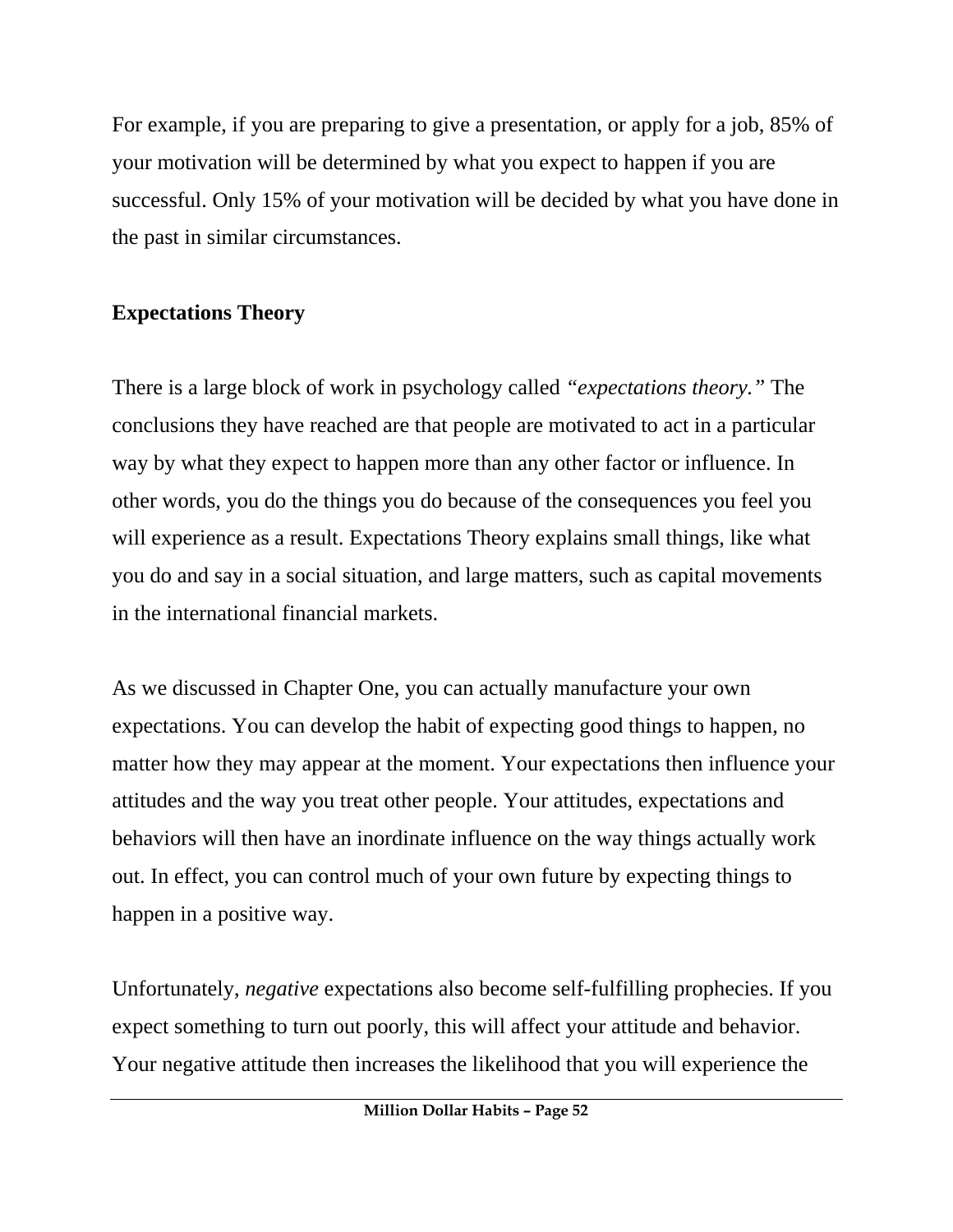negative consequences that you anticipated. If you repeat this often enough, you will develop a negative and pessimistic attitude. This way of thinking will become a habit.

### **New Habit Pattern Development**

How long does it take to develop a new habit? The time period can be any length from a single second to several years. The speed of new habit pattern development is largely determined by *the intensity of the emotion* that accompanies the decision to begin acting in a particular way.

Many people think, talk about and resolve to lose weight and become physically fit. This may go on for years. Then one day, the doctor says that, *"If you don't get your weight down and improve your physical condition, you are in danger of dying at an early age."* 

Suddenly, the thought of dying can be so intense or frightening that the individual immediately changes his diet, begins exercising, stops smoking and becomes a healthy and fit person. Psychologists refer to this as a *"significant emotional experience,"* or a *"SEE."* Any experience of intense joy or pain, combined with a behavior, can create a habitual behavior pattern that may endure for the rest of a person's life.

For example, putting your hand on a hot stove or touching a live electrical wire will give you an intense and immediate pain or shock. The experience may only take a split second. But for the rest of your life, you will have developed the habit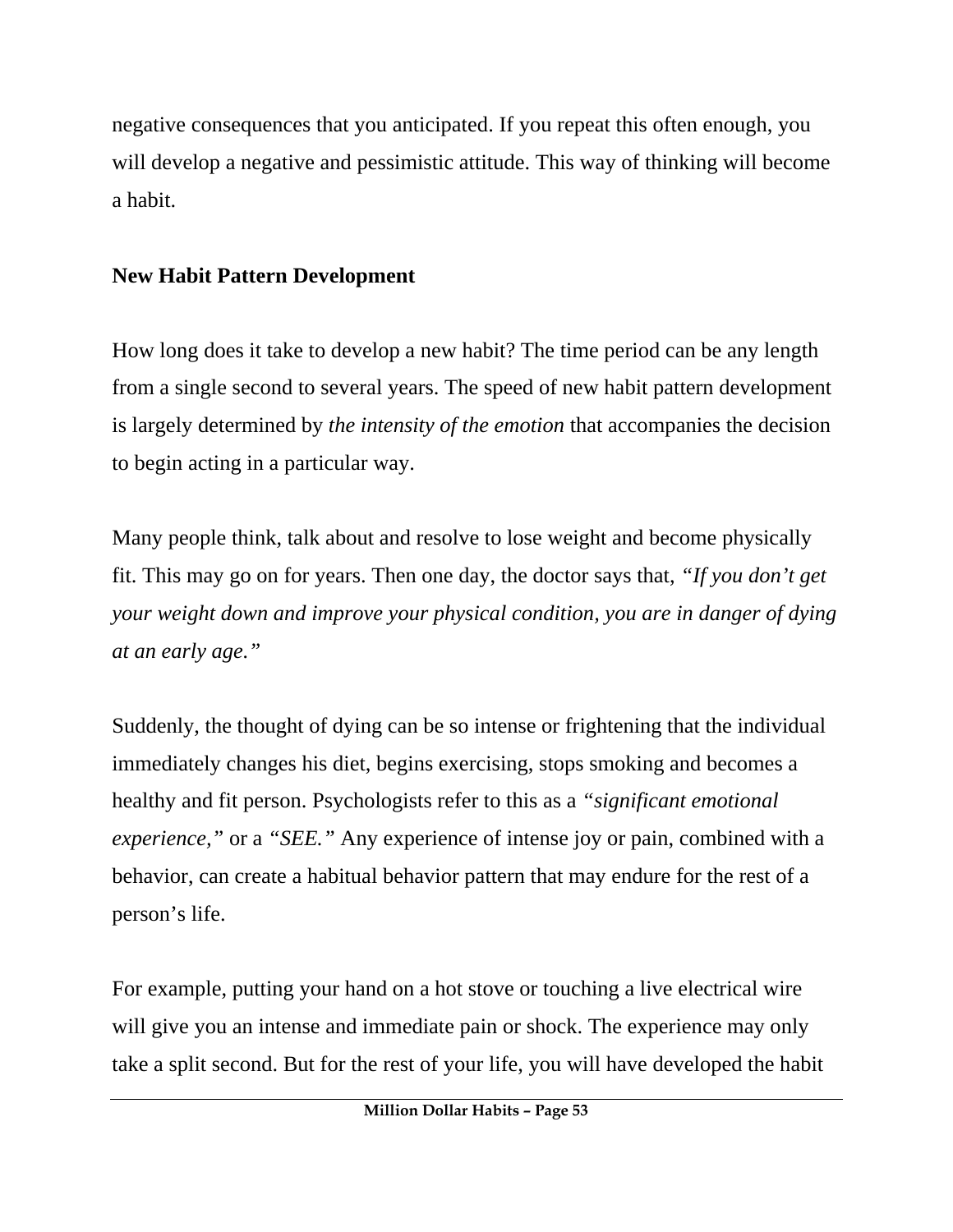of not putting your hand on hot stoves, or touching live electrical wires. The habit will have been formed instantly, and endure permanently.

According to the experts, it takes about 21 days to form a habit pattern of medium complexity. By this, we mean simple habits such as getting up earlier at a specific hour, exercising each morning before you start out, listening to audio programs in your car, going to bed at a certain hour, being punctual for appointments, planning every day in advance, starting with your most important tasks each day, or completing your tasks before you start something else. These are habits of medium complexity that can be quite easily developed in 14-21 days through practice and repetition.

How do you develop a new habit? Over the years, a simple, powerful, proven methodology has been determined for new habit development. It is very much like a recipe for preparing a dish in the kitchen. You can use it to develop any habit that you desire. Over time, you will find it easier and easier to develop the habits that you want to incorporate into your personality.

### **Seven Steps To A New Habit**

**First, make a decision**. Decide clearly that you are going to begin acting in a specific way 100% of the time, whenever that that behavior is required. For example, if you decide to arise early and exercise each morning, set your clock for a specific time, and when the alarm goes off, immediately get up, put on your exercise clothes and begin your exercise session.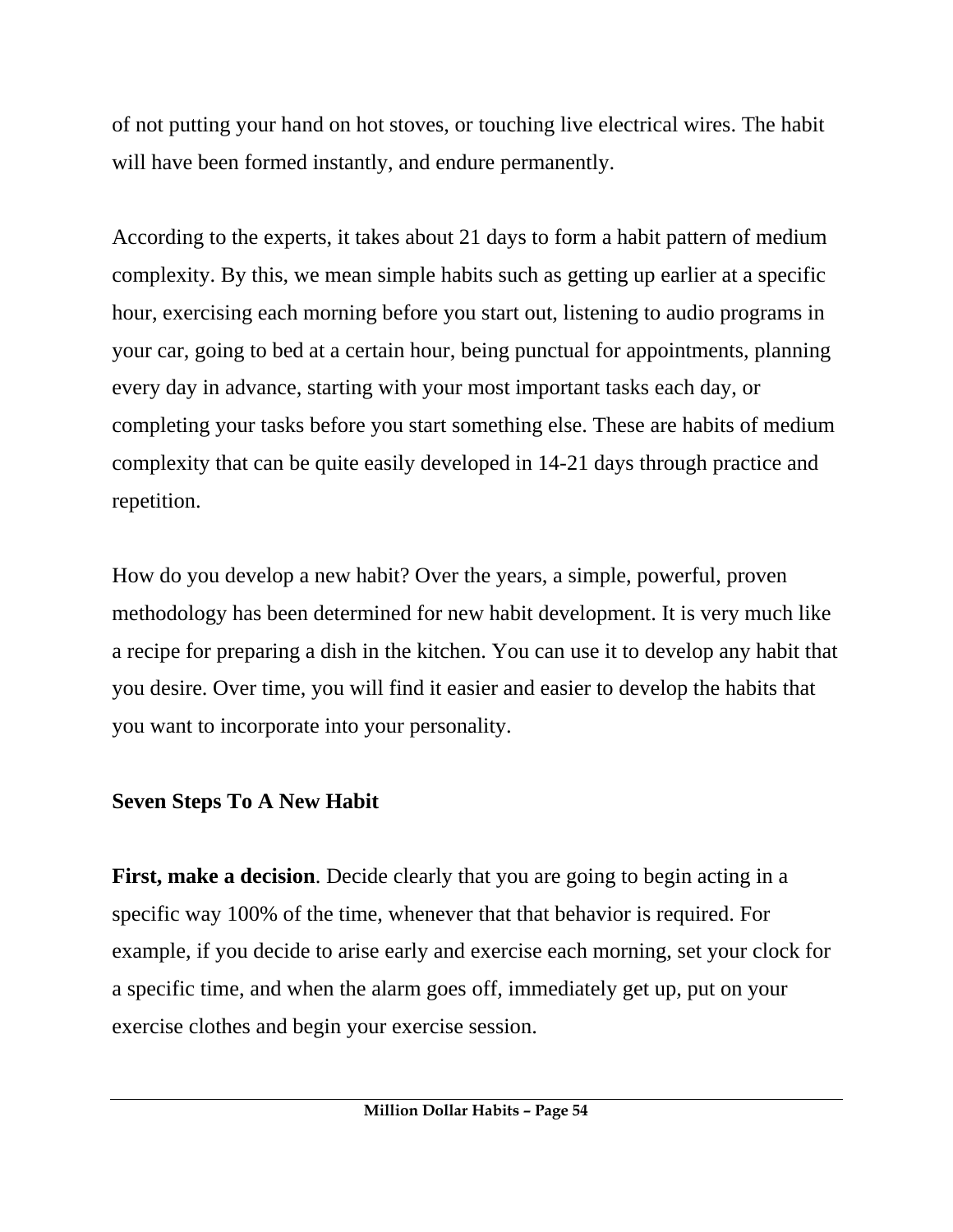**Second, never allow an exception** to your new habit pattern during the formative stages. Don't make excuses or rationalizations. Don't let yourself off the hook. If you resolve to get up at 6:00 am each morning, discipline yourself to get up at 6:00 AM, every single morning until this becomes automatic.

**Third, tell others** that you are going to begin practicing a particular behavior. It is amazing how much more disciplined and determined you will become when you know that others are watching you to see if you have the willpower to follow through on your resolution.

**Fourth, visualize yourself** performing or behaving in a particular way in a particular situation. The more often you visualize and imagine yourself acting as if you already had the new habit, the more rapidly this new behavior will be accepted by your subconscious mind and become automatic.

**Fifth, create an affirmation** that you repeat over and over to yourself. This repetition dramatically increases the speed at which you develop the new habit. For example, you can say something like; "I get up and get going immediately at 6:00 AM each morning!" Repeat these words the last thing before you fall asleep. In most cases, you will automatically wake up minutes before the alarm clock goes off, and soon you will need no alarm clock at all.

**Sixth, resolve to persist** in the new behavior until it is so automatic and easy that you actually feel uncomfortable when you do not do what you have decided to do.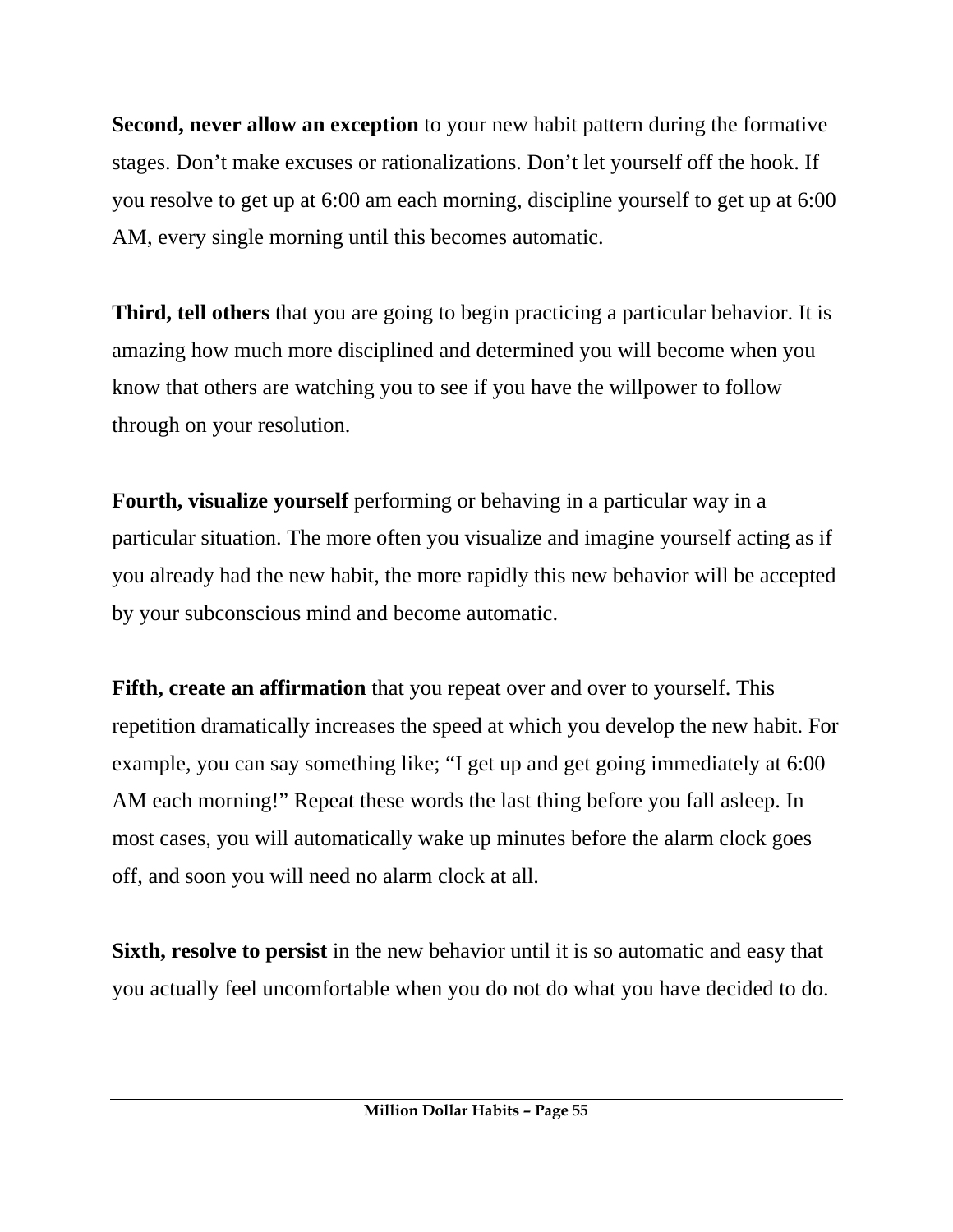**Seventh**, and most important, **give yourself a reward** of some kind for practicing in the new behavior. Each time you reward yourself, you reaffirm and reinforce the behavior. Soon you begin to associate, at an unconscious level, the pleasure of the reward with the behavior. You set up your own force field of positive consequences that you unconsciously look forward to as the result of engaging in the behavior or habit that you have decided upon.

### **Overcoming Procrastination**

For example, procrastination is a problem that bothers almost everyone. Learning to overcome it is an exercise that will pay off for you all your life. To overcome procrastination, you can practice the seven steps described above.

First, make a decision to start in immediately on your most important task each day. Second, never allow an exception until the habit is firmly entrenched. Third, tell others that you are going to stop procrastinating in a particular area. Fourth, visualize and imagine yourself starting right in on a task and working at it non-stop until it is complete. Fifth, repeat over and over, *"I start and work immediately on my most important task"* Sixth, discipline yourself to persist every day until it becomes automatic for you to start in immediately on your top task. And seventh, reward yourself each time you overcome procrastination and complete an important job. Ever after, practice this process on any new habit you want to develop.

Make new habit pattern development a regular part of your life. Always be working on the development of a new habit that can help you. One new habit per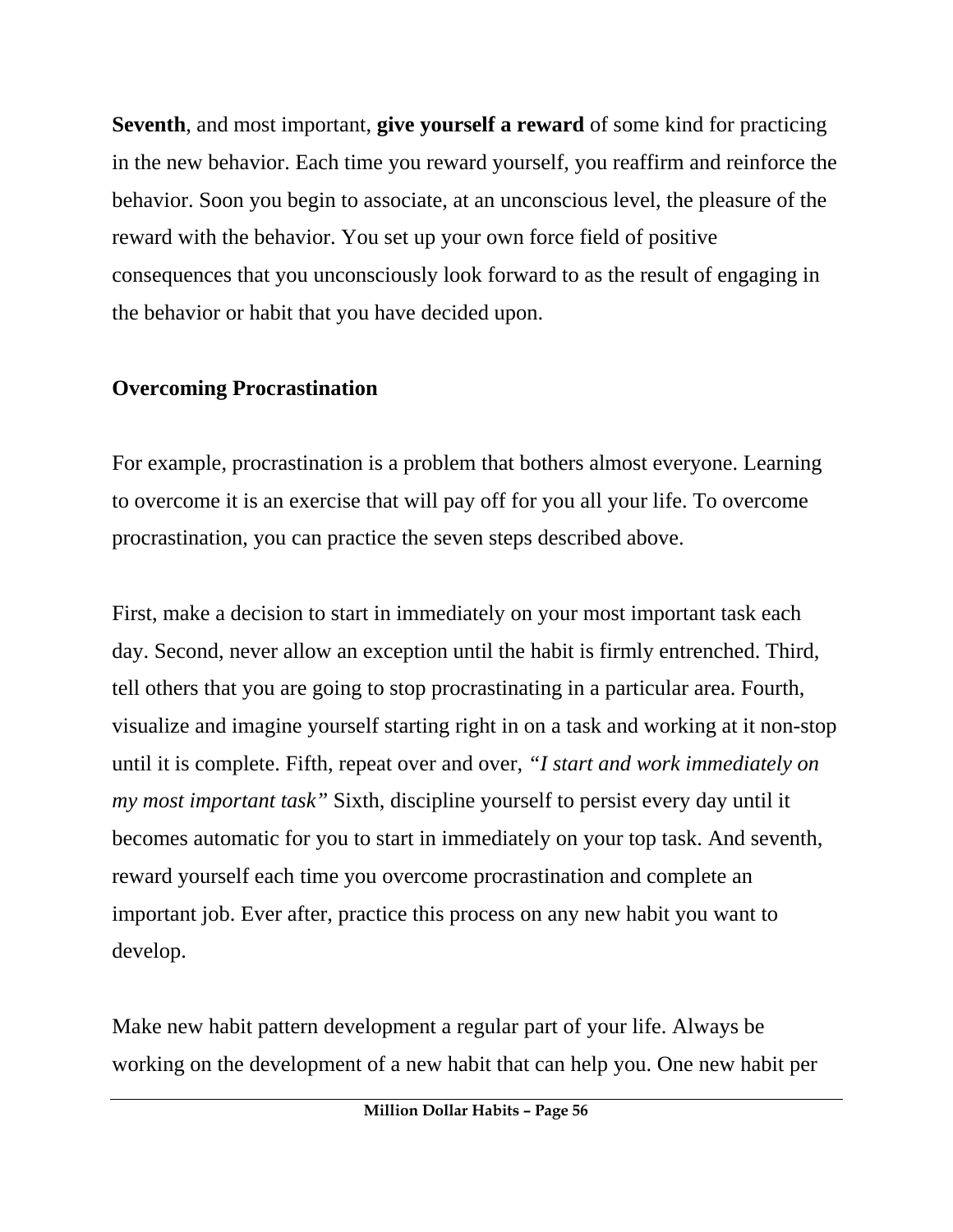month will amount to twelve new habits each year, sixty new life-enhancing habit every five years. At that rate, your life would change so profoundly that you would become a whole new person in a very positive way.

## **Take It Easy On Yourself**

Where do you start in new habit pattern development? When people first learn about the importance of new habit pattern development, and how positive patterns of thought and behavior can have a wonderful effect on their lives, they often make the mistake of resolving to develop several new habits at once. They decide to improve in every area of their lives simultaneously. They very excitedly draw up a list of new habits that they desire for their work, their financial lives, their business activities, their relationships, their family, their health and their personal organization skills. As a result, they very quickly hit a mental wall, and no improvement takes place at all.

Here is the rule in developing new habits: *be patient with yourself*. It has taken you an entire lifetime to become the person you are. It is not possible for you to change everything overnight. You should therefore select a single habit that you feel can be more helpful to you at the moment than any other particular habit. Write it down and create a positive affirmation, combined with a visual image, of yourself acting exactly as if you already had that new habit.

You then launch immediately, and never allow an exception. Talk to yourself positively and tell yourself that you already have this habit. Imagine yourself behaving as though you had already learned this behavior. Tell others. Give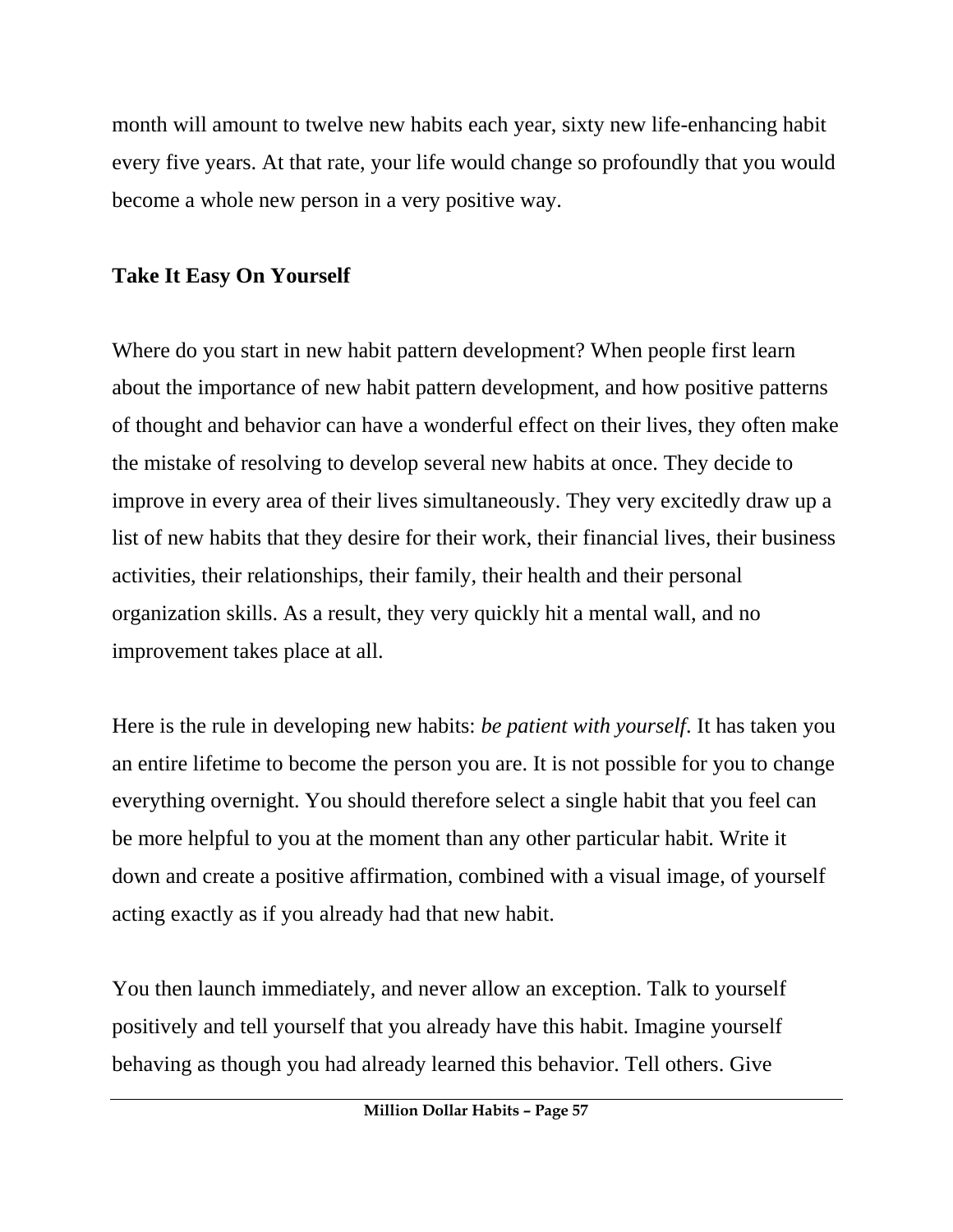yourself rewards and reinforcement each time you engage in the new behavior. But only try to change one habit at a time.

## **Permanent Fixtures of Your Mind**

As it happens, old habits do not die. They don't disappear. When you stop practicing them, and instead discipline yourself to behave in a new way, they become weak and withdraw into your subconscious mind. Your new habits may override and replace the old habits, but you never eliminate them completely. They lurk below the surface, waiting to reemerge at a later time, when the stimulus that originally created them is repeated.

For example, when you were young, you learned how to ride a bicycle. Eventually you began driving a car. Many years, even decades later, you can get onto a bicycle and within a few seconds, you can be riding with the same balance and skill that you had programmed into your subconscious mind as a child.

Many people first learned how to drive a car with a standard transmission, a *stick shift*. Today most cars have automatic transmissions. You may drive one for years. However, if you were required to drive a car with a stick shift, even after many years, you would slip into the old habit of shifting gears easily and naturally in a few seconds. The old habits never completely go away.

# **Being and Becoming**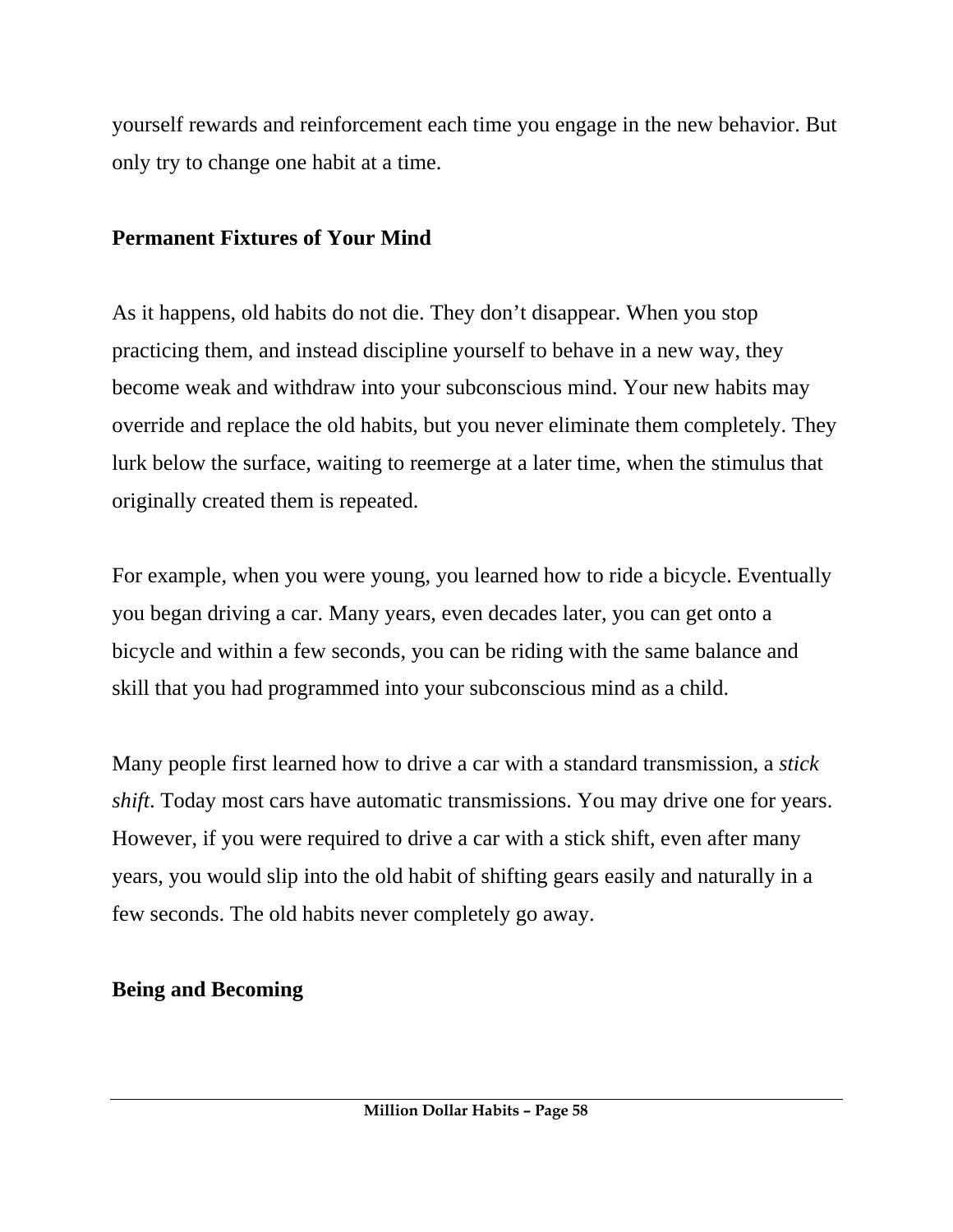You are unique in the entire world. There never has been, nor will there ever be, anyone just like you. And what makes you different and special is your mind. It is you ability to think, to decide and to act.

The sum total of your thinking and experiences in your past is contained in your actions of today, in your habitual ways of reacting and responding to other people. It is only your actions that tell who you are and what you have become.

The good news is that you are not just a human being. You are a "human becomingness." You are in a continual state of growth and evolution, shedding old ideas and habits and developing new ones. It doesn't matter where you are coming from; all that really matters is where you are going. And where you are going is only limited by your own imagination.

# **Action Exercises:**

- 1. What one habit would you like to have, more than anything else? What one action could you take immediately to begin developing this habit?
- 2. What are the most important results or consequences that you want to enjoy: what habits would help you to the most to achieve them?
- 3. Select one habit you would like to develop in your financial life and activities: define it clearly and then begin work on it today.
- 4. Select one habit you would like to develop in your family life, and the way you interact with others; begin practicing it today.
- 5. Select one health habit that could contribute to your health and fitness more that anything else you could do; start it today.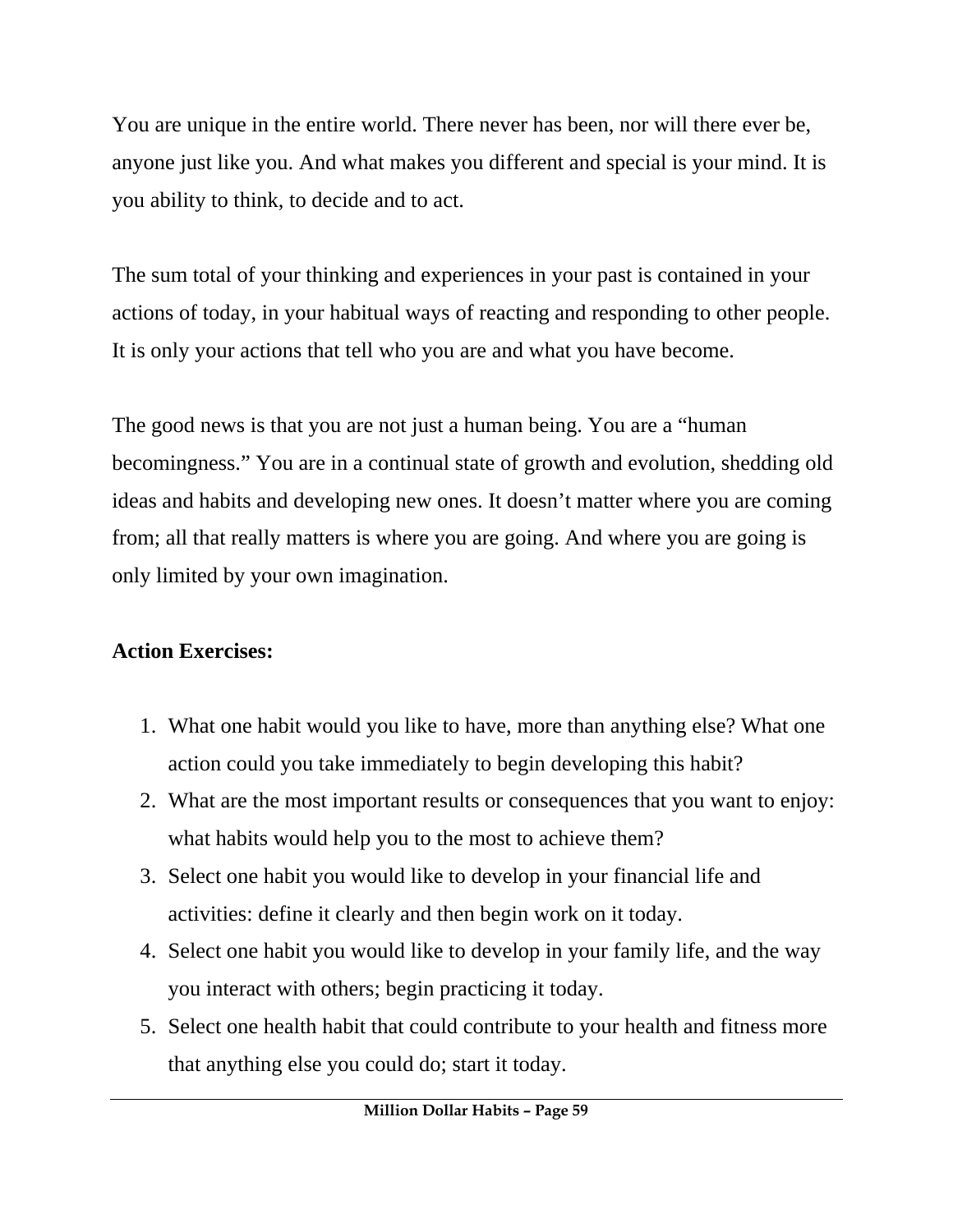- 6. Select one habit that would help you to be more effective and productive at work and begin acting as if you already had that habit.
- 7. Imagine that you have no limitations on what you could do, have or be, or on the habits you could develop; what goals would you set for yourself?

*"What happens to a man is less significant than what happens within him."* (Louis L. Mann)

# **Chapter Four**

# **The Habits You Need to Succeed**

*"Self command is not only itself a great virtue, but from it all the other virtues seem to derive their principle luster."* (Adam Smith)

The most important habit you can develop for success, achievement and happiness is *the habit of self-discipline*. Perhaps the best definition of self-discipline comes from Elbert Hubbard, *"Self-discipline is the ability to make yourself do what you should do, when you should do it, whether you feel like it or not."* 

The habit of self-discipline is closely tied to the Law of Control that we talked about earlier. As you recall, the Law of Control says that, *"You feel happy about yourself to the degree to which you feel you are in control of your own life."*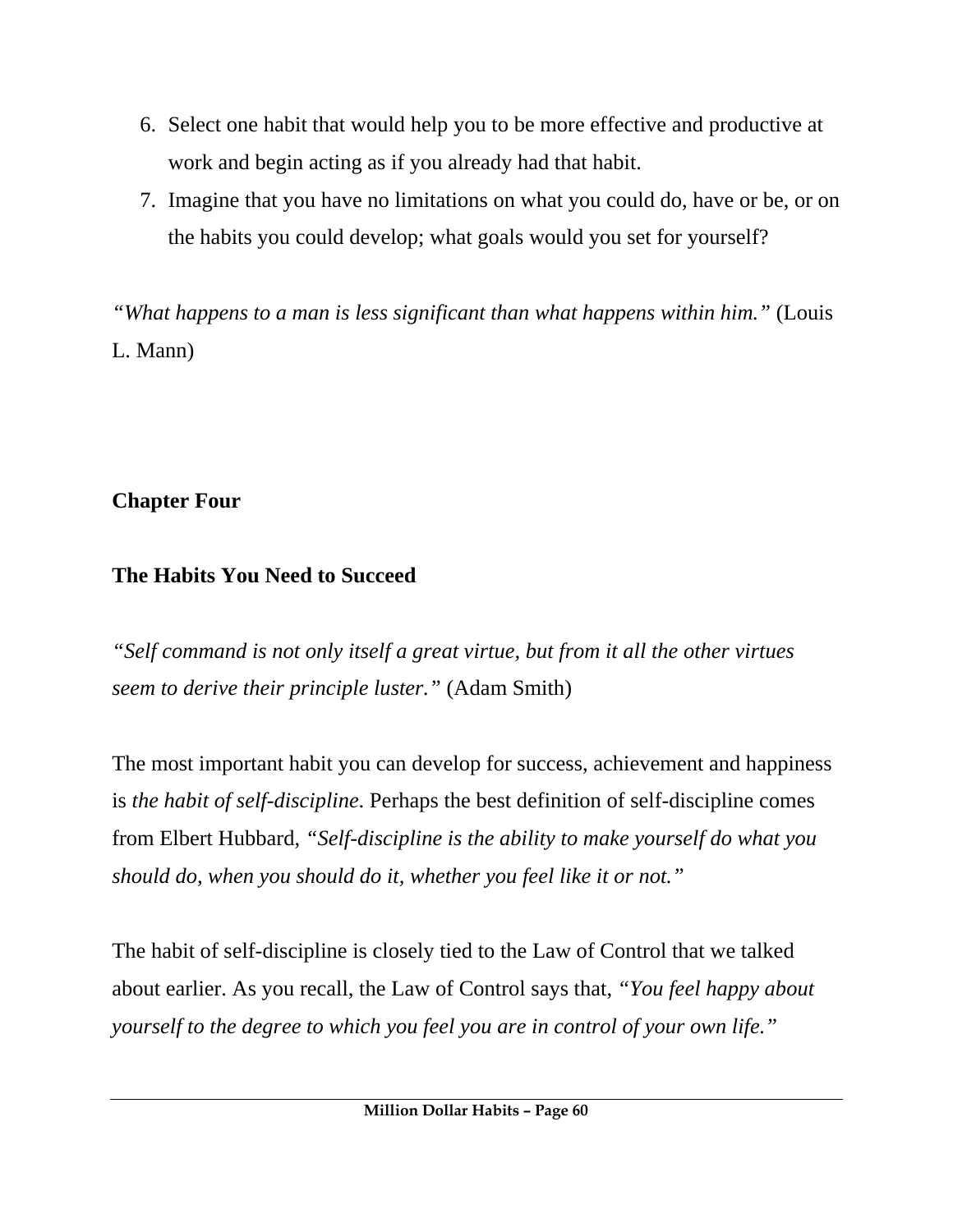Self-discipline is the key to self-mastery and self-control. The more capable you become of disciplining yourself to do what you have decided to do, whether you feel like it or not, the more positive and powerful you will feel.

#### **The Source of Personal Power**

There is a direct relationship between self-discipline and self-esteem. The more you discipline yourself to behave in the manner that you have decided, the more you like and respect yourself. The more positive and confident you will feel. The stronger and more in charge of your life and situation you become.

Every act of self-discipline strengthens every other discipline at the same time. Every weakness in self-discipline weakens your other disciplines as well. Like working a muscle, your ability to discipline yourself to behave in the way that you have decided grows stronger each time you exercise it. This is why the happiest, most successful and most respected men and women in our society are all men and women of great self-control, self-mastery and self-discipline. And this is a habit you can learn, with practice.

# **Become A Lifelong Optimist**

Perhaps the most helpful mental habit you can develop is the habit of *optimism*. Optimists are usually the happiest, healthiest, most successful and most influential people in every group and society. According to Dr. Martin Seligman, in his book *Learned Optimism*, people learn to become optimists by thinking the way that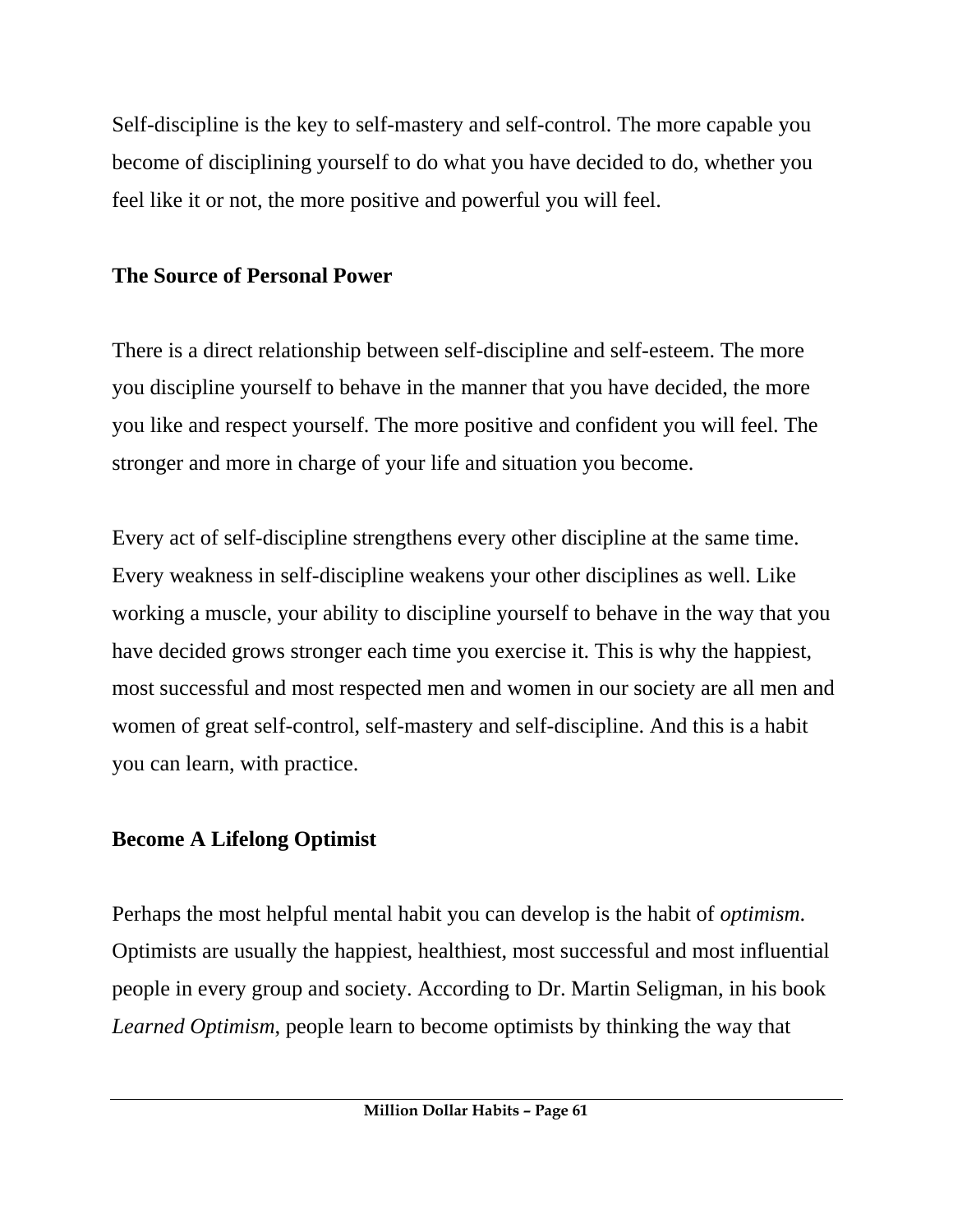optimists think. They in effect learn to be optimists just as pessimists learn to be pessimistic.

We said earlier that the greatest discovery, and the summary statement of psychology, religion and philosophy is, *"You become what you think about most of the time."* 

What is it that optimists think about most of the time? In its simplest terms, optimists think about *what they want* and *how to get it*, most of the time. They think about where they are going and how to get there. The very idea of thinking about what they want makes them happy and positive. It increases their energy and releases their creativity. It motivates and stimulates them to perform at higher levels.

Pessimists, on the other hand, are the opposite. They think and talk about what they *don't want* most of the time. They think about the people they don't like, the problems that they are having, or have had in the past, and especially, they think about *who is to blame* for their particular situation. And the more they think about the things they don't want and who is to blame for their problems, the more negative and angry they become. The more negative they become, the faster they attract into their lives exactly those things that they do not want to happen.

# **Developing a Hardy Personality**

There is a relatively new field of medicine called *"psychoneuroimmunology."* Research in this area has concluded that the quality of your thinking has an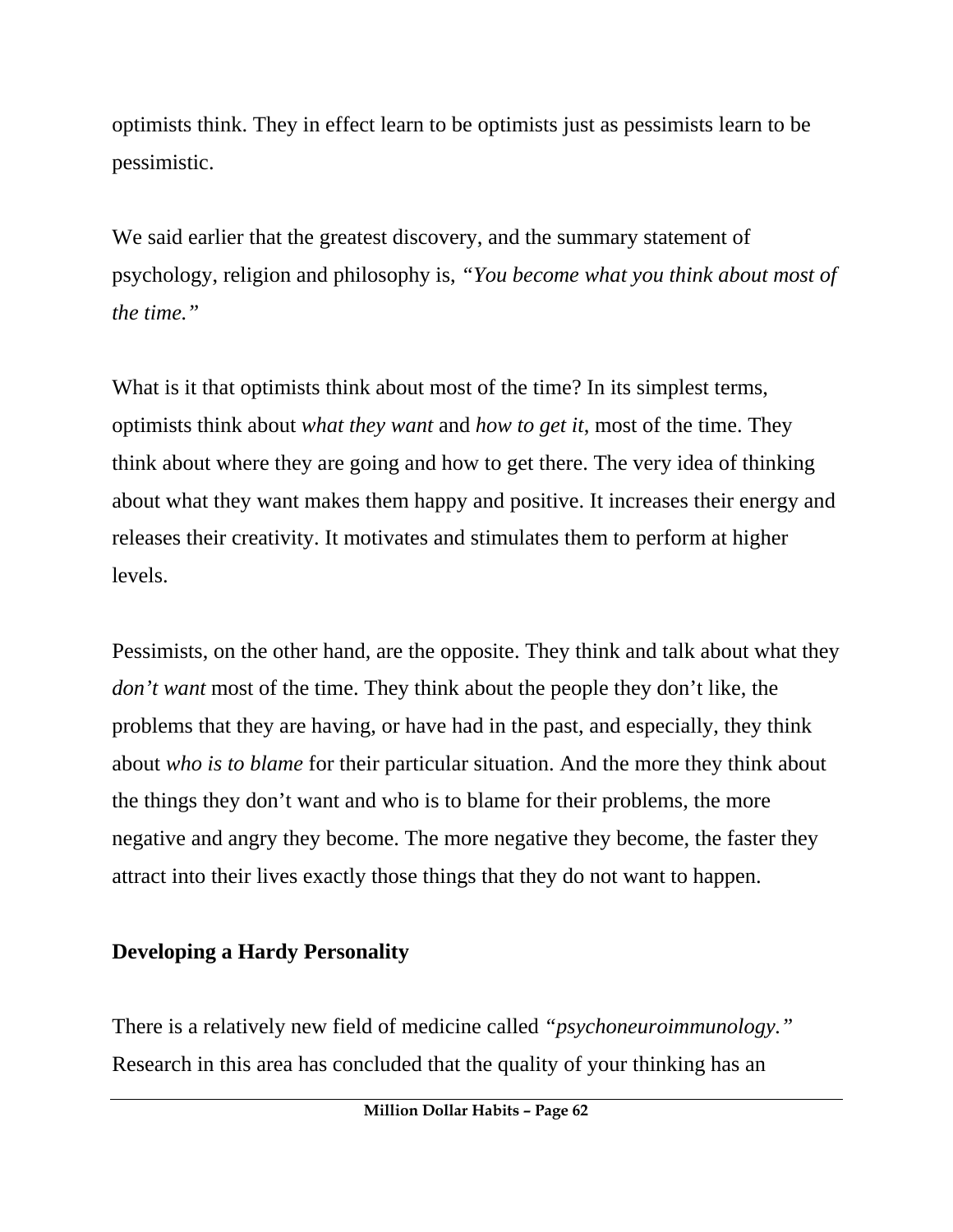enormous impact on the strength of your immune system. The habit of optimism, combined with a positive mental attitude, seems to strengthen and increase the tcells in the body which are responsible for resisting and overcoming the various factors that contribute to disease and illnesses of all kinds.

Psychologists have now developed a profile of what they call the *"hardy personality."* This is the man or woman who seems to respond positively and effectively to adversity and setbacks. He or she is optimistic and forward thinking. It seems that the more optimistic you are, the stronger and more resilient is your mind and body. As a result, you will have higher levels of energy and a quicker recovery rate from fatigue. You will seldom be ill for any reason. If you catch a cold or flu, which will be rare, you will bounce back quickly as the fortified t-cells in your body quickly counter attack and eradicate the infection that is causing it.

### **Think About What You Want**

 You develop the habit of optimism by disciplining yourself to keep your thoughts and words on what you want, and off of what you don't want. You become an optimist by thinking continually in terms of the specific actions that you can take immediately to achieve the goals that are most important to you. The busier you become working toward the accomplishment of goals and objectives that you have set for yourself, the more energy and enthusiasm you will have, the faster you will move ahead, the more you will get done, and the happier you will be.

Earl Nightingale once wrote that, *"Happiness is the progressive realization of a worthy ideal.*" When you are working hour by hour and day by day toward the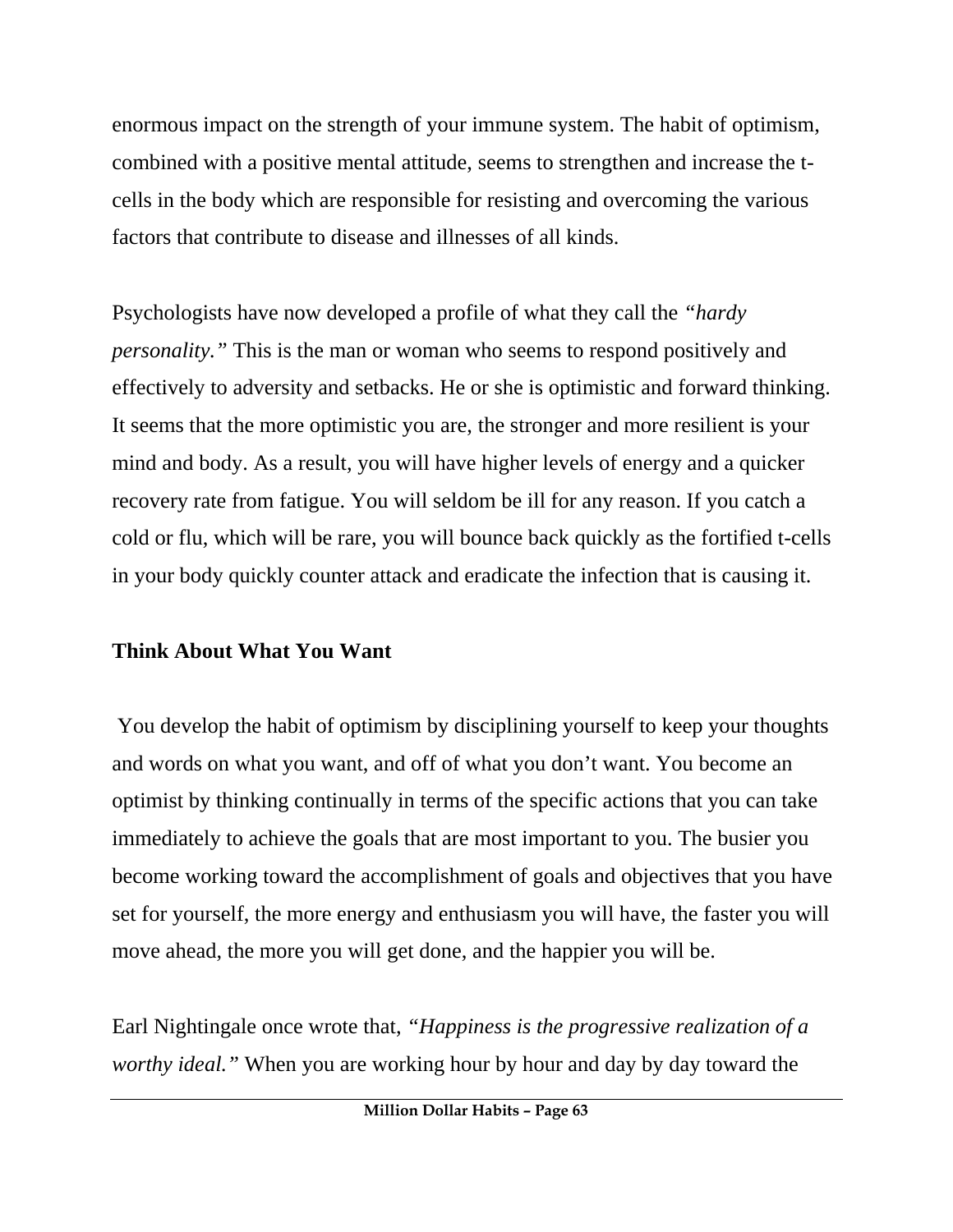achievement of something that is worthwhile and important to you, your brain releases a steady stream of endorphins that gives you a feeling of happiness and well being. You feel more positive and creative. You have more energy and enthusiasm. This positive feeling acts as a reward or reinforcement that motivates you continually to think the thoughts and take the actions that move you even more rapidly in the direction of your hopes, dreams and goals.

### **The Orientations of High Performance**

Optimistic people think very differently than pessimistic people. They develop a series of "orientations" or general tendencies of thinking that separate them from the average person. These orientations soon become habitual ways of thinking and acting that propel them forward toward the success and happiness they desire. Like all habits, these habitual ways of thinking are learnable through practice and repetition.

As you develop the habits of thinking in these ways most of the time, you become a different person. In a way, these are the habits of "mental fitness." Just as you would become physically fit if you went to health club and worked out with the equipment regularly, you become mentally fit, positive and optimistic, as you work out your mind practicing these orientations.

### **Think About The Future**

The first way of thinking practiced by optimists is *future-orientation*. Optimists are those who develop *the habit of "idealization*." In the process of idealizing, you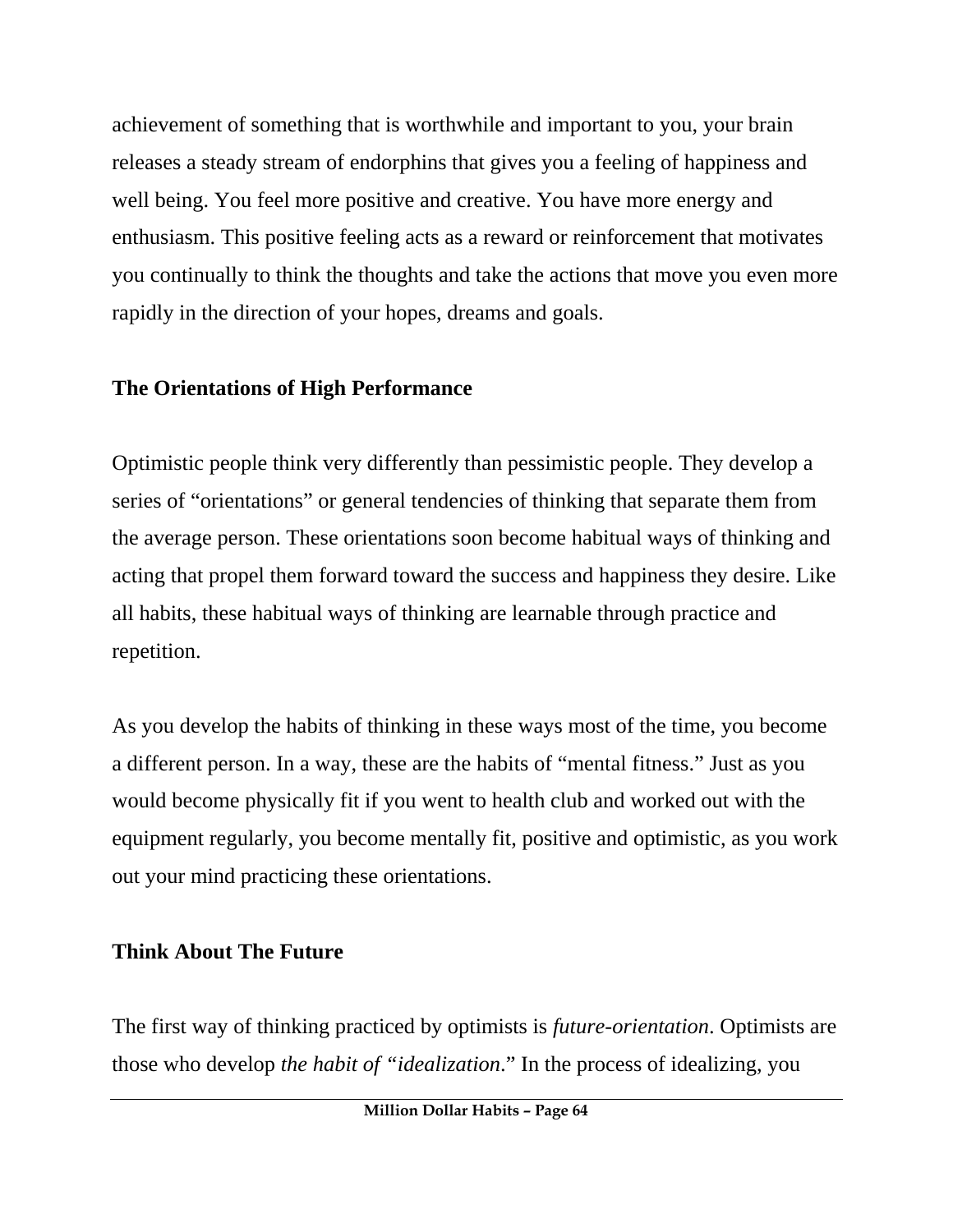take your thoughts off the present situation and you instead imagine a perfect future for yourself in your business, your finances, your family, your health or any other area. You imagine that you have a *"magic wand"* that you could wave and create your *ideal future vision*. Instead of worrying or becoming preoccupied with the details of the present moment, you ask yourself, "What would I ideally like to be, have or do sometime in the future?"

You develop *the habit of practicing "back from the future" thinking*. In this type of thinking, you project forward into the future to your ideal result and imagine what it would look like in every way. You then look back to the present and ask yourself, *"What would I have to do, starting today, to create the ideal future that I desire?"* 

You develop *the habit of "long-time perspective."* Instead of focusing continually on the moment, and on immediate actions and gratification, you instead think longterm about what you want and where you are going. The greater clarity you have with regard to the results you want to achieve in the future, the better and more accurate will be your decisions in the present moment. When you idealize and practice long-term thinking, you find yourself setting much better goals and priorities in your day-to-day life.

# **Think About Your Goals**

*Goal-orientation* is the second quality or way of thinking practiced by optimists and all successful people. In future-orientation, you develop a clear, ideal image of what you want to accomplish sometime in the future. With goal-orientation, you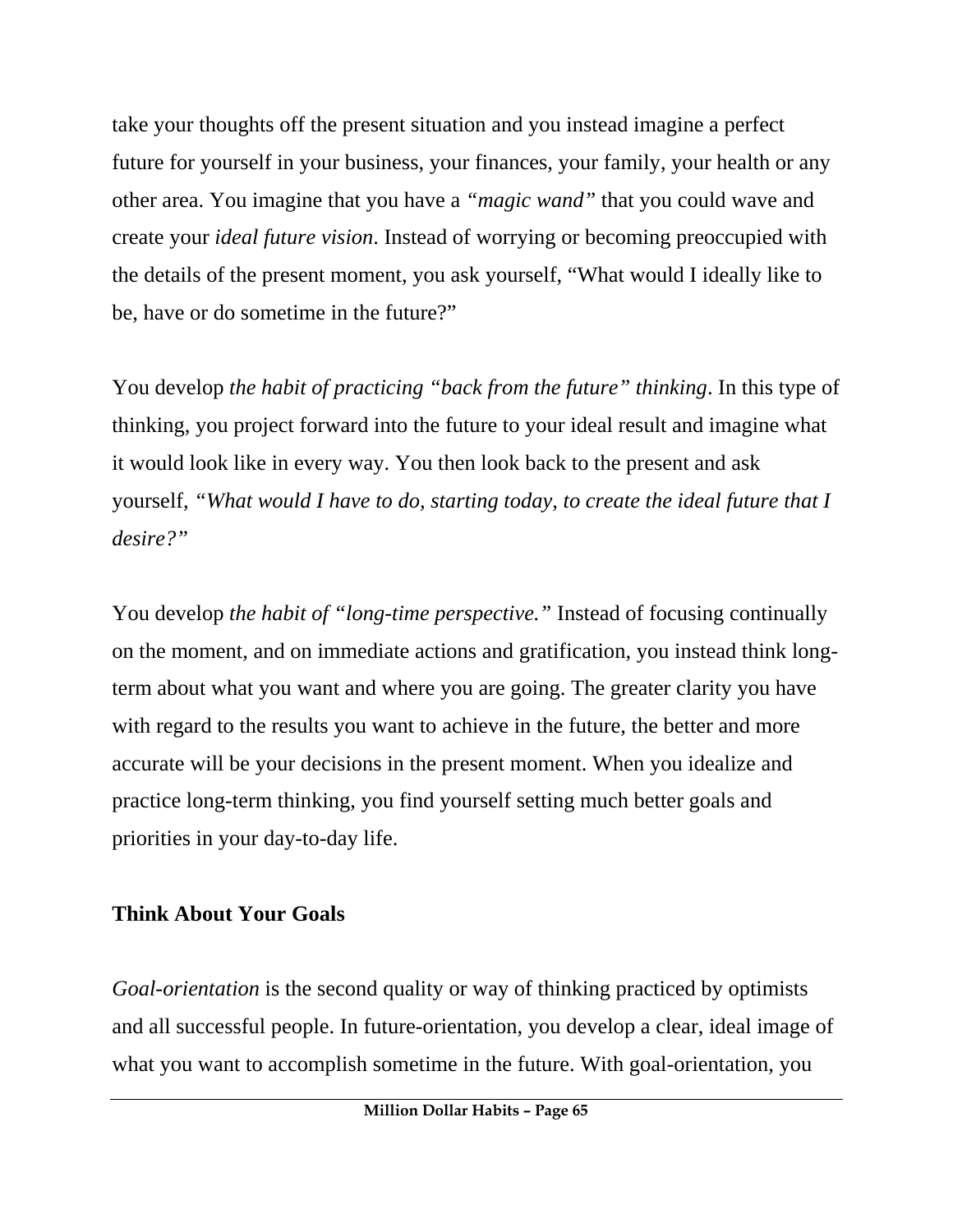crystallize that image into specific, measurable, detailed goals and objectives that you will need to accomplish to achieve that ideal future vision.

Successful people soon develop *the habits of personal strategic planning.* They sit down and make a list of exactly what they want to accomplish in the short, medium and long term. They then use a powerful, seven-part goal setting methodology to create blueprints and plans of action that they follow every day.

Once you develop *the habit of setting goals and making plans for their accomplishment*, it will become as natural for you as breathing. By following a proven goal setting process, you will increase the likelihood of achieving your goals by as much as ten times, by 1000% or more. This is just not a theory; it has been proven and demonstrated on a national basis.

In February 2003, USA Today reported on a study of people who had set New Year's Resolutions the year before. They found of the people who had set New Year's Resolutions, but not in writing, only 4% had followed through. But of those people who had written down their New Year's Resolutions, fully 46% had carried them out. This is a difference in success rates of more than 1100%!

# **The Seven Step Formula for Goal Setting**

There are many formulas and recipes for goal setting. As a rule, *"Any plan is better than no plan at all."* Here is one of the best and most effective goal setting plans or formulas you will ever learn: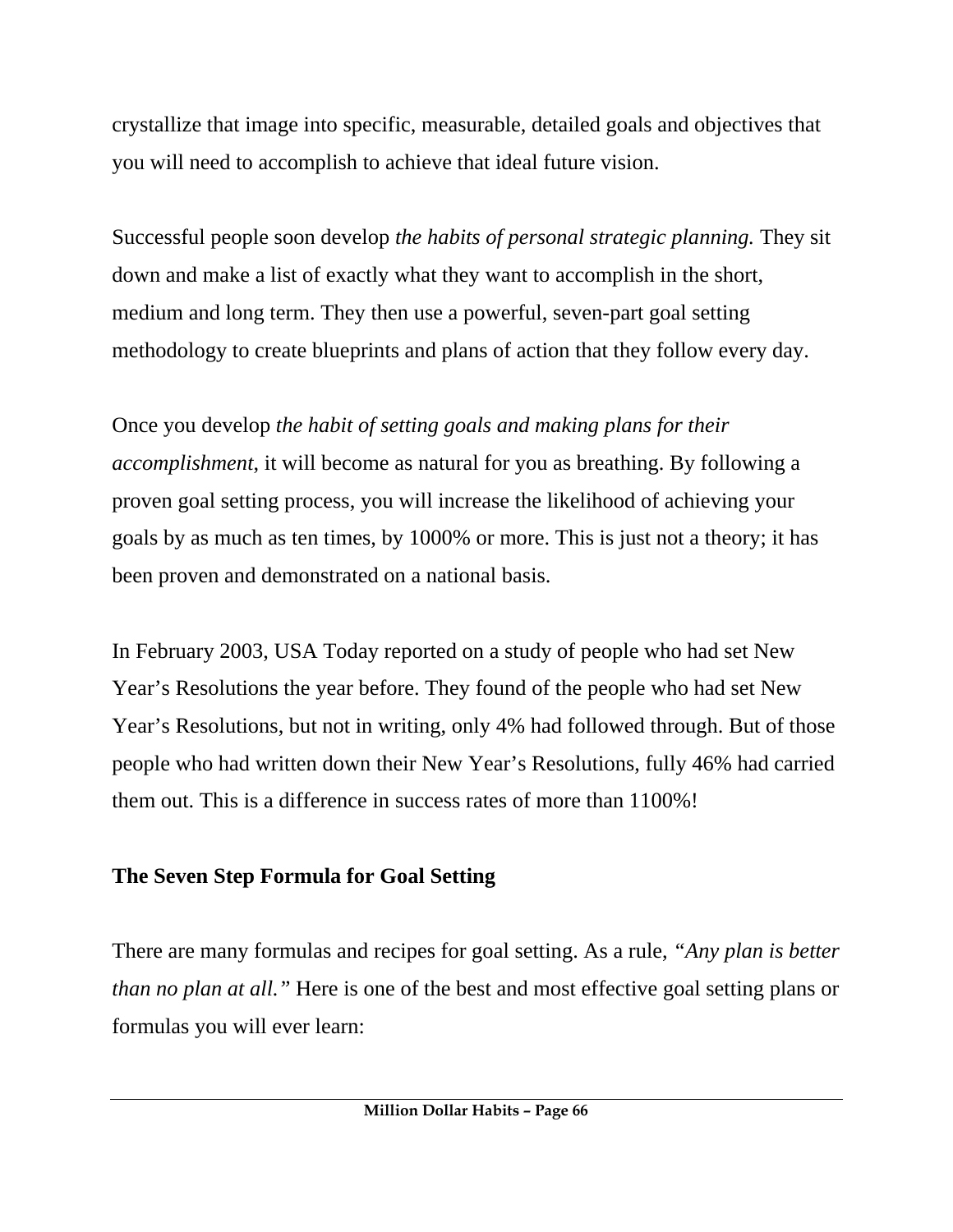**Step One**: Decide exactly what you want in a specific area and write it down clearly, in detail. Make it measurable and specific.

**Step Two**: Set a deadline for the achievement of the goal. If it is a large goal, break it down into smaller parts and set sub-deadlines.

**Step Three**: Make a list of everything that you will have to do to achieve this goal. As you think of new items, add them to your list until it is complete.

**Step Four:** Organize your list of action steps into a plan. A plan is organized on the basis of two elements, *priority* and *sequence*.

In organizing by *priorities*, you determine the most important things that you can possibly do on your list to achieve your goal. The 80/20 Rule applies. 20% of the things that you do will account for 80% of your results. If you do not set clear priorities, you will *"major in minors"* and spend much of your time doing small and irrelevant tasks that do not help you to achieve the goal.

In organizing by *sequence*, you determine what has to be done before something else can be done. There are always activities that are dependent upon other activities being completed in advance. What are they, and what is the logical order or sequence?

**Step Five**: Identify the obstacles or limitations that might hold you back from achieving your goal, both in the situation and within yourself. Ask yourself, *"Why have I not achieved this goal already?"*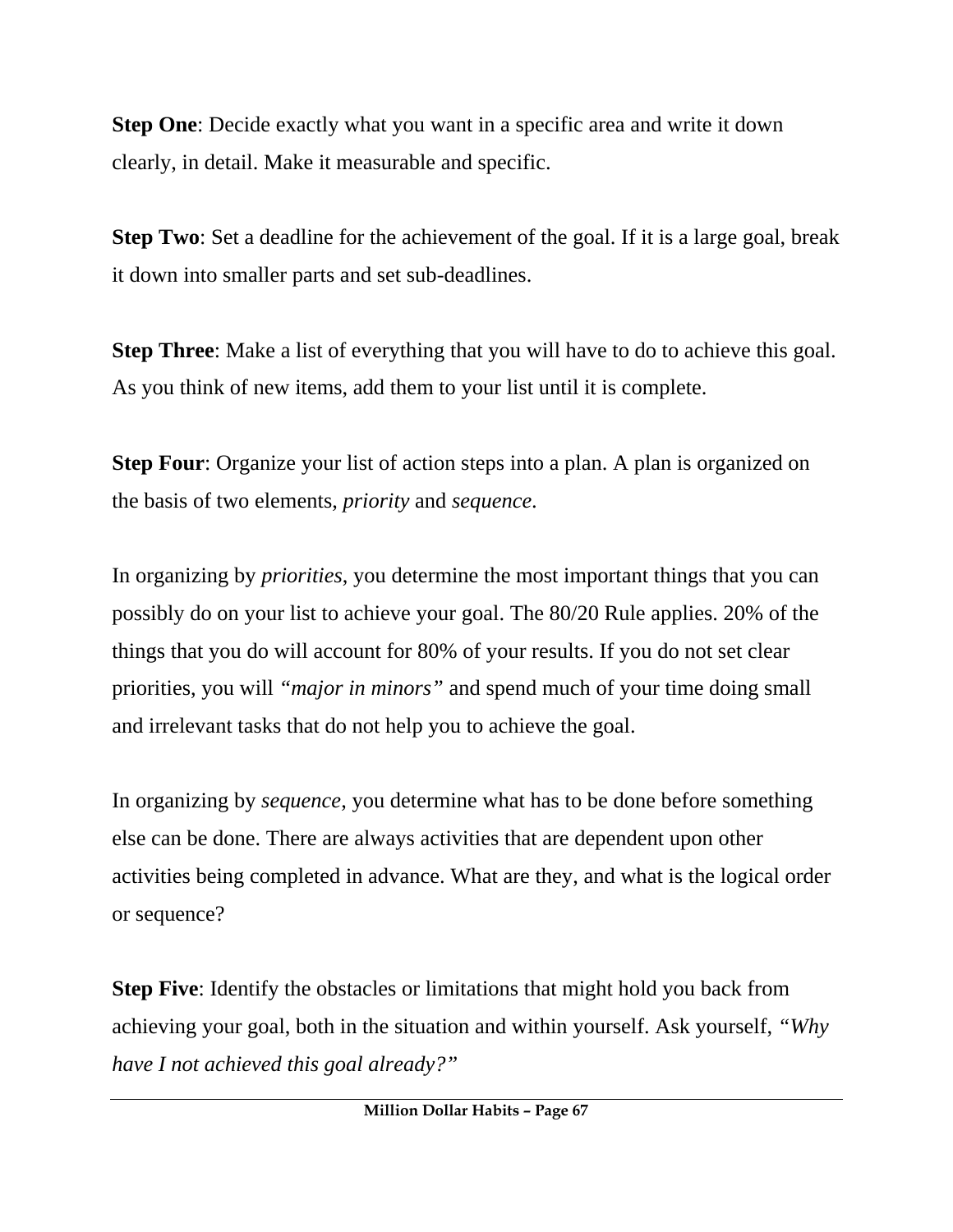Identify the most important constraint or limitation that is holding you back and then focus on removing that obstacle. It could be a certain amount of money, or a key resource. It could be an additional skill or habit that you need. It could be additional information you require. It could be the help or assistance of one or more people. Whatever it is, identify it clearly and go to work to eliminate it.

**Step Six**: Once you have determined your goal, developed your plan, and identified your major obstacle, immediately take action of some kind toward the achievement of your goal. Step out in faith. Do the first thing that comes to mind. But do something *immediately* to start the process of goal attainment moving forward.

**Step Seven**: Do something *every day* that moves you to toward your most important goal. Make a habit of getting up each morning, planning your day and then doing something, *anything*, that moves you at least one step closer to what is most important to you.

*The habit of doing something every single day* that moves you toward an important goal develops within you the power of momentum. Daily action deepens your belief that the goal is achievable, and activates the Law of Attraction. As a result, you begin moving faster and faster toward your goal, and your goal begins moving faster and faster toward you.

I have spoken to people all over the world, for many years, who have told me that *the habit of taking action every day* on one or more of their major goals has been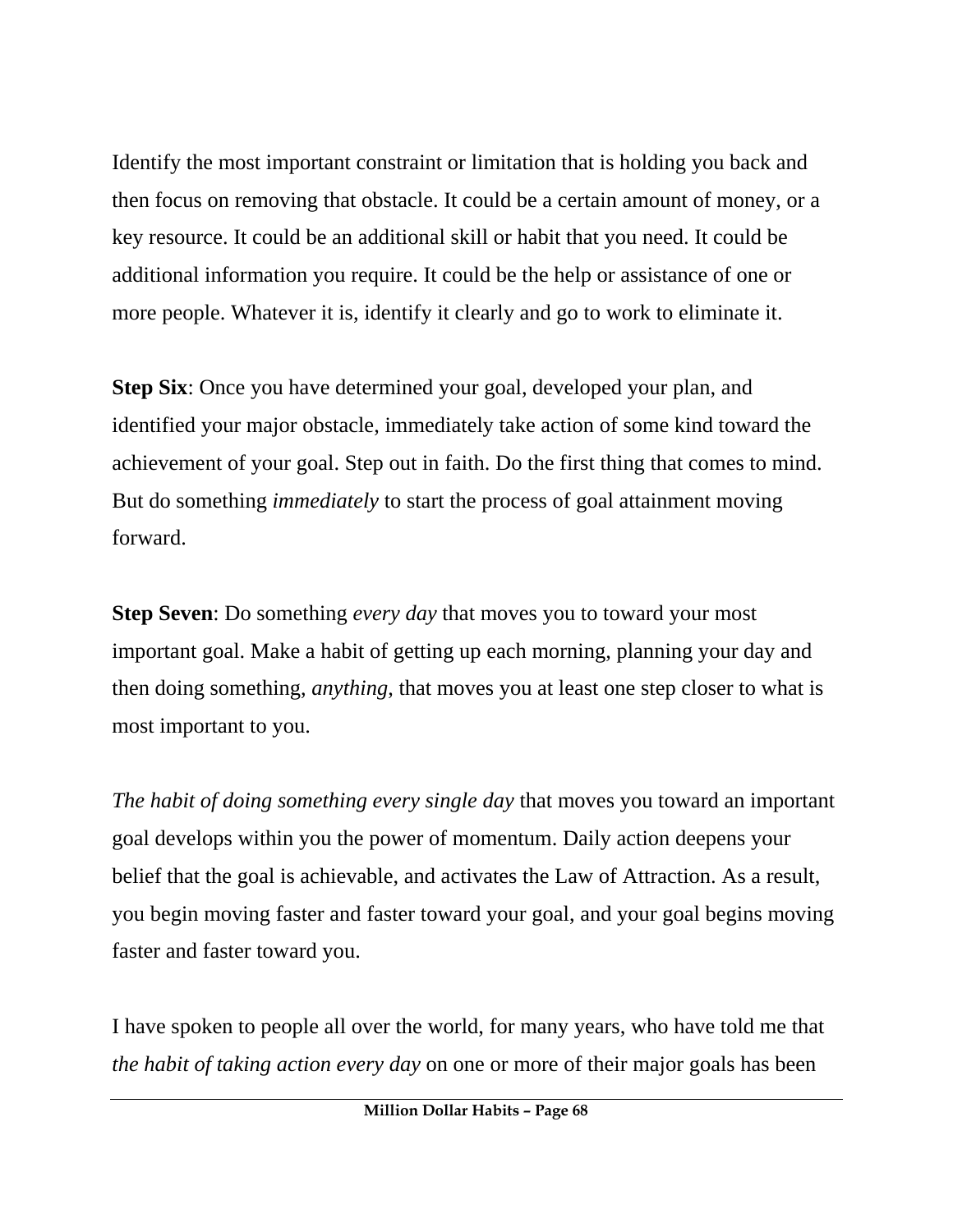life-transforming. They have told me that this single habit has been more responsible for their success than any other idea they ever learned. Try it for yourself and see.

#### **Set Your Goals Each Day**

One of the most important habits you can develop is *the habit of daily goal setting.* Countless people I have taught this to have told me over the years that the power of this process is absolutely incredible!

Daily goal setting is quite simple. Get a spiral notebook to write your goals in, and resolve to keep it nearby for the rest of your life. Each morning, before you start out, open your spiral notebook and start a new page. I always begin with the words "My goals are the following: . . ."

You then write down your top 10-15 goals in the present tense, as though you have already achieved them. Your subconscious mind is only activated by commands that are stated in the *present, positive, personal tense*. So instead of writing a goal such as, "I am going to lose weight in the months ahead," you would write instead, "I weigh xxx number of pounds by (a specific date.)"

Instead of saying, "I will earn more money over the next year," you would say, "I earn X number of dollars by such and such a date."

The more specific you can be in terms of what you want and when you want to achieve it, expressed in the positive, present tense, and beginning with the word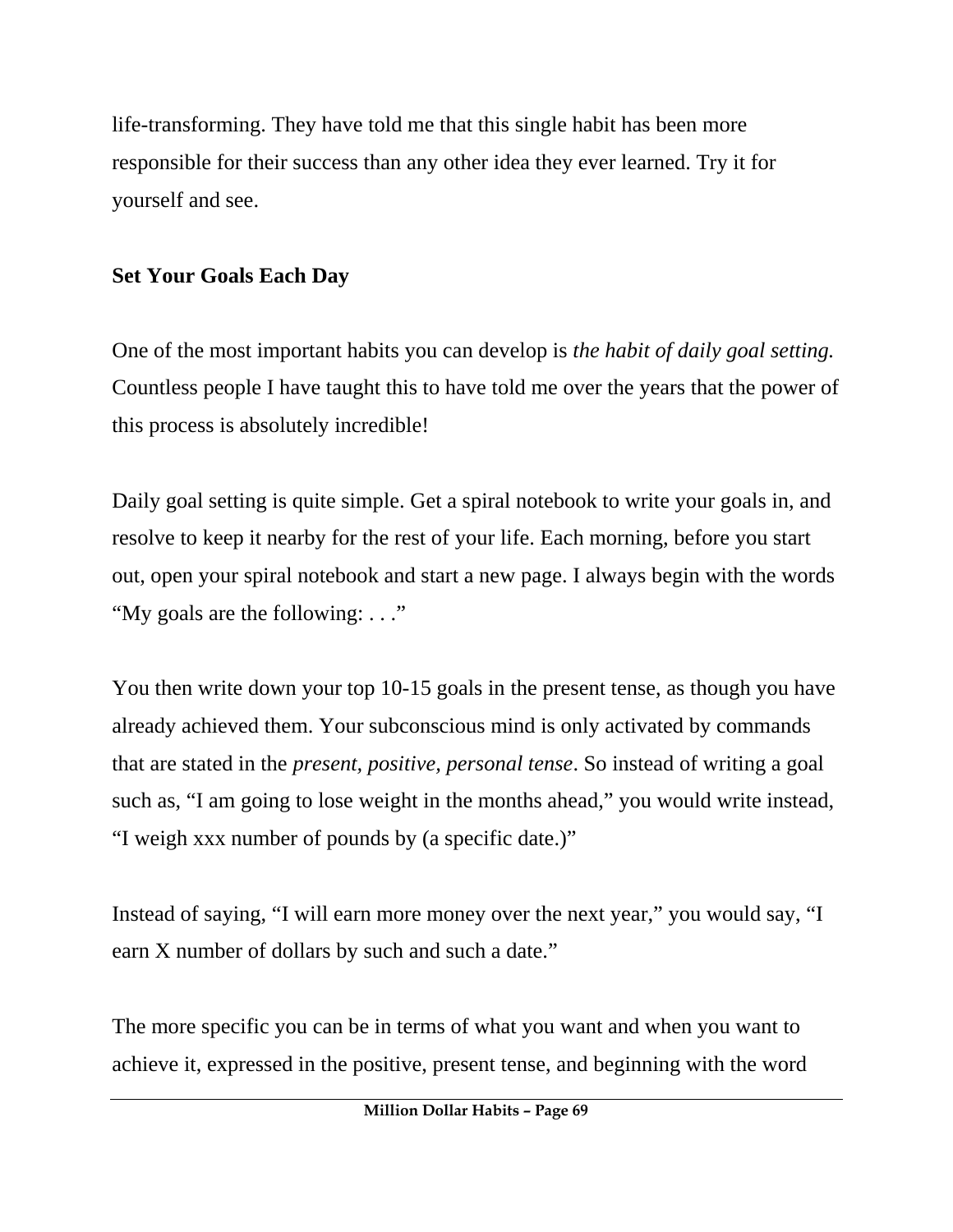"I," the more powerful the effect will be on your subconscious mind. Goals written and stated in this way activate the Laws of Expectation and Attraction. They cause you to develop new beliefs about what is possible for you. They activate the Laws of Emotion and Correspondence. They increase your energy and stimulate your creativity.

 Positive, personal, present tense goals, written down repeatedly each day, activate your subconscious and superconscious minds and step on the accelerator of your own potential. As a result, you start to move more rapidly toward the achievement of your goals and they begin to move more rapidly toward you.

### **Think About Excellent Performance**

An important habit of thinking developed by optimists is *the habit of "excellenceorientation."* The fact is that, to achieve something you have never achieved before, you will have to develop and master one or more skills that you have never had before. By the Law of Correspondence, your outer world will always be a reflection of your inner world. If you want to change something in your outer world, or achieve a goal that you've never achieved in the past, you are going to have to change your inner world in some way. Almost invariably, this requires the acquisition of a new skill or set of skills.

Here is the good news. A skill is the same as a habit of performance, and like habits, all skills are learnable. You can learn any skill you need to learn to achieve any goal that you can set for yourself. If anyone else around you has developed a key skill that has enabled him or her to be more successful, that is proof in itself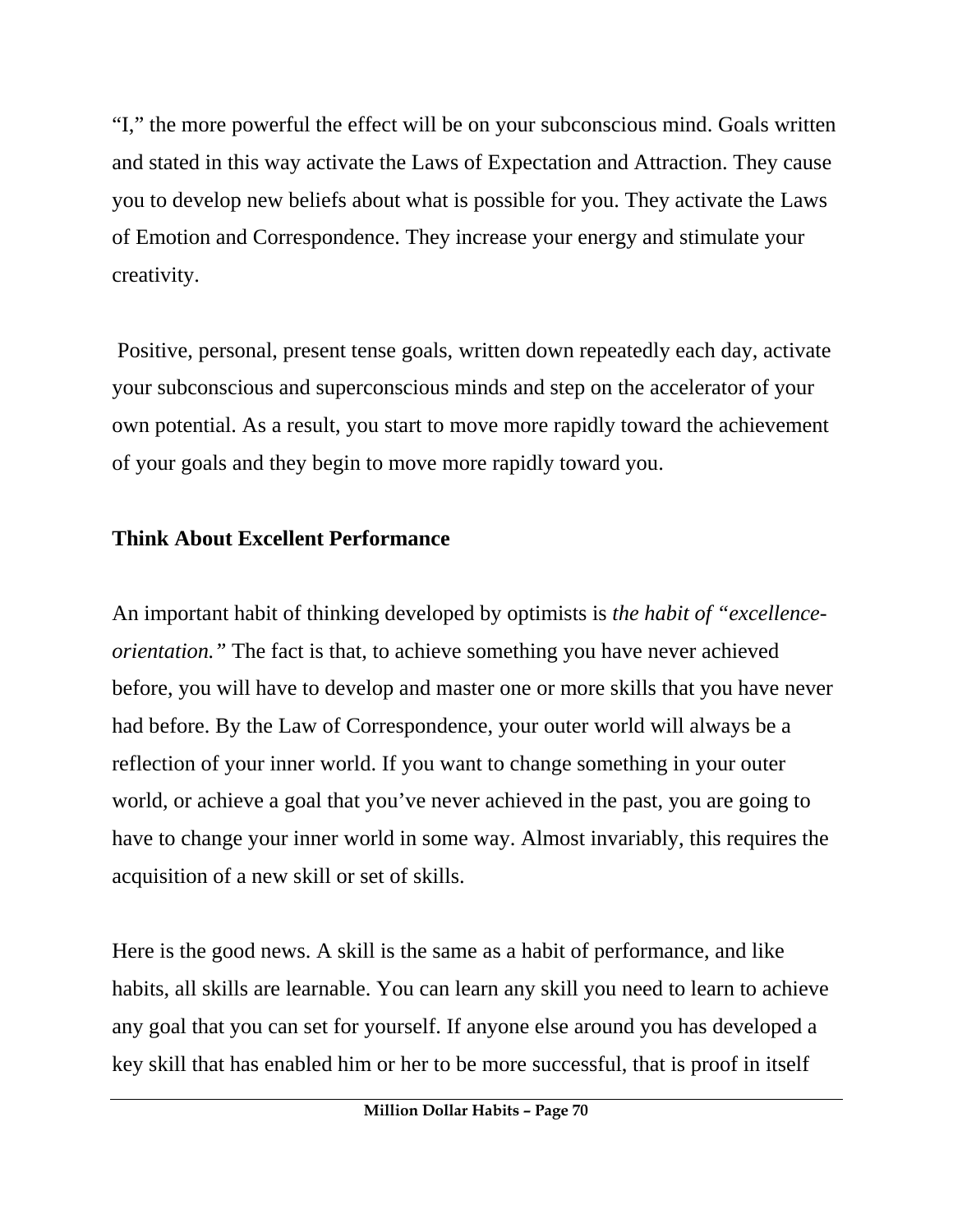that you too can learn and develop this skill. It is simply a matter of practice and repetition.

# **Identify Your Key Skills**

Excellence orientation requires that you make a list of the key skills that are essential for success in your field. There are usually only about 5-7 skills, or key result areas, that determine most of the success that one achieves in any field of endeavor. Your first job is to identify these key skills and write them down.

Here is an interesting discovery. You have achieved your of success in your field today because of your talent and ability in certain key areas. But at the same time, you are being held back by your weaknesses in other areas. The rule is that your *weakest key skill* determines the height of your results, and your income. In other words, you could be excellent at six out of seven key result areas, but your weakness in the seventh area will determine your overall results and rewards in that job or field.

You therefore ask yourself this question, *"What one skill, if I developed and did it consistently in an excellent fashion, would have the greatest positive impact on my career?"* 

This is one of the most important questions that you ask and answer throughout your career. You must develop *the habit of continually identifying and working on your weakest key skill*. Bringing up your ability in this one area will usually have a greater and more immediate impact on your results than anything else you can do.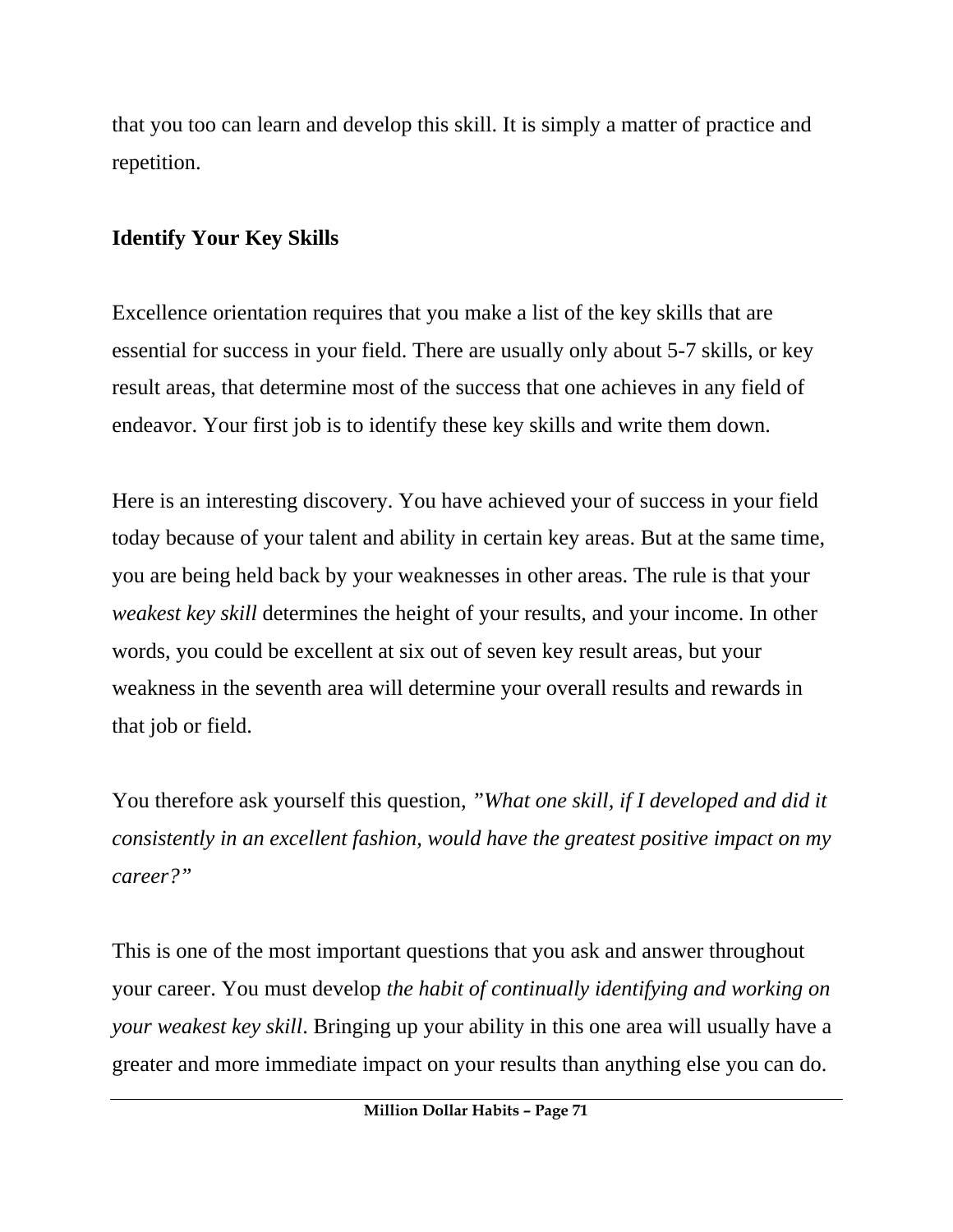If you do not know the answer to this question (and most people don't), go to your boss or your coworkers and ask them, *"What one skill, if I developed and did it in an excellent fashion would help me the most in my job?"* 

## **Pick Up the Pace**

Sometimes I ask my audiences, "If a group of children goes for a walk, which child determines the speed of the entire group?" They will always reply and say, "The slowest child." Exactly.

Your "slowest kid" is your weakest key skill. It sets the speed at which you move ahead in your career, and determines the heights that you reach. And here is another important point. You are almost invariably weak in an area that you do not particularly like or enjoy. But the reason that you do not like or enjoy that area is because you have not yet *mastered* that area. As soon as you write it down, make a plan, and develop excellence in a particular skill area, you will like and enjoy performing in that area for the rest of your career.

The fact is that you could be only skill away from doubling your productivity, your performance and your income. The acquisition of one key skill where you are currently weak could make it possible for you to use all your other skills at a higher level, and accomplish more in your work than you ever thought possible. What one skill could that be?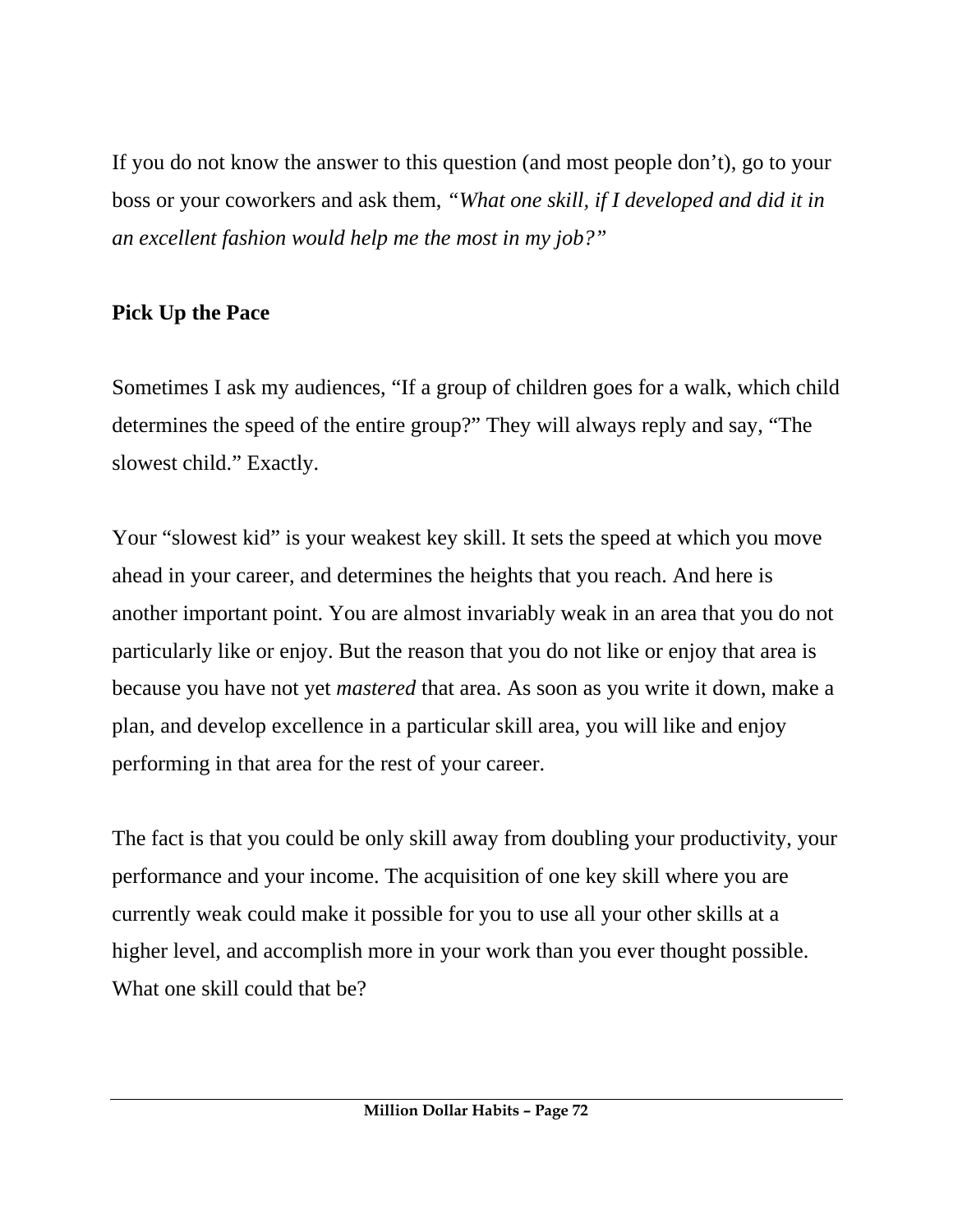Decide today to develop the habit of *excellence-orientation.* Resolve to join the top 10% of performers in your field. Find out what you have to do, and how much you have to earn, to be in the top 10%. Set it as a goal. Make a plan, work on your plan to develop the essential skills you need every single day. In no time at all, you will be amazed at how quickly your life changes for the better.

#### **The Pursuit of Mastery**

The reason that many people underachieve in their careers is because they do not realize how long it takes to achieve *mastery* in any field. Extensive research in this area suggests that it requires about five to seven years of hard work for you to move to the top of your field. This means five to seven years of focused, concentrated, determined work on yourself to get better and better in the key result areas that are responsible for your results and rewards. And there are no short cuts.

Sometimes people say to me, "Five to seven years is a long time to achieve mastery in my field." This is true. But I then remind them that, *"The time is going to pass anyway."* 

This is very important. The biggest regret that many people report is that "they did not start early enough." But the time is going to pass anyway. Five to seven years from now, five to seven years will have passed. The only question is, *"Where are you going to be five to seven years from now in your field?"* 

The good news is that, if you set it as a goal, make a plan, and work on it every day, five to seven years from now you are going to be in the top 10% of people in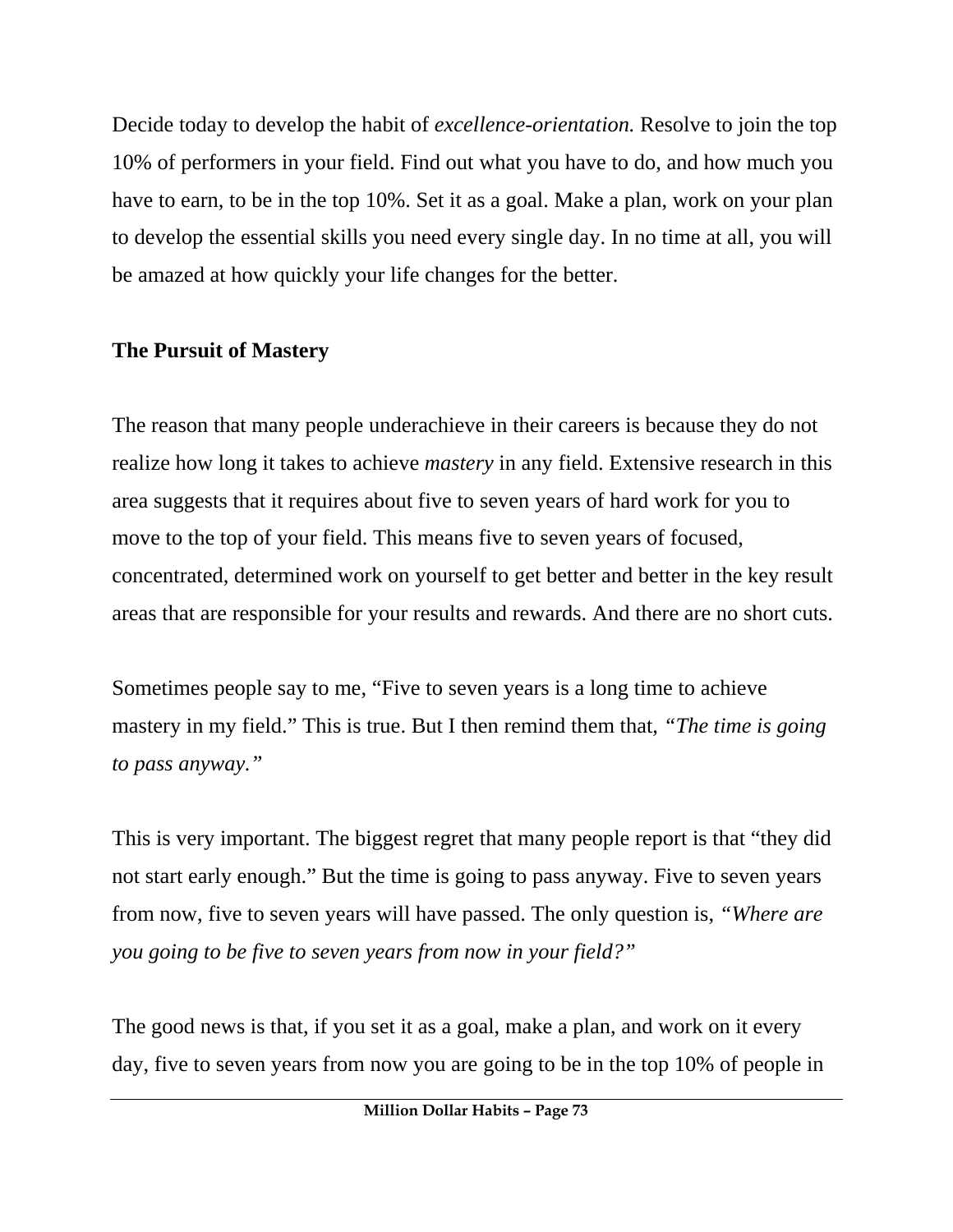your field. You are going to be one of the highest paid and most respected people in your career. You are going to be enjoying the great results and rewards of the top performers in your business.

Remember this. Nobody is better than you and nobody is smarter than you. If someone is doing better than you, it just means that they started work on themselves in a certain way earlier than you did. And whatever anyone else has done, you can do as well. There are no limits except the limits you place on yourself with your own thinking.

The very fact that others have been able to excel in a field, after having started off in that field with no experience or skills, is proof that you can excel in that field as well. Your job is to put your head down, get busy, and go to work on yourself. Resolve today to develop *the habit of personal excellence*, and focus all your energies on joining the top 10% of professionals in your field. Once you do that, your entire future will open up in front of you. You will become unstoppable.

### **Commit To Lifelong Learning**

Another key habit of thinking and acting practiced by top people is *growth orientation*. It is the high road to excellent performance and essential to developing the habit of optimism. This method of thinking and living is the foundation of excellence orientation, and is essential for you to develop if you want to move into the top 10% of your field.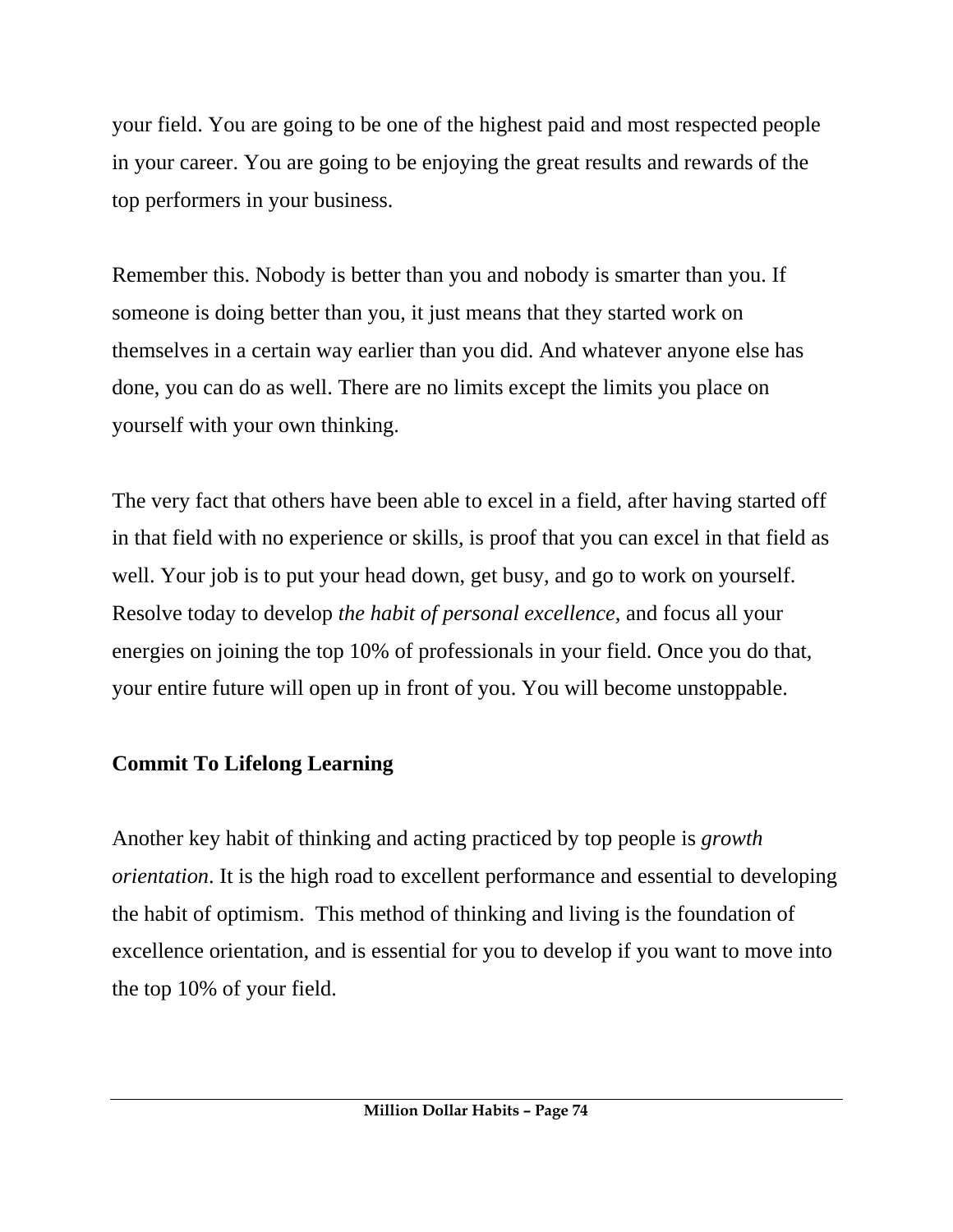Growth orientation requires that you develop *the habit of continuous learning*, *the habit of continuous personal and professional development*. Just as you exercise physically on a regular basis to remain fit and healthy, you must exercise mentally on a daily basis to become better and better in your chosen field.

### **Increase Your Income 1000%?**

In my book *Focal Point*, I explain my "1000% Formula" in detail. In summary, what it says is this: if you work on yourself continually, you can increase your productivity, performance and output by  $1/10^{th}$  of 1% ( $1/1000^{th}$ ) each working day.

 $1/10^{th}$  of 1% per day improvement translates into approximately 1/2 of 1% per week.

1/2 of 1% per week improvement translates into 2% improvement per month.

2% improvement per month translates into about 26% improvement in productivity, performance and output each year.

Almost anyone who dedicates himself to continuous personal growth and learning can upgrade his performance and productivity by 26% each year. An improvement of 26% each year, *compounded* year by year, means that you will double your productivity, performance and output in 2.7 years.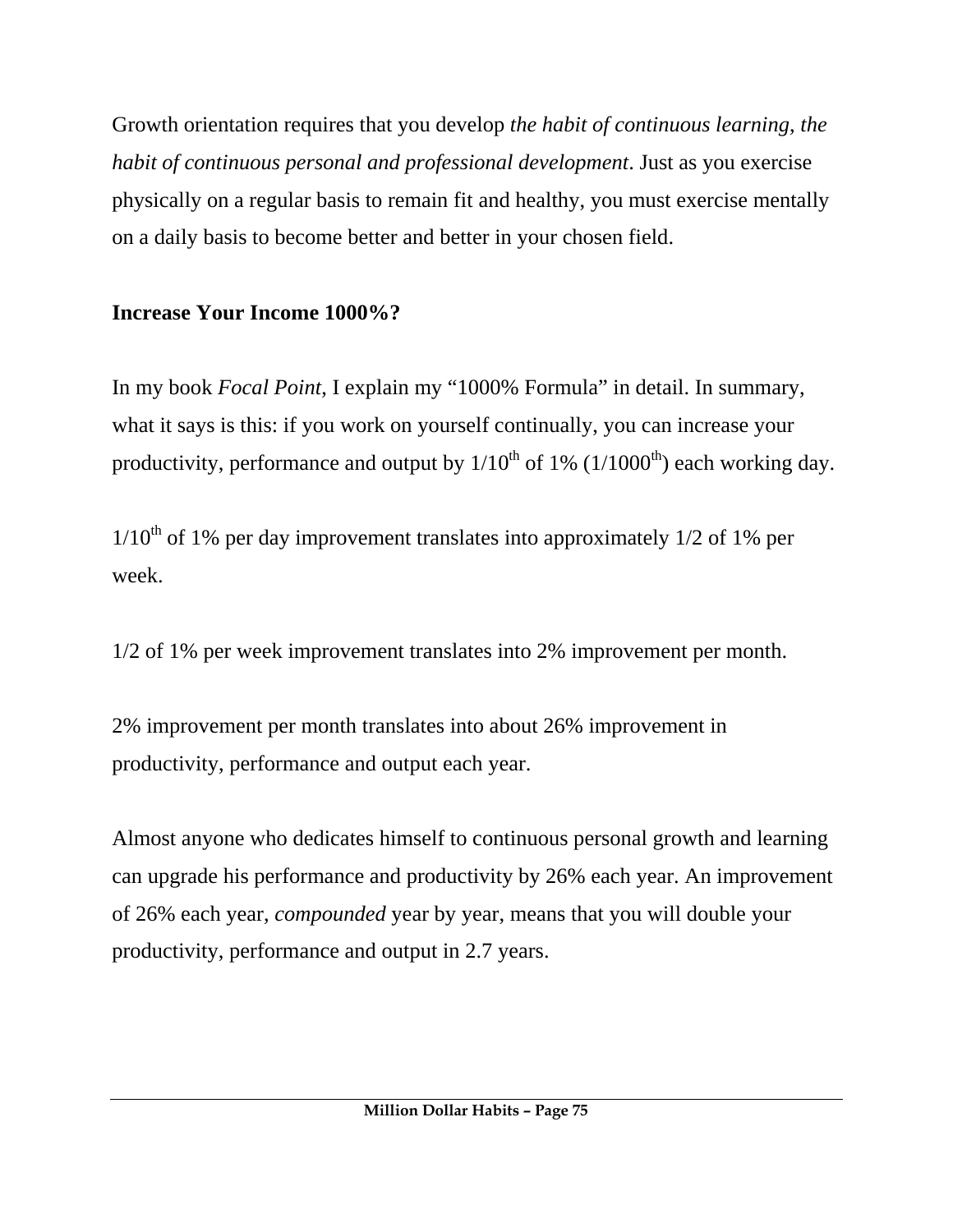Over the course of 10 years, by improving yourself by  $1/1000<sup>th</sup>$  per day ( $1/10<sup>th</sup>$  of one percent), 26% per year, you will increase your productivity, performance and rewards by 1004%. This is an increase in your income of 10 times!

Not long ago, I was giving a daylong seminar in Seattle. A young man approached me at the break and reminded me that he had been through my program and had learned this 1000% Formula some years ago, when he was in his early 20s.

He said, "I just wanted to tell you personally that your formula doesn't work."

As you can imagine, I was a bit surprised. I asked him, "How do you mean?"

He smiled broadly and said, "It's too conservative. It doesn't take 10 years. It only took me *seven* years to increase my income 10 times by following that formula every single day. Last year, I earned exactly 10 times what I was earning when I first heard that formula from you when I was 23 years old."

He told me that his income as a car salesman seven years ago was \$35,000 per year. In the previous year, he had earned more than \$350,000 and is now one of the top marketing consultants in the automobile industry in the Pacific Northwest. His previous employer pays him as much today, on retainer as a consultant, as he used to pay him for working full time.

Are these kind of results possible for you? Of course they are! The Law of Cause and Effect says that if you do what other successful people do, you will eventually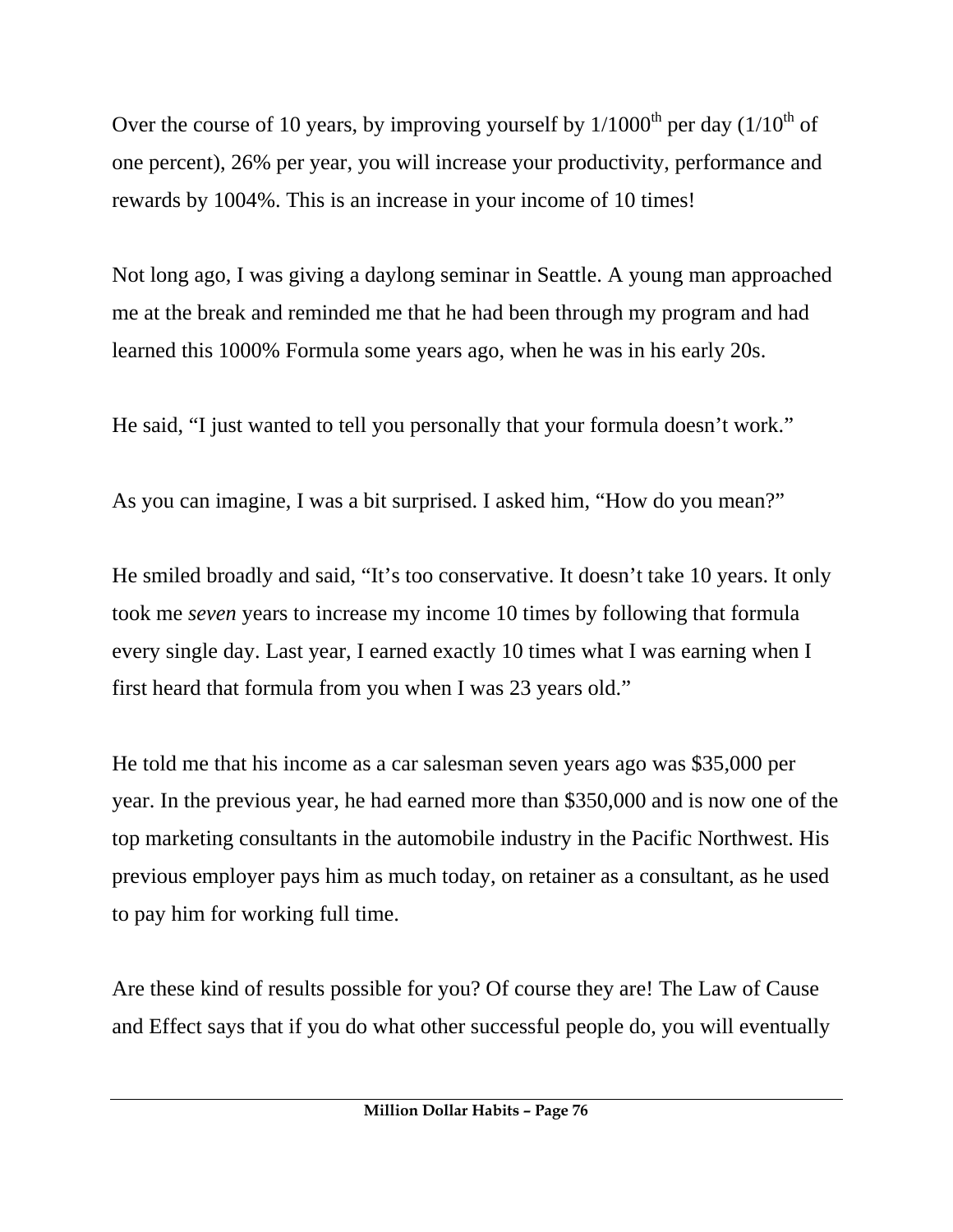get the same results other successful people get. This is not a wish or theory. It is a universal law. The law itself is neutral. It works for everybody, everywhere.

### **Three Steps Onto the Fast Track**

There are three parts of the continuous learning process. By practicing these activities daily, weekly and monthly, you will increase your productivity, performance and output by  $1/10^{th}$  of 1% per day, compounded. You will eventually become one of the highest paid and most successful people in your field. There are no exceptions.

**Step One:** Arise early each morning and read for 30-60 minutes in your field. Underline and take notes. Think of how you can apply what you are learning to your day-to-day work. Throughout the day, think of how you can use what you read to be more effective. At the end of each day, review the day based on your new knowledge and skills and evaluate your results and progress.

There is an important psychological principle called the "Hawthorne Effect." In short, what this principle says is that, *"The very act of paying attention to a particular behavior causes you to improve your performance in that area."* 

For example, if you decided that you were going to develop *the habit of listening more closely to people when they spoke,* and interrupting less, the very act of thinking about listening would cause you to become a better listener.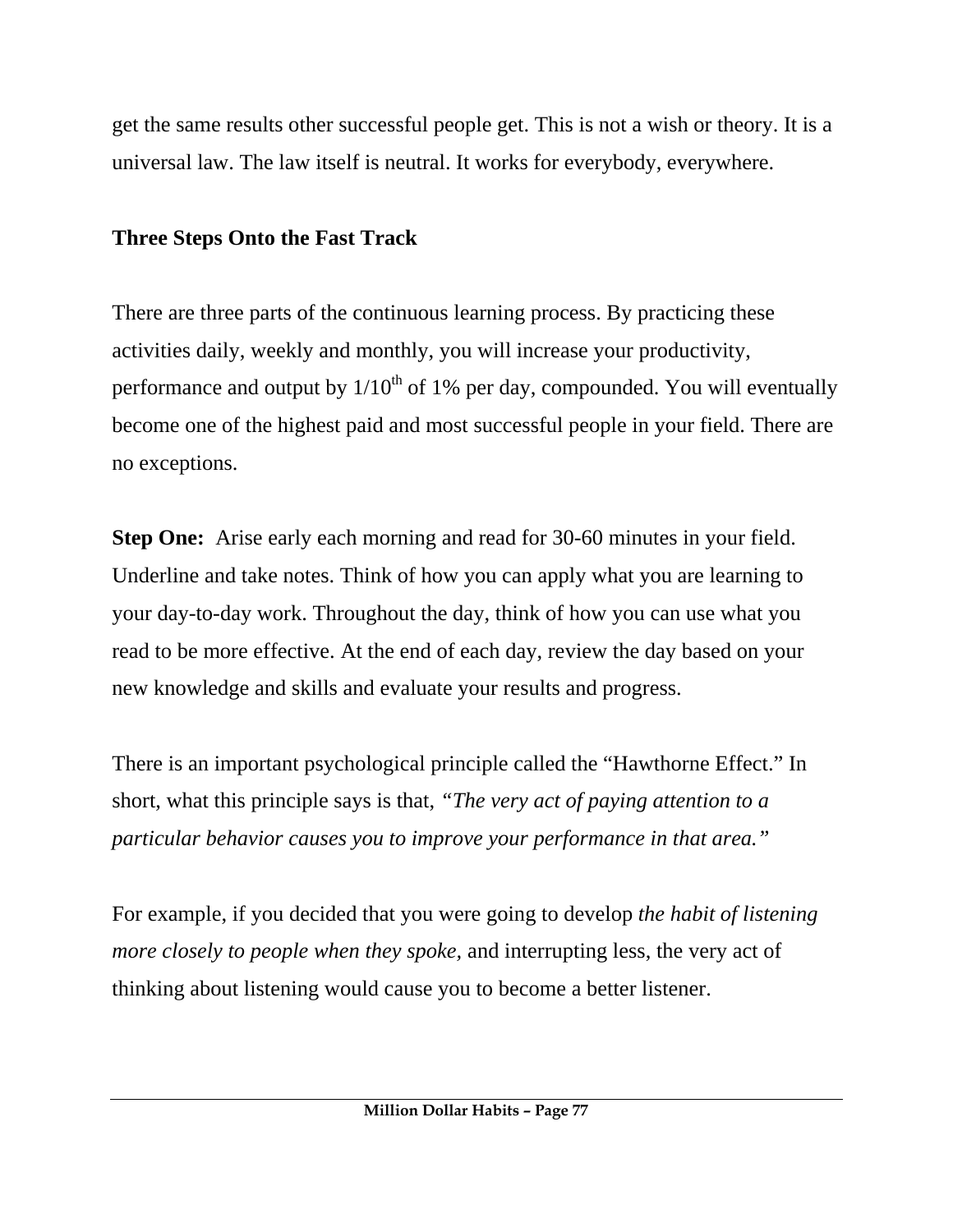If you decided that you were going to focus on punctuality each day until you developed punctuality as a habit, the very act of *thinking* about being more punctual would cause you to become more punctual in your personal and professional life. The more you think about a behavior, the better you will become in that area.

When you read in your field for 30-60 minutes each day, and think throughout the day about how you could apply what you have learned, you will tend to become better and better at what you do, both consciously and unconsciously. The improved results you get will accumulate and compound over time. You will become better and better at what you do almost without being aware of it.

### **A College Degree Each Year**

If you read 30-60 minutes each day, this will add up to about one book per week. The average American reads less than one book per year. If you read one book per week, this will add up to about 50 books each year. As it happens, to earn a Ph.D. from a major university requires the reading and synthesis into a dissertation of about 40 to 50 books.

If you were to read one book per week, 50 books per year, you would be getting the equivalent of a practical PhD in your field each year. If you continued reading at this level, 50 books per year, you would read 500 books in the next 10 years. If you were to read 500 books in your field, in a world where the average person reads less than one book per year, do you think that this might give you an edge?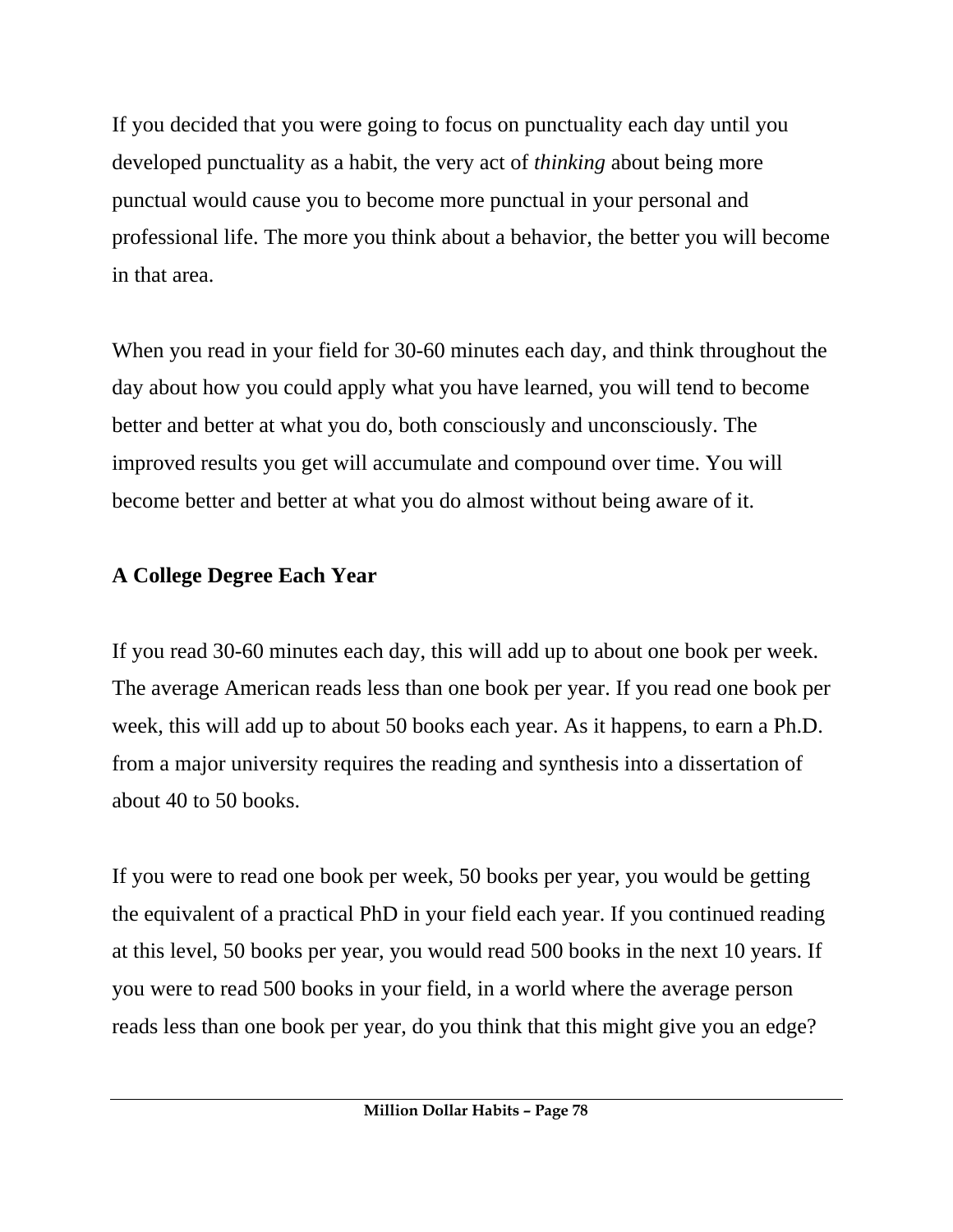The fact is that you would become one of the best read, most knowledgeable, most expert and highest paid people in your field if you were simply to develop the habit of reading each morning in your field for 30 to 60 minutes. I have never met anyone, anywhere, throughout the world, who has not transformed their lives and their careers by *the habit of daily reading*.

You must discipline yourself to leave the television or radio off, to put the newspaper aside, perhaps to arise a little earlier in the morning, so that you can invest in your mind. This investment will give you one of the highest pay-offs in terms of results, rewards and satisfaction that you will ever enjoy from anything that you do.

### **Learn From The Experts**

The second habit that you need for growth orientation is *the habit of attending every seminar and course you possibly can.* Do not make the mistake of waiting for courses and seminars to come to you, or waiting for your company to organize and pay for additional training. You are completely responsible for your own life, which includes your own personal and professional development. No one cares as much about your future and your career as you do. No one cares about your ability to increase your income and move into the top 10% of your field as much as you do. You are responsible.

Over the years, I have spoken to more than two million men and women in 25 countries. I have filing cabinets full of letters, faxes and emails from my students and seminar participants. Many of them write and tell me that they will travel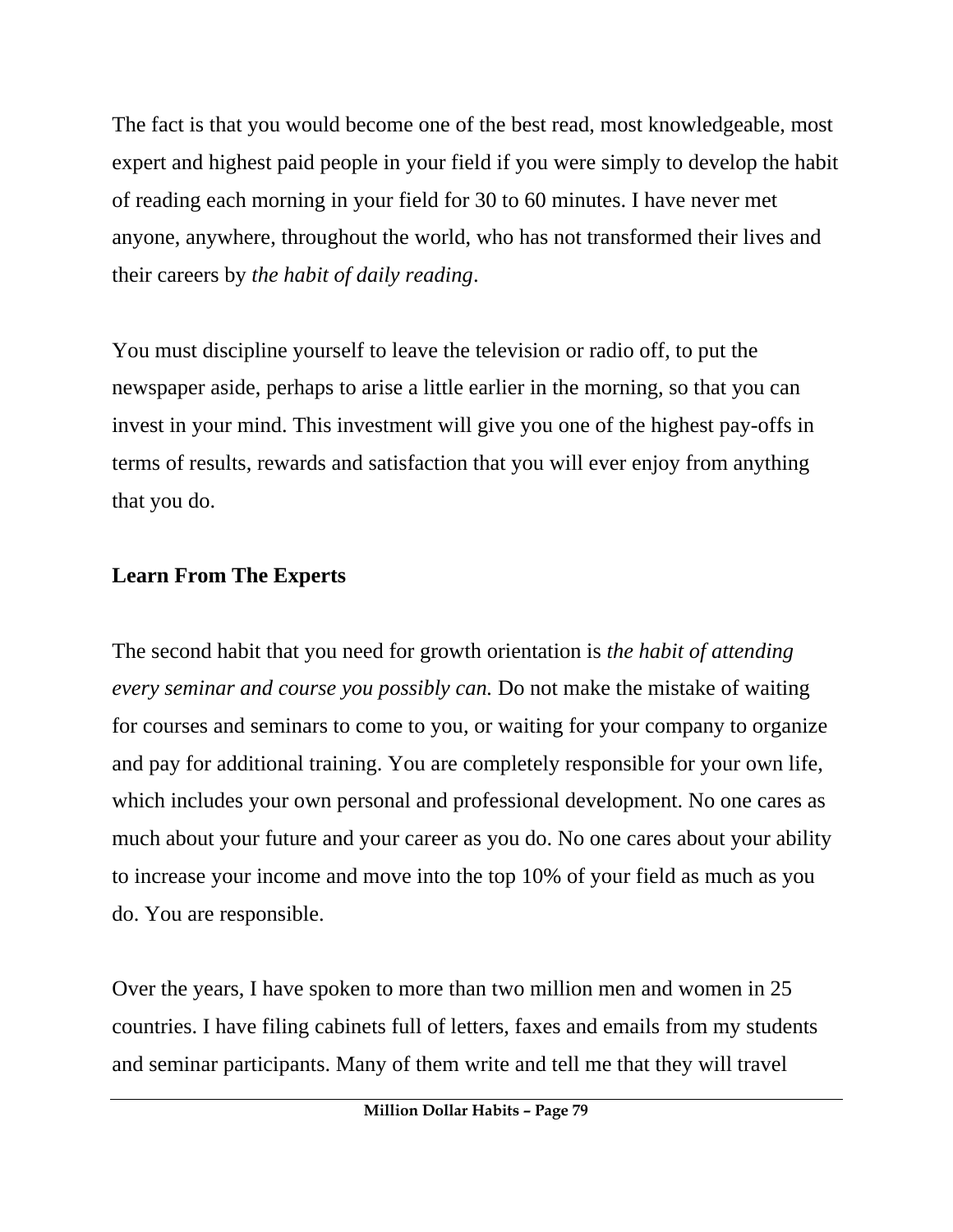across the country in order to attend a seminar or workshop given by an expert or specialist in their field. They will invest enormous amounts of time and money to acquire the additional specialized skills they need to move ahead more rapidly in their field.

Over and over, my students tell me that they have sometimes saved themselves *years* of hard work as the result of attending a single program. Some of them have even gone to the top of their fields and become millionaires as the result of learning one new set of skills that was relevant and immediately applicable to their field.

There is something remarkable that takes place in an adult learning situation. It is very different from attending a required course in college or university. The type of people who attend adult seminars are a much higher caliber than you meet in your day-to-day life. They are more positive, more highly motivated, have bigger and better goals, and are more determined to succeed. When you spend several hours in their company, it has a subtle but powerful subconscious effect on you. You actually become a better and more focused person by the very act of associating with other successful people in an adult learning situation or seminar.

Make it a habit to seek out and attend at least four seminar programs per year in your field. If your organization has annual or national conventions, be sure to attend. Eagerly seek out and sit in on the most important talks and lectures at each of these workshops or annual meetings. Sometimes, one good idea from an expert in your field can transform your entire career.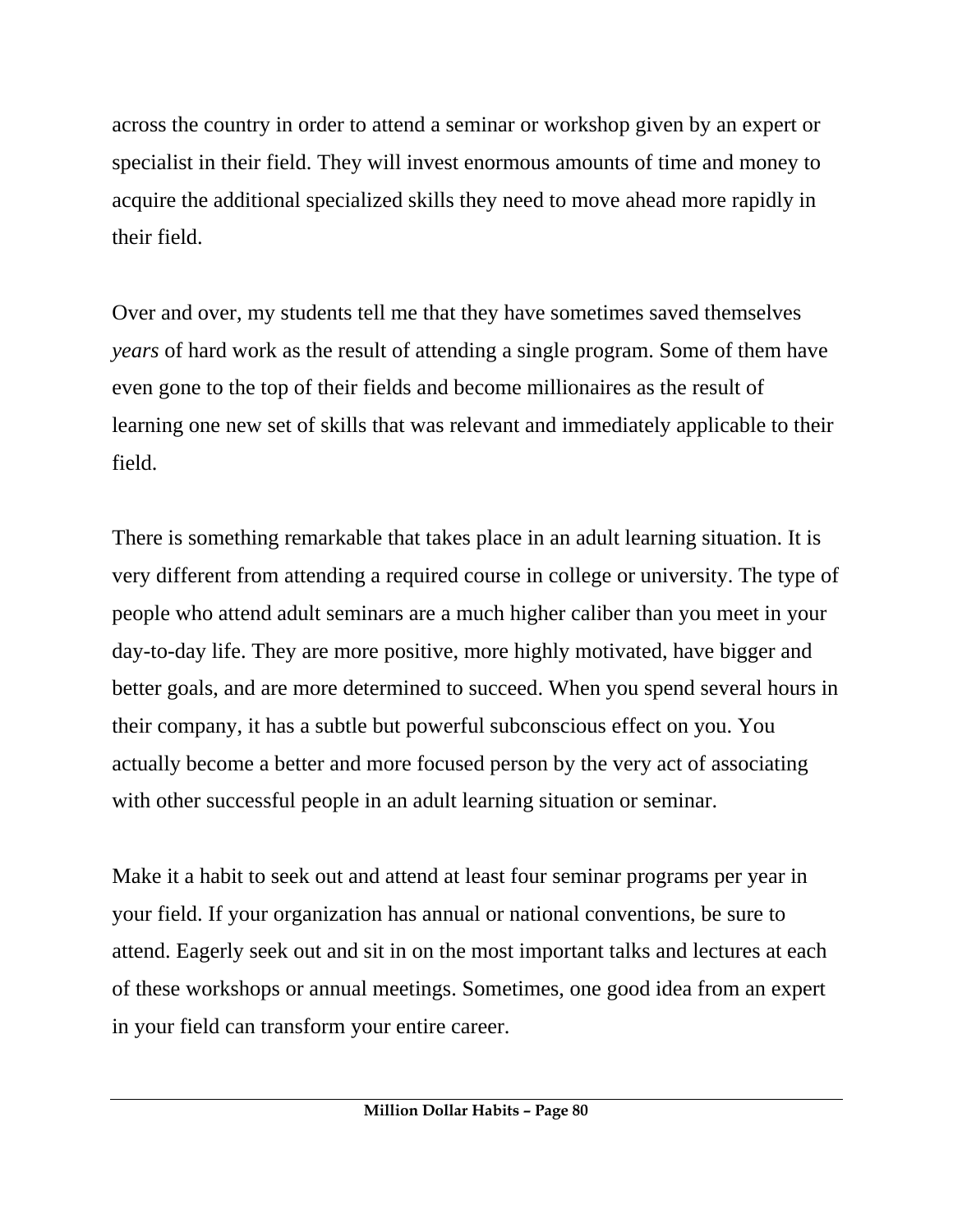#### **Your University on Wheels**

The third habit you need for growth orientation is *the habit of listening to audio programs in your car as you drive around*, and as you walk or exercise. Audio learning is considered by many to be the greatest breakthrough in education since the invention of the printing press. And I agree.

I discovered audio learning at the age of 23. I was frustrated, working long hours and broke. When I began to listen to audio programs on a portable cassette player that I carried around with me, like a purse, my life transformed in a way that I never thought possible. By learning the critical skills of selling from experienced professionals who had been selling my product for many years, I was able to go from the bottom of my sales force to the top in less than six months.

 Eventually, I became a sales manager and trained dozens of people in the same techniques. Over the years I have trained hundreds of thousands of sales professionals in the very best skills and methodologies ever discovered in professional selling. Many of them have gone onto become sales leaders and even millionaires as a result. My own audio program, *"The Psychology of Selling"* has become the top-selling program of its kind in the world, in sixteen languages.

The average person spends 500 to 1000 hours each year in his or her car. This is the equivalent of three to six months of 40-hour weeks, or the equivalent of one or two university semesters.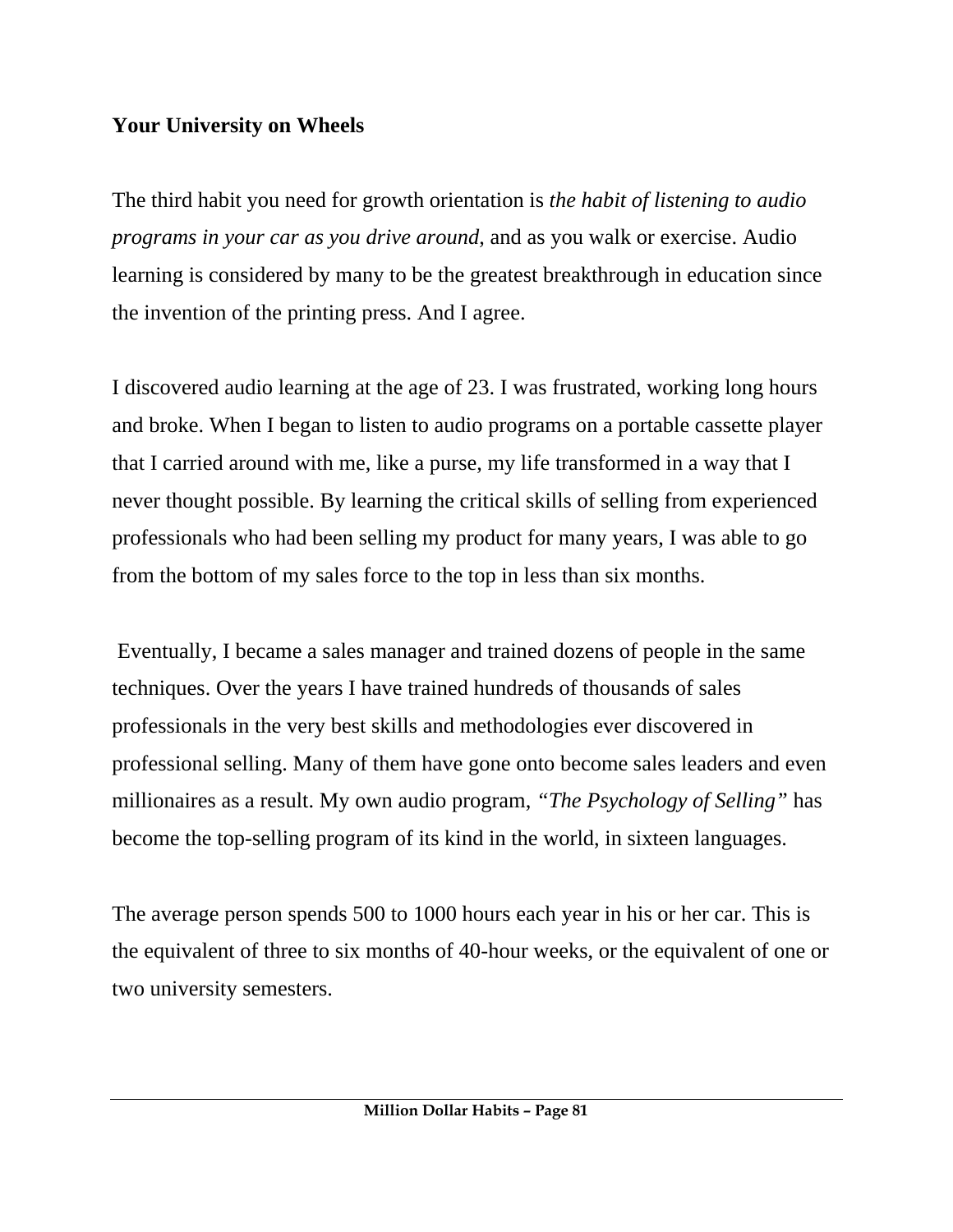In fact, the University of Southern California recently concluded that a person could get the equivalent of almost full time university attendance simply by listening to educational audio programs rather than music as she drove from place to place during the course of the week.

Reid Buckley, the professional speaker, once said, *"If you are not continually learning and upgrading your skills, somewhere, someone else is. And when you meet that person, you will lose."* 

## **The Race Is On**

There is a race on today, and you are in it, whether you know it or not. If you have not yet developed the habit of reading each day, attending seminars and courses regularly and listening to audio programs in your car as you move around, somewhere, someone else is doing this. Inevitably, that person will win the race, and you will lose.

The good news is that an average person, who develops the habit of lifelong learning, will eventually run circles around a genius who goes home and watches television each night. There is perhaps no habit that will more guarantee your success in life than *the habit of continuous personal and professional improvement.* 

The pay-off in improved results in your field will be tremendous. But the best payoff of all is that you will become more positive and optimistic. You will have more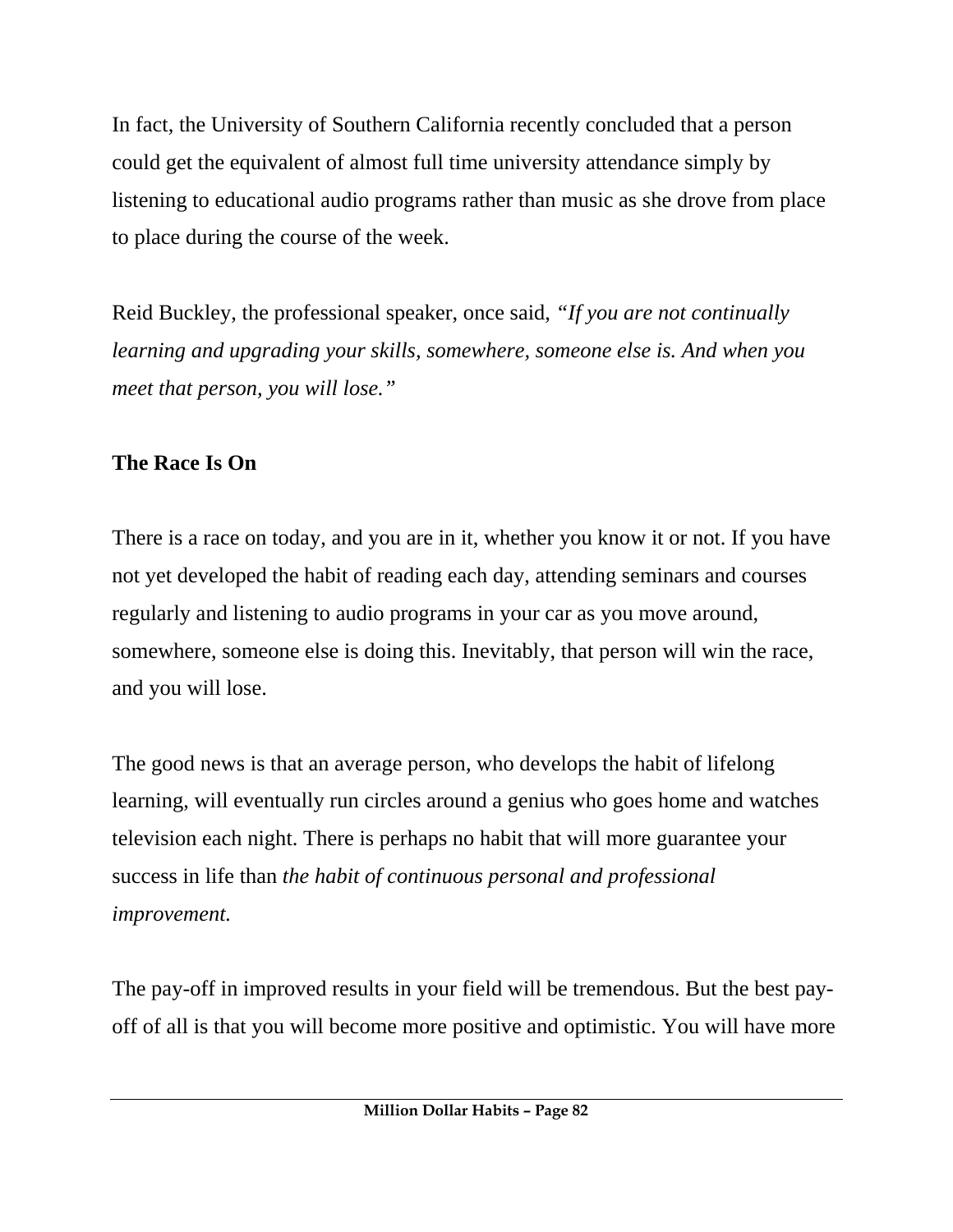energy, be more creative and be a happier person as you continue to grow and grow toward the realization of your full potential.

*The habit of continuous learning* enables average people to become top performers in their fields. It enables people to go from rags to riches. It enables people to rise from poverty and frustration to affluence and success. Continuous learning opens every door for you. It increases your intelligence and creativity and puts you onto the fast track in your career. Continuous learning, like nature, is neutral. Anyone can use it to accomplish extraordinary things in life. It is one of the best habits you can ever develop, and the pay-off from continuous learning will last you all the days of your life.

### **You Determine Your Own Destiny**

Each person is essentially self-made. The person you are may have been determined by your childhood experiences. But the person that you become, the person that you may be, is completely under your own control. The great principle, that "You become what you think about most of the time" refers to what you are thinking today, at this very moment. It is not your thinking of the past, or your thinking in the future, that determines the course of your destiny. Everything you are, and everything you will be, is determined by the thoughts that you think at each moment. And you can take complete control of those thoughts at any time you decide to.

You become an optimist by taking control of your inner dialogue, your self-talk. Resolve today to develop the habit of talking to yourself in a positive way. Say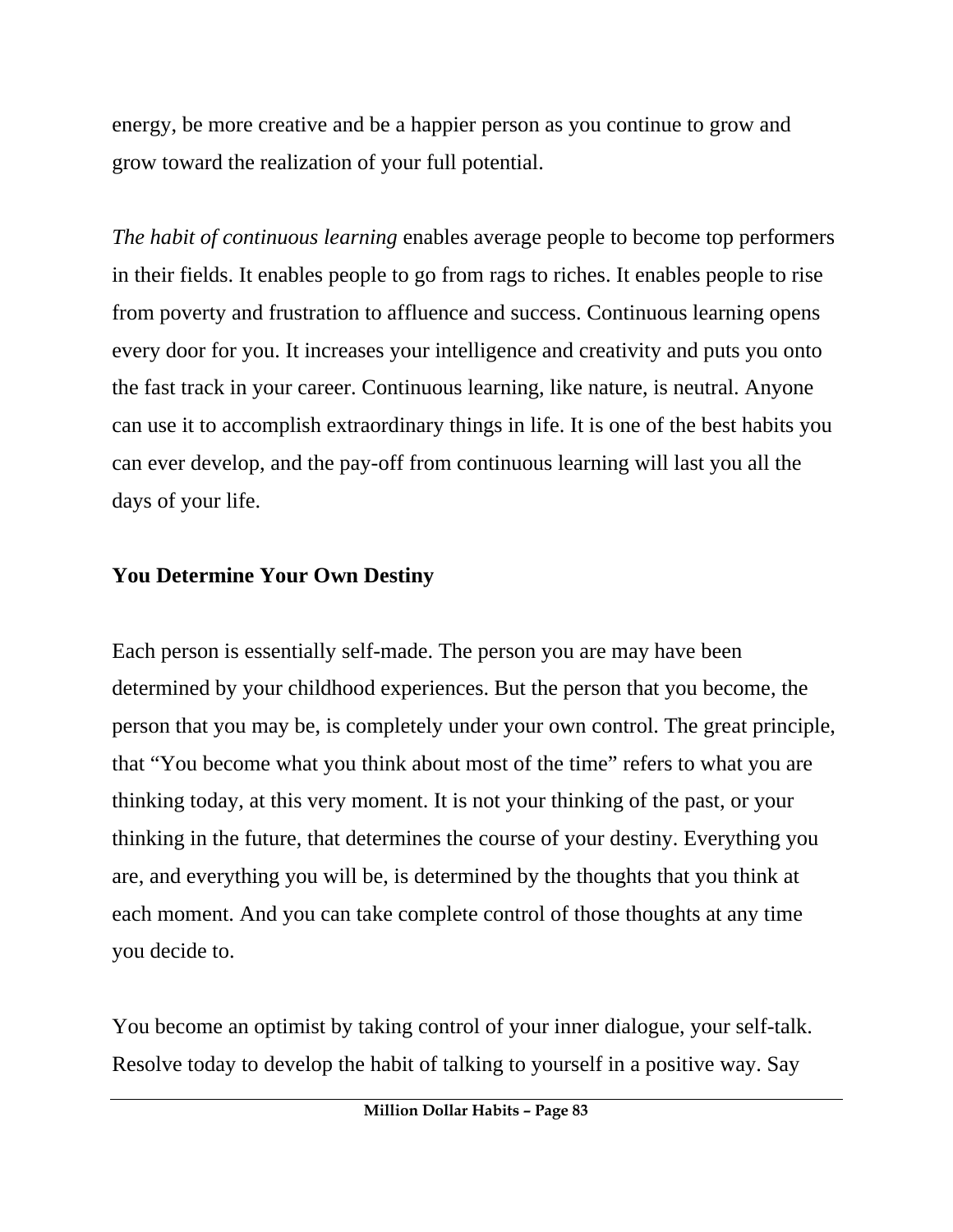things to yourself like, "I like myself!" Say, "I can do it!" over and over again. If someone asks you how you are feeling today, always reply by saying "I feel terrific!" When you think about your job, repeat to yourself, "I love my work! I love my work!"

Fully 95% of your emotions are determined by the things you think and the words you say to yourself as you go throughout your day. Use your self-discipline and self-control to think and talk about the things you want, rather than allowing your mind to become preoccupied with the things that you don't want, or with your doubts and fears.

### **What You See Is What You Will Be**

The most powerful affirmation or message that you can send from your conscious mind to your subconscious mind is a visualization or mental image. Develop the habit of creating clear, positive, exciting pictures of yourself performing at your best, and of your goals as if they were already achieved.

Each time you create a mental image in your conscious mind, you send a message that activates your subconscious mind, triggers the Law of Attraction, stimulates your creativity, and moves you toward the realization of that mental picture in your external world.

Positive, successful people make a habit of continually visualizing the outcomes that they desire, thereby programming their subconscious minds and shaping their self-image and their external performance.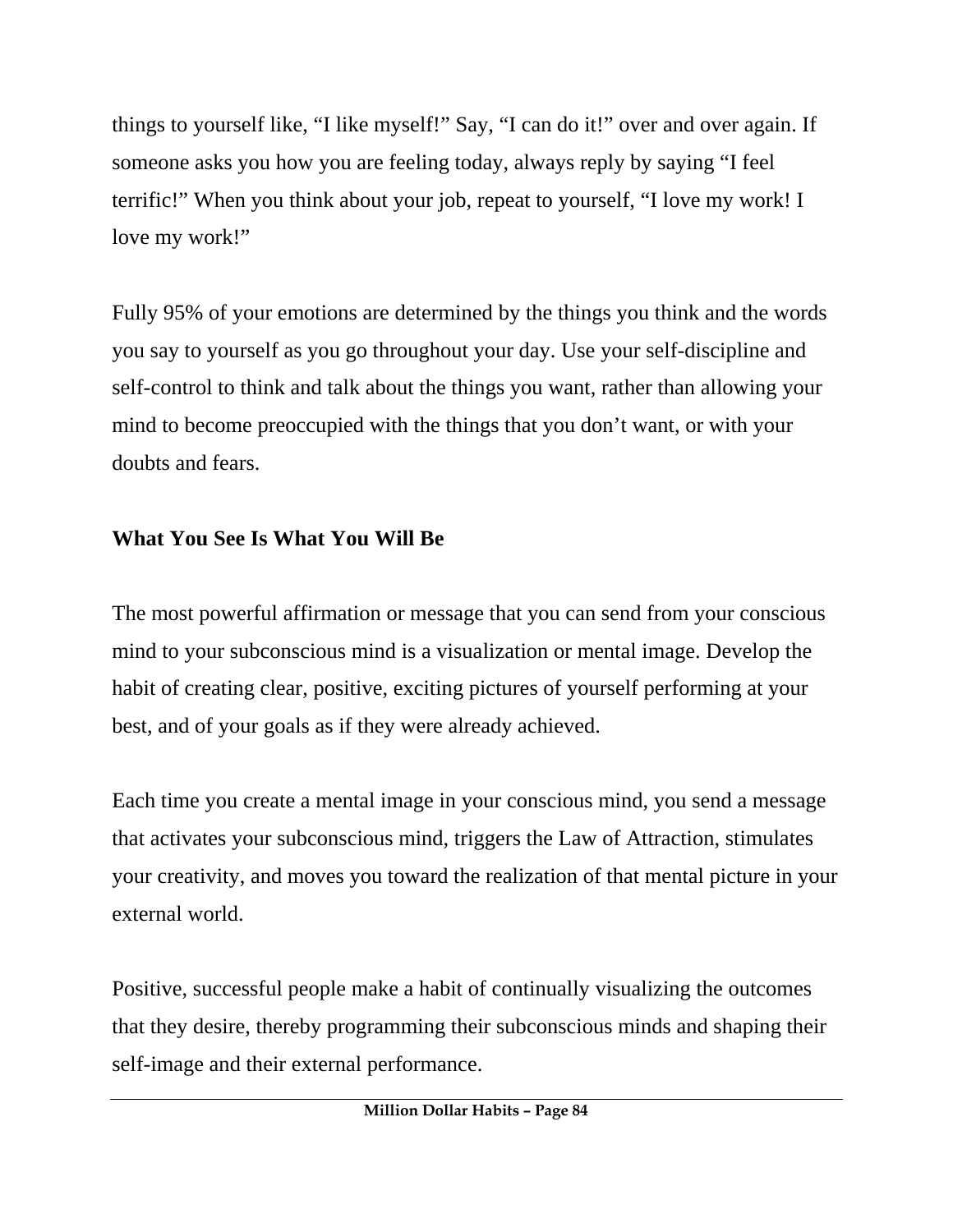But best of all is when you combine positive self-talk with positive mental imaging. You talk about the things you want and you create exciting mental pictures of your goals and desires as if they already existed in your reality. Positive thoughts and words make you more optimistic, give you more energy, enable you to bounce back faster from disappointment and keep you moving forward throughout the day.

### **Feed Your Mind With Mental Protein**

Develop *the habit of feeding your mind with positive mental food*, as well. Remember, you are very susceptible to the suggested influences in your environment, whether radio, television, newspapers, magazines, billboards or conversations with other people. Your mind is your most important and precious asset. You must protect it and keep it clean, clear and focused on what you want, rather than allowing it to be polluted by the negative influences around you.

Refuse to watch terror or trash on television. Refuse to read about all the murders, robberies, rapes and tragedies in the newspapers. Refuse to listen to endless hours of mindless radio commentary on all the problems in the modern world. Refuse to engage in endless conversations with people about all the political and social problems in your nation or community. Keep your mind clean, clear, positive and free.

Not only do you become what you think about, but also you become what you feed into your mind on a regular basis. If you want to be positive, optimistic and happy,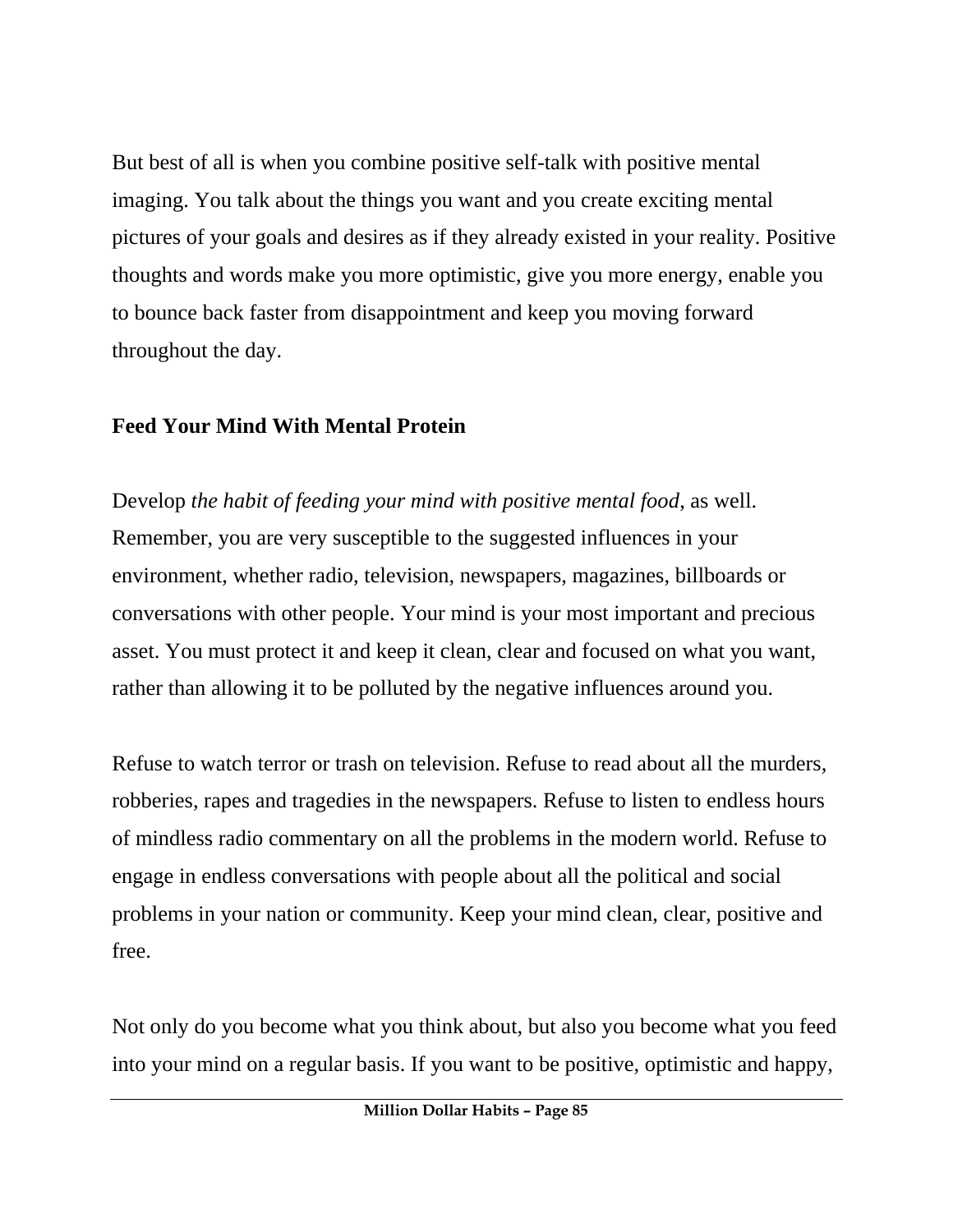continually feed your mind with positive books and articles, positive audio learning programs, positive input and information from other experts in your field, and positive conversations with other optimistic goal-oriented people who are going somewhere with their lives.

## **Get Around The Right People**

Make it a *habit to only associate with the kind of people that you like admire, respect and want to be like.* Do not drink coffee with whoever is sitting there. Do not go out for lunch with whoever is standing at the door. Do not socialize after work with whoever invites you. Be very conscientious and clear about the kind of people that you are going to allow to influence your thinking and feeling by their conversations and opinions.

Dr. David McClelland found that fully your "reference group" would determine as much as 95% of your success or failure in life. These are the people that you habitually associate with and consider yourself to be one of. These can be members of your family, your coworkers, members of your political party, church or social organizations. The fact is that, "Birds of a feather flock together." Or as Zig Ziglar says, *"You can't fly with the eagles if you continue to scratch with the turkeys."* 

# **Take Action on Your Goals and Plans**

Finally, in becoming everything that you are capable of becoming, develop the habit of *action orientation*. In every study of successful people, in virtually every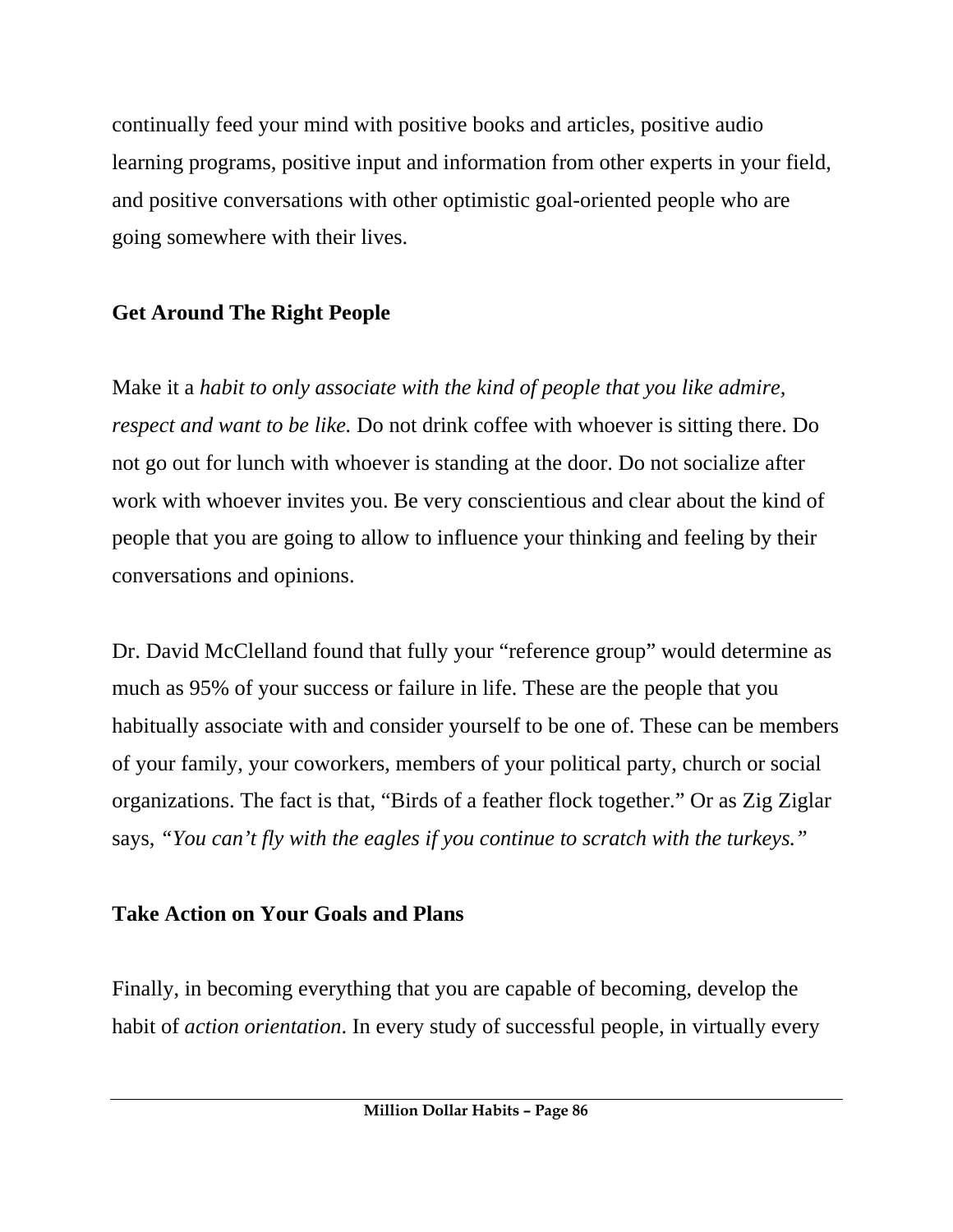field, the quality of action orientation emerges as the most outwardly identifiable quality of people who are going somewhere in their lives and careers.

Action orientation means that you develop the habit of moving quickly when you have an idea or opportunity. You think continually in terms of the specific actions that you can take now to move closer to achieving a goal or getting a result that is important to you. Instead of talking endlessly about what you are going to do in the future, you act immediately to do something in the present.

### **Winners and Losers**

The American Management Association reported on a study of managers who had been divided into two groups, those whose careers has flattened out and those whose careers were moving upward and onward at a rapid rate. They interviewed both groups to try to determine the differences that accounted for their relative levels of success and failure.

What they finally concluded was that it was not education, experience, background, networking or intelligence. The critical difference between success and failure was contained in *the habit of taking the initiative*. Managers and executives who were on the fast track were constantly moving out of their comfort zone and taking the initiative to try new things in new areas.

On the other hand, managers who were being continually passed over for promotion were continually waiting for someone to come along and tell them what to do. Once they had been given clear instructions, they seemed to be quite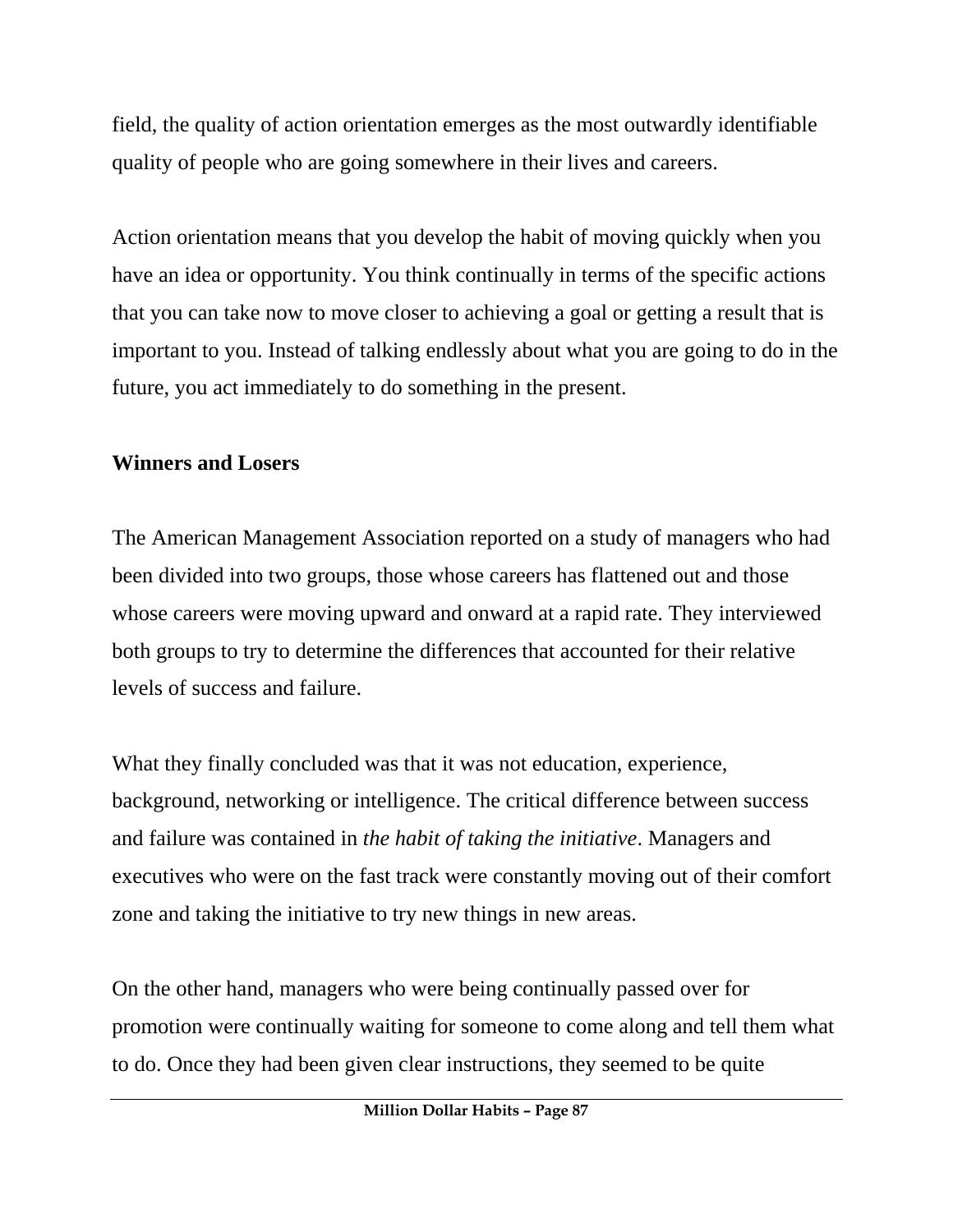competent at carrying out their responsibilities. But the idea of initiating in the first place was alien to them.

## **You Can Do It**

Once you have defined your ideal future, set and determined your goals and plans, developed a strategy for achieving excellence in your field, and committed yourself to continuous learning, develop the habit of moving quickly and taking the initiative in each area of your life that is important to you. Instead of waiting for things to happen, develop the habit of making things happen. Instead of waiting for things to get better, take the initiative to change or improve whatever situation you find yourself in.

It is not easy to change your entire way of thinking and become an extraordinary person as the result of your own efforts, and your own work on yourself. But it is definitely possible, when you accept complete responsibility and take full control over the evolution and development of your own character and personality.

The most important part of this chapter, and this book, is *action*. It is not what you read or learn, but the specific actions that you take. Researchers have found that there is a direct relationship between how quickly you take action on a new idea, and how likely it is that you will ever take action on any idea at all. The very act of moving quickly in one area seems to develop the habit of moving quickly in other areas.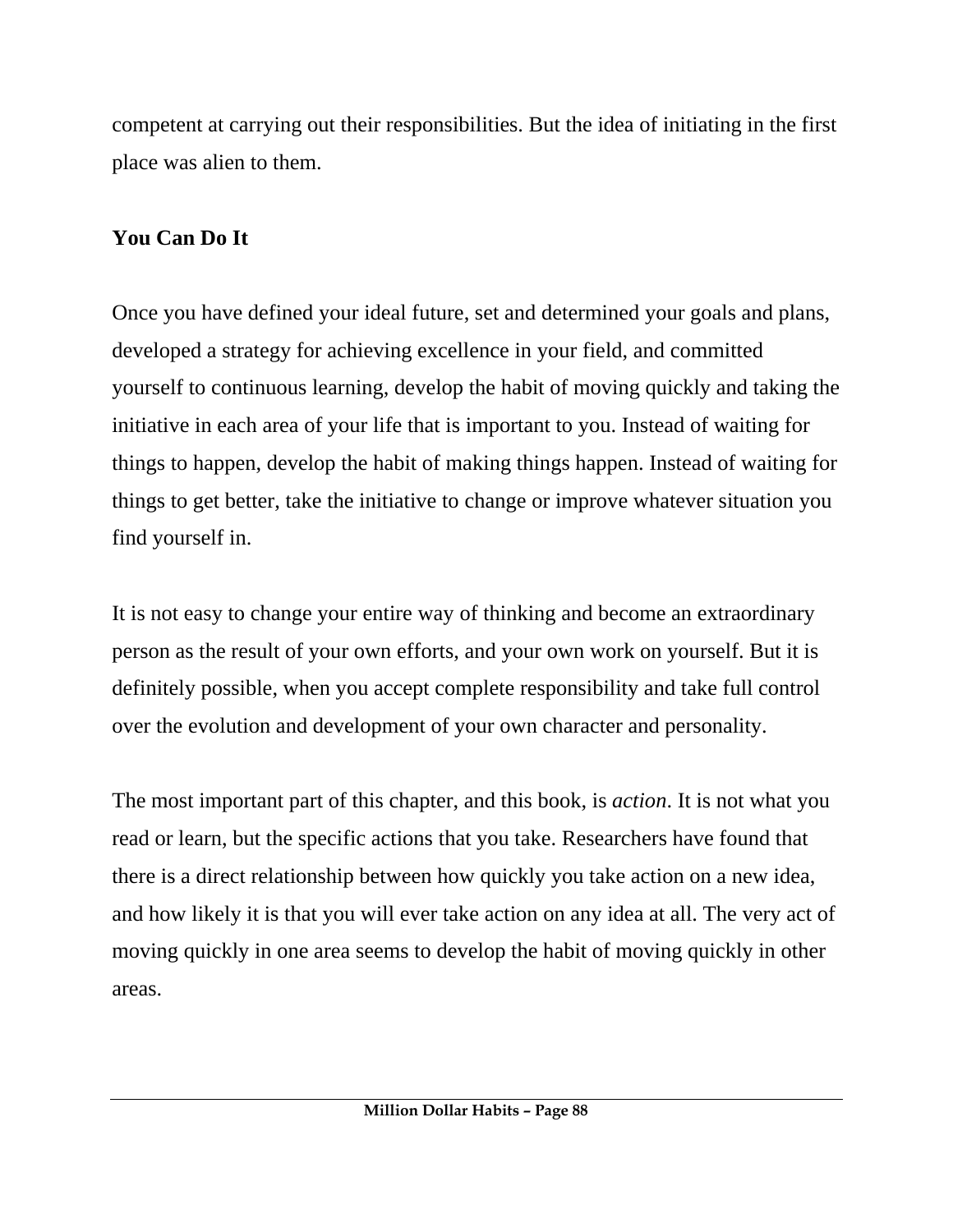If you have learned something that is important to you in this chapter, or if you have an idea about something that you can do immediately that can improve some part of your life, resolve to take action on it immediately. Do it now. Develop a sense of urgency. Hurry. Resolve to become known as the kind of person who moves fast on any new idea or possibility. This can be one of the most important habits you ever develop.

### **Action Exercises:**

- **1.** Select a result, outcome or success you would like to have in your life, and then decide upon the one habit that could help the most to achieve that goal;
- **2.** Develop the habit of future-orientation by thinking and imagining your ideal future in your business or personal life, and working toward it;
- **3.** Develop the habit of goal-orientation by selecting one main goal, making a plan for its accomplishment, and then working on it every day;
- **4.** Develop the habit of excellence-orientation by selecting one key skill that would help you more than any other, and then working on becoming better in that area every day;
- **5.** Develop the habit of continuous learning by reading, listening to audio programs and attending seminars as a normal and natural part of your life;
- **6.** Develop the habit of writing and rewriting your goals in a spiral notebook each morning before you set out;
- **7.** Develop the habit of action-orientation by taking the initiative, by daring to go forward, by moving quickly on opportunities, or to solve problems.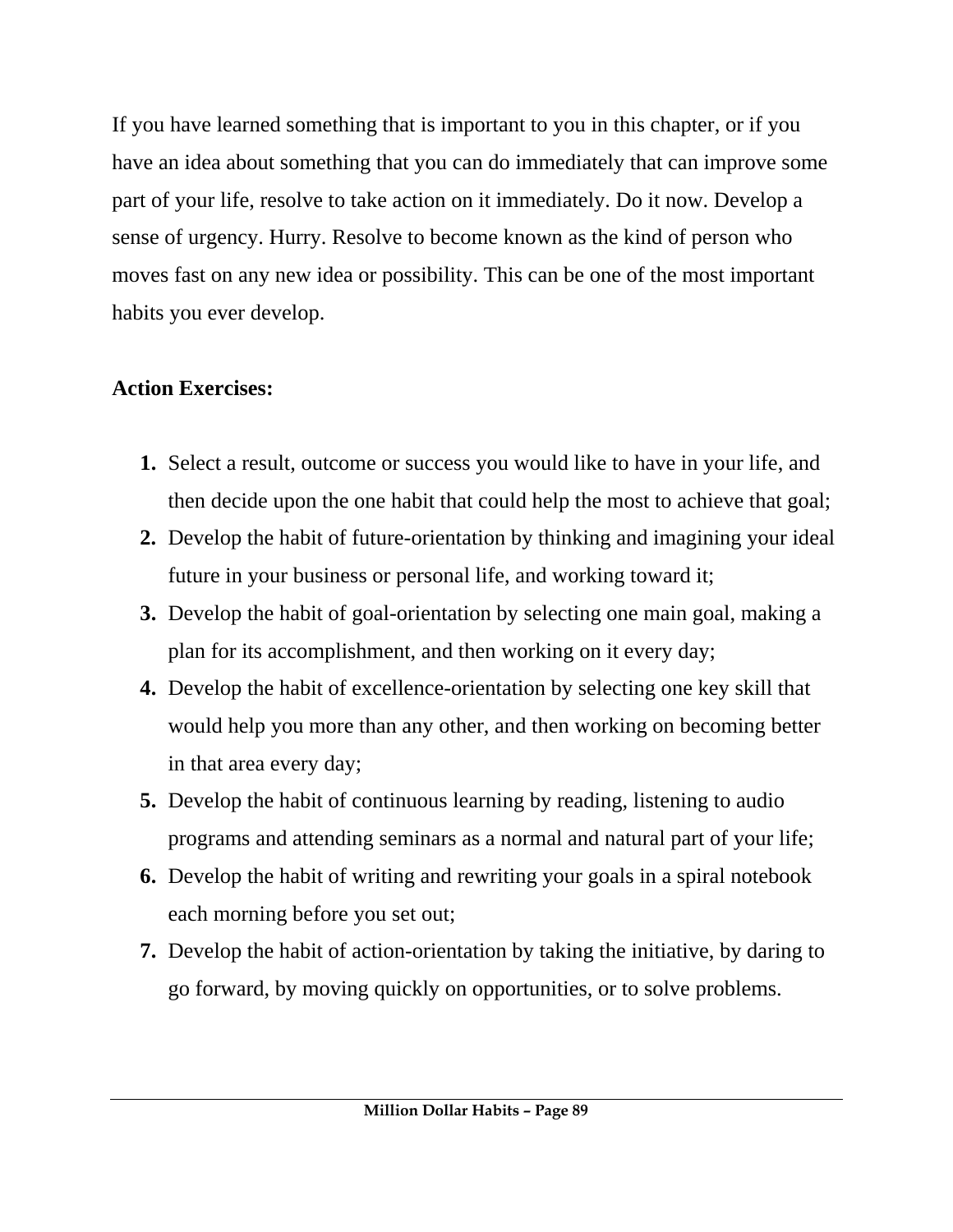*"If you can win complete mastery over self, you will easily master all else. To triumph over self is the perfect victory."* (Thomas A. Kempis)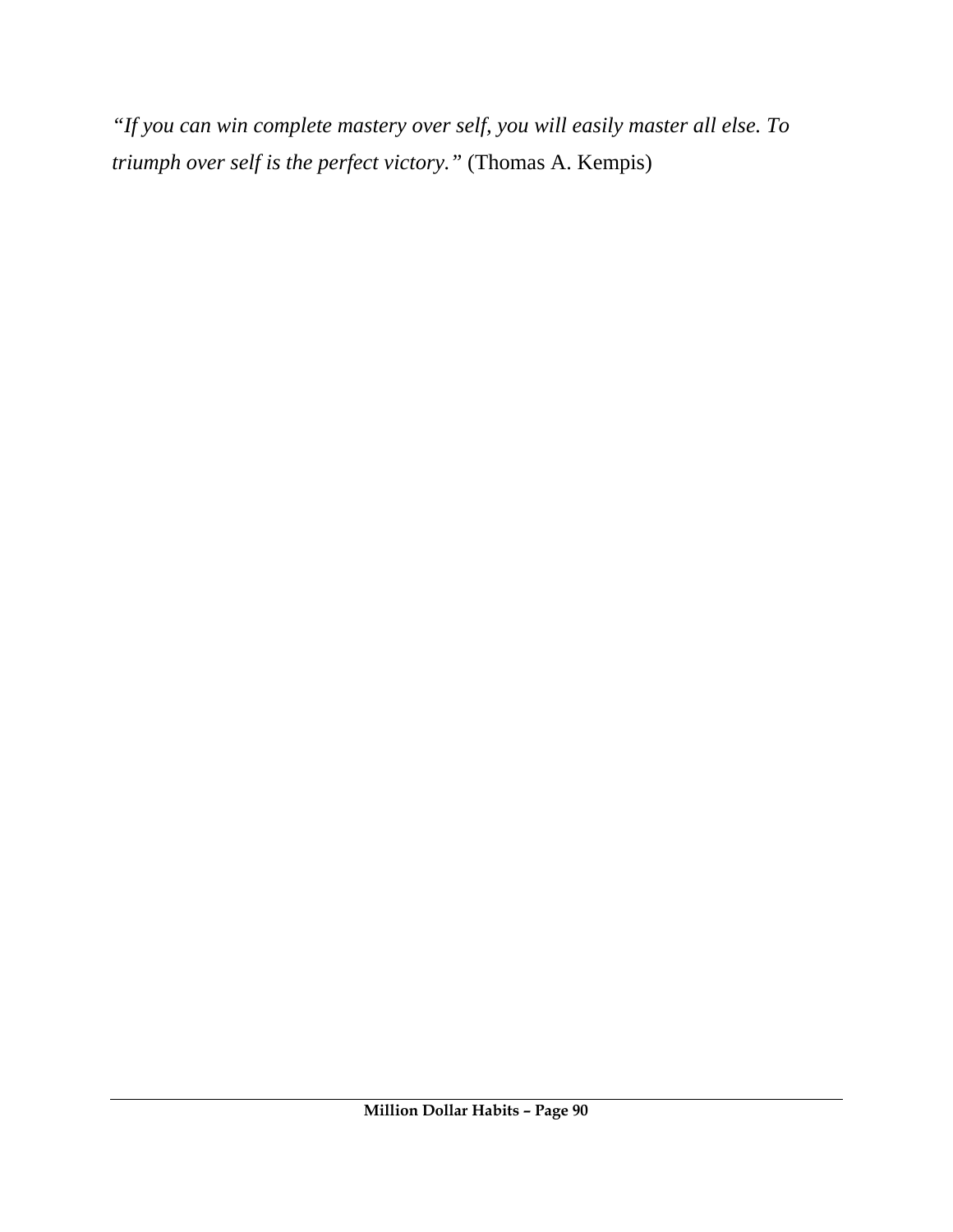#### **Chapter Five**

#### **The Habits of People Who Become Millionaires**

*"The beginning of a habit is like an invisible thread, but every time we repeat the act, we strengthen the strand, add to it another filament, until it becomes a great cable and binds us irrevocably in thought and act."* (Orison Swett Marden)

Your goal should be to earn as much money as you possibly can over the course of your career, to achieve financial independence and to eventually become a millionaire. This is the most common financial ambition of Americans, and it is eminently achievable if you develop the right habits. Fortunately, becoming a millionaire has never been more possible in all of human history than it is right now, today, here in America, under our economic system.

#### **Five Million Millionaires**

In the year 1900, there were only 5,000 millionaires in America. By the year 2000, there were more than *five million* millionaires. In addition, there were decimillionaires, centimillionaires, and more than 300 billionaires and multibillionaires. Almost all of these millionaires and billionaires are first generation wealth, that is, they began with nothing and accumulated their fortunes in the course of a single working lifetime.

Millionaires come from every conceivable background. Some are well educated, and some are not. Some graduated from the finest universities. Others dropped out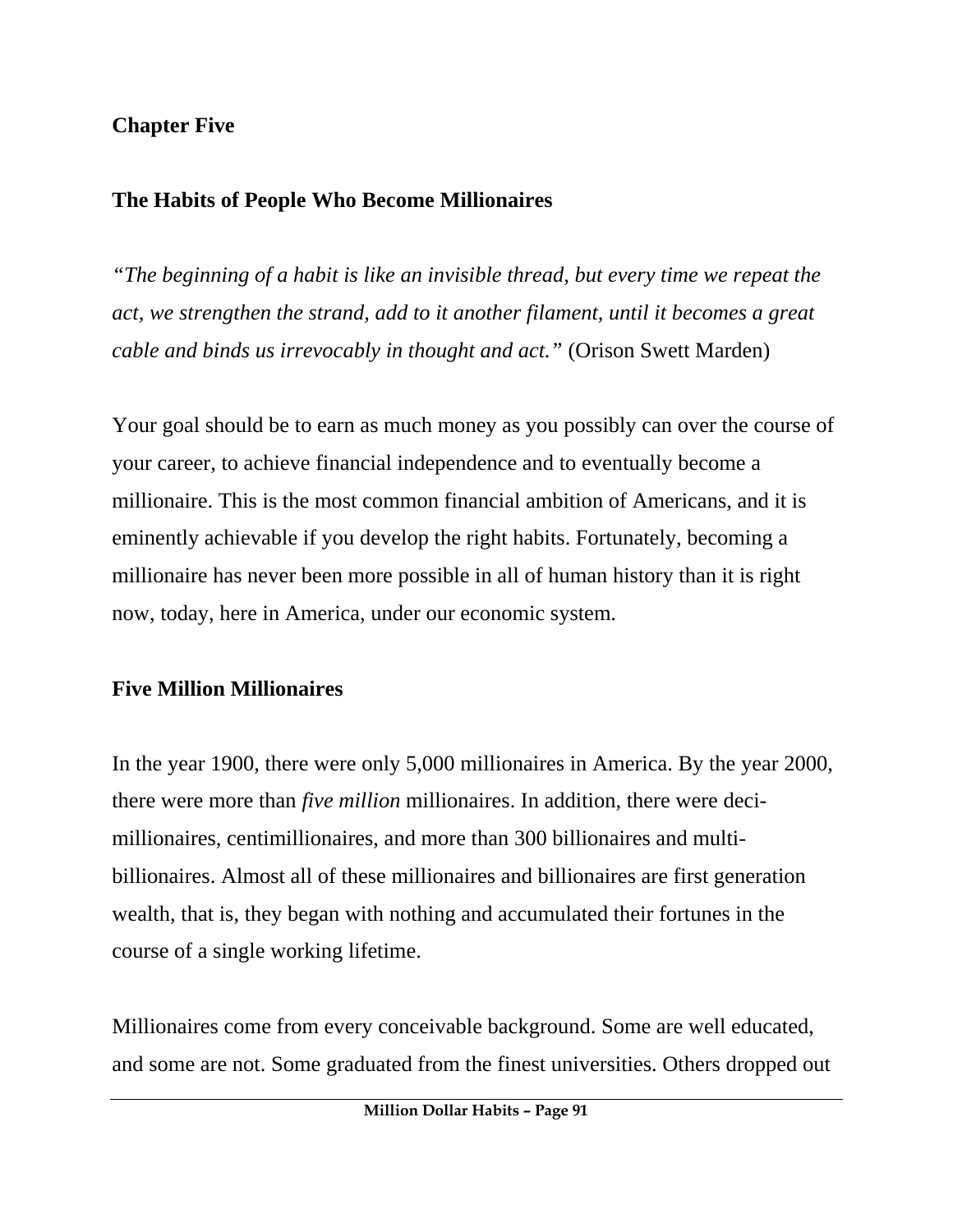of high school. Some come from families that have lived in America for many generations. Others came to America as immigrants with no friends or contacts, no skills and not even the ability to speak English when they arrived. They all had one thing in common. They started with nothing and passed the magic million-dollar mark as the result of doing certain things in a certain way, over and over again. They learned and practiced the *Million Dollar Habits* that we are explaining throughout this book.

Self-made millionaires have been interviewed and studied exhaustively, hundreds and even thousands of times, both individually and in groups. Some of the very best research on millionaires was conducted by Thomas Stanley and William Danko and summarized in their book *The Millionaire Next Door*, which has gone on to sell almost three million copies.

Every newspaper and magazine seems to have an article or story about one or more men or women who have become financially successful in different fields and occupations as the result of doing certain things in a certain way. And what others have accomplished, you can accomplish as well, if you just learn how.

#### **Think Like A Millionaire**

I wrote earlier that, *"You become what you think about most of the time."* If you sincerely want to be rich, to achieve all your financial goals and to retire as a selfmade millionaire, one of the smartest things you can do is to develop the habits of thinking and acting that have enabled hundreds of thousands, and even millions of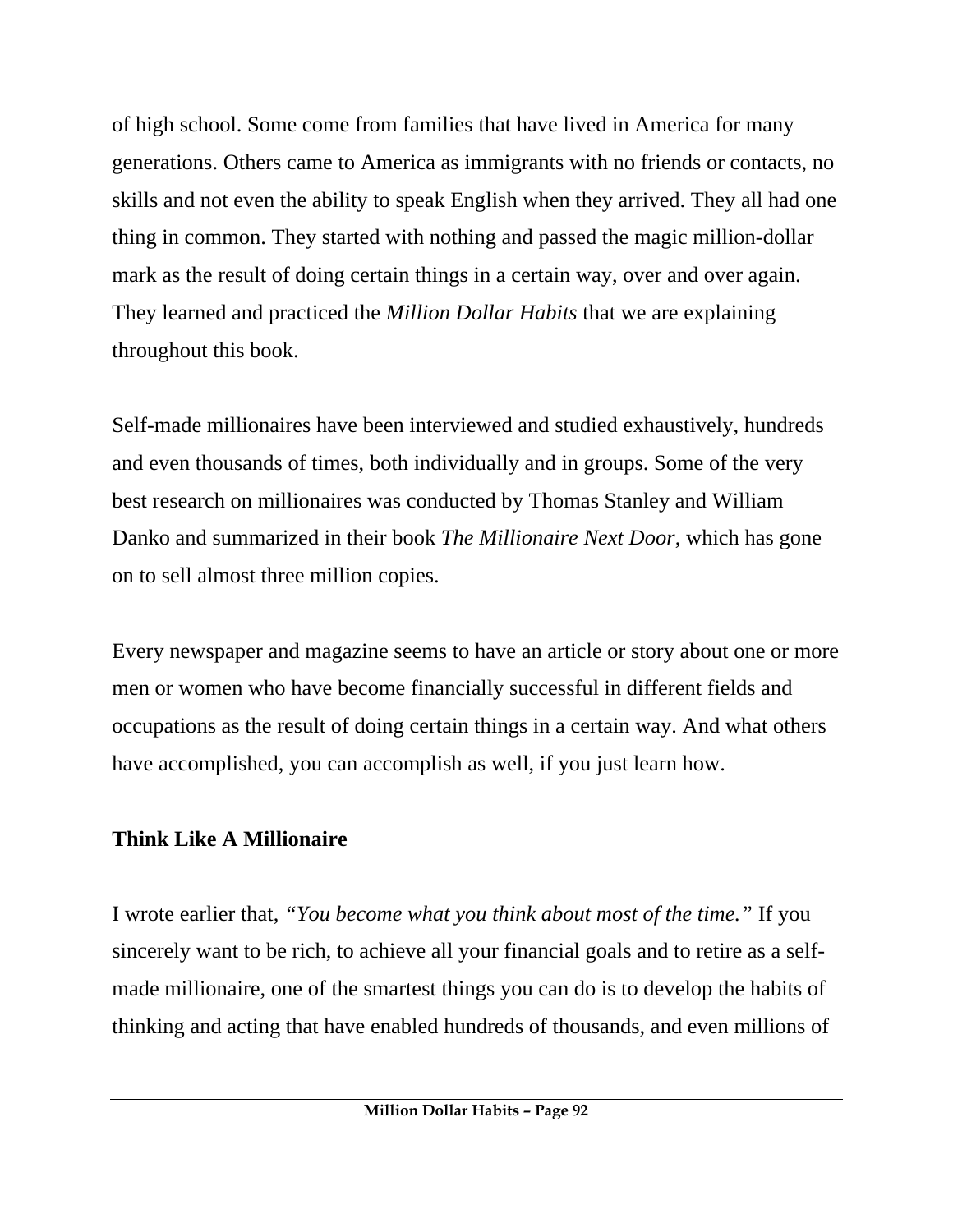other people to become millionaires. These habits of financial success are learnable, as all habits are, by practice and repetition.

The first discovery about the thinking patterns of self-made millionaires is that they have *the habit of thinking in terms of financial independence most of the time.* From an early age, or at a certain point in life, they become focused on achieving specific financial goals. They then discipline themselves to make whatever sacrifices are necessary to achieve those goals. They organize and reorganize their entire financial lives, their earning, investing, insuring and spending activities, in such a way that they are all coordinated and helping them move toward hitting those specific financial targets.

### **Accumulate or Spend**

Most people have the opposite habits with regard to money. Instead of thinking in terms of accumulation, saving and financial independence, the majority of people think of spending and enjoying every penny they can get their hands on, and whatever else they can borrow from friends or put on credit cards. In 2002, almost 1.5 million Americans declared personal bankruptcy as the result of borrowing and spending far more than they could ever repay.

At a certain point in life, each person comes to a crossroads. One road leads in the direction of earning, saving and accumulating, while the other road leads in the direction of earning, spending and getting into debt. As a fully responsible adult, you must decide which road you are going to take. And no matter what road you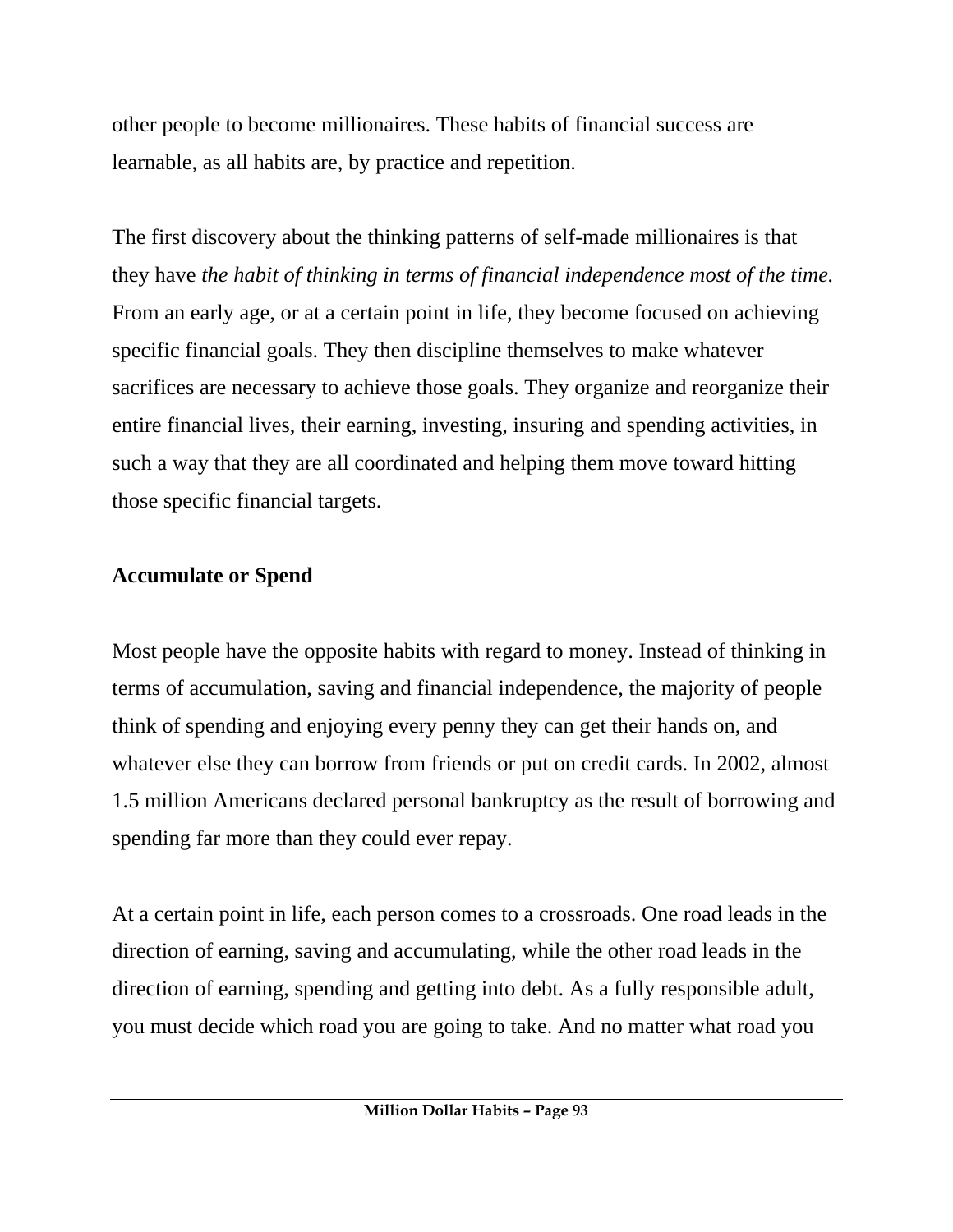have taken up until now, you are free to choose the road that you are going to follow from this day forward.

### **Take Charge of Your Financial Life**

The starting point of achieving financial independence and becoming a self-made millionaire is for you to accept complete responsibility for your financial life. Many people never do this. They instead go through their days, and their money, trusting to luck, with the idea that somehow, sometime, someone else will come to the rescue. They buy lottery tickets, gamble and think about making a killing in the stock market. And they worry about money all the time.

The fact is that serious money is long-term money. Most wealthy people organize their financial lives in such a way that their net worth increases about 8-10% per year on the amount of money that they have working. They do not look for getrich-quick schemes or easy money. They are patient, persistent and farsighted. They discipline themselves to save and accumulate money over many years. They do not speculate, take risks, or look for fast ways to make money quickly and easily. As a result of these habitual ways of thinking about their money, each year their wealth grows. Eventually they pass the million-dollar mark, and usually keep on going.

## **Develop A Millionaire Mindset**

The business philosopher Jim Rohn once wrote, *"Becoming a millionaire is not that difficult, but it is not the most important thing. The most important part of*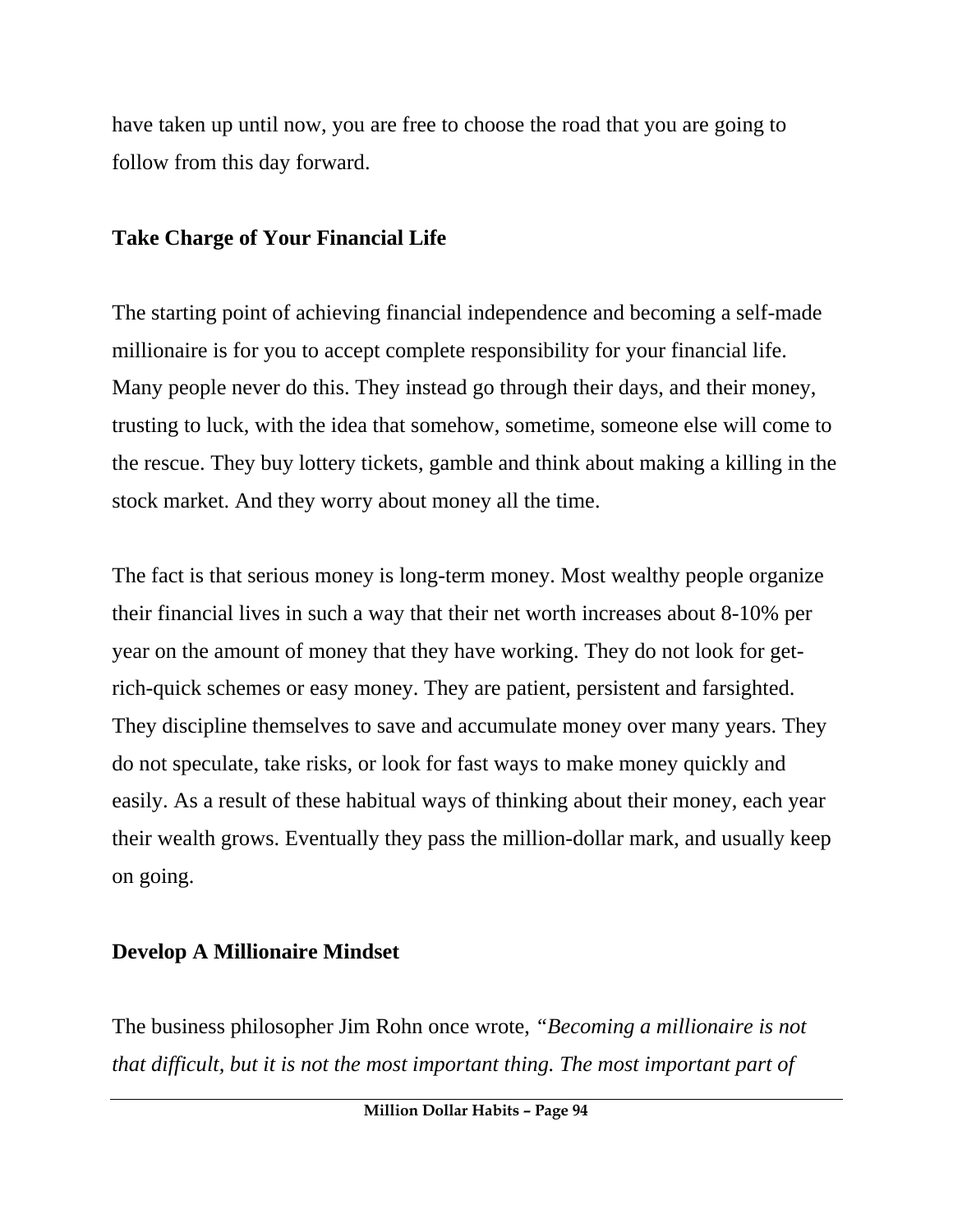*becoming a millionaire is the person that you have to become to accumulate a million dollars in the first place."* 

This is a wonderful insight. In order to become wealthy, you must develop a completely different mindset from the average person who worries about money most of his life. You must develop a completely different character, personality and set of habits if you are to achieve your financial goals, and then hold onto the money once you acquire it.

My financial advisor once told me, *"The first million is extremely difficult to acquire, but the second million is almost inevitable."* 

When you become the kind of person who can earn and accumulate a million dollars or more, you will also be the kind of person who can earn the second and third million as well. Even if something unfortunate happened, and you lost all your money, you would be able to make it back again fairly quickly because you would have become the kind of person who can become a millionaire. And once you become that kind of person, you never lose it.

### **The First Habit Of Millionaires**

Perhaps the most easily identifiable habit of self-made millionaires is *the habit of frugality*. Wealthy people are careful with every penny and every dollar. They allocate their funds carefully and with great deliberation. They never buy new when they can buy used. They never buy if they can lease, and they never lease if they can rent. They never rent or lease if they can borrow. They know that, as the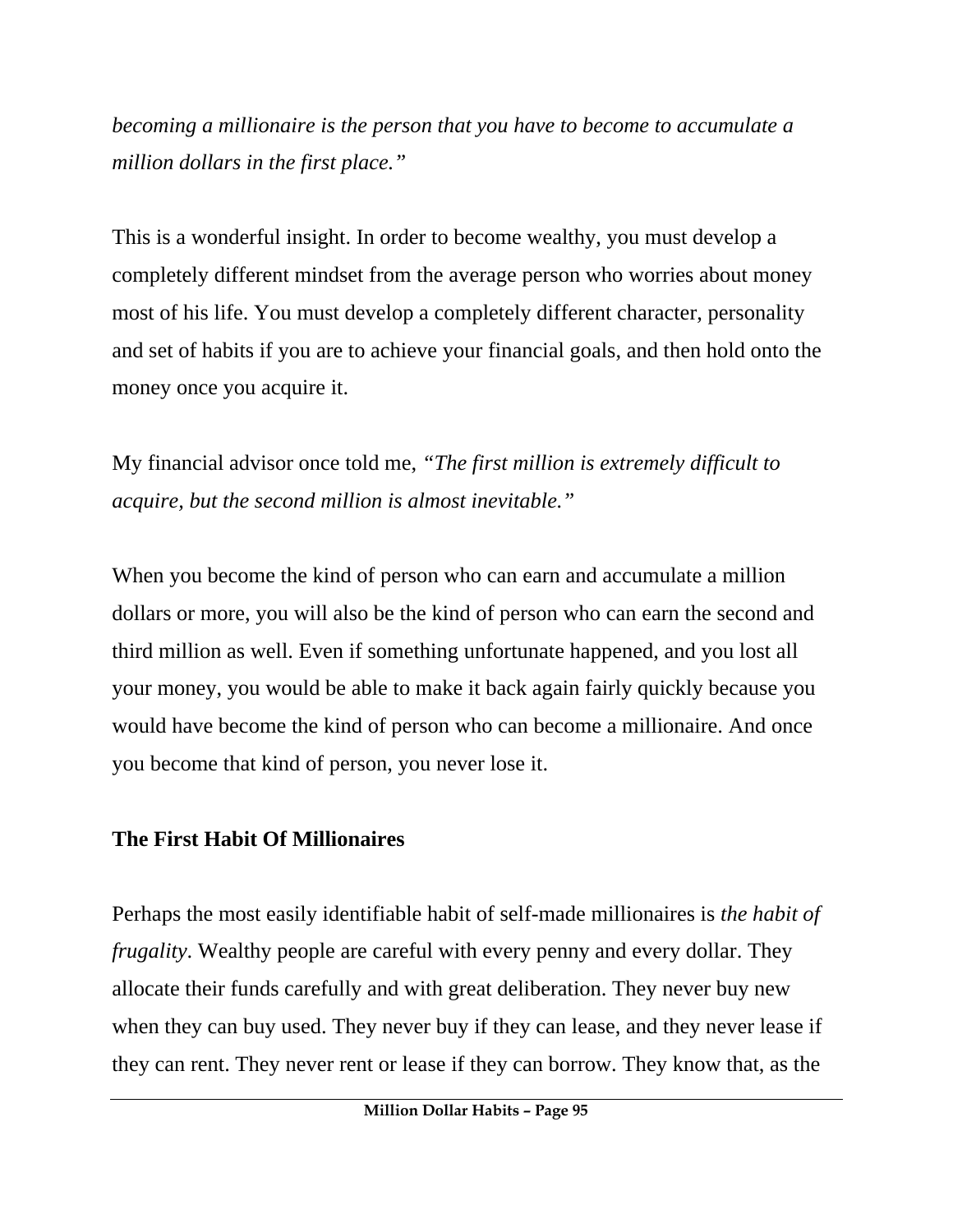English saying goes, *"If you take care of your pennies, the pounds will take care of themselves."* 

For example, most self-made millionaires do not buy new cars. They wait until a good quality car is about two years old before they buy it. Even then, they have the car thoroughly checked out by a reputable mechanic. Once they feel confident that it is an excellent buy, in good condition, they buy the car and then they drive it for five or ten years before replacing it.

Most new cars drop 20% in value as soon as you drive them off the lot. After two years, many cars have lost 30% - 50% of their value. They are still in excellent condition, and often they are still covered by factory warranties. When you buy a good quality used car, you can save many thousands of dollars, all of which can be saved and invested and allowed to grow at compound interest toward your ultimate goal of financial independence.

## **Save Your Money**

Self-made millionaires develop the habit of regular saving and investment from an early age. As the multimillionaire W. Clement Stone once wrote, *"If you cannot save money, the seeds of greatness are not in you."* 

George Classon, in his best seller, *The Richest Man In Babylon*, wrote that the key to financial success is to "pay yourself first." He recommends that you save at least 10% of your income, off the top, before any other expenditure, for the entirety of your working life.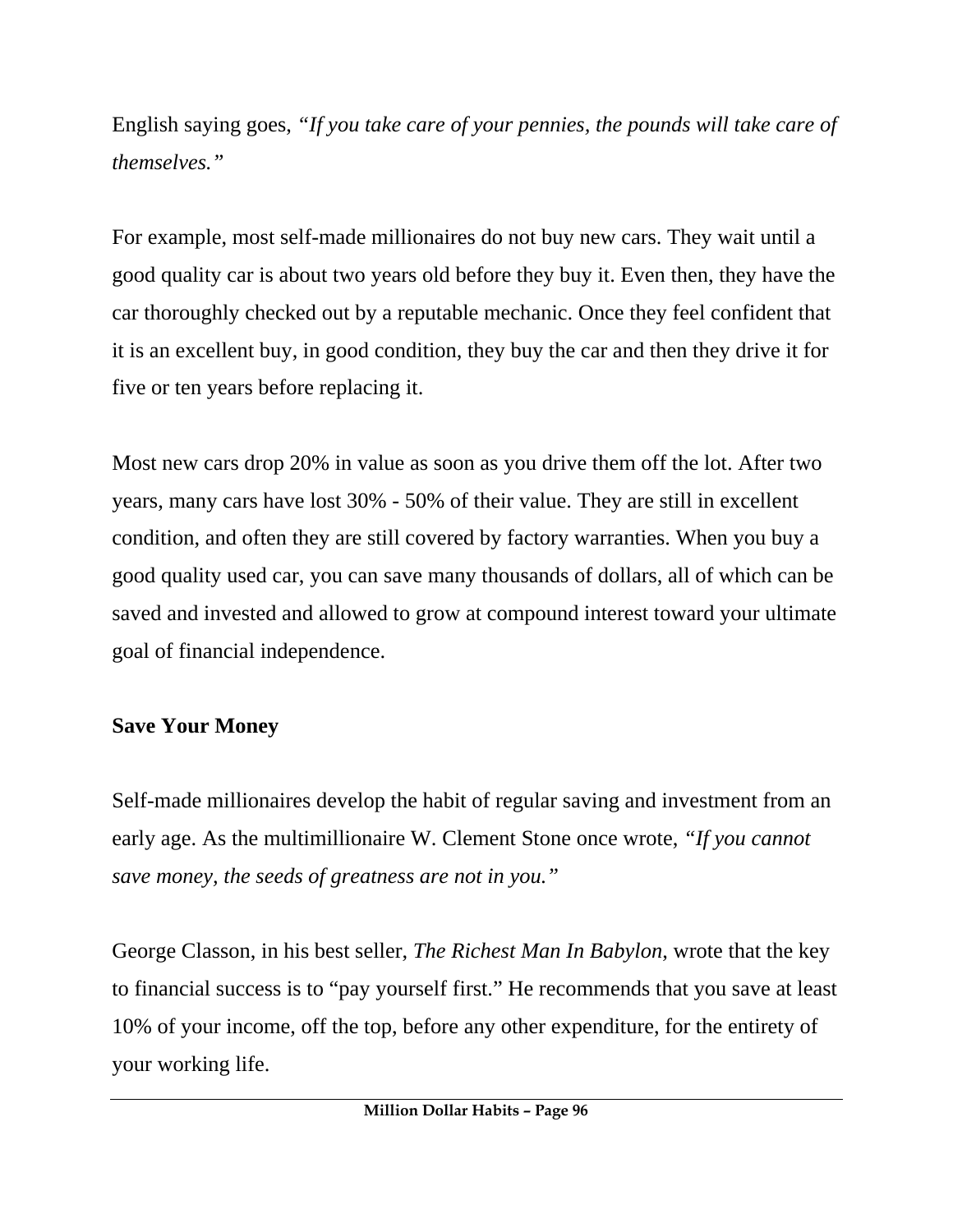Human beings are creatures of habit. We very quickly adapt to almost any external condition or circumstance. If you save 10% off the top of your paycheck, and discipline yourself to live on the other 90%, you will soon adjust your lifestyle downward slightly so that you are quite comfortable on the lesser amount. In no time at all, living at this level becomes a habit and you stop thinking about it.

Many people are deeply in debt and the idea of saving 10% of their income, off the top of each paycheck, is too difficult for them even to consider. In this case, which is quite common, I recommend a gradual process where you begin by saving 1% of your income and living on the other 99%.

For example, if you are earning \$2000 per month, make a decision today to save \$20 per month, or 67 cents per day. You can then live on the other \$1,980.

Go down to the bank and open up a separate account, your "financial independence" account. Money that goes into this account only flows only one way- *inward*. Once you put money into this savings/investment account, you never, ever take it out or spend it for any reason. It has only one purpose: to enable you to achieve financial independence as soon as possible.

Once you have become comfortable living on 99% of your income, increase your monthly savings rate to 2% off the top. Within one year, you will find yourself living quite comfortably on 10% of your current income. Continue this process until you are saving 15% and then 20% of your income, off the top. You will not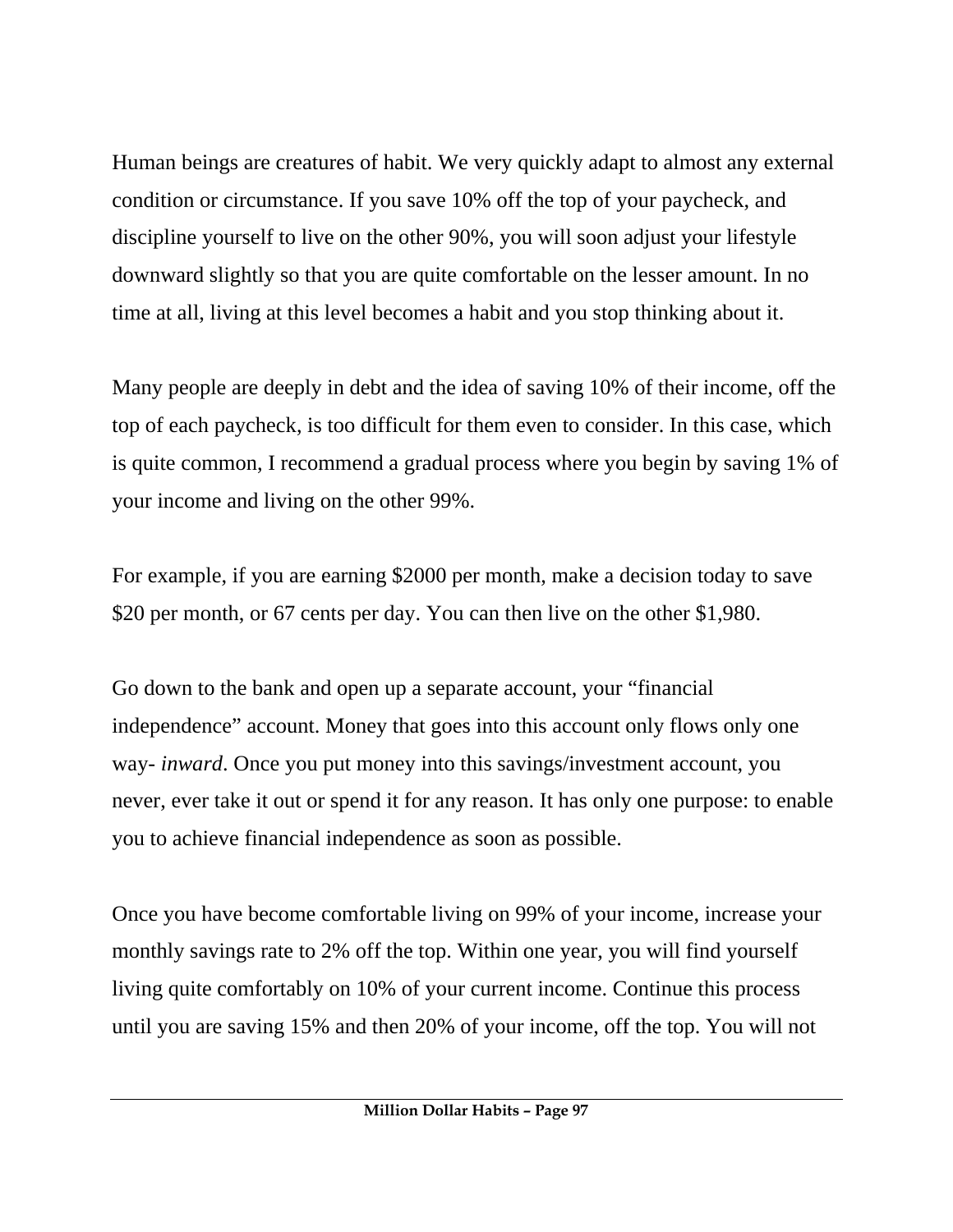even notice the difference in your standard of living because it will be so gradual. But the difference in your financial life will be absolutely extraordinary.

## **Take Complete Control of Your Financial Life**

By developing the habit of thinking more carefully about your income and savings, you will soon find yourself spending less and less on your day to day expenses. You will find yourself paying down your debts, and not incurring new debts. You will find yourself delaying or deferring expenditures, and finally not even buying those items at all.

Meanwhile, *the habit of saving money out of every paycheck* will cause your financial fortress account to grow. In a year, you will have a few hundred dollars. In a couple of years, you will have a few thousand dollars. In ten to twenty years, you will have a several hundred thousand dollars.

As your financial accumulation account grows, develop *the habit of adding every additional, unexpected amount of money that comes to you to this account*, to make it grow faster. If you sell something from around the house, get a bonus at work, or receive an income tax refund, instead of spending it immediately, as unsuccessful people do, instead put it into your financial fortress account.

# **Activate the Law of Attraction**

Here is an extraordinary discovery. When you begin to save money, and you feel positive and happy about your growing account, these positive emotions imbue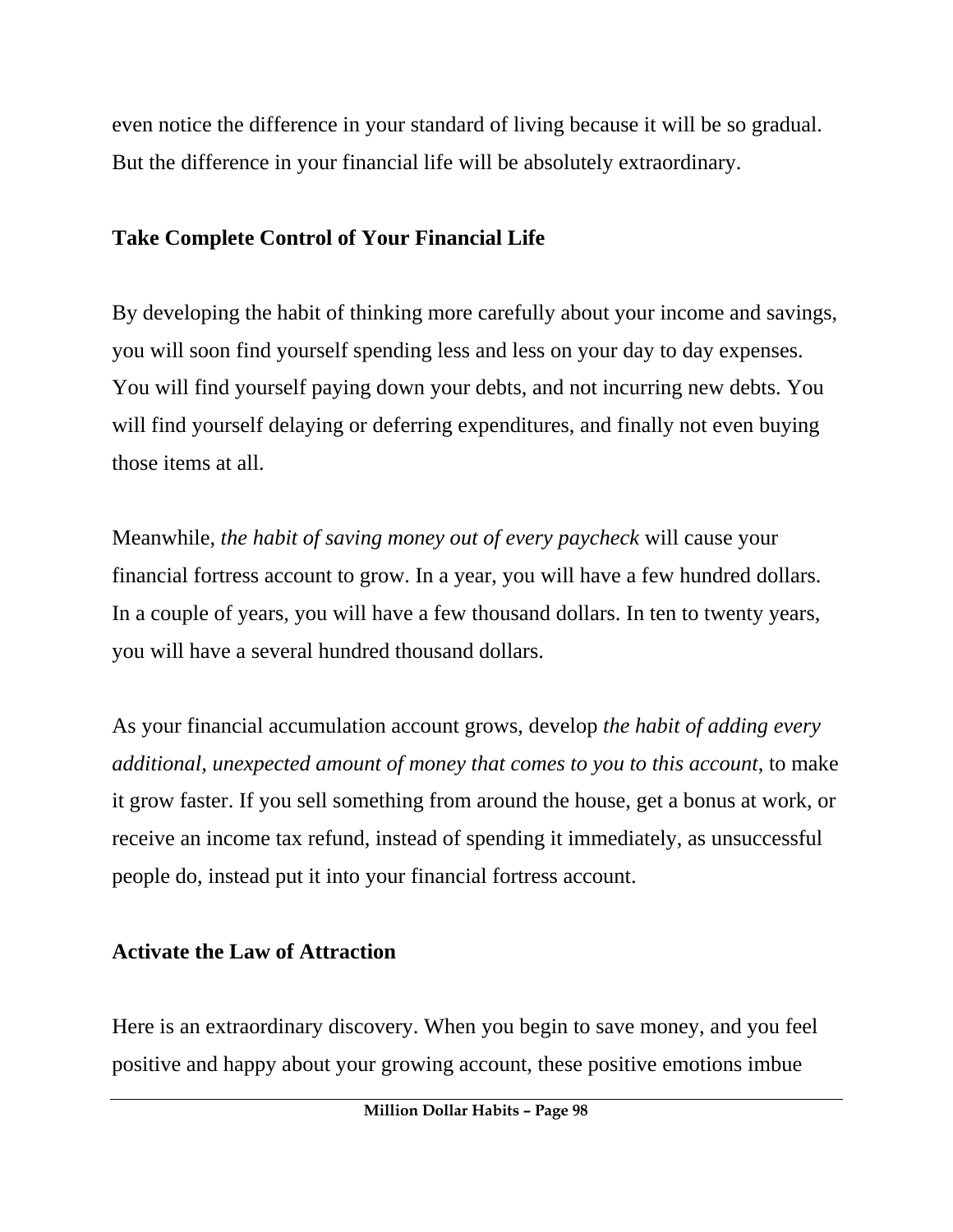that money with a form of energy that begins to attract more money into your life, and into that account. Old friends will pay you back debts that you had forgotten a long time ago. You will have opportunities to earn additional amounts of money that had not occurred to you. You will sell things that you had had for a long time that you thought had no value. And as you add these amounts to your account, your account will develop even more positive energy, and attract even larger amounts of money.

I had heard about this concept for many years, but I was always broke and there was never anything I could do about it. Then, about two years after I got married and started my own business, I ran out of money. I had been able to buy a house with my lifetime of savings, but now I had to sell the house to get the cash, and then move to a rented house.

At this point, my wife Barbara demanded that I turn over to her \$10,000 from the proceeds from the sale of the house. After some arguing I gave in. She took the money and deposited it in another bank account to which I did not have access. No matter how many financial problems we had in the months ahead, she refused to even consider the possibility of spending that money. This was her security blanket.

The most remarkable thing happened. From that day forward, we were never broke again. Even though it was the midst of a recession and businesses were going bankrupt all around us, we were never again out of money. Every week, every month, business came in, the bills were paid, opportunities opened up and exciting possibilities seemed to be attracted into our lives. Within a couple of years, we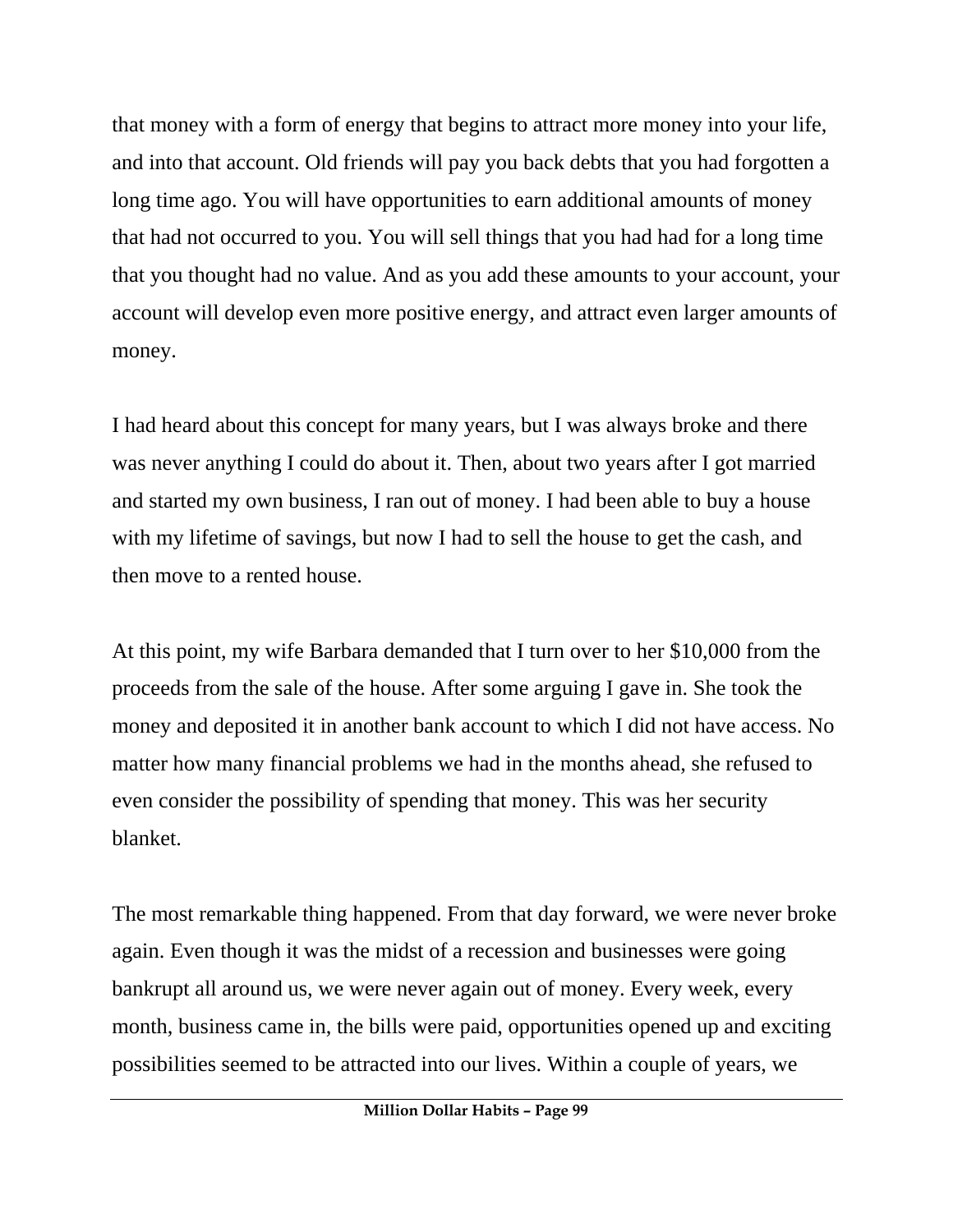were able to move out of the rented house and buy a beautiful new home in a lovely neighborhood. Two years later, we were able to buy a home that cost five times as much on a beautiful golf course, overlooking two lakes with the ocean in the distance.

### **Learn to Love Saving Your Money**

In Chapter One, we described habits as "conditioned responses to stimuli." With regard to this, there is a special habit that financially successful people learn or develop over time. It is the habit of responding to incoming money in a particular way.

When we are growing up, we are encouraged to save money from our allowances. However, as children, we look upon money as a tool with which to buy candy, toys and other things that make us *happy*. As a result, we naturally begin to look upon saving as a *punishment*, something that hurts us and deprives us of the candy, toys and enjoyable things we desire. At an early age, most people begin to associate savings with pain, with sacrifice, with loss of pleasure, satisfaction and happiness.

As adults, this negative habit is manifested in our desire to spend money as soon as we make it. Many people in their late teens and twenties look upon every paycheck as an opportunity to go out and spend as much money as they can. This is why it is generally known in the restaurant business that they will be the fullest at the middle and at the end of the month, on paydays.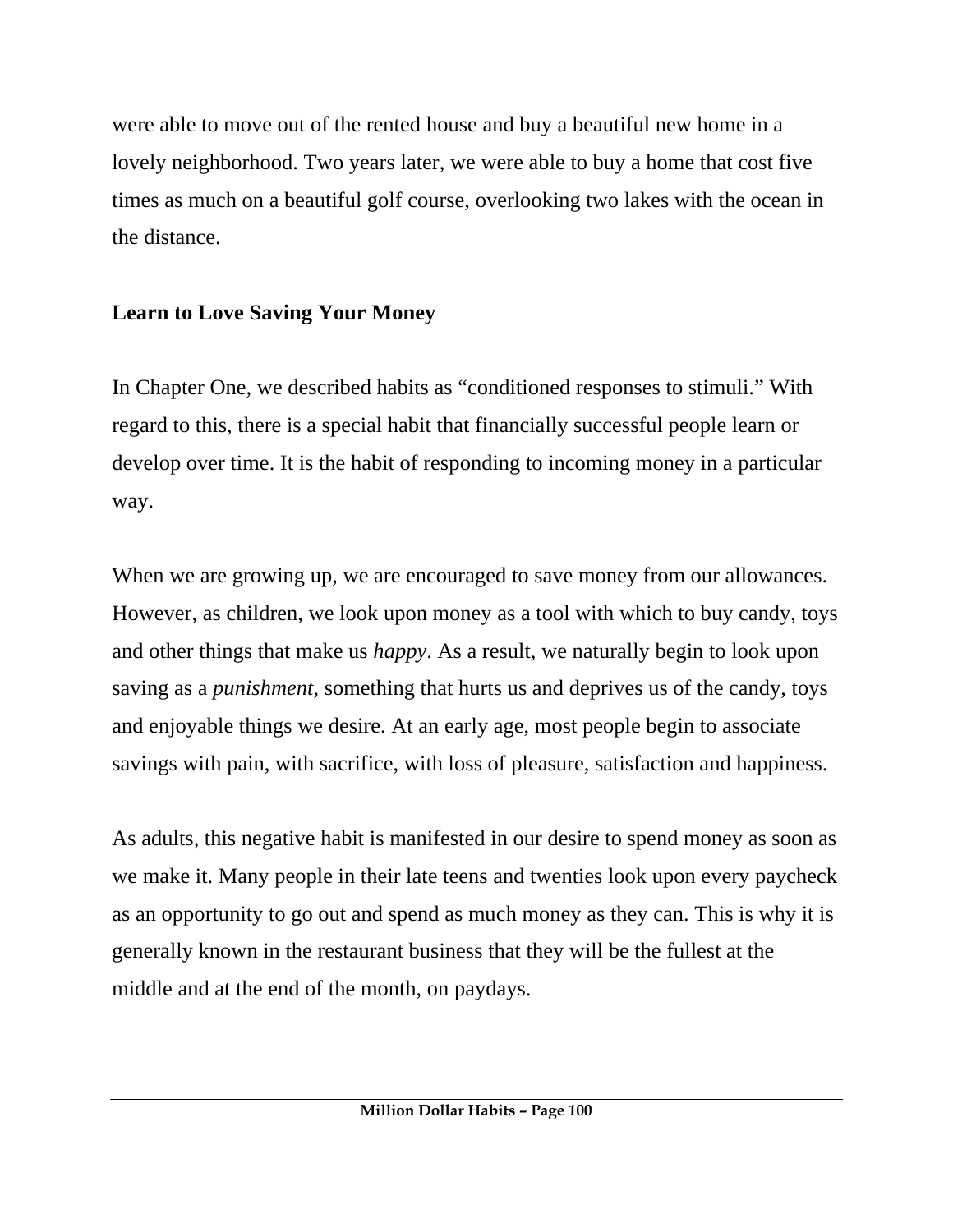People very early begin to associate *spending* with happiness and *saving* with pain. Since the basic human motivation is to move away from pain toward pleasure, from discomfort toward comfort, and from dissatisfaction toward satisfaction, most people develop the habit of associating spending with enjoyment and saving with *unhappiness*.

### **Rewire Your Thinking**

Your job is to reverse the wiring on this habit. It is to detach the wires from one set of attitudes and reattach them with a different set of attitudes. Your job is to begin thinking in terms of *pleasure* whenever you think of saving and accumulation, and *pain* whenever you think of spending and getting rid of your money.

The Law of Emotion says that, *"Whichever emotion you dwell upon will grow, just as a fire would if you put more fuel upon it.*" The more you think about the pleasure and enjoyment that you get from seeing your financial fortress account growing, the more motivated you will be to spend less, save more, and grow that account. In no time at all, at the end of each month, instead of worrying about the amount of money you have relative to your bills and payments, you will instead be reviewing the amount of money that is accumulating in your bank account.

Most people who become financially successful develop *the habit of thinking in terms of the pleasure and satisfaction they get from saving, investing and growing their money.* Most financial failures on the other hand get most of their pleasure out of thinking of ways they can spend their money as quickly as they acquire it.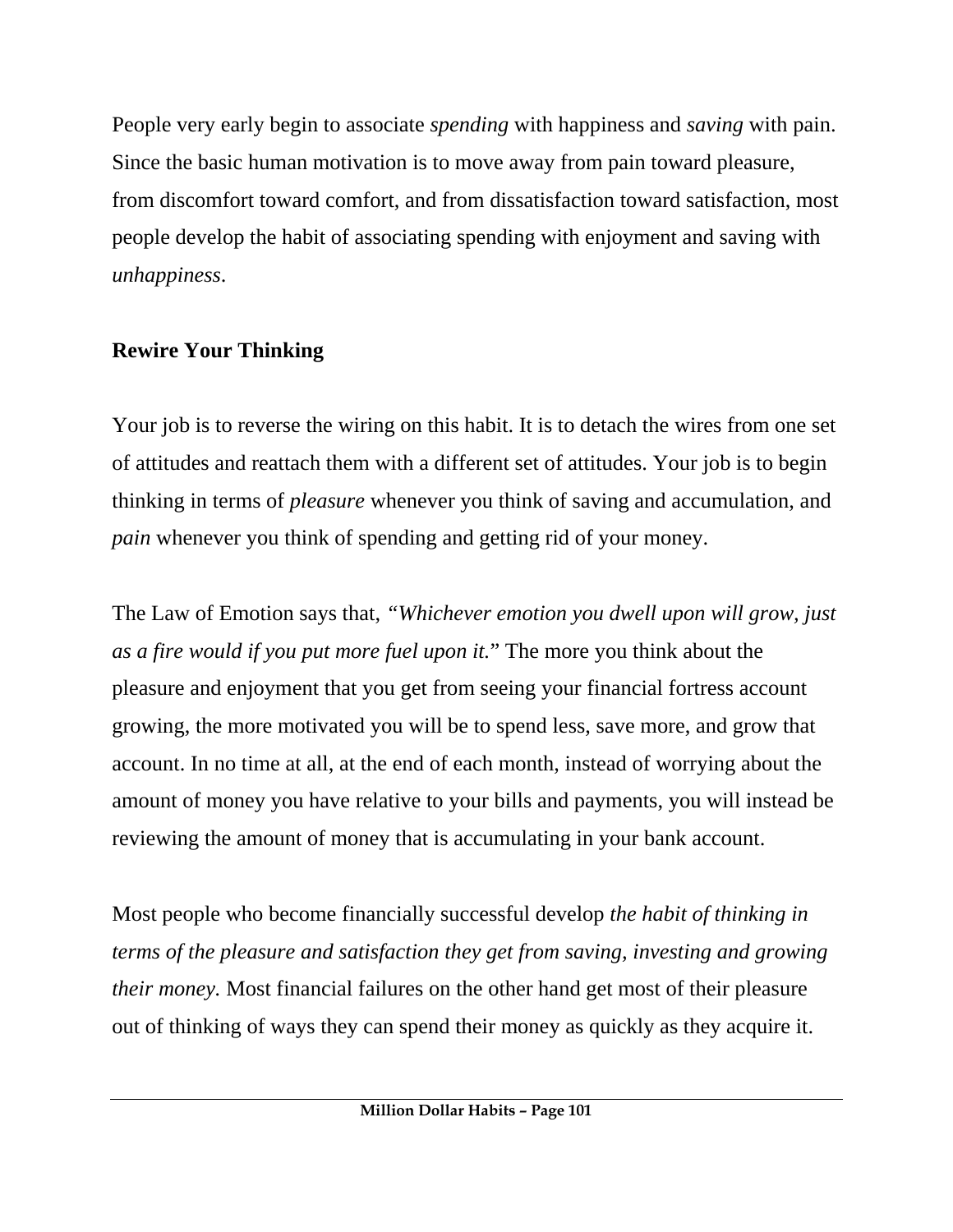#### **Look Rich or Be Rich**

Thomas Stanley and William Danko, in *The Millionaire Next Door,* explain that most self-made millionaires drive used cars, live in average neighborhoods, wear average priced clothes and watches and are very careful with their money. In addition, very few of them buy boats, recreational vehicles, second homes, personal airplanes or invest in expensive vacations. Stanley and Danko point out that there are "Those who *look* rich, and those who *are* rich." Your job is to be one of those people who are genuinely rich, rather than those who spend a lot of money but who have very little in the bank.

Truly wealthy people develop the habit of "getting rich slow" rather than "getting rich quick." To assure this, they have two rules with regard to money. Rule number one: *Don't lose money*. Rule number two: *If ever you feel tempted, refer back to rule number one, "don't lose money."* 

People who become wealthy spend much more time thinking about their finances than people who remain poor. The average adult spends 2-3 hours each month studying and thinking about their money, usually at bill paying time. The average self-made millionaire, by contrast, spends 20-30 hours per month thinking, studying and planning his finances. Since the very act of focusing on your money will dramatically improve the decisions you make with regard to it, people who invest more time planning their finances invariably make better decisions and get better results.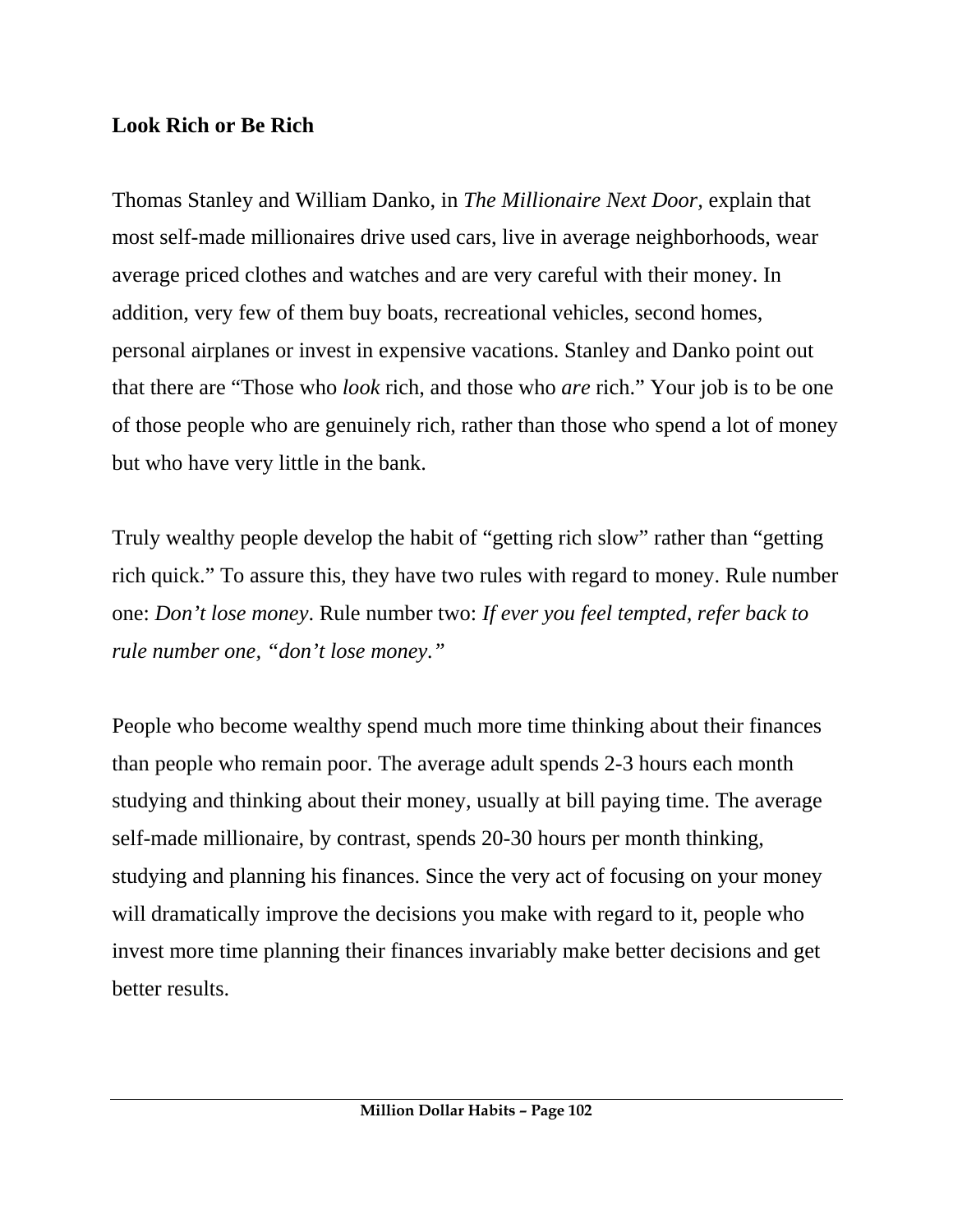#### **Practice Wedge Theory to Become Rich**

Here is an excellent technique that you can use that I teach in my "Financial Success Seminars." It is what I call "Wedge Theory." It is guaranteed to make you financially independent faster than you can even imagine.

Parkinson's Law says that, *"Expenses rise to meet income."* This means that, because your income increases gradually, your expenditures increase gradually as well to match your income. No matter how much money you make, your expenses eventually arise to consume it all, and a little bit more besides. Over time, you develop the habit of always spending whatever you earn or receive.

Sometimes I ask my audiences this question, *"If I could wave a magic wand and double or triple your income, would that solve your financial problems?"* 

Then I wait and watch their faces. Almost immediately, people raise their hands, smile and nod. They all agree that if they could double or triple their current incomes, that would solve all their financial problems.

Then I ask a follow-up question, *"Going back to what you earned in your first job, is there anyone here who has already doubled or tripled their income?"* 

After a short pause, virtually everyone in the audience raises their hands. Everyone has already doubled and tripled their incomes from their first jobs. Many have increased their incomes five and ten times from the first job they took when they left school. And it hasn't done a bit of good. They still have financial problems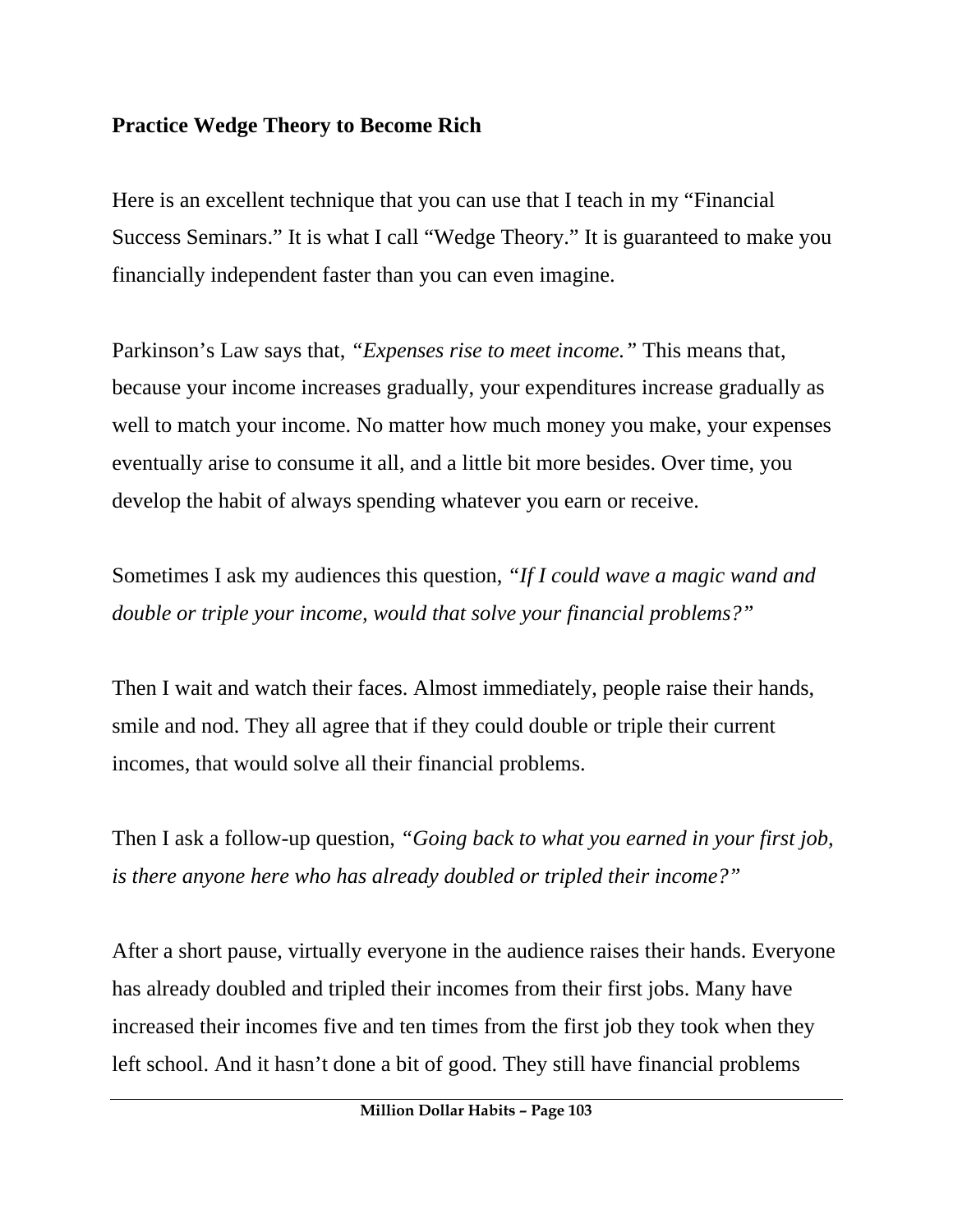because they have become subject to Parkinson's Law, "Expenses rise to meet income."

### **Save Half of Your Future Increases**

Here is how "Wedge Theory" works. When you ask a person to save a certain amount out of their current income, they will almost always agree that it is a good idea, but they will also claim that it is not possible. To save out of your current income will mean reducing your standard of living. It may mean moving to a smaller place, driving a smaller car, eating cheaper foods, or not going out as often. Since human beings are creatures of habit, even if they can mentally agree that saving is a good idea, the actual reduction in living standards that it requires is so unacceptable that they are not able to discipline themselves to take the first step.

In wedge theory, it is different. Instead of cutting back on your current lifestyle, you resolve to save 50% of every *increase* you receive from your work from this day forward. This is something you can do because you don't yet have the money built into your daily way of life. It is much easier for people to commit to saving money that they have not yet received than it is to get people to agree to save money by cutting back on their current standard of living.

By practicing some of the other techniques and methods taught later on in this book, you will be able to increase your income by 5%, 10% and even 25% per year. To become wealthy, you must develop the habit, starting today, of saving fully 50% of these future increases. You can still spend the other 50% on whatever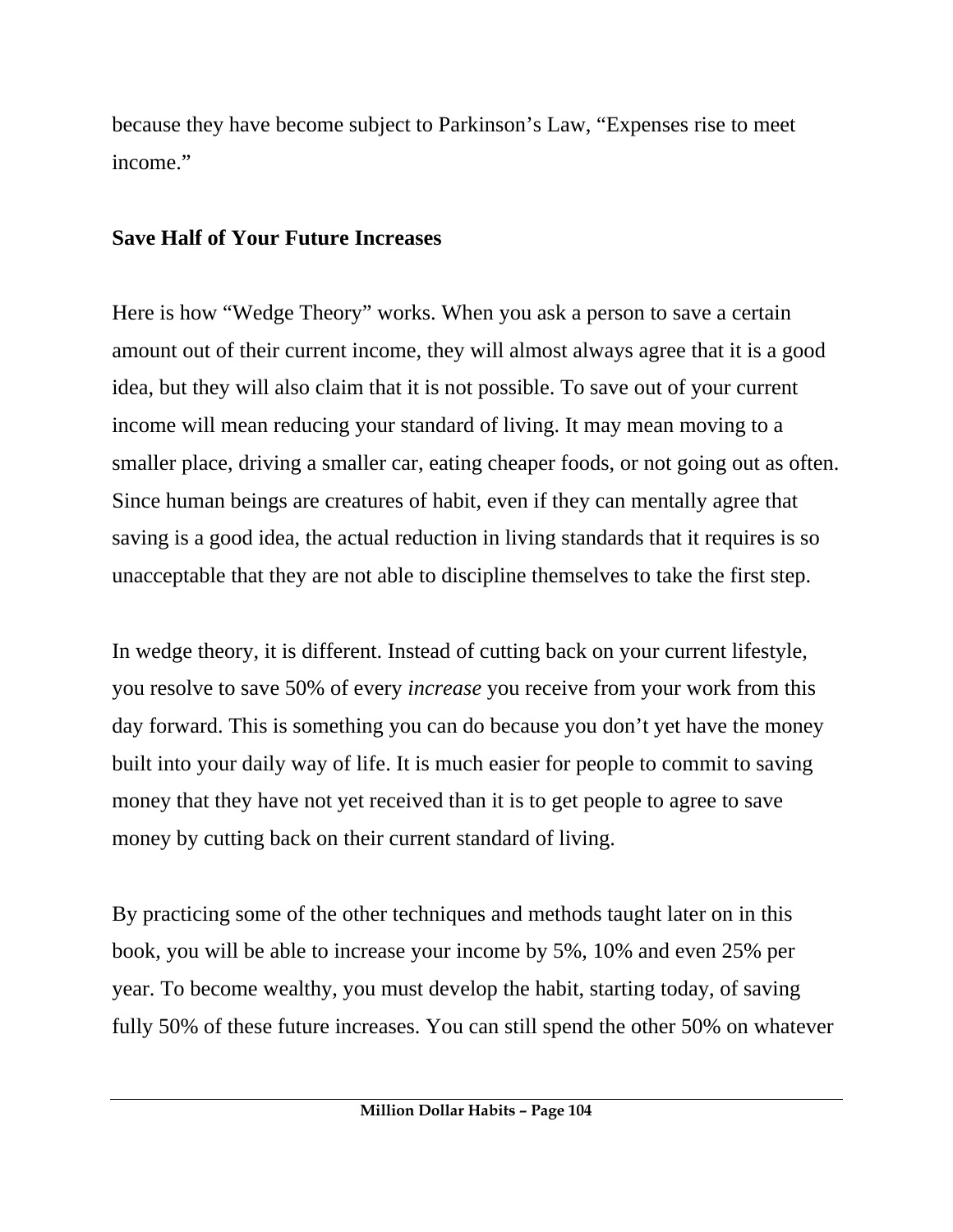you like, but you must agree to save half of the money that you don't even have yet. This should not be hard for you.

Depending upon your age, and the rate at which your income grows, by saving 50% of your increases in the years ahead, you will soon acquire an enormous amount of money. And the more money you acquire, the more money you will attract to yourself. By disciplining yourself and developing the habit of saving half of your increase for the rest of your career, you will pay off all your debts, build an enormous financial fortress and eventually become financially independent.

### **Develop the Habits of Wealthy People**

With regard to your growing bank account, millionaires develop a series of other habits to assure that they don't lose money, and that their money grows steadily over time. One of the best habits you can develop is *the habit of getting good financial advice* before you do anything with your growing account. Ask around and find a financial advisor who is already financially successful by investing his or her personal money in the areas that he or she recommends to you. Your ability to choose excellent financial advisors can be the critical factor in making good investment decisions.

Develop *the habit of investigating before you invest* in anything. The rule is, *"Spend as much time investigating the investment as you spend earning the money that you are thinking of investing."*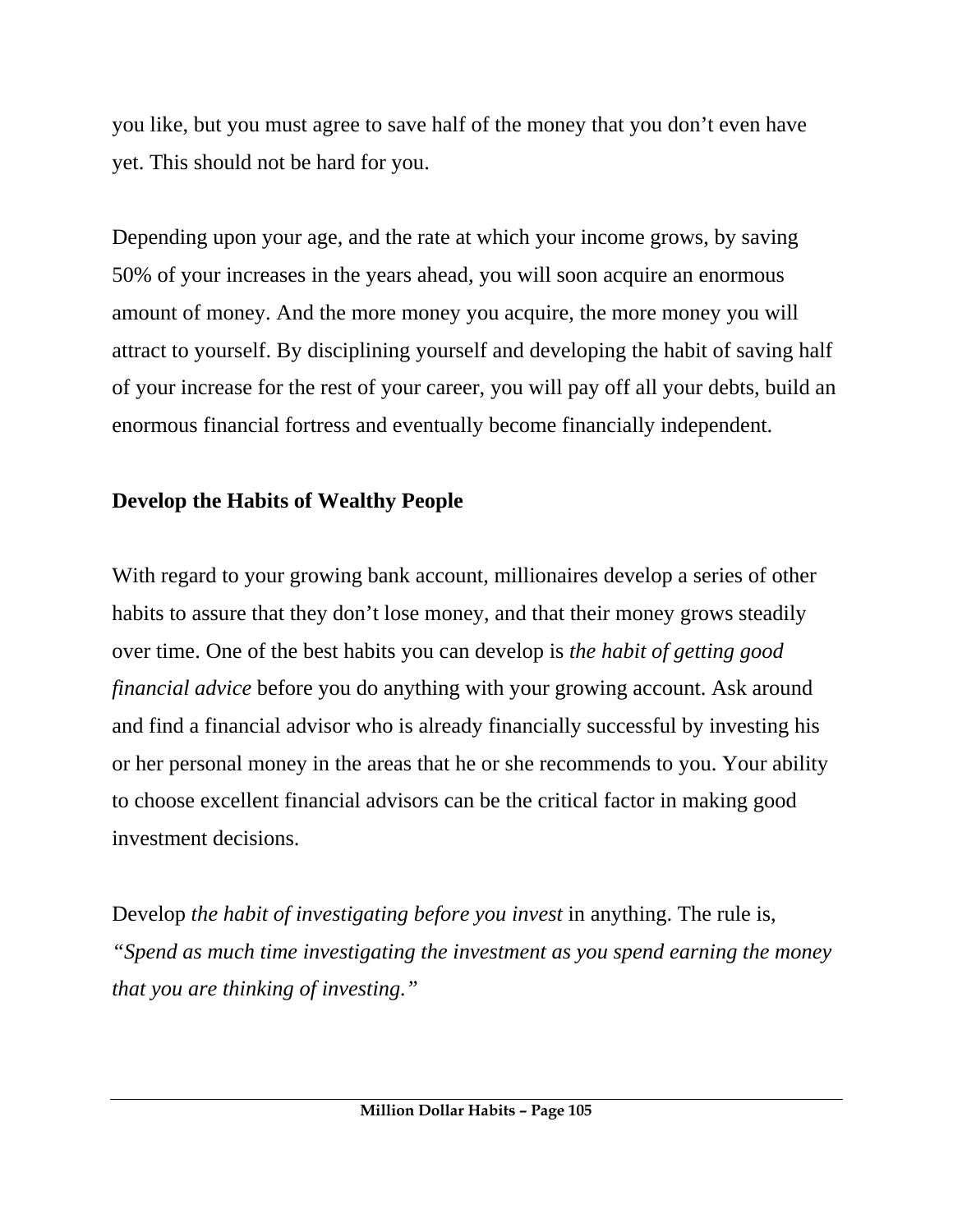Fast financial decisions are usually poor financial decisions. Develop *the habit of taking your time,* of moving slowly, of finding out every detail of the business or investment before you ever think of writing a check. Never allow anyone to pressure you into an investment decision. Never allow yourself to feel that a financial investment decision is urgent and must be made immediately. A wealthy man I worked for once told me, *"Investments are like buses; there will always be another one coming along."* 

Sometimes, the best investments are the ones you never make at all. Make *a habit of thoroughly understanding the investment* before you ever think of parting with your hard earned money. If there is anything that you do not understand, or which seems too complicated for you, do not put your money in that area at all.

Warren Buffet, one of the richest men in the world as the result of his investing acumen, refused to invest in any of the high-tech or dot com companies during the boom of the 1990's. Everyone accused him of being out of step and old fashioned. He simply replied that, *"I don't understand these businesses and therefore, I will not put any of my money into them."* He turned out to be right, and all the others turned out to be wrong.

#### **Never Trust to Luck**

An important habit for financial success is *the habit of insuring properly* against any risk that you cannot write a check to cover. It is amazing how many people have spent years accumulating money and then lost it all because they did not have proper insurance policies in place. Develop the habit of using what I call "worst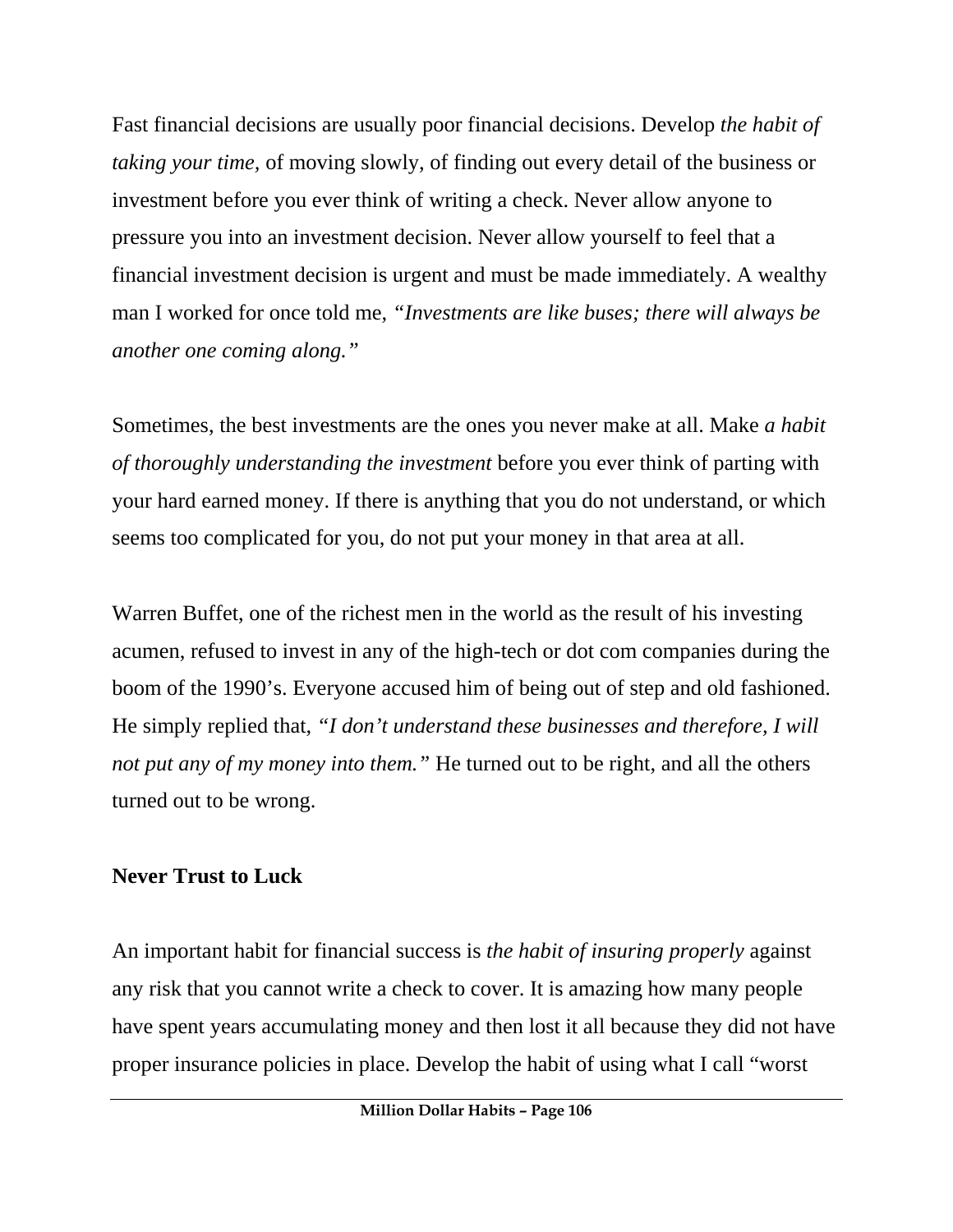possible option" (WPO) thinking. Always ask yourself, *"What is the worst possible thing that could happen in this situation?"* 

Whatever it is, make provisions to ensure or guard against it. Never trust to luck.

Hope is not a strategy. Wishing is not a strategy. Only careful planning, organizing and insuring constitute a strategy for your financial life.

Be sure that you have sufficient life insurance to cover your family and all their financial needs if something should happen to you. Be sure that you have adequate fire and damage insurance for your home. Check and upgrade your policies on a regular basis to make sure that they cover "replacement value." Insure your automobiles for damage and liability. Be sure to have adequate health insurance that covers you for any emergency, and for long-term care.

No one likes to spend money on insurance, but it is one of the smartest things that you can possibly do on your road to financial independence. By insuring properly, you will never be caught off guard by an unexpected accident or emergency. An additional benefit of being fully insured is that it gives you a feeling of calm confidence that allows you to think more clearly and be much more effective in everything else you do.

## **Cover Your Assets**

As you begin to accumulate money, develop *the habit of protecting your estate* from unnecessary taxes and frivolous lawsuits. Invest in the services of a lawyer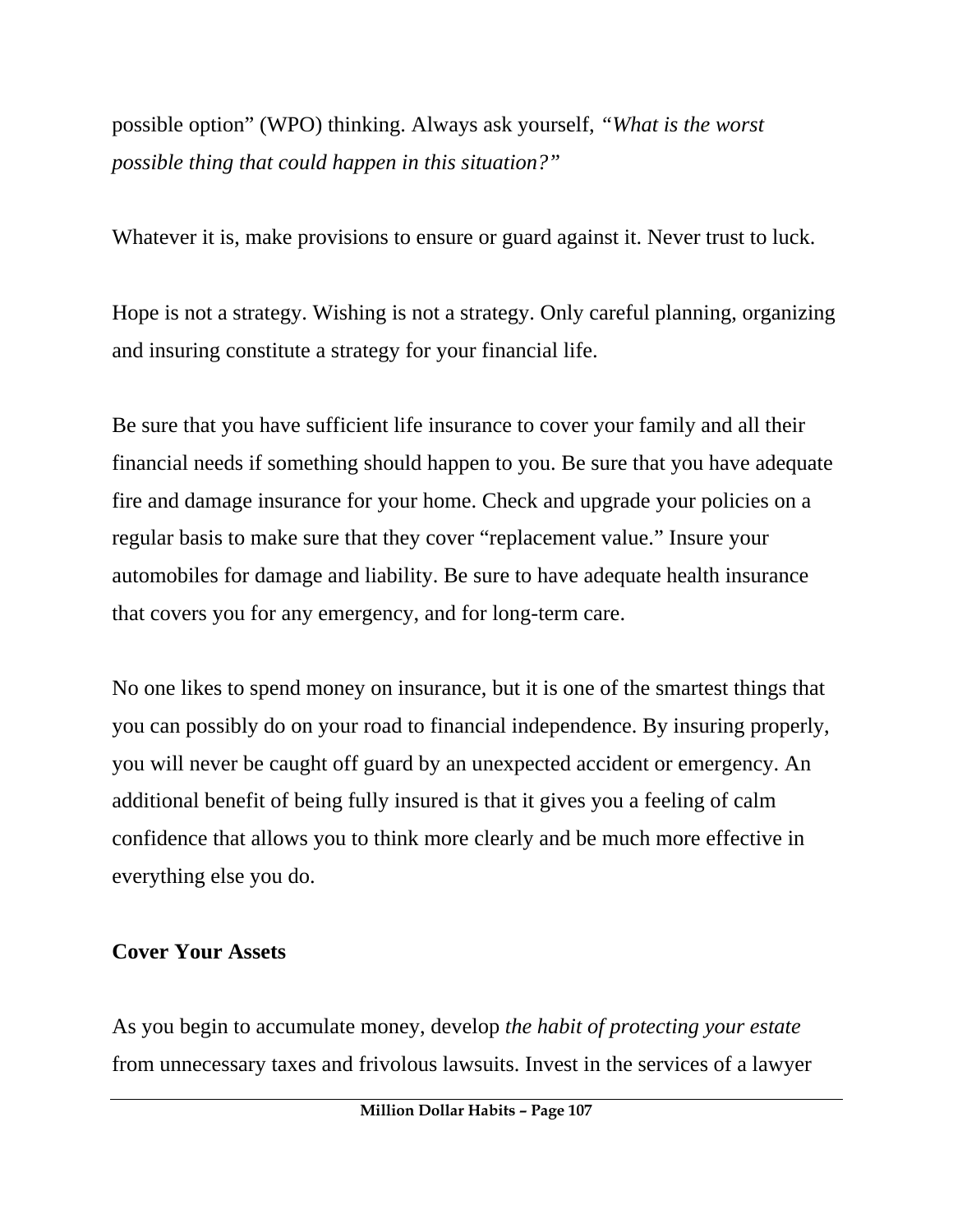who specializes in wills and estate planning. Set up a family limited partnership, under the direction of a good lawyer, and transfer your assets into the partnership so that they cannot be seized in a lawsuit, or taxed away if something were to happen to you. As the old saying goes, *"A stitch in time saves nine."* Small actions that you take in planning, investigating and insuring your assets can save you an enormous amount of money on your road to financial independence.

### **Do Your Homework**

In addition to the habits discussed above, another important habit that wealthy people develop is *the habit of carefully considering every expenditure* before they make it. This involves getting as much information as possible on the various prices and costs involved in any financial decision. The power is always on the side of the person with the best information.

Develop *the habit of negotiating more effectively* to get higher prices when you sell and lower prices when you buy. A good negotiator can save or gain 10%, 20% and more on every financial transaction. Each dollar saved or gained is additional money that you can put away to accumulate and grow in your financial fortress account.

Develop *the habit of asking for higher prices when you are selling and asking for lower prices when you buy.* Ask for lower interest rates. Ask for better terms and conditions. Ask for immediate payment when you sell and ask for deferred payment when you buy. Ask repeatedly. Ask pleasantly. Ask courteously. Ask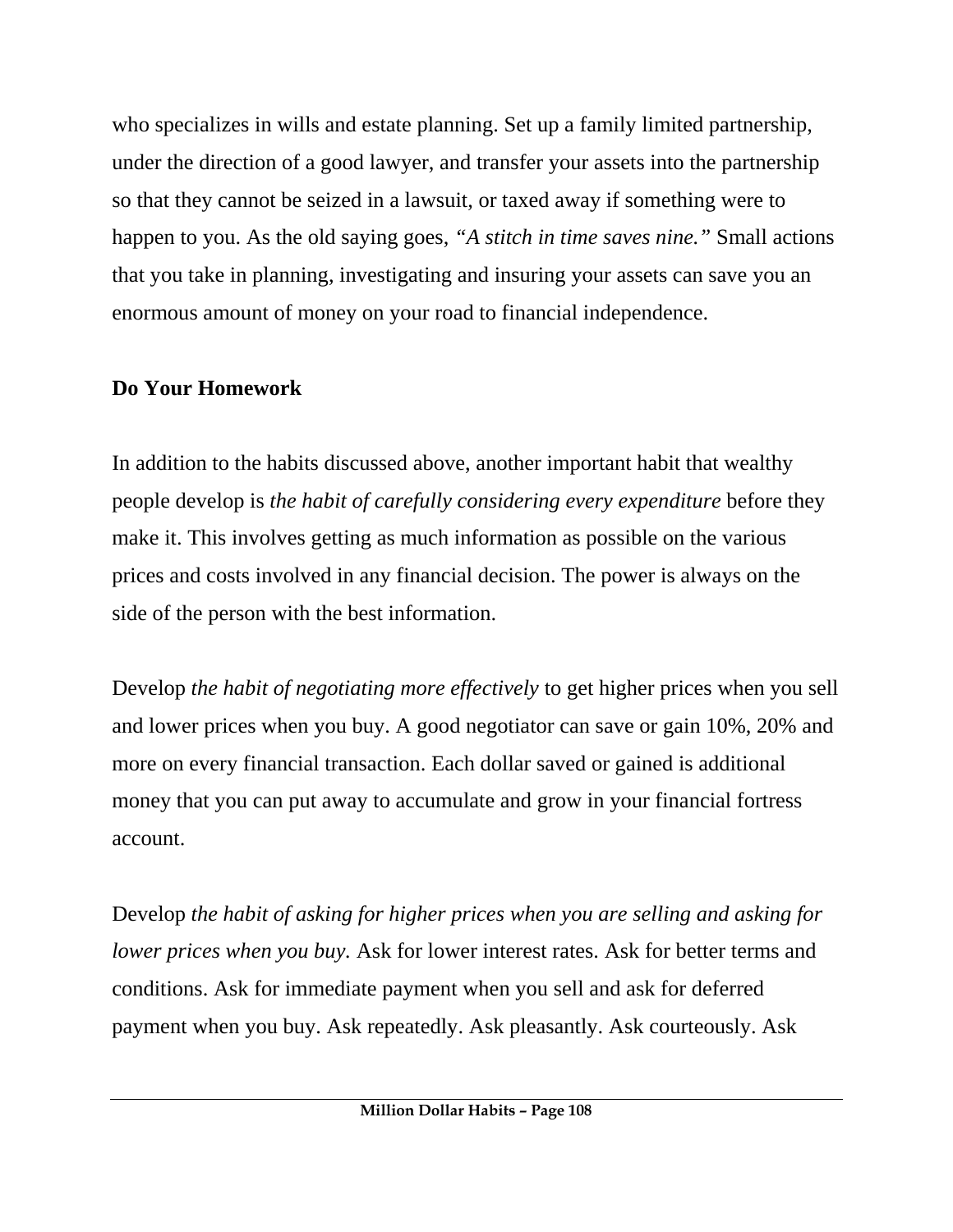expectantly. Ask confidently. But don't be afraid to ask. Ask for what you want, and if you don't get it, ask for something else.

# **Get Rich Slowly**

When people make a lot of money quickly, as the result of success in the stock market, a business breakthrough, a show business success or an invention, the story gets into the newspapers and magazines. But this is precisely because great financial success in a short time is so unusual.

Most great fortunes are built slowly. They are based on the principle of compound interest, what Albert Einstein called, *"The greatest power in the universe."* In fully 99% of cases where people become wealthy, it is over a long period of time, and it is based on slow, incremental growth as the result of compound interest.

Every dollar that you save, properly invested and protected, has the ability to grow 5% - 10% each year. As your money grows, it compounds on itself, and grows even more. According to Stanley and Danko, it takes the average millionaire 22 years to accumulate a million dollars from the time he gets serious about his financial life. They get rich slowly, by gradually increasing their earning ability, saving more and more from their income, and investing it carefully and intelligently so that it grows and compounds over the years. You must do the same.

# **The Pursuit of Happiness**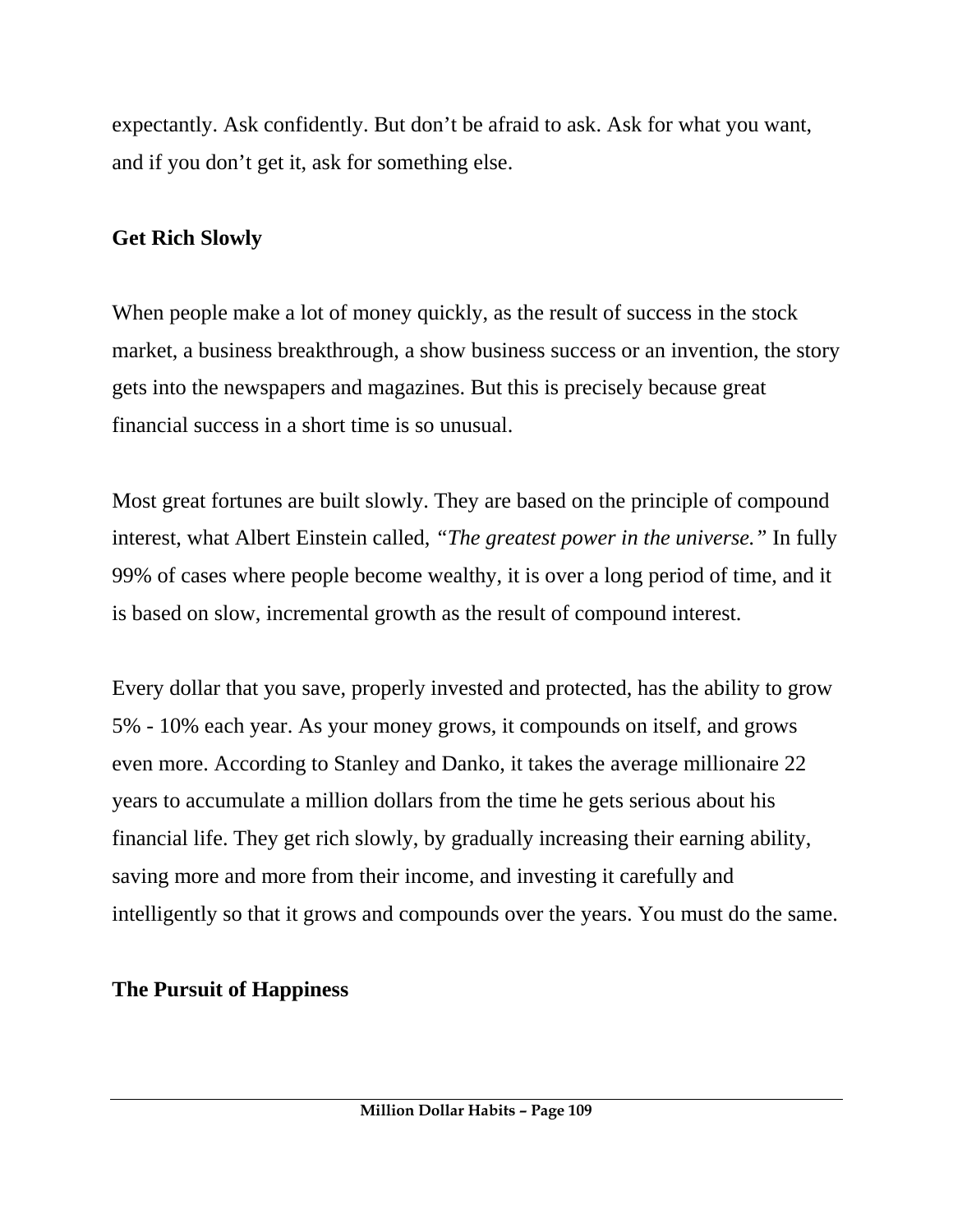The philosopher Aristotle concluded, in his Nicomachaen Ethics, "The ultimate end or purpose of all human life is the achievement of personal happiness."

Becoming financially independent as the result of developing *Million Dollar Habits* is a great goal in itself, but it is not the most important thing. It is the person that you have to become, in terms of courage, character, thoughtfulness, and persistence that is most important. As the result of becoming financially successful over a long period of time, you will feel truly happy and satisfied with yourself, and with every other part of your life.

This is the most worthwhile goal of all.

# **Action Exercises:**

- 1. Make a decision today that you are going to accumulate more than a million dollars in the years ahead. Write it down as a goal, make a plan, and then do something toward achieving it every single day.
- 2. Conduct a complete financial analysis on your life; determine your net worth, your income and expenses, and your future possibilities.
- 3. Open a special financial fortress account and begin putting money into it at every opportunity; never spend this money on anything except investing and growth.
- 4. Get your financial life organized, with proper estate planning and insurance, with a family limited partnership to protect your assets.
- 5. Begin saving a fixed percentage of your income each month; practice the wedge theory and save 50% of every increase from this day forward.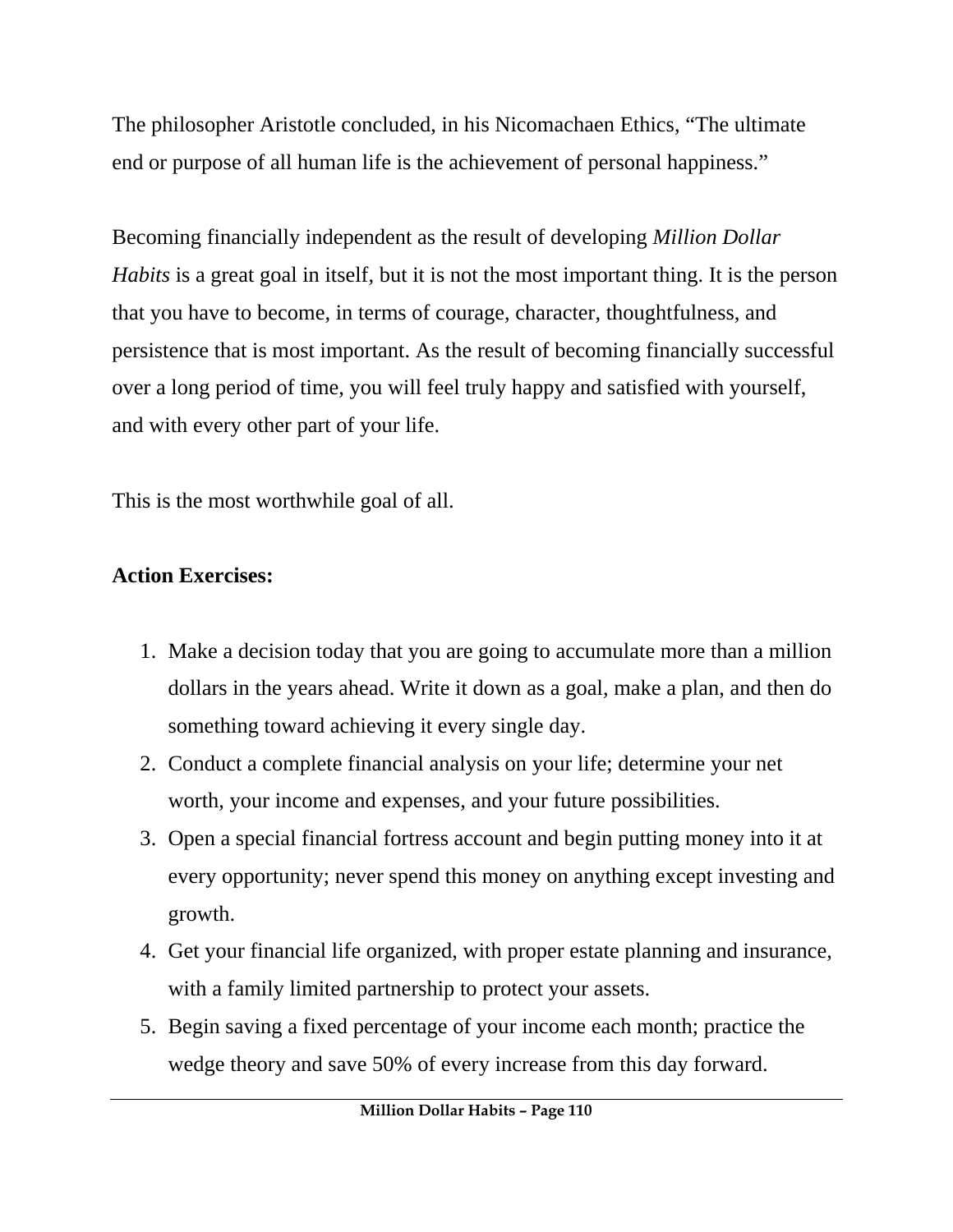- 6. Investigate before you invest; learn every detail of the business, and be sure you thoroughly understand how your money is to be used and how it will be returned.
- 7. Practice frugality in all expenditures; never buy new if you can buy used, never pay full price if you can negotiate something better, delay all major expenditures until you have had ample time to think about them.

*"Go out and buy yourself a five-cent pencil and a ten-cent notebook and begin to write down some million dollar ideas for yourself."* (Bob Grinde)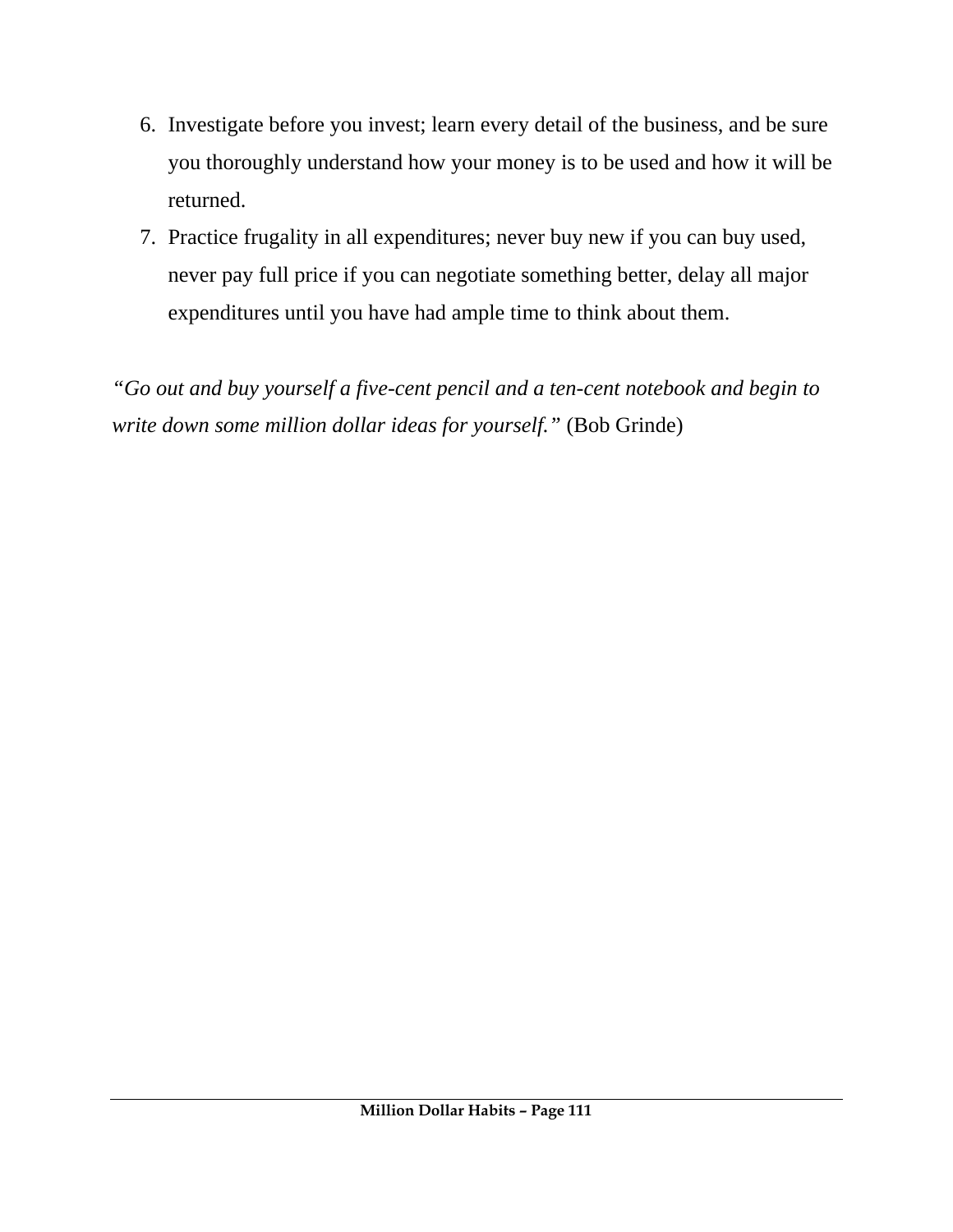### **Chapter Six**

### **The Habits That Get You Paid More and Promoted Faster**

*"The individual who wants to reach the top in business must appreciate the might of the force of habit – and must understand that practices are what create habits. He must be quick to break those habits that can break him – and hasten to adopt those practices that will become the habits that help him achieve the success he desires."* (John Paul Getty)

Confucius once wrote, *"He who would rule must learn to obey."* The most successful executives, entrepreneurs and managers are usually excellent as employees on their way up. They learn or develop the habits that enable them to make a significant, valuable contribution to their companies and organizations, and as a result, they get paid more and promoted faster than the people around them. This should be your goal as well.

Most self-made millionaires are entrepreneurs who start and build their own successful businesses. But many self-made millionaires are salespeople and executives of successful businesses who do an excellent job, make an excellent contribution and get paid extremely well, both in the form of cash and stock.

Only about 1% of the population has the temperament and combination of abilities necessary for successful entrepreneurship. But fully 99% of the population has the ability to work well in a specific job or occupation. Since you will probably spend 95% of your life working for someone else, on average, it is absolutely essential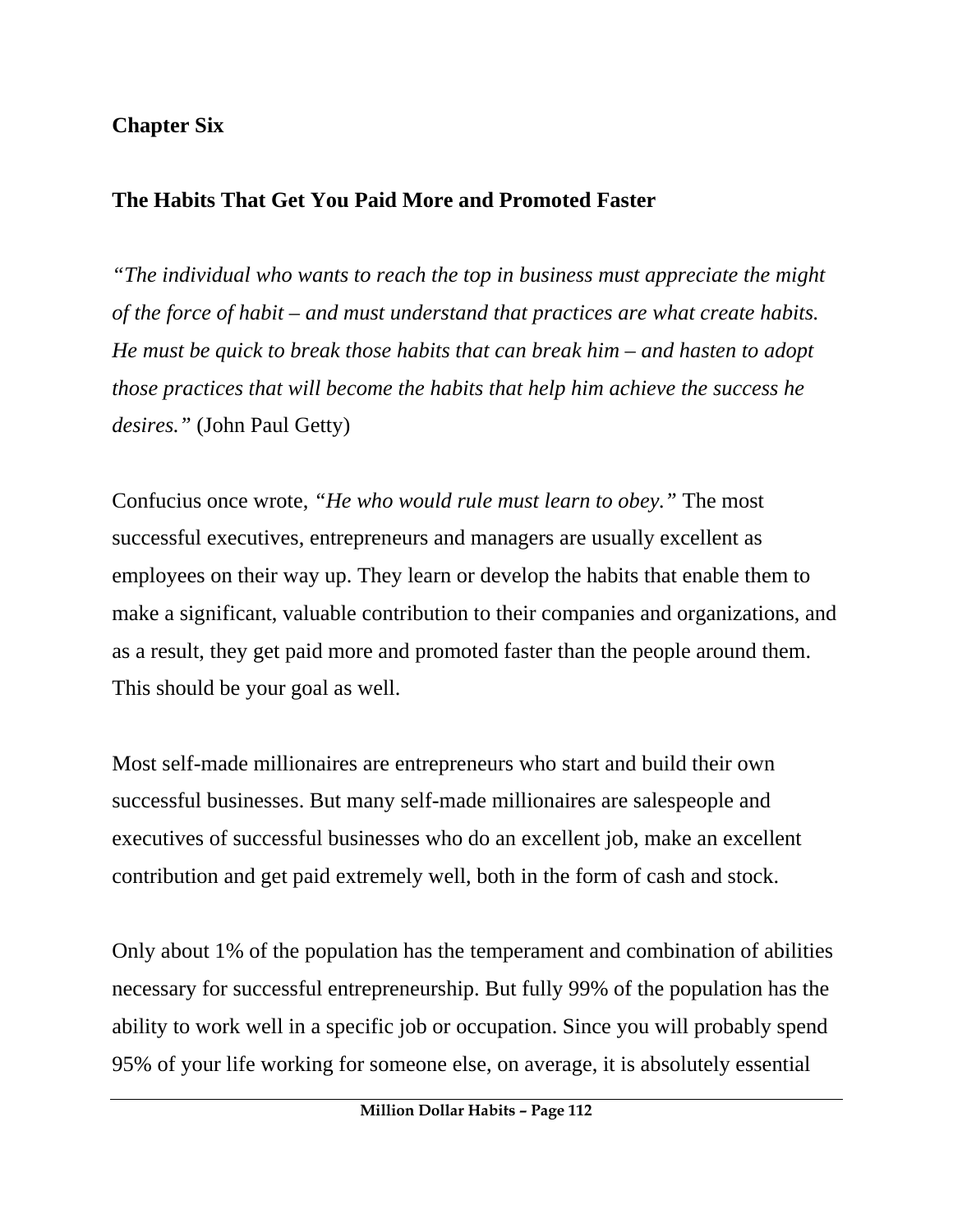that you learn how to make yourself valuable, and then indispensable. This is the key to your success at work.

# **Your Choices Are Unlimited**

 There are more than 100,000 different jobs and job categories in the United States alone. There are an unlimited number of things that you can do to earn a good living and to achieve financial independence. You must therefore develop *the habit of thinking about the work that you would most love to do*. Instead of accepting whatever job or position comes along, you should be continually thinking about your ideal job, exactly as if you could design it personally in every respect.

The highest paid and most successful people in our society do what they love to do, as much of the time as they possibly can. You should continually be standing back, examining yourself objectively, and then practicing *the habit of focusing on your special talents and abilities*.

Each person is born with the ability to do one or more things in an exceptional fashion. Just as you have multiple intelligences, you have multiple abilities as well. You will only really be happy and successful when you find the kind of work that taps into the unique talents you have today, or which you can develop tomorrow.

# **The Ideal Job For You**

Dr. Victor Frankl, the founder of Logotherapy, wrote that there are four types of jobs that you can do. The first of these jobs are *hard to learn and hard to do*. This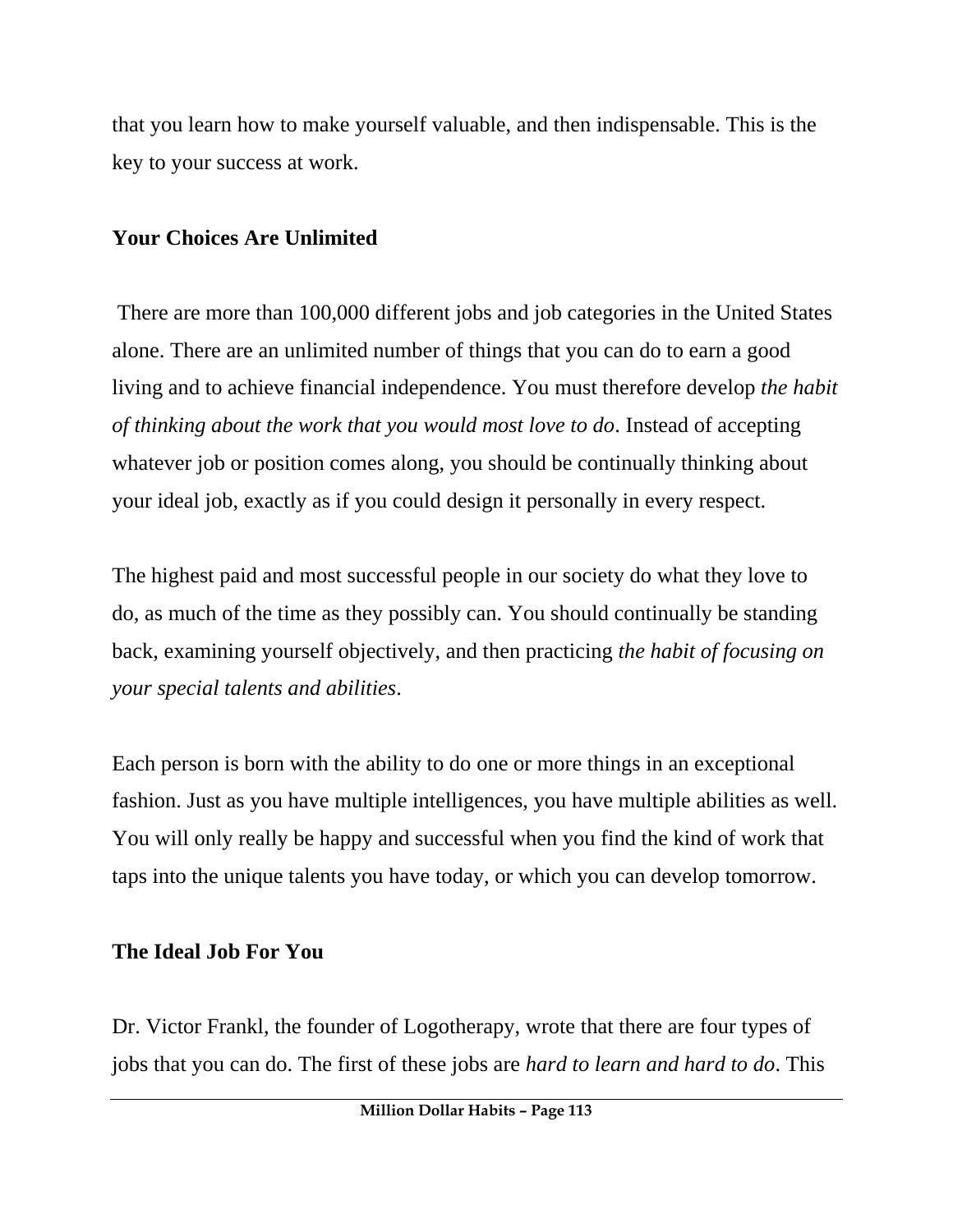type of work would include a task like accounting or bookkeeping for a person who has no natural skill in that area. It would be hard to learn, and no matter how many years you did it, it would be hard to do. Many people find themselves in jobs or careers where they are mismatched in terms of their natural abilities and what the job requires. Their work is always hard and seldom satisfying. Don't let this happen to you.

The second type of job that Frankl identified was a job that was *hard to learn but easy to do*. This may be a skill like typing with a keyboard or flying an airplane. It takes tremendous dedication and concentration to learn, but once you have mastered it, it is quite easy to do, hour after hour. Unfortunately, this type of job can become boring and unchallenging over time. It seldom causes you to stretch your capabilities and grow your talents.

The third type of job you might find yourself in is a job that *easy to learn but hard to do*. Physical labor falls into this category, like digging a ditch. It's easy to learn to do a physically difficult job, but it is always hard to do, no matter how long you do it. Think about chopping wood!

The fourth job category, and the most important, are those things that you find *easy to learn and easy to do*. You learned it so easily, and do it so naturally, that you almost forget when and how you learned it in the first place.

As you can imagine, the jobs and tasks that are *easy to learn and easy to do* are the best indicators of your natural talents and abilities. This is where you are the most likely to do the best job, get the best results, and to be paid the very most.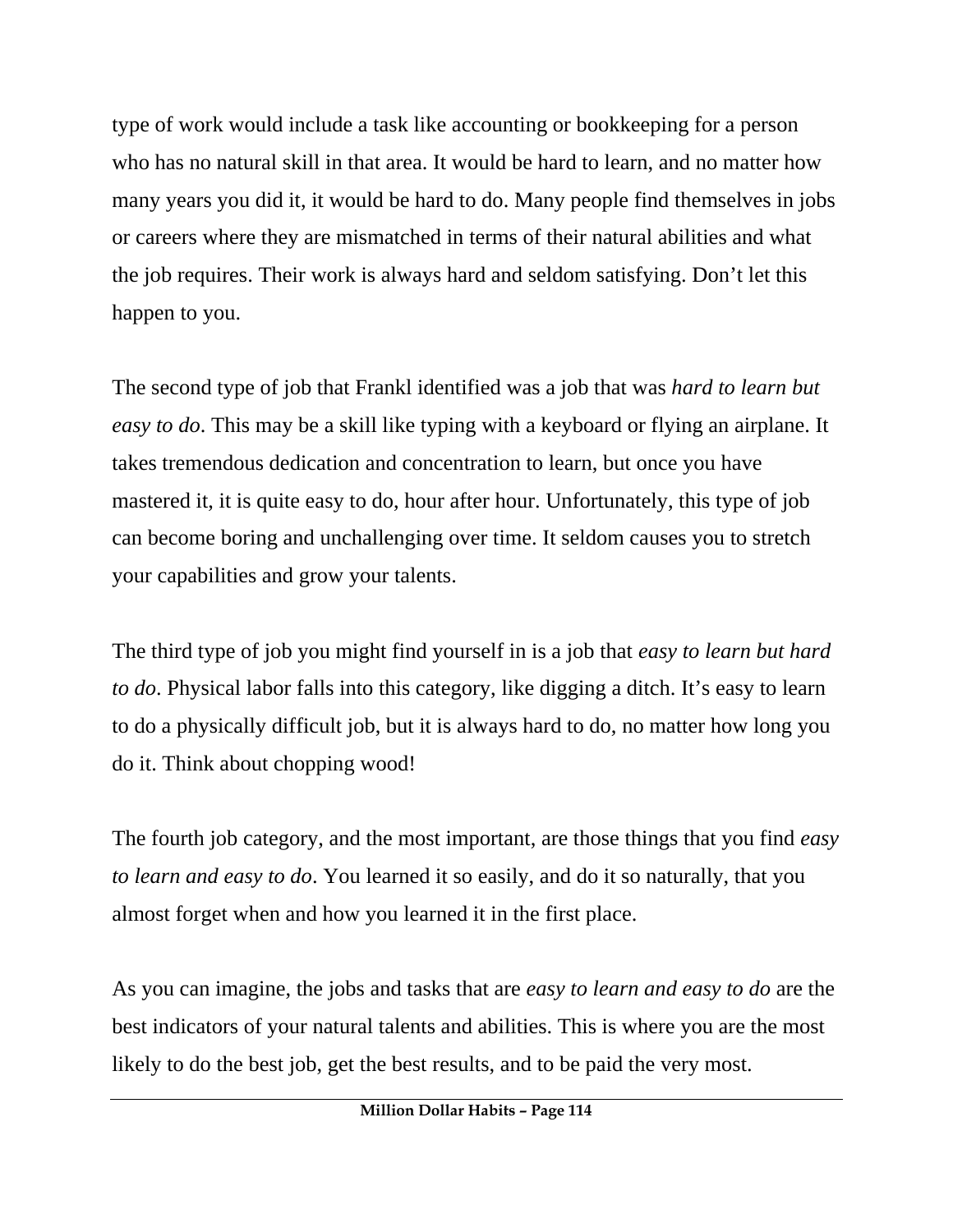Throughout your life and career, you must be continually analyzing your activities to identify the things that you learn and do easily, and from which you get the best results and rewards. This type of work for you is the key to career success.

### **Focus on Contribution**

Even if you are running your own business, as we teach in our Entrepreneurial Coaching Programs, your most important responsibility to yourself is to identify the few things that you do the most easily, that you enjoy, and which make the greatest contribution to your work or to your company. Your job is then to organize your workday and your work life so that you spend more and more time doing more of the things that you do best and get the best results from. This is the key to entrepreneurial success.

The fact is that the quality of your thinking determines the quality of your life. The more time that you spend thinking about who you are, in terms of your natural talents and abilities, what you most want from your work, the better decisions you will make and the more you will accomplish. This way of thinking is essential in your choices of a job, a boss, an industry and a career.

Before you take your first job, or when you change jobs in the course of your career, stop for a moment and draw a line under the past. Imagine that you are starting over, with all the knowledge and skill that you have accumulated to this date. Look around you at all the opportunities that are open to you, and then take your time in choosing the right job or business for you at your current level of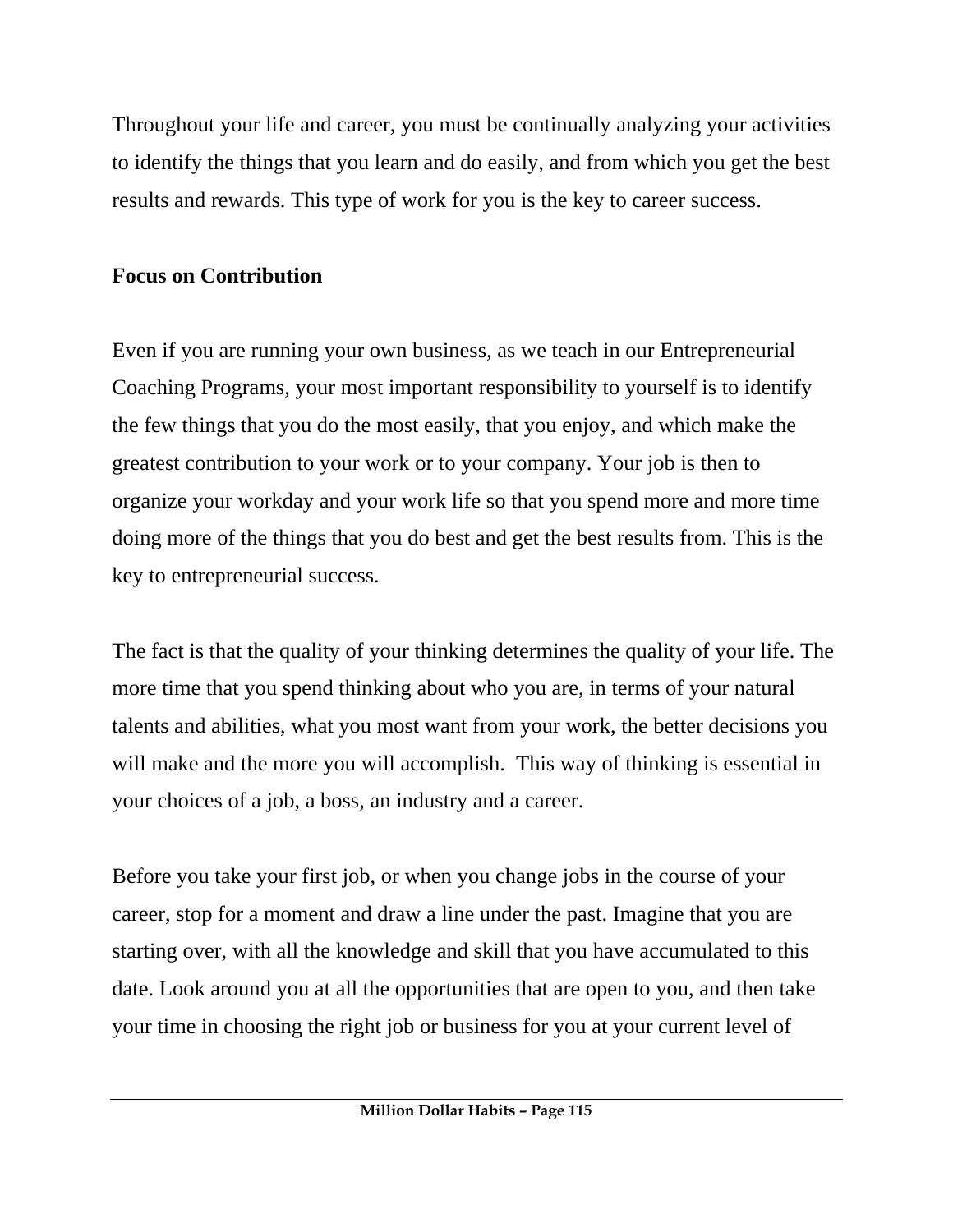knowledge, skill and development. Invest your time and your life carefully. They are all you've got, and they are irreplaceable.

# **Seek Opportunity Versus Security**

People are always asking me how they can make more money in their current jobs. I ask them what sort of jobs they do, and what sort of companies they work for. They often tell me that they are working in an industry where sales are flat or declining, or they are working for a company that is not growing. Sometimes they are doing a job where the pay is largely fixed, and in which there are few opportunities for advancement or higher income. In these cases, I have to tell them that they are in a situation that has a limited future, and only an unsatisfactory present.

Look around you in the current job market. What are the businesses and industries that are growing in sales and popularity? What are the products and services that are selling well? What are the companies with increasing profits and rising stock prices? What are the states or regions of the country that have the most companies and industries that seem to be prospering?

If you sincerely want to become a millionaire over the course of your lifetime, you must be prepared to make important changes, including moving geographically from one part of the country to another if necessary. You must be prepared to leave a job or industry if the prospects for that industry are declining. You must be honest with yourself.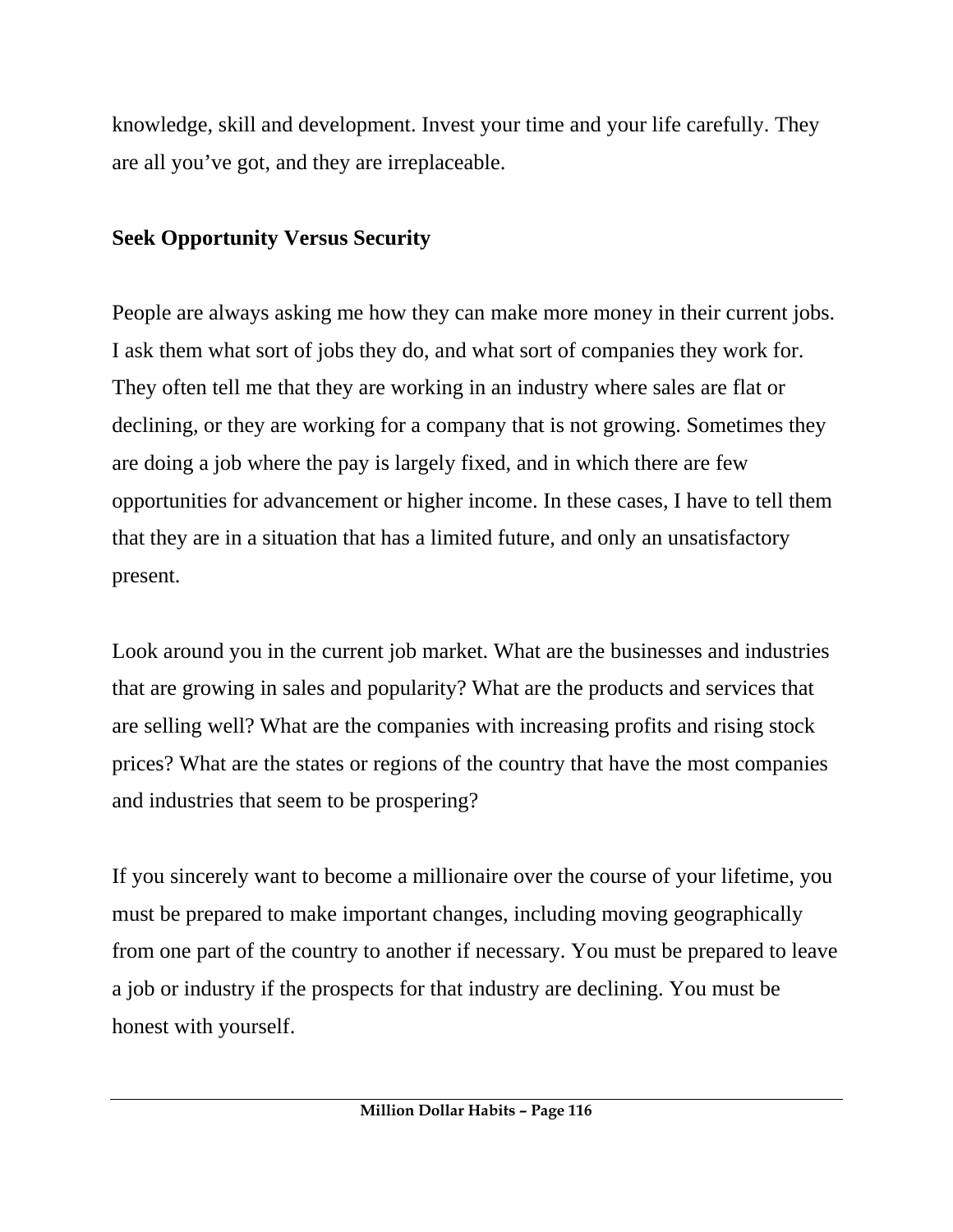Many people have totally changed their lives, dramatically increased their incomes, put their careers onto the fast track, and moved rapidly toward financial independence, by making major changes in where they were working or what they were doing.

# **Ignore the Past and Focus on the Future**

There is a concept in accounting called a "sunk cost." These are defined as money that has been spent and which cannot be recouped. They are funds that are gone forever in a company or business, like last year's advertising. They cannot be retrieved. They have no value. They are *sunk*, as in a deep ocean.

You have sunk costs in your career as well. You may have invested weeks, months and even years in getting an education or acquiring experience in a particular field. But the market has changed and there may be no demand for what you are capable of doing. No one is willing to hire you or pay you very much to do it.

Just like investing in a company that was not successful, many people have invested an enormous amount of time and money in the development of talents and skills for which there is no existing or future market. But they have a hard time facing this fact, or admitting it to themselves, or others.

# **Practice Zero Based Thinking Regularly**

One of the most important habits you can develop is *the habit of "zero based thinking*." In zero based thinking, you put every one of your previous decisions on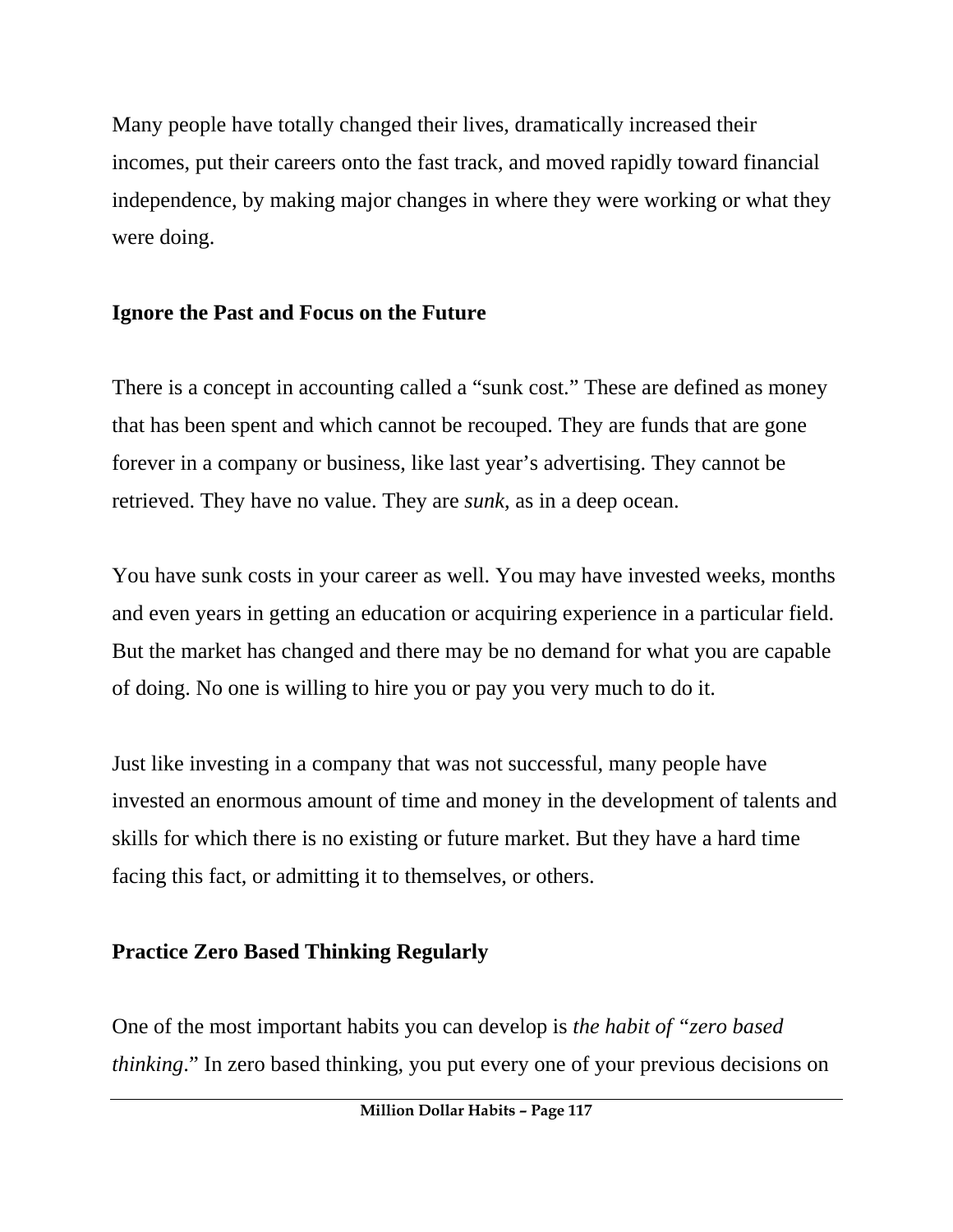trial for its life on a regular basis. You ask this question, *"Is there anything that I am doing today that, knowing what I now know, I wouldn't get into again today, if I had to do it over?"* 

Apply this question to every part of your life, and especially apply it to your job, position, career and current situation. If you were not now doing what you are currently doing, would you get into it again today, knowing what you now know about this area? Asking and answering this question takes a good deal of courage.

The fact is that in a world of rapid change, you will always have situations that, with your current knowledge, you wouldn't get into again today if you had the choice. These situations will almost always be the primary causes of stress or dissatisfaction in your life. They will cause you the most aggravation and frustration. If you stay in a zero based situation long enough, it can even make you physically ill.

If the answer to this question, *"Is there anything that I'm doing that I wouldn't get into again today?"* is *"yes"*, then your next question should be, *"How do I get out of this situation, and how fast?"* 

Often you can change your entire life by simply having the courage to face up to the fact that your previous decision has not turned out to be as good as you originally thought. There is nothing wrong with this. You are not perfect. Everyone makes decisions that they later regret, based on new information. This will happen throughout your life. The only question is, *"How long are you going to stay in a situation that you know is not right for you?"* It is not possible for you to be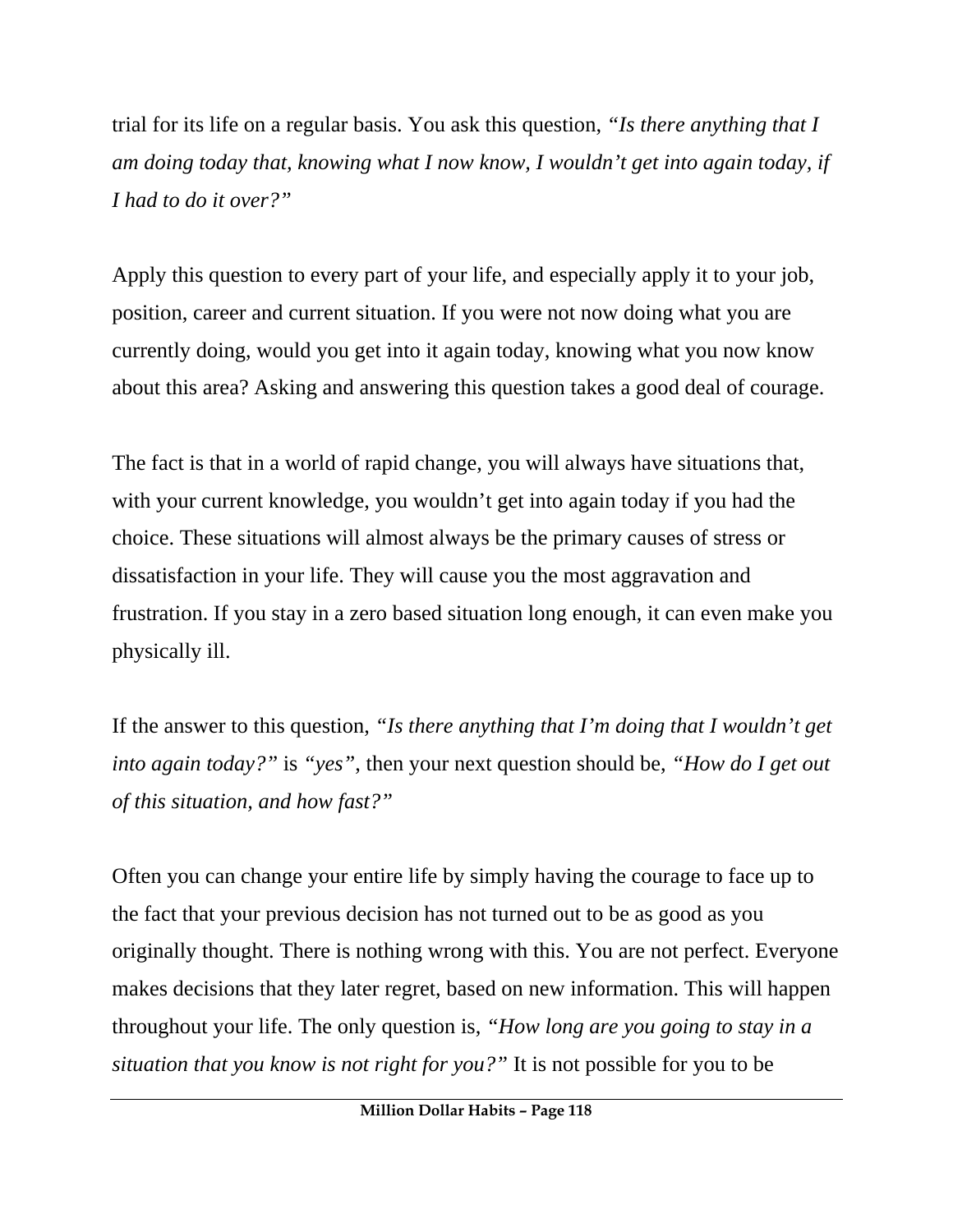successful and happy in your career or job if, knowing what you now know, you wouldn't even get into it again today if you had it to do over.

# **Getting The Ideal Job For You**

Once you have decided what it is that you most enjoy doing, and which you have the potential to do extremely well, and you have decided the part of the country and type of business you would like to work in, the next step is for you to begin the process of *"informational interviewing."* Instead of applying for a job in a particular company, you merely seek information about what is going on in that company and industry. You can even position or imagine yourself as a "reporter" in the process of gathering information to write a story.

You begin your search by calling up a decision maker in a company in an industry in which you would like to work and saying something like this, *"I am doing some research on this business (or industry) and I would very much like to get a few minutes of your time to ask you how you see your business evolving and developing in the future."* 

You will be amazed at how open people are to talking to you about the company or business they work in. After you have spoken to people in several companies, you will have assembled an excellent information base that will enable you to determine first of all, whether you want to work in that industry, and second of all, which particular company you would like to work for.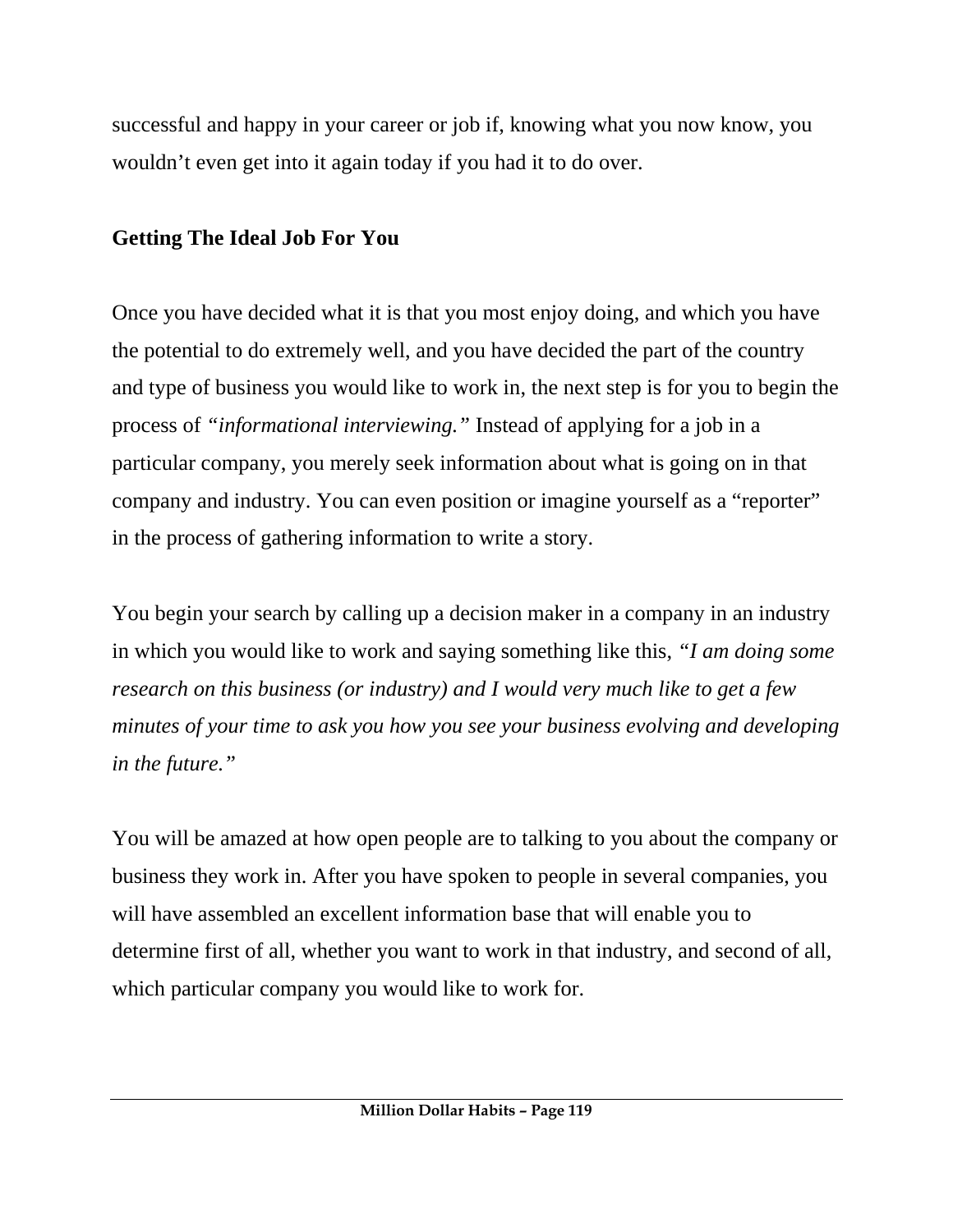Many years ago, new in town, and having no experience in the business, I conducted this process with the top four companies in the industry. Within one month, I received job offers from all four companies, and accepted the one with the best reputation and the toughest hiring standards. This method really works!

Remember, your time is your life. Choose your job with care. You are going to be exchanging a certain amount of your life for that job, and your time is more important than the money that you will receive. Money can be replaced, but time spent is gone forever.

# **Take the Time To Choose Well**

In taking a new job, choose your boss with care. One of the fastest ways to move ahead rapidly in your career is to work for an excellent boss. An excellent boss is invariably someone who is competent and capable, positive and constructive, and under whom you can learn and grow at a rapid rate. Almost every successful person can tell you of a boss that he had at a certain point in his career that became a key factor in his subsequent success.

On the other hand, some people fall into the habit of taking whatever job is offered to them when they need a job, and working for whichever boss they happen to get. They take whatever work assignments are given to them and accept whatever hours or working conditions are offered. Instead of being self-reliant and selfdetermined, they become reactive and accepting. Instead of seeing themselves as responsible and in charge of their own careers, they begin to see themselves as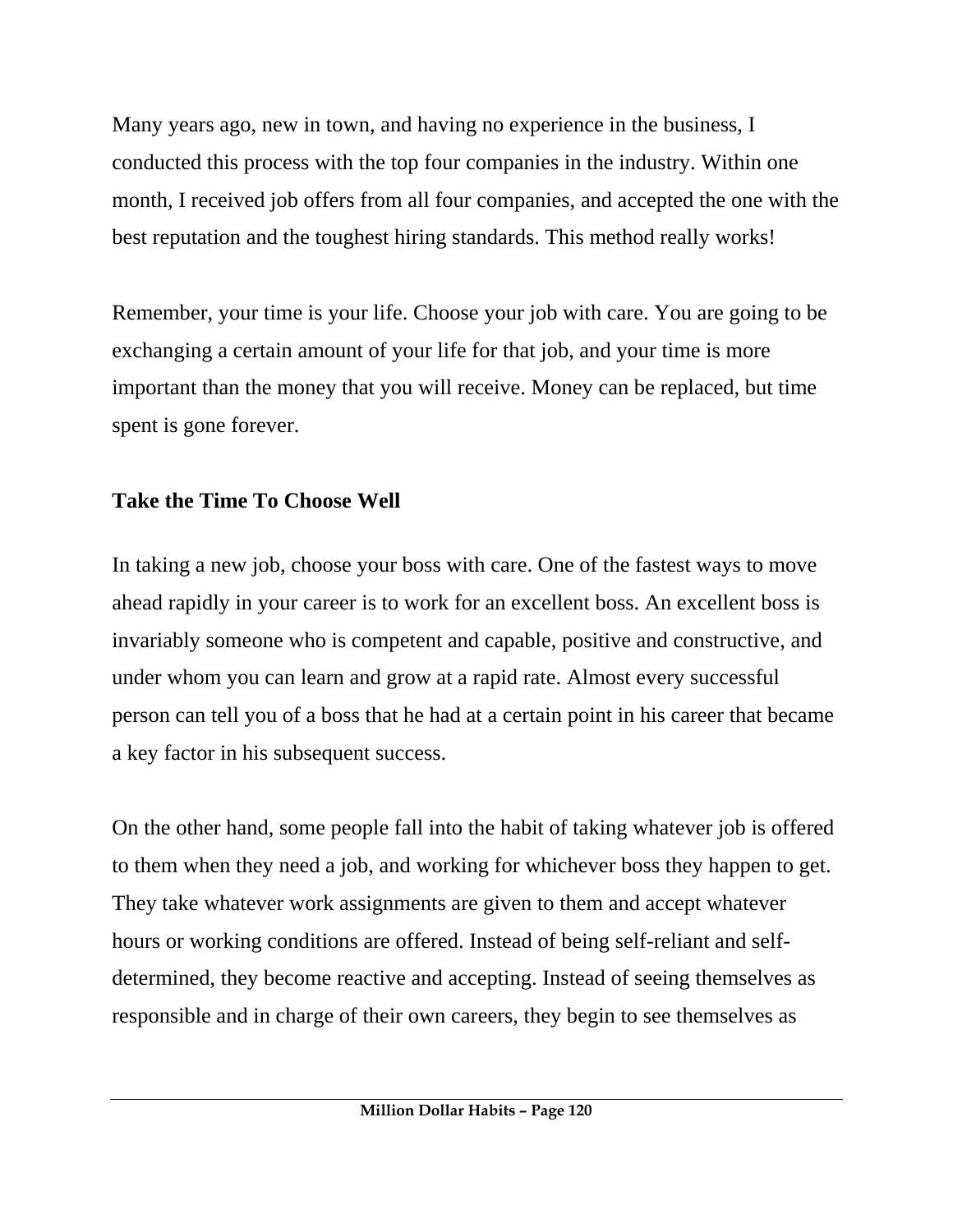passive agents, merely doing what they are told to do. This is definitely not for you.

# **Two Habits For Rapid Advancement**

Over the years, I have been invited to speak to graduating classes of business students. They invariably ask me for advice on how to get ahead in the world of work. I will tell you what I tell them.

There are two habits that you can develop that will help you get ahead faster than any *success secrets* you will ever learn. These habits will serve you well as an employee, as a manager or executive, or as an entrepreneur and business owner. They are simple, easy to learn and incredibly powerful.

To begin with, remember that the normal hours of work are simply averages, and they are for average employee. They have nothing to do with you. Instead, you should develop *the habit of starting earlier, working harder and staying later*.

If the workday starts at 8:30 am, you should be at work and busy by 8 o'clock. You should work steadily all day long. If the workday ends at 5 o'clock, you should continue working until 5:30 or 6:00, or even later. The simple act of starting earlier, working harder and staying later, will increase your productivity by anything from 50% to 100%. The people who are in the best position to help you get ahead will soon notice these work habits. They will give you an edge over any of your coworkers.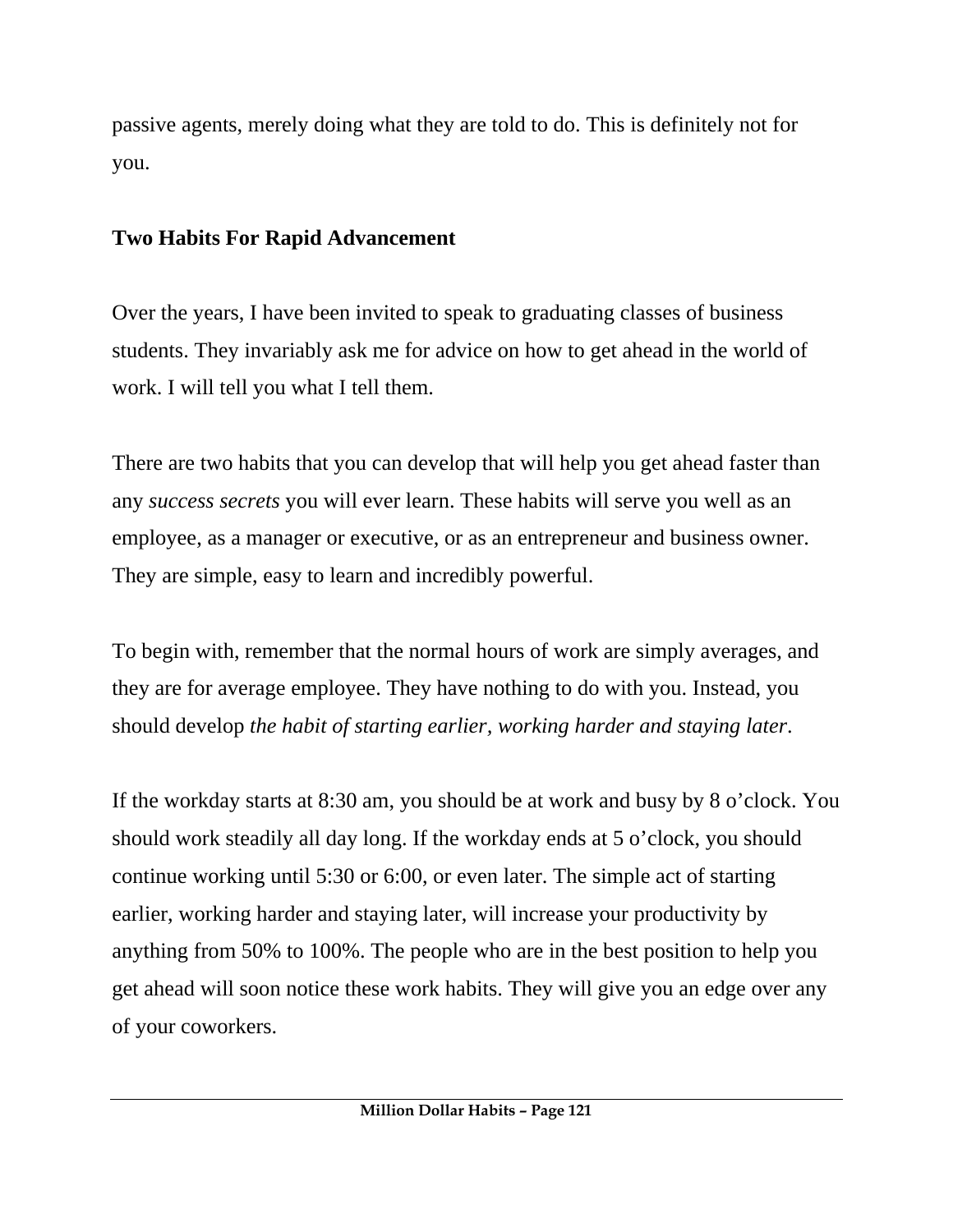Develop *the habit of asking for and accepting more responsibility*. As soon as you feel that you are on top of your work, go to your boss and tell him that you want *"more responsibility."* Tell him that you very much like your job, and you want to make an even more valuable contribution to the company. You are not asking for more money or for special recognition, you simply want *"more responsibility."*

### **Fast-Tracking My Career**

Many years ago, I went to work for a large company that had about 200 employees. I was the low man on the totem pole. I was stuck in a tiny office in the back with a desk, a chair and no pictures on the wall. I was given a variety of small tasks to work on which changed from week to week.

After a couple of weeks of this, feeling a little frustrated, I went to my boss, the Chairman of the company, and told him that I was caught up with my work, and that I wanted more responsibility. The fact is that I like to work, and I was bored. I wanted to be busier and more active. My desire for more responsibility was perfectly selfish.

I remember that my boss nodded and smiled and told me that he would think about it. But nothing happened. Therefore, every couple of days, when I met with my boss, I would end the conversation by saying, *"By the way, I would really like more work to do, more responsibility."*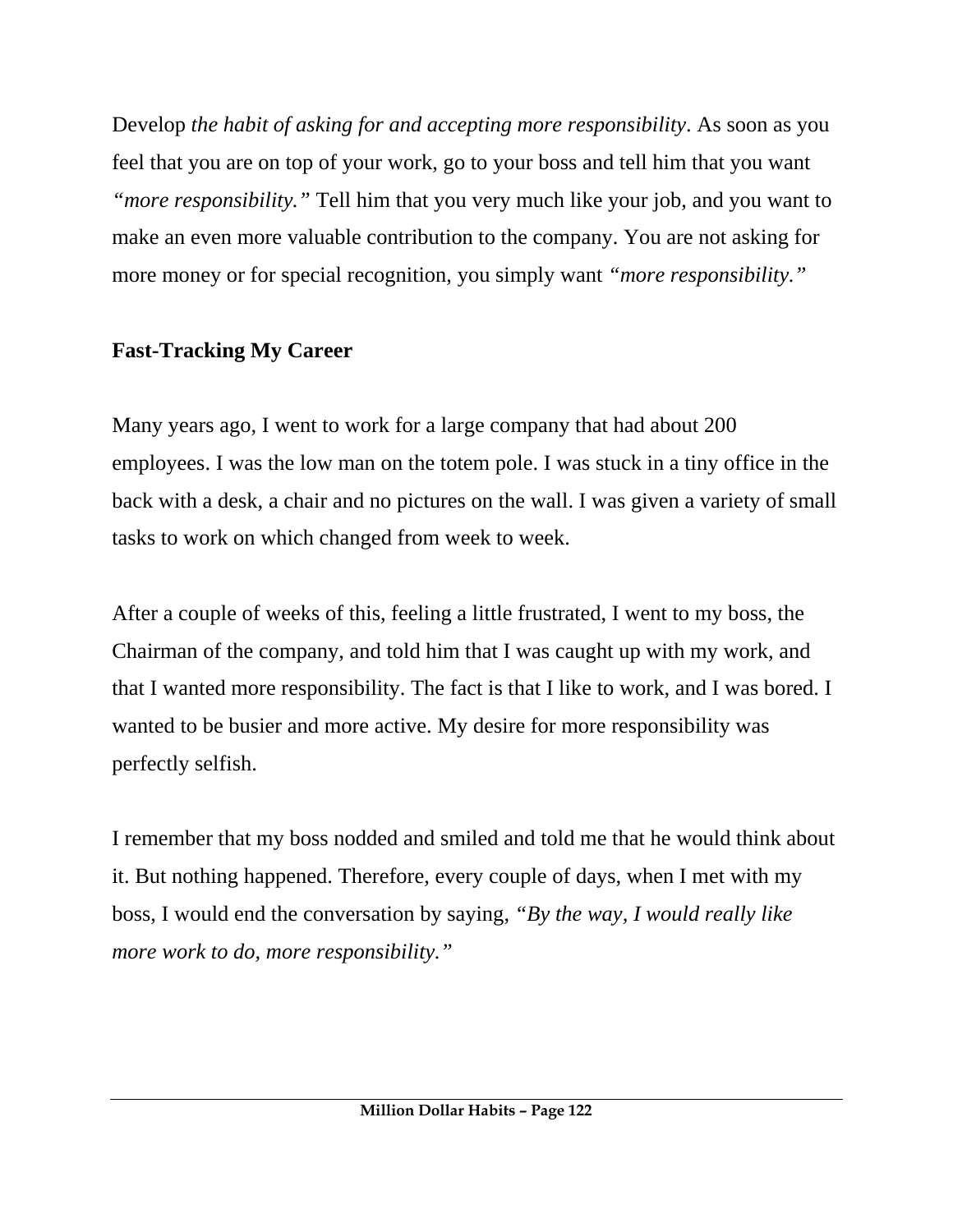Finally, about two weeks after I began this campaign, my boss asked me if I would take care of something for him that was outside of my basic job description. I thanked him very much, took it back to my office and began work on it.

And here's a habit that I developed that changed my life. As soon as I received the additional responsibility that I had been asking for, I developed *the habit of doing the job quickly and well*. I got it done fast. I worked late into the night, and over the weekend to get this job finished in an excellent fashion and get it back to him.

He had given me the additional responsibility on a Friday afternoon. By Monday morning I had it complete and got it typed up so that it was on his desk when he arrived that day. Later on, in passing, he mentioned that he hadn't needed it done immediately, but he thanked me for getting it done so quickly.

# **Keep Asking For More**

Later that week, he complimented me once more on how well and how quickly the job had been done. I used this as an opportunity to immediately ask for more responsibility. Soon he gave me another job, and then another, and then another. In every case, whatever he gave me to do, I grabbed it like a fumble in a football game and ran for yards. I took the job and immediately went to work on it, completing it quickly and getting it back to him long before he needed it. This did not go unnoticed.

In addition, I began observing some of the tasks that took up his time, and without asking, I began working on them and completing them as well, so they were done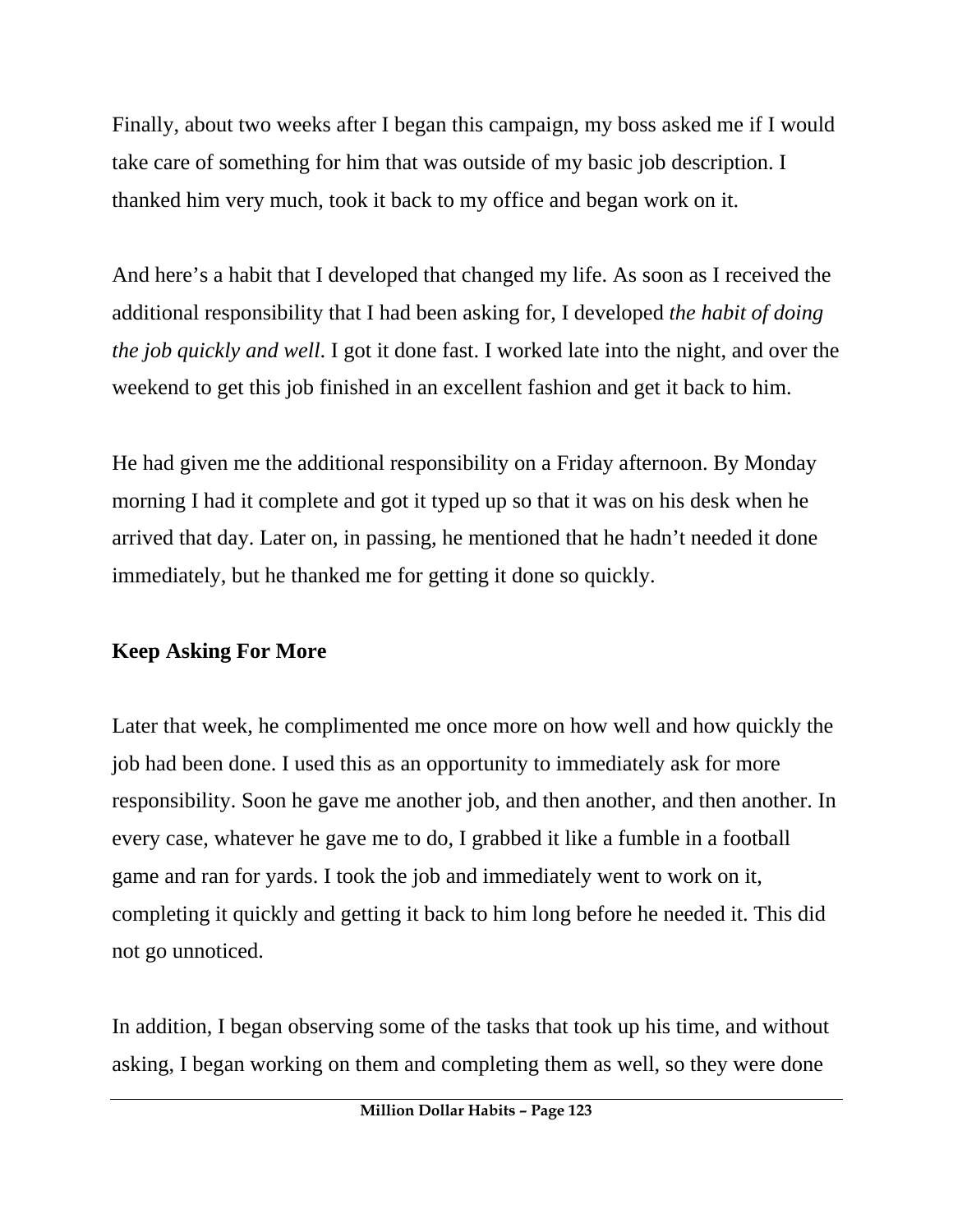when he got in. I answered correspondence, dealt with client service problems, visited customers and gathered information to save him time. This did not go unnoticed either.

### **Your Chance Will Come**

Then one day, a major project came up. He asked me if I was interested in taking charge of it. It was in an area in which I had never worked before, but I immediately agreed. I then threw my whole heart into doing the job quickly and well.

After that, I was given another project, and then another, and then still another. By the end of one year, I had three divisions of the company working under me. I had moved into the second largest office in the building and had a staff of 23 people. I was operating businesses that were generating many millions of dollars worth of sales and profitability.

By developing the reputation as being the "go-to guy" in the company, the one who got things done faster and better than anyone else, my star rose and rose and rose. My income doubled and tripled. I received bonuses and special incentives that enabled my to buy a new house and a Mercedes.

Some time later, I was hired away by the president of another major corporation at *triple* what I was earning in my current job. I later learned that my boss had ended up paying me more in salaries and bonuses than he had ever paid an employee in the course of his 25-year career. And I earned every penny of it by asking for more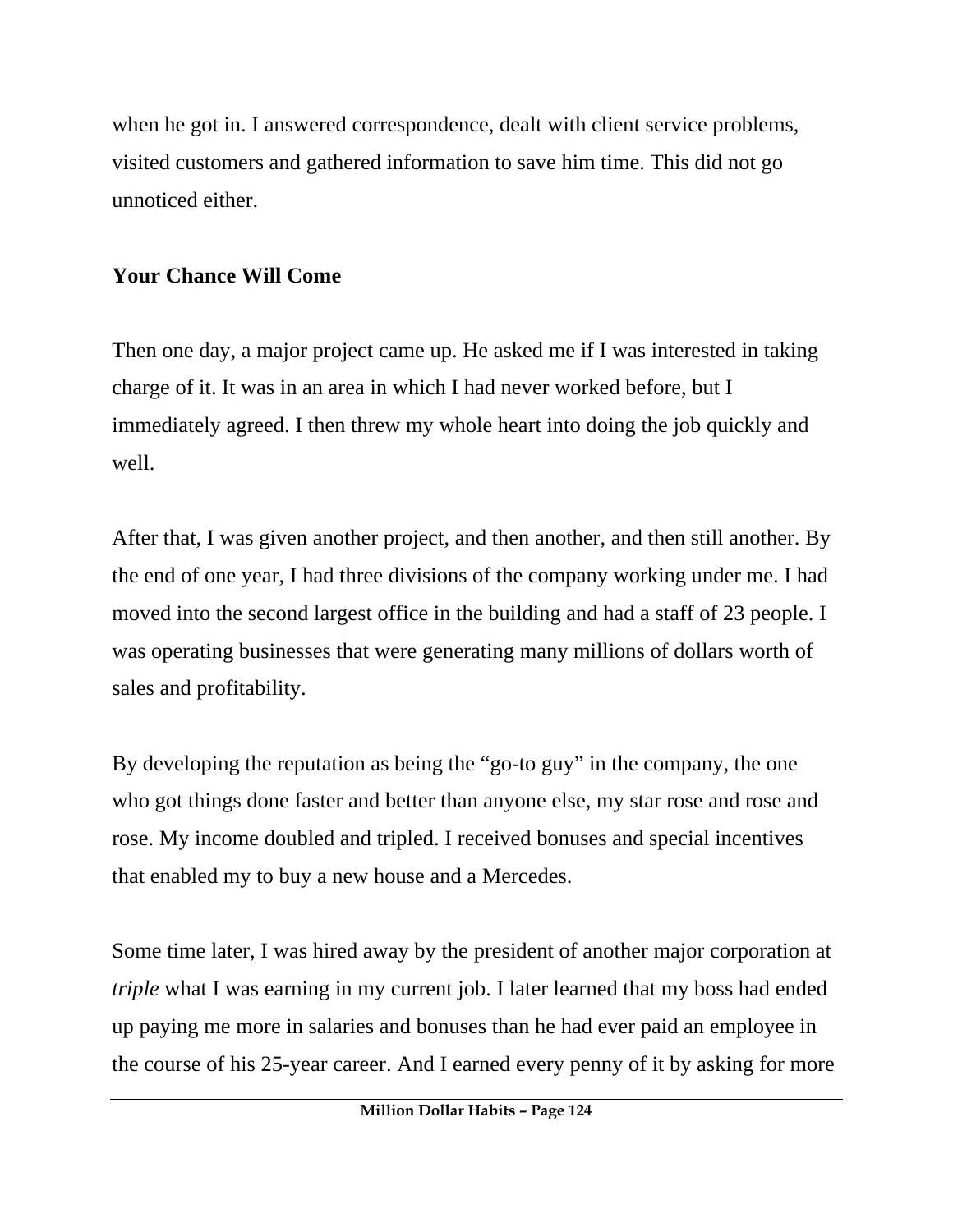responsibility, and then getting the job done quickly and well. You can do the same.

# **Take Initiative and Get The Job Done Fast**

Remember I talked about the importance of the qualities of *action-orientation*, and taking initiative. In every job, in every area, in every field, these qualities cause you to stand out favorably from everyone else around you. Whether you work for someone else or you run your own business, the qualities of taking responsibility and getting the job done fast will do more to help you to get paid more and promoted faster than any other two habits you can develop.

In Larry Bossidy's best selling book *Execution*, based on his many years of running Fortune 500 corporations, he writes that the most valuable people he has ever met in business are those rare few who have developed the habit of fulfilling their responsibilities and getting the job done that were hired to do. In every study of successful people in business, this single characteristic seems to stand out. All successful people, in any job, in any organization, are those who take responsibility and move quickly to fulfill those responsibilities and get the results required of them. In business, results are everything.

# **Don't Waste Time**

One of the most important habits you can develop, which will help you in any job, is *the habit of* w*orking all the time you work.*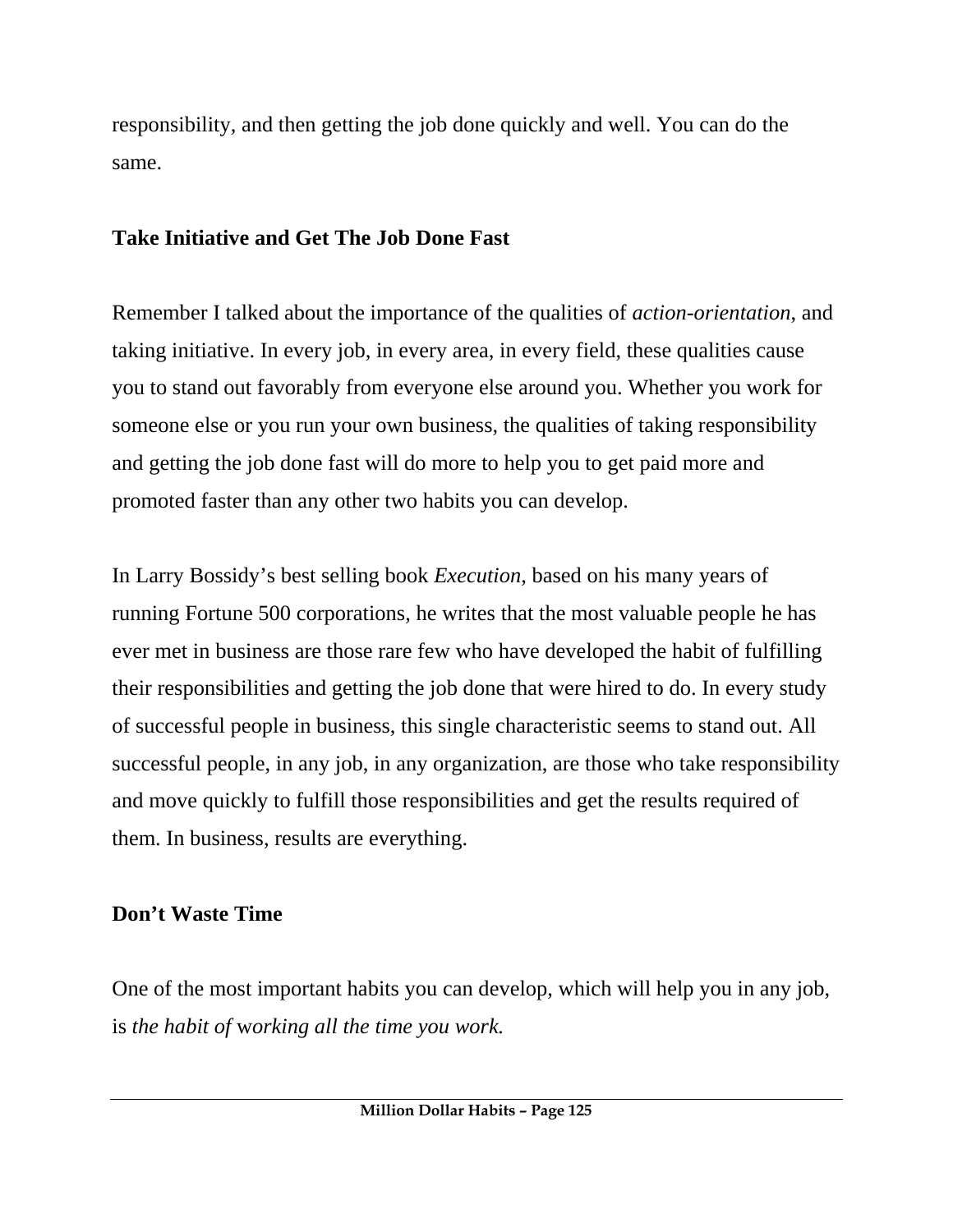According to Robert Half International, the average employee works only 50% of the time. The other 50% of working time is largely wasted. It is spent in idle chitchat and conversation with coworkers, coming in late, taking extended coffee breaks and lunches, and leaving early. It is dribbled away with private phone calls, reading the newspaper, personal business and surfing the Internet. Only 50% of the time for which the average person is paid is actually spent on work-related activities.

What is even worse is that, when the average employee is actually working, he or she does the tasks that are fun and easy rather than the jobs that are hard and important. Most people "major in minors" and work on low priority activities. When you discipline yourself to focus on high priority tasks and to make every minute count, you will immediately separate yourself from everyone else, and take full control of your career and your future.

Resolve to work all the time you work. Start a little earlier, and when you get in, go to work immediately. If someone wants to talk to you, you say that you would like to chat with him or her, but not right now. Right now, you have to get *"back to work!"* 

Keep repeating to yourself the mantra, *"Back to work! Back to work! Back to work!"* Tell your coworkers that you can socialize with them after work, if you have the time. And then get back to work.

### **Be A Hard Worker**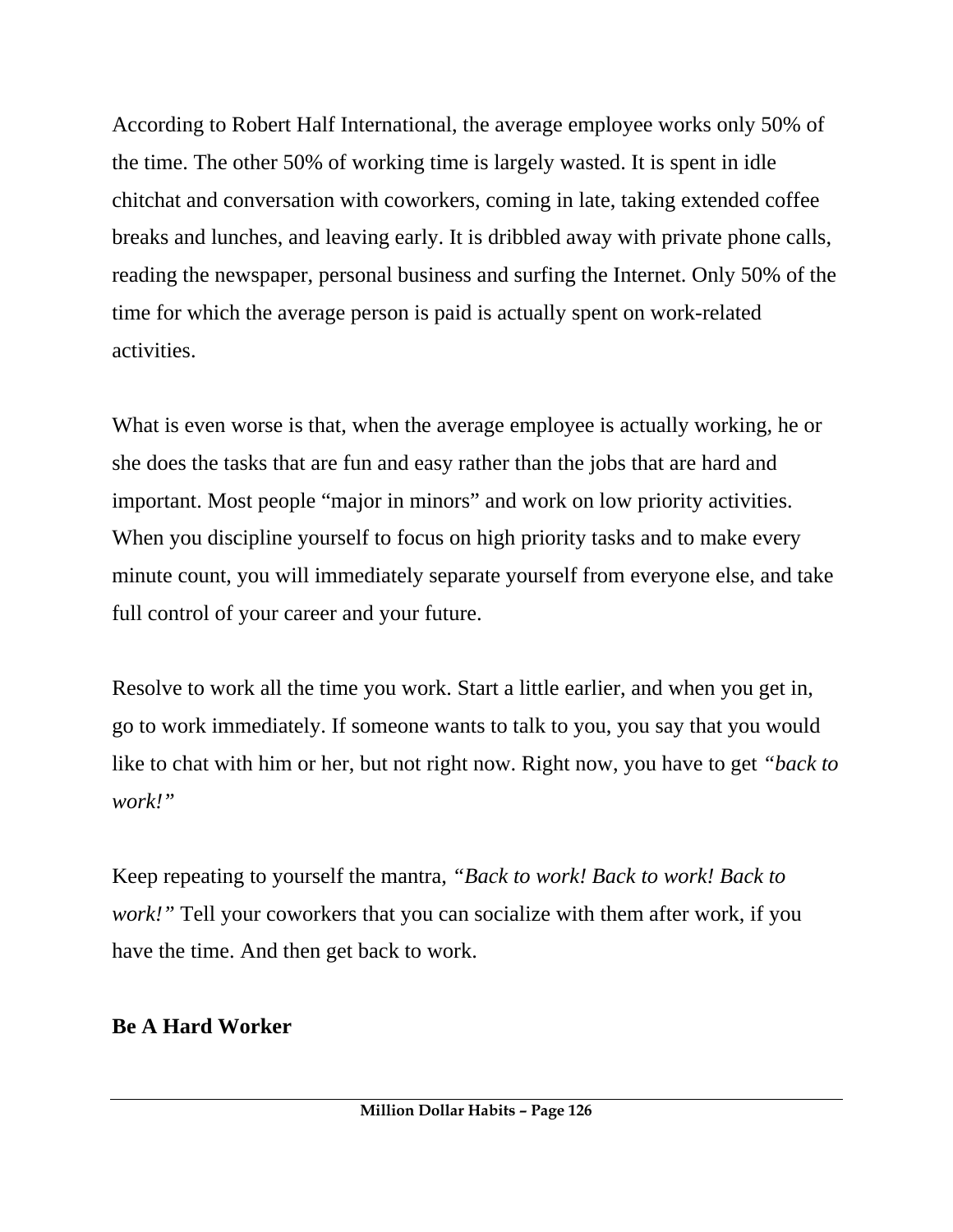Imagine that a management-consulting firm is going to come into your company and do a survey one year from today. In this survey, they are going to ask everyone in the company to rank everyone else in the company in terms of who works the *hardest*, all the way down to who works the least hard. Imagine that your goal is to come out on the top of this survey. Every single day that you are at work, imagine that you are being watched with hidden cameras. At the end of the month or the year, a vote is going to be taken on the hardest working person in the company. Your job is to be sure that you win this vote.

There is nothing that will bring you to the attention of people who can help you faster than developing *a habit for hard, hard work*. In every study of successful people, whether they are athletes, executives, entrepreneurs or self-made millionaires in any field, the most obvious habit they have is that they work much longer and harder than their coworkers.

### **Join the Elite**

There have been many studies about wealth and poverty in the United States, and worldwide. These studies try to explain income distribution and are often used as the basis for welfare payments, unemployment compensation and levels of taxation.

Again and again, these studies show that the highest paid people in America work about 60 hours a week. The lowest paid people in America, the ones at the poverty line, work fewer than 25 hours per week. The highest paid households in America have two or more people who work long, hard hours. The most impoverished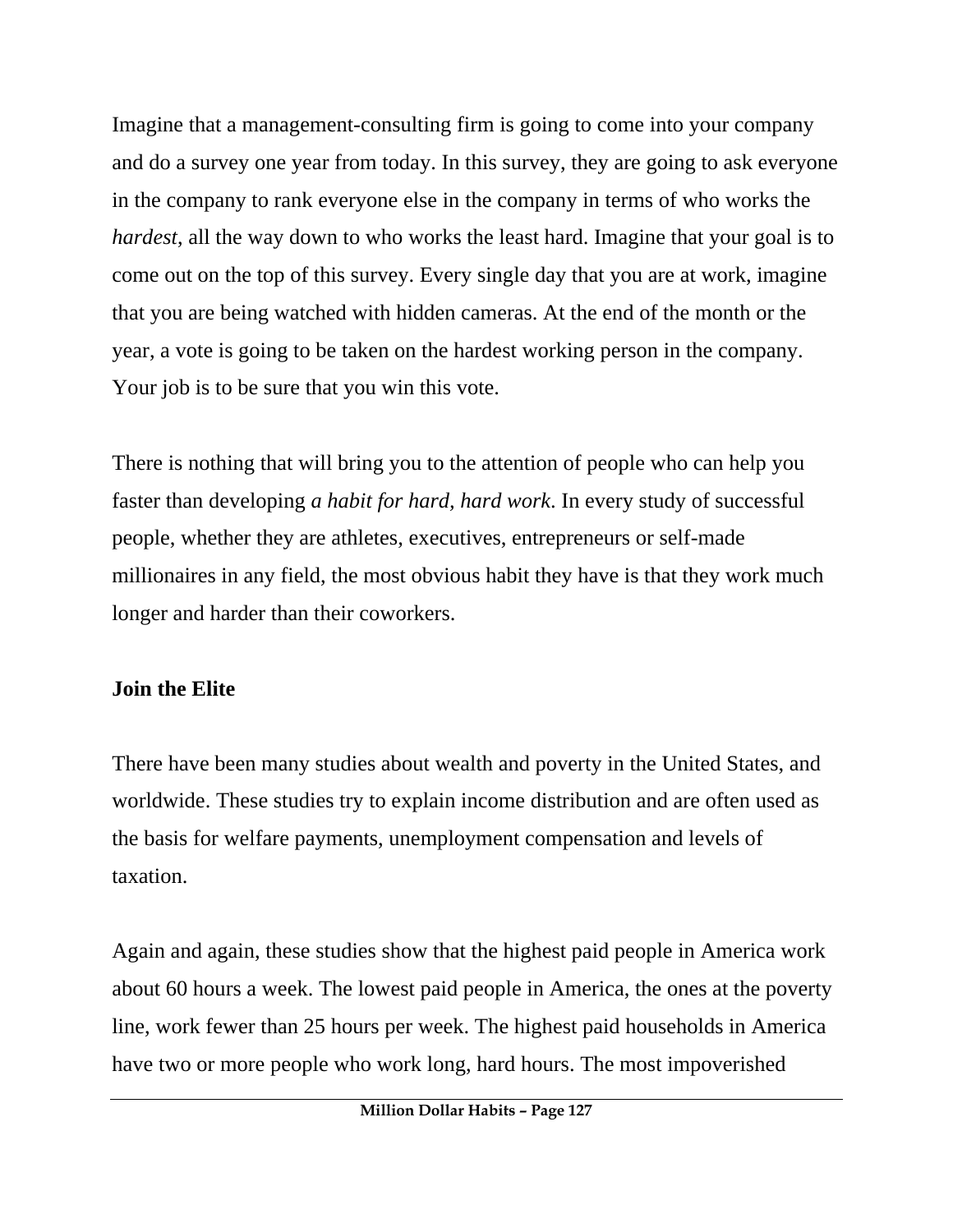households in America are those that have perhaps one wage earner who works only a few hours per week.

There is a direct relationship between how hard you work and how much you are paid. There is a direct relationship between how hard you work and how rapidly you are promoted. There is a direct relationship between how hard you work and the value of the contribution that you make to your company. People who work longer hours are invariably more valuable, paid more and promoted faster than people who do not.

### **The Key To Career Success**

Andrew Grove, the Chairman of Intel, was interviewed in Fortune Magazine some time ago. He was asked what he felt to be the biggest changes that had taken place in the world of work in the last decade. He answered that, "In my estimation, the two most important changes were these: First of all, every person today is now the architect of his or her own career. Each person has to see himself or herself as completely responsible for everything that happens to them, especially for their own work habits, and their own training and development. No one could rely on a company taking care of them throughout their careers."

His second observation was even more important. He said that today, the key to success in any job today is to *"add value."* At one time, you could get a job, reach a certain level of accomplishment, and then coast for months and even years on your previous achievements. Today however, you must be looking for ways to add value every single day. Your company no longer cares what you might have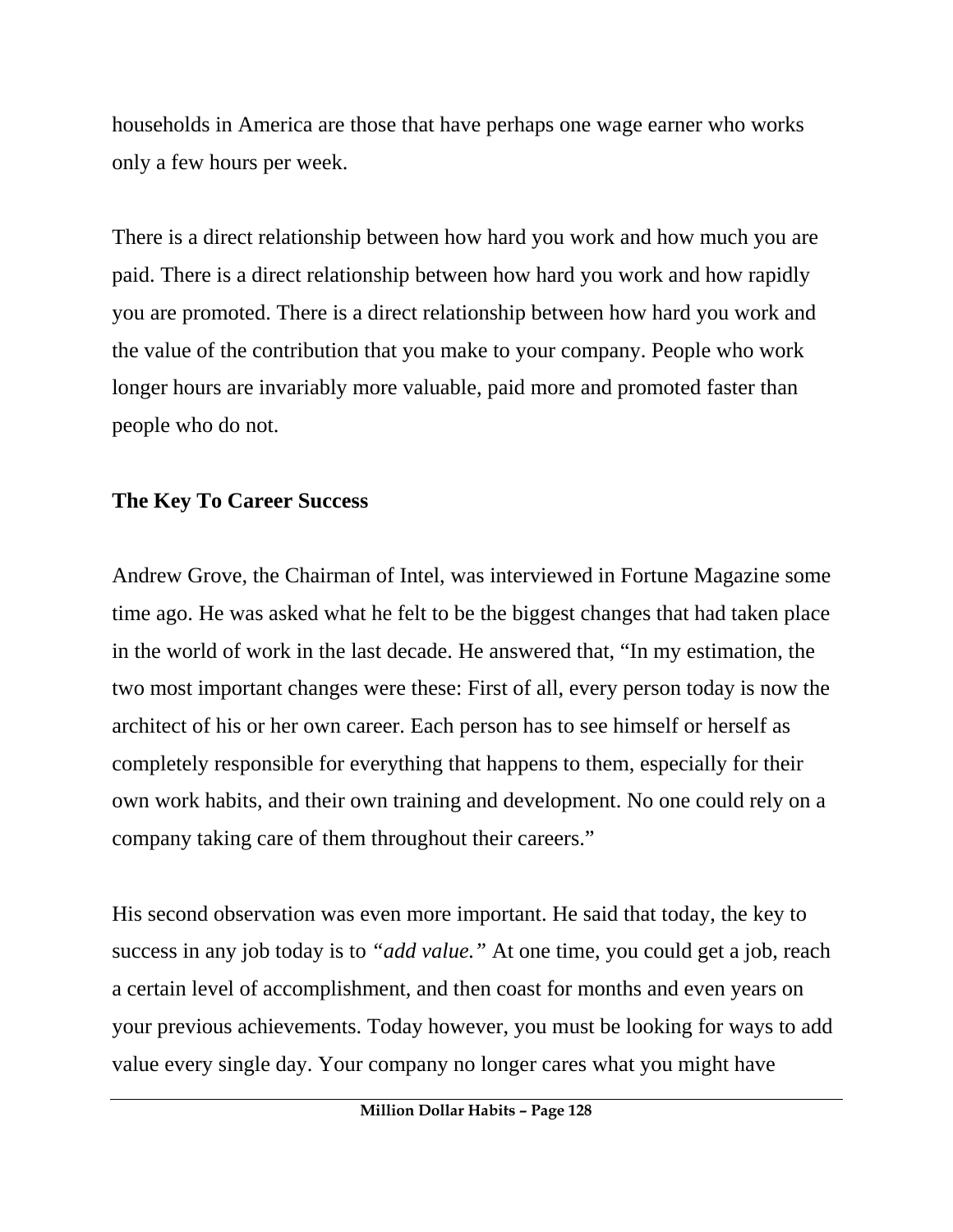accomplished in the past. The main question today is, *"What have you done for me lately?"* 

Gary Hamel and C.K. Prahaled, two of the top strategic planners in the world today, in their book *Competing for the Future*, write that the key to competitive advantage for companies is to project forward five years and identify the core competencies and skills that they will be need to be market leaders at that time.

By the same token, one of the most important habits you develop is *the habit of looking forward 3-5 years and identifying the additional skills and competencies you will need to be to the top of your field at that time.* What are the trends in your industry? What are the skills possessed by the highest paid people in your industry today? Where is your industry going, and what will you have to be absolutely excellent at doing 3-5 years from now if you want to earn an excellent income? These are the key questions that determine the direction of your career.

# **The Race is On**

Peter Drucker writes that, *"The only skill that will be important in the 21st century is the skill of learning new skills. Everything else will become obsolete over time."* 

We say that, *"Whatever got you to where you are today is not enough to keep you there."* Tom Peters says that*, "Whatever you are doing well today, you will have to be doing it vastly better one year from today if you want to keep your current position."* The race is on, and you are in it.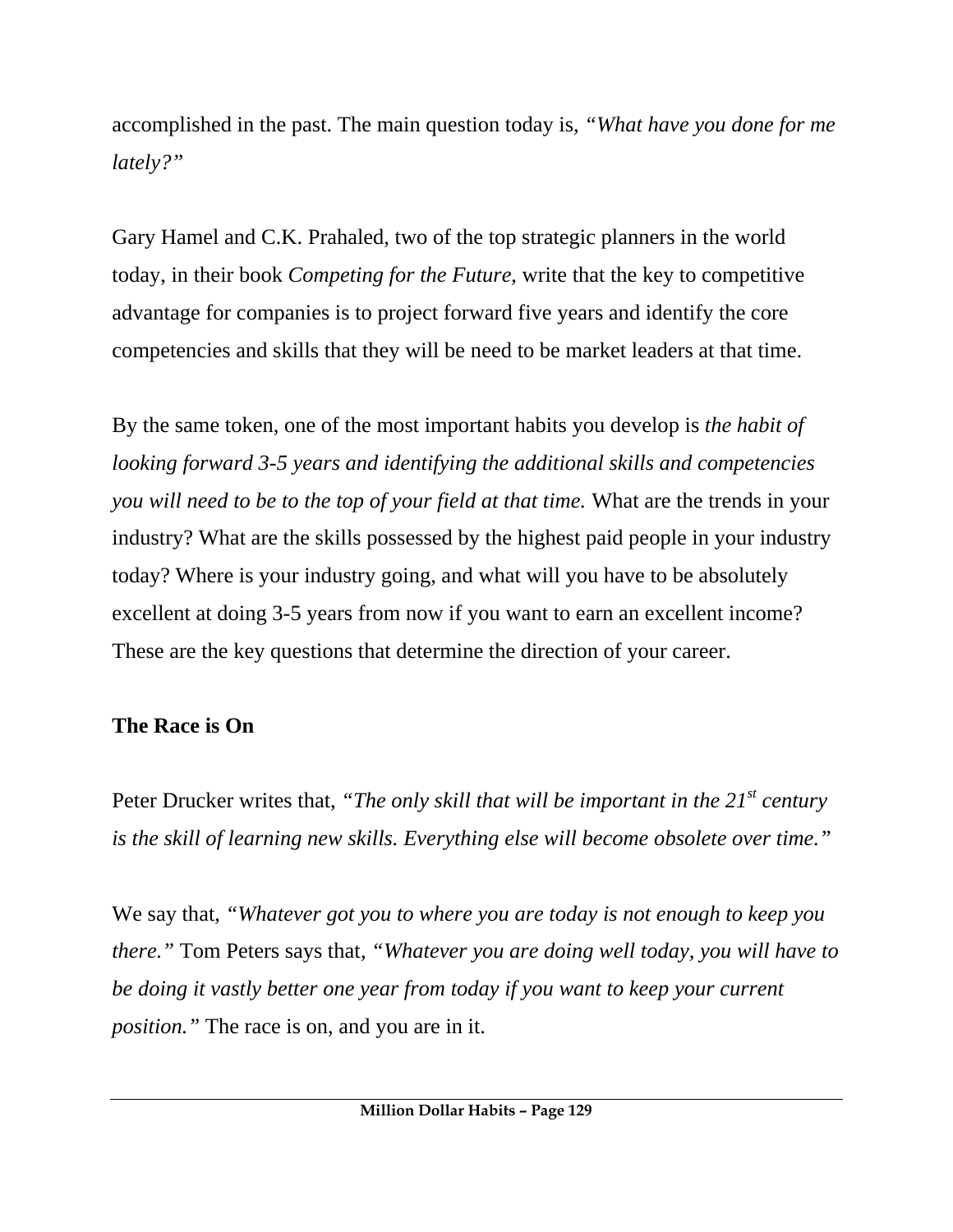Continually look for ways to add value, to contribute more than you are contributing today. Never forget that you are a *"knowledge worker"* and the value of your work is not determined by the hours that you put in, but by the results that you get out.

Make a habit of focusing on the most important and valuable results that you can accomplish in your position. Keep looking forward and identifying the additional skills and abilities that you can develop that will enable you to add more value by getting even better and more important results. This is the way to put yourself on the side of the angels, and to put your career onto the fast track.

# **Look Like A Winner**

One of the most important *Million Dollar Habit* you can develop, which can have an inordinate effect on how fast you move onward and upward, has to do with your personal appearance and image. You must develop *the habit of dressing like a person who is going somewhere in life.* 

Human beings are intensely visual. We are inordinately influenced by the external appearance of other people. Some surveys suggest that we form our first impression in the *first four seconds* of meeting a person, and we finalize our conclusions about that person in the *first 30 seconds*. After we have made a judgment and come to a conclusion about a person, our mind then strives to justify the decision we have already made. Something quite abrupt or shocking has to occur for us to alter our first impression. This is the way our minds work.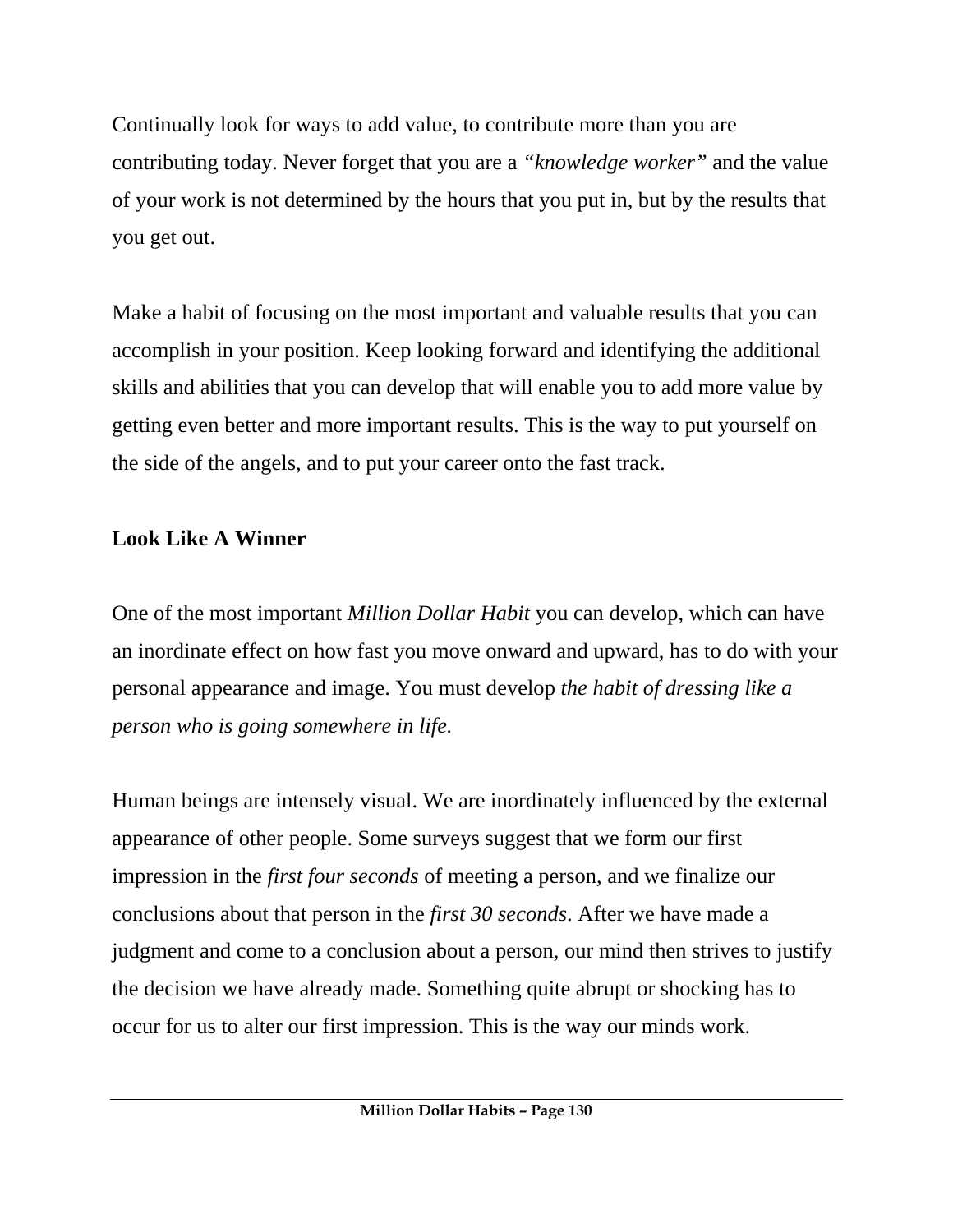Sometimes people say that, *"People should not judge me by the way I look on the outside."* This is a nice idea, but the fact is that you judge everyone you meet by the way they look on the outside, usually within 30 seconds.

One of the rules for success is that, *"Everything counts!"* Everything helps or hurts. Everything adds up or takes away. Everything is either moving you toward a goal of your own choosing or is moving you away from that goal. Everything counts! This rule is as applicable in the way you look as in any other area.

In the image that you project, everything counts, as well. If it doesn't help it hurts. One of the smartest things that you can do is purchase a couple of books on personal image and then select your clothes, your grooming, your make-up and your accessories so that you look like the kind of person who is competent, efficient and trustworthy.

Human beings tend to be incredibly perceptive. And we are very much influenced by the external appearance of a person. By taking the time and effort to dress well and to look the part of a capable person, you open doors for yourself that might otherwise remain closed to you.

# **What Every Company Wants**

Business owners and executives want to be proud of their staff. Many people work hard and do a good job, but are passed over for promotion, year after year, because of their external appearance. They are often overweight and unkempt. Their hair is too long or poorly cared for. Their clothes and accessories are ill fitting do not go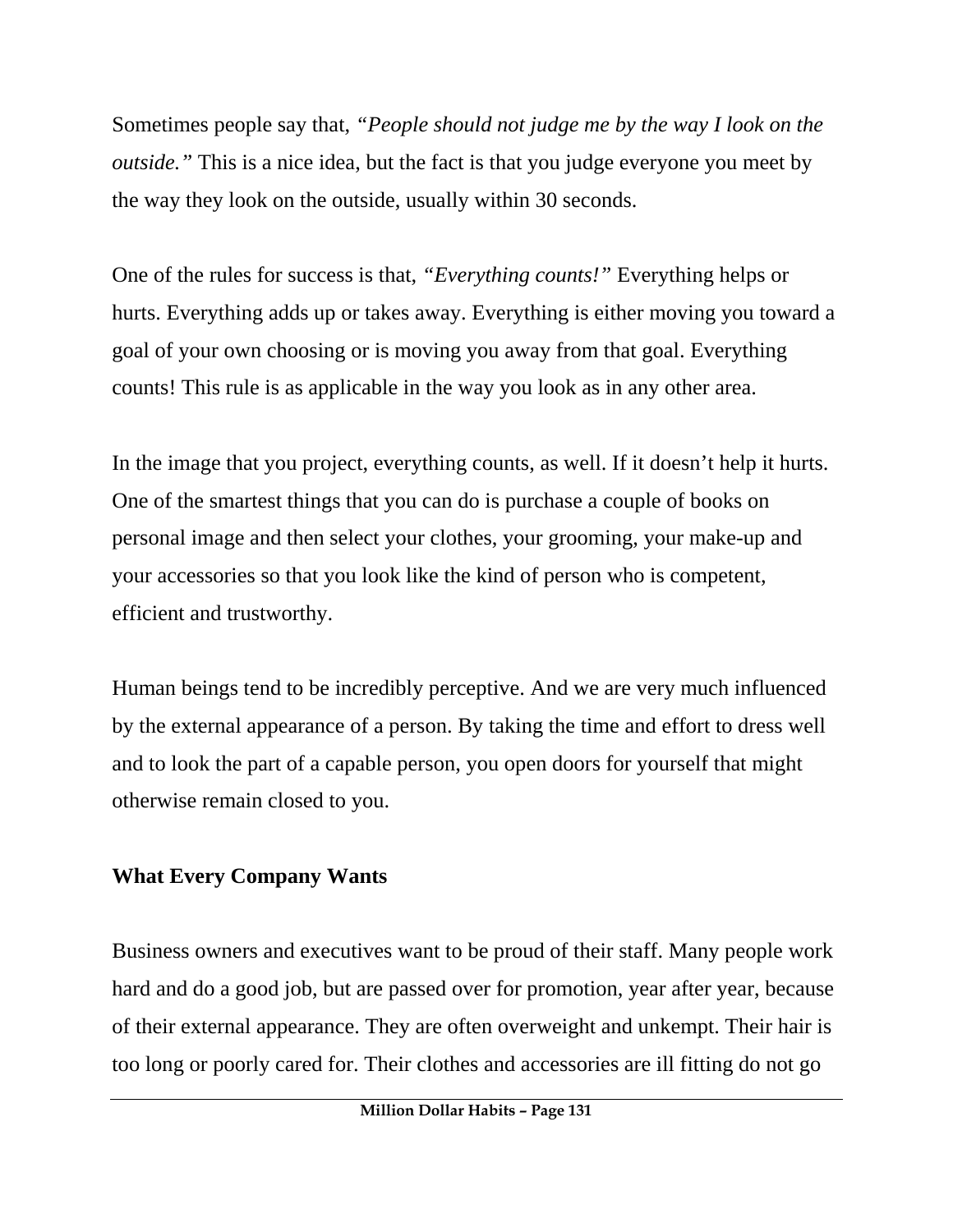with their other clothes. Their shoes are unpolished or mismatched to their clothes or position. As a result, the people around them, especially their superiors, immediately discount their value and ignore their opinions.

In chapters Seven and Eight, we will talk about building a business and about sales and marketing. In those chapters, I will explain the importance of *positioning* and *branding* in selling a product or service. Both of these concepts are applicable to you personally, and in your work life as well.

Here's an exercise for you. Imagine taking a picture of yourself as you show up for work in the course of the week. Imagine circulating that picture to others and asking the question, *"What kind of a person is this?"* 

How would people who don't know you describe you by looking at a photograph of you the way that you normally appear at work? Would they say that, *"This is an excellent, well organized, high performing individual?"* Or would they say something else?

Look at your workspace or desk, your briefcase or car. Ask, *"What kind of a person works in an environment or situation like that?"* Would an objective third party observer say that, by looking at your work space, that you were a "highly efficient, productive and well organized person?" Or would they say something else?

### **An Outside Evaluation**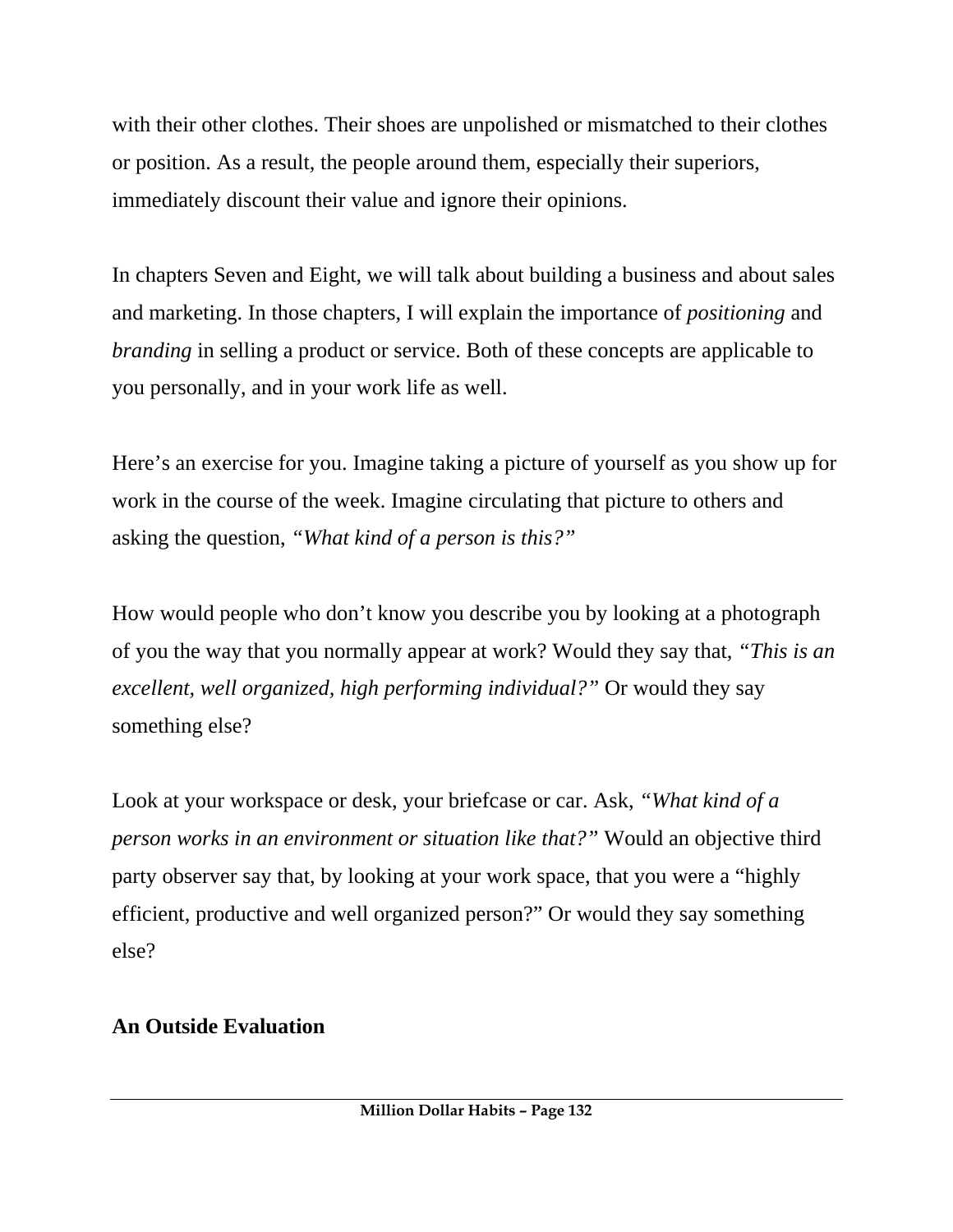Here's another exercise. Imagine that an outside firm of consultants was to interview all of your coworkers and ask them this question: *"What words would you use to describe that person?"* 

What words do people use to describe you in your absence? Based on their experience with you, with your character and your work habits, how do people talk about you to others when you are not there? How would you like them to talk about you? What words would you like them to use? What words would it be helpful to your career if everybody used them when they described you to others?

Finally, how could you develop *the habits of walking, talking, dressing, working and behaving in such a way that others describe you in the most positive and flattering way*. Would it be helpful to you if people were to say that, "He/she is extremely competent, efficient, honest, friendly, helpful and gets things done quickly and well?"

How could you change or restructure your appearance and work habits so that, sometime in the future, these are the words that people use when they think and talk about you? What steps could you take immediately to begin creating these works in people's minds?

# **Be A Good Team Player**

One of the most important habits you can develop in the course of your career is *the habit of working well with other people*. Your ability to be a good team player early in your career, and a good team leader later in your career, will do as much to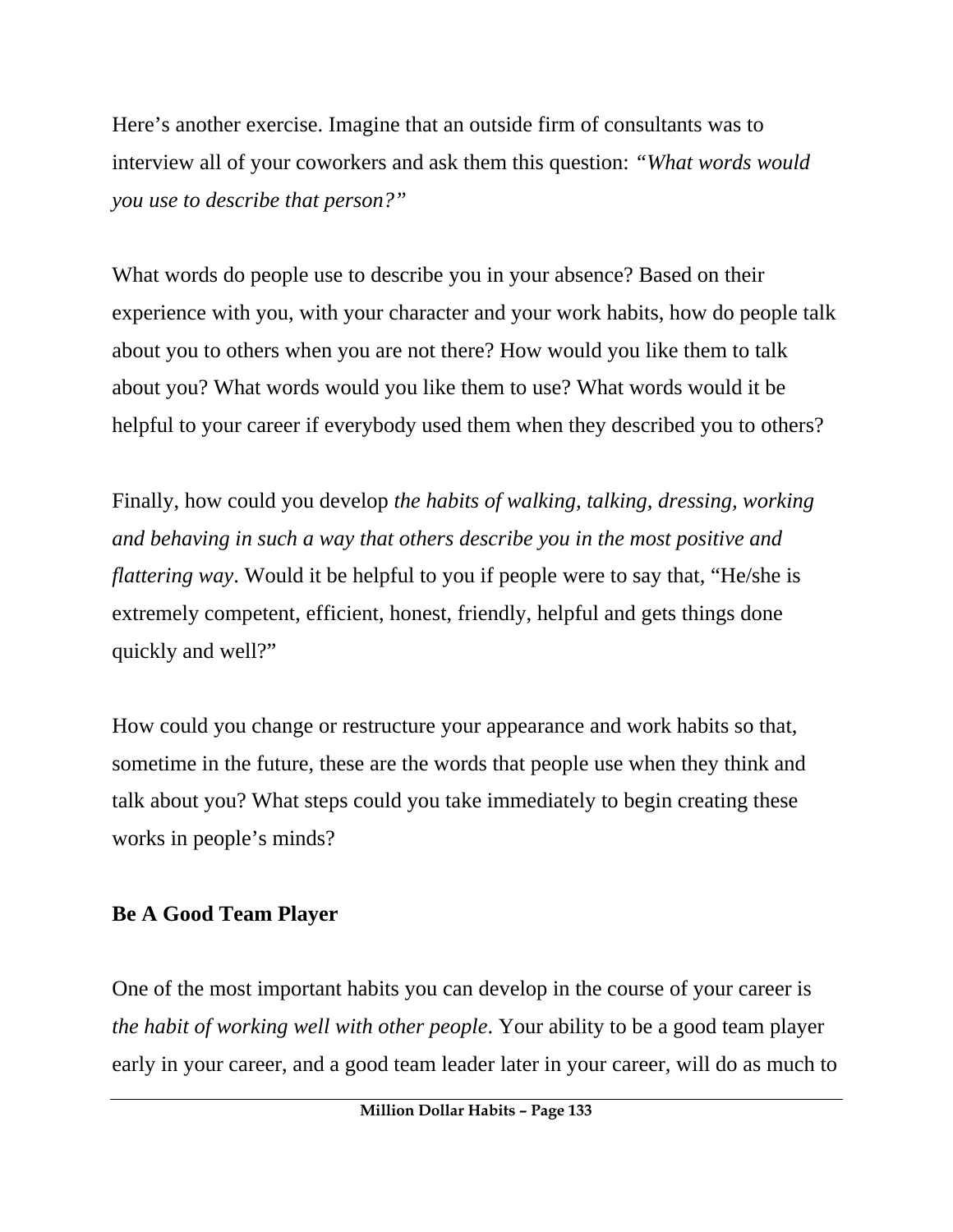increase your value to your company as any other habit or skill that you can develop.

In times of economic turbulence and large-scale lay-offs, researchers have found that the last people to be let go from any organization are the most popular and helpful people. The people who are kept on the longest, irrespective of economic conditions, are always the ones who are liked the most and who get along with the greatest number of people. Your job is to be one of those people.

Sometimes I ask my audience members, *"How many people here work in customer service?"* Very few hands go up. I then go on to point out that, *"Everyone is in the business of customer service. Everyone is in the business of serving customers, no matter what you do in your organization."* 

# **Focus On Customer Service**

Develop the habit of seeing everyone around you as a customer of some kind, and simultaneously see yourself as a customer service specialist. A customer can be defined as *"Anyone who you depend upon for your success at work, and anyone who depends upon you for their success at work, or in the outside world."* 

By this definition, you have several different customers. First, there are your external customers. These are the people who buy and use the product or service that your company produces. Satisfying these people is absolutely indispensable to your success. Those people who are the most vital to serving customers of the company are always the most valuable and appreciated.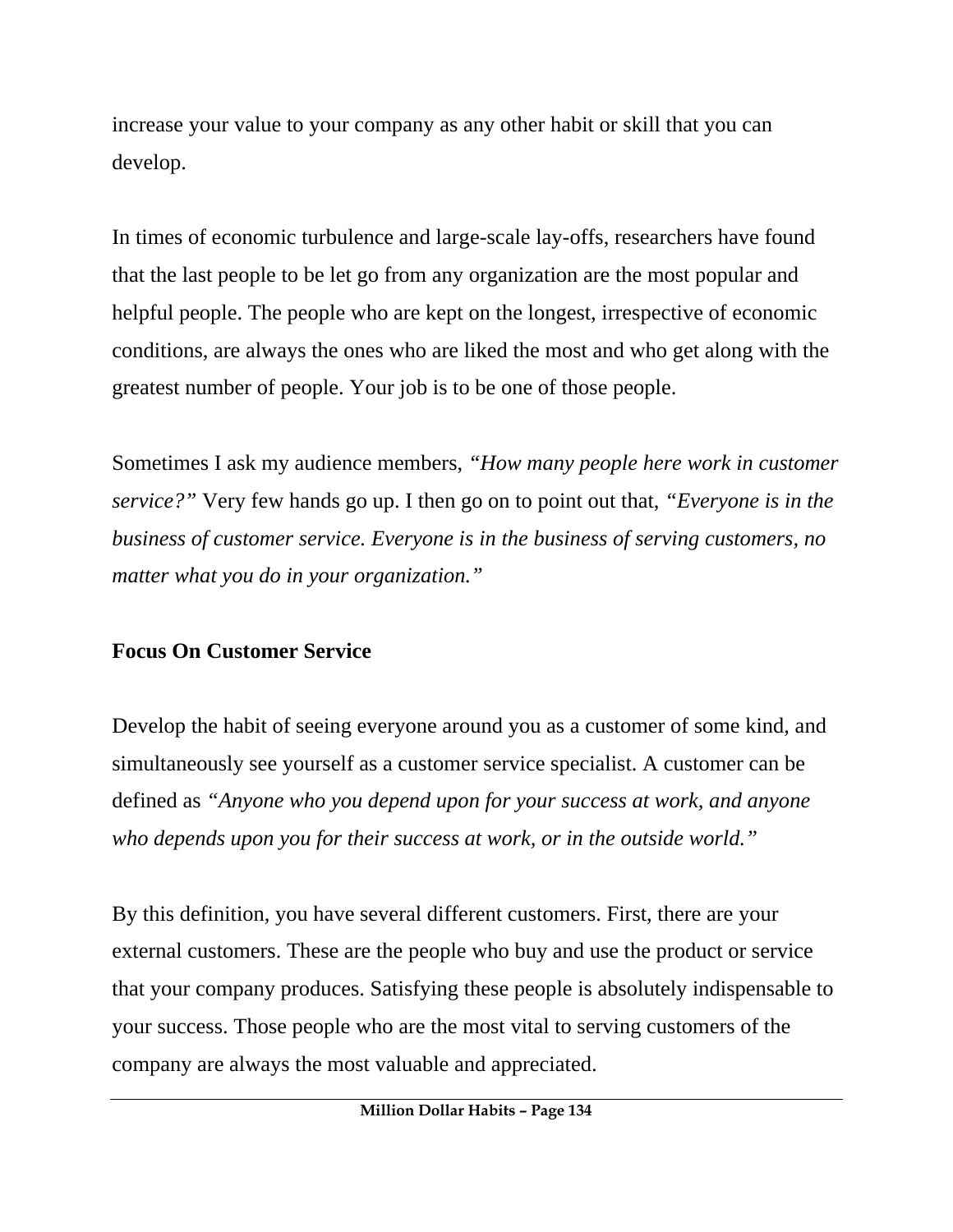You also have another set of customers, within your organization. These are your boss, your coworkers and your subordinates. You depend upon each of these people for your success, and to a certain degree, each of them depends upon you. The more and better you serve your internal customers, the more productive and valuable you will be to your company.

#### **Your Best Customer**

Begin with your boss. He or she is your most important customer. This is because you can fail to satisfy every other customer in your organization, but as long as your boss continues to like and support you, your job will be safe. On the other hand, you can please every other person inside and outside of your organization, but if you do not satisfy your boss, your job will be in jeopardy. Your boss is therefore your number one customer.

Here is an exercise. Draw up a list of everything that you feel that you have been hired to do. Take this list to your boss and ask your boss to organize this list on the basis of his or her priorities. Ask him or her to choose your number one, most important output responsibility. Then have him choose your second most important task, and so on.

Very few people do this with their bosses. The first time you approach your boss with this exercise, he or she will be both flattered and somewhat amused. But if you persist in working through this list of tasks, and organization of priorities, with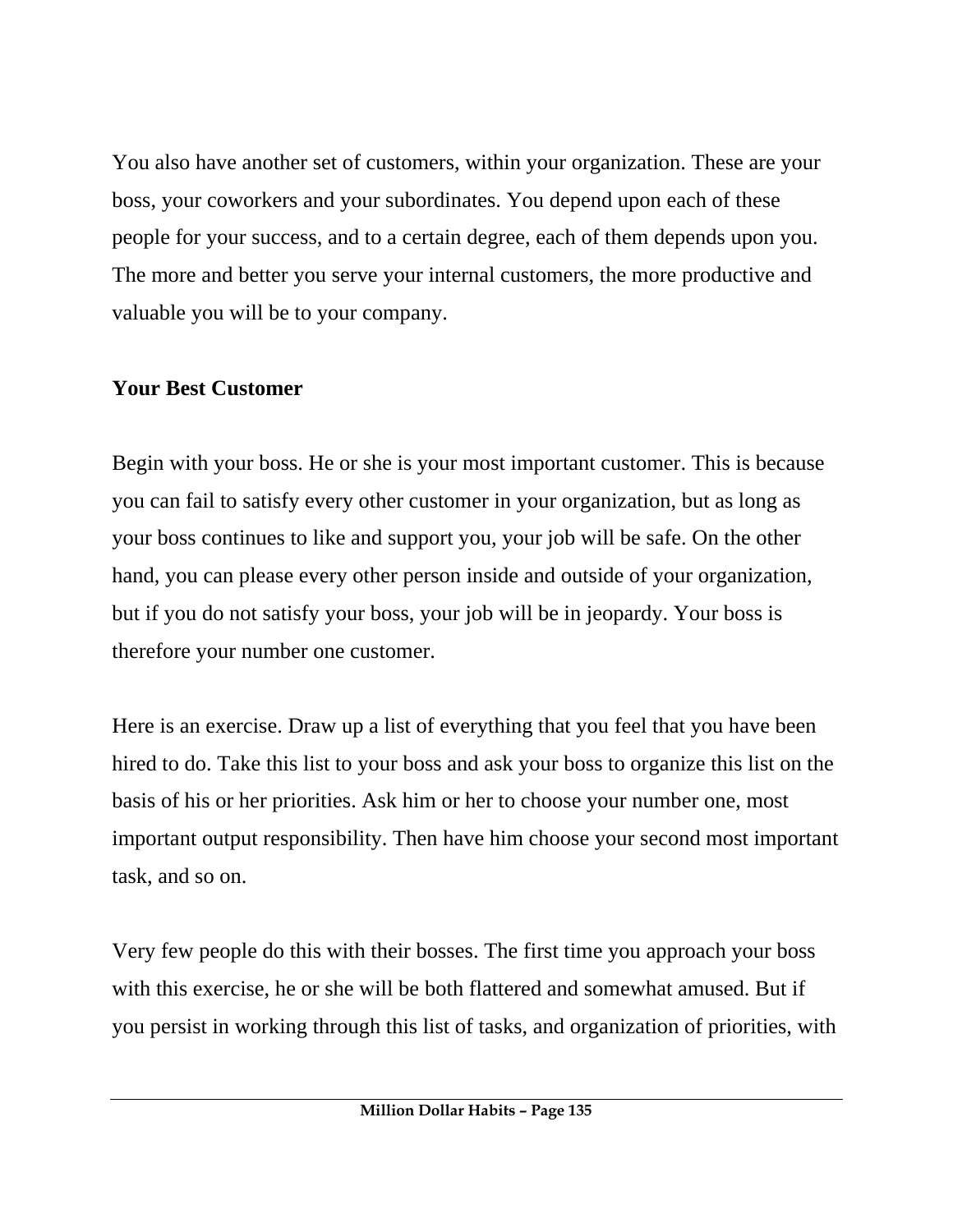your boss, you will both emerge from the meeting with a much better understanding of your true priorities at work.

From them on, develop *the habit of always working on your boss's number one task*. If your boss asks you to do a new job, immediately ask what order of priority does the new task have in comparison with the other work that you are doing. Make it clear that your primary aim is to work on what your boss considers to be the most important and valuable use of your time.

# **Help Others to Be Effective**

If you have a staff of your own, perform the same exercise with them. Have each of them draw up a list answering the question, *"Why am I on the payroll?"* Go over these descriptions with each of your staff members and help them to organize their lists by priority. From then on, do everything possible to assure that each of your staff members is working on what you consider to be the most important thing they can be doing to make the most valuable contribution possible to your organization.

Your coworkers are also your customers, because you depend upon them for certain things. You should always be looking for ways to help them do their jobs more effectively. By the Law of Reciprocity, they will then look for ways to help you do your job even better.

In a book on *Power and Influence in Organizations* written some years ago, the author concluded that power in an organization was based on what he called,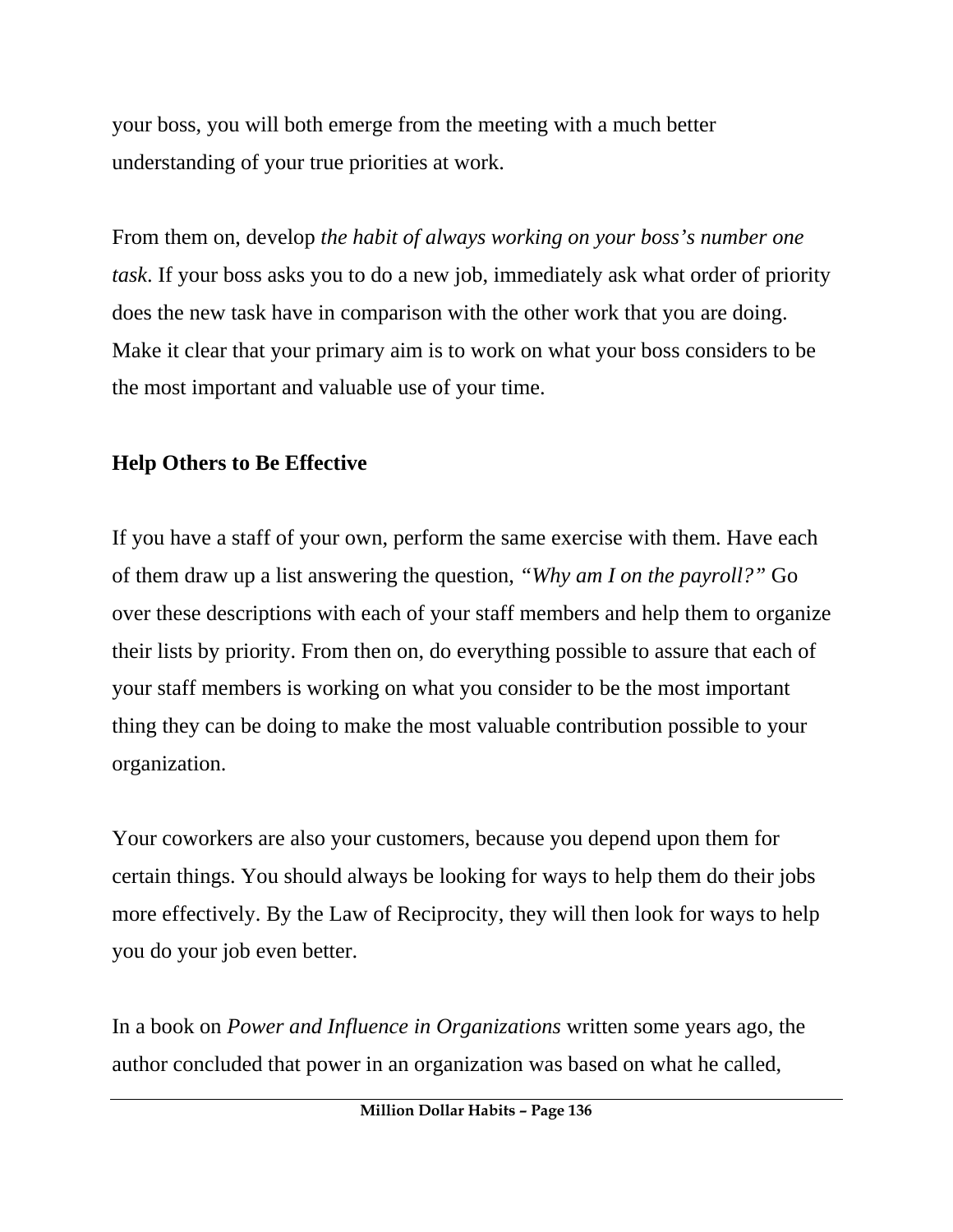"managed dependencies." This referred to people whom you could influence, but over whom you had no control. They were not dependent upon you for their jobs or their incomes. These were people who were independent of you, but whose help and cooperation you required if you wanted to be successful in your position.

Make up a list of all the people within and without your organization whose assistance, help, cooperation and support you need in order to do your job the very best possible. You should then make *a habit of cultivating these people and looking for ways to help them to be more successful in fulfilling their responsibilities as well.* 

# **Sowing and Reaping**

In Chapter One, we said that the Law of Cause and Effect is the granddaddy law of western philosophy, the iron law of the cosmos. The biblical version of this law is the Law of Sowing and Reaping. This law says that, *"Whatsoever you sow, that also shall you reap."* In the world of work, this means that, whatever you put in, or do for others, will eventually come back to you. Note that the Law of Sowing and Reaping has a specific order. First, you sow. Then, you reap. Many people try to reap before they sow, or without sowing at all. But this is not the way the world works.

First, you look for ways to help other people. Then, almost automatically, people will be predisposed to helping you when the time arises. One of the great rules for success is this, *"The more you give of yourself without expectation of return, the more that will come back to you from the most unexpected sources."*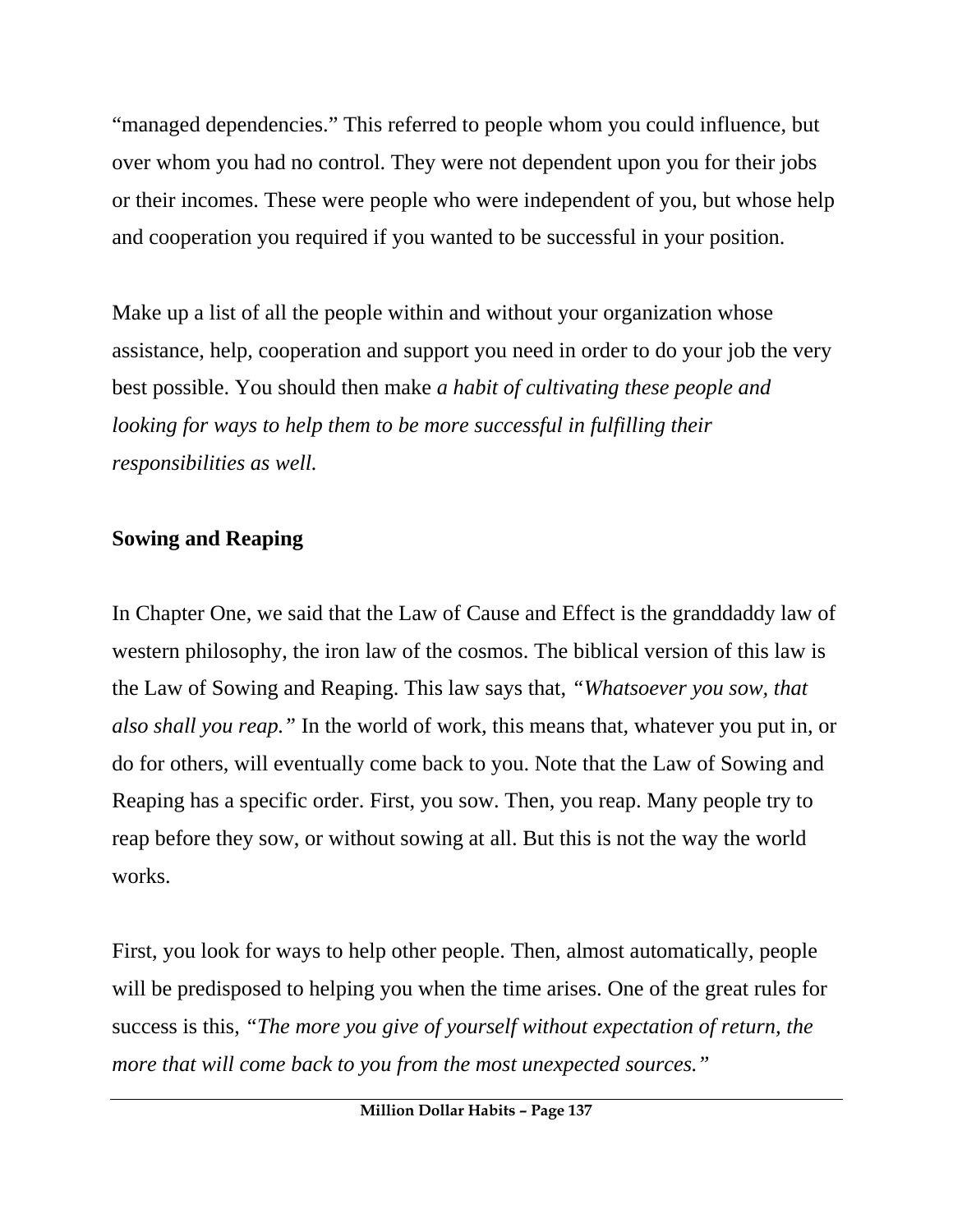Develop *the habit of looking for ways to put in more than you get out, to sow more than you reap, to go the extra mile, and to always do more than you are paid to do.* If you always do more than you are currently being paid to do, you will be setting yourself up to be paid more in the future. Look for ways to add value continually.

### **President of Your Own Company**

One of the most important habits you can develop to succeed in your company is *the habit of viewing yourself as self-employed*. See yourself as the "President" of your own personal services corporation. Act as if you owned 100% of the shares of the company you work for. Treat the company like it belongs to you, in every respect. By developing the habit of seeing yourself as self-employed, you take complete responsibility for yourself, your company and your career. By taking complete responsibility, and seeing yourself as the President of your own business, you change your personality and your character. Your attitude improves and your actions become more focused, efficient and deliberate.

In a study done in New York some years ago, they discovered that only 3% of employees see themselves as self-employed. These 3% always seem to be the ones who are paid more and promoted faster. They are the ones who take personal responsibility and personal initiative. They are action oriented in looking for ways to contribute more value to their companies. They seek out additional training experiences to increase the quality and quantity of results that they can get in their jobs.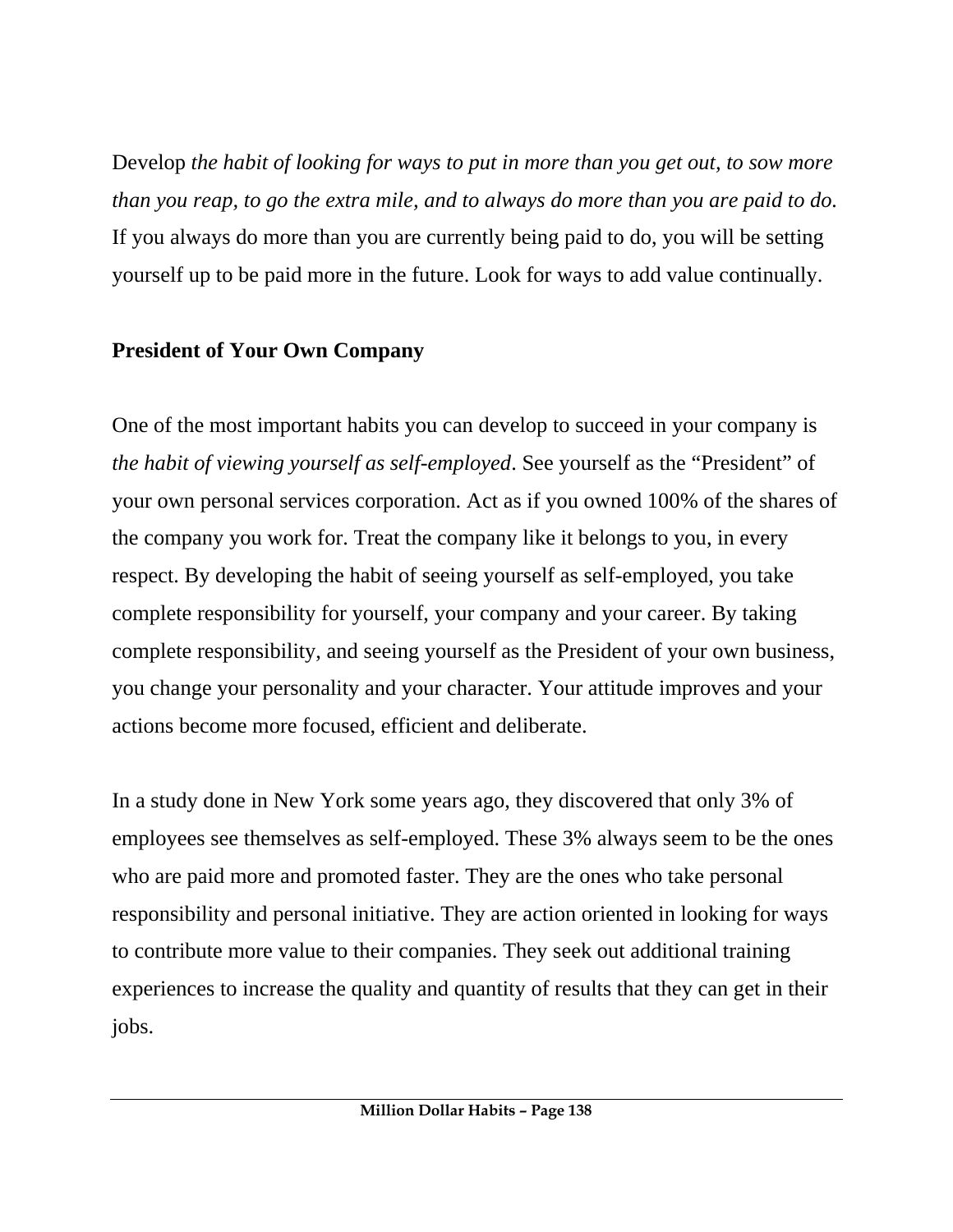When you view yourself as the president of your own company, as completely self-responsible for your own job and your own results, you quickly come to the attention of the people who can help you the most. Doors of opportunity will open up for you. You will be promoted to positions of higher responsibility and authority. You will be more respected and esteemed by the important people around you. You will eventually leave everyone else behind.

# **Be Positive and Cheerful**

Perhaps the most helpful decision you can make is to develop *the habit of being a pleasant, positive person*. Refuse to criticize, condemn or complain. Do not engage in gossip or gripe sessions with your coworkers. Imagine that everything that you say at work will be repeated and published on the company bulletin board. Guard your tongue. Instead, look for something good to say about everyone.

Always be cheerful and friendly. Be patient and easy going. Be polite and courteous. Be thoughtful and considerate. Be the kind of person that everyone likes to have working for them, or likes to work for or with.

In our modern business world, it is always the people who are competent, capable, likable and pleasant who are paid the most and promoted the fastest. Make it *a habit to look for the good in every person and situation*, and to keep focused on helping other people, and adding value to your company. These habits will help you as much or more than anything else you could possibly do.

# **Action Exercises:**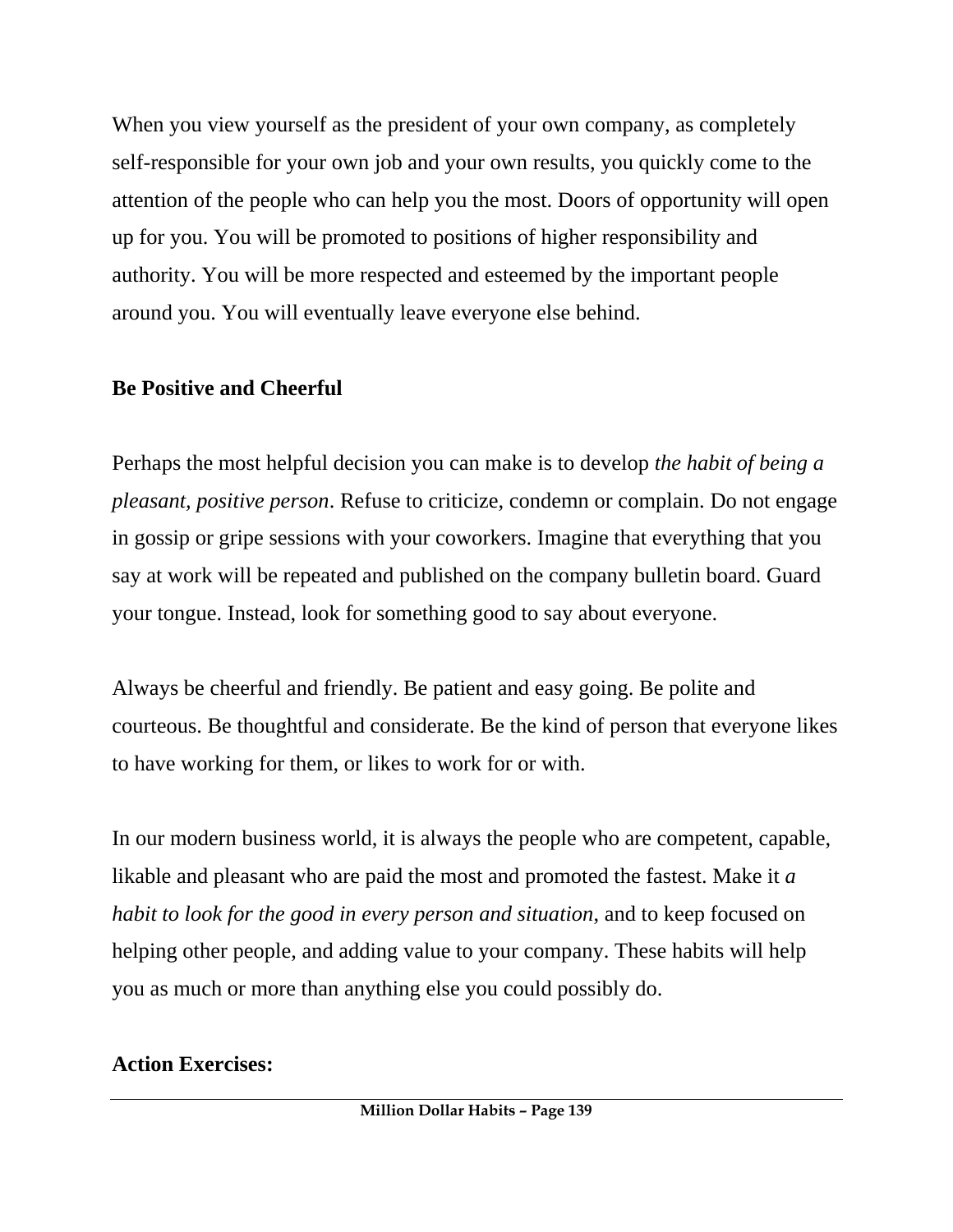- **1.** Determine what you find easy to learn and easy to do, and what you most enjoy doing at work; find a job doing more of that.
- **2.** Identify your unique talents and abilities, and dedicate yourself to becoming absolutely excellent in those areas.
- **3.** Develop the habit of continually asking for and accepting more responsibility for results, and then move quickly when you get an opportunity to perform.
- **4.** Work all the time you work; when you start earlier, work harder and stay later, you quickly separate yourself from all the others.
- **5.** Focus on satisfying your customers at work, both inside and outside of the company.
- **6.** Develop the habit of working well with others; always be looking for ways to contribute, to help others to do their jobs better and faster.
- **7.** Get the job done fast! The faster you move, the more energy you have, the more you get done, and the faster you will be paid more and promoted to higher levels of responsibility.

*"Work is an extension of personality. It is achievement. It is one of the ways in which a person defines himself, measures his worth and his humanity."* (Peter Drucker)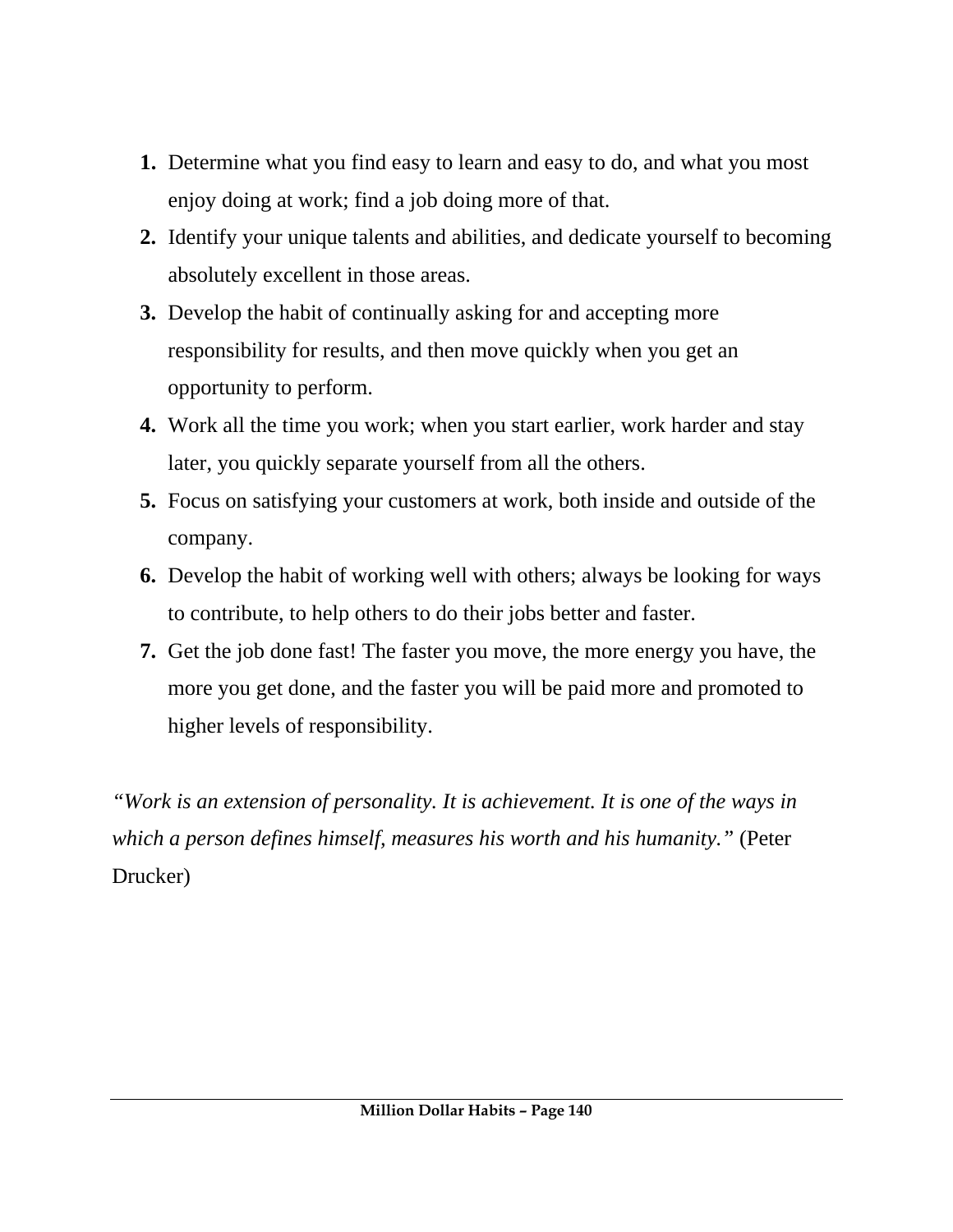#### **Chapter Seven**

### **The Habits of Top Businesspeople**

*"Continuous, unflagging effort, persistence and determination will win. Let not the man be discouraged who has these."* (James Whitcomb Riley)

Everything that happens in life is a matter of *probabilities*. There is a probability that virtually anything will happen. There is a probability that you will live a long, happy, healthy and prosperous life. There is a probability that you will drive safely to and from work tomorrow. Actuaries and statisticians can determine these probabilities with considerable accuracy. The entire world of insurance is based on these numbers, as well as much of the world of finance and investments.

Most self-made millionaires in America are entrepreneurs, business executives or self-employed professionals. By becoming knowledgeable, proficient and skilled in the operations of successful business, you dramatically increase the probability that you will earn a lot of money, achieve financial independence and become a millionaire yourself in the years ahead. As it happens, all business skills and behaviors are *learnable* through study and practice. In this chapter, you will learn the most important habits practiced by the most successful businesspeople in every area. Your job is to adopt these habits and then to apply them in all your business activities.

### **The Purpose Of A Business**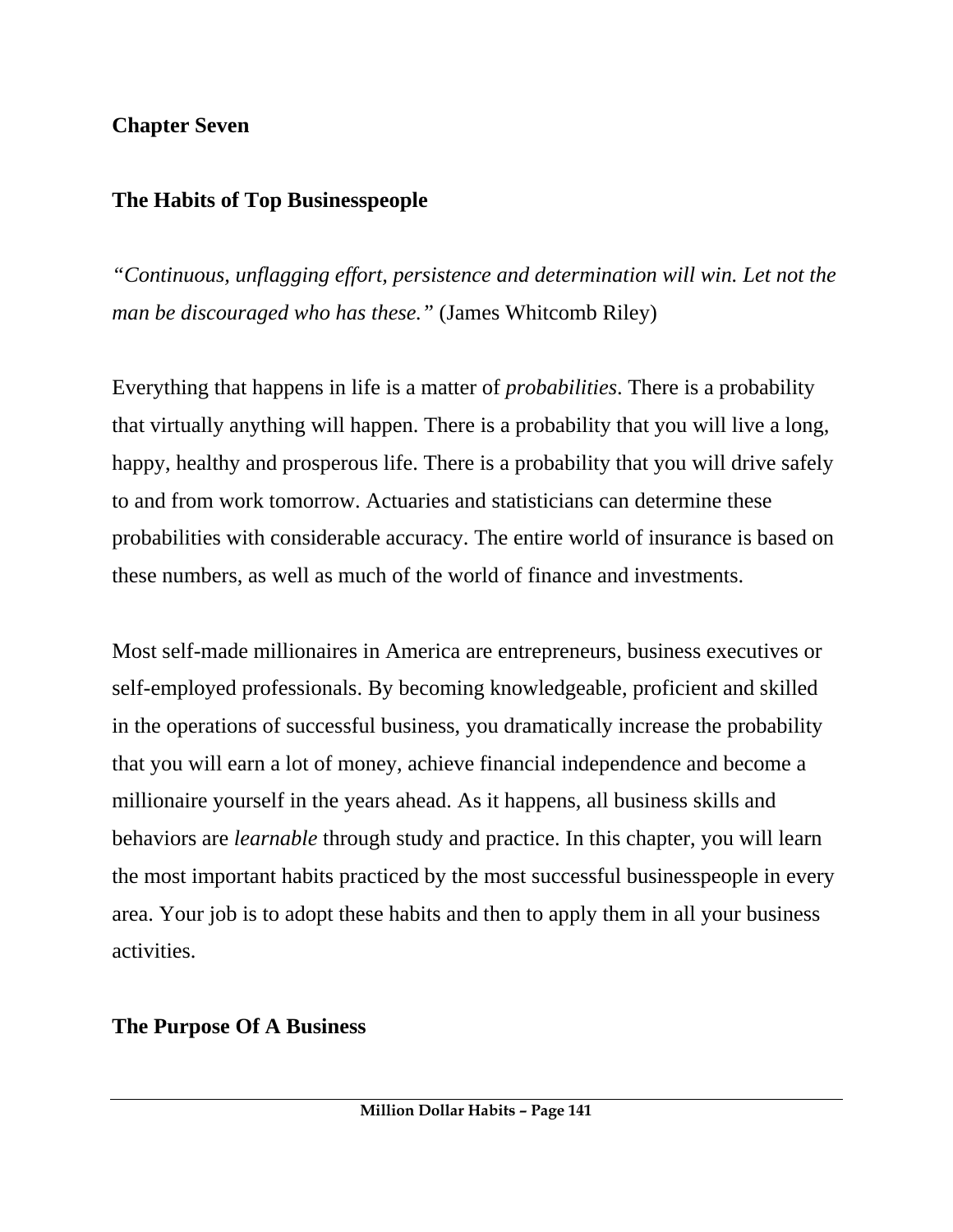What is the purpose of a business? Some people say that it is to *"make a profit."* However, Peter Drucker says that, *"The purpose of a business is to create and keep a customer.*" All profits are a result of creating and keeping a sufficient number of customers and serving them in a profitable manner.

The most important habit you can develop for business success is *the habit of thinking about your customers all the time*. Develop an intense customer focus. Put yourself inside their hearts and minds, and see everything you do from the customer's point of view. Morning, noon and night, you must develop *the habit of placing your customers in the center of your thinking in all of your business* activities.

The aim of all business activities is *customer satisfaction*. Businesses succeed and grow because they satisfy their customers better than their competitors. Businesses shrink and decline because they fail to satisfy their customers with the products and services they want, at prices they are willing to pay. To be sure that you are doing the right things, one of the most important questions you ever ask is, *"What does my customer consider value?"* 

# **The Power of Clarity**

Perhaps the most important word in business and personal success is the word *"clarity."* You must be absolutely clear about who you are as a person, and what you are trying to do or accomplish in your business or work. You must develop the habit of thinking carefully about every detail of your business life, and then take the time to achieve absolute clarity in several different areas.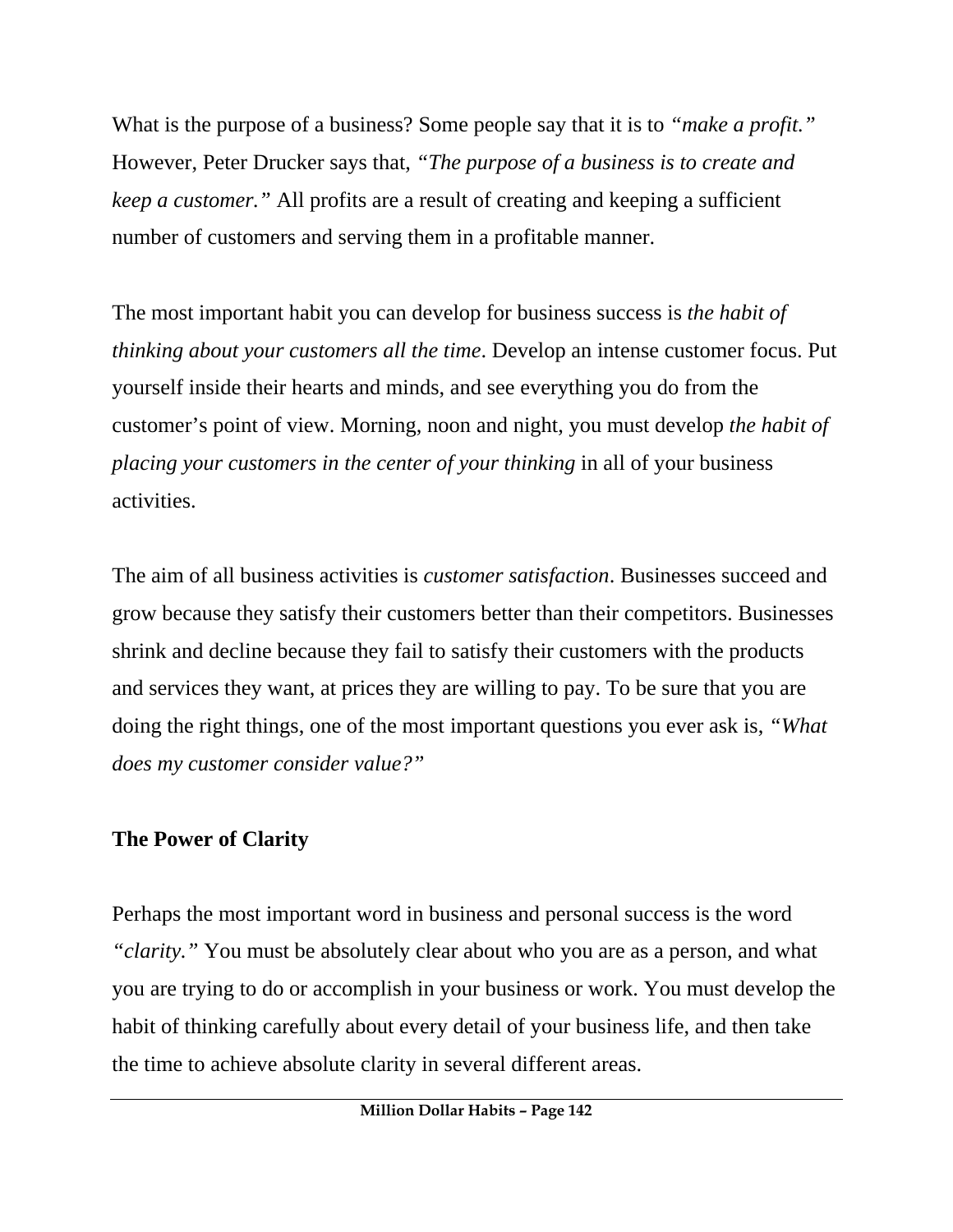Begin with your *vision*. What is your vision for your ideal business future? If you could wave a magic wand and make your business perfect in every way, what would it look like?

In the Bible, it says, *"Where there is no vision, the people perish."* In business terms, this means that where there is no clear, positive, uplifting vision for the business, people eventually lose their enthusiasm and commitment and simply go through the motions of operating the business day by day.

Just as you need an uplifting and inspiring vision for yourself and your life, you need a vision for your business. Make it a habit to continually define and clarity this picture. Practice *"idealization"* in the creation of this vision. Imagine that you have no limitations and that you can create your business any way you want.

# **Think About the Words**

Think about the words that you would use to describe your business if it was perfect in every respect. What would they be? What words would you want your customers to use in describing your business to other potential customers? If you could select the ideal words and put them into the mouths of your customers, what words would you choose? What words do you want the people inside and outside of your business to use to describe you and your business activities?

For example, if everyone around you described your business with the words *"excellence, quality, wonderful customer service, high integrity, great people, best*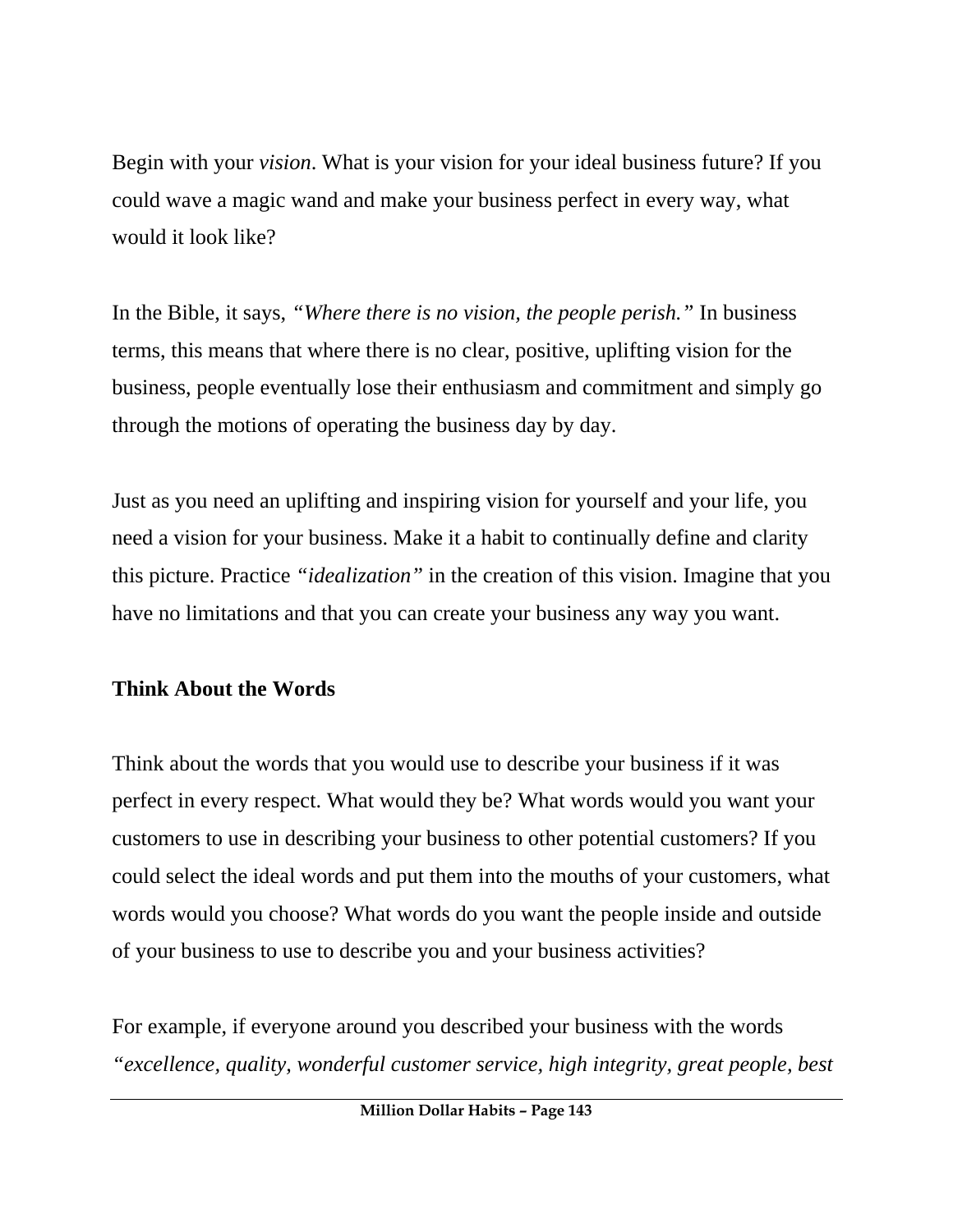*products, speedy follow-up, etc.,*" would this be helpful to you? If so, how could you organize your business activities to assure that these are the words that people use when they think and talk about you sometime in the future. The greater clarity you have with regard to this ideal description, the easier it is for you to do the things that are necessary to make these words a reality.

### **A Mission and a Measure**

What is your *mission* for your business? A mission is always defined in terms of what you want to accomplish with your business for your customers. A mission always contains a measure of some kind, that you can use to determine whether or not your mission has been completed.

For example, for many years, the mission of AT&T was to "bring telephone service within the reach of every American." It took almost one hundred years for AT&T to complete this mission, but the mission never changed until it was achieved.

A company might say*: "Our mission is to supply our customers with the best products, backed by the best customer service in our market, and as a result, achieve sales and profit growth of 15% per year."* 

With a mission like this, strategic planning, marketing and sales, policies and procedures, all have a central focus that make it much more likely that this mission will be accomplished. What is your mission for your business and your customers?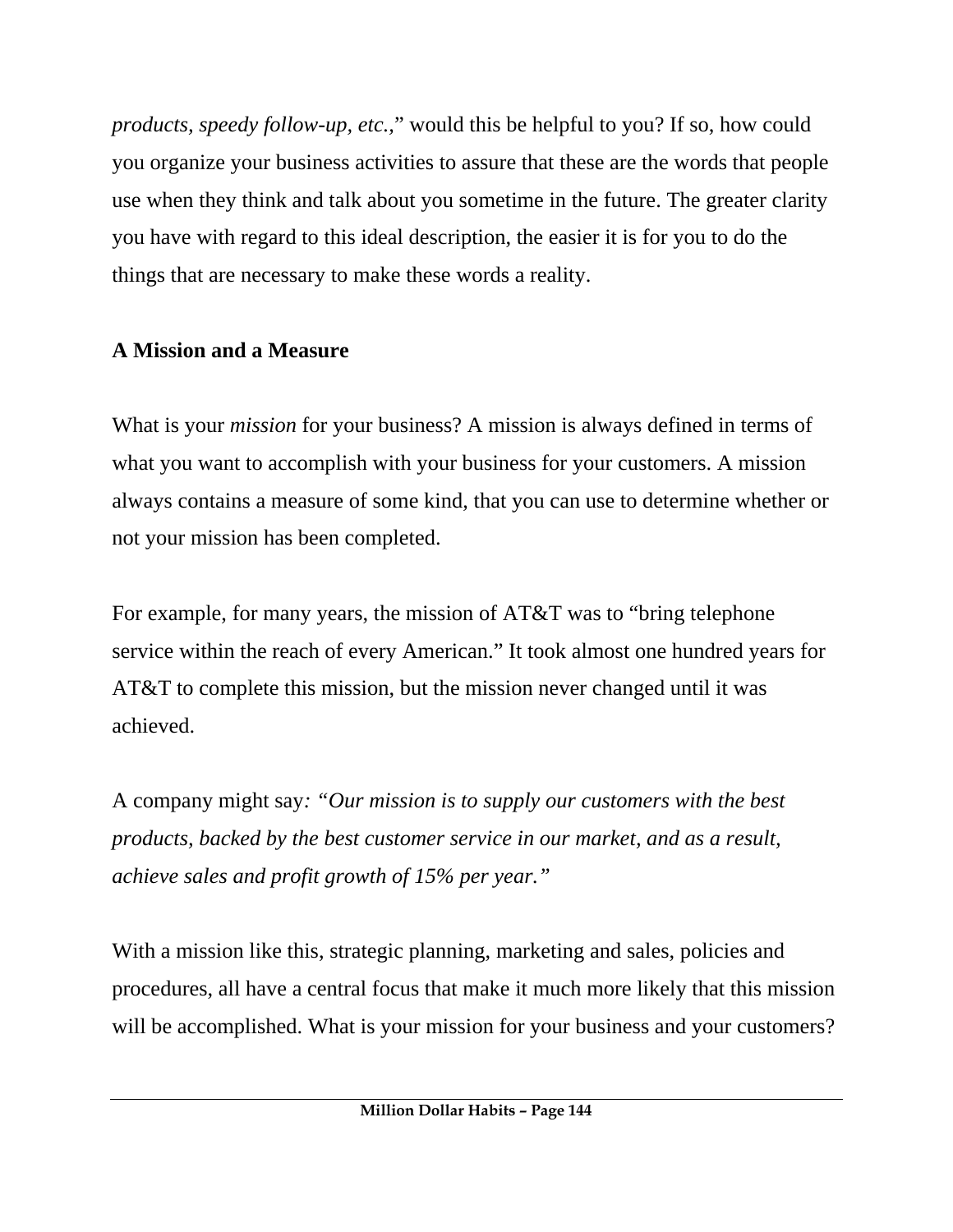#### **Why You Do What You Do**

What is your *purpose* for your business? The definition of purpose answers the question of "why" you are in business in the first place. What is it that you passionately want to achieve for your customers? What results do you want to get? In what ways is your business organized to improve the life of your customers in some way? Why are you doing what you are doing in the first place? The greater clarity you have with regard to your purpose, the better organized and the more efficient will be your entire business.

#### **Set Clear Goals and Objectives**

Once you are clear about your vision, mission and purpose, you define them in terms of specific, measurable, time bounded business *goals*. Your goals are the short-term, medium-term and long-term objectives that you need to reach for your business to be successful.

You need goals for how much you intend to sell and for how much you intend to earn on those sales. You need goals for the development and introduction of new products and services, and the improvement of existing ones. You need goals for the types of people that you want to attract and hire. You need goals for the markets you intend to enter, and the amounts you intend to sell in those markets. Developing the habit of clarity about your goals gives each person in your business, and yourself, specific targets to aim at every single day.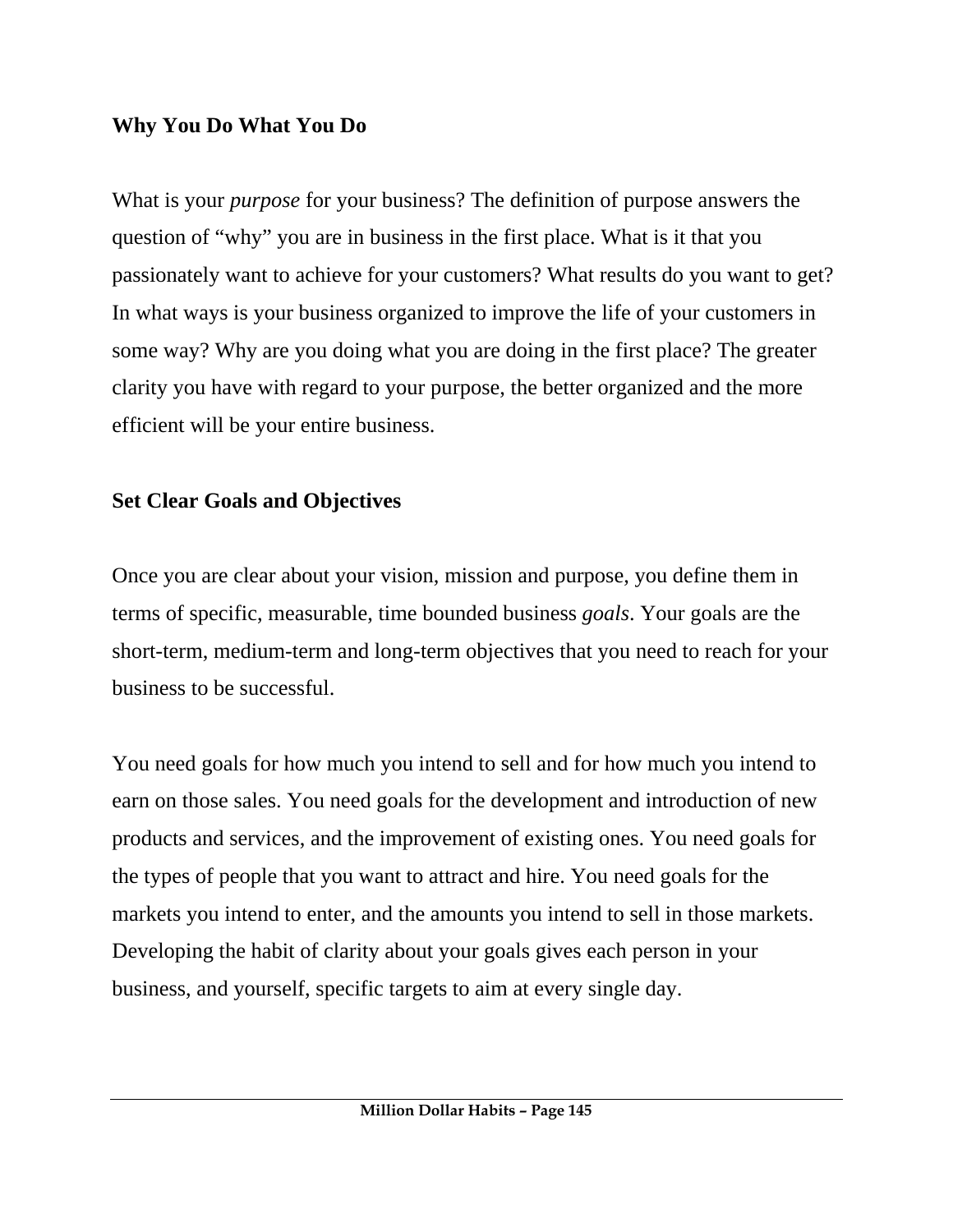Fortunately, in business, all goals and objectives can be expressed in financial terms. Whatever you do in your business, you can create or determine a specific *financial* number to aim at that will tell you whether or not you are successful. *Develop the habit of thinking in financial terms*, and *thinking in terms of net profits,* at every stage of your business. This is the way the most successful businesspeople think most of the time.

### **Focus on Marketing and Sales**

Every business is essentially a marketing organization. Drucker says that the role of the manager is to *innovate and market*, because these are the only two activities that create and keep customers, and ultimately generate financial results. Surprisingly enough, most managers spend much of their time on activities that do not involve innovation and marketing.

In one study, they asked business managers, *"How important is the marketing function to your company?"* Most executives replied, *"very important."* They then analyzed the time usage of these managers and found that only 11% of the working week was actually devoted to marketing. Everything else was taken up in paperwork, meetings, administration and non-marketing activities.

It is important for you to develop *the habit of thinking about marketing and sales results* most of the time. Think about your customers most of the time. Think about the things that you could do, every single day, to make your products and services more attractive to more customers.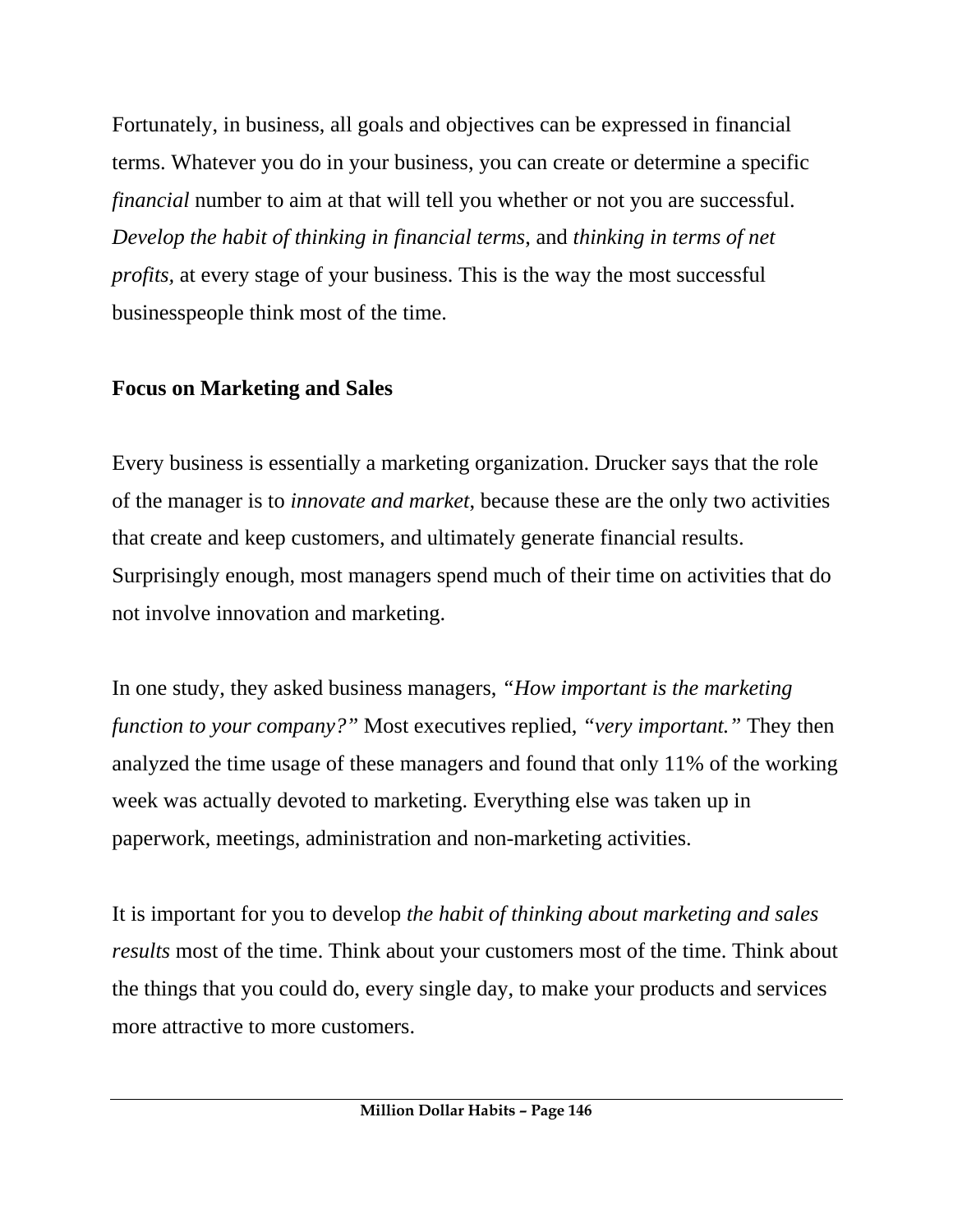When I consult with companies on their marketing, I encourage them to establish a basic mission for their sales activities. One of the best overall missions is this: *"Our mission is to get our customers to buy from us rather than from our competitors, to buy again because they are highly satisfied with their initial purchase, and then to tell and bring their friends to buy from us as well."* 

#### **The Customer Is King**

Today in our society, the customer is king, or queen. The customer decides our success or failure. The customer determines our level of growth or decline. Satisfying our customer must be the central focus and habitual way of thinking of every person in the organization. Sam Walton, founder of Walmart, once said, *"We all have one boss, the customer. And she can fire us any time she wants by simply deciding to shop somewhere else."* 

Customers buy just one thing: *improvement*. The reason that a customer buys from you is to improve his or her life or work in some way. Your job as a business person is to convince your prospect that he or she will be better off by buying your product or service from you, than he or she would from buying it from anyone else. Marketing, sales and business strategy is as simple and as straightforward as that.

The customer is always right. If the customer does not buy from you, or even worse, buys from your competitor, it is because in the customer's perception, your offerings are not attractive enough to induce the buying decision. For this reason, you must develop *the "outside in" habit of dealing with your customers*. You must continually look at your products and services, and what you offer, from the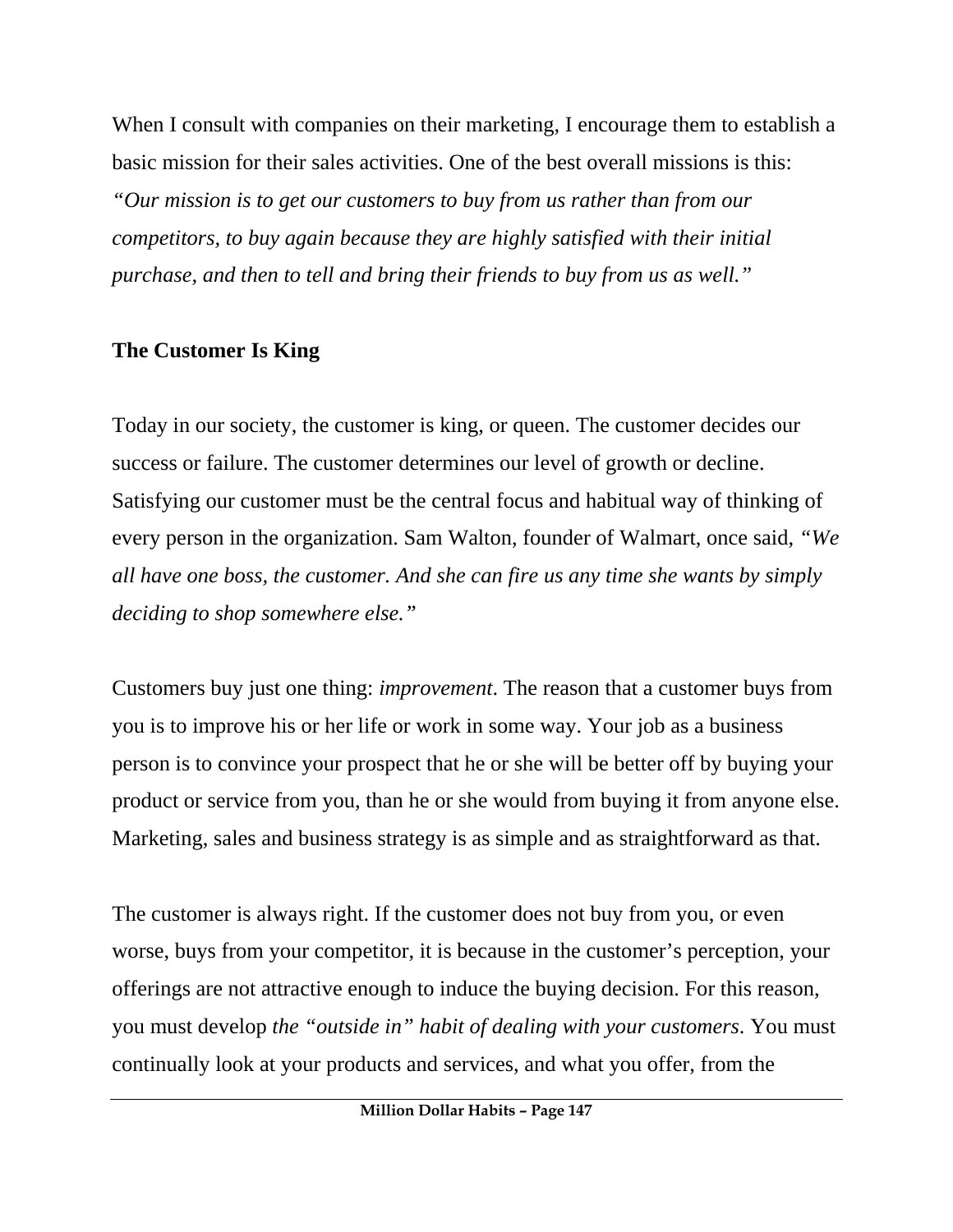outside. You must see yourself through the eyes of your customers, so that you can make whatever changes are necessary to cause your customer to prefer buying from you rather than from someone else.

### **What Customers Want**

Customers are incredibly selfish. They want the very most for the very least. They want the highest possible quality at the lowest possible price. They want everything to be better, faster, cheaper and easier to purchase and use. And whatever satisfied them yesterday is not enough to satisfy them today.

To please the demanding customer of today and tomorrow, you must develop *the habit of continually improving what you sell*. You must be continually raising the bar on yourself. You must continually be seeking ways to provide your products better, faster and cheaper if you want to stay ahead of your competition.

The most successful entrepreneurs develop *the habit of intense market and customer orientation*. They focus single-mindedly on their customers and think continually, day and night, about the different ways that they can please and satisfy them even more than before. Whether you start your own business, or work for another business, your intense focus on your customers will do more to assure your success than any other habit you can develop in business.

# **Think Like An Entrepreneur**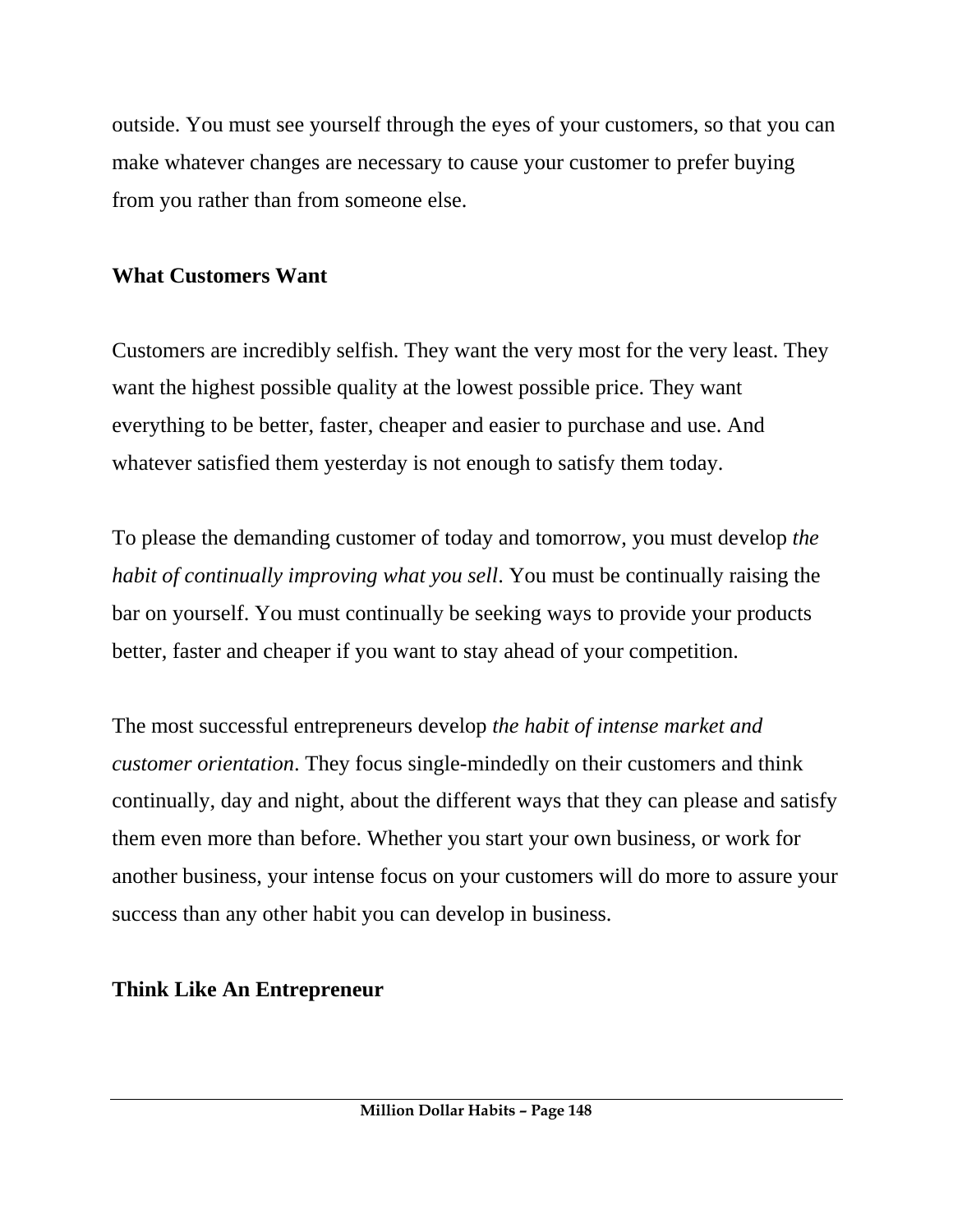Develop *the habit of thinking like an entrepreneur*. An entrepreneur is like a guerilla fighter in the world of capitalism. The entrepreneur has several qualities that enable him or her to start and grow a successful business against entrenched competition. Perhaps the two most important habits you can develop in entrepreneurial thinking are those of *speed and flexibility.* 

Develop *the habit of moving quickly on opportunities or problems*, and of doing things quickly that satisfy your customers. Large companies tend to move slowly, but entrepreneurs have the advantage of speed. Today in our society, time is a critical element of decision making in buying any product or service. The faster you can serve your customers, the more valuable and attractive they will consider you to be. Develop the habit of moving fast in selling and serving customers and you will gain an edge in any market.

In addition, entrepreneurial thinking requires *the habit of flexibility*. Try. Try again. Then be willing to try something else. Remember that most things that you try in business will not succeed the first time, or even the second or third time. But the Law of Probabilities reigns supreme. The more different things you try, and the faster you try them, the more likely it is that you will discover the right method or process to make the sales and achieve the goals that you set for yourself. Keep asking, *"If I was not doing this in this way, knowing what I now know, would I start it up again?"* If the answer is "no," be prepared to change quickly and try something else.

Most entrepreneurial businesses eventually succeed by doing something *different* from what they first started. They succeed by offering different products and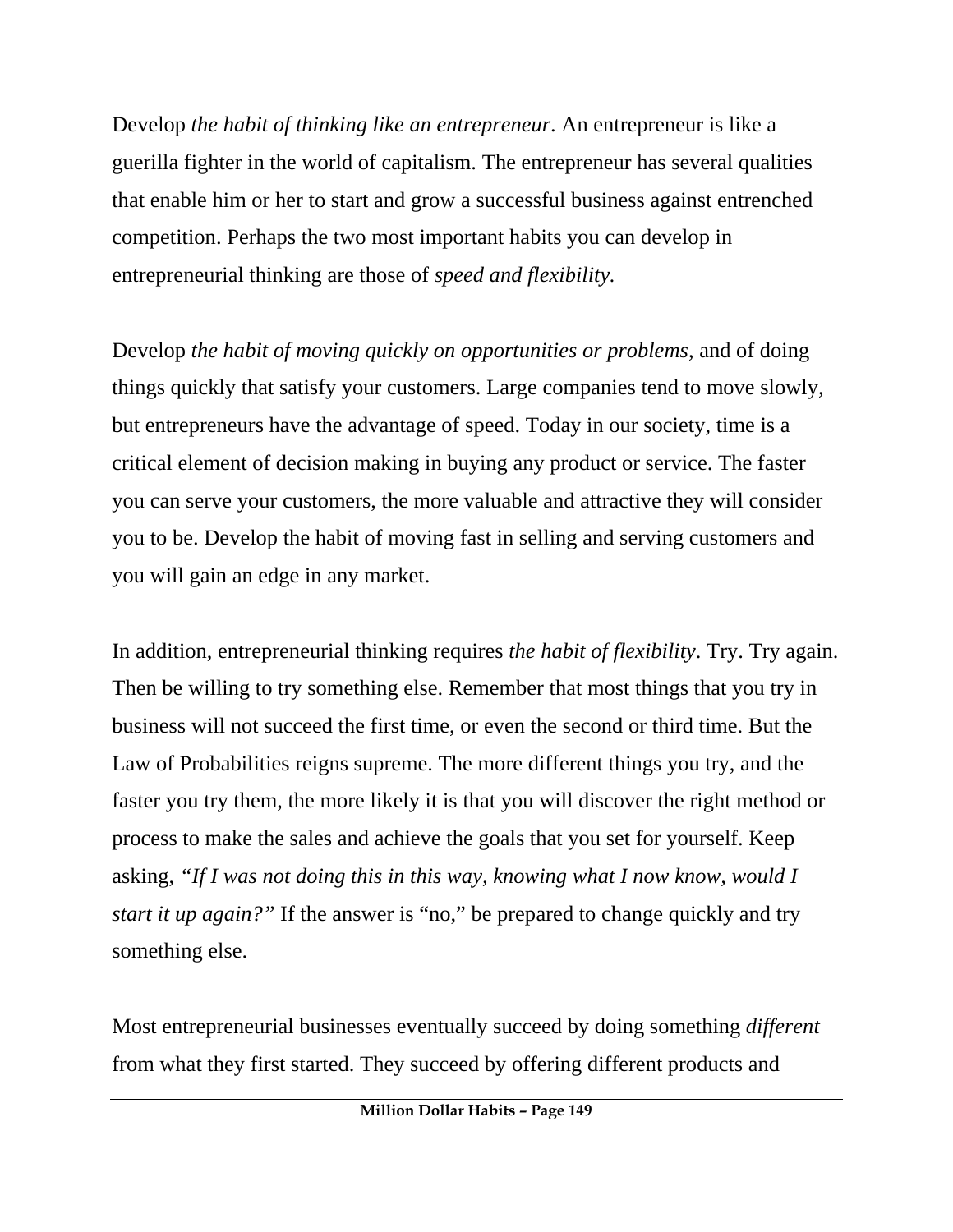services to different customers than they initially planned when the business began. One of the marks of successful businesspeople is that they remain open to new ideas. They accept feedback and make quick course corrections when they find that something is not working as they expected.

# **Seven Habits For Business Success**

There are seven key habits that you must develop for business success. The absence of any one of these habits can be costly, if not fatal to your business. When you become competent and capable in each of these areas, you will be able to accomplish extraordinary results, far faster and easier than your competitors.

The first requirement for business success is *the habit of planning*. The better, more thoroughly and more detailed that you plan your activities in advance, the faster and easier it will be for you to carry out your plans and get the results you desire once you start to work.

There is a "Six P" acronym that says, *"Proper Prior Planning Prevents Poor Performance.*" Very often, the first 20% of the time that you spend developing complete plans will save you 80% of the time later in achieving the business goals that you have set.

To plan better, develop *the habit of asking and answering* the following questions:

*What* exactly is my product or service? *Who* exactly is my customer?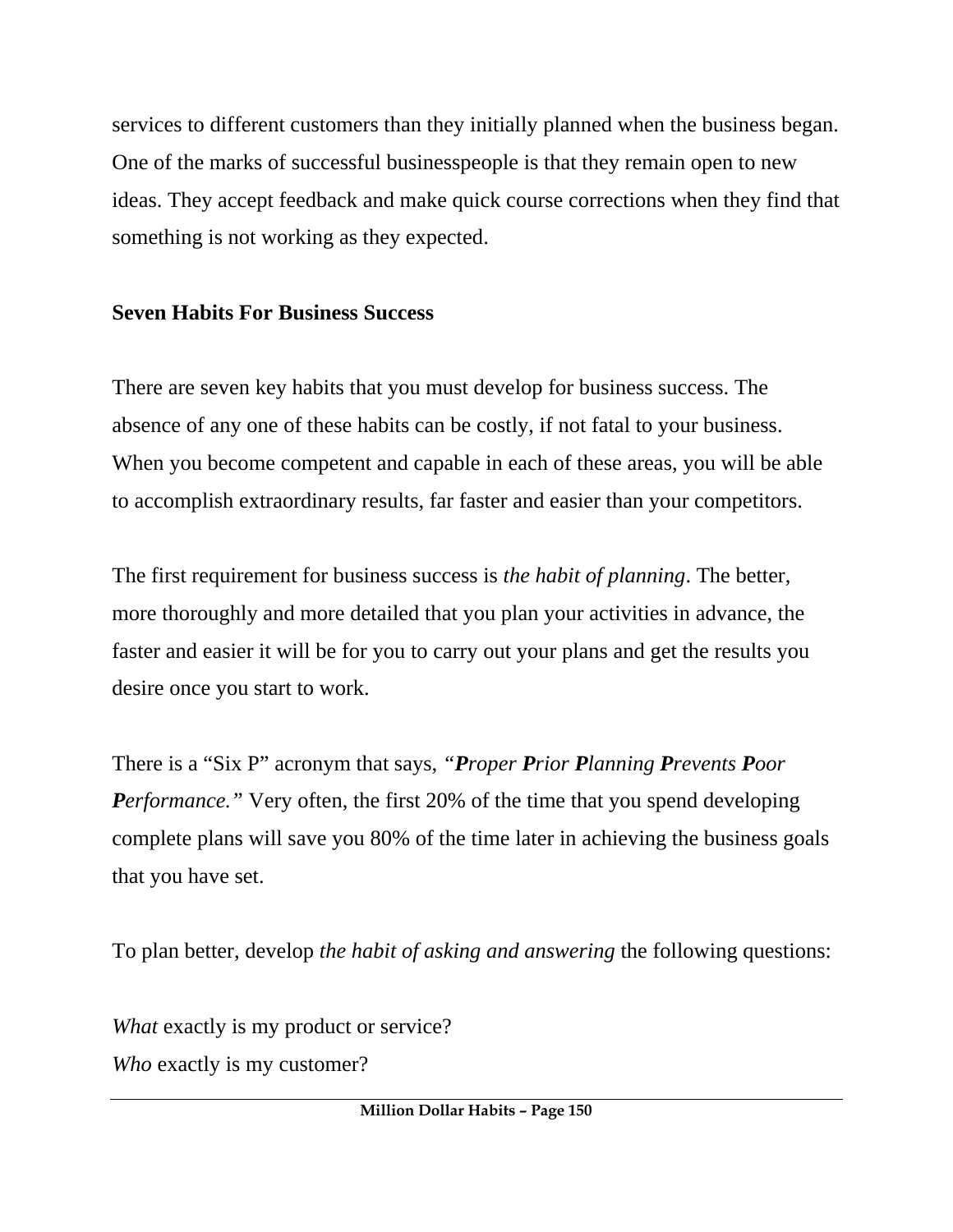*Why* does my customer buy? *What* does my customer consider value? *What* is it that makes my product or service superior to that of any of my competitors? *Why* is it that my prospective customer does not buy? *Why* does my prospective customer buy from my competitor? *What* value does he/she perceive in buying from my competitor? *How* can I offset that perception and get my competitor's customers to buy from me? *What* one thing must my customer be convinced of to buy from me, rather than from someone else?

Once you have asked and answered these questions, the next stage of planning is for you to set specific targets for sales and profitability. You must determine the exact people, money, advertising, marketing, distribution, administration and service people and facilities you will require in order to achieve your goals. The more thoroughly you plan out each stage of your business activities, before you begin, the greater will be the probability that you will succeed once you commence operations.

# **Get Organized Before You Get Started**

Once you have developed a complete plan for your business, you must then develop *the habit of organizing the people and resources you need before you begin.* In organizing, you bring together all the resources that you have determined that you will require in the planning process. In the military, there is a saying,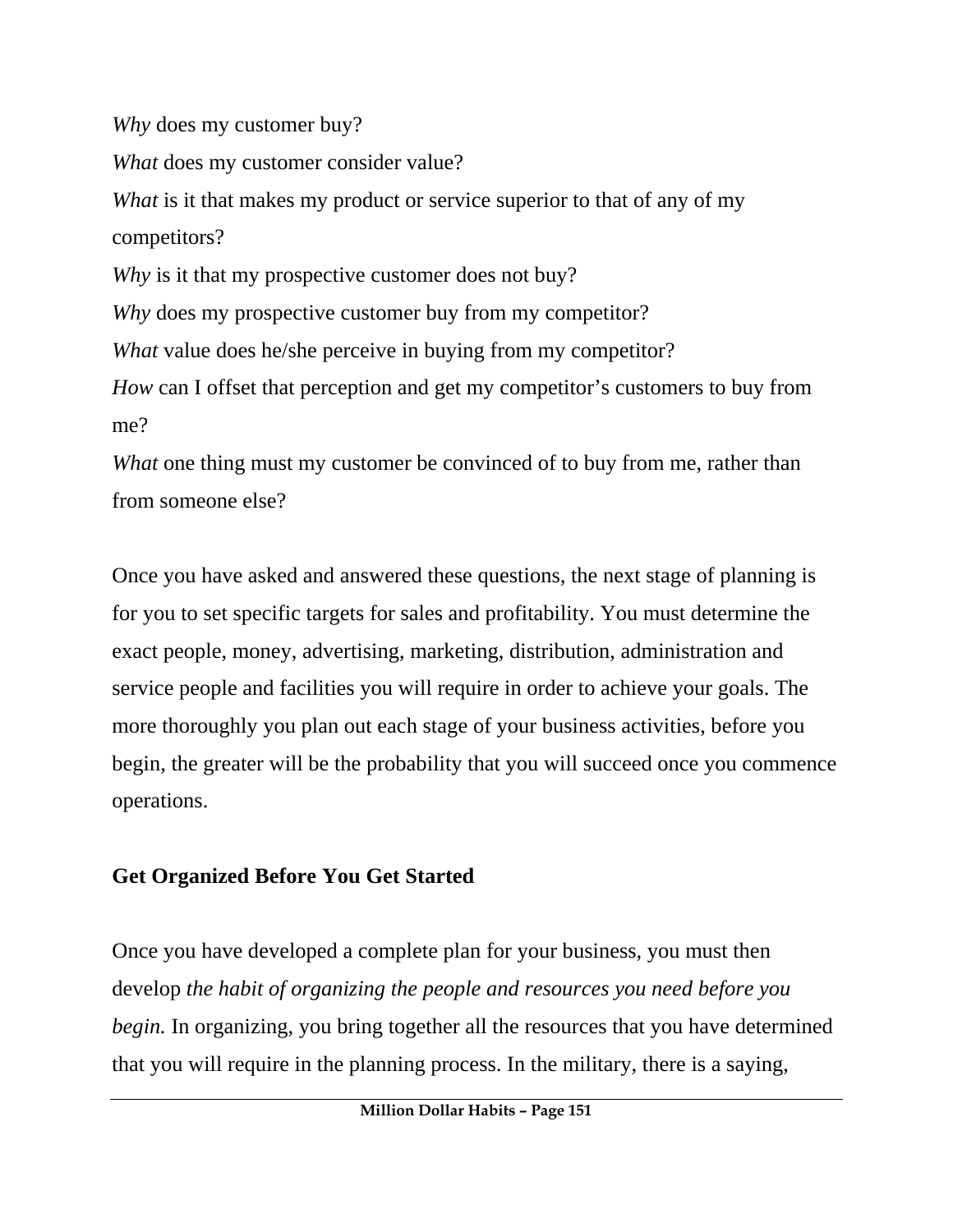*"amateurs talk strategy, but professionals talk logistics."* It is absolutely essential that you determine every ingredient that you will need before you begin business operations, and bring them together so that they are ready to go when you open your doors, or begin your project. The failure to provide even one important ingredient in advance can lead to the failure of the entire enterprise.

# **Find The Right People**

The third habit you must develop is *the habit of hiring the right people* to help you to achieve your goals. Fully 95% of your success as an entrepreneur or executive will be determined by the quality of the people that you recruit to work with you, or to work on your team. The fact is that the best companies have the best people. The second best companies have the second best people. The third best companies have the average or mediocre people, and they are on their way out of business.

# **The Habit of Delegation**

The fourth habit you need to develop for business success is *the habit of proper delegation*. You must develop the ability to delegate the right task, to the right person, in the right way. The inability to delegate effectively can be the cause of failure or underperformance of the individual, and even bring about failure of the business.

When people start in business, they usually do everything themselves. As they grow and expand, the job becomes too large for one person, so they hire someone to do a part of it. However, if they are not careful, they try to retain control of the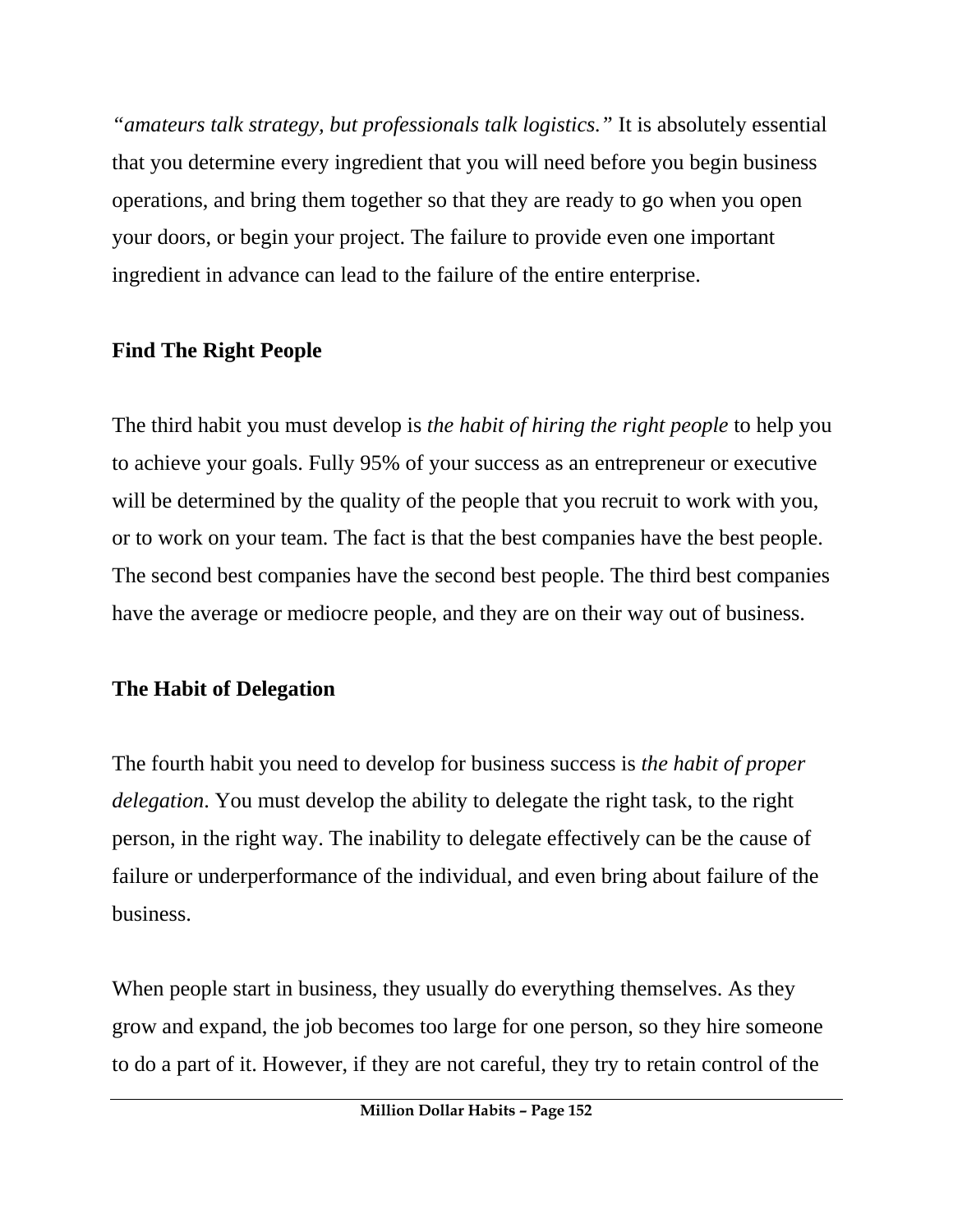task, and never fully hand over both authority and responsibility to the other person.

In our Advanced Coaching and Mentoring Programs, we teach executives and entrepreneurs to identify the two or three things that they do that contribute the most value to their companies, and then delegate the rest. You must do the same thing. You must learn to think in terms of *"getting things done through others"* rather than trying to do them yourself. It is the only way you can leverage and multiply your special skills and abilities.

### **Inspect What You Expect**

The fifth requirement for business success is for you to develop *the habit of proper supervision*. You must set up a system to monitor the task and make sure that it is being done as agreed upon. The rule is, *"inspect what you expect."* Once you have delegated a task to the right person in the right way, it is essential that you monitor the performance of the task, and make sure that it is done on schedule, and to the required level of quality. Remember, delegation is not abdication. You are still responsible for the ultimate results of the delegated tasks. You must stay on top of it.

When you have delegated a task, set up a system of reporting so that you are always informed as to the status of the work. Be sure that the other person knows what is to be done, and when, and to what standard. Your job is then to make sure that he or she has the time and resources necessary to get the job done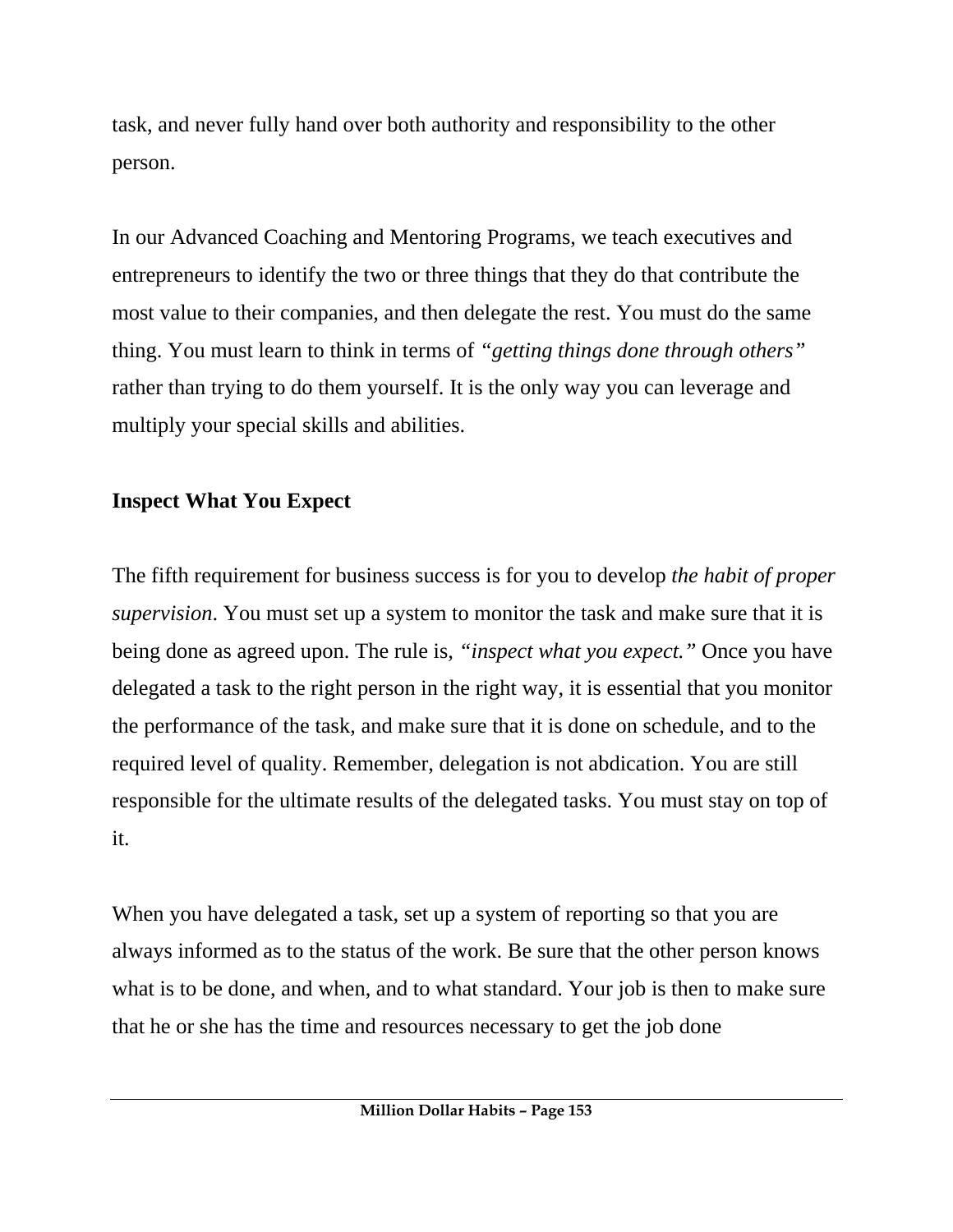satisfactorily. The more important the job, the more often you should check on progress.

# **What Gets Measured Gets Done**

The sixth practice of successful entrepreneurs and executives is *the habit of measuring performance*. You must set specific, measurable standards and score cards for the results that you require. You have to set specific time lines and deadlines to make sure that you "make your numbers" on schedule. Everyone who is expected to carry out a task must know with complete clarity the targets that he or she is aiming at, how successful performance will be measured, and when the expected results are due.

In our Focal Point process, we teach the importance of your selecting and defining specific *goals, measures and activities* that are then used as benchmarks for performance. Jim Collins, in his book, *From Good To Great*, refers to the importance of selecting the *"economic denominator"* for a company, and for individual goals and objectives within that company. Whichever number you choose, it must be clear to everyone, and it must be monitored continually to make sure that everyone is on track.

# **Keep People Informed**

The seventh habit for businesspeople is *the habit of reporting results regularly and accurately*. People around you need to know what is going on. Your bankers need to know your financial results. Your staff needs to know the status and the situation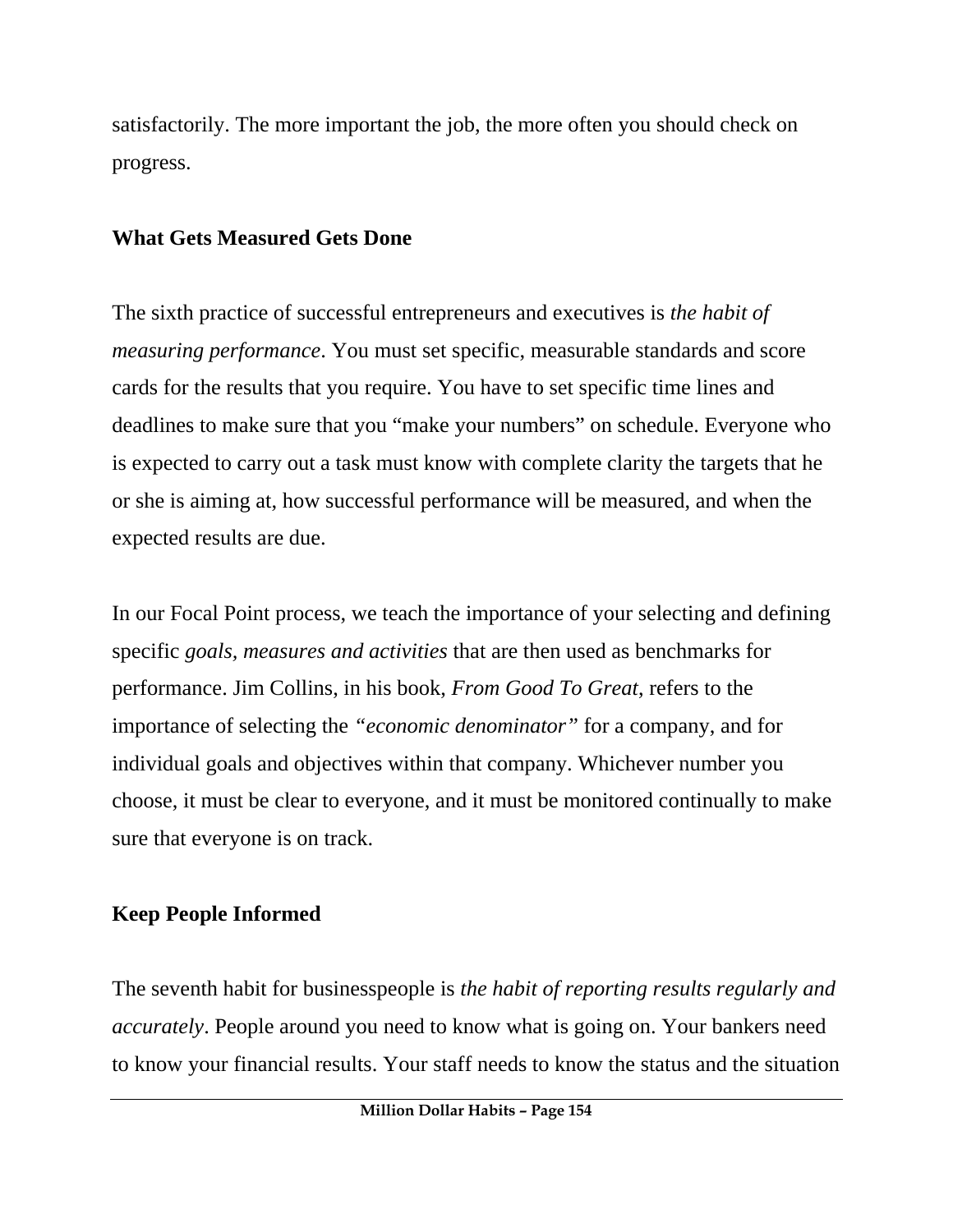of your company. Your key people, at all levels, need to know what results are being achieved.

In a study on workplace motivation, several thousand employees said that the most important factor leading to job satisfaction was, *"being in the know."* People in an organization have a deep need to know and understand what is going on around them in relation to their work. The more thoroughly and accurately you report to people the details and situation of your business, the happier they will be, and the better results they will get.

# **The Habits of Winners In Business**

To succeed greatly in business, and to become a self-made millionaire, there are additional habits that you need to develop, as well. One of these habits is *the determination to win*, to succeed, to outperform your competition and to ultimately be successful. This competitive instinct and determination to win in the face of any obstacle or difficulty is a chief motivating power that drives entrepreneurs and eventually assures successful careers.

The determination to succeed is an absolutely essential habit for you to develop, through practice, by never considering the possibility of failure. Instead, you use speed and flexibility to find solutions to problems, to overcome obstacles and to achieve business goals, no matter what is happening around you. This decision, or attitude toward winning, motivates and enthuses other people and enables ordinary people to achieve extraordinary results.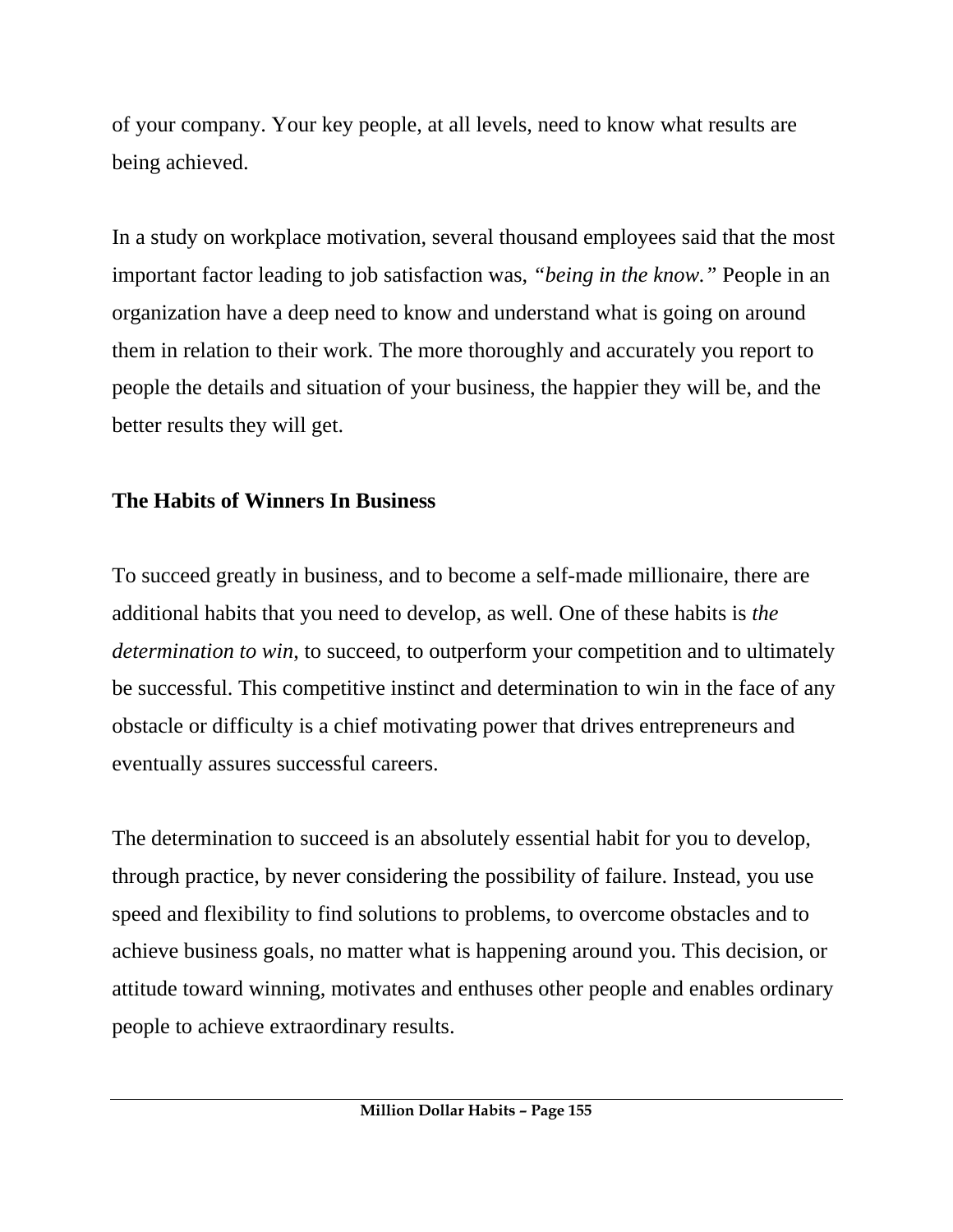#### **Be Open To New Information**

Develop *the habit of questioning your assumptions* on a regular basis, especially when you experience resistance or temporary failure. Many people leap to conclusions and assume things about their customers, their competitors and their markets that have no basis in fact at all. Always be prepared to ask yourself, *"What do I base this assumption on?" What are my facts? What evidence do I have? What is my proof?"* And most important, be prepared to ask, *"What if my assumptions about this customer, product, service, market or competitor were not true at all? What changes would I have to make?"* 

The most dangerous assumption that an entrepreneur or businessperson can make is that there exists a large enough and profitable enough market for a particular product or service. Very often this is not the case at all. The primary reason for the dotcom implosion was because there was no real market for the products and services that the dotcom companies were offering. They fell into a false form of thinking called *"argument by assertion."* People often get caught up in an argument because it is asserted loudly and vigorously, even though it may have no substance at all. Assertion is not proof.

Abraham Lincoln was once trying to make a point to the members of his cabinet. He asked this question, *"If you took a dog, and called the dog's tail a leg, how many legs would the dog now have?"*

Several of his cabinet ministers suggested the answer, *"Five."*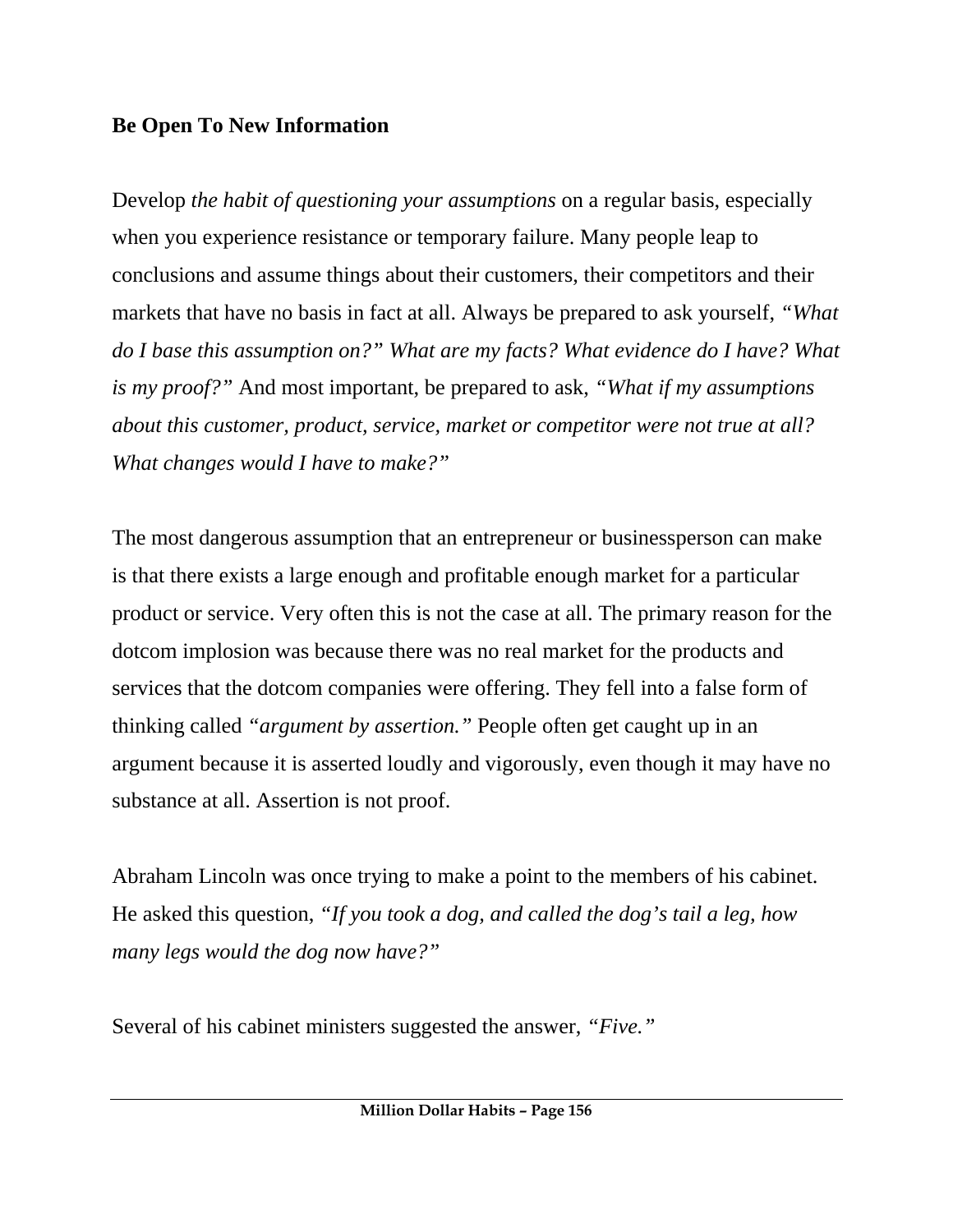At this, Lincoln pointed out that, *"No, the dog still has only four legs. Calling a tail a leg does not make it a leg."* 

The moral of this story is that asserting, wishing, or hoping that a fact is true does not have any bearing on the ultimate truth of the statement. *Only facts are facts*. It is essential that you develop *the habit of sorting out facts from fantasy*, and making your decisions based on demonstrable, provable truths with regard to customers, markets, products and services.

# **Think Before Acting**

In a fast changing business world, an important habit that you can develop is *the habit of thinking before acting*. Often, when we are pressured from all sides with decisions that have to be made, we leap to conclusions and make decisions without carefully considering all the possible ramifications of those decisions. Instead, develop *the habit of buying time* between the pressure to make a decision, and the actual decision itself. There is a rule that says, *"If the decision does not have to be made now, it has to not be made now."* 

Your mind is incredibly powerful, and never more so than when you give it time to reflect upon a decision before you make the decision in the first place. Make it a habit of asking for a day, or a weekend, or even a week or a month, before you make a final decision. Put it off as long as possible. The very act of allowing the various pieces of information to settle in your brain will enable you to make a much better decision later on than you might have made if you decided too quickly.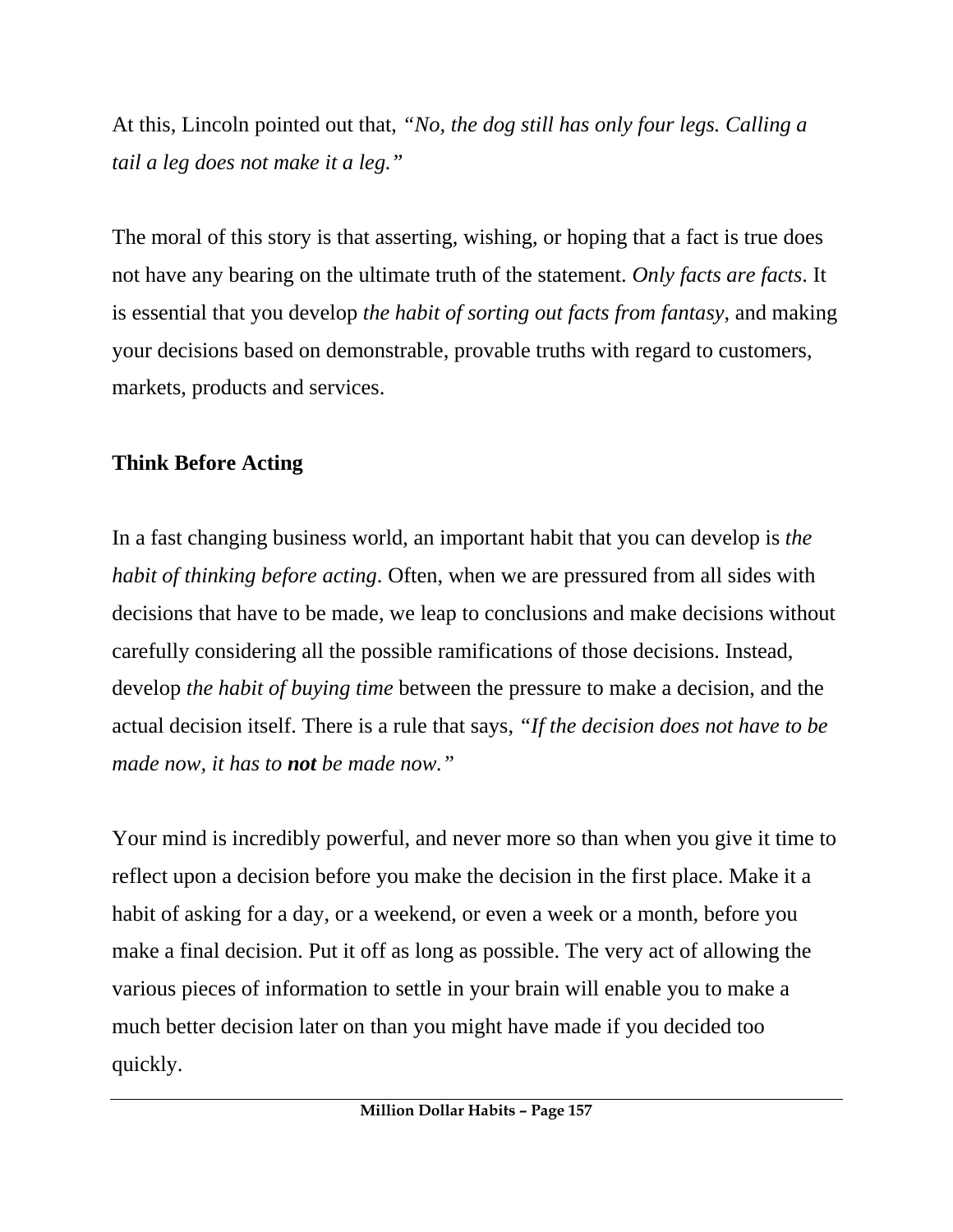It is amazing how many people say, *"If I had just thought about that for a little while, I would have made a completely different decision."* This is almost always the case. Make it a habit to delay and defer decisions as long as you possibly can. They will invariably be better decisions when you finally come around to making them.

### **Your Mastermind Network**

Another habit for business success is *the habit of masterminding with other people*, both inside your company and outside. In our Advanced Coaching and Mentoring Program in San Diego, we work with successful entrepreneurs to create masterminding groups with other entrepreneurs to develop business ideas and make better business decisions. The result is absolutely astonishing! Very often, entrepreneurs who have been struggling with business questions and problems for many months get solutions from the members of their mastermind group in a matter of minutes.

A mastermind group can be either structured or unstructured. Either one will be effective. In a structured mastermind group, a particular question such as, *"How can we increase sales in this market?"* is thrown out and everyone brainstorms different ideas that they have found or are trying in their own businesses. Very often, an idea that has proven successful in one type of business is exactly the idea that works successfully for a completely different business.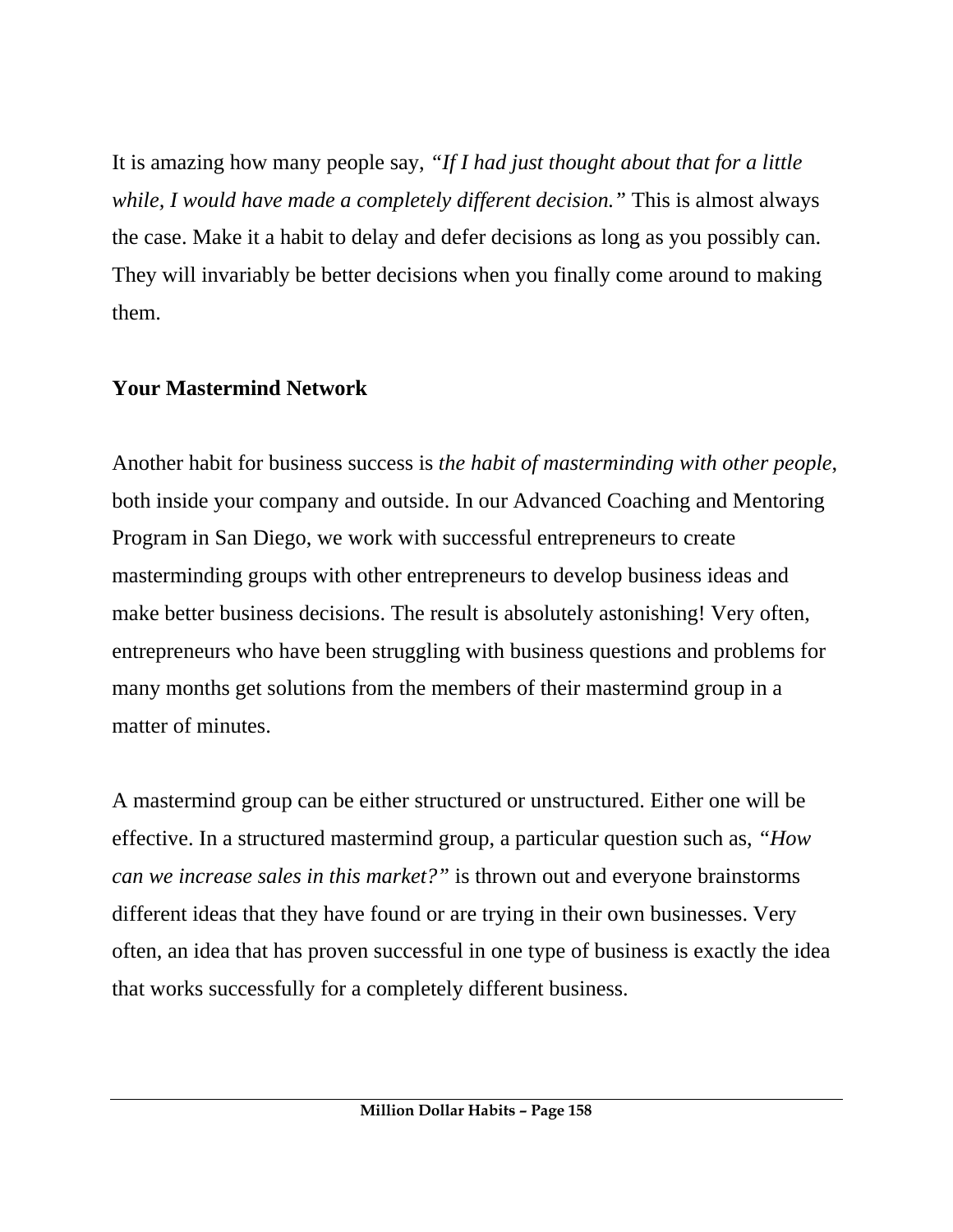In an unstructured brainstorming session, people get together and "free-flow." They talk in general terms about business, the economy, sales, customers, competitors, and so on. Out of this ferment often come great ideas that members of the mastermind group can use in their own activities.

If you own your own business, you should sit down with your key people and mastermind a couple of times each week. Talk about how the business is going and some of the problems that you are facing. Ask if anyone has any suggestions or ideas. Listen attentively without interrupting when people make suggestions. Go around the table and invite input from everyone. You will be absolutely amazed at the quality of ideas that seem to emerge when you practice masterminding and brainstorming on a regular basis.

### **The Foundations of Business Success**

There are seven key result areas in management. All business success is a result of working regularly in these seven areas to achieve better results. These are all habitual ways of thinking for business success and profitability.

The first key result area, or habit that you need to develop is *the habit of thinking continually in terms of increasing productivity.* The goal of strategic planning is to "increase return on equity." It is to increase the financial results and outputs relative to the costs and inputs involved. It is to get more sales, revenues and profits out of the business than are currently being achieved.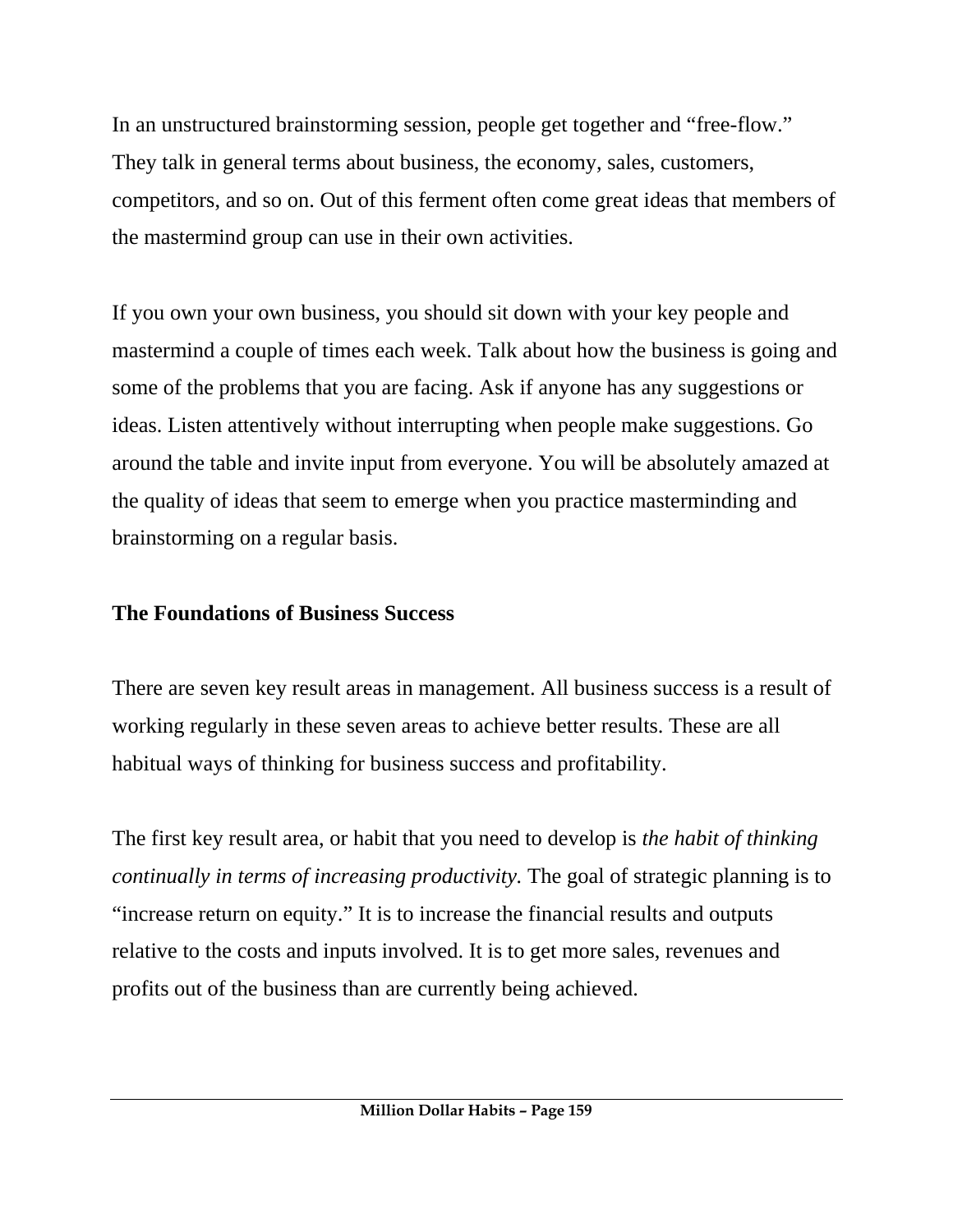All successful businesspeople think continually in terms of increasing productivity. They look for ways to do more with less, to get more out, at a lower cost. Even in times of economic growth and prosperity, they are continually looking for ways to increase results at lower costs.

Look at what you are doing today. How could you increase the productivity, performance and output of yourself, and your business by changing the things you do? What could you do more of, or less of? What could you start doing that you are not doing today? What could you stop doing altogether? What is it that you are doing today that, knowing what you now know, you wouldn't start up again today? The answers to these questions can lead you to productivity breakthroughs that will dramatically improve your financial results.

### **Satisfy Your Customers**

The second key result area, or habit that you can develop, which we have already discussed, is *the habit of thinking in terms of customer satisfaction* all the time. The starting point of developing this habit is for you to be absolutely clear about *how your customers define satisfaction*. What has to happen for your customers to be so happy with you that they buy again and tell their friends?

Domino's Pizza is famous for having defined customer satisfaction as "speed." Thomas Monahan, the founder of Domino's Pizza, found that when people ordered a pizza, they were *already* hungry. For them, the speed at which the pizza was delivered was more important than the relative quality of the food. With this single insight, Thomas Monahan built a 7,000 unit pizza empire that extends around the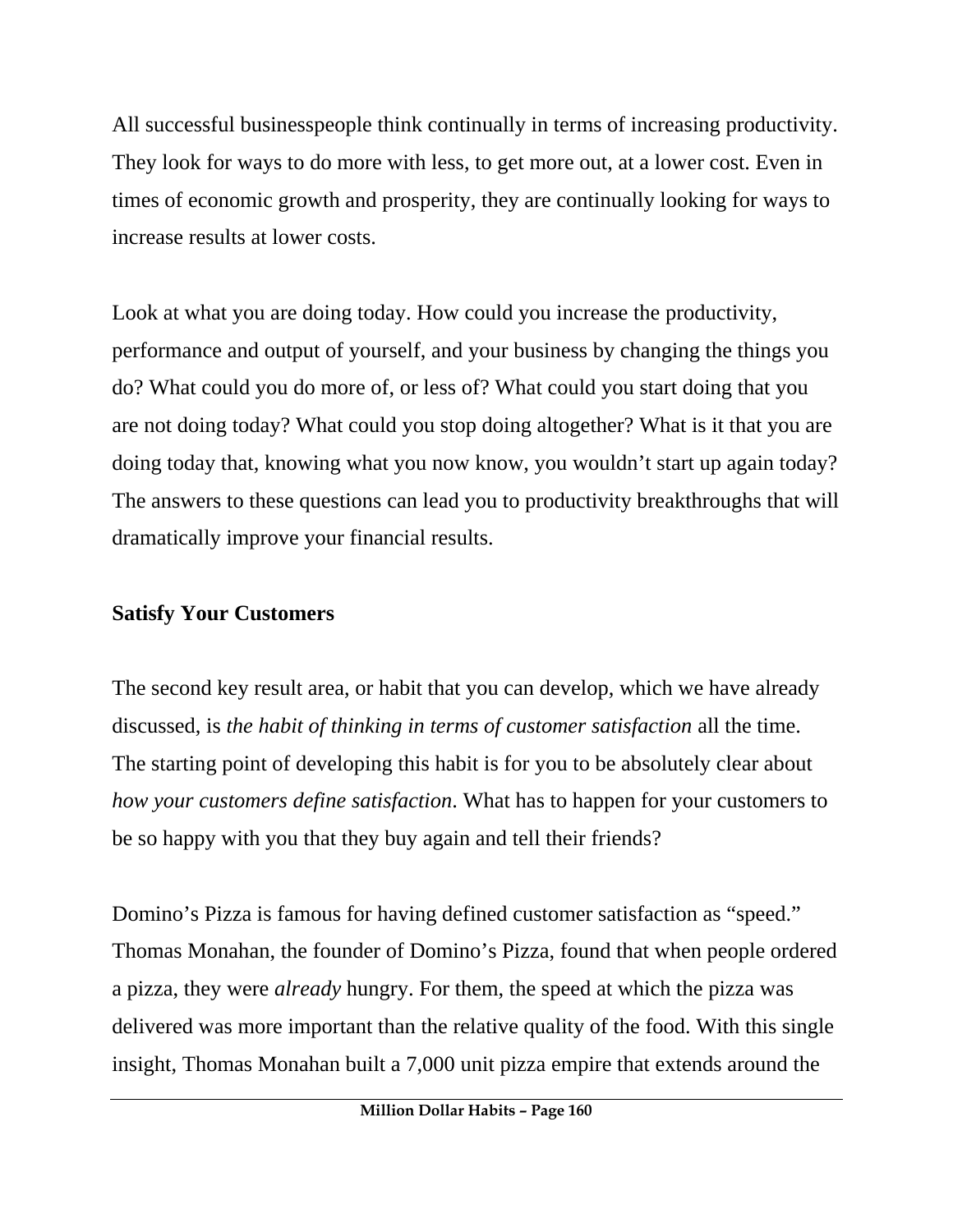world, and retired with a personal fortune of \$1.8 billion dollars. Not a bad return on a single insight into what customers really wanted! How do *your* customers define satisfaction?

### **Profits Are The True Measure**

The third habit you need to develop is *the habit of thinking in terms of profitability* all the time. Many businesses focus too much on the top line, on gross sales, rather than on the bottom line, on net profits. As Baron de Rothschild, in his *Maxims For Success* said, "Always concentrate on net profits."

You should analyze each of your products, services, customers and markets to determine exactly how profitable they are. Many companies today are finding that their largest customers, because of high servicing costs and discounts, are not particularly profitable at all. Many companies are finding that certain products and services that they sell in large volume, because of many hidden costs involved, are not profitable. They are actually breaking even, or even losing money, on their best selling products or services.

What are your most profitable products? What are your most profitable services? Who are your most profitable customers? What are your most profitable markets? What products, services, customers or markets should you emphasize or deemphasize? Always think in terms of the bottom-line, of the dollar for dollar profitability of each one of your business activities.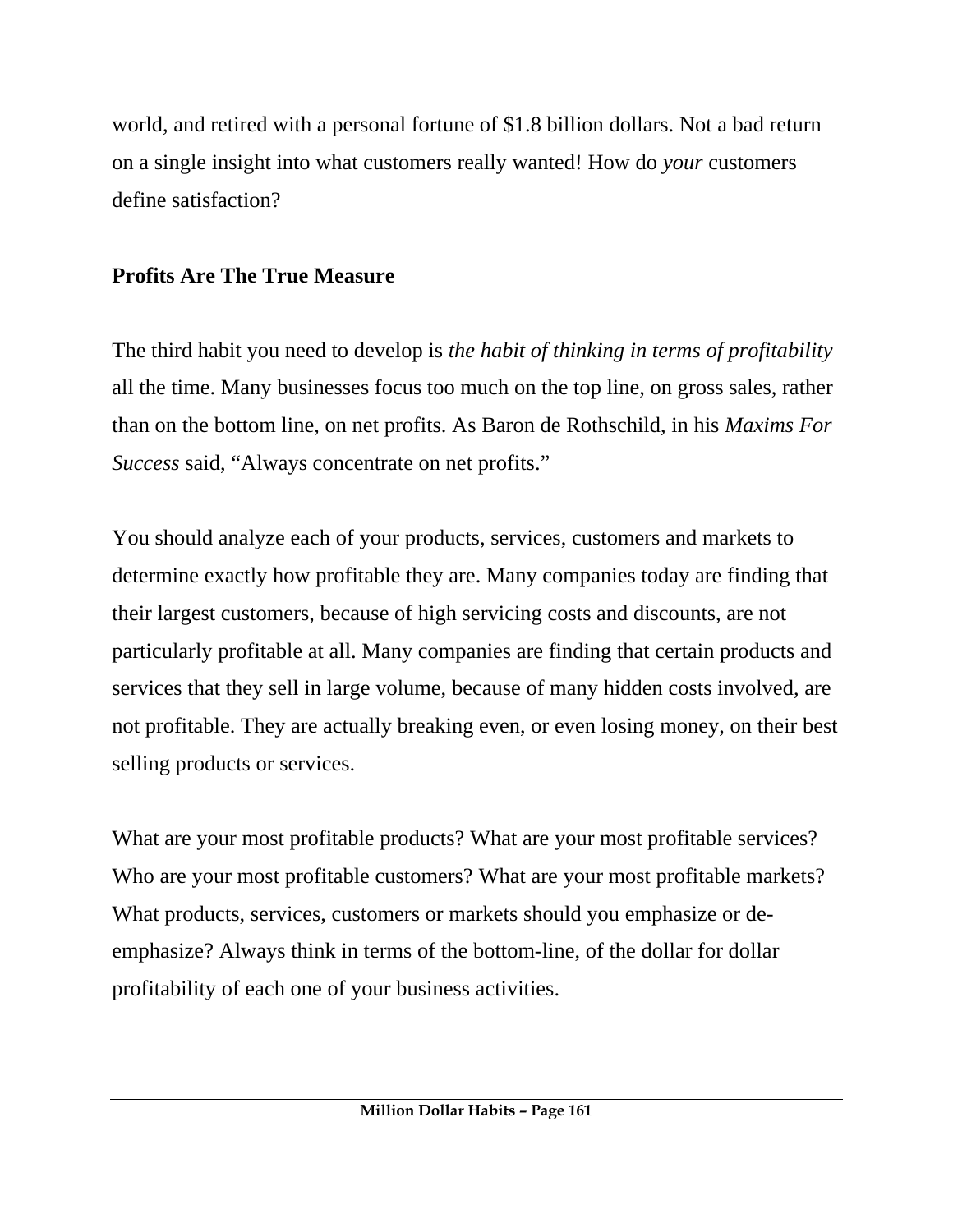#### **Excellence Is The Answer**

The fourth key result area is *the habit of thinking in terms of quality* all the time. Customers only buy a product or service because they feel that it is of higher quality in some way than that of competitive offerings. How do your customers define quality? What qualities or attributes of what you sell cause them to buy from you in the first place? What quality elements do they see in your competitors? How could you offset these elements to get them to buy from you?

One of your most important activities should be regular customer interaction, where you ask your customers why it is they buy from you, and how you could improve your quality and service to them. Practice the CANEI method. These letters stand for, *"Continuous And Never Ending Improvement."* Remember, whatever got you to where you are today is not enough to keep you there. Whatever you are doing today, and however well you are doing it, you will have to be doing it considerably better a year from now if you still want to be in business.

The most important goal you can set for yourself and your business is to *"be the best"* in some area that is important to your customers. This is not only the key to increased sales and profitability, but it is also the key to motivation and commitment among the people who work for the company. Everyone likes to be part of an organization that is committed to winning, to excellence, to serving customers better than anyone else.

#### **Your Most Valuable Assets**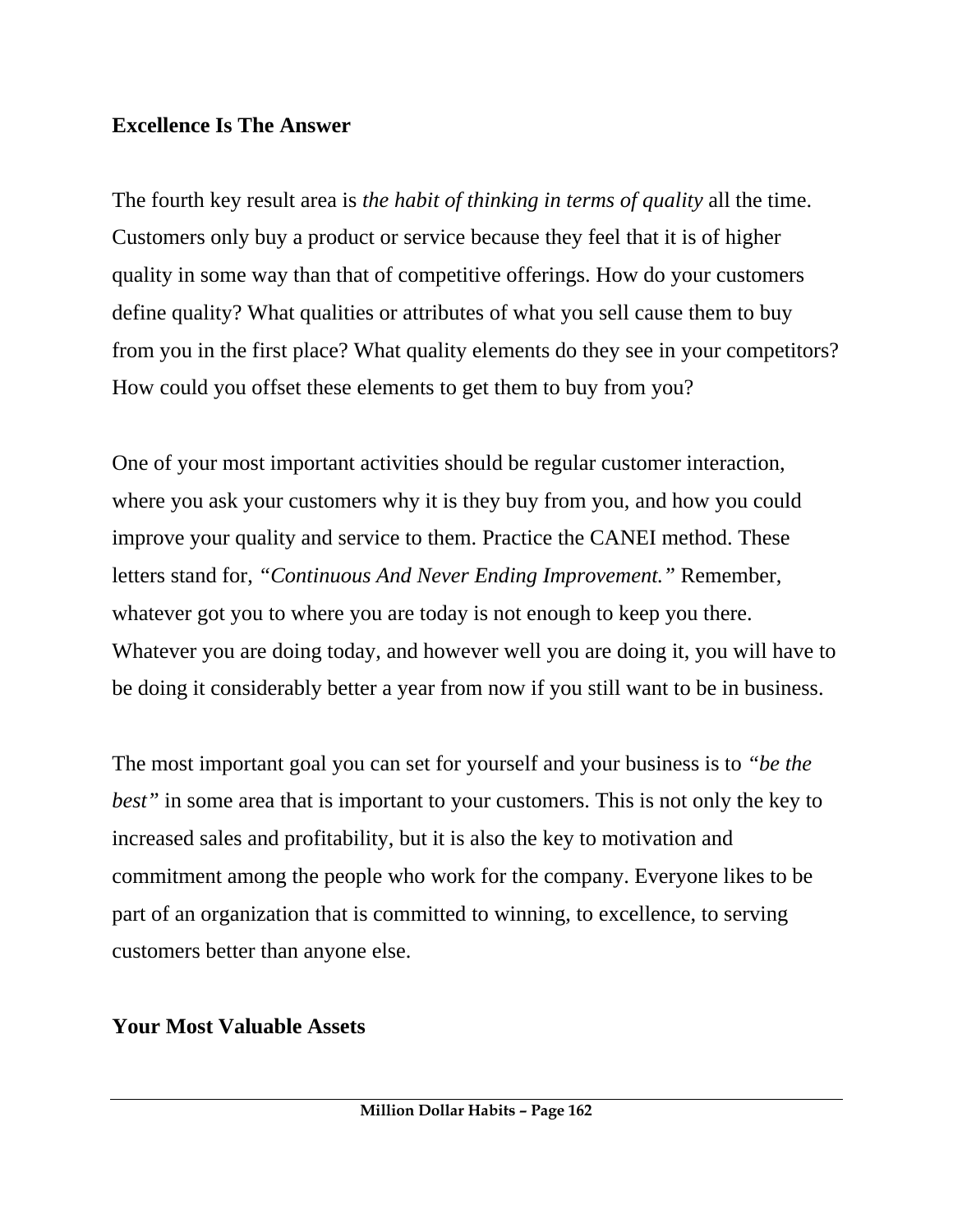The fifth key result area in business is *the habit of thinking in terms of people building*. In business today, your primary asserts walk out the door at 5:00 pm. Of all assets, only people can be made to appreciate in value by investing time and training in them. Your people are everything. All productivity comes from them; there is no other source. All profitability comes from your people. All sales and fulfillment comes from your people. Your ability to select them and then to motivate and inspire them is essential for your success.

Develop *the habit of spending time* with the most important people in your business. Ask them for their opinions. Compliment on them on their accomplishments. Take them for coffee or lunch. Make them feel important and valuable. Remember, the very best companies have the very best people. And these people are invariably the ones who are the happiest because of the way they are treated by others, especially by their bosses.

# **Reorganize Your Business Continually**

The sixth habit you can develop to build your business is *the habit of organizational development*. This habit requires that you continually look for ways to organize and reorganize your business so that it functions more efficiently and effectively in getting the results you desire. You continually move people around to assure that the job gets done better, faster and with less friction or interruption.

Some years ago, if a company announced that it was going through a "major reorganization," it would be a sign that there were serious problems in that company. Today however, with the rate of rapid change in the business world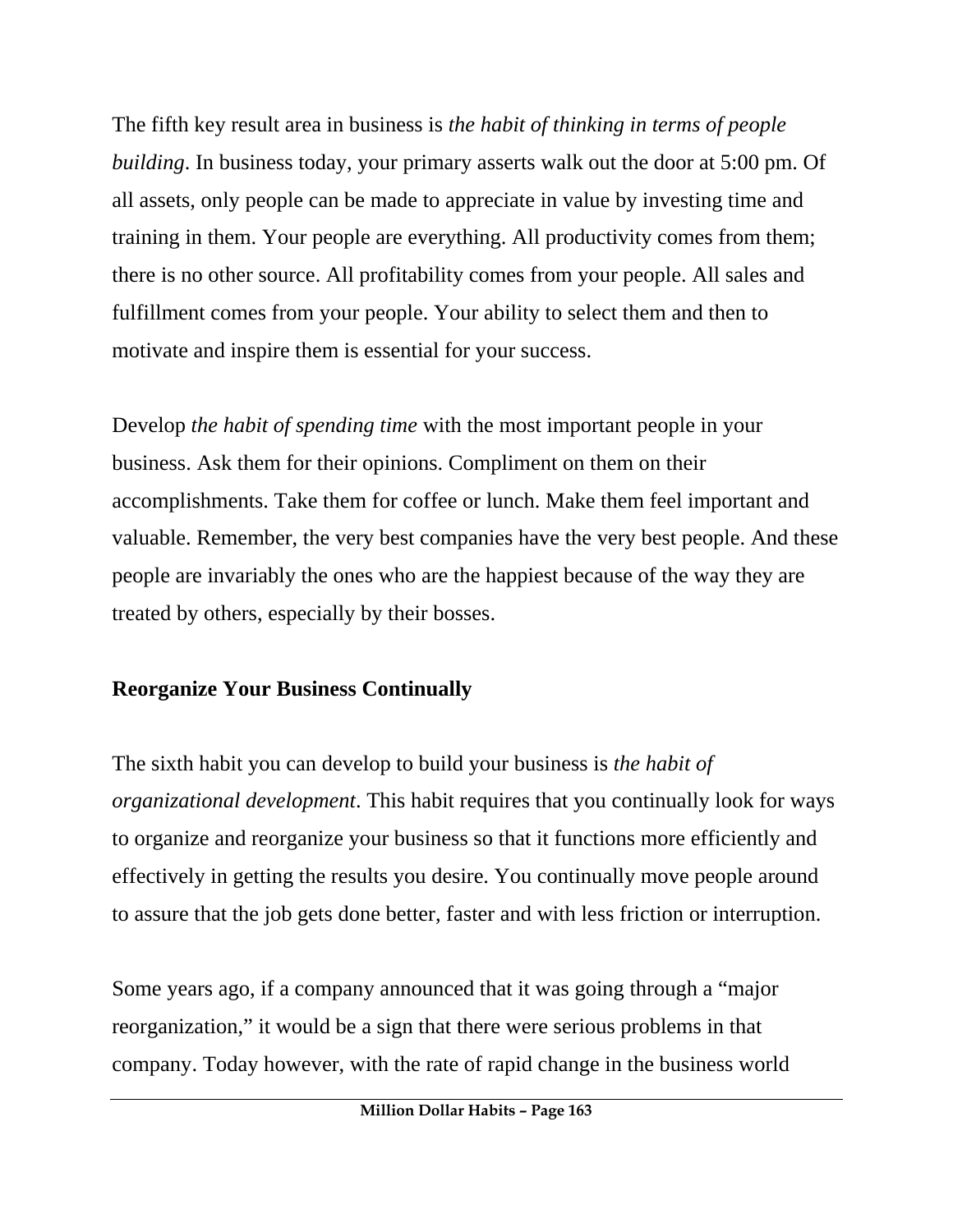around you, you and your company should be in a state of *continuous* reorganization. Every day, week and month, you should be thinking about how you can deploy and redeploy people and resources to assure the highest level of productivity, performance and output.

Within the context of organizational development, you should develop the habit of not only learning and growing continuously yourself, but also thinking in terms of training and learning experiences for the key members of your staff. Sometimes, one additional skill is all that a person needs to dramatically improve his or her productivity and contribution to the organization.

You should not only offer learning opportunities to your staff, but you should offer to pay for any courses or seminars that they take to improve their business ability. Encourage them to be *self-directed learners*. Encourage them to attend courses and seminars that are offered in your community that will help them to improve their performance and get better results. This is one of the most powerful motivational techniques of all.

# **Never Be Satisfied**

The seventh habit you can develop is *the habit of continuous innovation*. As we discussed earlier in this chapter, you should encourage everyone to be thinking creatively all the time.

One way to encourage creativity is to ask each person to bring an idea to each weekly staff meeting. Start off the meeting by going around the table and having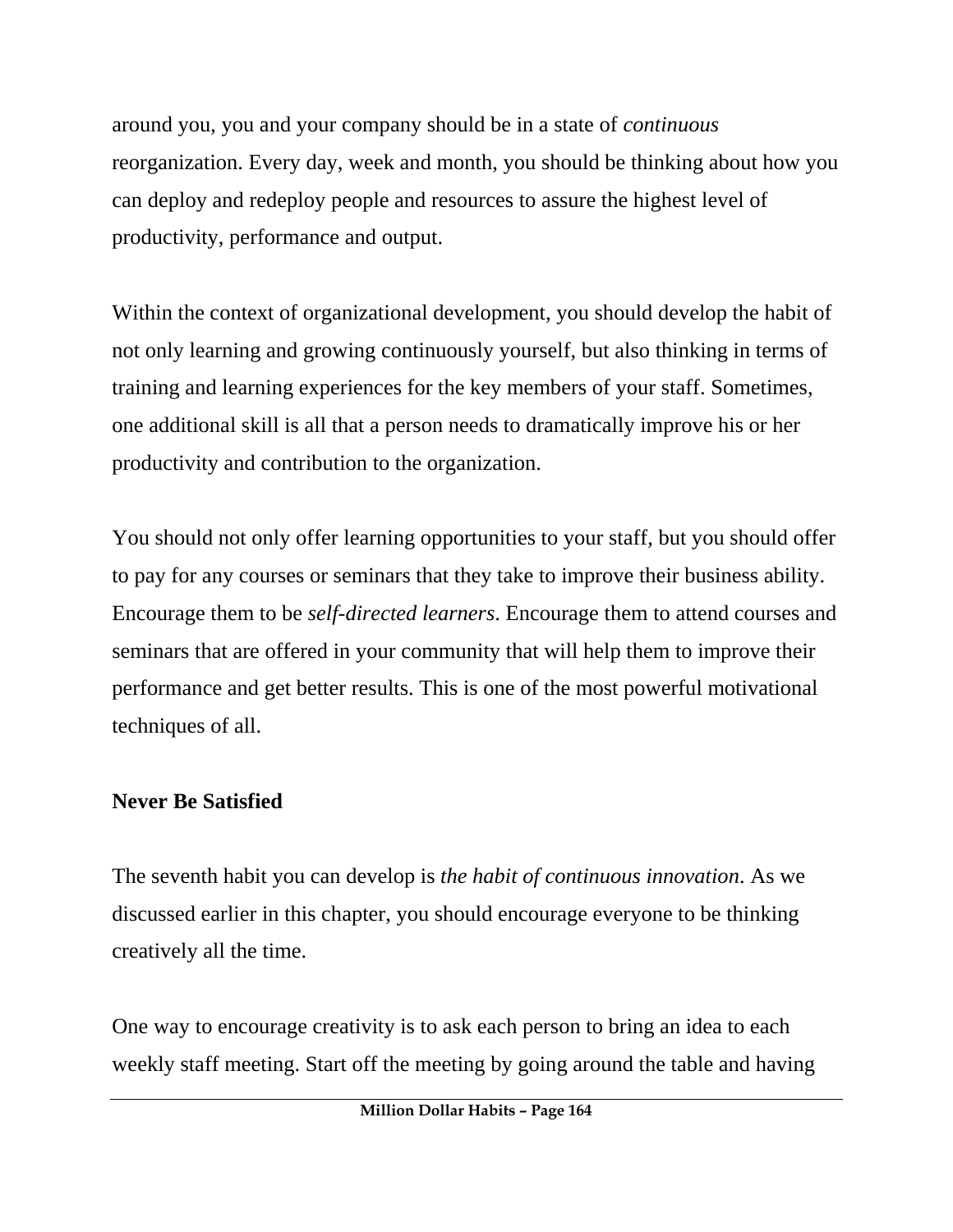everyone contribute their ideas. Lead the general discussion about these ideas. When someone comes up with a great idea, lead the group in applause for the idea. Thank and congratulate the person. Encourage them to keep thinking in this way throughout the week.

You should have a company suggestion box. Offer a financial prize each week for the best idea to increase sales or cut costs. It doesn't have to be very large, \$5 or \$10, to motivate people to think creatively all the time.

Announce the award for the best idea at the weekly staff meeting. Hand it out and congratulate the person. Shake his or her hand. Lead a hand of applause. You will be absolutely amazed at how many good ideas your people will come up with when they are encouraged and rewarded for thinking creatively.

The most important area for you to apply the habit of continuous innovation is to your products and services. Remember, fully 80% of products and services being sold today will be obsolete within five years. You must be developing and producing product and service innovations as a regular part of your business activities. If you don't, your competitors will. One major innovation by a determined competitor can put you out of business. Be a leader, not a follower.

Think ahead and look at different ways that you can organize and reorganize your business to do things better, faster and cheaper for your competitors. Think of new products and services that you can offer. Think of new markets that you can enter. Think of different ways that you can offset advantages enjoyed by your competitors. Think of different ways that you could dominate your markets. The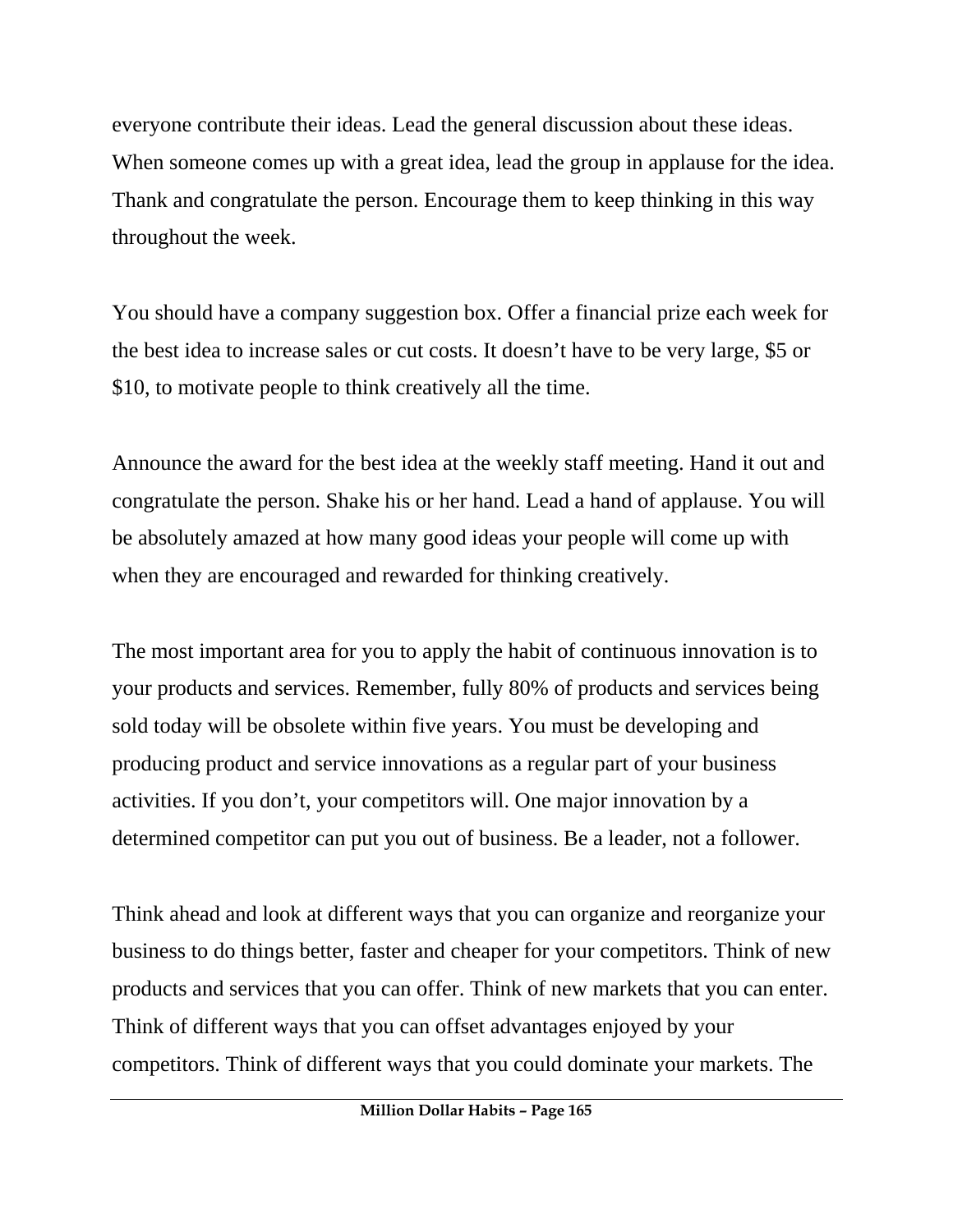more you dedicate yourself to generating ideas, the more and better ideas you will come up with.

# **Brainpower Is the Most Important Competitive Advantage**

As you read through the suggestions for the development of business habits in this chapter, you will probably notice that none of them cost any money. Every single one of these habits of thinking is learnable, via practice and repetition. You can develop them by simply reflecting upon the idea or habit on a regular basis.

The more you think about the importance of planning, the more habitual it will be for you to plan thoroughly in advance. The more you think about the importance of hiring and staffing, the more habitual it will be for you to think through the decision carefully before you hire a new person.

The more you think about customer satisfaction, the more it will become a habit for you to think in terms of different ways that you can satisfy your customers better than anyone else. The Law of Concentration says, *"Whatever you dwell upon grows and expands in your life."* The more you think about any one of these habits or behaviors, the more you incorporate that habit or behavior into your personality. Eventually, it becomes a permanent part of the way you think, walk, talk act and get results.

# **No One Better or Smarter**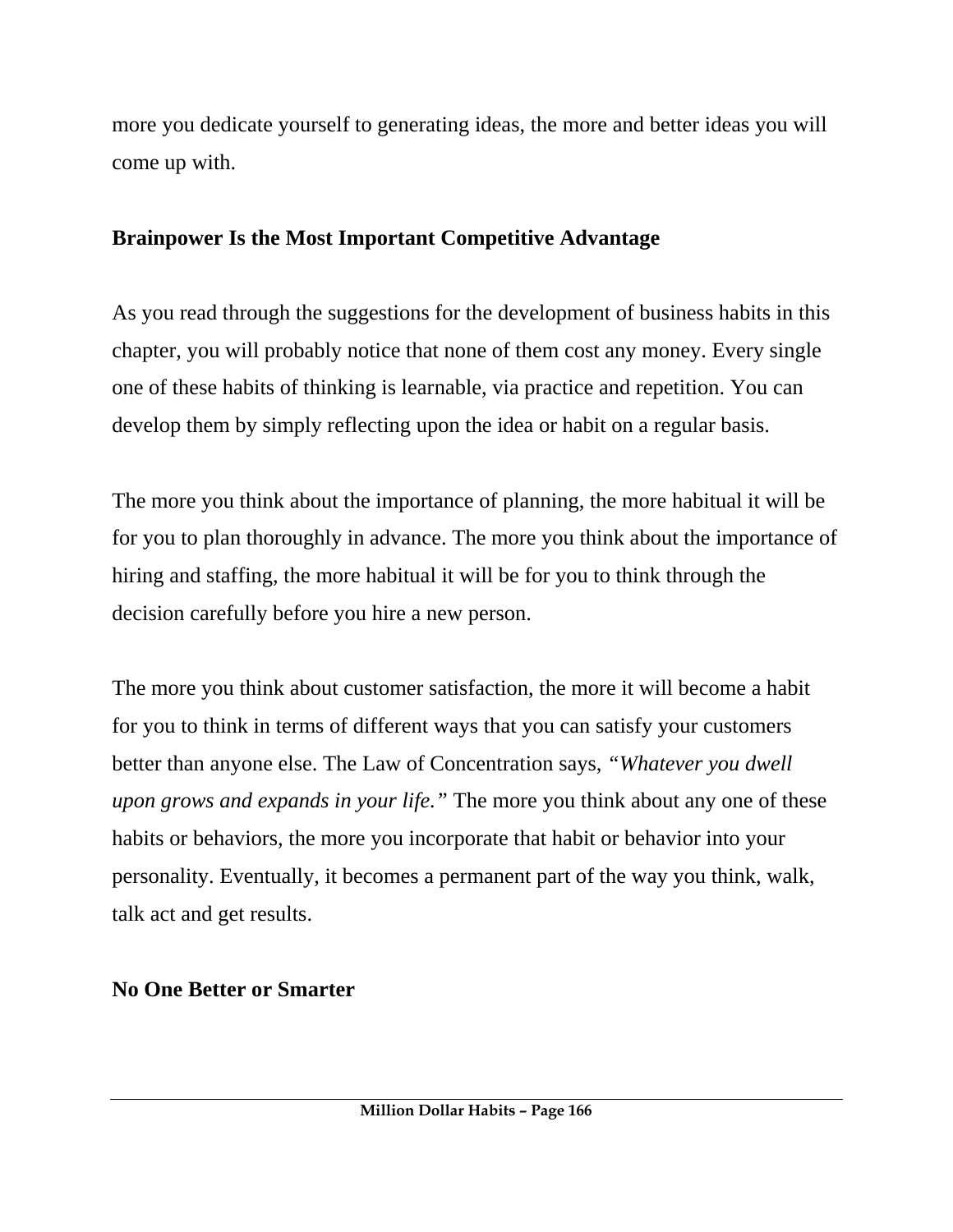Remember, no one is smarter than you, and no one is better than you. If someone is doing better than you are today, it is because they have developed a particular habit of thinking and acting before you have. And whatever other people have learned, you can learn as well.

The very fact that there are many hundreds of thousands of men and women who have started from nothing and become millionaires in business and entrepreneurship means that you can achieve these goals for yourself, if you just learn how. The only limits on your results are the limits that you place on yourself with your own thinking. By developing the thinking habits of successful entrepreneurs and businesspeople, you will eventually overcome all of your obstacles and difficulties, achieve all your financial goals, and become financially independent. Nothing can stop you.

# **Action Exercises:**

- **1.** Determine the most important thing you could do immediately to increase the probabilities that you successfully achieve your most important business goal, and then take action on it immediately.
- **2.** Create an ideal future vision for your business and your career; if your situation were perfect 3-5 years from now, what would it look like?
- **3.** What is the most important difference or improvement you make in the life and work of your customers, and how could you do this in an excellent fashion?
- **4.** What is your greatest personal strength in your business, and how could you organize your time so that you are doing more of it?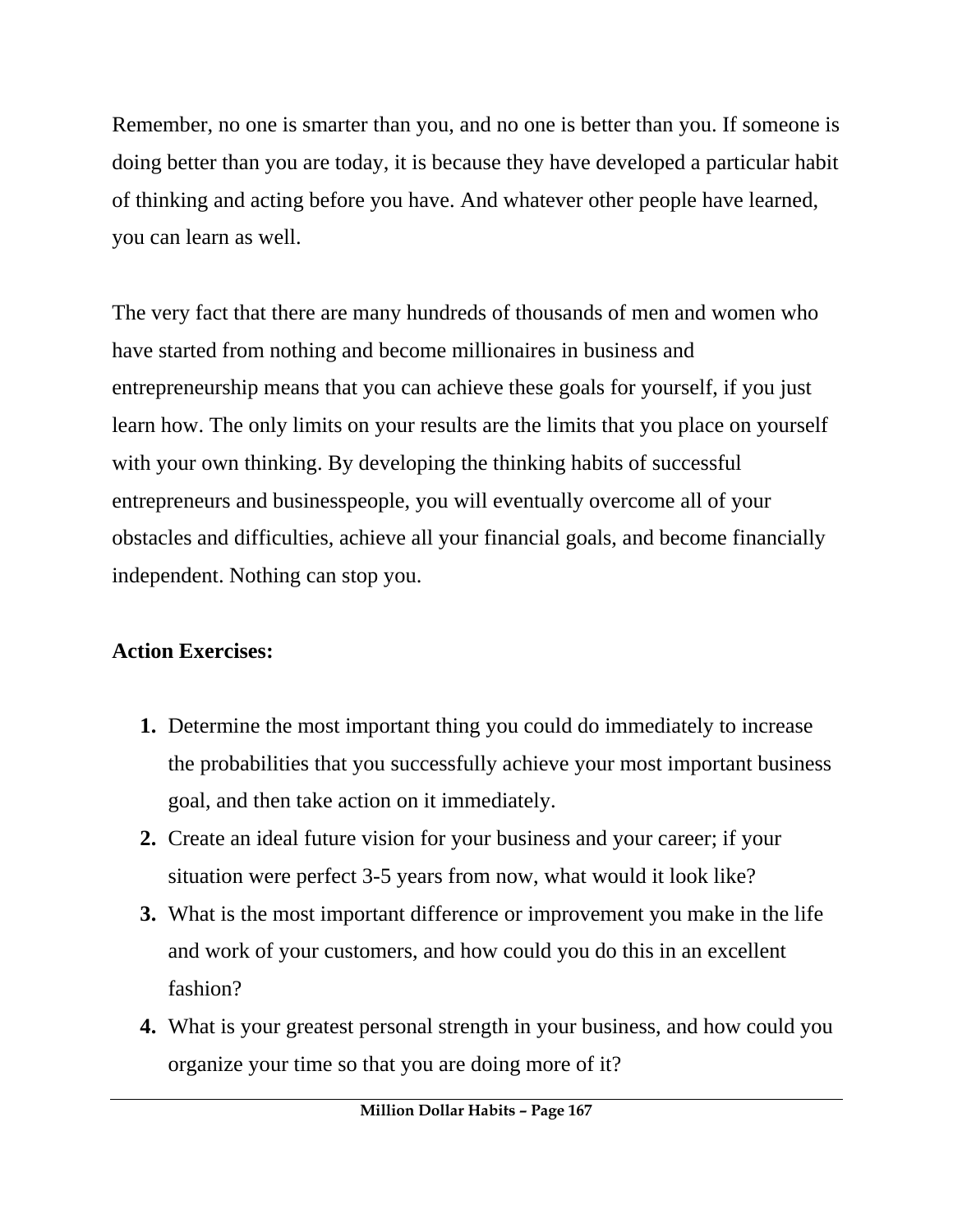- **5.** What is your biggest weakness in your business, and how could you develop yourself in this area, or compensate for it?
- **6.** What innovations could you make in your products or services that would make them more attractive to your customers of today and tomorrow?
- **7.** What are your most profitable products, services, markets, customers and activities, and what steps could you take immediately to focus more of your resources in those areas?

*"Nothing contributes so much to the happiness and prosperity of a country as high profits."* (David Ricardo)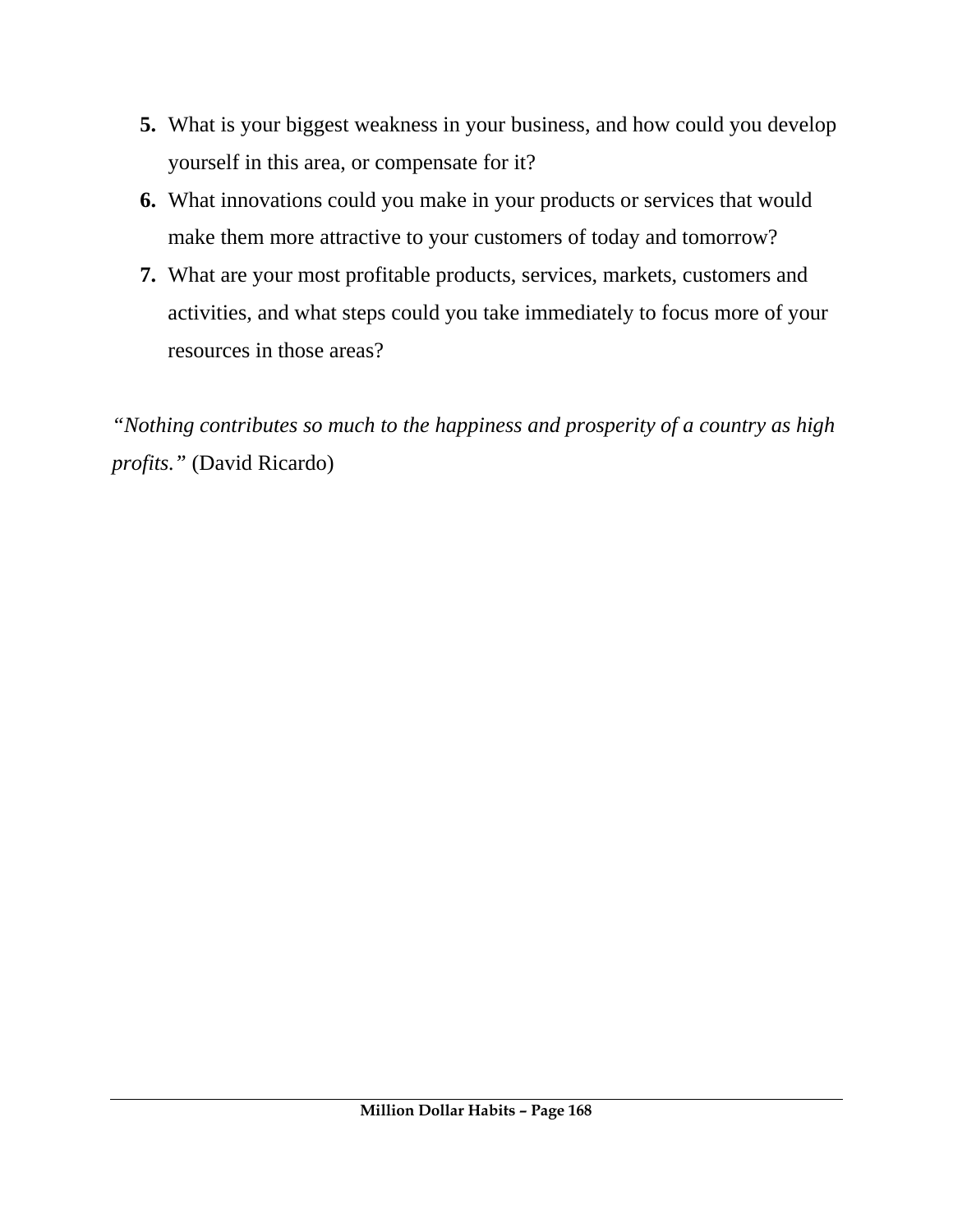### **Chapter Eight**

#### **Habits for Marketing and Sales Success**

*"All business success rests on something labeled a sale, which at least momentarily weds company and customer."* (Thomas J. Peters & Robert H. Waterman, Jr)

Calvin Coolidge once said, *"The business of America is business."* He also said, *"No enterprise can exist for itself alone. It ministers to some great need, it performs some great service, not for itself, but for others; or failing therein, it ceases to be profitable and ceases to exist."* 

America is the greatest commercial society in history. Virtually all wealth is based on somebody producing a product or service and selling it to someone else at a profit. America is considered the most entrepreneurial country in the world according to the OECD (2003) because it is more open to more people who want to create and sell products and services to others, and the market is larger, than any other country or geographical entity.

It is the revenues and profits from sales that pay all wages, all taxes, all education, all medical expenses, and for all hospitals, schools, roads, airports, office buildings, defense, welfare, unemployment insurance, and everything else of a material nature in America. Where there are high sales, there is high prosperity. Where there are low sales, there is low prosperity, lack of economic opportunity, decline and ultimately failure.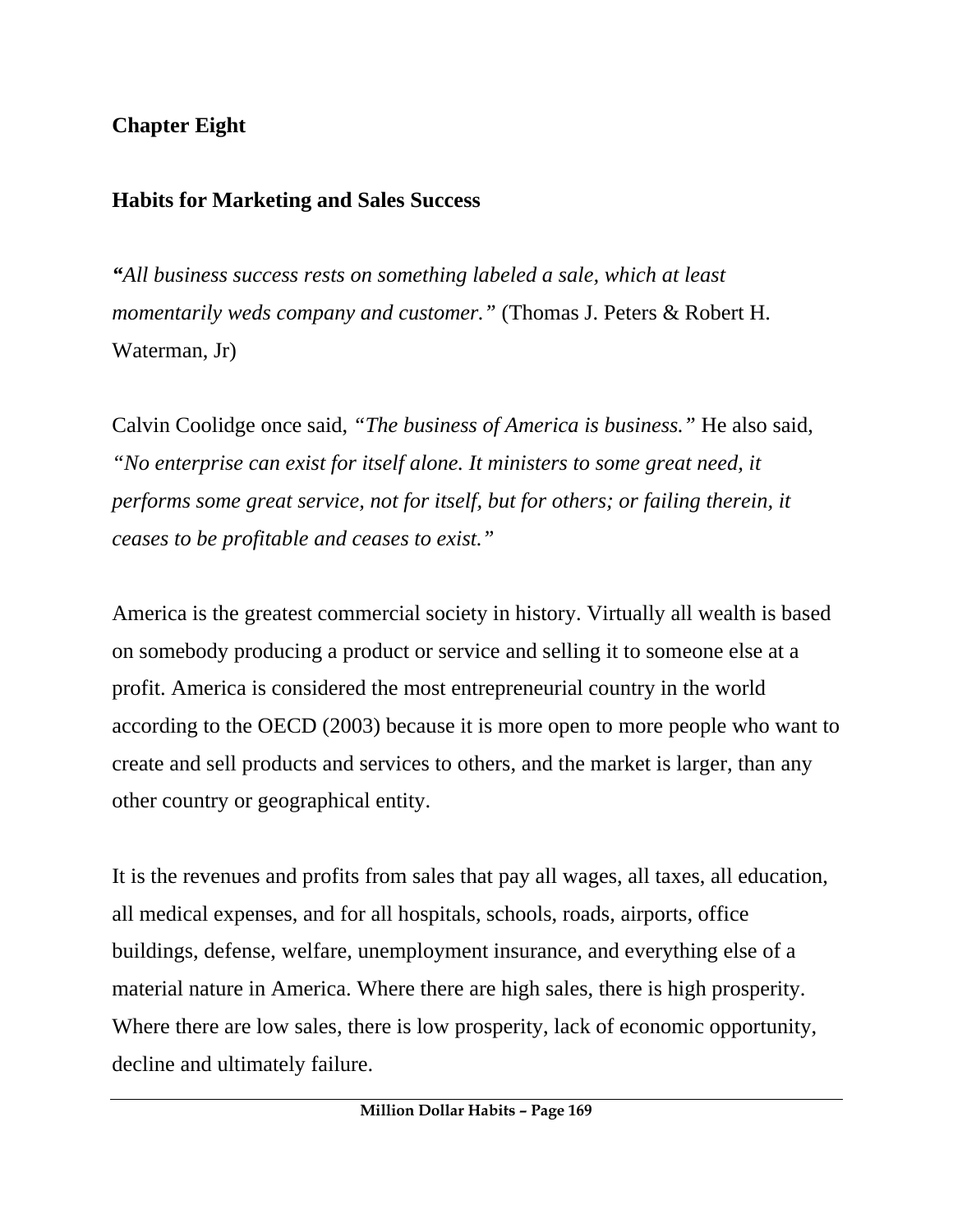#### **The Reason for Success or Failure**

Dunn and Bradstreet offers a credit rating service that includes most of the businesses in the U.S. Every year, active businesses are invited to contribute their financial information to this database, which is then made available for credit purposes to prospective suppliers and vendors.

Over the years, many thousands of companies close down, merge, or go bankrupt. Each year, Dunn and Bradstreet conducts a study to determine the major factors leading to business failure in that particular 12-month period. Over the years, the reasons for business failure have been high interest costs, changes in technology, poor management or under-capitalization. Often it is high inventory relative to sales, or over-indebtedness.

Not long ago, Dunn and Bradstreet took all the statistics that they had generated on failing companies over the years and ran them through a supercomputer. This program sorted out all the variables and distilled business success and failure into a simple conclusion: *Businesses succeed because of high sales; businesses fail because of low sales.* All else is commentary.

The rule is that, *"Nothing happens until a sale takes place, until someone sells something to someone."* Businesses succeed because they make sufficient sales and generate sufficient profitability to survive and grow in the current marketplace. Businesses fail because of declining sales and revenues, which ultimately leads to the collapse of the enterprise.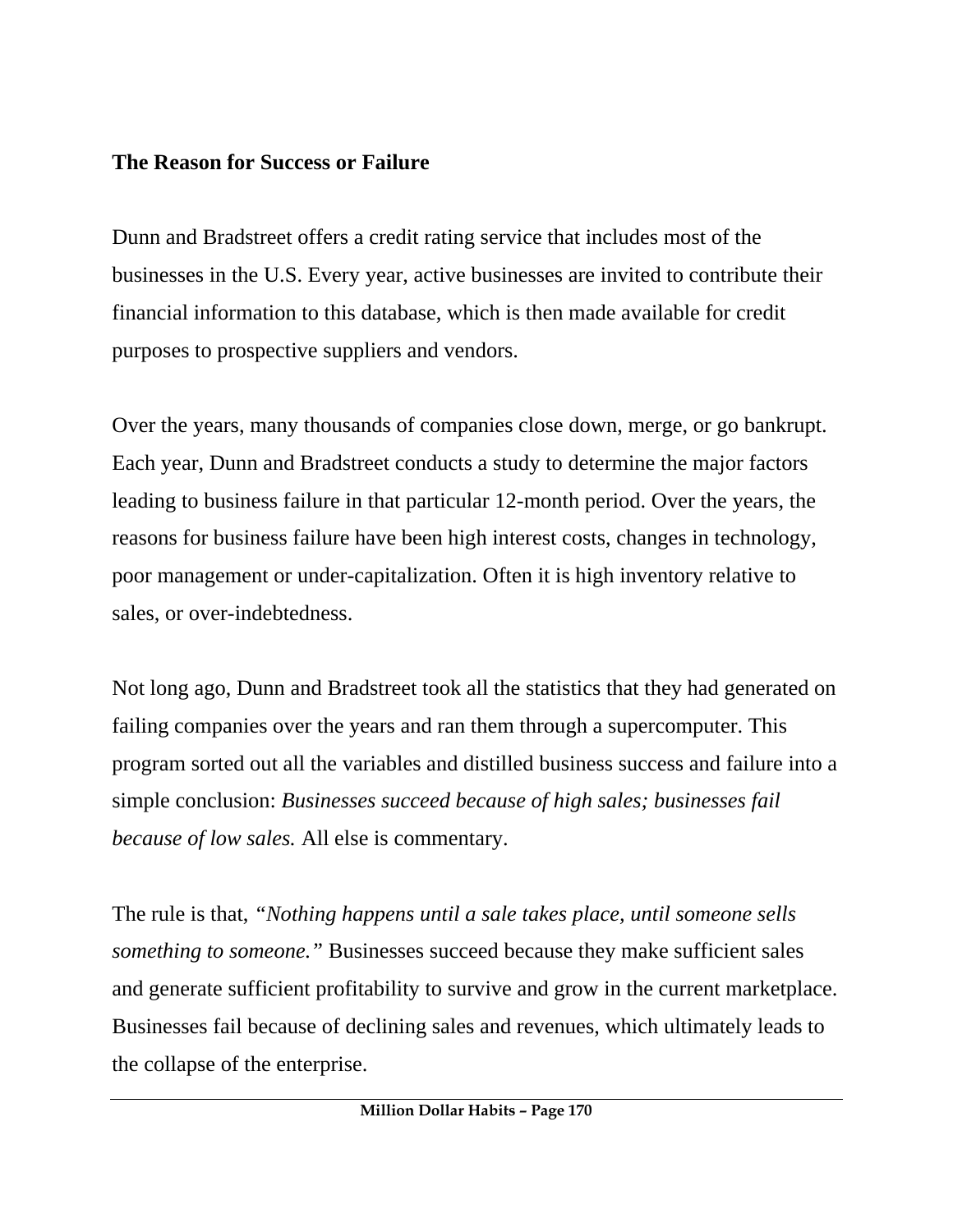### **The Most Important Number**

The most important single number in the operation of any business is "cash flow." In the wake of the accounting scandals amongst major companies on Wall Street, the accounting profession has reverted to focusing on what they consider to be the most important single economic denominator of business success, "free cash flow."

Free cash flow is the amount of money that is left over or generated by the activities of the business, after all expenses have been subtracted. It is measurable, quantifiable and definite. It exists. It is there in the bank account to be accounted for and spent by the business. It cannot be faked. It is a real number. It is the critical indicator of business success or failure.

Where does free cash flow come from? It comes from marketing and sales, less all the costs of generating those sales and fulfilling those orders. There is no other source. All mortgages, loans, advances and lines of credit must ultimately be justified and repaid out of marketing and sales revenues.

# **Your Critical Determinant of Contribution**

The greater influence that you have on the cash flow of your enterprise, the more valuable and important you are to that business. The more you can contribute toward increasing cash flow, the higher you will be paid and the faster you will be promoted. Sales are everything.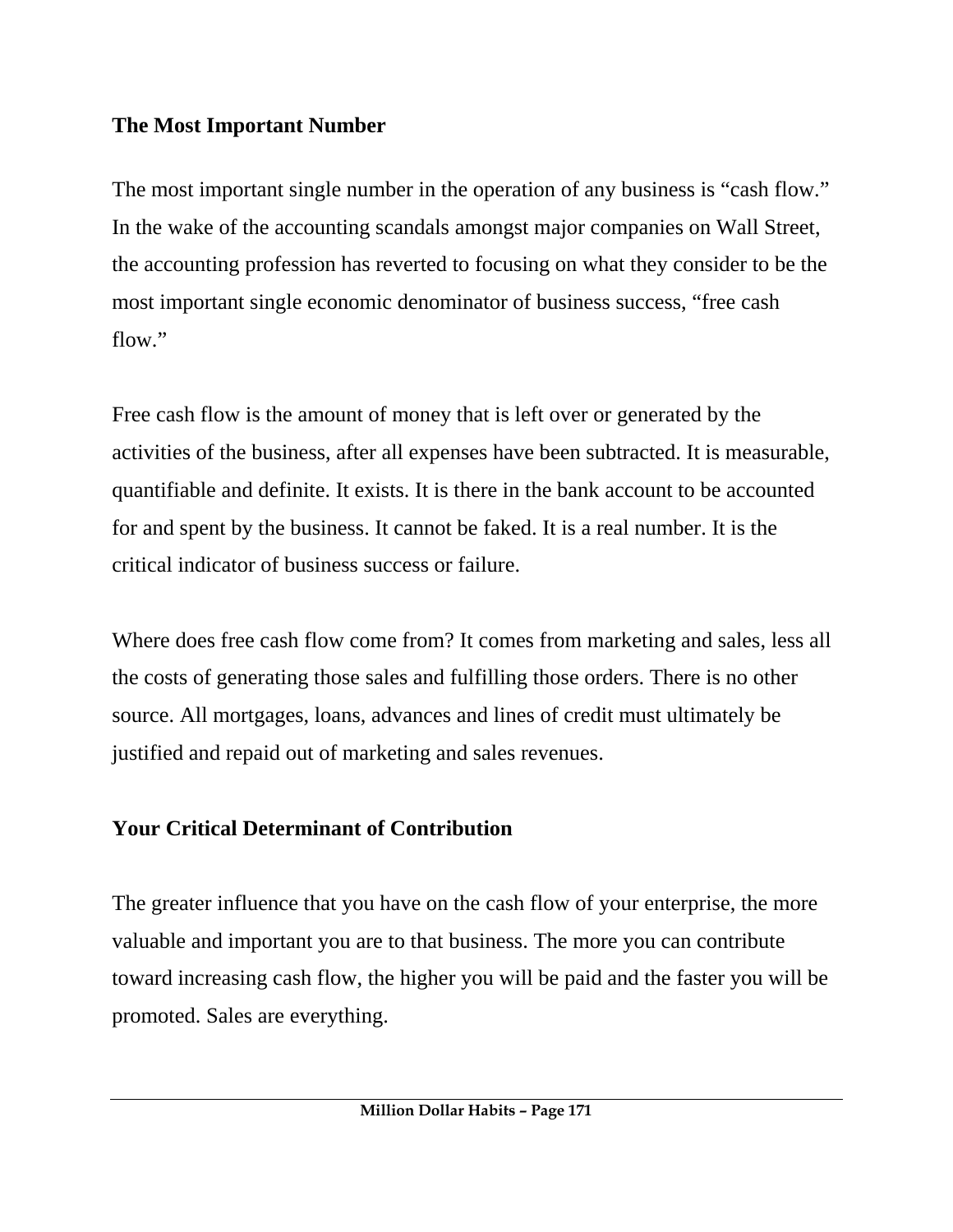One of the most important habits that you develop on your way to becoming a selfmade millionaire is *the habit of sales-orientation*. All successful entrepreneurs and business people are *intensely customer and sales focused*. They think about their customers and how to serve them all the time. They have what Tom Peters calls, *"an obsession with customer service."* 

They think continually about how to make more sales to more and better customers. They are fixated on getting and keeping customers, on making more and better sales, and on developing larger and more profitable markets. They think about customers and sales night and day. This is the critical habit that you must develop to become a self-made millionaire as an entrepreneur or as a key person in any business.

### **The Four Habits of Marketing Success**

There are several strategies, or habits of thinking and acting, that you can learn through practice that will make you a much more efficient and effective businessperson, especially in the area of generating sales, revenues and cash flow for your business. These are *specialization, differentiation, segmentation and concentration*. Let me describe each of them in turn.

To develop *the habit of specialization* requires that you decide clearly the area in which you are going to specialize to compete and win in the current market. Individuals and organizations that specialize are far more effective in creating and keeping customers than companies that generalize or try to offer too many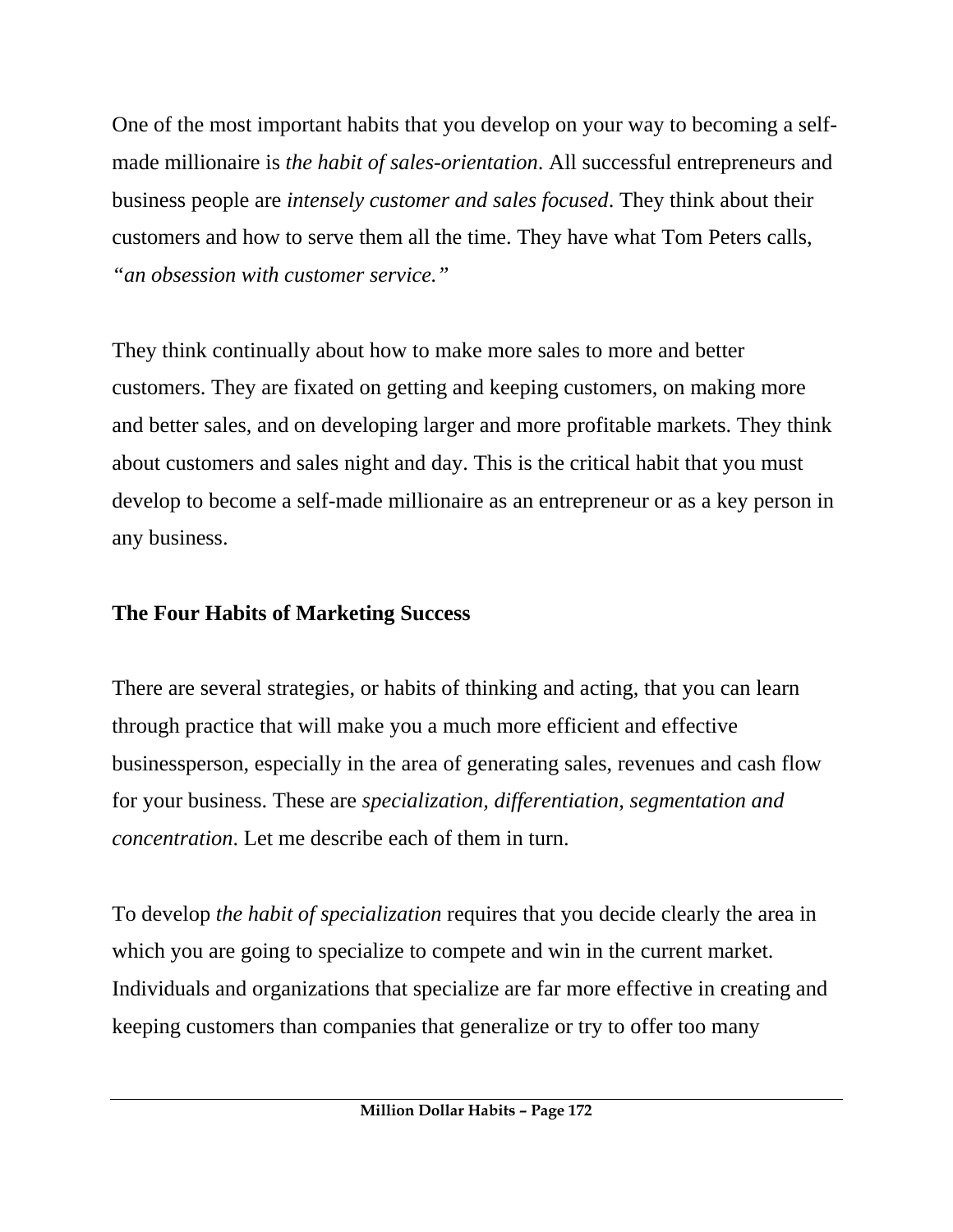products and services to too many customers and markets, in too many ways, at too many price points.

You can specialize in one of three main areas: products or services, customers, or markets. You specialize in a particular product or service when you decide that you are going to focus all of your energies on producing and selling a specific product or service that achieves a specific goal for your customers. For example, if you specialize in fast food, you only produce foods that can be picked up and consumed on the remises or immediately thereafter. You do not offer any product or service that don't fall into the category of "fast food."

If you specialize in automotive transportation, you do not manufacture tractors, photocopiers or refrigerators, even though your plants or factories could be adapted to produce these products over time. You specialize in automobiles.

Just as the pellets of a shotgun shell will spread soon after emerging from the barrel, there is a natural tendency in personal and business life toward diffusion of effort. There are so many opportunities and possibilities that the temptation to generalize, and to offer a wide range of products and services serving a wide range of customers and markets is very tempting. But successful individuals and organizations resist the temptation to spread their efforts and instead, dedicate themselves to specializing in a particular area where they have the ability to achieve market dominance. You must do the same.

### **Be Different From All The Rest**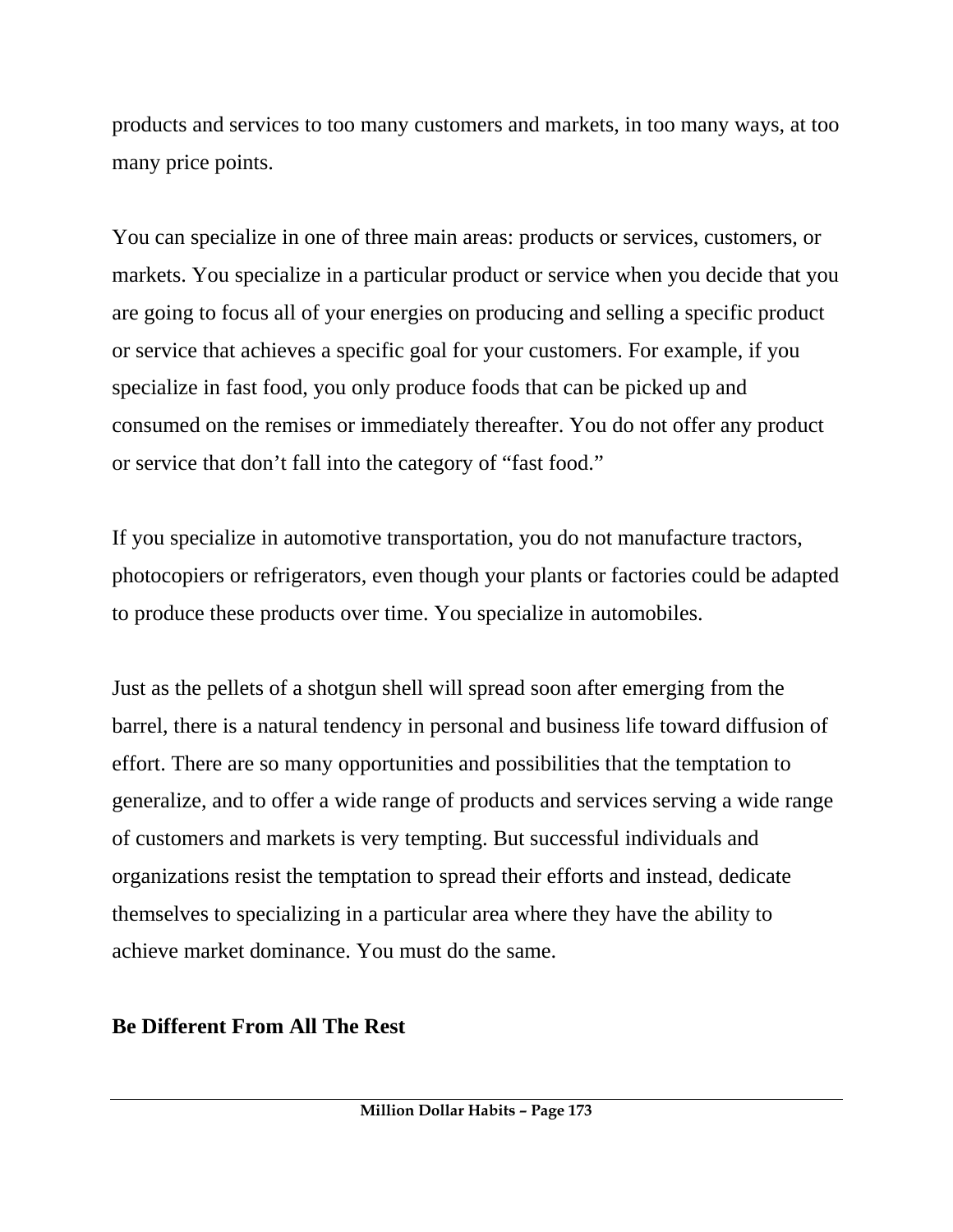The second habit for marketing success, and perhaps the most important, is *the habit of differentiating your product or service* from that of all other competitors for the same customer. Customers only buy what they consider to be "the best" as it relates to their specific need at the moment. Sometimes "the best" is speedy delivery. Sometimes it is long-term durability of a product. Sometimes it is convenience or low price. But in every case, you must decide where and how you are going to differentiate yourself from your competitors.

This is called your *area of competitive advantage*, or your *area of excellence*. Your area of differentiation describes what it is that you offer to your customers that make your product or service *superior* to anything else available. How clear you are with regard to your competitive advantage largely determines the effectiveness of all your sales and marketing efforts.

Without a clear competitive advantage, an area of excellence or superiority, it is impossible for you to survive and thrive in a tough market. As Jack Welch once said, *"If you don't have competitive advantage, don't compete."*

Ask yourself, *"What is my competitive advantage today?"* What makes your product or service superior to that of any of your competitors? It may be something as simple as the location of your business. It may be something less tangible, such as the personalities of the key people who sell and deliver your product or service. Many entrepreneurial businesses are started and become successful because of the personality and character of a single individual who customers prefer to deal with rather than with anyone else in that same field.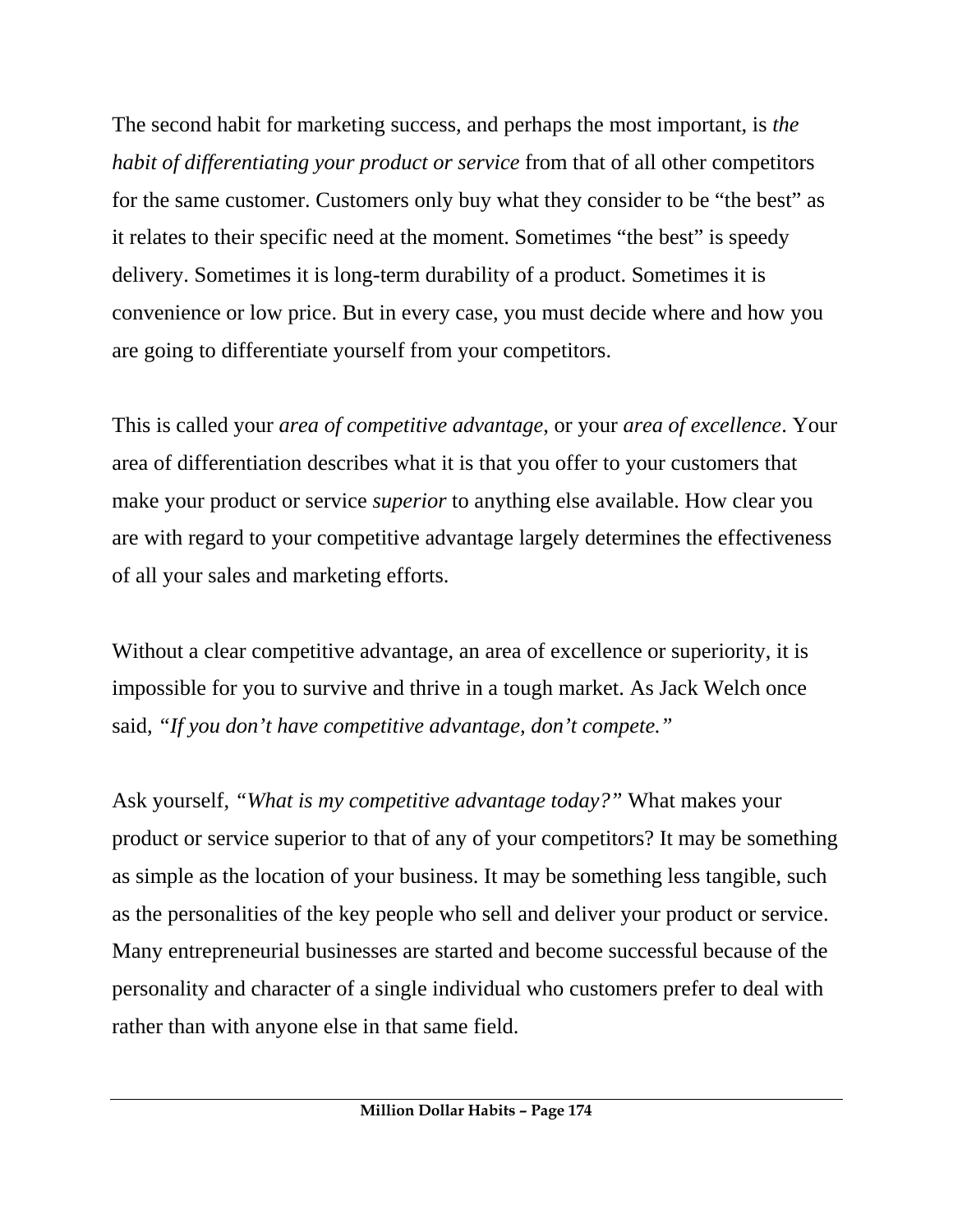#### **Determine Your Competitive Advantage**

You should be able to write down your area of competitive advantage on the back of a business card. Once defined, it becomes the core message that you convey in all of your advertising and sales. Everyone in your company must know with absolute clarity why and how it is that what you offer is better in a particular way. Everyone must know why it is that customers should buy your product or service rather than any similar product or service available. The determination of this area of excellence, the development of this competitive advantage, is the fundamental key to business success.

What is your competitive advantage today? What will your competitive advantage be 3-5 years from now? What should it be? What could it be? What are the trends in your business, and what will you have to be doing in an excellent fashion 3-5 years from now in order to survive and thrive in the marketplace of the future?

Your ability to think ahead and answer these questions, and then to take whatever steps are necessary today to be sure that you have the competitive advantage you need sometime in the future, is essential to your long-term success.

What do you need to be absolutely *excellent* at doing for your customer? Looking around you at your marketplace today, and at the reasons why people do not buy from you, or even worse, buy from your competitors, what competitive advantage do you need to develop if you want to lead your field?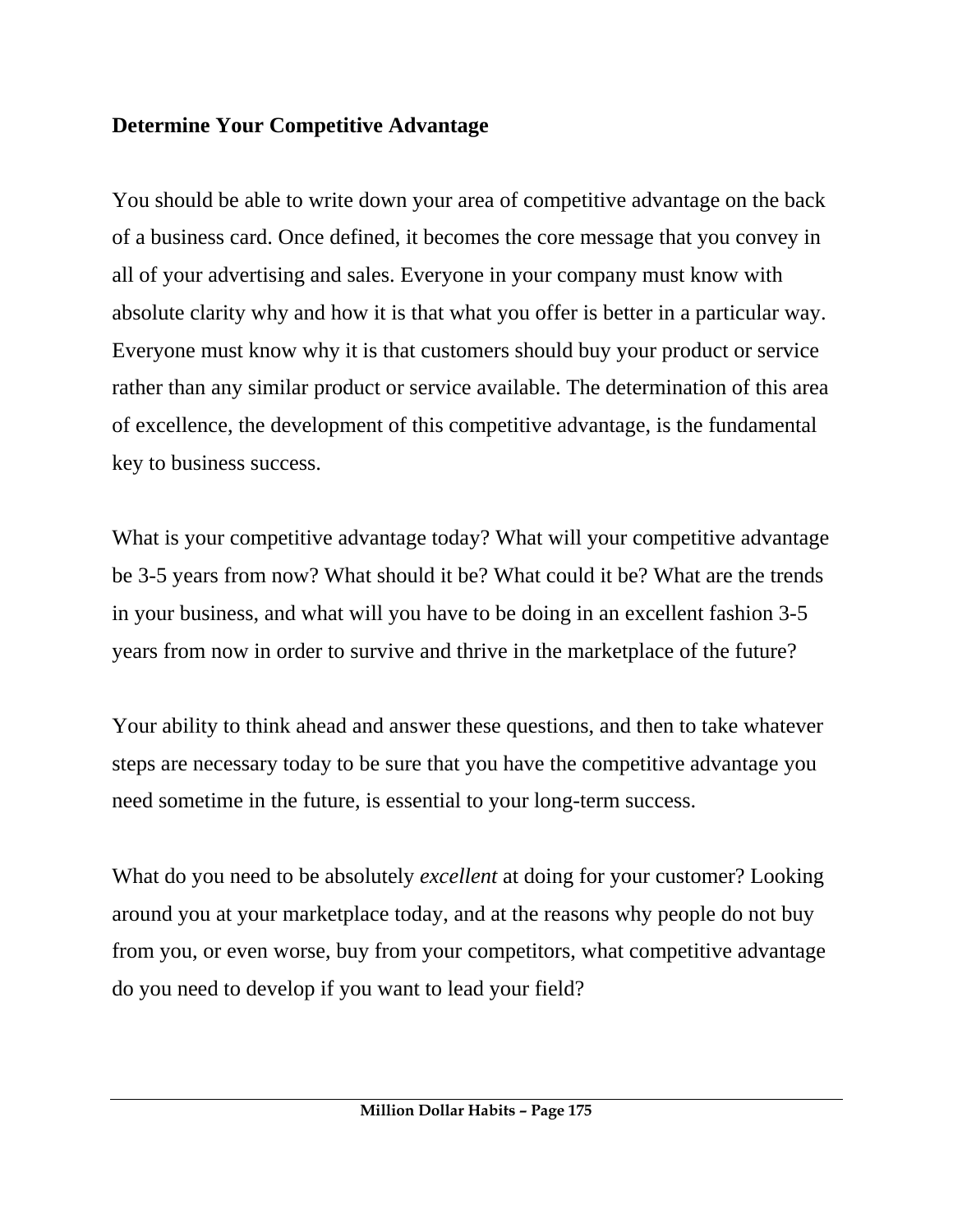What *could* your competitive advantage be? If you were to reorganize your business, change your product or service offerings, change your market or methods of sales, marketing, manufacturing or distribution, what could your competitive advantage be sometime in the future? What steps could you or should you take today in order to assure that your products and services are clearly superior to that of your competitors sometime in the future?

The habit of asking and answering these questions for yourself is the core responsibility of the entrepreneur or executive. Developing your competitive advantage the key to success in any business. It is the primary reason for high sales and high profitability in any business large or small.

### **Determine Your Best Potential Customers**

The third habit of marketing is *the habit of segmentation*. There are many people who might be able to buy what you sell, but they are not all prospective customers for you and your business. Your ability to analyze your market, and to create a profile of the exact type of customer who can most benefit from the product or service that you specialize in, who appreciates what your product or service does better than your competitors, is the key to marketing success.

In any market, there is a profile of potential buyers who are *"high probability customers."* These are people who very much value what it is you do in an excellent fashion. These prospects are more willing than most prospects to buy from you. They are willing to pay you more money for your particular product or service because they value your offering more than those of your competitors.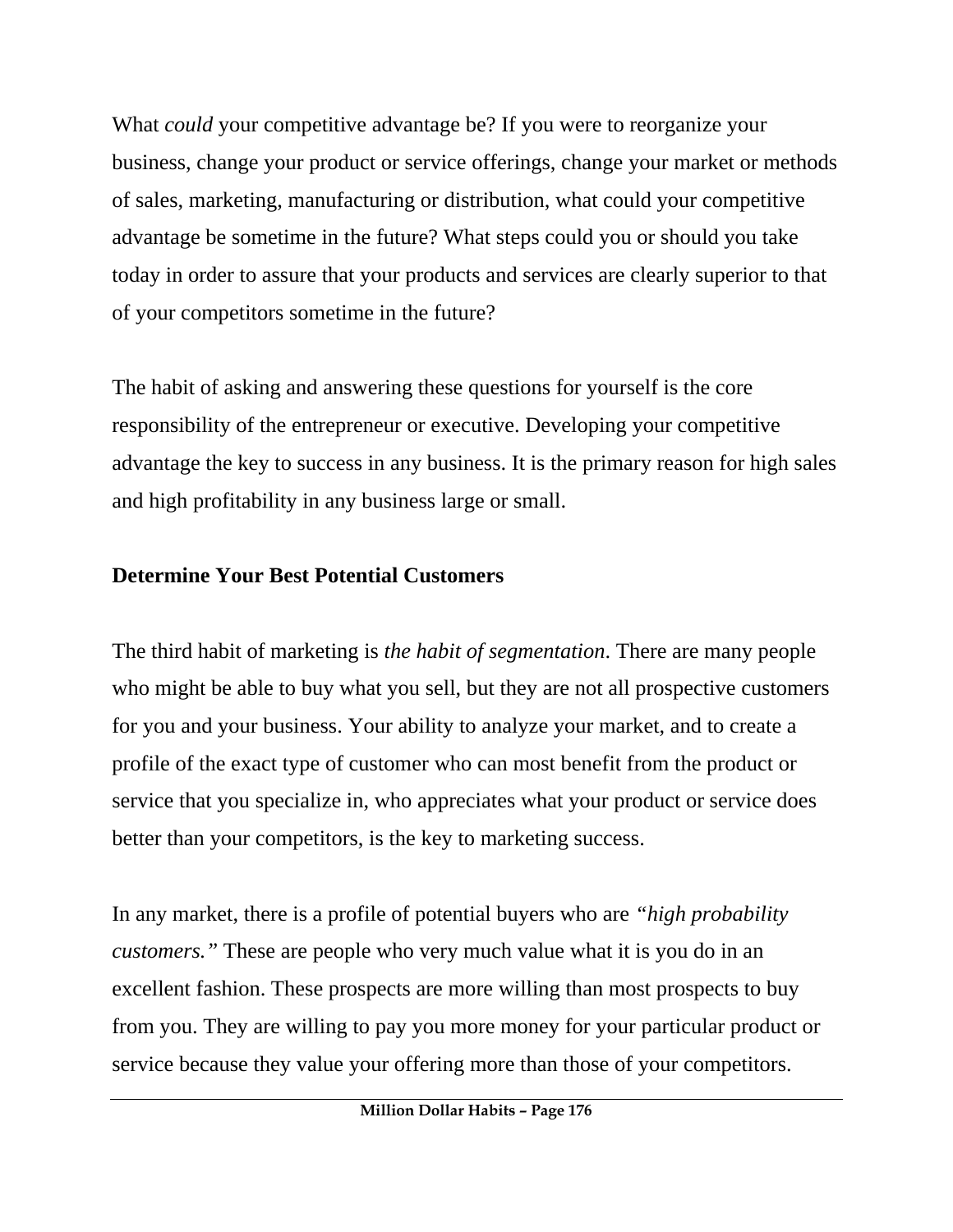They will pay faster and more dependably than other prospects. Your ability to identify this ideal customer for what you sell is the key to focusing your marketing and sales efforts and activities.

### **Focus and Concentrate Your Sales Efforts**

The fourth habit for marketing success is *the habit of concentration*. Your ability to concentrate in general is essential for achieving success in any activity. The ability to concentrate in particular, and to focus all of your marketing and sales efforts and energies on those specific customers that you have identified who can most benefit from what you sell, is the key to maximizing your sales, revenue and profits.

Develop *the habit of thinking like a marketing genius*. Develop the habit of asking yourself questions like, "In what areas do we specialize? In what areas are we superior to our competitors in our area of specialization? Who are the most desirable and attractive market segments for what it is that we do better than anyone else? How can we organize ourselves to concentrate all of our resources on selling more to those customers who most appreciate what we can do for them better than our competitors?" Your ability to ask and answer these questions accurately can transform your business results.

Once you have developed your marketing strategy, there is a *"Seven P Formula"* that you should use to continually evaluate and reevaluate your business activities. As products, markets, customers and needs change rapidly, you must continually revisit these seven P's to make sure that you are on track and achieving the maximum results that are possible for you in today's marketplace.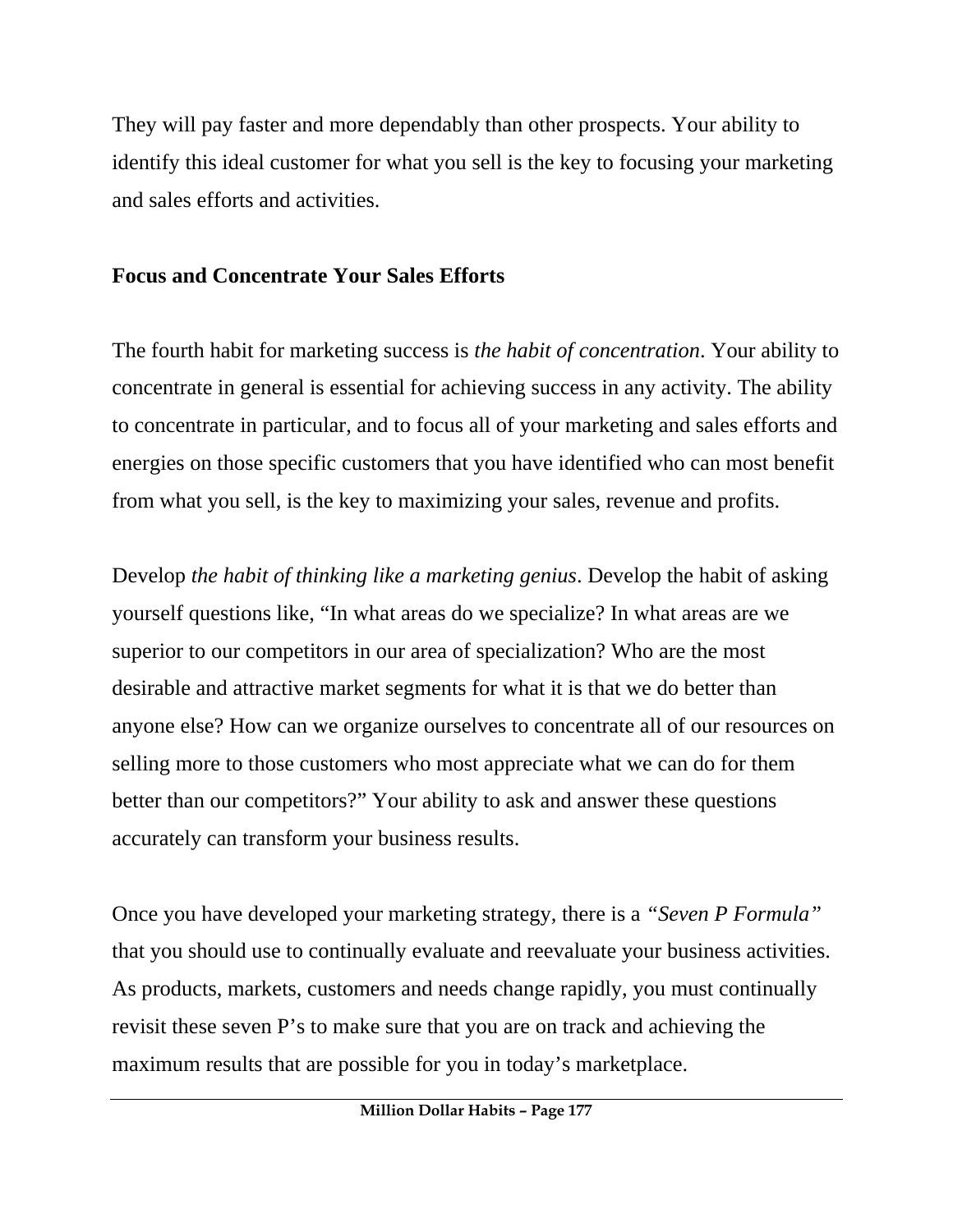#### **Look From the Outside**

To begin, develop *the habit of looking at your product as though you were an outside marketing consultant* having been brought in to help your company decide whether or not it is in the right business at this time. Ask critical questions such as, *"Is your current product or service, or mix of products or services appropriate and suitable for the market and the customers of today?"* 

 Whenever you are having difficulty selling as much of your products or services as you want, you need to develop *the habit of assessing your business honestly* and asking, *"Are these the right products or services for our customers today?"* 

Is there any product or service that you are offering today that, *knowing what you now know*, you would not bring out again today? Compared to your competitors, is your product or service superior in some significant way to anything else that is available? If so, what is it? If not, could you develop an area of superiority? Should you be offering this product or service at all in the current marketplace?

### **Take the Bundle of Resources Viewpoint**

Develop *the habit of looking upon your business as a "bundle of resources."* At one time, your business did not exist. When it began, you brought together a variety of resources, in the form of people, money, facilities and so on, to produce a product or service to sell into the market that existed at that time.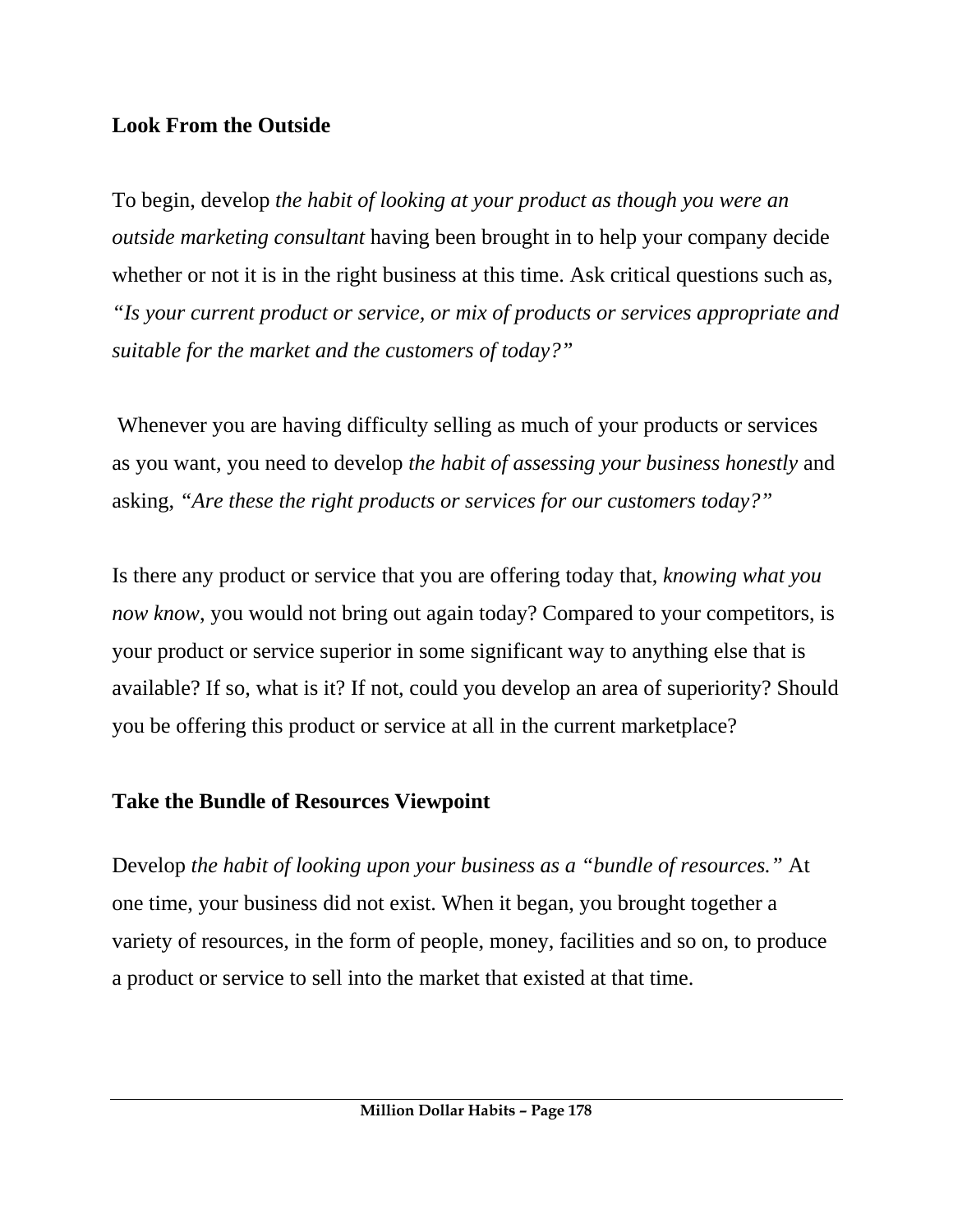This bundle of resources that makes up your company is very much like pistol. It can be aimed and fired in different directions. This bundle of resources can be combined and recombined to produce new products or services as the market changes.

 Resist the temptation to become rigid in your ideas about the products or services you sell. Be flexible and open to the possibility or necessity of offering something completely new or different. See your business as a bundle of resources that has the ability to offer a wide range of products or services if the market demands it.

# **Consider Your Prices Carefully**

The second habit you need to develop has to do with price. Develop *the habit of continually examining and reexamining the prices of the products and services that you sell*, to make sure that they are still appropriate to the realities of the current market. Sometimes you need to lower your prices. At other times, it may be appropriate to raise your prices. Many companies have found that the profitability of certain products or services does not justify the amount of effort and resources that go into producing them. By raising their prices, they may lose a percentage of their customers, but the remaining percentage generates a profit on every sale. Could this be appropriate for you?

Sometimes you need to change your terms and conditions of sale. Sometimes, by spreading your price over a series of months or years, you can sell far more than you are today, and the interest that you can charge on the amount that you carry will more than make up for the delay in cash receipts. Sometimes you can combine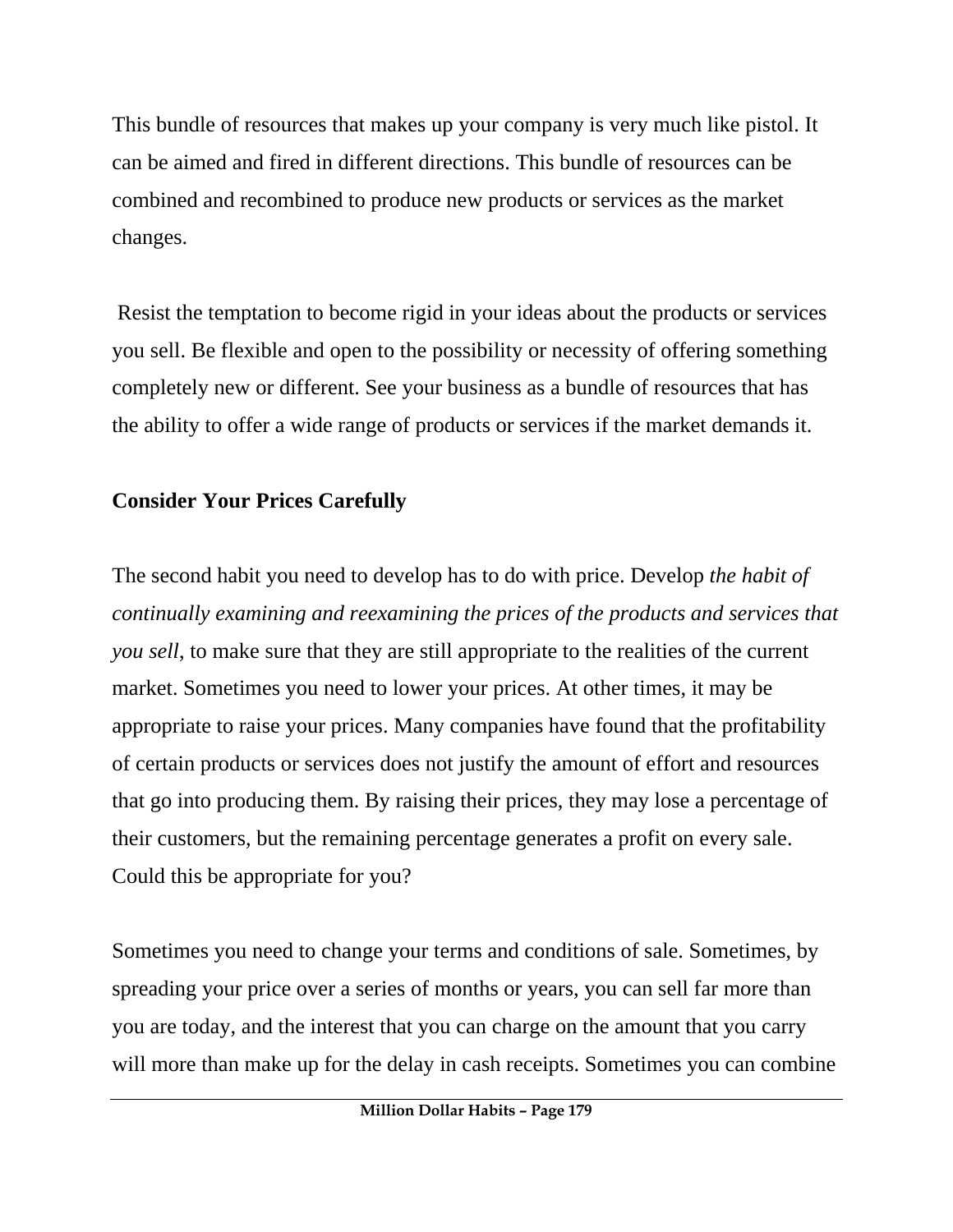products and services together, with special offers and special promotions. Sometimes you can include free additional items that cost you very little to produce but which make your prices appear far more attractive to your customers than they were before.

In business, as in nature, whenever you experience resistance or frustration in any part of your sales or marketing activities, be open to revisiting that area. Be open to the possibility that your current pricing structure is not ideal for the current market. Be open to the need to revise your prices if necessary to remain competitive, to survive and thrive in a fast changing marketplace.

# **Proper Promotion Is the Key to High Sales**

The third habit in marketing and sales is for you to develop *the habit of thinking in terms of promotion all the time*. "Promotion" includes all the ways that you tell your customers about your products or services, and how you then market and sell to them.

Small changes in the way you promote and sell your products can lead to dramatic changes in your results. Even small changes in your advertising can lead immediately to higher sales. Experienced copyrighters can often increase the response rate from advertising by 500% by simply changing the headline on an advertisement.

Large and small companies, in every industry, continually experiment with different ways of advertising, promoting and selling their products and services.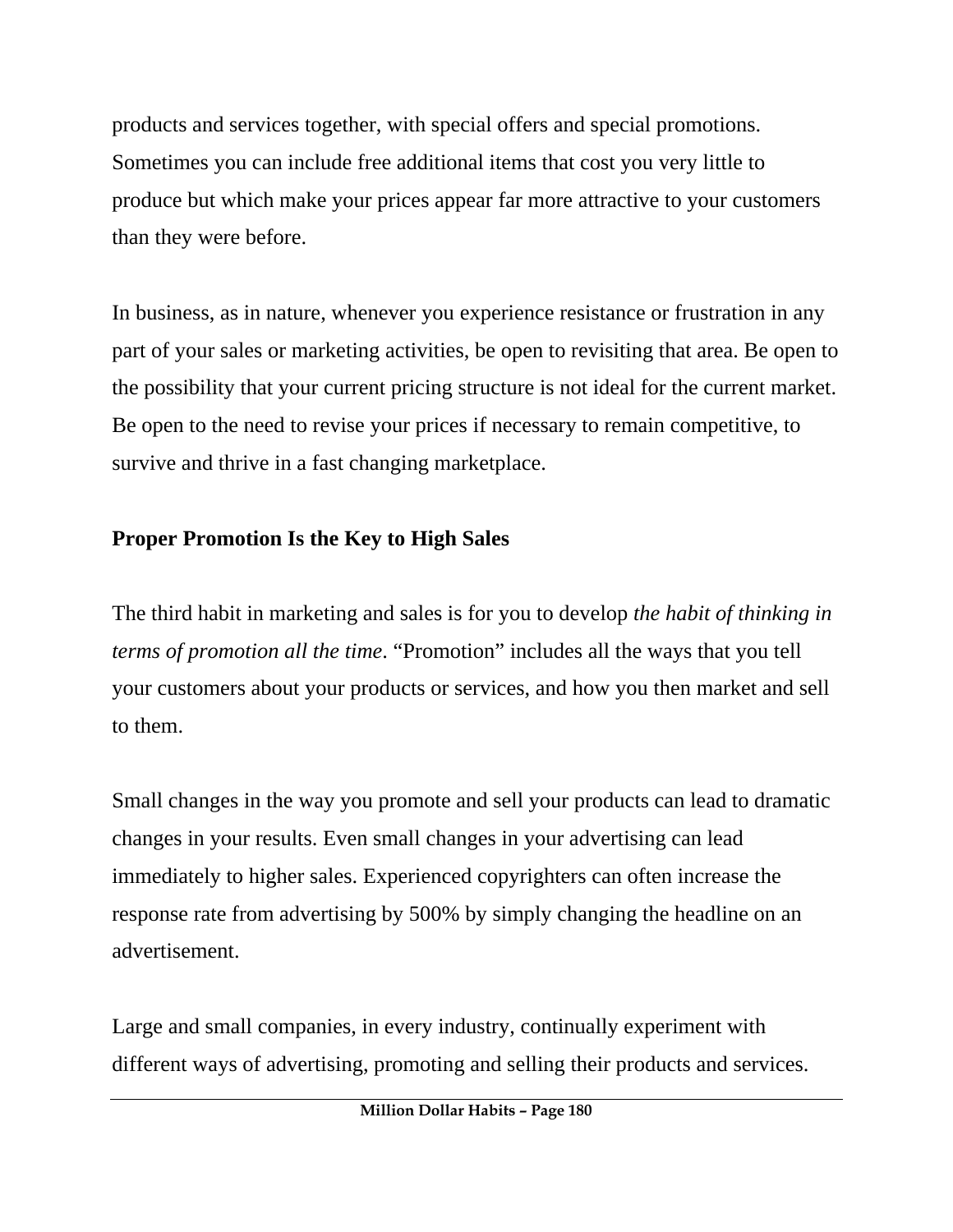And here is the rule: *whatever method of marketing and sales you are using today will, sooner or later, stop working.* Sometimes it will stop working for reasons you know, and sometimes it will be for reasons that you don't know. In either case, your methods of marketing and sales will eventually stop working, and you will have to develop new sales, marketing and advertising approaches, offerings and strategies.

### **Sales Training Can Double Your Sales**

One of the most important parts of promoting your product or service has to do with the exact way that the product is sold when your customers are face to face with your salespeople. What are the exact words that are used? What is the exact offer that is made? What is the exact process that is used to identify the customer's needs, make presentations and close the sale?

Fully 70% of salespeople in America have never been given this type of sales training. Instead, all they have received from their companies is "product training." This is usually because many companies are operated by people who have not been in the sales field themselves. As a result, they are blind to the fact that fully 80% of sales success, if not more, is determined by the quality of the salespeople when they are face-to-face with the customer. Small improvements in the quality of this interface can lead to dramatic improvements in the level of sales, no matter what the product and service, and no matter what the state of the current market.

In my personal work with more than 500 companies, and more than 500,000 salespeople, I have found that small changes in sales proficiency often lead to rapid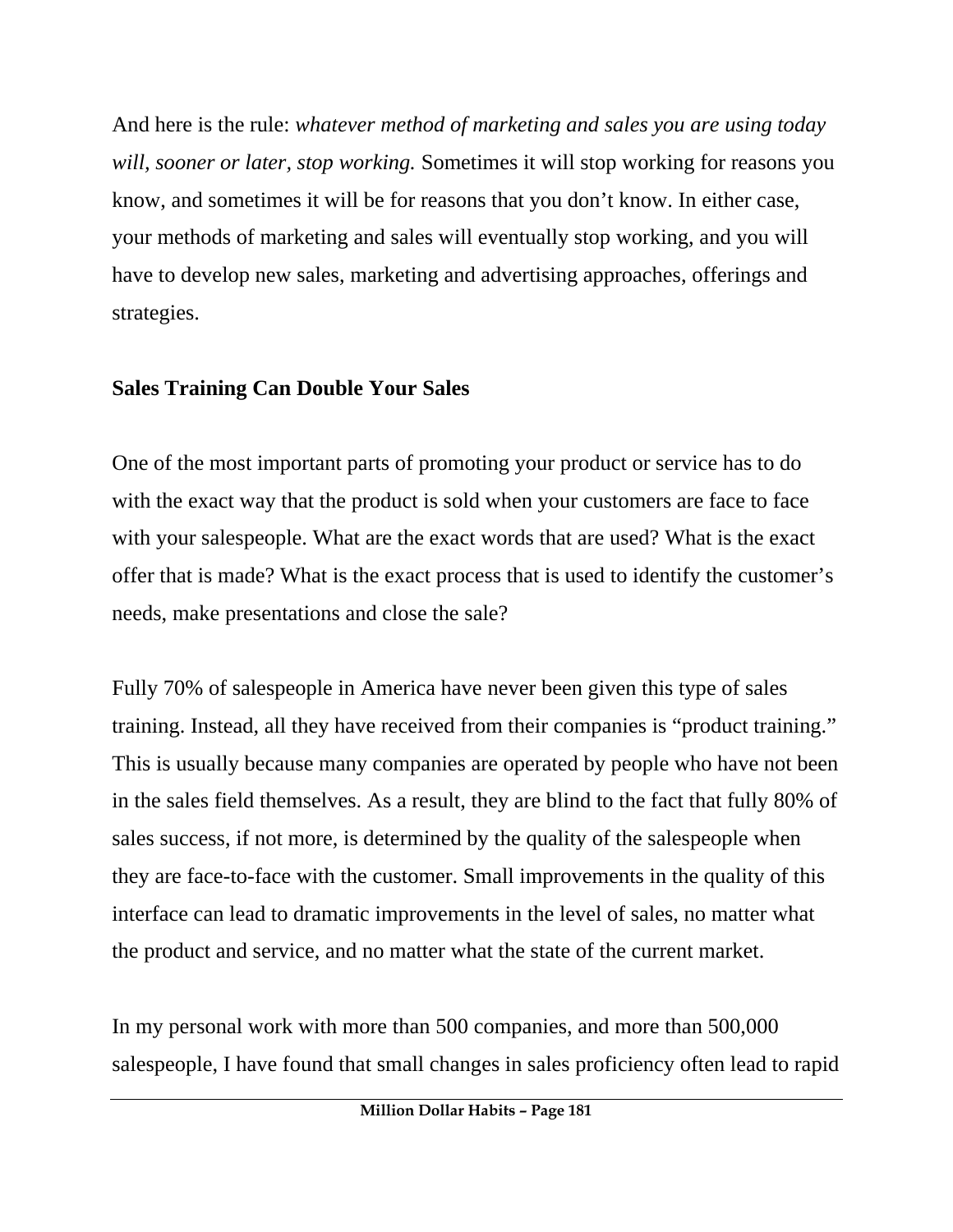increases in sales results. I have worked with literally thousands of individuals, and hundreds of companies, who have been able to increase their sales five and ten times by learning and practicing better sales methodologies.

### **Where Your Product Is Sold Or Bought**

The fourth "P" in the marketing mix is the "place" where your product or service is actually sold. Develop *the habit of reviewing and reflecting upon the exact location where the customer meets the salesperson.* Sometimes a change in place can lead to a rapid increase in sales.

There are many different places where you can sell your product. Some companies use direct selling, sending their sales people out to personally meet and talk with the prospect. Some sell by telemarketing. Some sell through catalogs or mail order. Some sell at tradeshows, or in retail establishments. Some sell in joint ventures with other similar products or services. Some companies use manufacturers representatives or distributors. Many companies use a combination of one or more of these methods.

In each case, the entrepreneur must make the right choice about the very best location or place for the customer to receive essential buying information on the product or service that he needs to make a buying decision. What is yours? In what way should you change it? Where else could you offer your products or services?

### **How Good Does It Look?**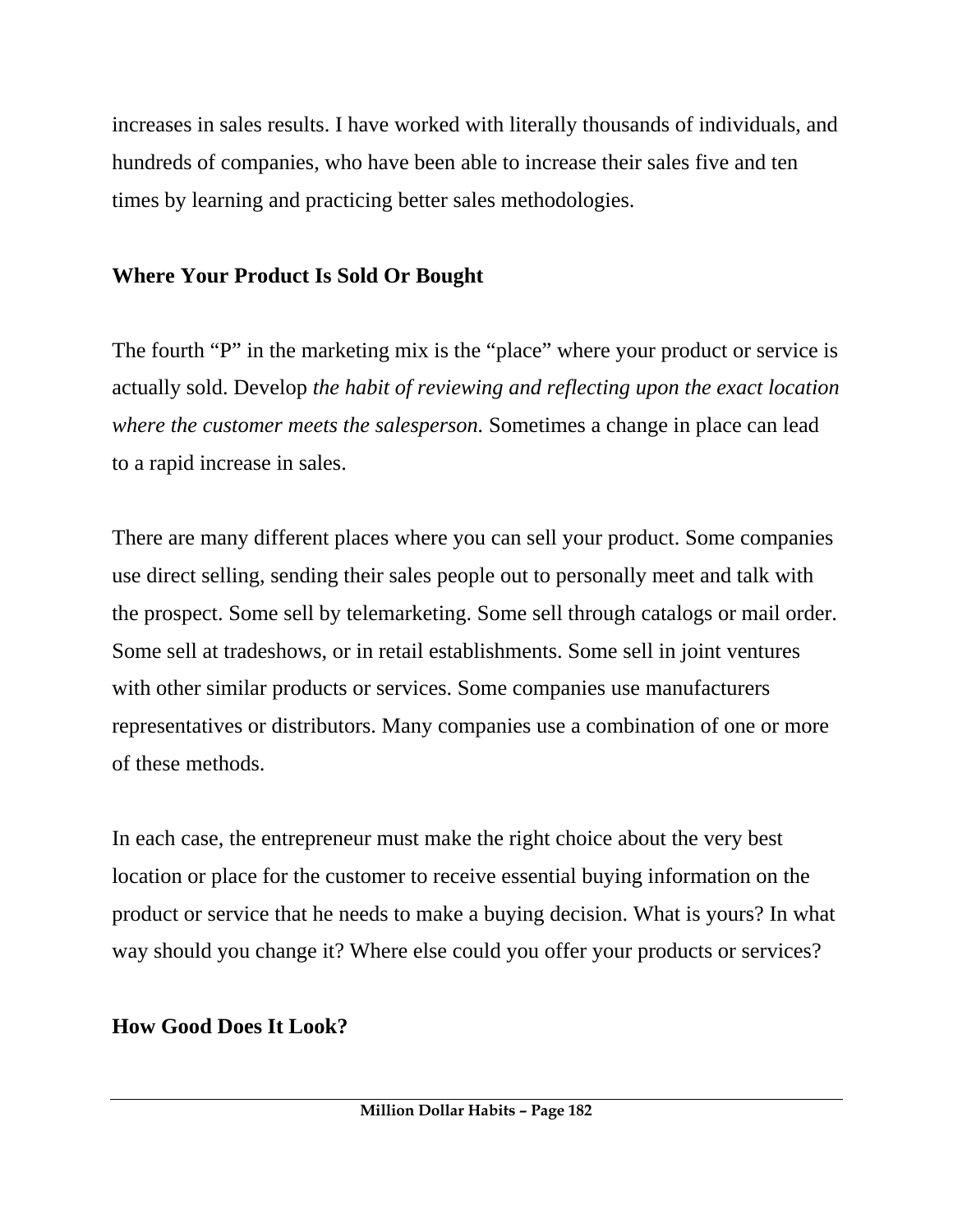The fifth element in the marketing mix is the "packaging." Develop *the habit of standing back and looking at every visual element in the packaging of your product or service through the eyes of a critical prospect*. Remember, people form their first impression about you within the first 30 seconds of seeing you or some element of your company. Small improvements in the packaging or external appearance of your product or service can often lead to completely different reactions from your customers.

With regard to the packaging of your company, and your product or service, you should think in terms of everything that the customer sees with his or her eyes from the first moment of contact with your company, and all the way through the purchasing process.

 The element of packaging refers to the way your product or service appears from the *outside*. Packaging also refers to your people, and how they dress and groom. It refers to your offices, your waiting rooms, your brochures, your correspondence and every single visual element about your company. *Everything counts.* Everything helps or hurts. Everything increases the confidence of your customer in dealing with you, or lowers his or her confidence in dealing with you.

When IBM started, under the guidance of Thomas J. Watson, Sr., he very early concluded that fully 99% of the visual contact that a customer would have with his company, at least initially, would be represented by the salespeople for IBM. Because IBM was selling relatively sophisticated high-tech equipment, Watson knew that customers would have to have a high level of confidence in the credibility of the salesperson who was encouraging them to buy. He therefore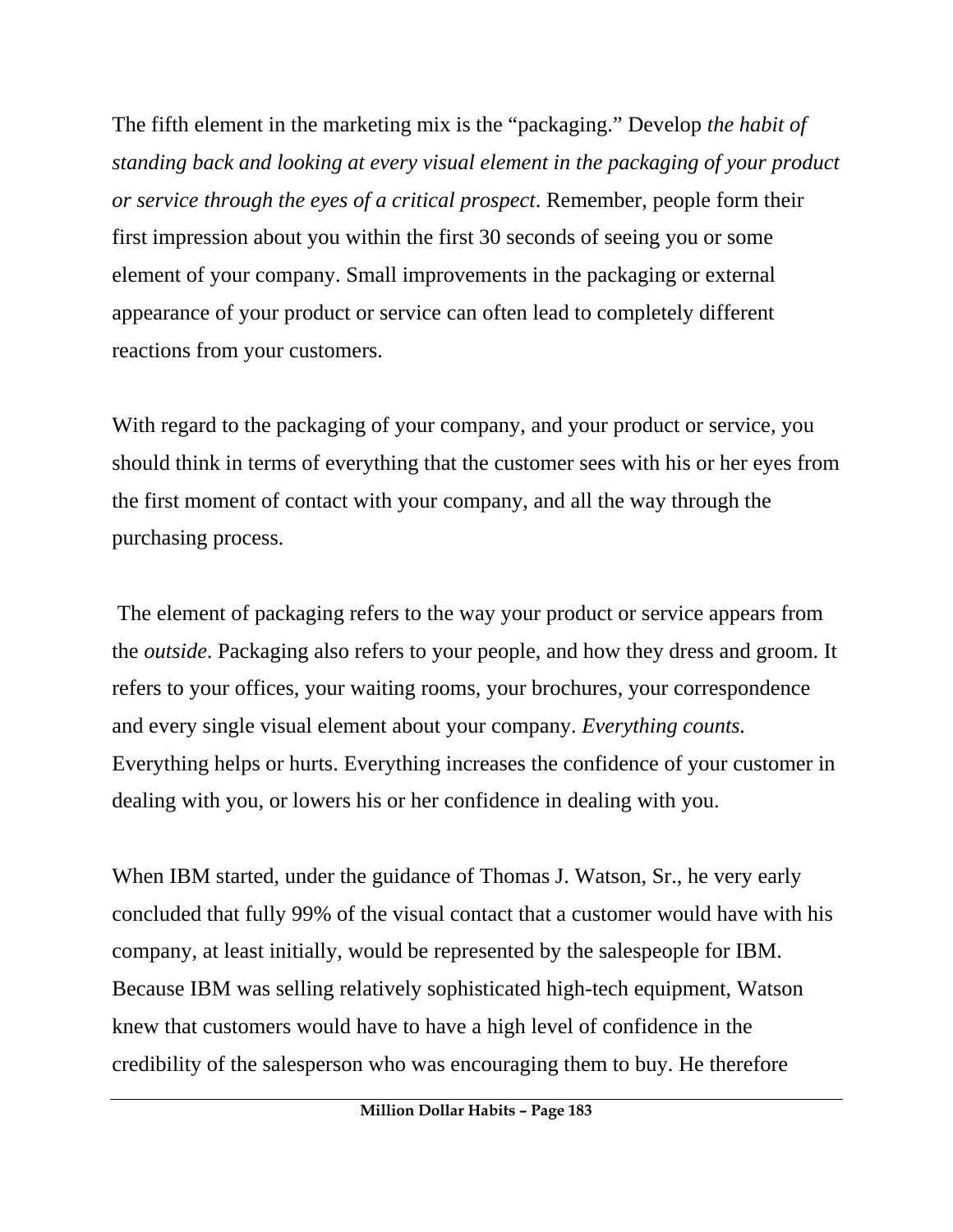instituted a dress and grooming code that became an inflexible set of rules and regulations within IBM.

As a result, every salesperson was required to look like a professional in every respect. Every element of their clothing, including dark suits, dark ties, white shirts, conservative hairstyles, shined shoes, clean fingernails, and every other feature gave off the message of professionalism and competence. One of the highest compliments a person could receive was "You look like someone from IBM."

## **Revamp Your Personal Image**

Many companies change their results by establishing a dress code for the people in their company who deal with their customers. They know the importance of appearance. During the dotcom boom of the late 90s, when business was exploding, many young dotcom executives would come to work in shorts, sandals and undershirts. But they would keep a business suit nearby to change into if a customer or venture capitalist came to visit. They recognized that people make lasting and important decisions based on how they look on the outside.

Many of my entrepreneurial clients return home from our Coaching and Mentoring sessions and completely revamp their images, changing their ways of dressing and grooming so they look better and more credible to their customers.

They often renovate their offices, especially their waiting rooms, so that when their customers visit, the first thing they see are beautiful, professionally appointed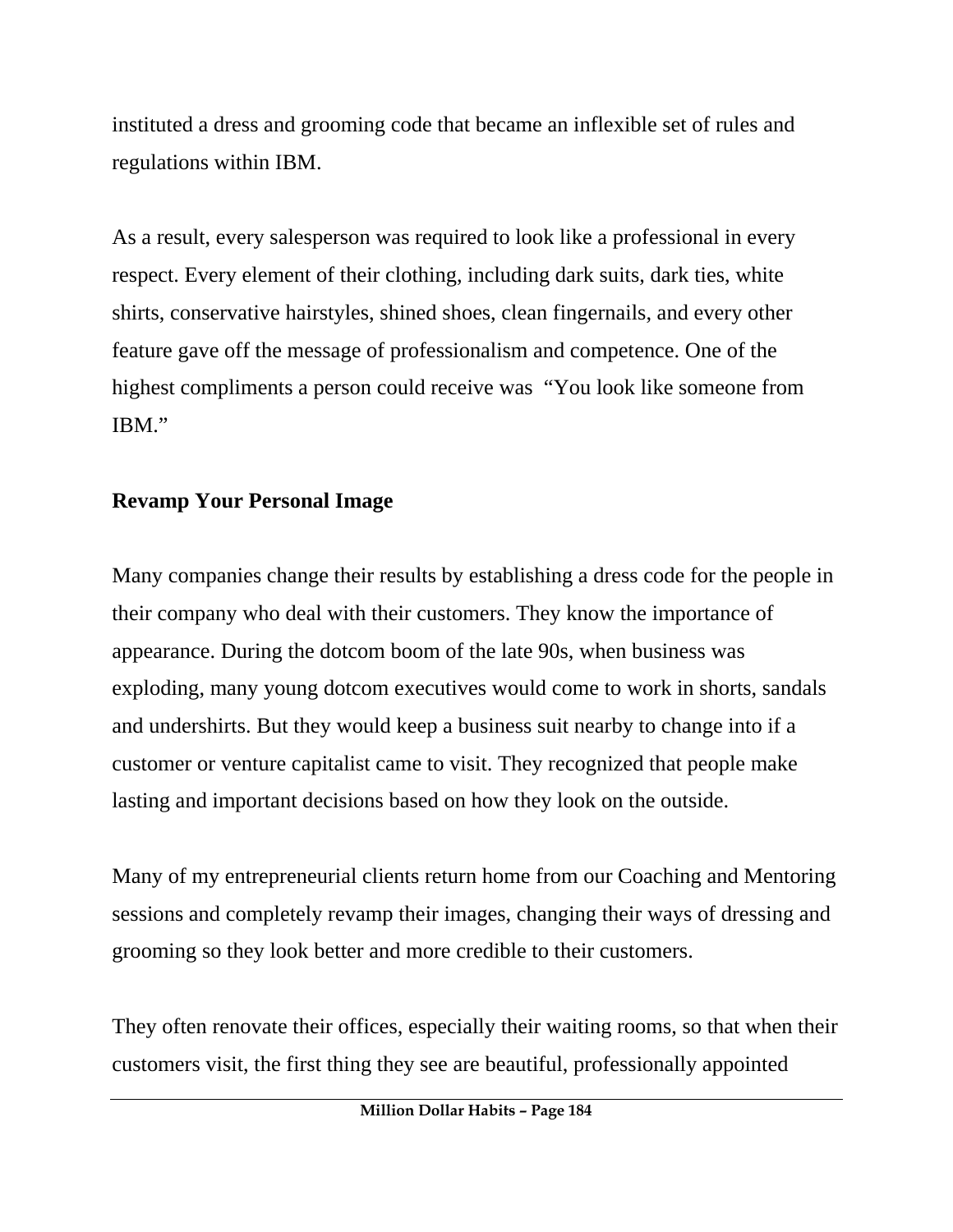premises. In every case, my clients report to me that their customers are more open and receptive to buying, and easier to deal with, when their surroundings are attractive and professional.

Ask yourself some questions. Do you dress and look like a first class professional, in every respect, when you go to work, and when you meet with your customers or suppliers? Are you proud of the appearance of your staff? Do you feel happy to introduce your staff, with the way they currently dress and look on the outside, to your customers and supplies? Are your offices neat, clean, organized and attractive? Are you proud to have critical customers visit you and walk around your facilities?

Especially, do your products look absolutely excellent on the outside? Are your brochures beautifully designed and printed? Is your packaging attractive? Are you proud of every visual element that strikes the eyes of your customers in their dealings with you? Is there anything that you could or should change or improve to create a better visual image for your customers? If your answer is "yes" for any reason, you should act immediately to change what needs to be changed.

### **Position Yourself Properly**

The next part of the marketing mix is called "positioning." You should develop *the habit of thinking continually about how you are positioned in the hearts and minds of your customers.* How do people think about you and talk about you when you are not present? How do people think and talk about your company? What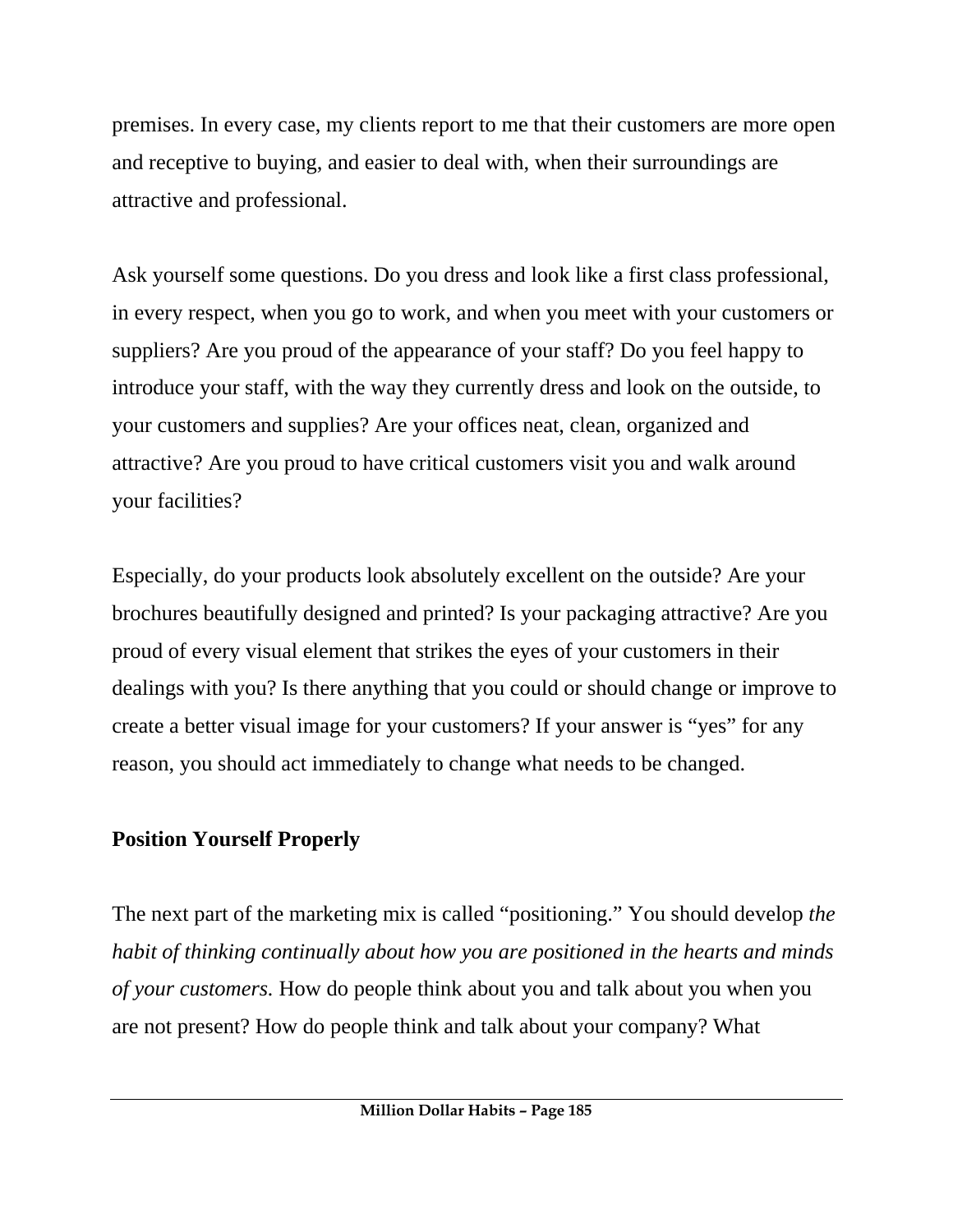positioning do you have in your market, in terms of the specific words that people use when they describe you and your offerings to others?

In the famous book by Reis and Trout, *Positioning*, they point out that how you are seen and thought about by your customers is the critical determinant of your success in a competitive marketplace. *Attribution Theory* says that most customers think of you in terms of a single attribute, either positive or negative. Sometimes it is "service." Sometimes it is "excellence." Sometimes it is "quality engineering," as it is with Mercedes Benz. Sometimes it is "the ultimate driving machine," as it is with BMW. In every case, how deeply entrenched that attribute is in the minds of your customers and prospective customers, determines how readily they will buy your product or service, and how much they will pay.

Develop *the habit of thinking about how you could improve your positioning*. Begin by determining the position that you would like to have. If you could create an ideal impression in the hearts and minds of your customers, what would it be? What would you have to do in every customer interaction to get your customers to think and talk about you in that specific way? What changes do you need to make in the way you interact with customers today in order to be seen as the very best choice for your customers of tomorrow?

# **People Are Everything**

The final part of the marketing mix is the "people." Develop *the habit of thinking in terms of the people inside and outside of your business who are responsible for every element of your sales and marketing strategy and activities.*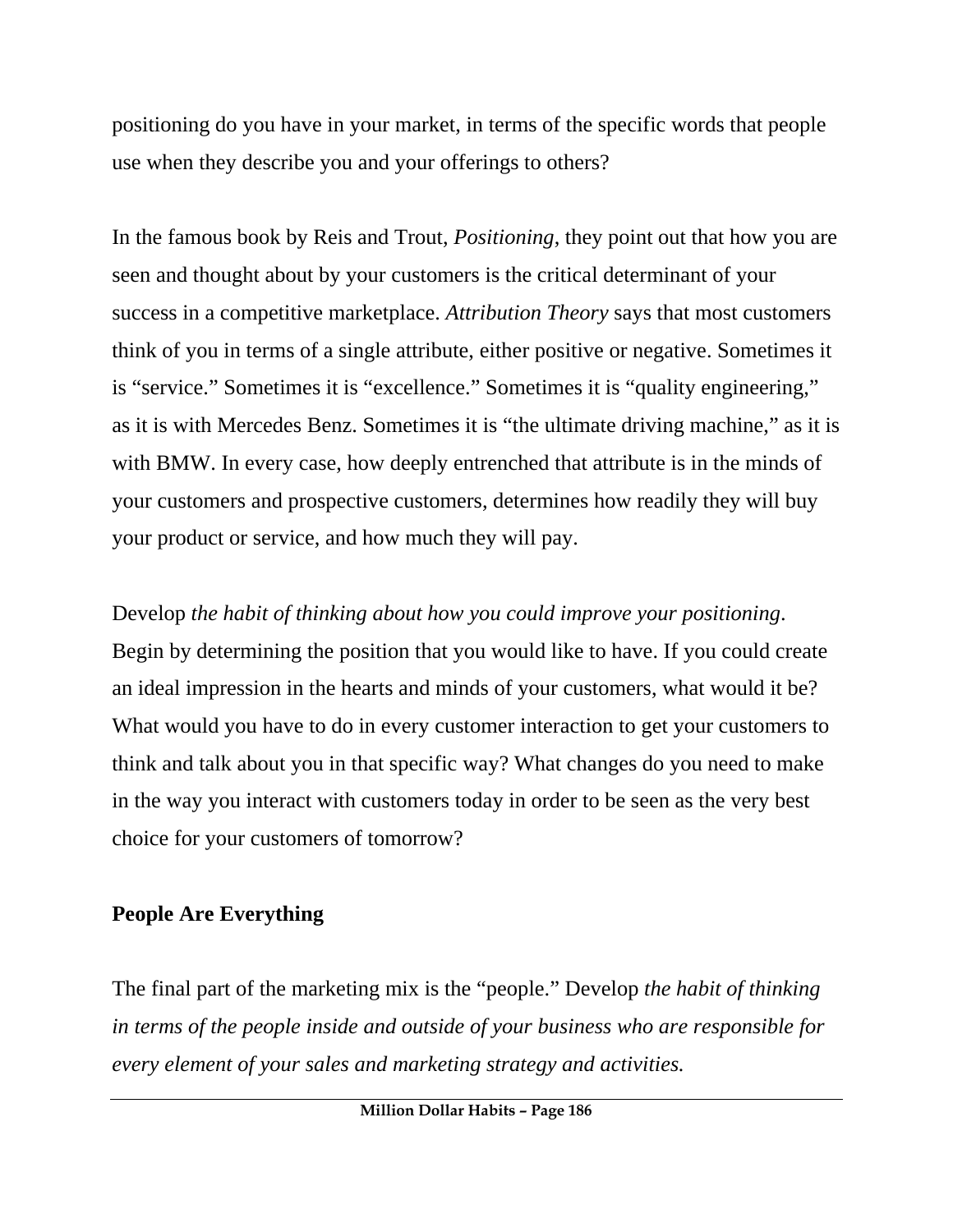It is amazing how many entrepreneurs and businesspeople will work extremely hard to think through every element of the marketing strategy and the marketing mix, and then pay little attention to the fact that every single decision and policy has to be carried out by a specific person, in a specific way. Your ability to select, recruit, hire and retain the proper people, with the skills and abilities to do the job that you need to have done, is more important than everything else put together.

In his best selling book, *Good To Great,* by Jim Collins, he discovered that the most important factor applied by the best companies was that they first of all, *"got the right people on the bus, and the wrong people off the bus."* Once these companies had hired the right people, the second step was to *"get the right people in the right seats on the bus."* 

To be successful in business, you must develop the habit of thinking in terms of exactly *who* is going to carry out each task and responsibility. In many cases, it is not possible to move forward until you can attract and put the right person into the right position. Many of the best business plans ever developed sit on shelves today because they could not find the key people who could execute those plans.

### **Putting It All Together**

You have now developed the habit of marketing orientation, continually thinking in terms of marketing strategy and the seven "P" marketing mix.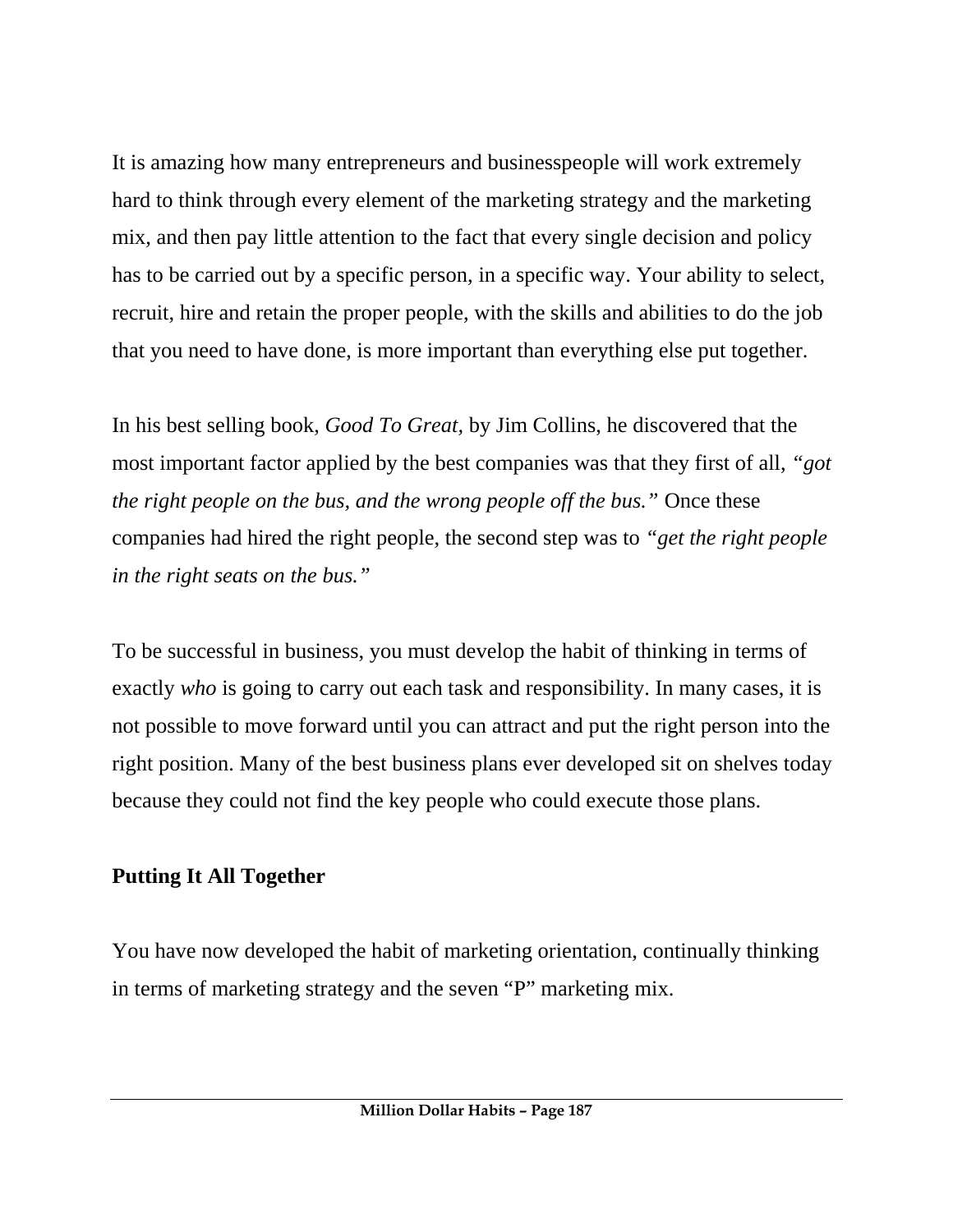You have developed the habit of customer orientation, continually thinking about your customers and how your activities, at every level, affect them and influence their buying decisions.

In your development of the habit of sales orientation, there several smaller but equally important habits you must develop to maximize your business potential. Sales orientation requires that you think continually about how to make more sales, better, faster and easier, and more profitably than ever before. In reality, the sales effort is where the rubber meets the road in every competitive business.

An average product that is aggressively sold by first class professionals will dramatically outsell a superior product that is sold in a mediocre way by untrained salespeople. There are seven key habits that you must develop as a sales expert. Habitually thinking about each of these seven elements of the sales process, and how each of them could be improved, is the key to increasing your sales, your revenues and your profitability.

### **Finding Ideal Customers**

The first habit of top salespeople is that they *think about prospecting most of the time*. To succeed greatly in sales, you must develop *the habit of "spending more time with better prospects.*" You must develop the habit of prospecting and looking for new business 80% of the time. You must be prospecting morning, noon and night. You must never relax in your prospecting efforts until you have so many customers that you do not have enough time left in the day to sell and satisfy all the people who want to buy from you.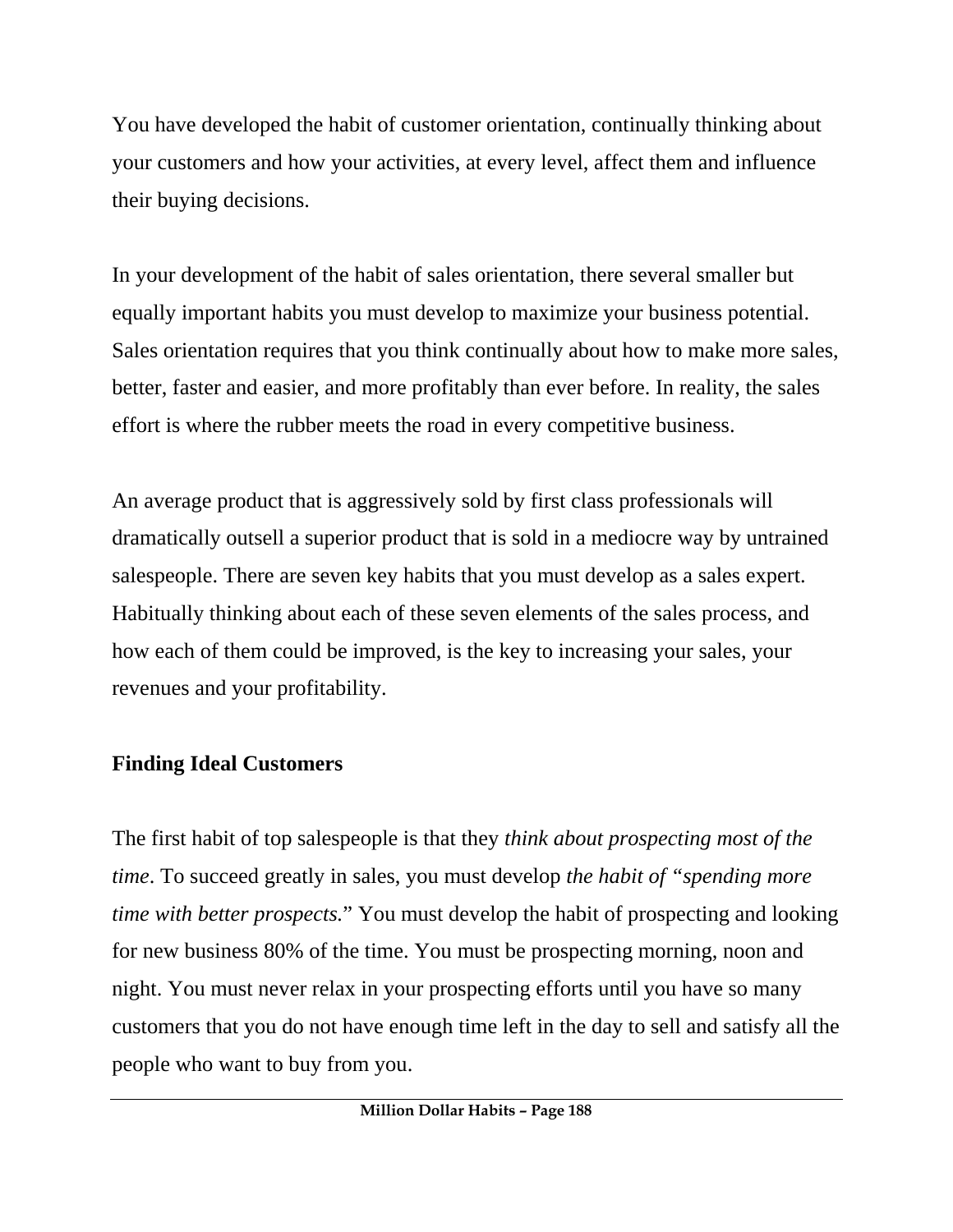If you have analyzed your business in terms of *specialization, differentiation, segmentation and concentration*, you will already have a good idea of the customers and prospects that you should focus on. If you have analyzed your business in terms of the seven P's: *Product, Price, Promotion, Place, Packaging, Positioning and People*, you will be able to zero in more accurately on exactly those prospects who can most benefit the most rapidly from the product or service that you offer. But you must develop the habit of thinking about prospecting all the time, whether you are a salesperson, or whether you own the entire company.

#### **Relationships Are Everything**

The second habit for sales success is *the habit of focusing on the relationship before anything else*. You should focus on establishing rapport, trust and credibility with each prospect from the first contact. The most successful salespeople, once they have identified a key prospect, take as much time as is necessary to establish *trust* with that client. They ask good questions and listen closely to the answers. They lean forward and take careful notes. They seek to understand the customer's situation and needs before they make any attempt to talk about their product or service.

The rule is this. *"If the customer likes you and trusts you, the details will not get in the way of the sale. If the prospect however, is neutral toward you, or even worse, negative, the details will trip you up every step of the way."*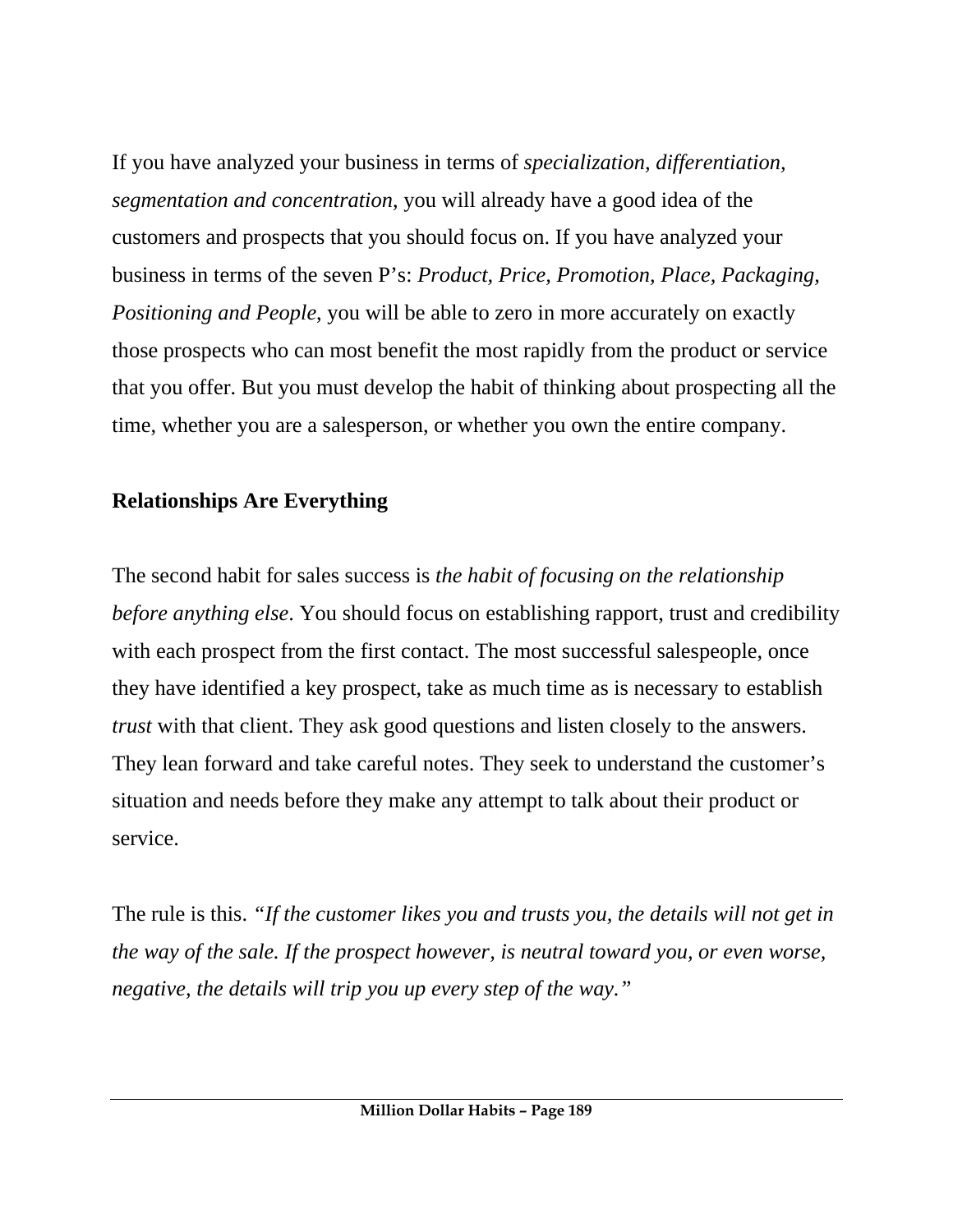### **Identify Needs Clearly**

The third habit of top salespeople is that they make a *habit of asking questions and identifying the real needs of the prospect* relative to what they are selling. Most prospects are not aware that they can improve their life or work situation when they first meet you. This is the reason that prospects often say things like, *"I'm not interested," or "I can't afford it," or "We're quite happy with our existing situation or supplier."* 

This is normal and natural. Most products and services that you sell are new, different and offer advantages and benefits that the customer is not yet aware of. The more you ask questions about the customer's situation, and suggest that he or she could be much better off with what you sell, the more open the customer becomes to learning about your product or service, and eventually buying it.

### **The Presentation Is Where the Sale Is Made**

The fourth habit developed by all sales professionals is *the habit of making excellent, logical, well thought out presentations* of the features and benefits of their product. Once they have clearly identified the customer's wants and needs, they show the customer that his or her needs can be ideally satisfied by their product or service, and in a cost effective way.

In reality, the sale is actually made in the *presentation*. If you have identified a prospect who can benefit from what you sell, established a comfortable level of trust and rapport, and identified his or needs clearly, the presentation is where you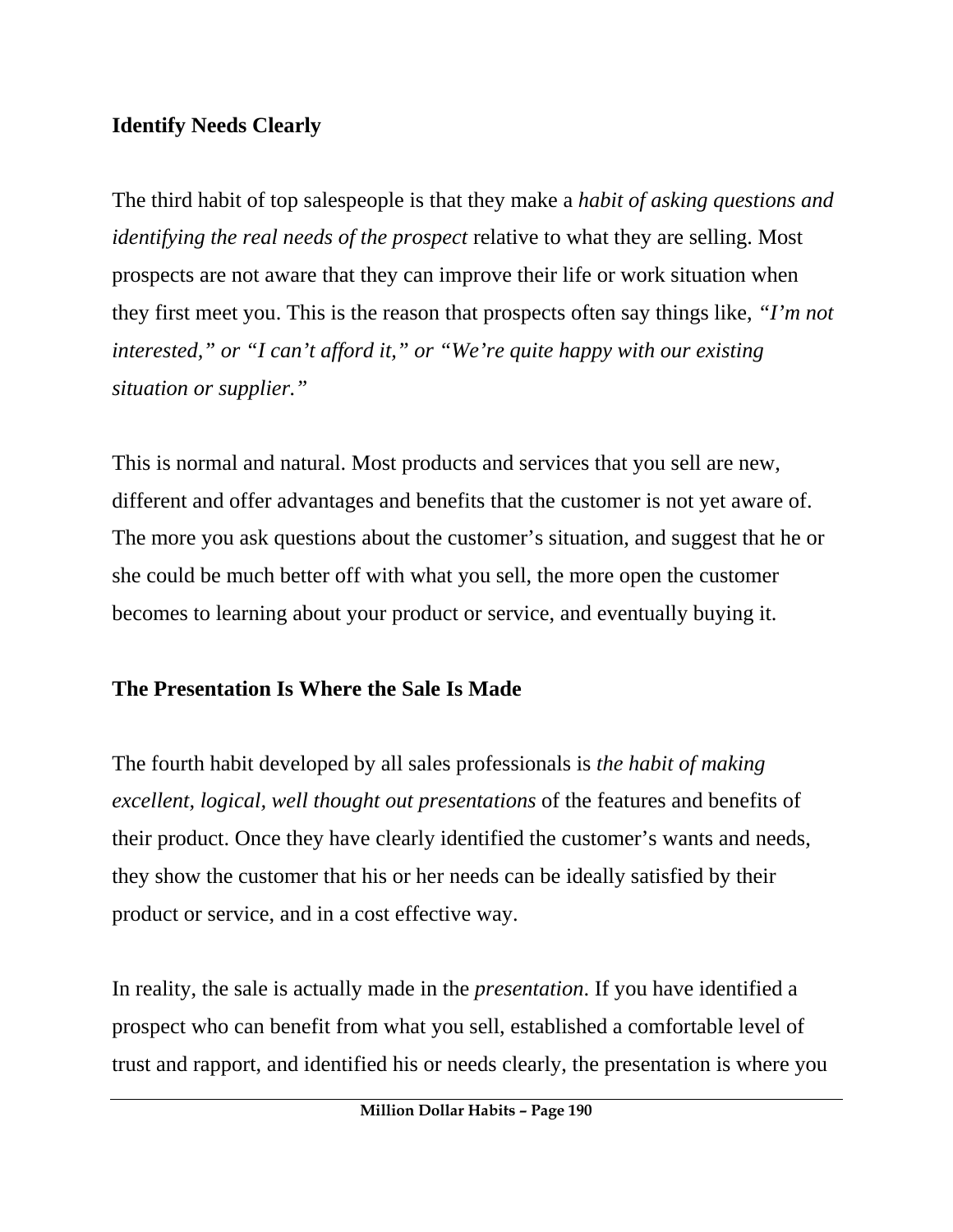show the customer why it makes excellent sense for him or her to take action on your recommendations.

### **Friend, Advisor, Teacher**

In effective selling, you position yourself as a friend, an advisor, and a teacher. As a *friend*, you make it clear that you are more concerned with helping the customer to solve a problem or satisfy a need than you are about simply making a sale. Once the customer realizes that he or she can trust you and what you say, the customer will relax and open up. He or she will then tell you everything you need to know to help him or her to make a buying decision, or to determine that your product or service is probably not appropriate for this customer at this time.

In positioning yourself as an *advisor* in the sales presentation, instead of trying to overwhelm resistance, you instead present what you are selling as a solution to a problem, or as the satisfaction of a need. You present your product or service by giving advice that helps the customer to understand why what you sell will improve his or her life or work situation. You invite comments and you make recommendations rather than attempting to induce the customer to buy.

Finally, you position yourself as a *teacher* by educating your customer in how he or she can most benefit from what you are selling. The more that you focus on learning about the customer's situation, and then teaching the customer how much better off he or she can be with your product or service, the more the customer will relax and trust you, and accept your recommendations.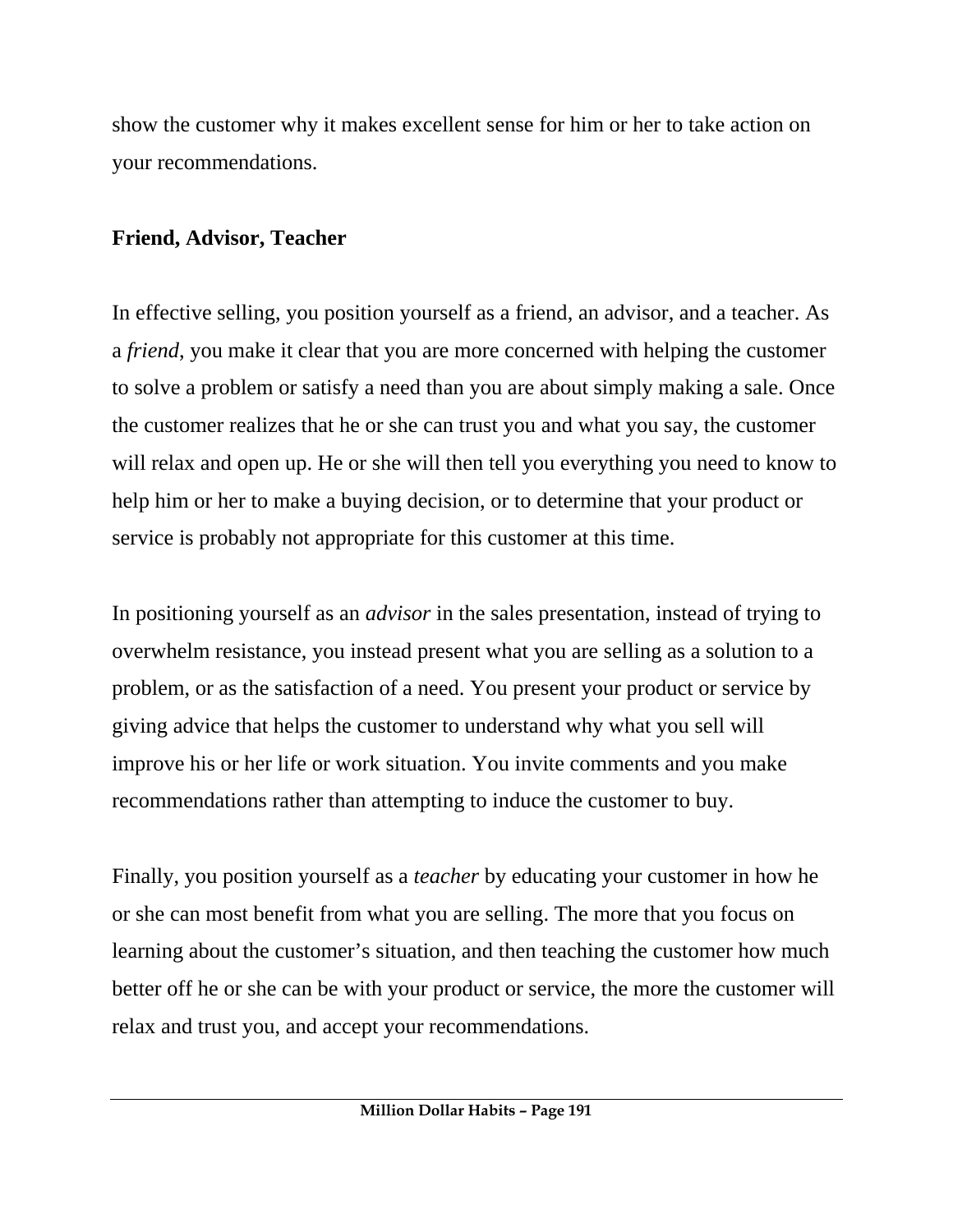### **Answering Objections Effectively**

The fifth stage of excellent selling is *the habit of answering objections and resolving concerns in a confident, competent manner*. You do this by thinking through all the objections that a qualified prospect might give you, as reasons for not proceeding with your offer. You then develop logical and complete answers to each of these objections so that you are prepared if and when they come up.

The very best sales professionals have thought through every possible objection they could receive, and developed completely clear "bullet proof answers" to them, so that once they arise and are answered, they never arise again.

### **Asking For the Decision**

The sixth part of selling is developing *the habit of asking the customer to make a buying decision*. No matter how good your presentation, or how high the level of trust and credibility that exists between you, there is always a moment of stress or tension at the making of a buying decision. Your job is to move quickly and professionally through that stressful moment by asking for the order in a confident, professional manner, and then wrapping up the sale.

The very best sales professionals plan their closes in advance. They watch for buying signals from the customer. They ask questions to make sure that there are no lingering objections. They then ask clearly and straightforwardly for a buying decision, and for the customer to take action now.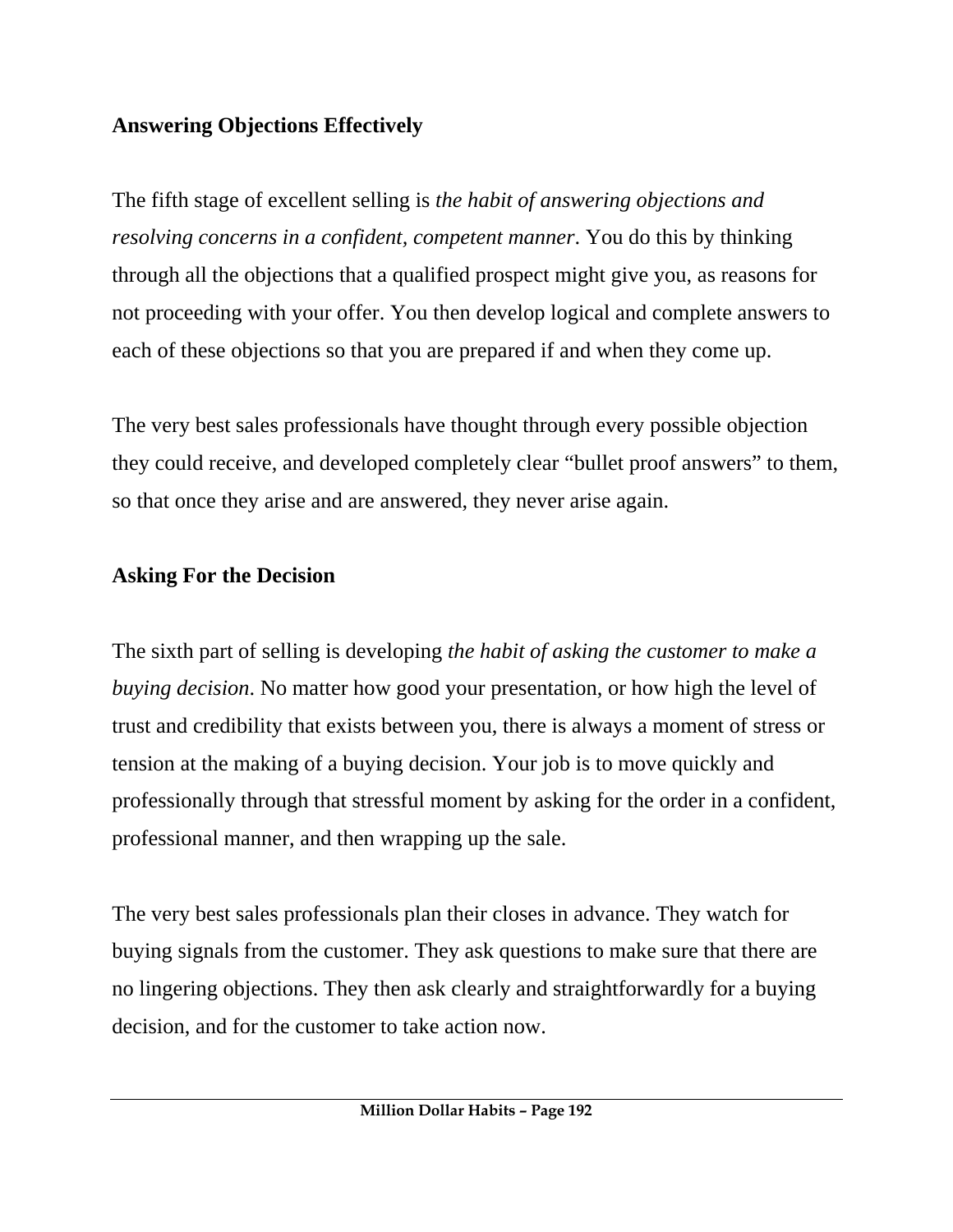Here's an interesting point: the more competent and confident you are in asking for the order at the *end* of the sales presentation, the more motivated and positive you are about prospecting at the *beginning* of the sales process. The better you get at closing the sale, the better you become at every other stage of the sales process, because you develop the habit or the "conditioned response" of anticipating sales success as the result of your efforts. You become self-motivated.

### **Ask For Resales and Referrals**

Finally, top sales professionals develop *the habit of asking for resales and referrals* from each customer. They know that every person they talk to knows at least 300 other people by their first name. They therefore give good service to their customers and ask for referrals to similar prospects to the one to the person who has just bought from them.

The habit of thinking in terms of resales and referrals is the key to high income and high profitability. The most successful salespeople and companies have high levels of repeat business, and a continuous stream of new customers that come from referrals from their satisfied customers.

Here is an exercise for you. Imagine that three months from today, a law was going to go into effect that made it illegal for you to prospect for *new* customers. The only selling that you could do would be to referrals that you received from your existing customer base. You would have to organize your time, your work and your activities in such a way that your existing customers were so happy with you that they would give you a steady stream of referrals.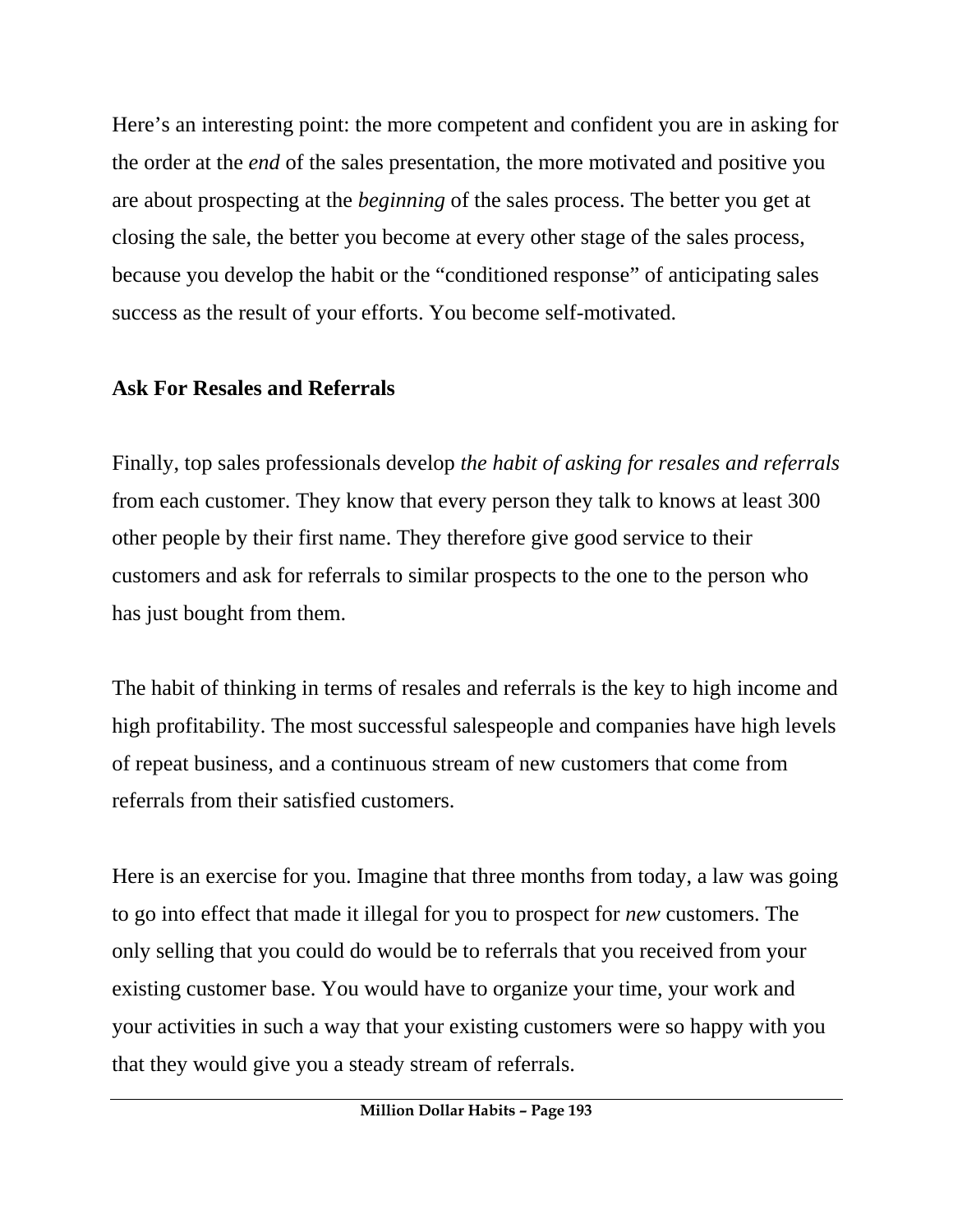What could you do, starting today, to work *"by referral only?"* What steps could you take immediately to assure that your existing customers supply you with an endless stream of referrals in the future? What should you do right now to begin this process?

The key to success in business is *repeat customers*. These are customers that buy from you, buy again and bring their friends. These are people who become "customer advocates." They tell everybody they know about how good your products and services are, and urge them to buy from you.

### **The Keys to Profitability**

In the PIMS Studies at Harvard, examining the sales and profitability of 620 companies over a multi-year period, they found that "perceived product quality" was the critical determinant of the sales, growth and profitability of almost every company.

In addition, they discovered that product quality was only 20% determined by the actual product or service itself, and fully 80% determined by the way that the customer was treated during the sales and ownership process. The nicer, more responsive and more efficient the people in the company were toward the customer, the higher level of customer loyalty and the greater perceived quality of the product or service sold.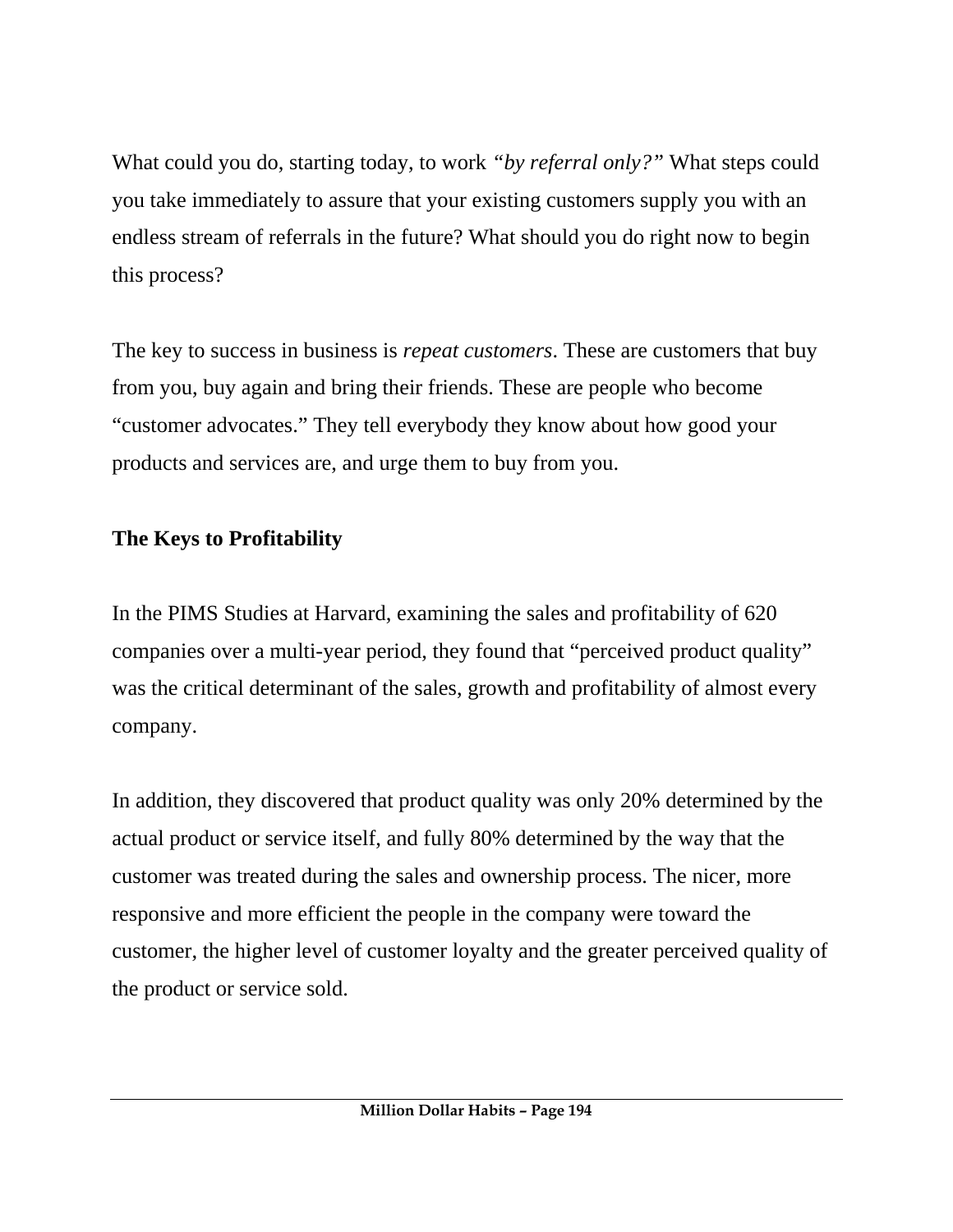#### **Superb Customer Service**

There are four habits that you need to develop to achieve a reputation for superb customer service. *The habit of service orientation toward your customers* is the key to repeat sales, lower marketing and sales costs, and higher profitability. There are four levels of customer service that determine your ranking in your industry.

The first level of service is for you to develop *the habit of consistently meeting the expectations of your customers*. To achieve this, it is absolutely essential that you find out what customers expect of you. And whatever it is, it is vital to your survival and success that you meet those expectations every single time.

A primary source of anger, frustration and negative emotions, both personally and commercially, is *"frustrated expectations."* This is when we expect something to happen and it does not happen the way that we wanted it to. Whenever you experience negative emotions of any kind, it can almost always be traced to having been frustrated or disappointed in a particular expectation. This is doubly true with regard to customers, and their dealings with different companies.

The most successful and profitable companies are those that made a habit of clearly identifying what customers expect, and then organizing the entire business to be sure that those expectations are delivered upon 100% of the time.

#### **Do More Than Is Expected**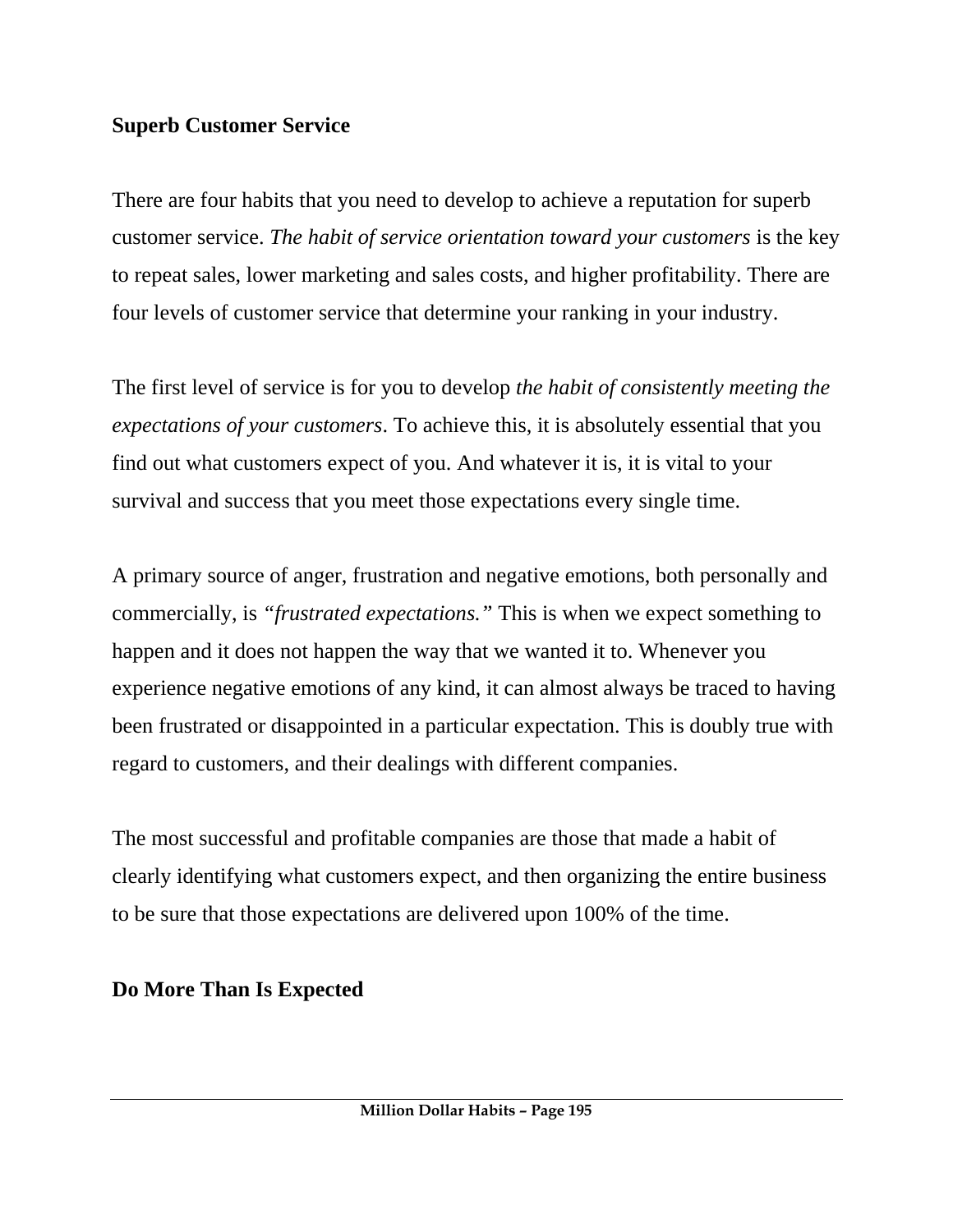However, meeting customer expectations is just enough to keep you in business. It is not enough for you to grow and succeed in a competitive marketplace. To do that, you must develop *the habit of exceeding customer expectations*. You must do more than customers expect. You must do things that are outside of the range of expectations. It is these extra things that you do that cause customers to be happy in dealing with you, and cause them to want to buy from you again

What are the little things that you can do better, faster, cheaper and easier that will make your customers happy that they dealt with you. Could you offer something extra to your customers that they did not expect? Could you do something extra for your customers that they had not thought of? How can you exceed your customer's expectations, every day?

As it happens, as soon as a company finds a way to exceed customer expectations, and it becomes known in the marketplace, your competitors will copy you and duplicate your efforts in an attempt to stay even with you, if not get ahead. Therefore, every time a way of exceeding customer expectations becomes common knowledge in the workplace, it becomes a *normal* expectation of customers. From then on, customers expect to get what was at one time something extra in the normal course of doing business with you.

### **Delight Your Customers**

The third level of customer satisfaction is when you develop *the habit of delighting your customers*. You delight your customers when you do something that is so unusual that it makes your customers especially happy. It can be something as little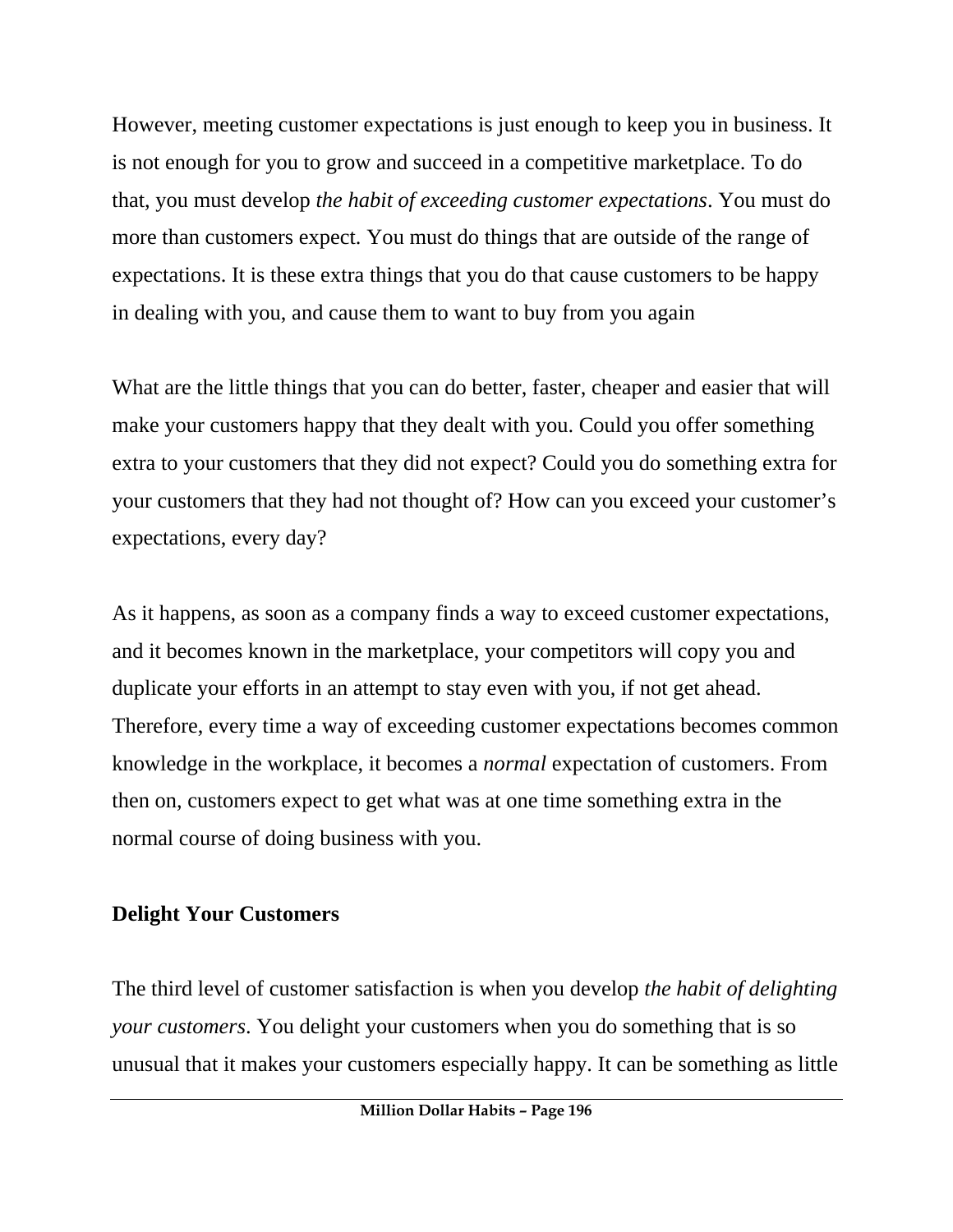as a follow-up call from a senior executive to a new customer. It can be a call thanking them for the business and asking them for any ideas on how you might improve your services to them in the future. It can be something larger, like a gift of flowers or fruit to a customer who just placed a large order. It can be a *thank you* card signed by several people in the company. It can be a personal visit by a key executive to a new customer. In every case, these little gestures, which are not particularly expensive, leave a wonderful impression in the customer's mind and dramatically increase the probability that he or she will buy from you again.

#### **Amaze Your Customers**

The highest level of customer service is when you develop *the habit of amazing your customers*. This is when you do something for them that is so extraordinary that they want to run around and tell everybody they know. Develop the habit of continually thinking of things you could do that would amaze your customers. This could change the whole nature of your business.

Some years ago, in the midst of the Federal Express advertising campaign, *"When it absolutely, positively has to be there overnight,"* there was a major blizzard in Colorado that closed down the mountain passes between Denver and the ski resorts to the west. Without reference to his superiors, a Federal Express deliveryman, who was blocked from fulfilling the promise of Federal Express, charted a helicopter to fly over the mountains and deliver Federal Express packages to his key customers.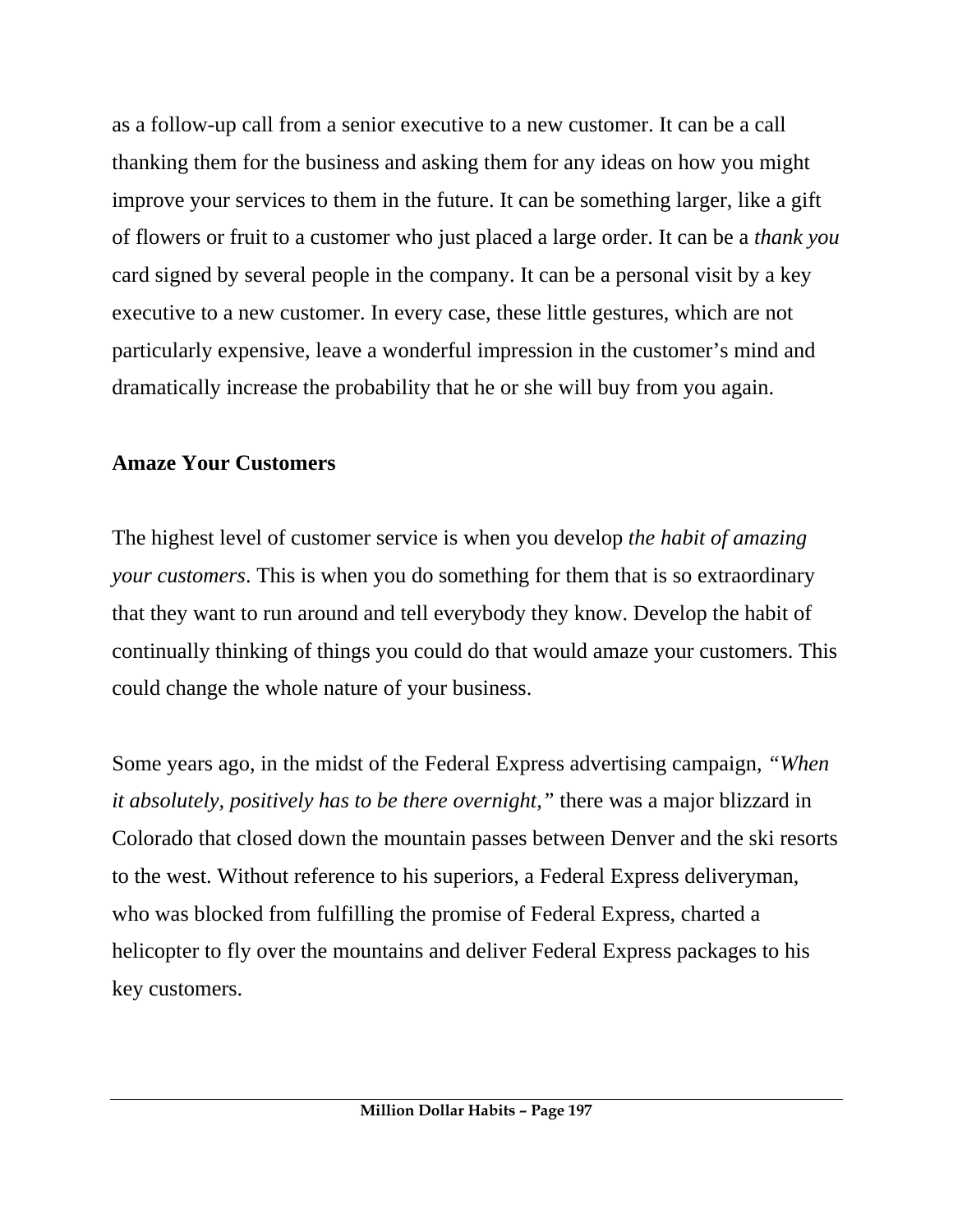To get maximum benefit, he telephoned ahead to find out where he could land a helicopter to deliver the packages. The story was picked up by the newspapers and eventually broadcast worldwide. It cost Federal Express several thousand dollars for the helicopter, but it earned them millions of dollars in good publicity by their effort to amaze their customers with service beyond anything they could ever expect.

### **Love Your Customers**

Perhaps the most important habit that you can develop for business success is to think in terms of "loving your customers." Stand back and look at your customers, your products, your services, your marketing and sales efforts and your business activities. If you genuinely loved your customers, the way you love the most important people in your life, what would you do differently from the way that you deal with them today? What changes would you make in your product or service quality standards? What changes would you make in your customer service policies? If you genuinely loved your customers, and wanted to please and satisfy them more and better than anyone else, what would be the first thing you could do to demonstrate this?

Nothing happens until a sale takes place. Your ability to put yourself in the shoes of your customers, to treat each customer the way that you would like to be treated if the situation was reversed, is the most important habit that you can develop for business and financial success. By developing the habit of thinking in terms of marketing, sales and customer service all the time, you will become better and better in every area. You will achieve all your business, personal and financial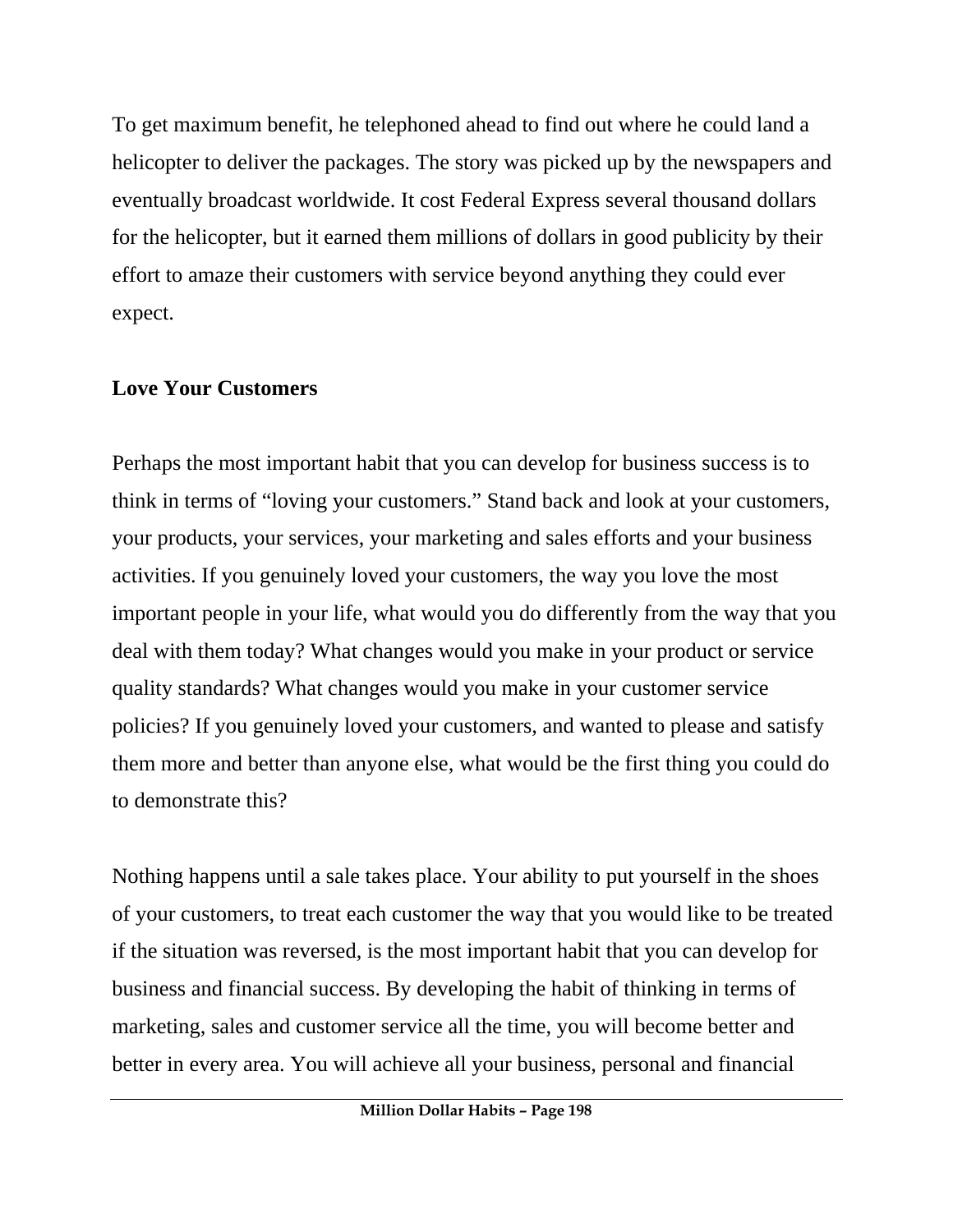goals and lead the field in your business. You will earn the esteem, loyalty and respect of everyone inside and outside of your business, and become one of the most successful businesspeople of your generation.

### **Action Exercises:**

- 1. Determine your area of specialization, in customers, products or markets, and make a plan to become the best in that area.
- 2. Decide upon your area of excellence, your "unique selling proposition," and organize all your marketing and sales efforts around it.
- 3. Segment your market and determine those prospects who can most benefit from what you do well, and who can buy and pay the most readily.
- 4. Focus and concentrate all your marketing and sales efforts on your very best prospective customers.
- 5. Position yourself in everything you say and do as the most credible and believable supplier of your product or service to your ideal customer.
- 6. Treat your customers as if they were the most important people in your business life, because they are.
- 7. Decide upon the improvements you are going to make immediately to sell and service your customers better than anyone else in your market.

*"The Golden Rule for every businessman is this: 'Put yourself in your customer's place.'"* (Orison Swett Marden)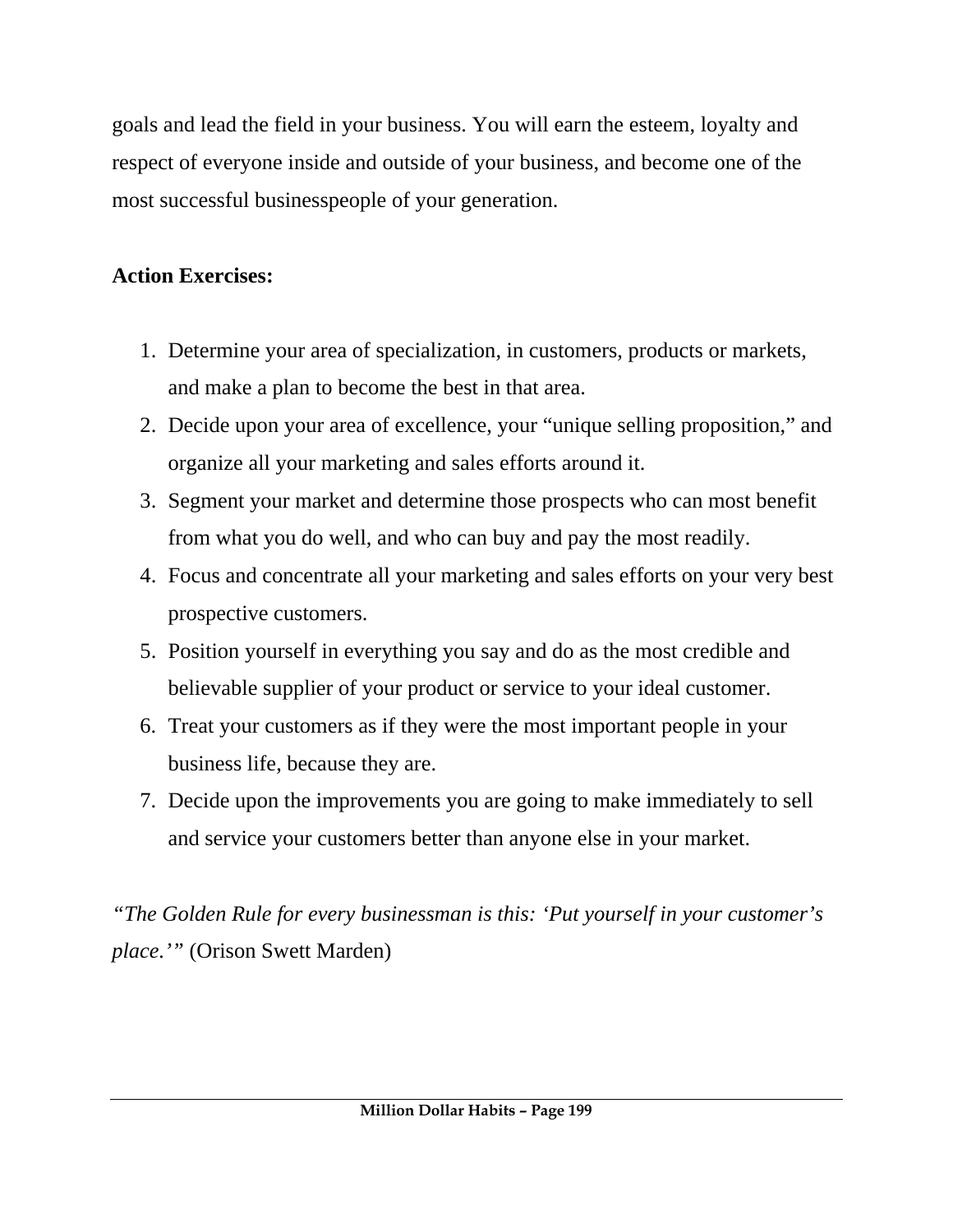### **Chapter Nine**

### **The Habits of Personal Effectiveness**

*"The man who succeeds above his fellows is the one who early in life clearly discerns his object, and towards that object habitually directs his powers."* (Edward George Bulwer-Lytton)

Abraham Maslow, the transpersonal psychologist, once wrote, *"The ultimate end of human life is to become everything you are capable of becoming."* Your purpose should be to fulfill your potential as a human being and to accomplish every goal that you can possibly set for yourself. Your aim should be to get the very most out of yourself in every area of your life.

There are some people who accomplish an extraordinary amount with their lives, as opposed to the great majority who accomplish very little. These peak performers or self-actualizers seem to earn more money, have better families, friends and relationships, enjoy higher levels of health and energy, achieve much higher levels of success, esteem and prestige in their fields, and live longer, happier lives than the average. This should be your goal as well.

### **The Determinant of High Performance**

The only difference between the high performers and the low performers is their *habits*. High performing, successful, happy men and women are those who have taken the time and disciplined themselves to develop the habits that lead them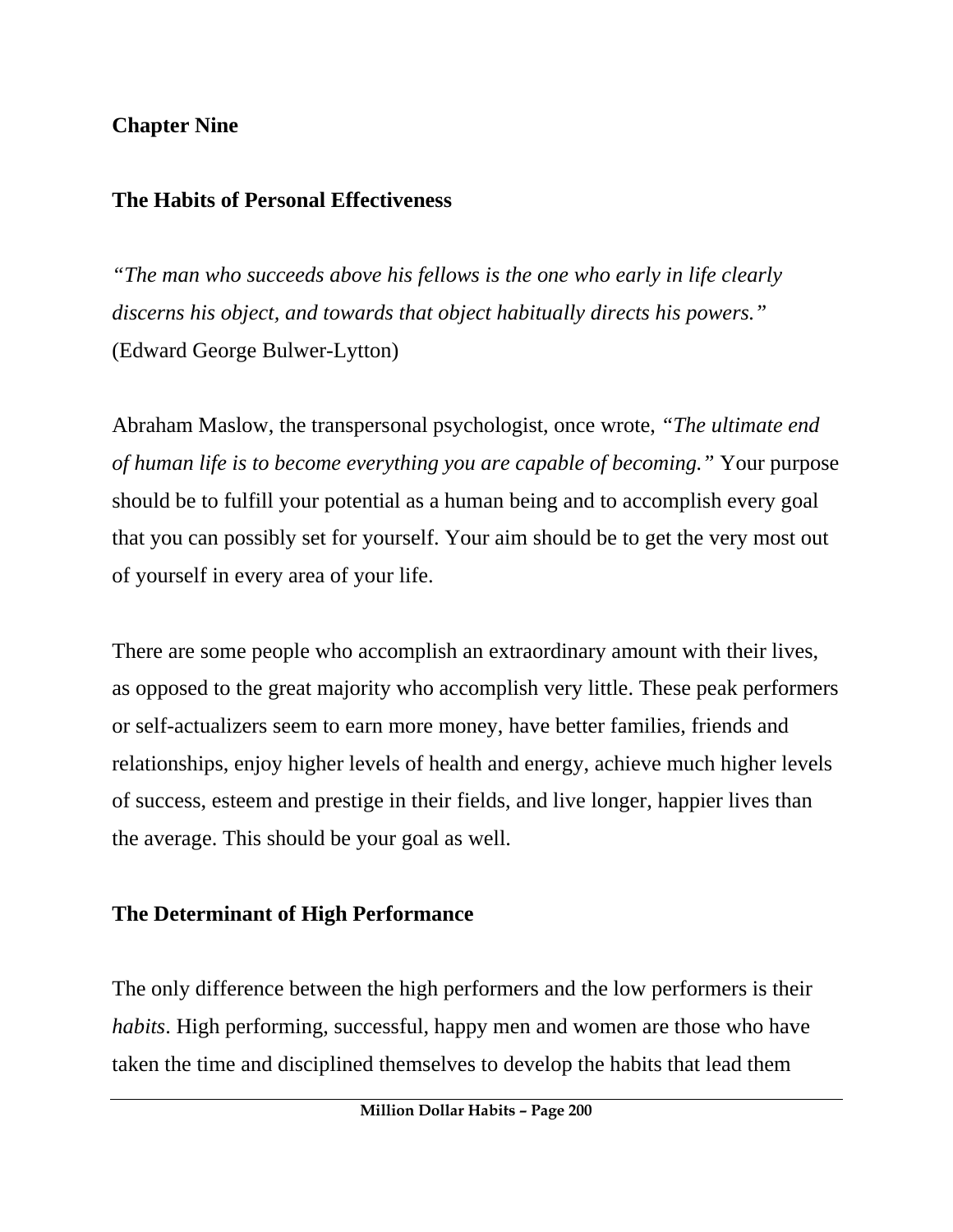onward and upward in every area of their lives. Unsuccessful, unhappy people, on the other hand, are those who have not yet developed those habits.

The good news is that all habits have been learned, and are therefore learnable. You can learn whatever habits and behaviors you consider desirable and necessary. The only limits are the limits your place on yourself. The question is always, *"How badly do you want it?"* 

If you are willing to work on yourself long enough and hard enough, you can form and shape yourself into the kind of excellent person that you are designed to be. No matter what you have done or not done in the past, at any time, you can draw a line under your previous life and make the decision that your future is going to be different. You can begin thinking different thoughts, making different choices and decisions, taking different actions, and developing different habits that will lead you inevitably to the successes that are possible for you.

# **Personal Strategic Planning**

The purpose of strategic planning in a business is to increase *"return on equity"* or R.O.E. It is to improve the financial results of the business over what they would have been in the absence of the new strategy. In the same way, the purpose of *personal* strategic planning is to increase R.O.E., or *"return on energy."* It is to increase your *"return on life."*

The aim is for you to organize and reorganize your life in such a way that you are earning the highest returns on your mental, emotional and physical equity invested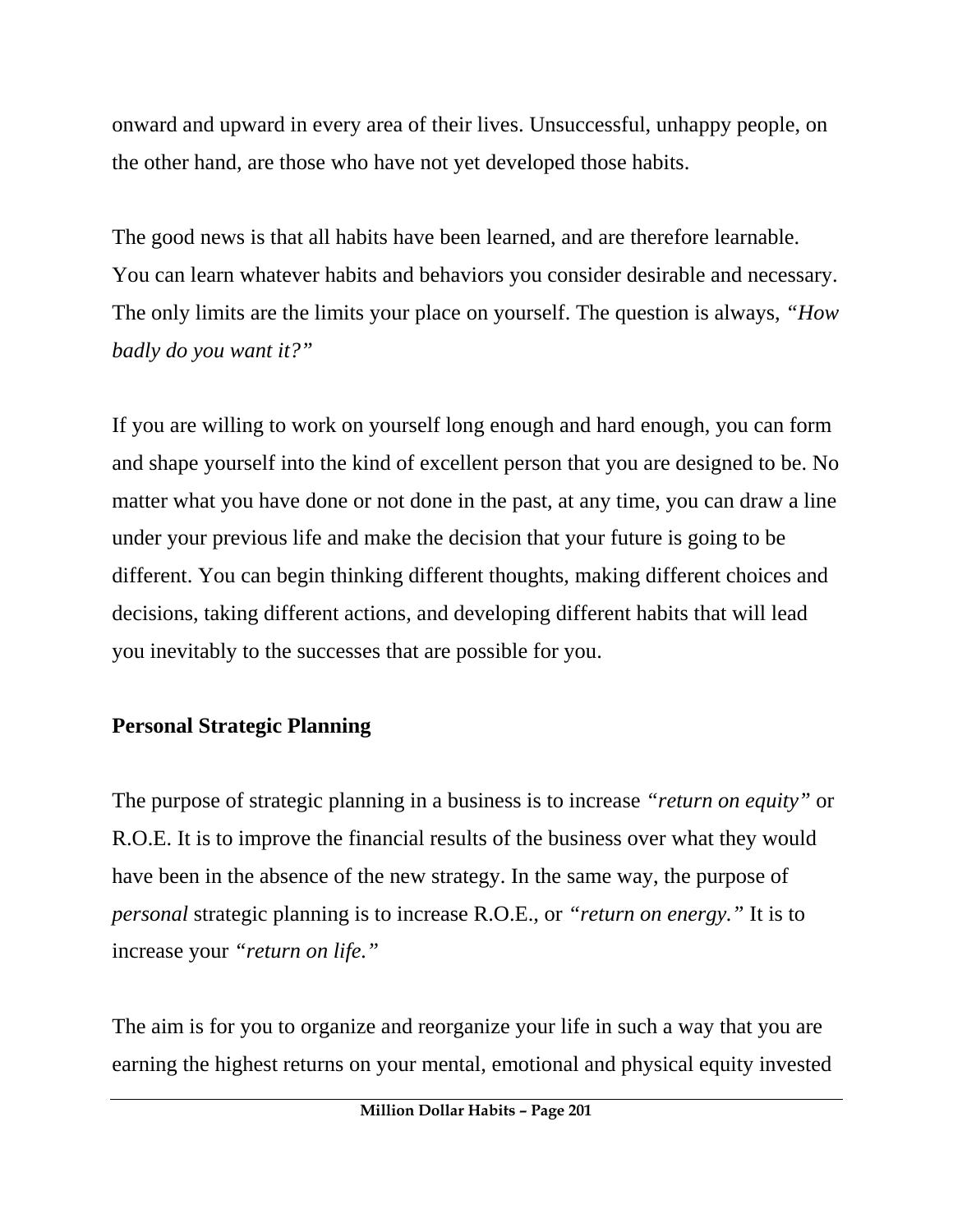in your life. Your goal is to organize yourself and use your time to achieve the greatest amount of pleasure, satisfaction and rewards from everything you do, every hour and every day. And this is very much under your own personal control.

The first habit therefore that you must develop to insure a great life is *the habit of personal strategic planning.* You invest the time and effort to think through and plan out your life, in advance, to assure that you get the very most that is possible for you in every area.

With personal strategic planning, you develop *the habits of future orientation and long-time perspective.* These habits enable you to project forward in your life several years and determine exactly what it is that you want to accomplish and where it is that you want to end up at a specific time in the future.

### **Think Long Term**

The greater clarity that you have regarding your long-term goals, the better and more accurate decisions you will make in the short-term to assure that you achieve your goals on schedule. For example, if you decide that you are going to be a selfmade millionaire 10 to 20 years from now, you set that as your long-term financial goal. You then assess your current situation, and determine how much you are worth today. You draw a line from where you are today to where you want to be at a certain date in the future. You then plan out a strategy or roadmap of exactly how you are going to get to your goal of financial independence in the time that you have allotted.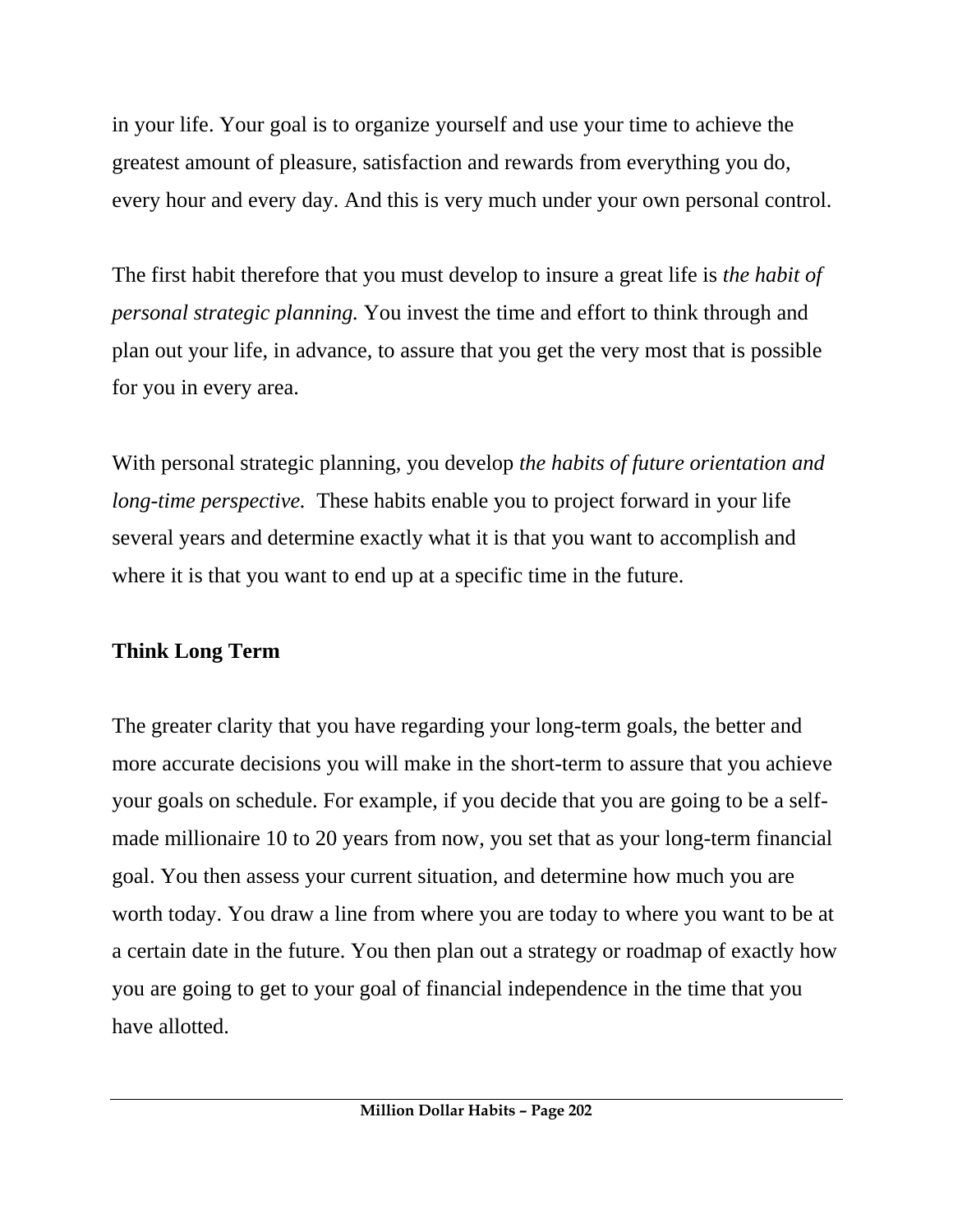The rule is this: *be clear about the goal but be flexible about the process*. Be open to the fact that a thousand things will change on the road to your long-term goal. As long as your goal is clear, you can continue to remain flexible and openminded. You can reevaluate and try different things. You can accept feedback and self-correct. You can go over, around and through obstacles, and even change and go in a completely different direction. This is the normal and natural process of getting from wherever you are to any long-term goal.

### **Review Your Goals Daily**

Develop *the habit of regular goal setting*. As I suggested earlier, get a spiral notebook and rewrite your current goals every morning before you start out, in the present tense, as though they were already realities, This exercise programs your goals deeper and deeper into your subconscious mind, and causes all kinds of remarkable things to happen that move you toward your goals, sometimes by the most remarkable of coincidences.

The habit of daily goal setting seems to act like a *turbocharger* on your potential, moving you more rapidly toward your goals than you ever thought possible. When you practice this technique for thirty days, your entire life will change in a very positive way. One month from now, you will be amazed at what has happened to you.

### **The Ten Goal Exercise**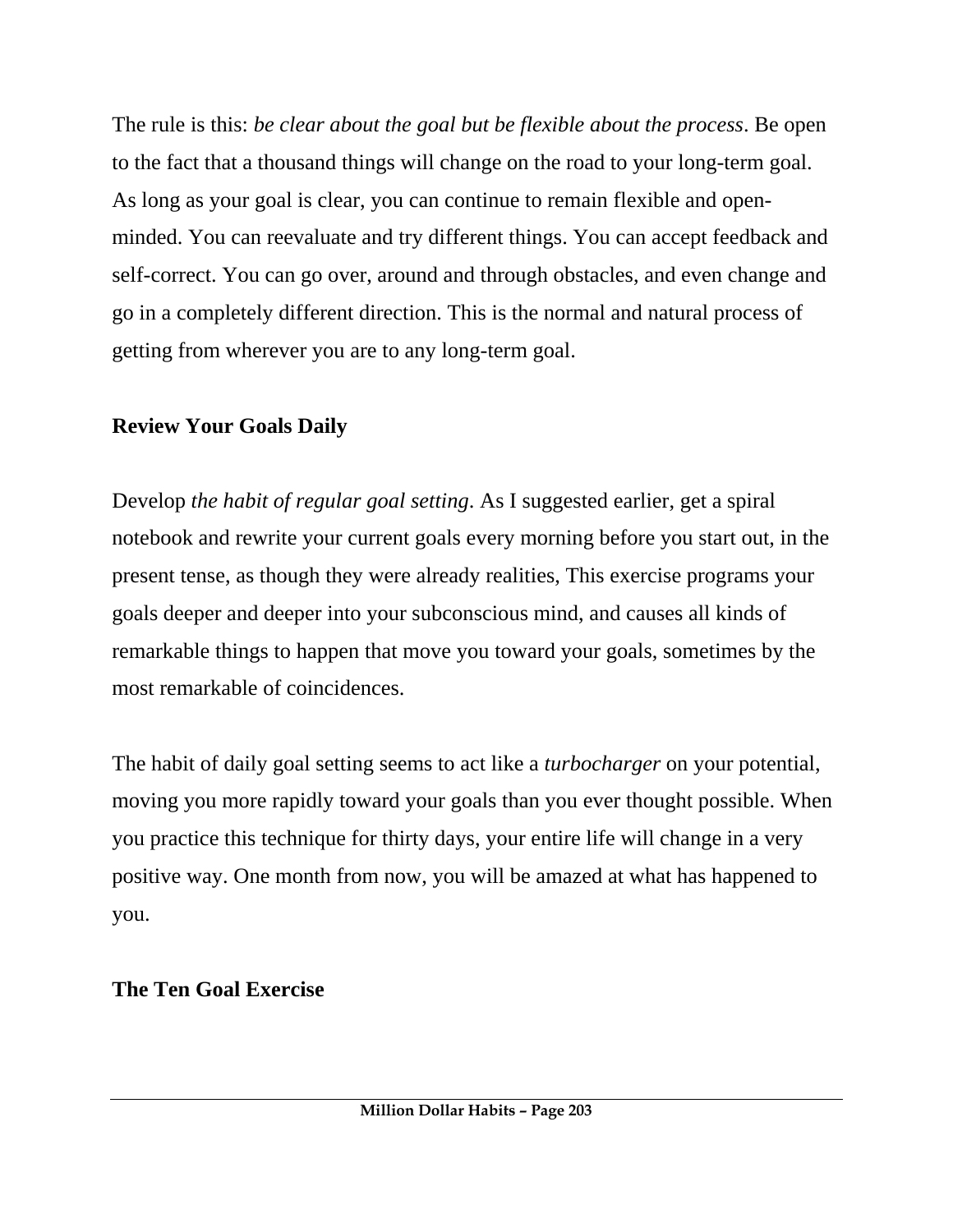Here is my favorite exercise in personal strategic planning. It launches the whole process of goal setting and leads to remarkable results. Wherever I go in the world, in 24 countries, I give this exercise to my seminar participants: *"Take out a sheet of paper, write down 10 goals for the next year in the present tense, and then put it away, like a Christmas wish list."* 

When I return to those cities and countries, I meet people who have taken this advice. They come up to me at my seminars all over the world, to tell me that this simple exercise of writing down their ten goals just *once* has changed their lives. They have often put the list away and not looked at it for a year. When they take it out several months or a year later, they are amazed at how many of their goals have been achieved in that time period.

Writing your goals down *just once* programs them into your subconscious mind and activates your superconscious faculties. Writing and rewriting them each day is even more powerful. When you write down your goals *every single day*, you get 10x, 20x, 50x and even 100 times the impact of writing them down one time. Your mind will be stimulated into producing incredible ideas to help you achieve them. You will activate the Law of Attraction and begin attracting people, circumstances, ideas and resources into your life that help you, in the most remarkable ways.

By the Law of Correspondence, your outer world will start to become a reflection of your inner world. Without even trying, you will begin thinking about your goals most of the time. The more you think about your goals, the faster you will move toward them, and the faster they will move toward you. Your whole life will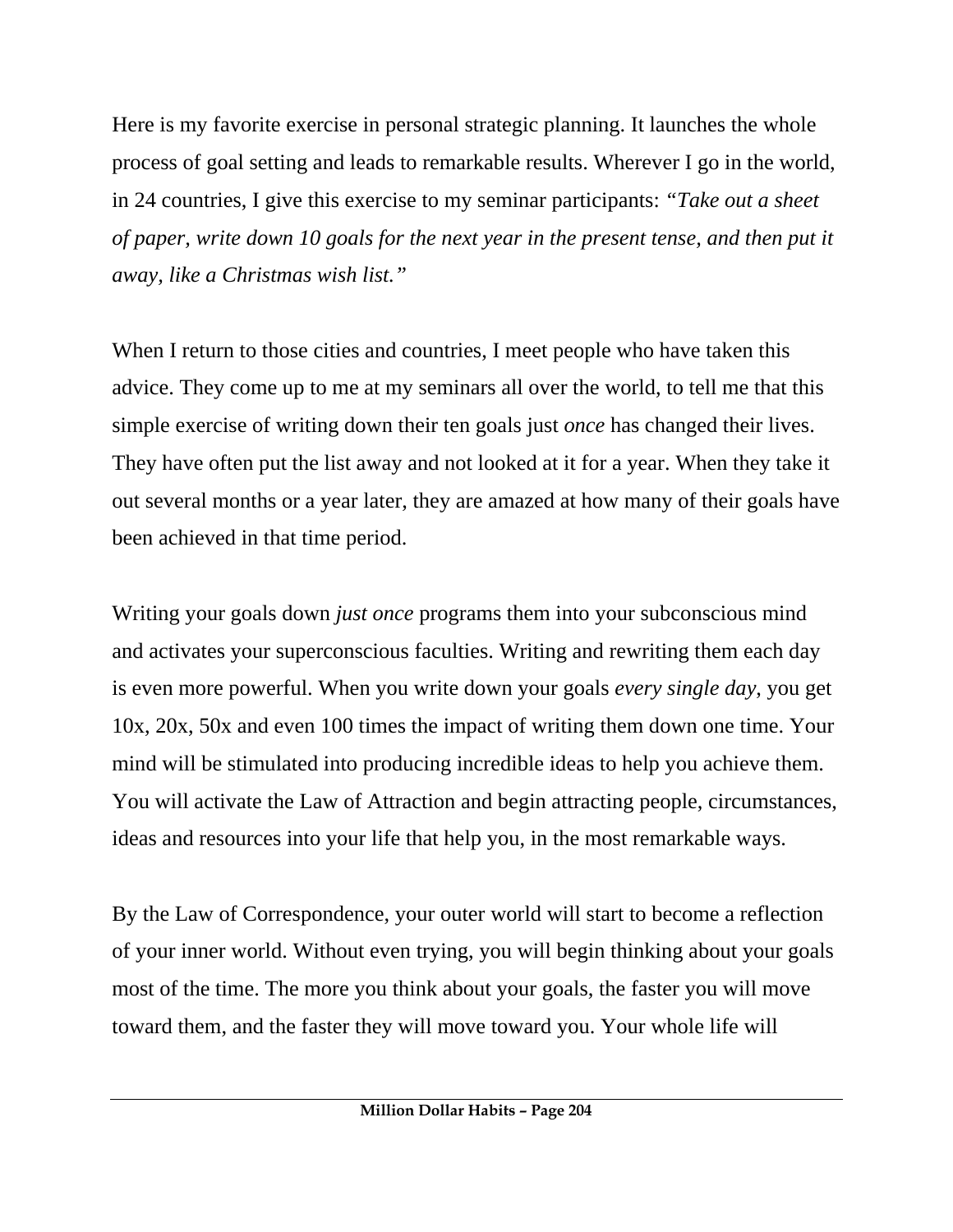change for the better. Only about three percent of adults have written goals and plans, and they seem to accomplish more than all the others put together.

## **Think On Paper**

One of the most important habits that you can develop to increase your return on energy is *the habit of thinking on paper*. Always have a pen in hand when you think, plan and organize. Writing things down clarifies your thinking and crystallizes your ideas.

There is something miraculous that happens between the head and the hand. The very act of writing something down activates your visual, auditory and kinesthetic senses. You see it, you sub-vocalize it, or say it to yourself, and you physically write out the words. These three modalities in combination seem to impress what you are writing deeper and deeper into your subconscious mind. This has an evergreater impact on your thinking, feeling and behavior afterwards. All successful people think on paper. All failures do not.

# **Start Each Day With A List**

Develop *the habit of beginning each day with a list of everything you have to do that day.* The very best time to make out your daily list is the night before, at the end of the working day. This allows your subconscious mind to work on your list of activities all night long while you are sleeping. Often you will wake up in the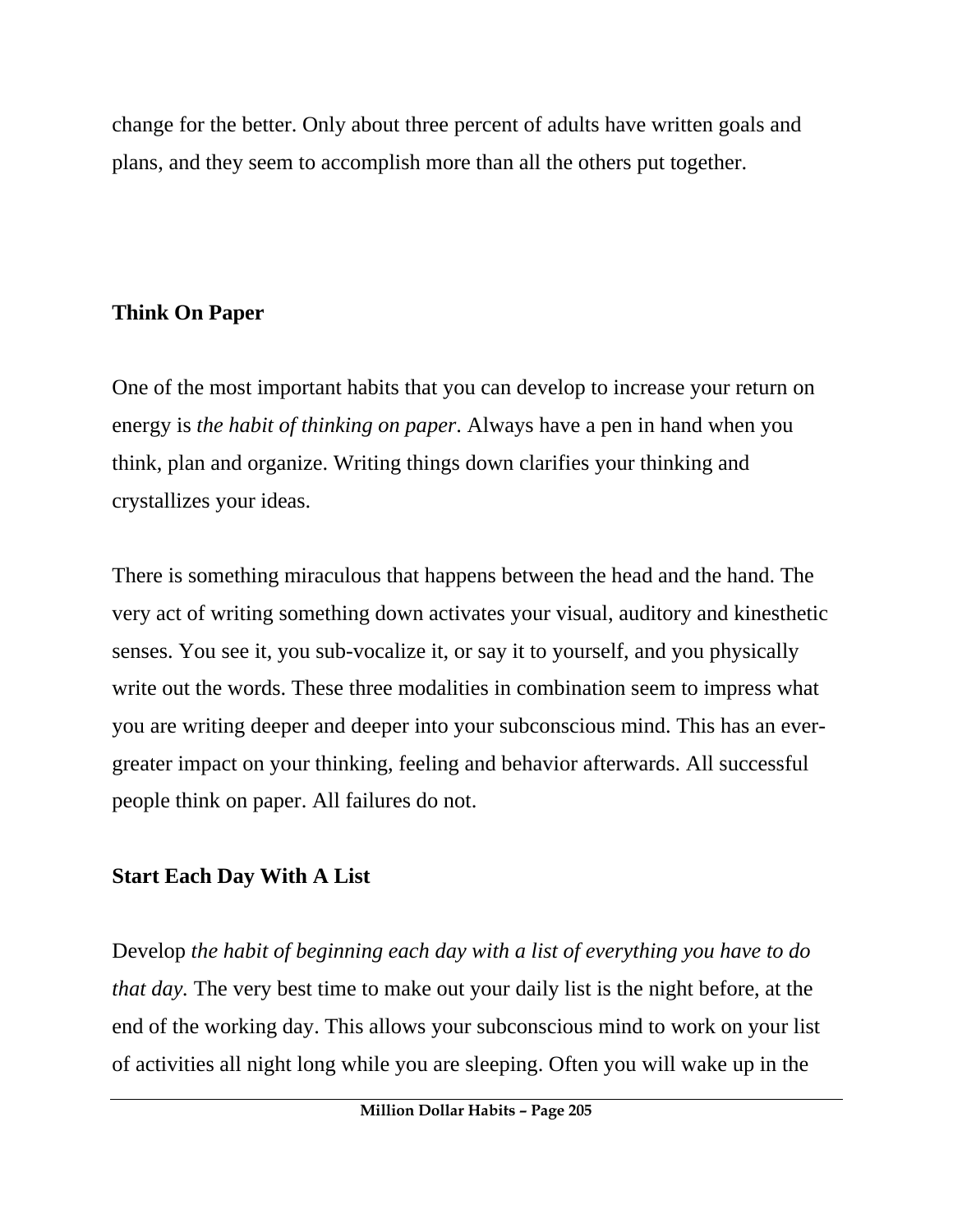morning with insights and ideas, and answers to your problems, as a result of programming this list into your mind before you sent to sleep.

Develop *the habit of setting clear priorities on your list before you begin work*. Instead of hurling yourself at the day, like a dog chasing after a passing car, take a few minutes to organize your list. Determine the tasks and activities that will give you the highest return on energy for the amount of time you invest.

# **Five Questions to Keep Yourself Focused**

Here are five questions that you can ask over and over again until they become a habit, guiding you to always using your time at the very highest level.

First, develop *the habit of asking, "Why am I on the payroll?"* What have I been hired to accomplish? What specific measurable results are expected of me at my work? If I were trying to explain to someone else why they pay me money at my job, what reasons would I give?

Most people fall into the habit of thinking that, because they are at work, they are working. They confuse activities with accomplishments. They are often busy all day doing more and more things of lesser and lesser importance. At the end of the day, they claim to be exhausted or stressed out, but they have accomplished very little. They fail to ask themselves, *"Why am I on the payroll?"* 

Second, develop *the habit of asking, "What are my highest value activities?"* What are the most important things that you do each day in your work? If you were to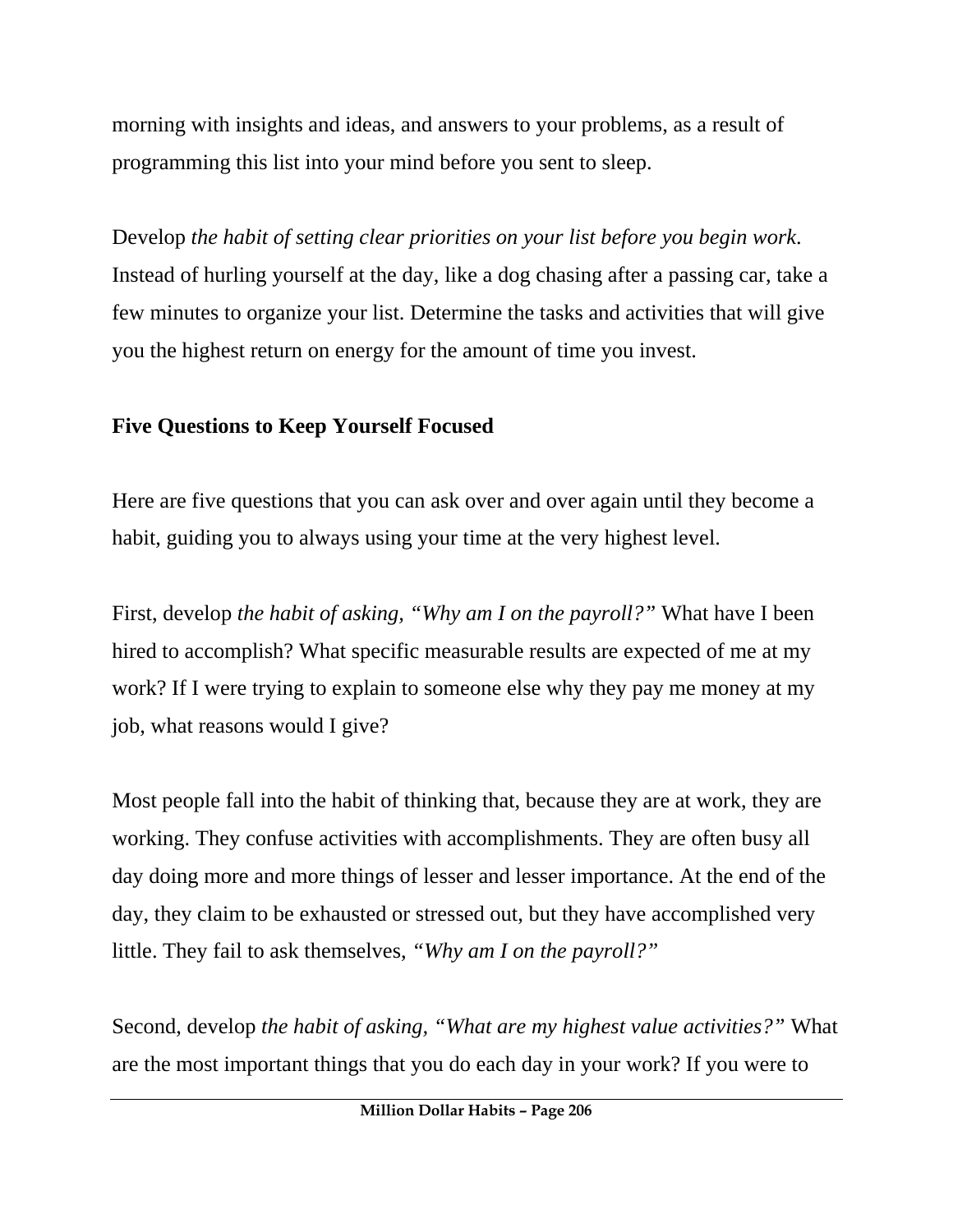take a list of all of your activities, tasks and potential results to your boss, and ask your boss to select the *three* most important things you do, what would he tell you?

If you are your own boss, remember that there are usually *three* tasks or activities that account for 90% or more of the value that you contribute to your work or business. Almost everything else you do is a support activity for those three tasks. Most of your activities are tasks you think you need to do, in order to do the things for which you are actually paid, and which have the highest value. What are the three most valuable things you do in your work?

## **You And Only You?**

Third, develop *the habit of asking the question, "What can I, and only I do, that if done well, will make a real difference?"* The answer to this question is something that you and only you can do. If you don't do it, it will not be done by someone else. But if you do it, and you do it well, it can make the greatest single contribution to your work and to your company at that moment. What is it?

Fourth, develop *the habit of asking this question, "If I could only do one thing all day long, what one thing do I do that contributes the greatest value to my company?"* If you were to list everything that you do on a piece of paper, you would find that there is one task that, if you did it consistently well, repeatedly, over and over, all day long, this one task would contribute more value than any of your other tasks, or all of your other tasks put together.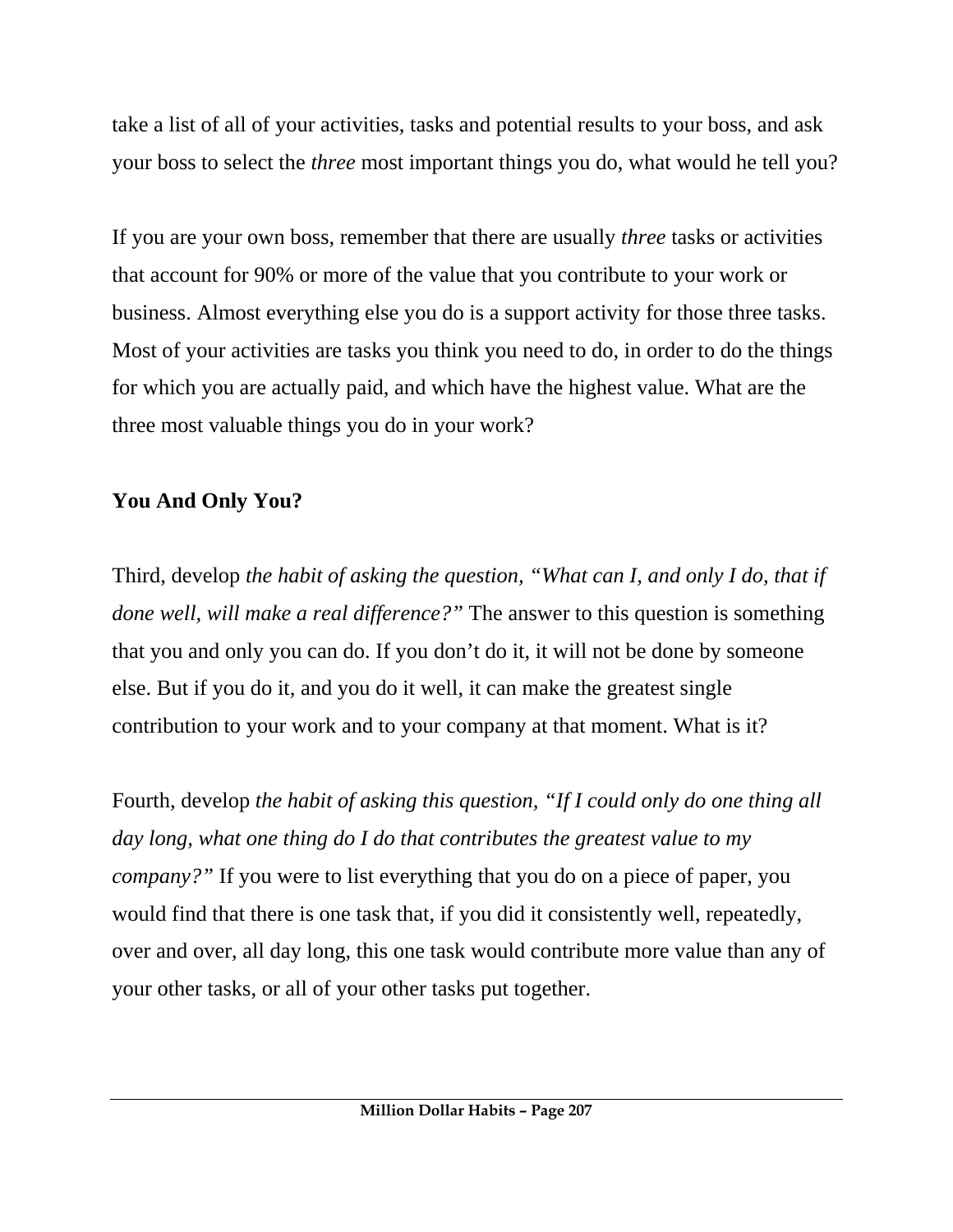What one task or activity, which is the highest use of your talents and abilities, if you could do it all day long, would contribute the very most to your work and your life? How could you organize your time and your work so that you are focusing more and more on this single task?

One of the most important keys to personal effectiveness is for you to develop *the habit of spending more time, and becoming more skilled, at those few activities that contribute the greatest value to your work*. Everything else you do is usually of lower value than these essential tasks.

## **Your Highest and Best Use of Time**

Perhaps the most important habit you can develop in personal management is *the habit of asking, "What is the most valuable use of my time, right now?"* There is always an answer to this question, for every minute and every hour. Your ability to accurately ask and answer this question is the key to high performance, maximum productivity, personal effectiveness and great success.

In its simplest terms, people succeed because they develop the habit of consistently working on the one thing that can give them the highest rate of return on energy, and life, out of all the things they could possibly be doing at the moment. People fail because they are unable or unwilling to determine their true priorities, or they are not then disciplined enough to work on their key tasks exclusively until they are complete.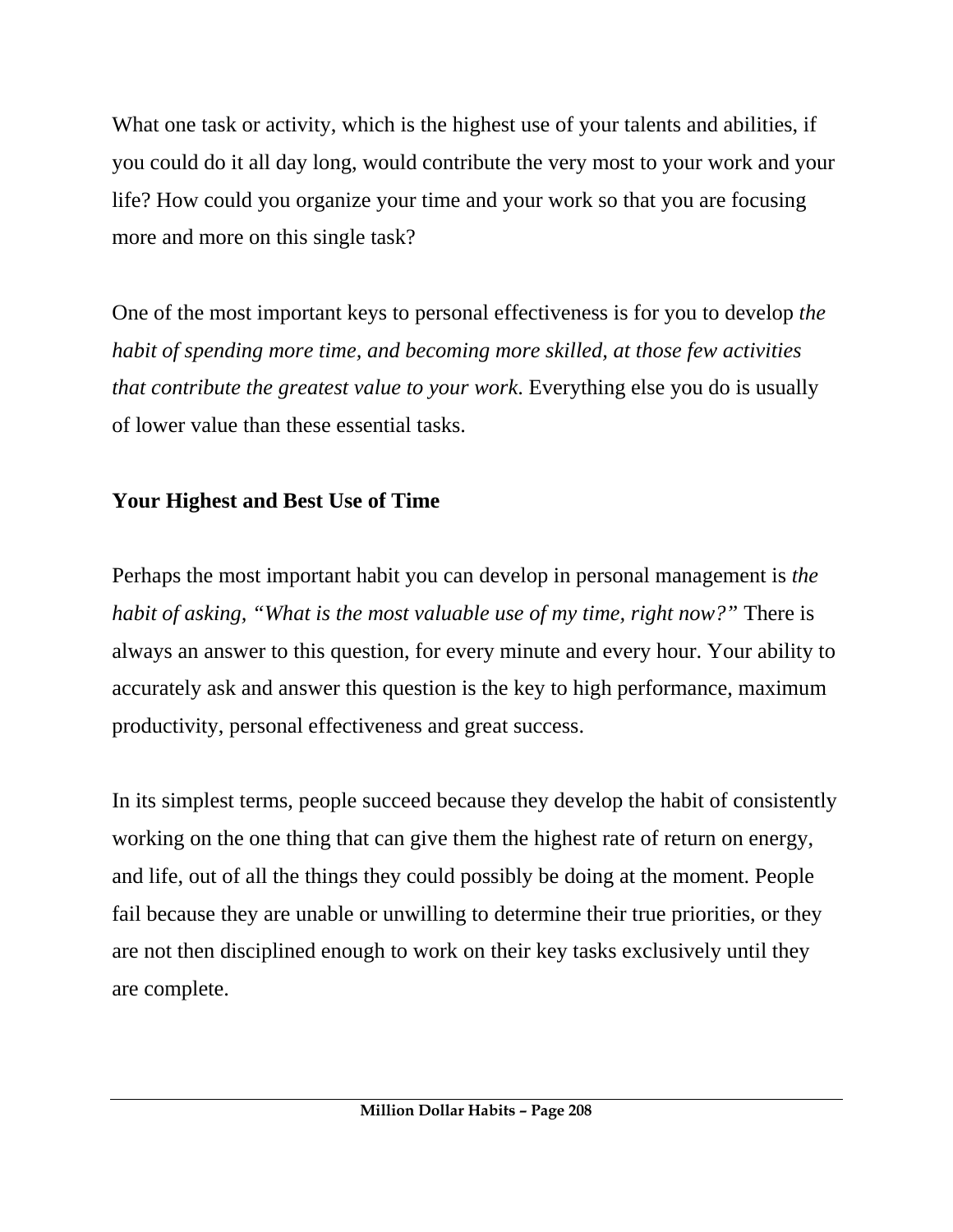#### **Double Your Income, Double Your Time Off**

In my Advanced Coaching and Mentoring Programs, I promise my clients that they will learn how to double their incomes and double their time off over the course of the 12-month program. Recently, at the second session of the program, 90 days after the first session, Joanne stood up and told the group her story.

"Three months ago, when I first attended this program, I told Brian privately that I did not believe that it was possible for me to double my income and double my time off. My situation was that I have been working for an entrepreneurial business for eight years, putting in 10-12 hours per day, five and six days per week. I was not spending enough time with my husband and my two children and this was causing me an enormous amount of stress. But I saw no way out."

"Brian told me to make a list of all the things that I do in my work over the course of a month. I came up with 16 items. Without looking at the list, Brian told me to ask the key question, *"If you could only do one thing on your list, all day long, which one activity would contribute the greatest value to your company?'"* 

I quickly identified the one thing that I do that seems to contribute the greatest value. He then asked me to identify items number two and three, asking the same question. Then, again without looking at the list, he said that those three items would account for 90% or more of all the value I contribute to my company. Everything else could be delegated or outsourced to other people. As I reviewed the list, I saw that he was right."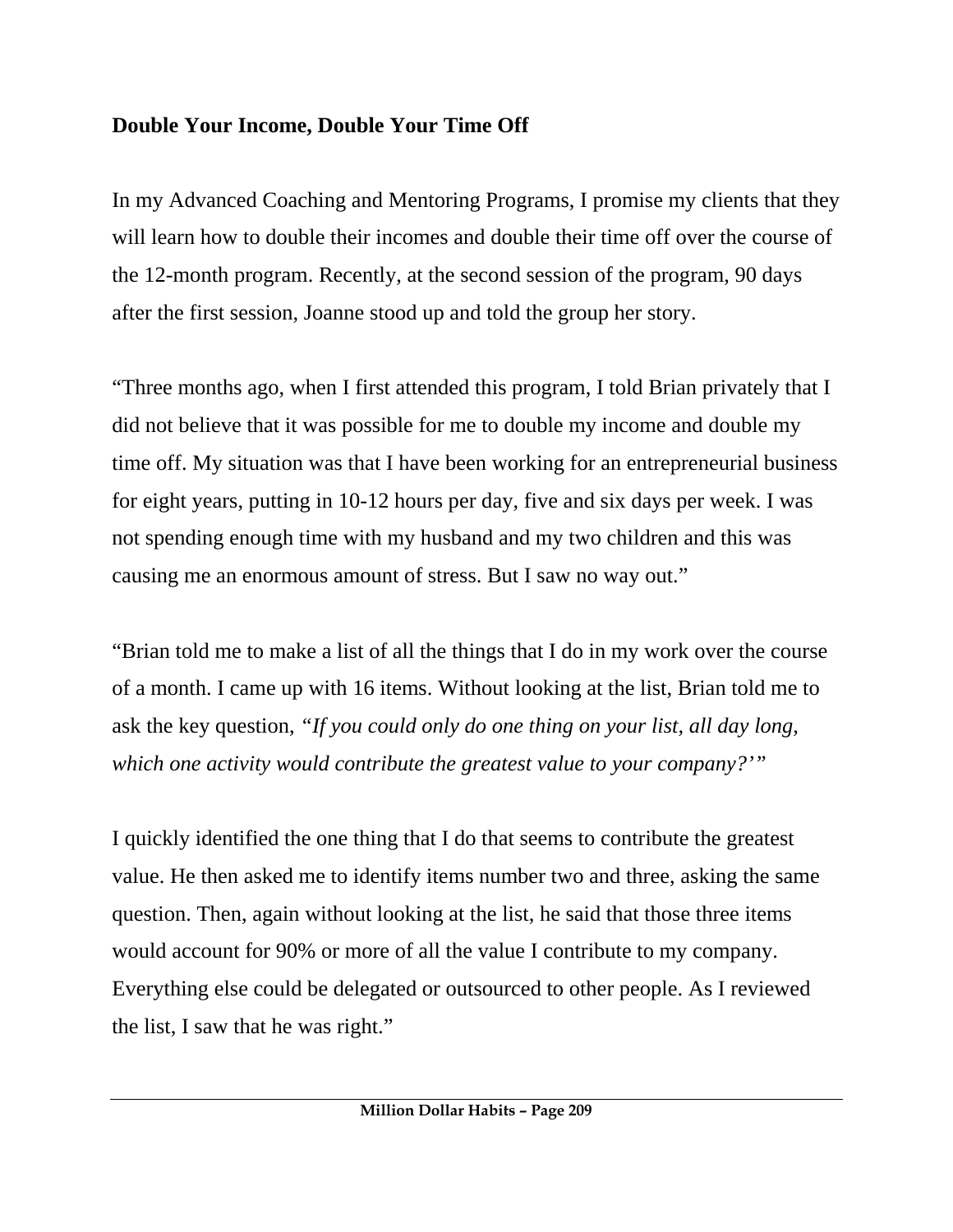"The next Monday morning at 10:00 am, I sat down with my boss and I told him about the analysis I had done on my work. I told him that I needed his help to delegate, outsource or eliminate the 13 items on my list of low value so that I could spend all my time working on the top three items. If I could focus on these three tasks, I told him, I believed that I could double my productivity and my value to the company. And if I was successful, and doubled my value, I would like to be paid twice as much."

"My boss looked at the list and then looked up at me. 'You are absolutely right,' he said. 'I'll help you delegate and outsource all these low-level tasks to free you up to work on your three top tasks. They are the things you do that make the greatest difference around here.'"

Joanne went onto say, "The bottom line is that he did, and then I did. Within 30 days, I had cut my workweek down to 8 hours per day, five days per week, and I was producing more than twice as much as I ever had before. My income doubled and my time with my family doubled as well. It was an absolutely amazing process."

### **Get Control of Your Time and Your Life**

One of the habits of personal management is for you to continually focus on those few things that only you can do, that if done well, will make a real difference at work. Simultaneously, you must be continually using your creativity, not to find ways to do more things, but to find ways to eliminate, down-size and outsource tasks that contribute very little to your life or work.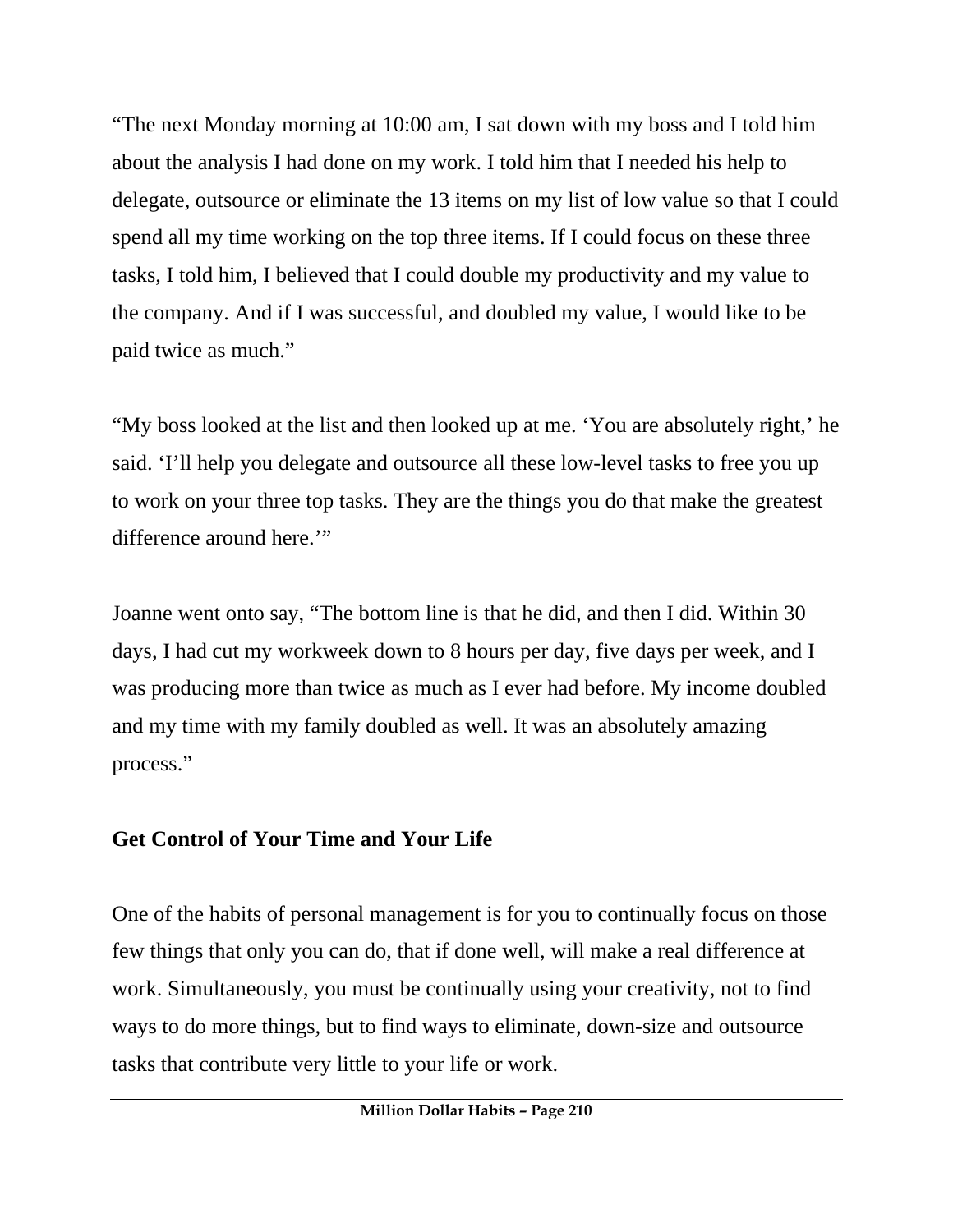The fact is that you can only get control over your time and your life, and increase your productivity, performance and output, to the degree to which you *stop doing things* of low value. This is the only way that you can free up more time to do those few things that really make a difference.

### Develop *the habit of continually questioning every task* and asking:

Does this task have to be done at all? Does this task have to be done by me? Does this task have to be done now? Is there anyone else who can do this task almost as well as I can?"

Whenever possible, delegate or outsource the task to someone else so that you can focus on the few things that only you can do that will really make a valuable contribution to your work.

# **Practice the ABCDE Method**

In setting priorities so that you can increase your return on energy, develop *the habit of applying the ABCDE Method to your work list* each day before you begin. In using this method, develop *the habit of thinking through the possible consequences of doing or not doing a particular task*. A task for which there are serious potential consequences is a high priority task. A task for which there are very few consequences is a low priority task. The measure of consequences is the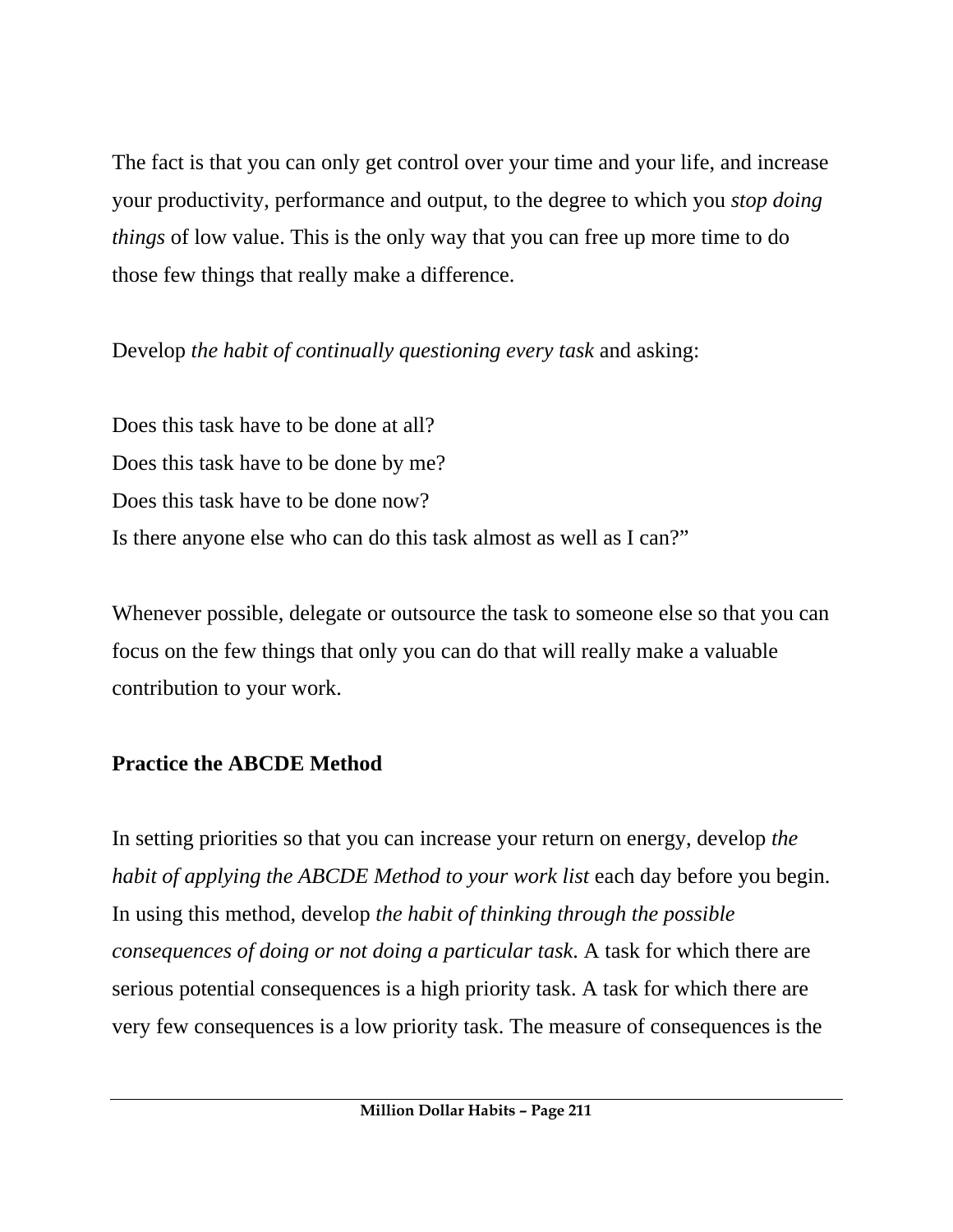key determinant of whether or not it is something that you should do now, later or not at all.

Review your list of activities and place an ABCD or E next to each one.

An "A" task is something that you *must* do. There are serious consequences for doing it or not doing it. Completion of this task is essential to your success in your work or personal life. Identify all the "A" tasks on your list. If you have more than one "A" task, organize them by priority as A-1, A-2, A-3, and so on.

A "B" task is something that you *should* do. It needs to be done at some time. If you do not do this task, someone will be inconvenienced or unhappy, but there are only mild consequences for completion or non-completion. The rule is that you should never do a "B" task when an "A" task is still left undone.

A "C" task is something that would be nice to do, but which has no consequences at all, to you or anyone else. In other words, it doesn't really matter if the task is done or not. You should never do a "C" task when you have a "B" task left undone, just as you should never do a "B" task if you have an "A" task undone.

A "D" task is something that you can and should *delegate* to others. The rule is that you should develop *the habit of delegating everything that can possibly be done by others*, in order to free up more of your time for the few things that only you can do.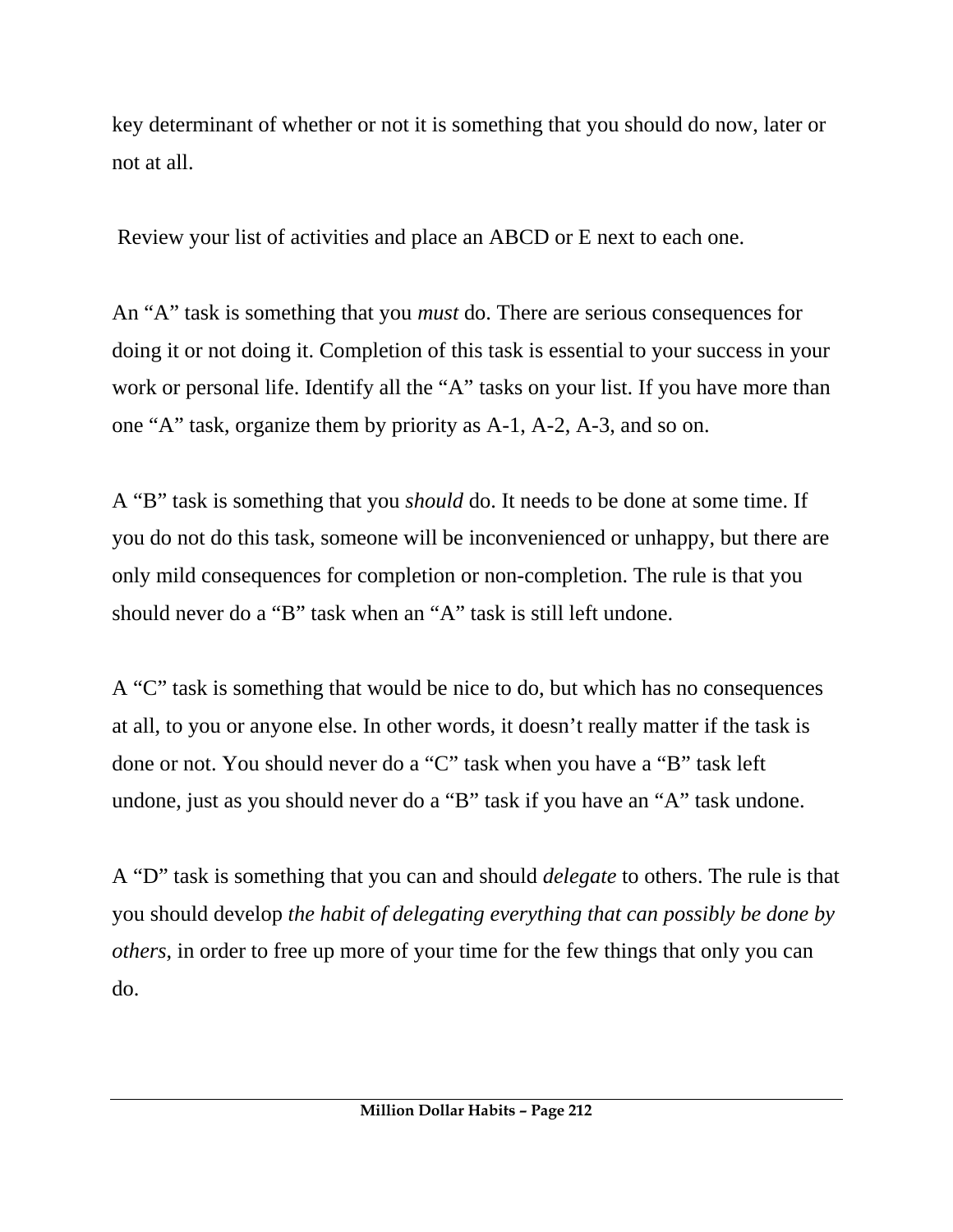An "E" task is something that you can and should *eliminate* as quickly as possible. You can only get control over your time to the degree to which you eliminate everything of low value and no value so that you can focus on just those things that really make a difference in your life and work.

Your most powerful tool for success is your ability to think. Nowhere is this ability more important than when you use it to choose and decide what you are going to do, and in what order. The accuracy of your choices in deciding how you are going to spend your time and your life largely determines everything that happens to you. And you are always free to choose.

## **Practice the Pareto Principle**

Develop *the habit of applying the 80/20 Rule to everything you do*. This rule, first discovered by Vilfredo Pareto in 1895, says that 80% of the value of what you do will be determined by 20% of your activities in that area.

This means that 20% of your prospects will turn into 80% of your customers. 20% of your customers will buy 80% of your products or services. 20% of your products or services will account for 80% of your profits. This rule also means that 20% of your customers will account for 80% of your problems and expenses, as well.

In any list of ten items, two of those items will be worth all the others put together. Make a habit of applying the 80/20 Rule to every part of your business and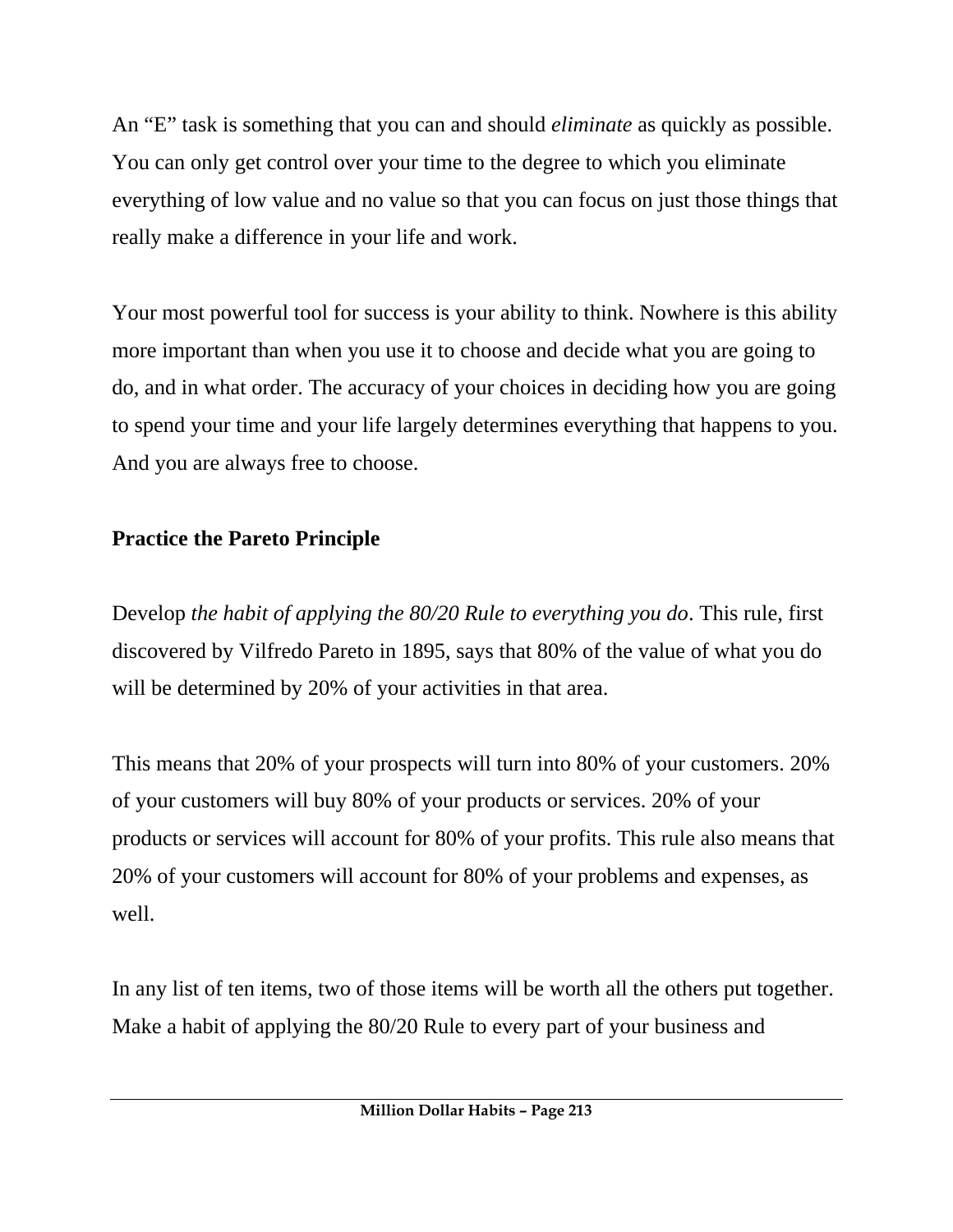personal life. Keep focused on doing the 20% of items or tasks that are worth several times the value of the other tasks, but which take the same amount of time.

Most people allocate their time across the *number* of items they have to do. But highly productive people allocate their times based on the value of each task or activity. You should do the same.

# **Overcome Procrastination**

One of the most important personal management habits you can develop is *the habit of overcoming procrastination and getting your most important job done first.* In my book, *Eat That Frog!* , which has become a worldwide best seller, I explain a proven, practical process you can learn to organize your time and your life, select your most important task, begin on that task and work on it singlemindedly until it is complete.

One of the principles I teach is based on the fact that *you become what you think about most of the time.* You also become what you say to yourself most of the time. Whenever you find yourself procrastinating, you repeat to yourself, firmly and emphatically, the words *"Do it now! Do it now! Do it now!"* These words seem to get you refocused and stimulate you back into working on your key task.

The more you discipline yourself to concentrate single mindedly on your most important task, and stay with it, until it is done, the more energy you have. Each time you complete an important task, your brain releases a hormone called a Beta-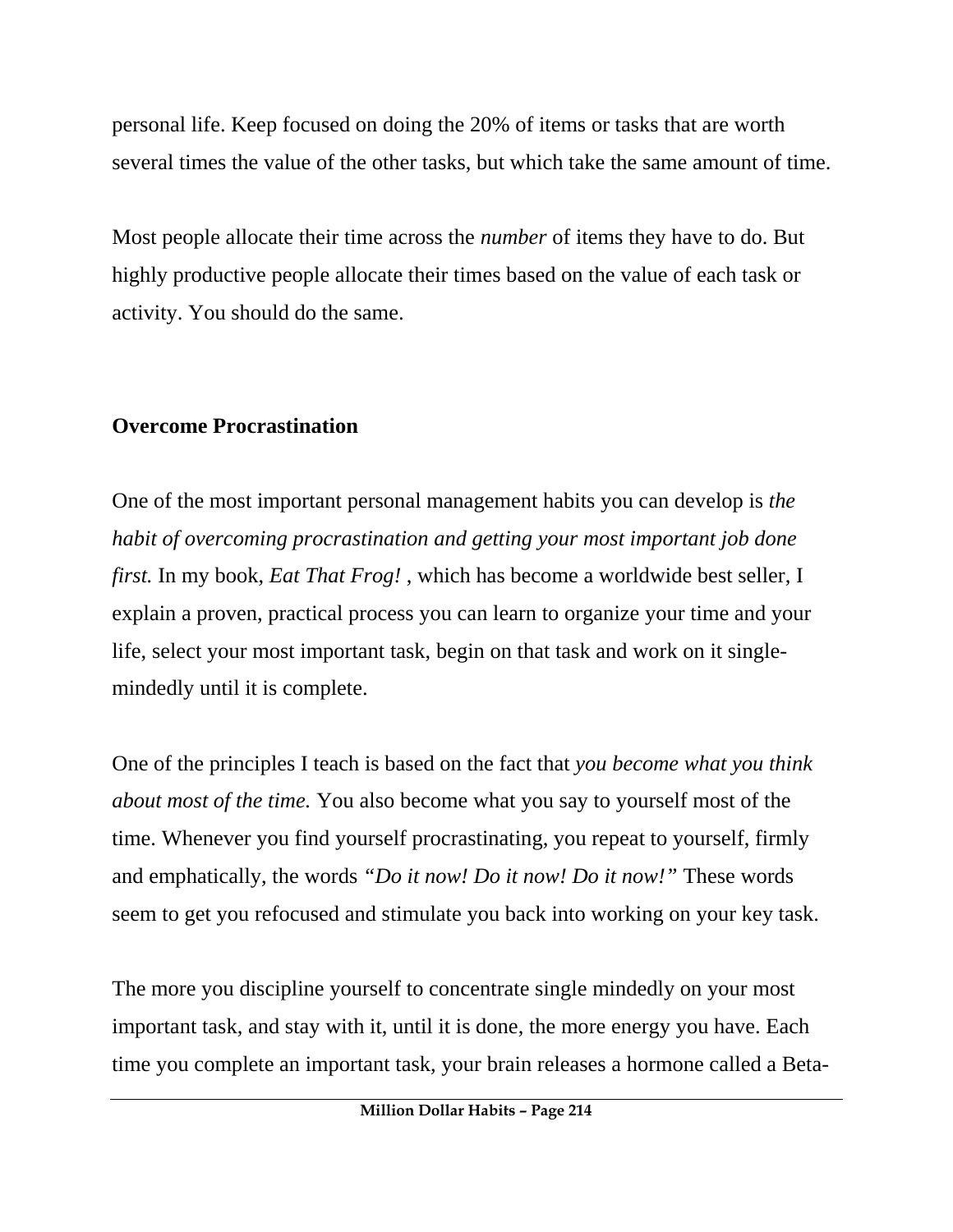endorphin. This is often referred to as nature's "happy drug." Each time your brain releases endorphins, you feel happy, exhilarated, motivated, positive and enthusiastic. Endorphins make you feel more positive, creative and confident. Each time you complete an important task, you get an endorphin rush, which stimulates and motivates you into doing even more.

### **Getting the Job Done Completely**

Developing the habit of starting on your most important task and staying with it until it is 100% complete is a great time saver, as well. Stretching out a task and working on it piecemeal is a great time waster. Let me explain.

Each task has three parts: first, you warm up and get ready; second, you work on the task, and third, you wind down and put things away. Each time you stop and start a task without completing it, you have to go through a warm up and a warm down period that eventually leads to your spending as much as 500% of the necessary time to do the task if you were to stay with it until completion.

Develop *the habit of disciplining yourself to complete your tasks*, whatever they are. Not only will you get more done, but task completion gives you the motivation and energy you need to accomplish even more.

Single minded concentration on one thing, the most important thing, is one of the most powerful habits you can develop for personal productivity.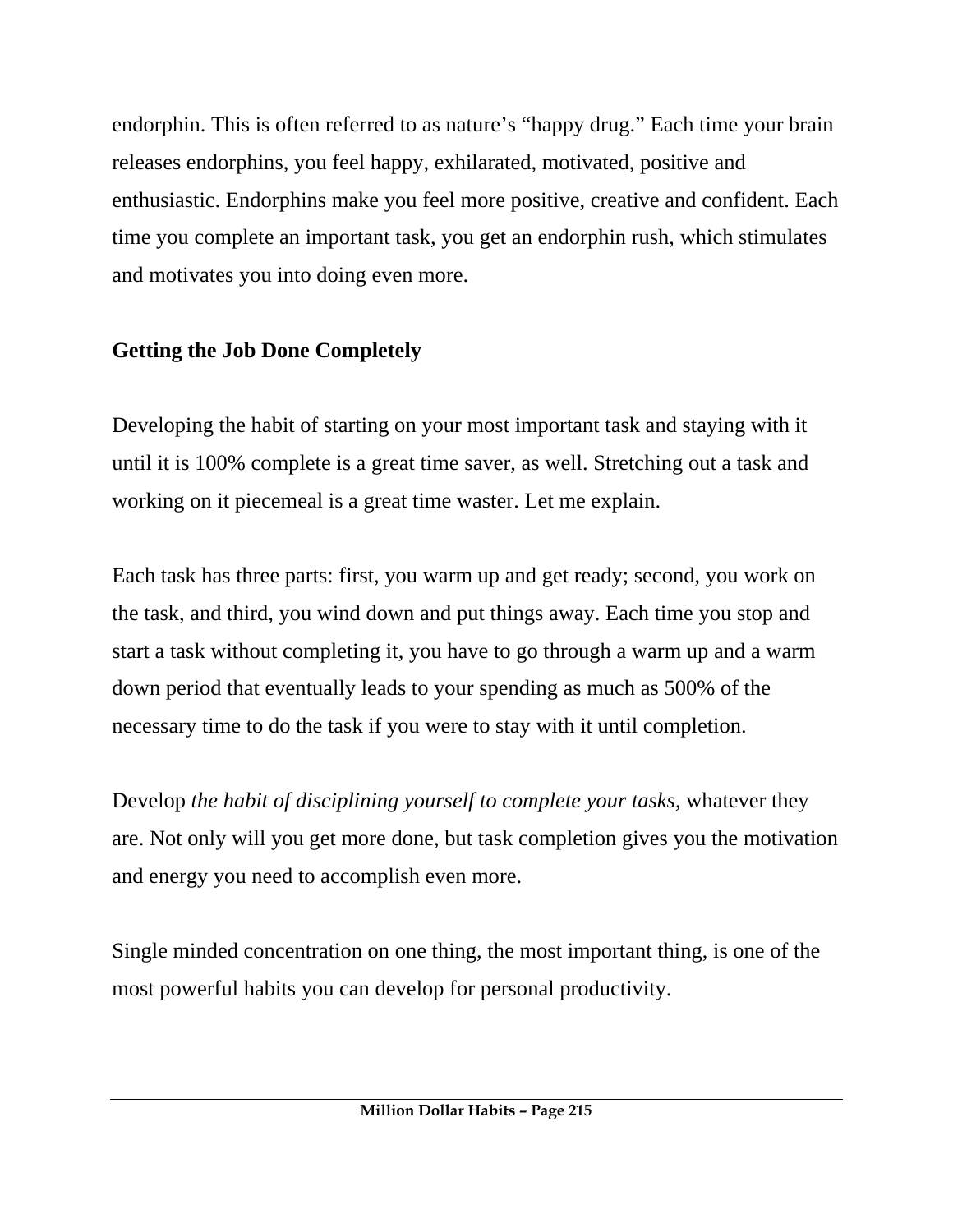### **The Personal Productivity Formula**

There is a productivity formula, like a recipe, that you can learn and practice until it becomes automatic and easy. When you develop *the habit of thinking in terms of these seven key ways to increase your output*, you can double your productivity, performance and results in no time at all. Here it is.

First, develop *the habit of working longer and harder than other people*, as I mentioned earlier in this book. Start a little earlier, work a little harder and stay a little later. Work all the time you work. When you start work, don't fool around. Get busy and stay busy all day long. This habit alone can increase your productivity 50% to 100% from the first day.

Second, develop *the habit of working faster and getting the job done quickly*. Pick up the pace. Move more rapidly from place to place and from task to task. Develop a sense of urgency, a bias for action. Become known as the person who gets things done quickly rather than a person who gets things done when he or she gets around to them.

Third, develop *the habit of doing more important things*, as we have discussed throughout this chapter. Remember, every single thing you do has a value that makes it more or less important than every other thing you do. The Law of the *Excluded Alternative says that "*doing one thing means not doing something else." Make sure that, whatever you are doing at the moment is the most important thing you can be doing. Otherwise, you will end up putting more important tasks aside.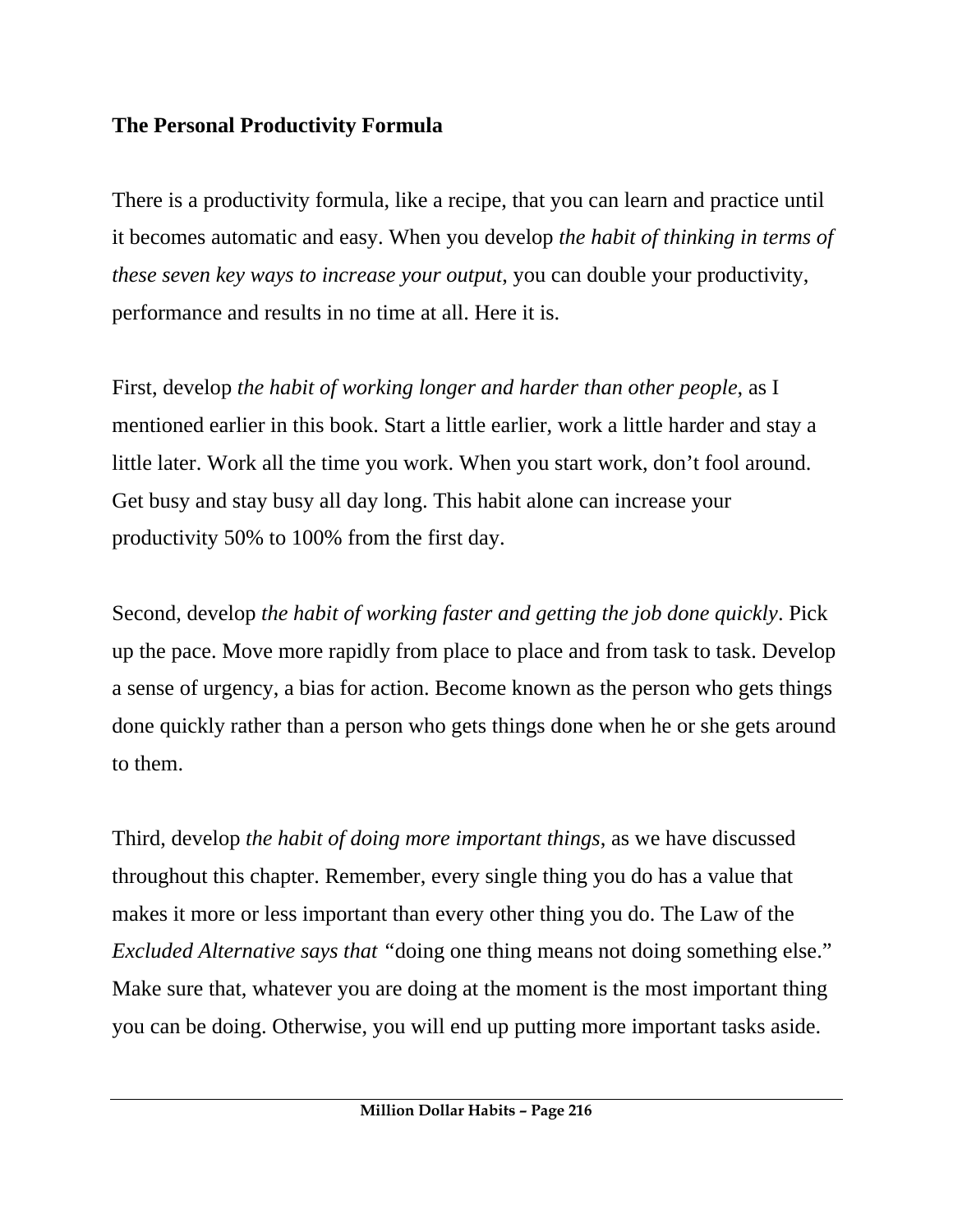The sad fact is that, even if you do an unimportant task extraordinarily well, it will have no impact on your career. In fact, spending too much time doing a good job on something of low priority or value can actually damage your career because it keeps you from working on something that really matters. As Benjamin Tregoe once wrote, *"The very worst use of time is to do well what need not be done at all."* 

## **Do More of The Things You Do Best**

Fourth, develop *the habit of working on those things you are better at*. There are special talents and skills that you have, that you have developed throughout your career, that enable you to do certain things quickly and well. You make fewer mistakes and therefore save an enormous amount of time in going back and making corrections. The more time you spend doing things you are better at, the better you get at those tasks and activities, and the more of them that you get done in a shorter period of time.

Earlier in my career, I was a copywriter for a large advertising agency. When I decided to get into copywriting, I went to the public library and checked out every book they had on the subject. I read, studied, and practiced writing advertising copy hour after hour, long into the night. When I got finally a job in the field, I wrote and rewrote advertising copy eight to ten hours every day, five days a week, under the close supervision of a senior copywriter.

Today, I can write advertising copy that is clear, impactful and effective as quickly and as easily as the average person can change the television with a remote control.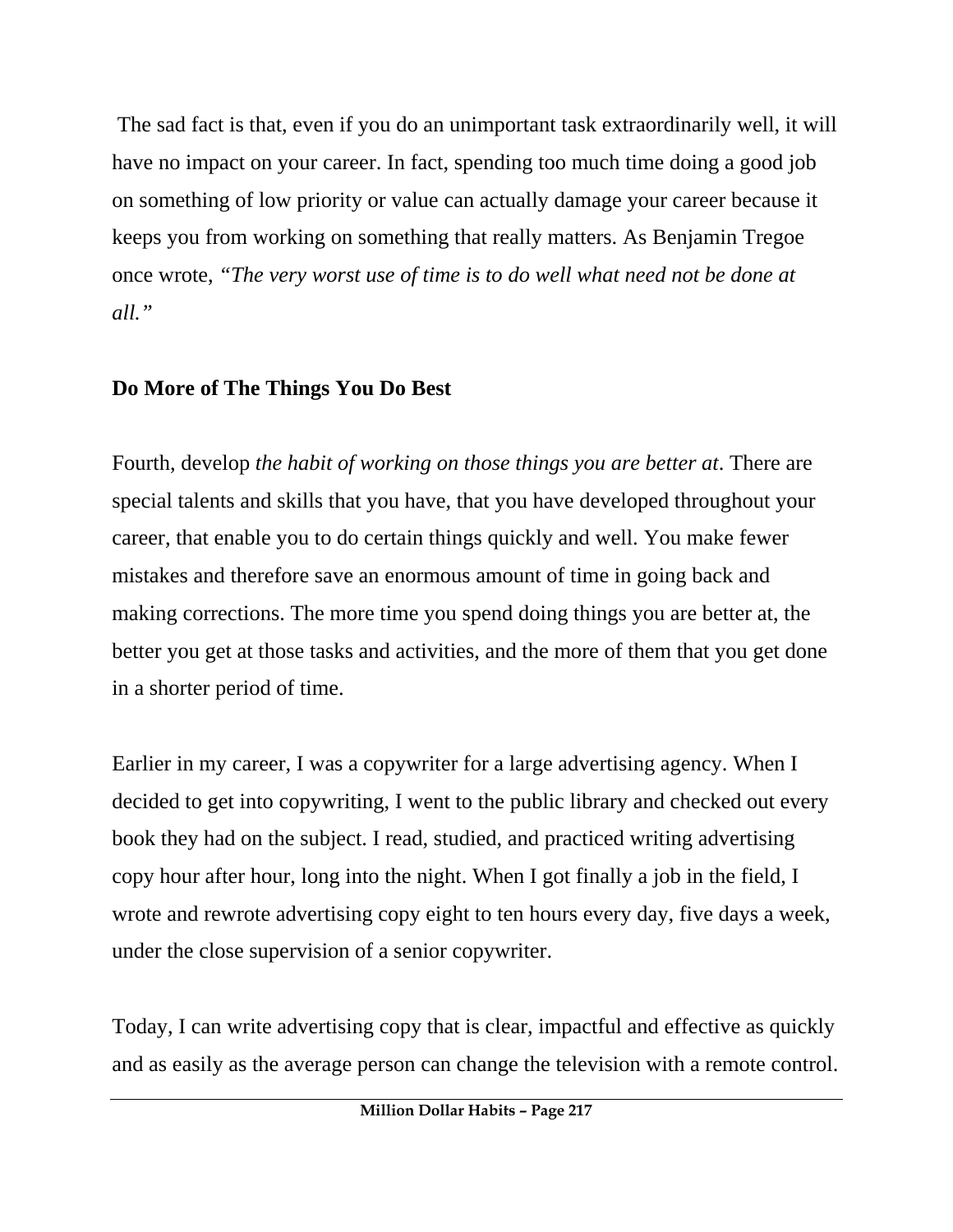In my company, I can write excellent copy for our advertisements and brochures faster than anyone else. The same work might take other people many hours to do, at a lower level of quality.

What tasks are you the very best at doing in your work? How could you organize your work so that you are doing more and more of them at a higher level?

## **Use the Learning Curve**

Fifth, develop *the habit of bunching your tasks*. Take advantage of *the learning curve*. This principle says that, the more similar tasks you do, one after the other, the faster you will complete each subsequent task, and at the same or higher level of quality.

For example, dictate all of your letters at once. Write all of your business proposals at once. Clear up all your correspondence, or assemble all of your expenses at the same time. Write all your reports at once. Do all your telephone prospecting at the same time.

Efficiency experts calculate that if you have ten similar tasks to do, and you do them all at once, one after the other, by the time you get to the tenth task, you will be working so efficiently that it will be taking you only 20% of the time that it took you to do the first item on the list. Bunching your tasks is a powerful personal productivity habit.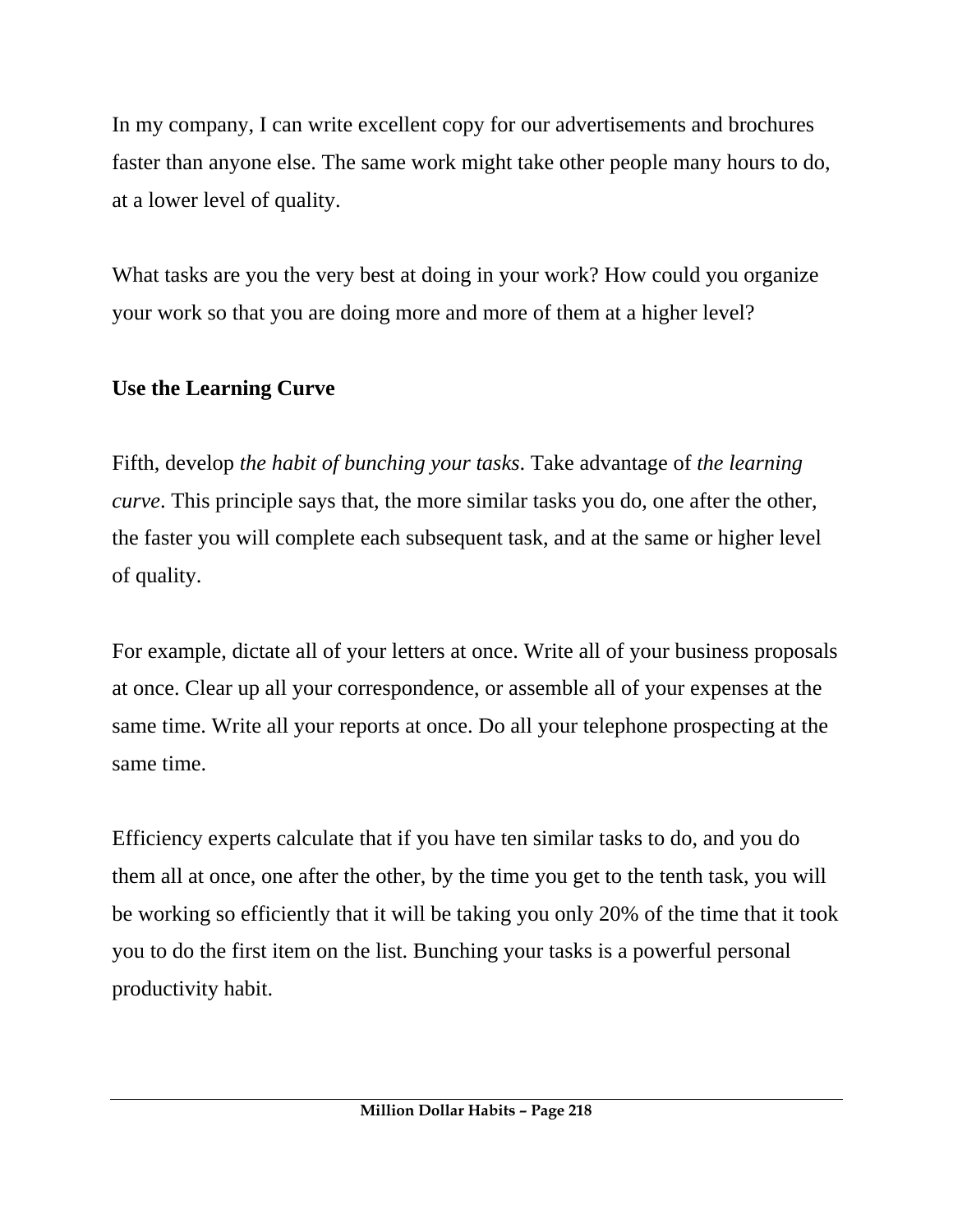### **Commit to Continuous Personal Improvement**

Sixth, develop *the habit of continuously improving and getting better at your key tasks*. This is one of the most effective time management principles of all. The better you become at what you do, the more of it you can get done in a shorter period of time. Sometimes, improving in one essential skill can have a multiplier effect, increasing your productivity and performance in many other areas of your work.

For example, if you do not know how to type with a keyboard, you will use the "hunt and peck method." You will type with two fingers, and no matter how long you work at the keyboard, you will only be able to type five to eight words per minute.

However, if you decide to learn to *touch-type*, you could get any one of several popular touch-typing computer programs, practice 20 to 30 minutes each day, and within 90 days you will be touch-typing at 50 to 80 words per minute. You will have increased your productivity, performance and output in typing by 1000%. You will have opened up the entire world of the Internet to you by the development of a single skill, which is learnable by anyone.

What one skill could you develop that could help you to use more of your other skills at a higher level? If you could be absolutely excellent in any single skill, which one skill would have the greatest positive impact on your career and your income? What can you do, starting today, to develop that skill? Whatever it is, set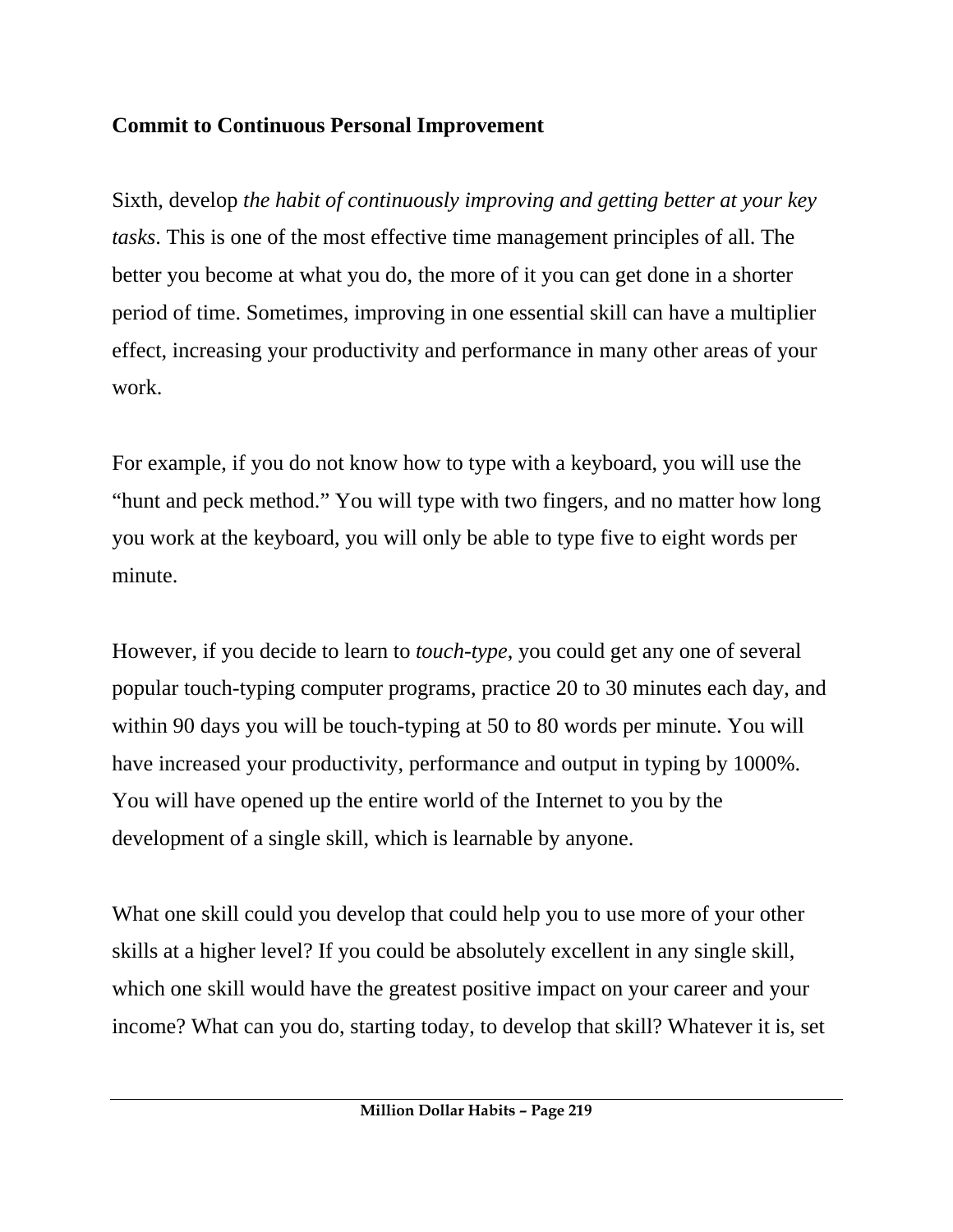it as a goal, make a plan and then work on improving yourself in that area every day until you have mastered the skill and made it part of your personal skill set.

## **Proper Prior Preparation**

To get the most out of yourself and your life, and to increase your return on the investment of your time, you should develop *the habit of preparing thoroughly for every meeting and interview*, both inside your company and with people on the outside. Thorough preparation takes a little time at the beginning, but can lead to tremendous savings of time later on.

Customers always know when a salesperson is thoroughly prepared. Juries always know when the lawyer is thoroughly prepared. Prospective employers always know when the applicant is thoroughly prepared. *Make it a habit to do your homework* and get all of your ducks in a row prior to any meeting of importance or significance. Sometimes, the element of preparation is the critical factor that enables you to impress everyone present, and achieve great success.

## **The Value of Preparation**

Some time ago, I was asked by the executive vice president of a large company to attend the annual business meeting and lead the group through a strategic planning exercise. As it turned out, this company had a very head strong and dominating president who took over every discussion of strategy and dominated it, taking little or no input from the other executives present. As a result, people were demoralized and the company was floundering in the marketplace.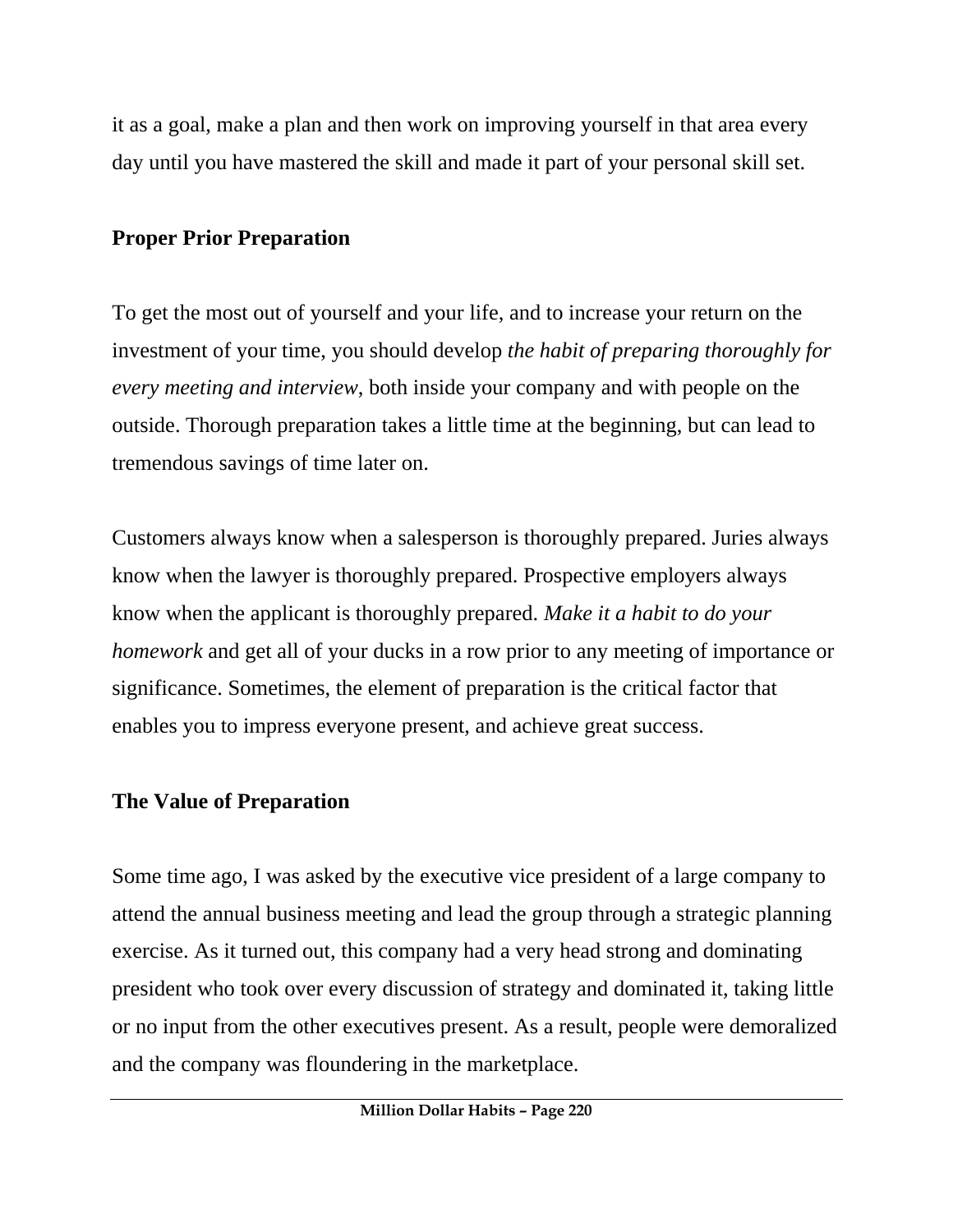I was to be introduced as a "surprise" to the president and the team of senior executives. If I was not successful, the consequences for the company could be serious. I therefore asked them to send me the outlines and agendas from their previous executive committee meetings. I received about 200 pages of notes and observations that had been typed up and distributed over the previous year. The amount of information was almost overwhelming.

Nonetheless, I was determined to do a good job. I sat down and spent 12 solid hours reading, reviewing and taking notes from the discussions that had taken place in the past. I noticed that the president was continually quoting Peter Drucker and Tom Peters to make his points. As it happened, I was intimately familiar with the work of both of these management experts.

When the meeting began, everyone took his or her places around a large U shaped table. The executive vice president who had brought me in stood up and introduced me and told everyone, including the president, that he had invited me in to facilitate the discussion. Everyone looked at each other and at the president, and then back to me. The room was full of tension.

## **The Moment of Truth**

I stood up and thanked them for inviting me. I told them that I had carefully studied the notes of their proceedings and discussions for the previous year. I addressed each of the key executives by name, having taken the time to memorize the names and their backgrounds prior to the meeting. Finally, I looked right at the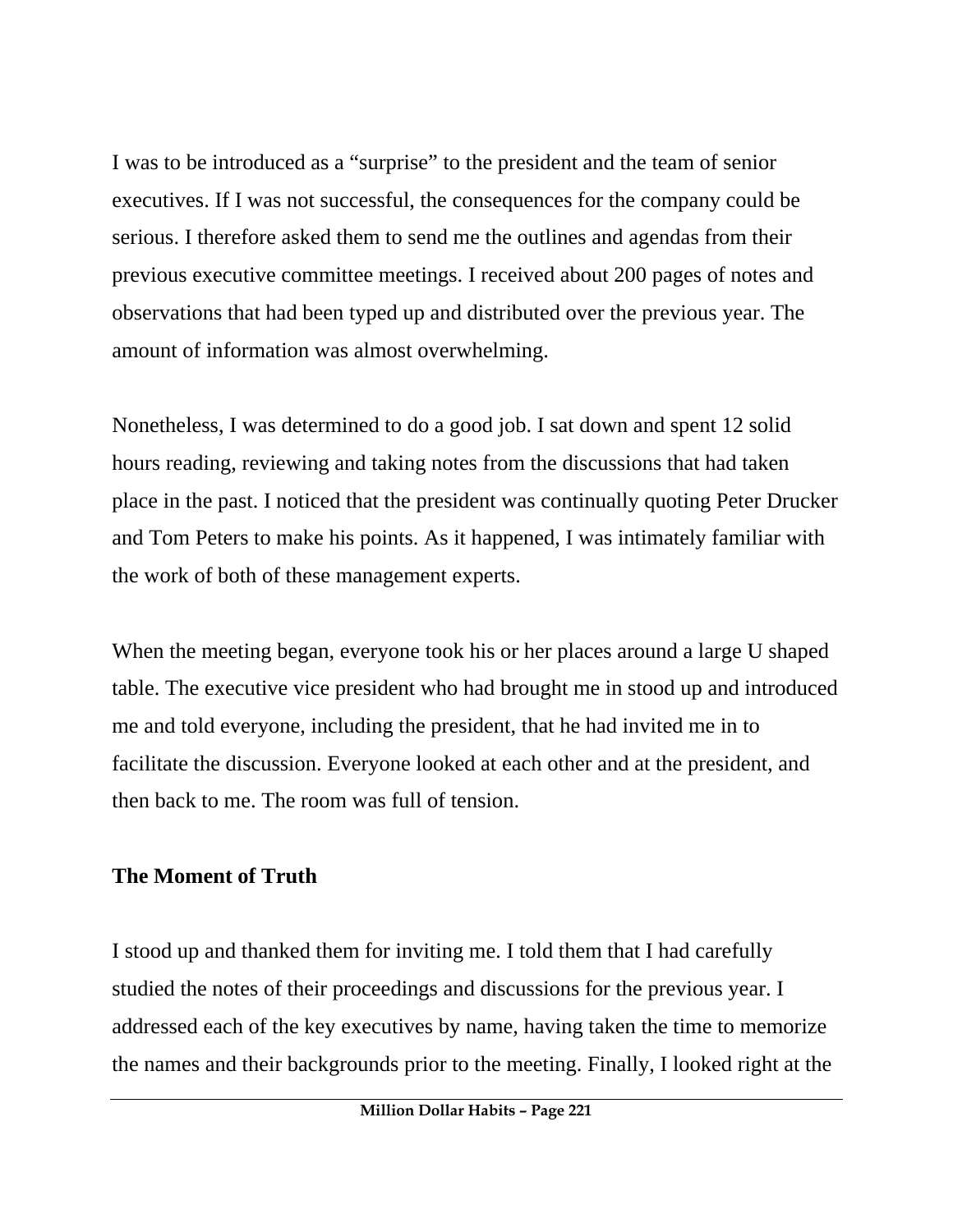president, who was standing up now, ready to intervene and told him "I have always been a big fan of Peter Drucker and Tom Peters."

The president stopped where he stood and looked at me with amazement. I then quickly mentioned several books from each writer that I had read and studied thoroughly. There was silence in the room while everyone waited for the president to react. He sat back down in his chair and said, *"Great! You take over the meeting."* 

The outcome of that session, and subsequent sessions, was very productive. We accomplished an enormous amount and achieved tremendous success in formulating a new strategic plan. The tension and stress that had been disrupting the group disappeared. Everyone became happy and relaxed. The entire group became highly cohesive and productive. Afterwards, a couple of the executives came up to me and said, *"You probably saved this company."* 

Preparation was the key. Whenever I think of the amount of time and effort that is necessary to prepare for any speech, seminar, meeting or strategic planning session, I remind myself of that experience.

## **No Such Word**

Not long ago, I was preparing to give testimony in a large lawsuit in Los Angeles. I met with the senior trial lawyer for several hours. At the end, he turned over a box full of materials to me and said, *"I hope you will have a chance to read through this material before you testify."*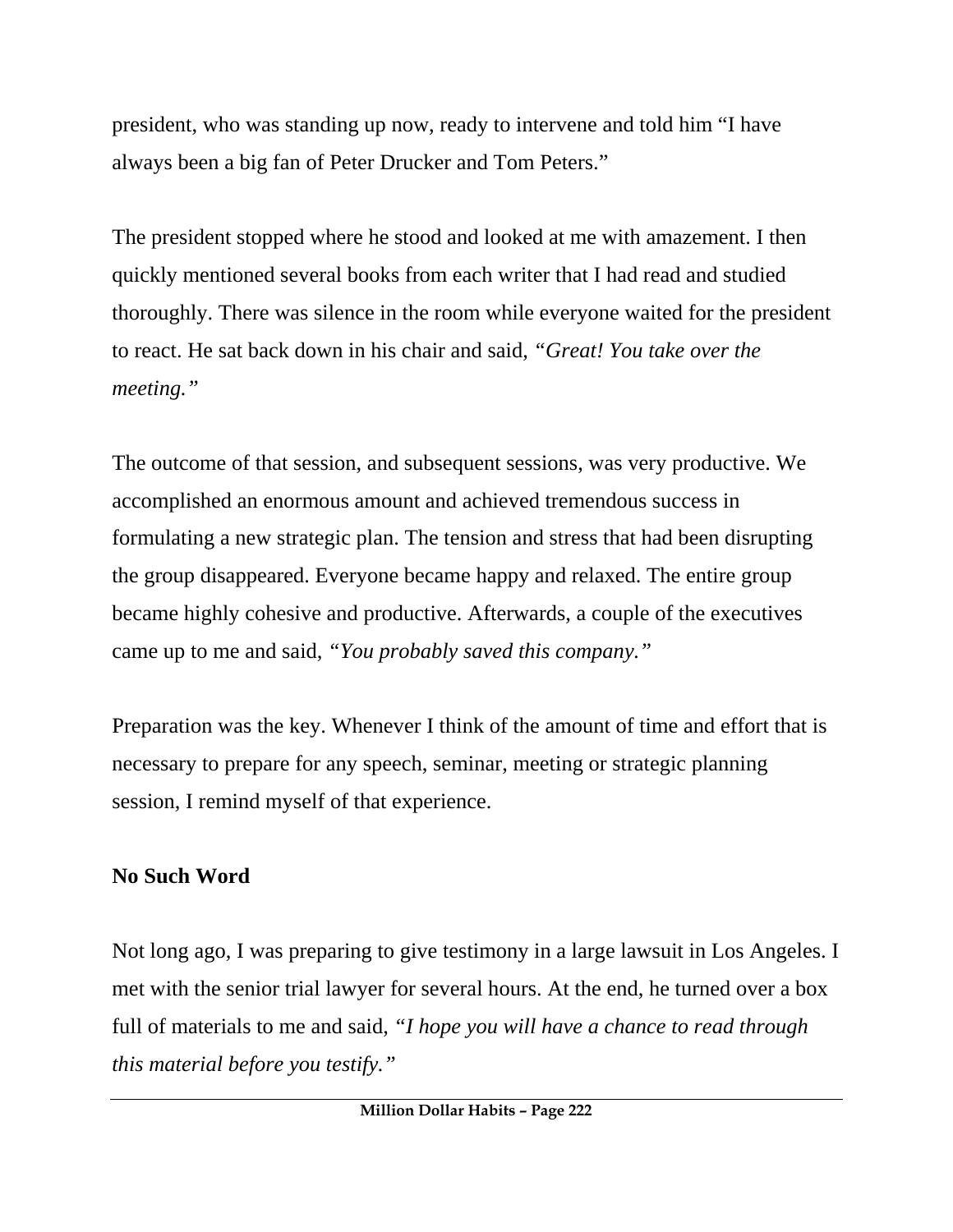I replied, *"I always believe in preparing thoroughly for every important meeting. In fact, I believe in over preparing."* 

He looked me straight in the eye and smiled, and said, *"I do not believe there is such a word."* 

I learned later that he was one of the most skilled and highest paid lawyers in the United States. In that one case alone, he went on to save his client more than \$300 million dollars as the result of his commitment to not only preparing, but to "over preparing." You should do the same.

The wonderful advantage of developing the habit of thorough preparation, and doing your homework prior to every meeting, is that it gives you a tremendous sense of confidence and competence when you go in. It gives you a psychological edge that enables you to perform at your best. It often wins you great business and personal victories that change the whole direction of your life.

## **Be On Time Every Time**

Another important habit for you to develop is *the habit of punctuality*. Less than five percent of people are punctual every single time. And everybody knows who they are. They stand out. They are admired and respected by others. Opportunities open up for them. They are considered to be more valuable and more competent than others simply as the result of habitual punctuality.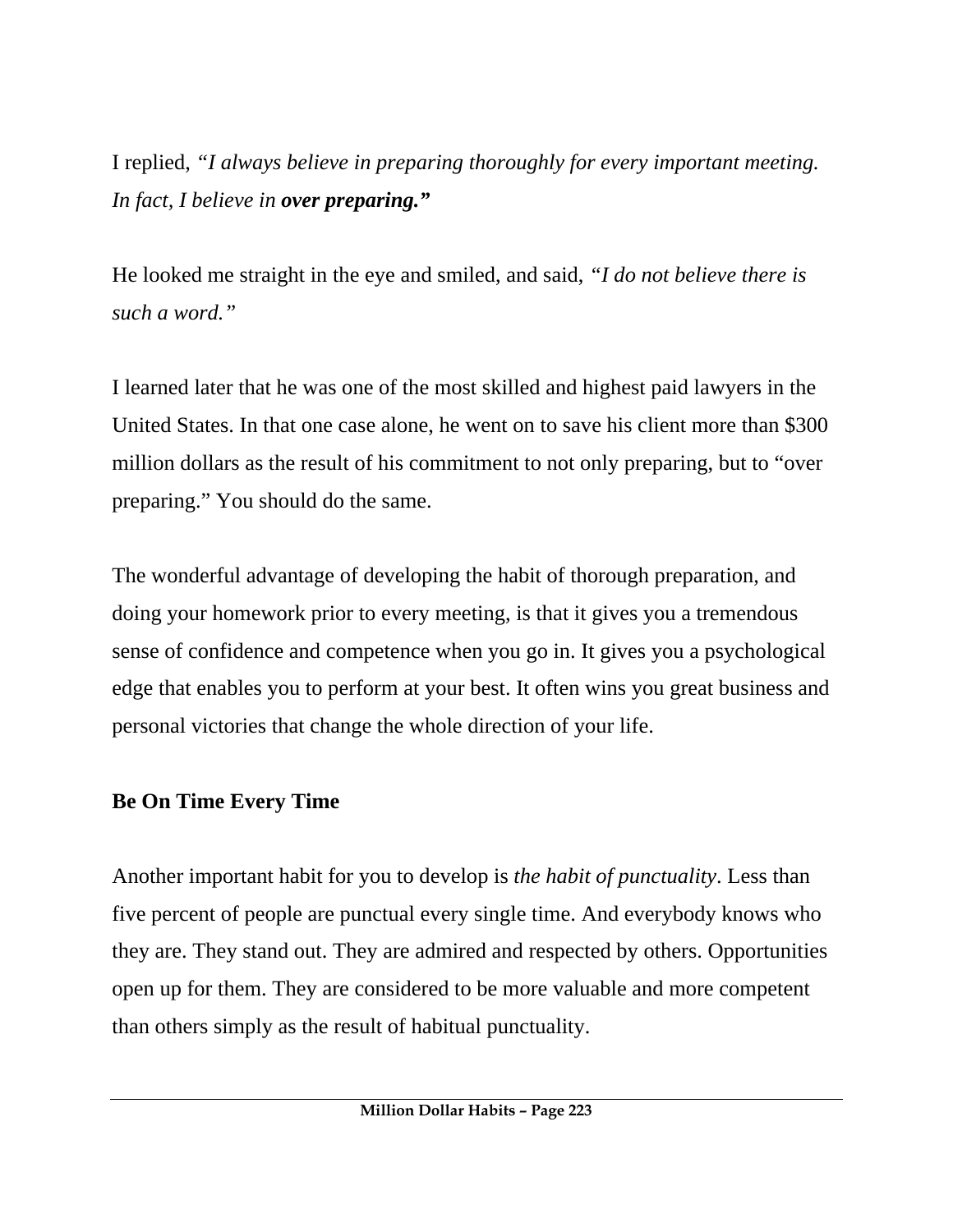Vince Lombardi, when he took over the Green Bay Packers, found that the players often arrived at the bus after the scheduled time of departure. He therefore initiated what he called "Lombardi Time." This was 15 minutes before the scheduled time. From that day forward, if the bus was leaving at 10:00am, everyone was expected to be on the bus by 9:45 am. If they weren't, the bus left without them. This only had to happen once for the players to get the message.

Remember, anything that you do repeatedly, over and over, soon becomes a new habit. Resolve that, *"Just for today, I am going to be punctual for every meeting."* Don't try to change your whole life at one time. Live in what Dale Carnegie called "water tight compartments." Focus on changing one behavior at a time, one day at a time, until it locks in and becomes permanent.

With punctuality, resolve to be punctual to your very next appointment or meeting. Then, resolve to be punctual for the next meeting as well. Do this, one meeting or event after another until it begins to become automatic and easy. In no time at all, you will have developed the habit of punctuality. Other aspects of your life will seem to change and improve at the same time.

### **Determine Your Limiting Factor**

An important key to personal productivity is for you to develop *the habit of determining the constraint that sets the speed on the achievement of a particular goal* in any area of your life. Begin by identifying a goal that you want to achieve. This can be a financial, personal, or health goal. You then ask, *"What factor sets the speed at which I achieve this goal?"*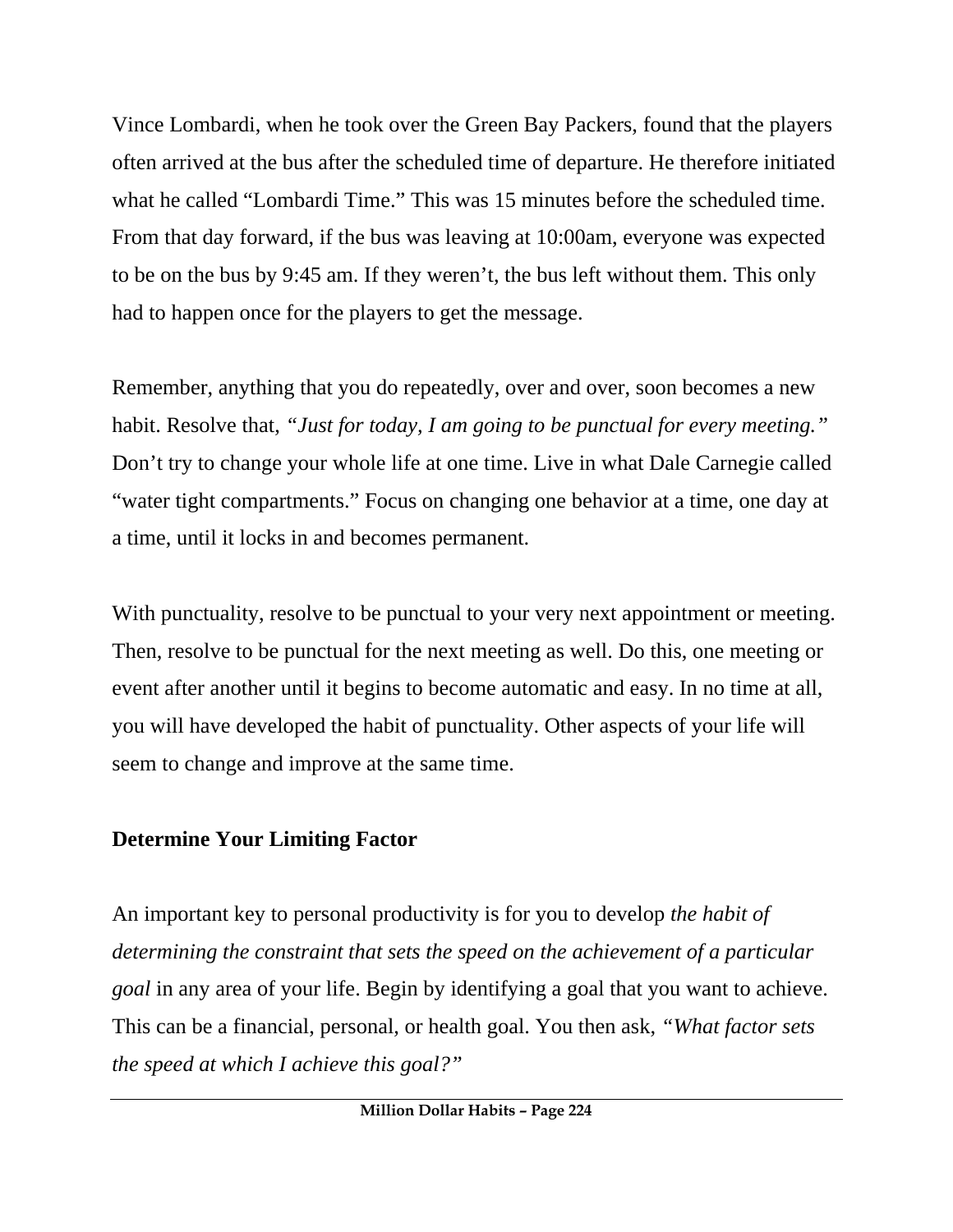For example, if you want to increase your sales, the constraint or bottleneck on increasing your sales could be the number of prospects that you talk to each day. If this is your key constraint, focus all your creativity and energy on alleviating this constraint. Focus on organizing your time and activities so that you increase the number of people that you see each business day.

In your business, your goal can be the attainment of a particular financial result. What sets the speed at which you achieve it? It is essential that you identify the correct constraint before you focus on alleviating it. Jim Collins, in his book *Good To Great,* points out how important it is for you to identify the correct "economic denominator" in your business. This is the critical number that determines the success or failure of a particular activity, or of your entire enterprise.

For example, your limiting factor in increasing your sales might not be the number of prospects that you speak to, but the *quality* of each of those prospects. By applying the four marketing principles we discussed earlier, you could identify prospects who have a far higher likelihood of buying sooner than other prospects.

Perhaps it is your basic sales skills that are at issue. Perhaps the critical constraint on increasing your sales revolves around your ability to make an effective sales presentation and to get the customer to take action. If this were the answer, the solution would be for you to focus your creativity and energy on upgrading your sales skills, rather than frantically flailing around to get in front of more people.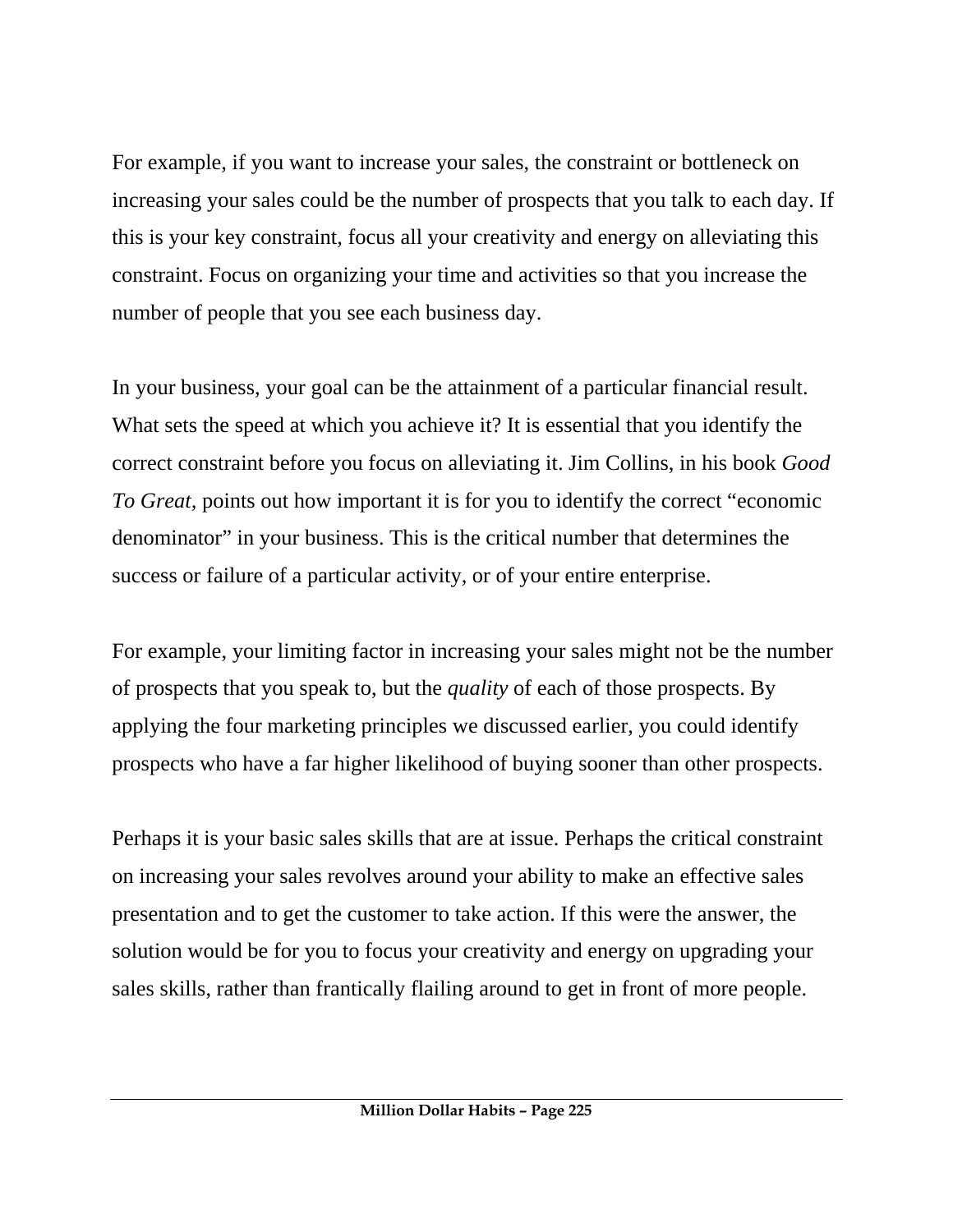#### **Doubling the Number of Purchases**

The best restaurants have identified the critical constraint to business growth. It is not the amount of food or drink that each person consumes. This is largely fixed. No matter how artful the marketing or how polite the waiter, people are not going to eat or drink much more than they already do.

Instead, the critical constraint in business growth for a restaurant, and for many other businesses, is *how often* customers return to the restaurant in the course of the year. One of my restaurant clients found that the average guest was visiting the restaurant every two months. They then designed a program of customer service and satisfaction that was so effective that people began visiting the restaurant more often. First they came an average of every six weeks, then every four weeks.

By using this strategy, they were able to double and triple the sales and profitability of their restaurants without the expensive advertising that would be necessary to attract new diners to the restaurant in the first place. Repeat business was the key to greater success, rather than new business.

### **Look Into Yourself**

Look at your own life and work. Ask yourself, *"What are the factors that determine how rapidly I achieve my most important goals?"*

The 80/20 Rule seems to apply to the subject of constraints in a special way. You will find that fully 80% of the constraints or limitations that are holding you back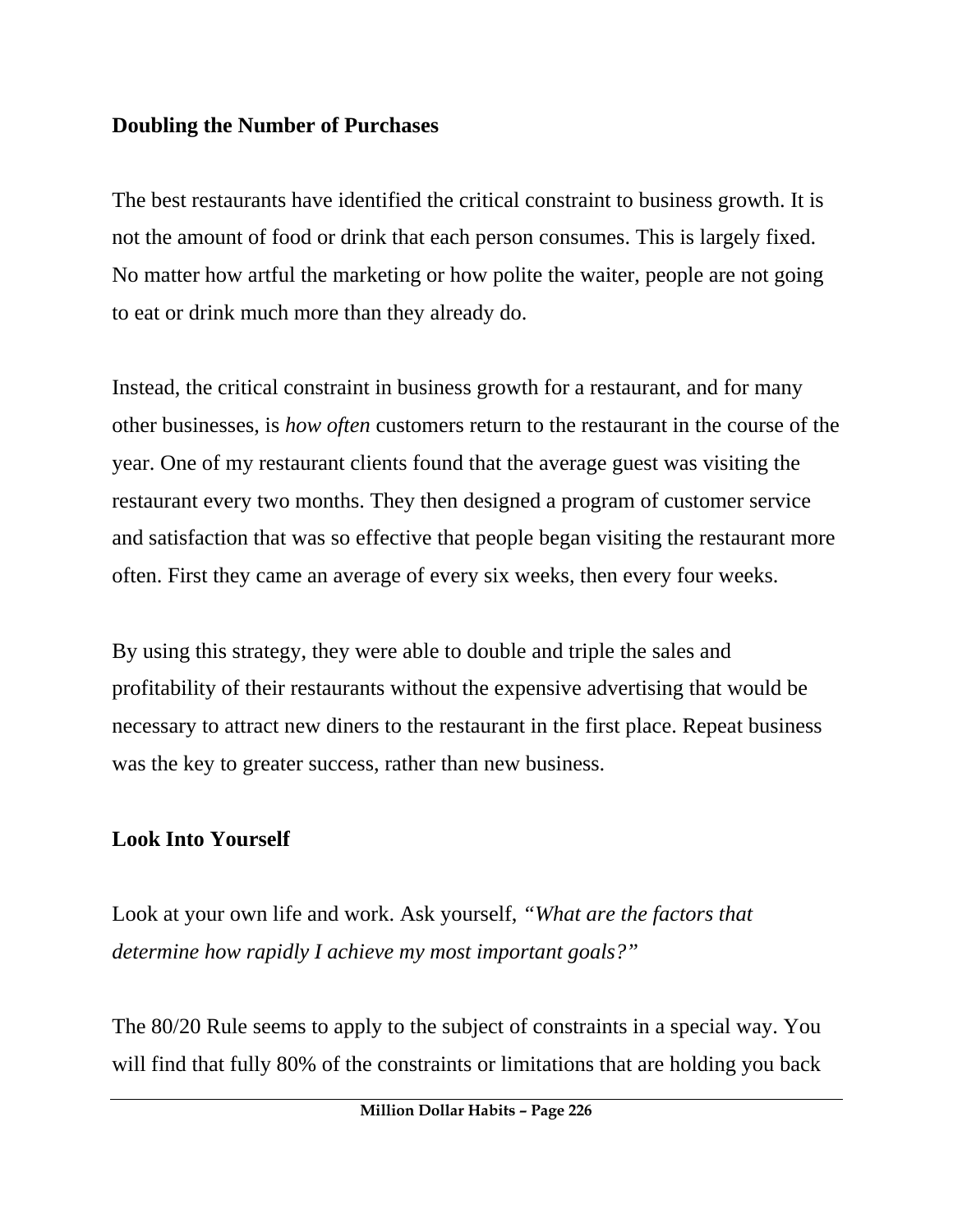from achieving your goal are within yourself, not in the world around you. They are contained on your own attitudes, beliefs, fears, or lack of a particular skill or quality. Only 20% of your constraints are external to you or to your business.

Develop *the habit of looking into yourself for the solutions to your problems*. Ask this question, *"What is it in me that is holding me back from achieving this goal?"* 

What could it be? Whatever it is, identify it clearly, set a goal to overcome the limitation, or develop the habit, and then take action on it every day until you are successful. As the Roman philosopher Herodotus wrote, *"When a man's fight begins with himself, then he is really worth something."* 

### **Change Your Thinking About Time**

When I was a young man, I would read an occasional book or article on time management. At that time, I had the idea that my life was like the sun and time management was like one of the planets that orbited around my life. The great change for me came when I realized that time management was the *sun* of my life, and everything else that happens to me are like planets that are in orbit around the way I use my time. This insight had a profound influence on my life and work.

The rule is that, *"If you improve the quality of your time management, you improve the quality of your life."* 

Make it *a habit to read in time management on a regular basis*. Make it a habit to listen to audio programs on time management and to use a good time planner or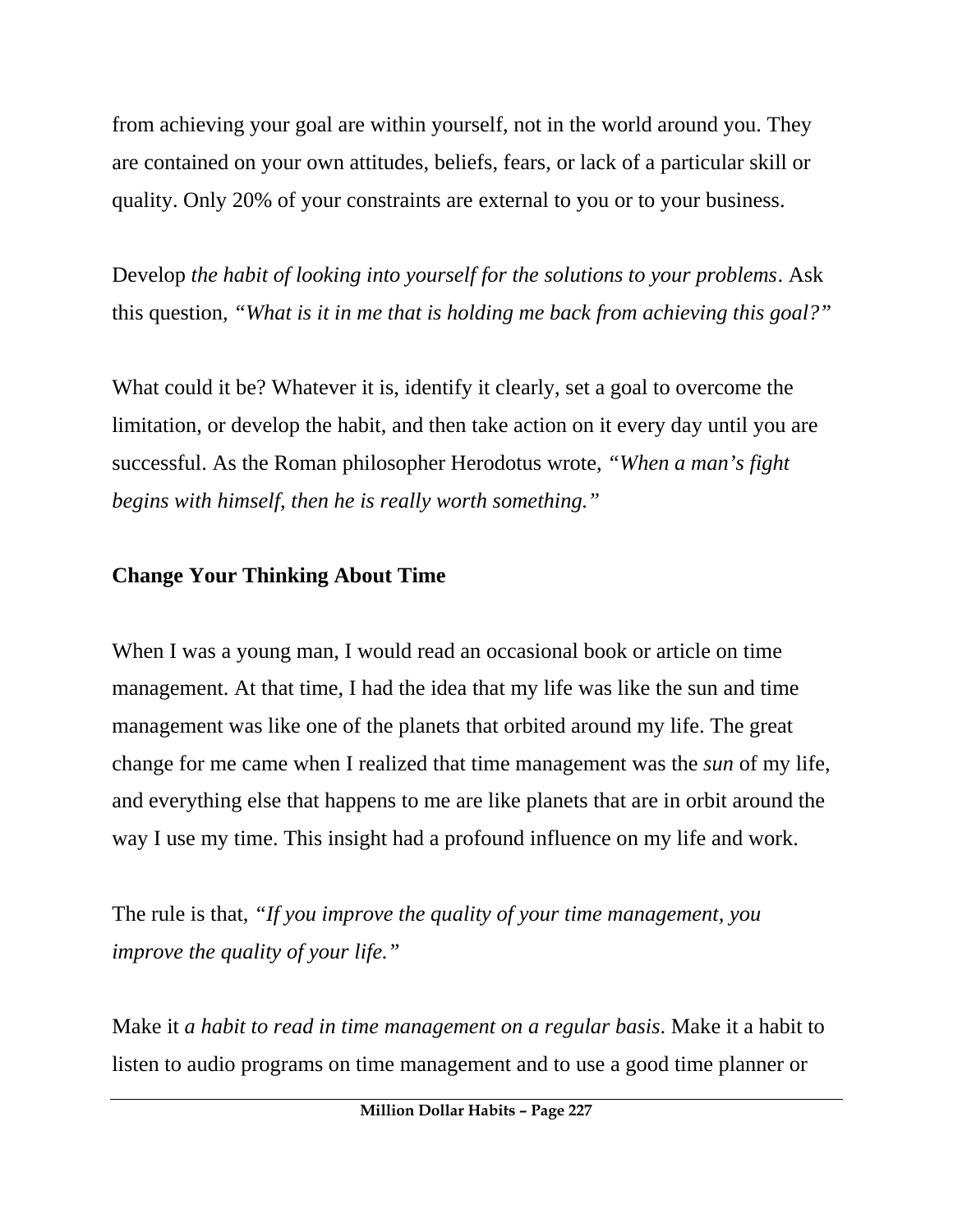palm pilot. Make it a habit to attend at least one time management program or seminar each year.

The fact is that you cannot become "too good" at time management. Every single method, technique or strategy that you learn, apply, and develop into a habit, will have an immediate positive effect on your life. When you develop a set of time and personal management habits that become automatic and easy for you, from morning to night, you will double, triple and even increase your productivity, performance, output and income by five and ten times. You will put your career onto the fast track in life. You will get more and more done, in less and less time, at a higher and higher level, and earn more and more money.

Great success in whatever field you choose is simply a matter of developing the habits that are consistent with the achievement of extraordinary results. And all habits are learnable.

# **Action Exercises:**

- 1. Begin each day by rewriting your goals, in the present tense, in a spiral notebook; this programs them into your subconscious mind.
- 2. Plan each day in advance, preferably the night before, by making a list of everything you have to do.
- 3. Organize your daily work list by priority, using the 80/20 Rule, or the ABCDE Method, or both.
- 4. Overcome procrastination by starting in first thing on your most important and valuable task.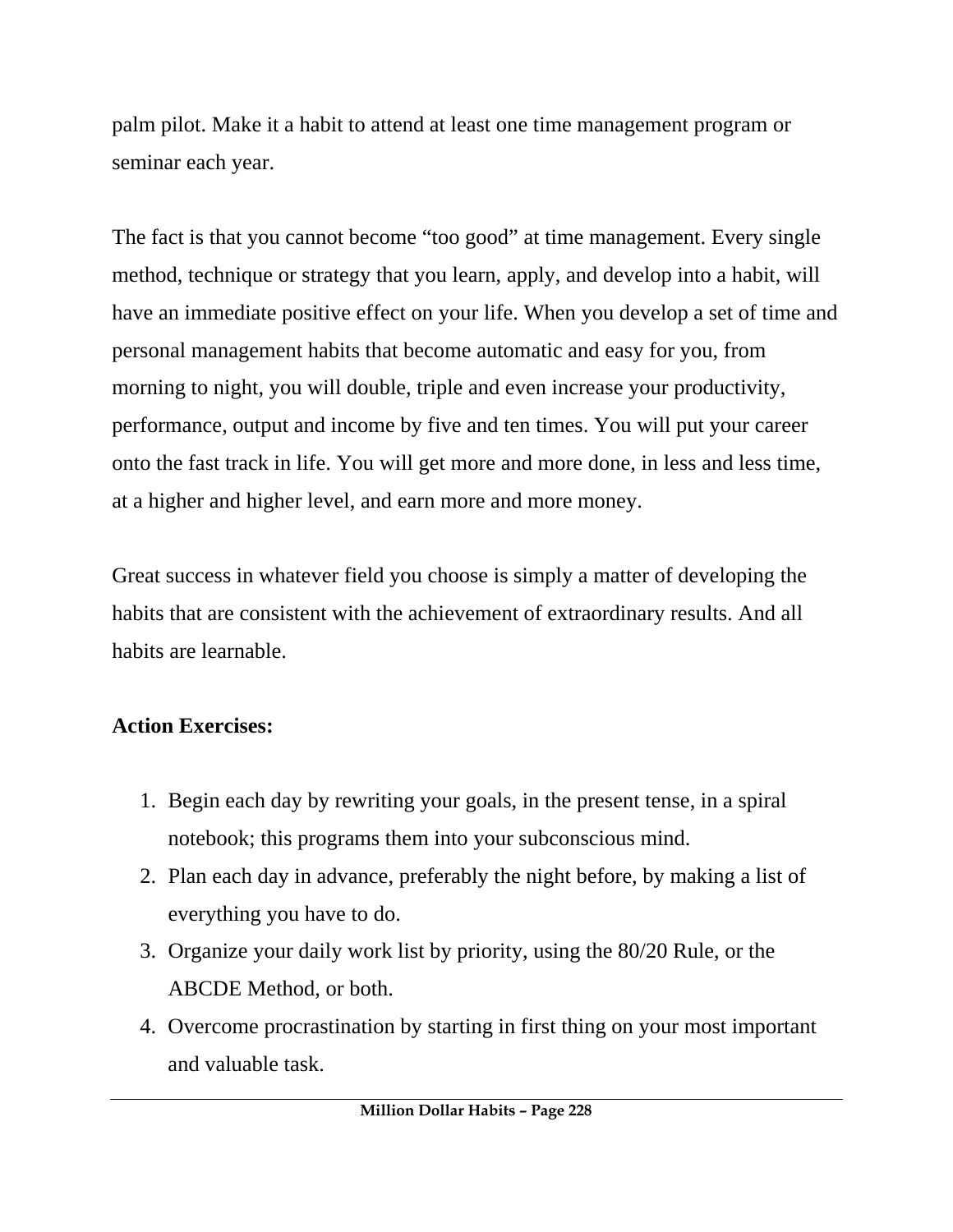- 5. Practice single handling on each task, disciplining yourself to work at it nonstop until it is complete.
- 6. Resolve to be punctual for every appointment, and to complete every task before the promised deadline.
- 7. Prepare thoroughly for every important meeting; do your homework in advance so that you are always ready for anything that happens.

*"I could never have done what I have done without the habits of punctuality, order and diligence, without the determination to concentrate myself on one subject at a time."*(Charles Dickens)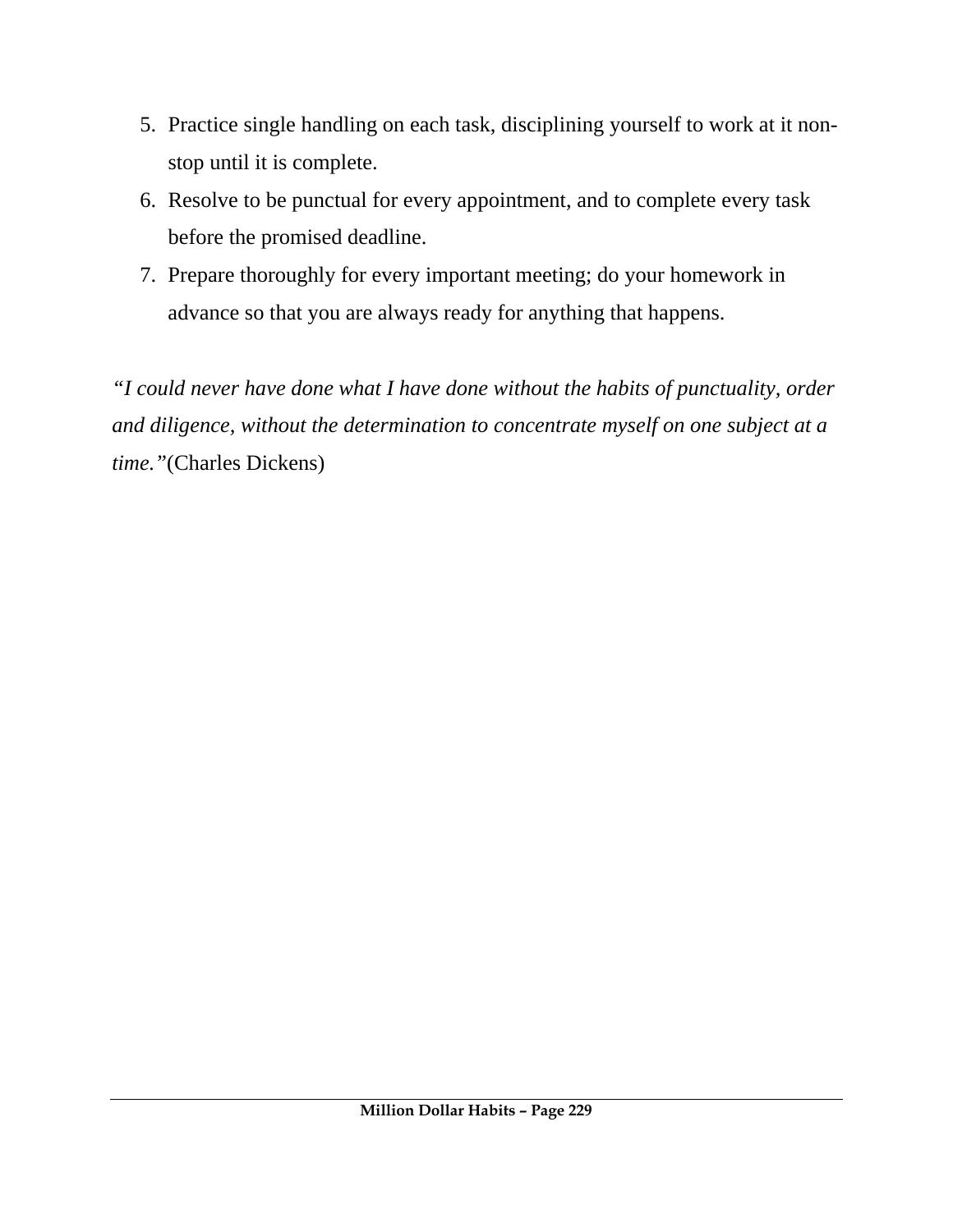#### **Chapter Ten**

## **The Habits for Getting Along Well With Others**

*"For true love is inexhaustible: the more you give, the more you have. And if you go to draw at the true fountainhead, the more water you draw, the more abundant is its flow."* (Antoine de Saint-Exupery)

Fully 85% of your happiness in life is going to come from your relationships with other people. As Aristotle said, *"Human beings are social creatures."* We live within the context of the people in our lives. How well we get along with them, and they with us, largely determines the quality of everything that happens to us.

Your most important goal in life is to assure your own happiness. If you do not place your own happiness as the central organizing principle of your own life, no one else will do it for you. Each person is intensely focused on doing the things that make him or her happy. As much as we care about the happiness of others, in a natural, automatic and instinctive way, our happiness always seems to take precedence over that of anyone else's.

## **You Can Only Give Away Something You Have**

Often, unhappy people say that they are sacrificing their own happiness so that they can make others happy. But the rule is that, *"You cannot give away what you don't have. You cannot make other people happy if you are unhappy yourself."*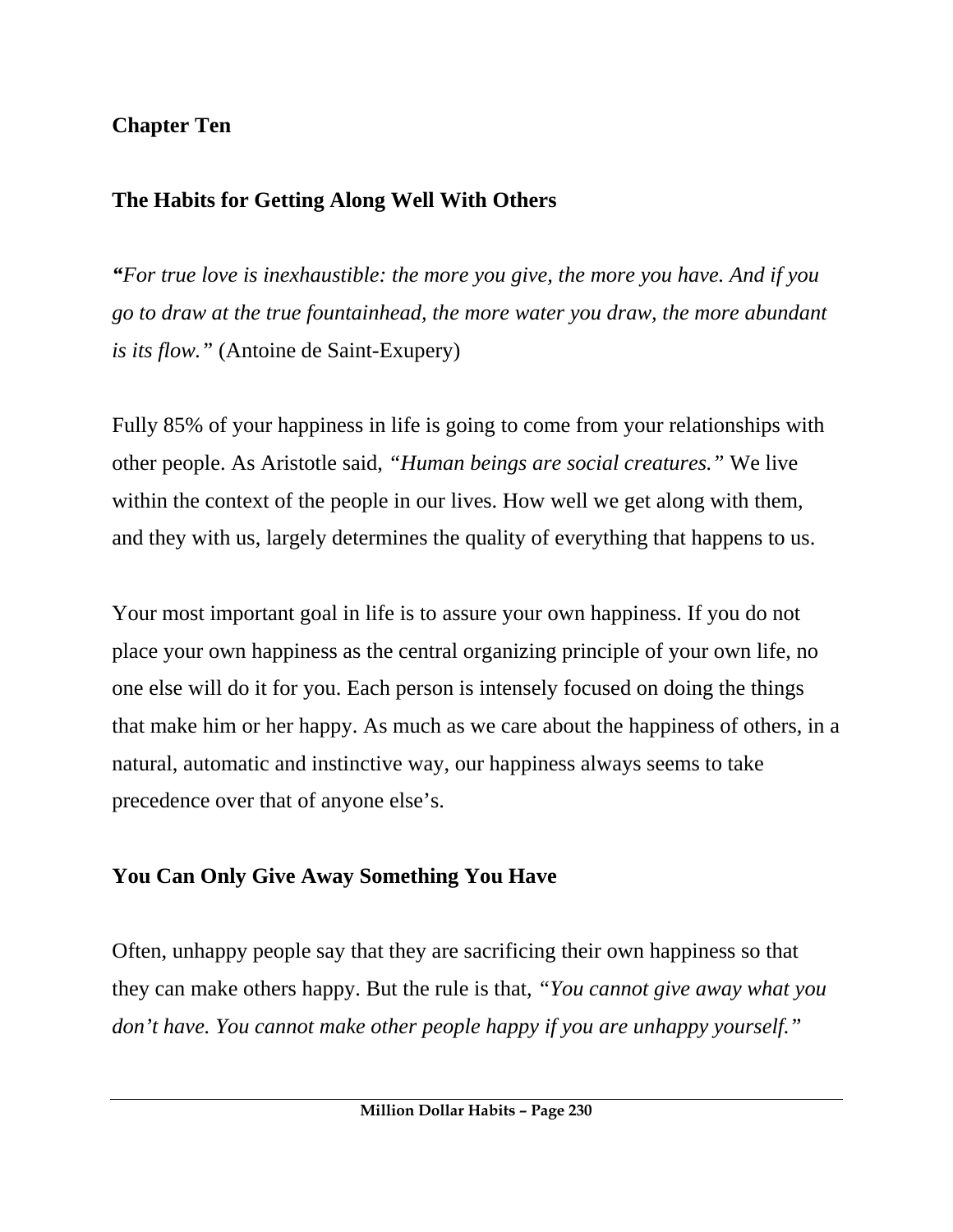If you want to have happy children, be a happy parent. If you want happy employees and coworkers, be a happy boss and colleague. If you want to have happy customers, be a happy salesperson. If you want to improve the quality of the life of anyone else, begin by improving the quality of your own inner life.

## **Make Others Feel Important**

In one of the *1001 Tales of the Arabian Nights*, there was the story of a treasure cave that could only be opened if the person said the magic words, "Open Sesame!" At that sound, the vast wall would move aside and unlimited treasures would be revealed and available to the person who had uttered the magic words.

In putting people first, the "Open Sesame!" of human relationships is to *"make others feel important."* Making others feel important satisfies the deepest subconscious cravings of human nature. Everything you do or fail to do can be judged against this standard. Does it make people feel more important or less important? That is the question.

Sometimes I ask my audiences, *"What percentage of the time are people emotional, and what percentage of the time are people logical?"* They respond with various answers and proportions. But the true answer is that people are *100% emotional*. People decide emotionally and then justify logically. But emotion comes first.

With regard to your emotions, the rule is once more that, "Everything counts!" Everything that happens in your life affects you emotionally in some way.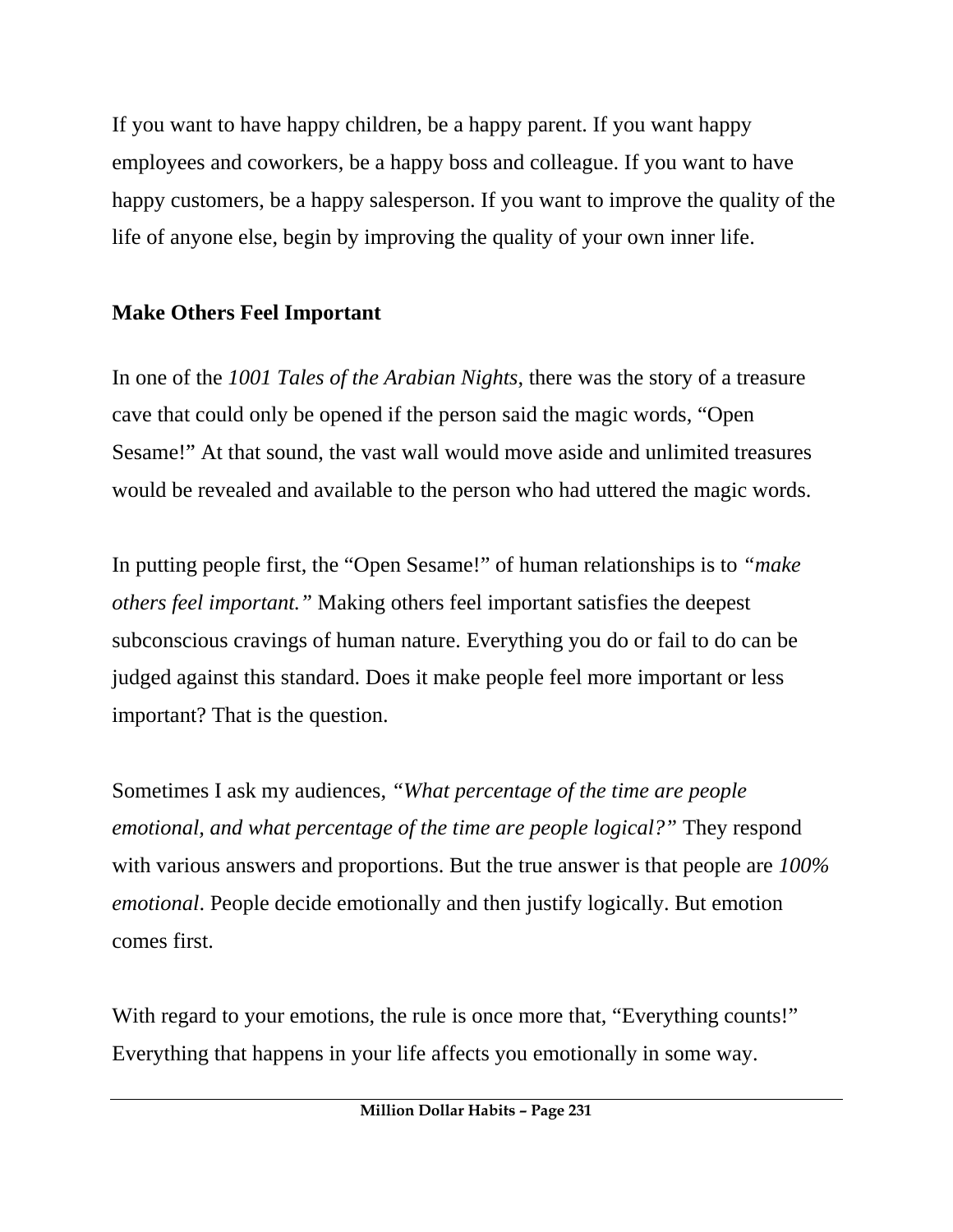Everything that affects you makes you happy or sad, motivated or de-motivated, loving or angry, fearful or confident. Nothing is neutral.

### **Fearless and Spontaneous**

In Chapter One, we talked about the fact that infants come into the world with no fears at all. They are completely unafraid and spontaneous. Almost every fear that a person has as an adult is taught to them as a child, primarily as the result of destructive criticism, physical punishment, or the withholding of love.

Very early in life, we begin to develop the fears of failure and criticism. These negative habit patterns then become the root causes of all of our other fears, doubts and misgivings.

Our parents start the core fears that affect us throughout our lives, those of failure, loss, ridicule, embarrassment, ill health and death, when they use a combination of destructive criticism and disapproval to manipulate and control our behaviors. We interpret this treatment as the withdrawal of love. Since this loss of love is so traumatic for us, we lose our fearlessness and spontaneity and instead conform to what we think they want so we will be safe.

Because our minds and emotions are largely unformed at an early age, we are easily susceptible to the negative influences of the important people in our lives. When they punish us, criticize us or say negative things to us or about us, we accept their statements as true and valid assessments of the persons we really are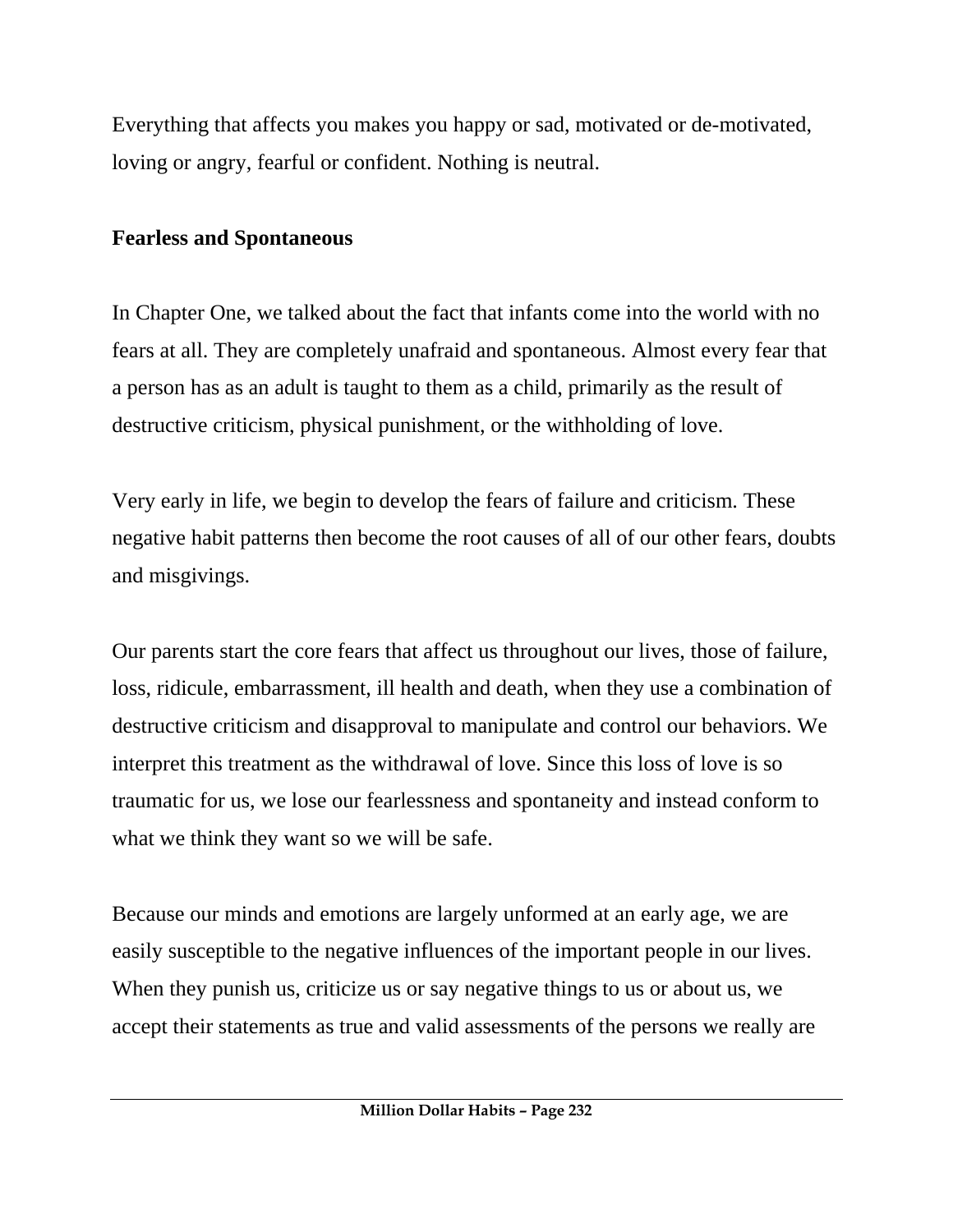inside. We have no ability to discriminate, question or reject their words and their treatment of us.

As adults, we continue to have doubts, fears and misgivings that are rooted in early childhood experience. No matter how much we accomplish later on in life, we are l subject to those negative habit patterns that were programmed into us when we were young. Almost any negative experience can trigger the old negative emotions, like habits that have slipped into our subconscious minds, never really disappearing.

## **Become A Relationship Expert**

On the other hand, because we are primarily emotional, we are *positively* affected by people who say and do things that make us feel important and valuable. Everything that a person does or says that raises our self-esteem and feelings of personal value causes us to like and respect ourselves more, makes us feel happier about ourselves. As a result, we feel positive toward the person who is saying and doing the things that make us feel better about ourselves.

Your job is to become a "relationship expert" by developing *the habits of speaking and acting that make people feel important and valuable.* When you develop *the habit of doing and saying the things that cause people to feel good about themselves,* their lives, their work and families, all kinds of doors will open up for you. You will be welcomed everywhere you go. People will like you and respect you and want to be around you. They will want to hire you and promote you, and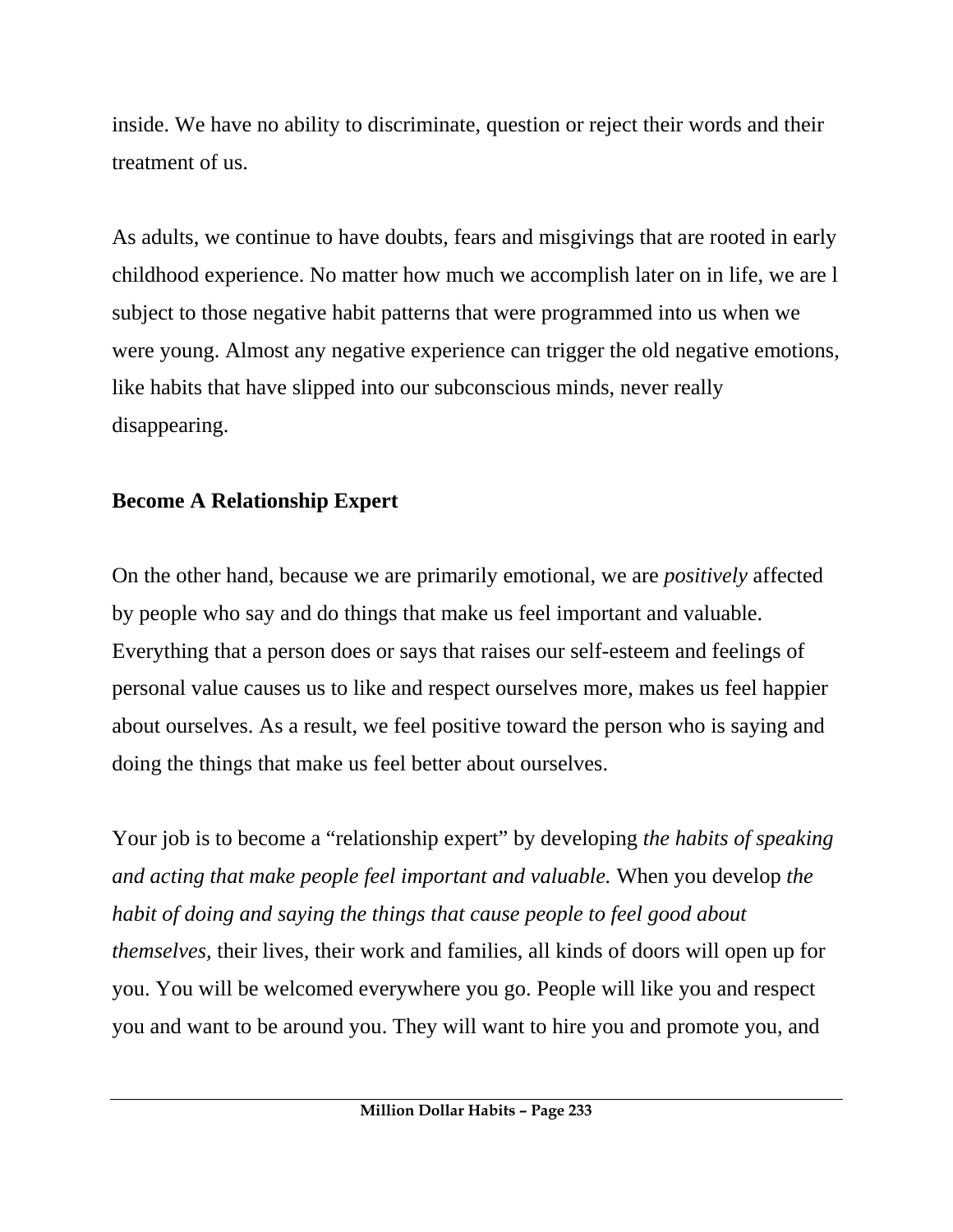work for you and buy from you. They will accept your influence and leadership and give you power and position in your work and in your community.

The good news is that*, "Everything you do or say that causes another person to feel better in any way also causes you to feel better to the same degree."* When you motivate, encourage or inspire someone else, you feel motivated, encouraged and inspired yourself. Everything you do to raise the self-esteem of others raises your self-esteem as well.

As it happens, the reverse is also true. Everything that you do or say that hurts another person, makes them feel less important, or lowers their self-esteem, also has the same effect on you. This is why negative people always seem to be angry and unhappy. They suffer from low self-esteem. They have negative self-images. They are frustrated and difficult to get along with. They are ineffective in their human relations and usually poor at their work. Everything that they do or say that hurts another person in any way also hurts themselves.

## **Practice The Golden Rule**

The starting point of becoming a relationship expert is to develop *the habit of practicing the golden rule in everything you do, and with everyone you meet*. The golden rule, which is the one principle that all religions have in common, says, *"Do unto others as you would have them do unto you."*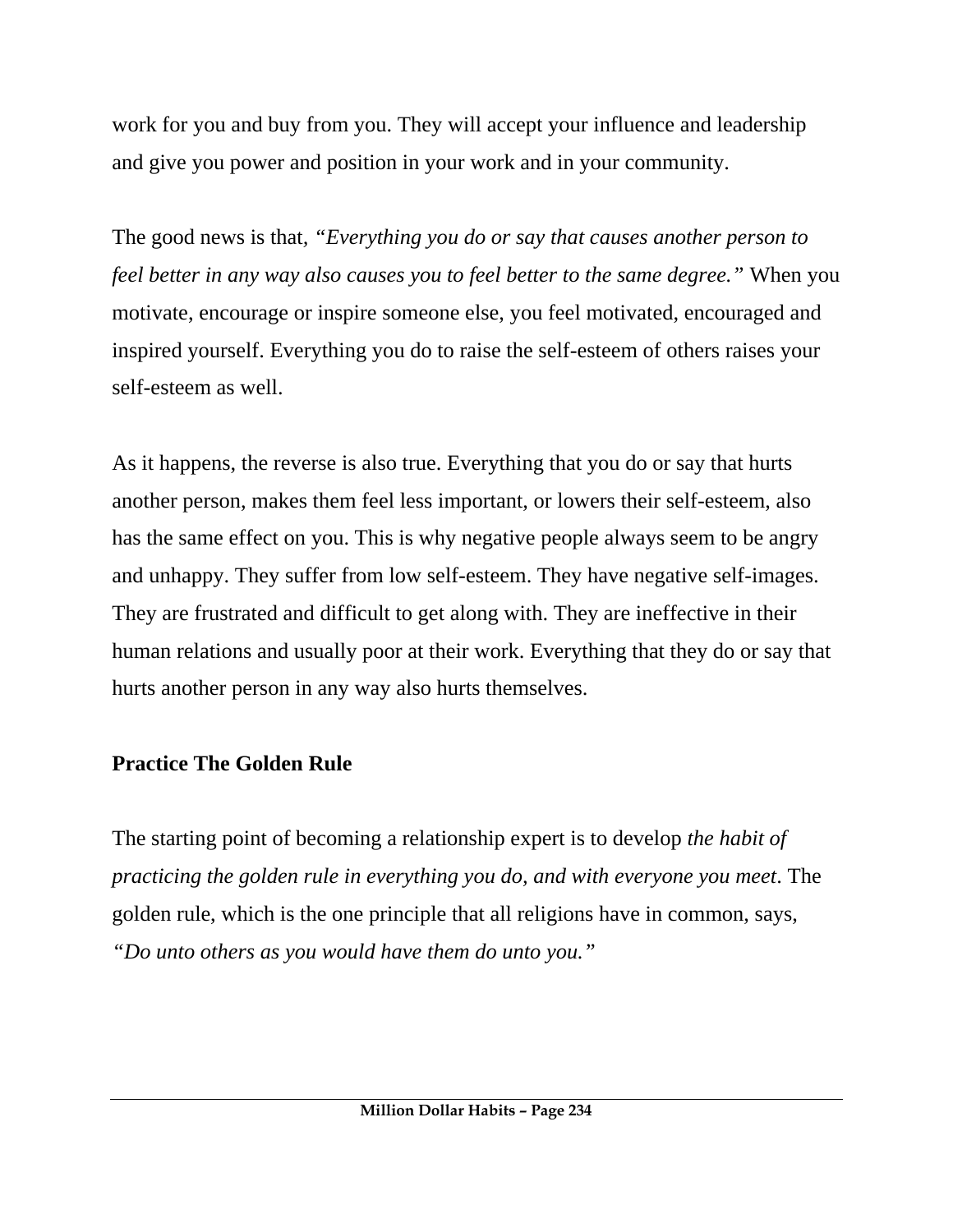In Buddhism it says, *"Do not do unto others what is hateful to yourself."* This principle is so simple, yet so powerful, that if everyone were to apply it, the world would transform overnight.

The Dutch philosopher Emmanuel Kant once propounded what he called the "Universal Maxim." He said *"Live your life as though your every act were to become a universal law for all people."* In other words, imagine that everyone was going to do and say the very things that you were doing and saying at that moment. When you set this kind of standard for yourself, you begin to transform your life. You immediately become a better person.

## **Four Great Questions**

There are four great questions that you can ask and answer on a regular basis to keep yourself growing and developing toward becoming an excellent person. The first question is, *"What kind of a world would this world be, if everybody in it was just like me?*" The failure to ask this question, and the inability to answer it with, *"This world would be a better place"* is the cause of most of our problems in the world today.

The second question you can ask is, *"What kind of a country would my country be, if everyone in it were just like me?"* If everyone could answer that this country would be a better place to live if others lived the same way they did, we could quickly eliminate crime, alcoholism, drug addiction, welfare, corruption and all forms of behaviors that can only exist as long as the vast majority do not engage in them.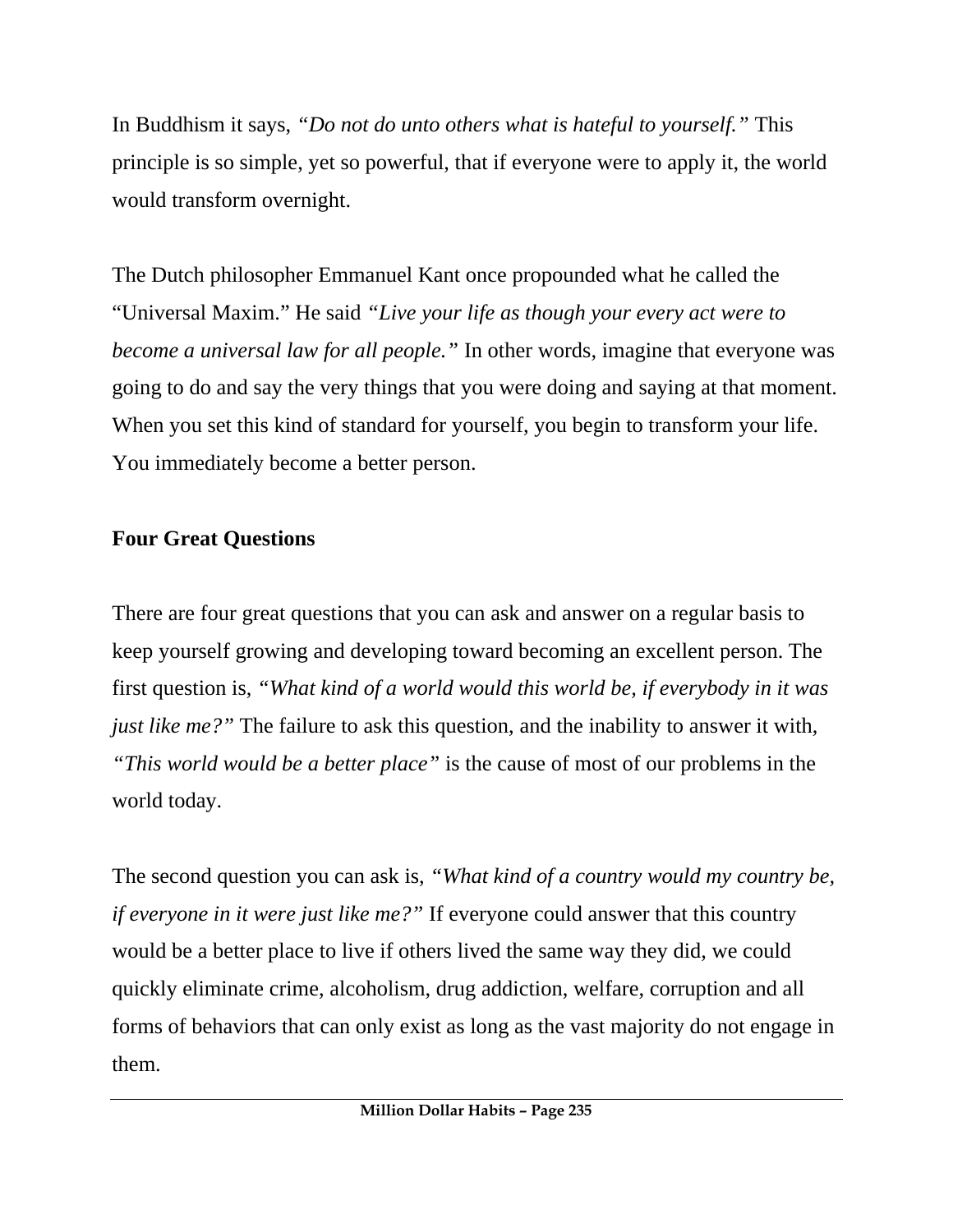The third question is, *"What kind of a company would my company be if everyone in it was just like me?"* If the executives at the hearts of the corporate accounting scandals had asked and answered this question on a regular basis, the problems in their corporations would never have occurred. Every day, you should ask and answer this question about yourself and your work habits to see if you can answer in the affirmative, or not. If not, what could you change immediately to begin becoming the very best person you could possibly be?

The fourth question is*, "What kind of a family would my family be, if everyone in it was just like me?"* If everyone in your family treated everyone else exactly the way that you treat the people in your family, would your family be a happier, healthier and more loving place in which to live and grow?

When you ask this question of yourself continually, you will find yourself treating the people in your family better and better. As you improve the quality of your family life, your relationships at work will improve as well.

### **Five Great Habits For Better Relationships**

There are five habits that you can develop to assure wonderful human relationships, both at home and at work. The first is for you to develop *the habit of acceptance,* or what is called in psychology, *"unconditional positive regard."* 

Each person has a deep subconscious need to be accepted unconditionally and without reservations by other people. As children, our parents often manipulate us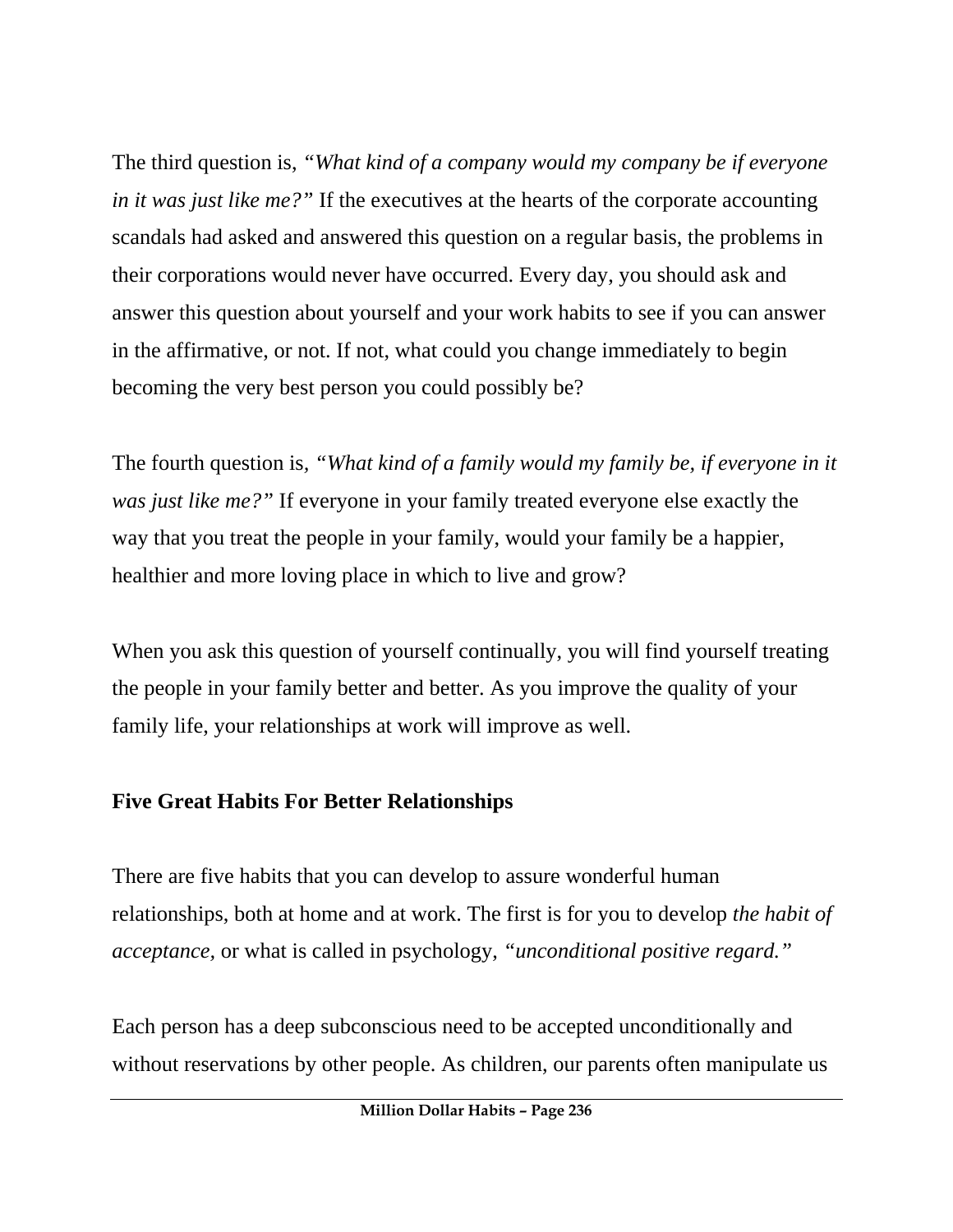by offering or withholding love and acceptance. This conditions us to be extremely sensitive to the opinions and treatment of others toward us as we grow up. As children and teenagers, we will do almost anything to earn the acceptance of our playmates and peers, or not to lose it. As adults, the acceptance of the important people around us, and even strangers, can become so important to us that will do whatever it takes, and even give up our individuality, in order not to trigger their disapproval.

When you completely and unconditionally accept another person, just as he or she is, without comment, criticism or any suggestion that he or she needs to change in any way, you raise their self-esteem and release more of their innate potential for happiness and self-expression. In the movie, Bridget Jones Diary, her friends are all amazed when she describes another man by saying, *"He likes me just the way I am."* Apparently, none of them had ever met anyone who felt that way.

The very best romances, marriages and parenting experiences are situations where each person in the relationship, especially the parents and spouses, unconditionally accept the others, with no reservations. Remember, the opposite of acceptance is *rejection*. The feeling of not being accepted by others triggers a series of negative emotions, fears, doubts and feelings of inadequacy. Your job is to make a habit of going through life expressing unconditional acceptance toward others. This will make you welcome wherever you go.

The simplest way to express acceptance of another person is simply to *smile* each time you see him or her. It takes 13 muscles to smile and 111 muscles to frown. It is therefore much easier to smile, and much more effective. Each time you smile,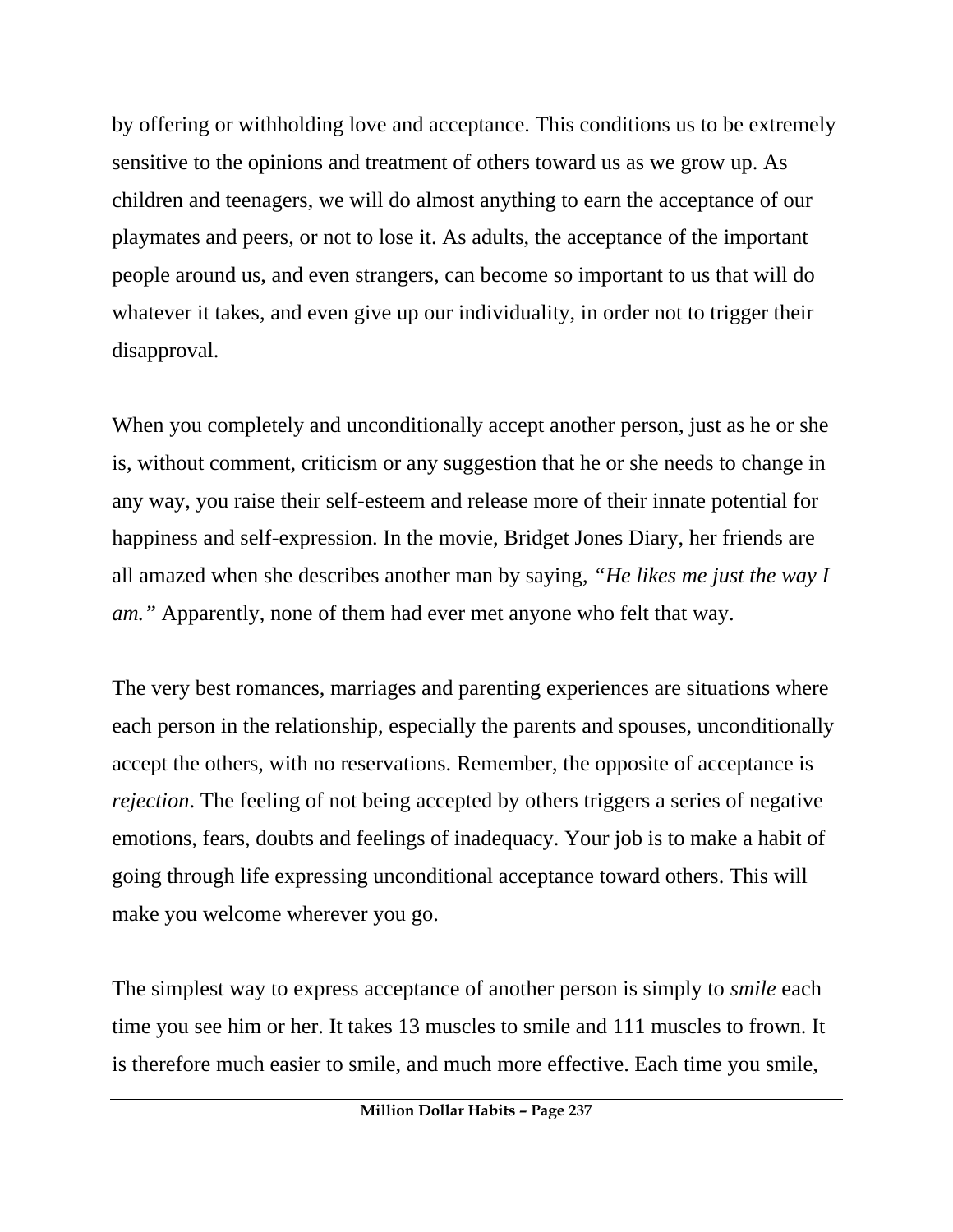you raise the self-esteem of the person that you are smiling at. In addition, you release endorphins in your own brain, which make you feel happier as well. Make *a habit of practicing unconditional acceptance with everyone you meet*, under all conditions. You will be amazed at the positive effect you have on the people around you.

### **Develop An Attitude of Gratitude**

The second habit you need to develop to become a relationship expert is *the habit of appreciation*. One of the most powerful ways of thinking you can develop is an *"attitude of gratitude."* The more appreciative and thankful you are of the good things in your life, the more that they will increase and expand.

Begin each day by appreciating the fact that you are alive, that you have family and friends, that you have health and well-being. Give thanks for the fact that you have a job, opportunities for the future, and a great county to live in. Instead of complaining and criticizing, as most people do, you should focus on what makes you happy, and express your gratitude on every occasion.

The two words that most express an attitude of gratitude are the words *"Thank you."* Develop *the habit of saying thank you* to everyone for anything that they do for which any thanks at all are warranted. Wave and thank people for letting you cut into line in traffic. Thank your spouse for making breakfast and thank your kids for doing their homework. Thank your boss whenever he says or does anything friendly or helpful, and thank your staff for their work. Thank people in restaurants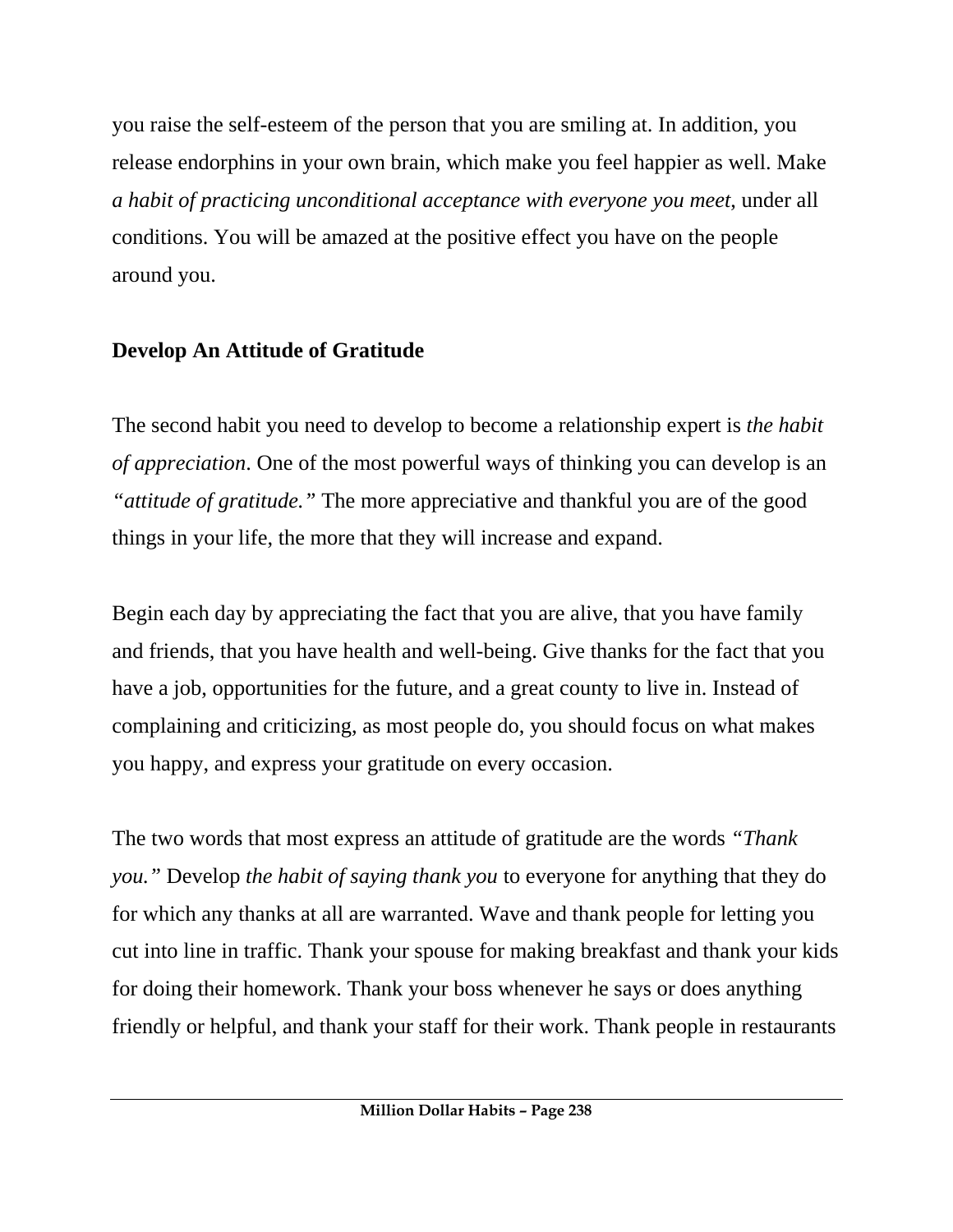and on telephone calls. Make it a habit to generate a force field of thankful energy that goes before you wherever you go.

 Every time you thank a person for anything that they have done or said, or for any quality they have demonstrated, their self-esteem goes up. Every time you say thank you, and raise the self-esteem of another, your self-esteem goes up as well.

## **Everybody Likes A Compliment**

The third habit you can develop is *the habit of admiration*. As Abraham Lincoln wrote *"Everybody likes a compliment."* Make it a habit to admire the traits, qualities or possessions of other people. Compliment them when they are punctual. Compliment them for their achievements. Compliment them on their car or clothes or briefcase. When you go to people's homes, compliment them on their home in general and on the different rooms, furniture and decorations.

Admire people's accomplishments such as their degrees or diplomas. Admire their children and spouses. Admire their offices and their businesses. Compliment the waiter when he or she serves you quickly, *"You certainly are fast today!"* 

Whenever you compliment a person for anything, especially their appearance or an article of their clothing, their self-esteem goes up. They feel more valuable and important. They feel happier. And as a result of the "boomerang effect," you feel happier and more positive yourself. Your self-esteem goes up in equal measure.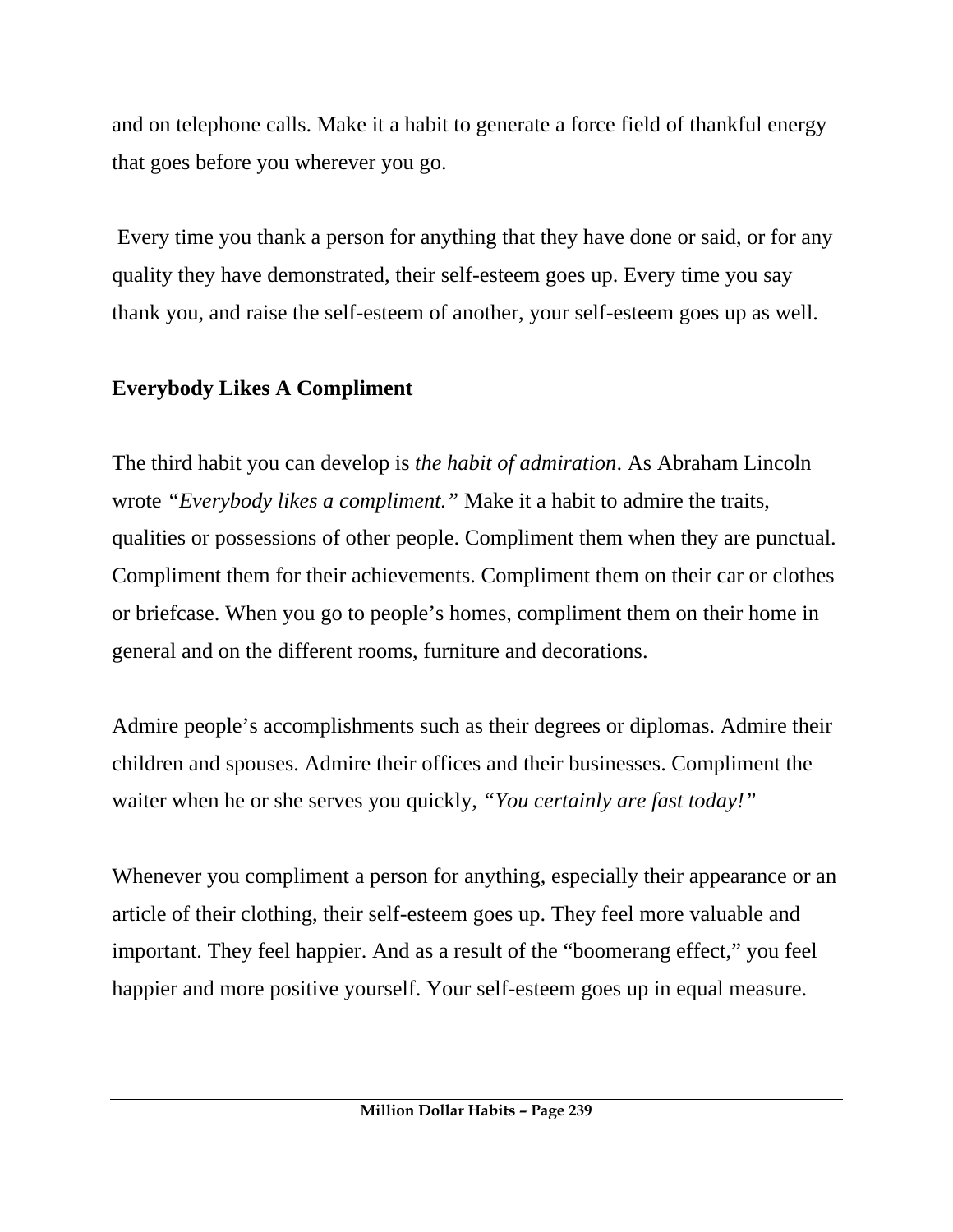### **Build the Self Esteem of Others**

The fourth way that you can make others feel important is by developing *the habit of giving praise and approval*, whenever and wherever it can be given. This satisfies another of the deepest needs of each person, to feel valuable and respected by others.

When you praise another person, their self-esteem goes up. They are then motivated to repeat whatever it was they did that caused them to earn your praise in the first place. In fact, one of the definitions of self-esteem is *"the degree to which a person feels himself to be praise-worthy."*

In motivational psychology, praising someone regularly for a positive behavior develops in him or her the habit of engaging in that behavior. This "positive reinforcement" is a powerful and proven way to motivate and manage people. Whatever you praise and approve, you get more of.

Make it a habit to always praise and approve of other people when they do something that is positive or desirable, and which you want to see repeated. Praise your children for cleaning up their bedrooms. Praise them for doing their homework. Praise them for getting good grades. Praise your spouse for anything he or she does around the house.

My friend Ken Blanchard recommends that you go around your office giving "*One Minute Praisings."* What is even more effective in making someone feel important is to praise the person in front of someone else, or at a staff meeting. The more you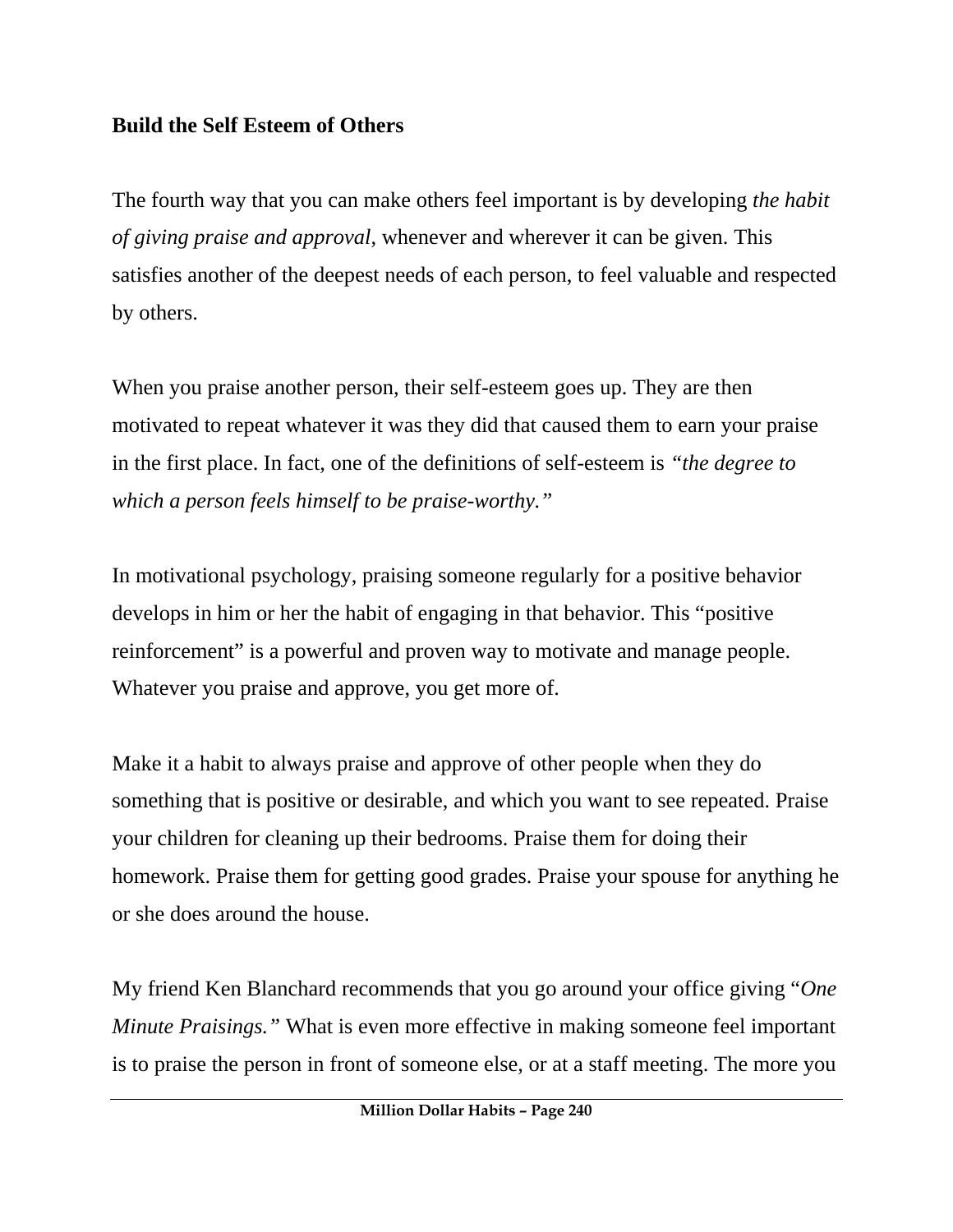praise people in front of others for something they have accomplished, the greater impact it has on their self-esteem and feelings of personal value. Often they will remember a public praising for years.

### **The Rules For Praising Others**

The basic rules for giving praise effectively are these: first, praise *immediately*, right after the person engages in the praise-worthy behavior. The faster the praise or positive feedback, the better the person feels, and the greater effect it has in shaping future behavior.

Second, praise *specifically.* Explain exactly what it is that you approve of. The more specific the praise, the greater impact it has on the person's self-esteem and subsequent behavior in that area.

Third, praise *repeatedly*, each time he or she does what you want them to do. This is essential for helping a person to develop a new habit of some kind.

For example, if you have an employee who comes in late, praise them when they come in on time. Each time that they arrive punctually, or before the designated work time, go out of your way to praise them and thank them for their punctuality. At the same time, ignore their behavior when they come in late. This sets up a carrot and stick dynamic that eventually leads to them coming in punctually all the time.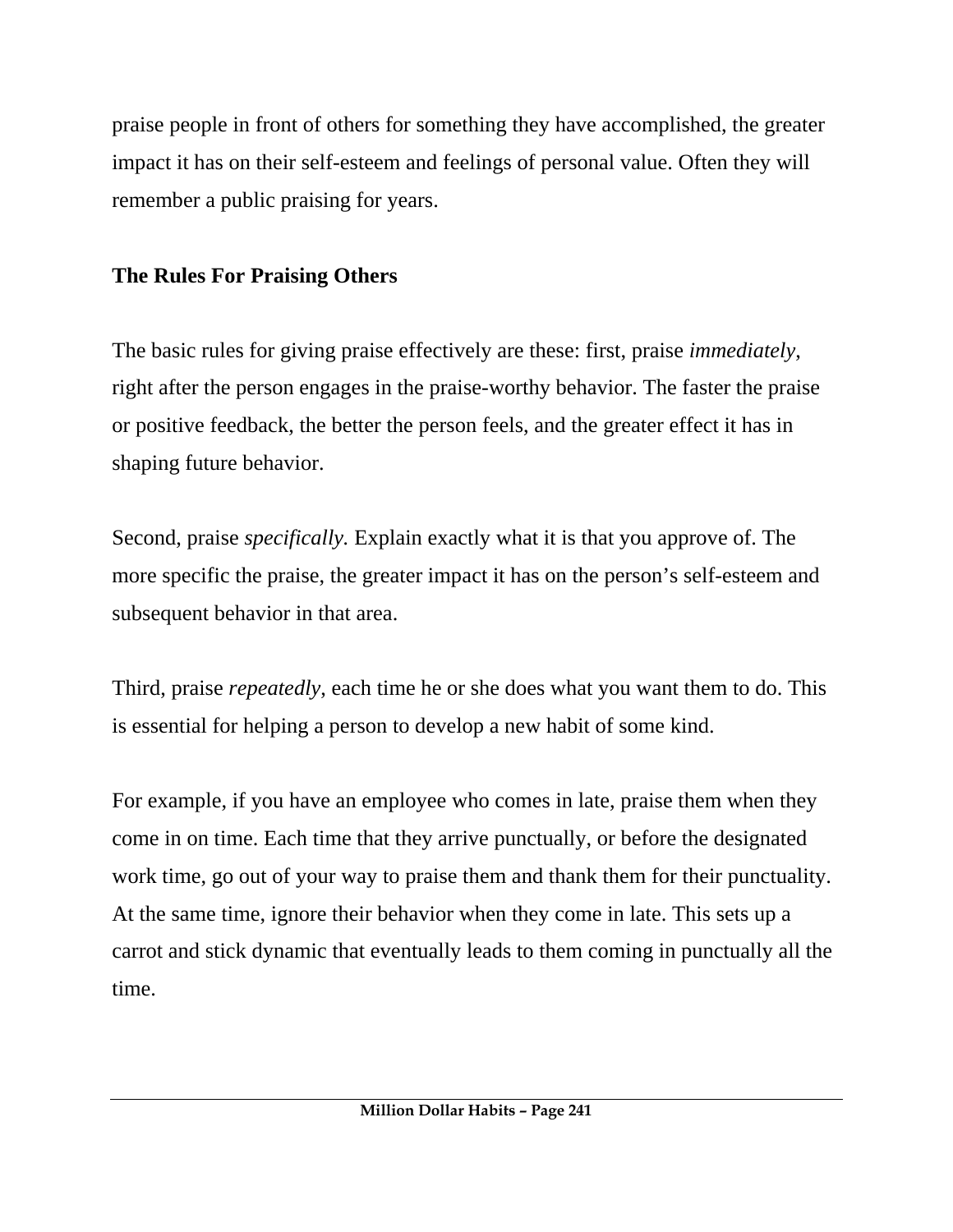Once a person has developed a new habit, as the result of regular praise and reinforcement, you can then move to *"intermittent reinforcement."* This means that you only need to praise the person now and then for the behavior to keep it in force. So, praise repeatedly to help the person develop a new, positive habit and then praise intermittently to keep the behavior in place.

## **The Magic Of Listening**

The fifth habit you need to be a relationship expert is *the habit of paying attention to people when they talk*. You need to develop *the habit of being a good listener.* 

As it happens, most people are poor listeners. They usually have several things on their mind at the same time, and are paying attention to several different subjects while someone else is talking to them. As a result, they do not hear the other person clearly and often misunderstand and mis-remember the content of the discussion. This leads to confusion, arguments, accusations and inefficiencies.

Listening is a discipline that you can learn with practice. There are several steps you can follow to develop *the habit of excellent listening*.

First, make a decision to develop the habit of being an excellent listener. Second, begin immediately by practicing intense listening when people talk to you. Third, never allow an exception until people begin to compliment you on what a good listener you are.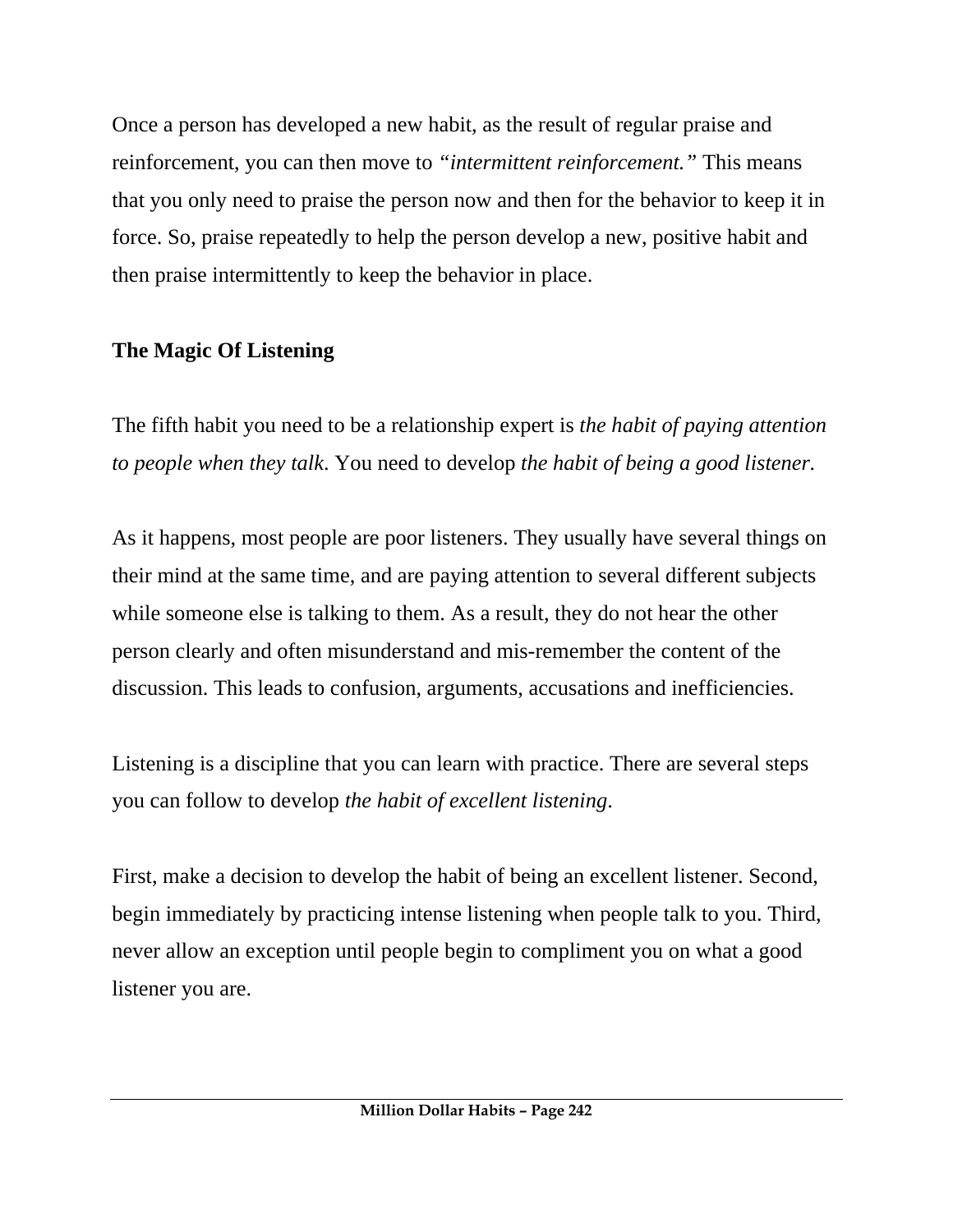### **Four Keys to Effective Listening**

There are four keys to effective listening. You can read every book and article, listen to every audio program and take every course on the subject, but they will all boil down to the four keys behaviors of an excellent listener. Here they are:

First, *listen attentively*. Lean forward. Listen without interruptions. Focus intently on the mouth and eyes of the person who is speaking. Imagine that your eyes are sunlamps and you want to give the other person's face a tan.

It has been said that, *"Rapt attention is the highest form of flattery."* Whenever a person is intensely listened to by another, their self-esteem goes up. They feel more important and more valuable. They feel happy inside. As a result, they feel better toward the person who is making them feel this way by listening to them so attentively.

One of the ways to listen more attentively is to eliminate all distractions when a person wants to talk to you. If you are in your office, put down all paper, have your secretary hold your calls and eliminate all distractions. If possible, move away from your desk and sit with the person where you can face them directly with no interruptions or anything in the way.

If you are at home and a member of your family wants to talk to you, make a habit of turning off the television, folding up the newspaper and putting aside anything that could draw your attention away while the other person is speaking. Turn and face them directly. Lean forward. Imagine that listening to this person is the most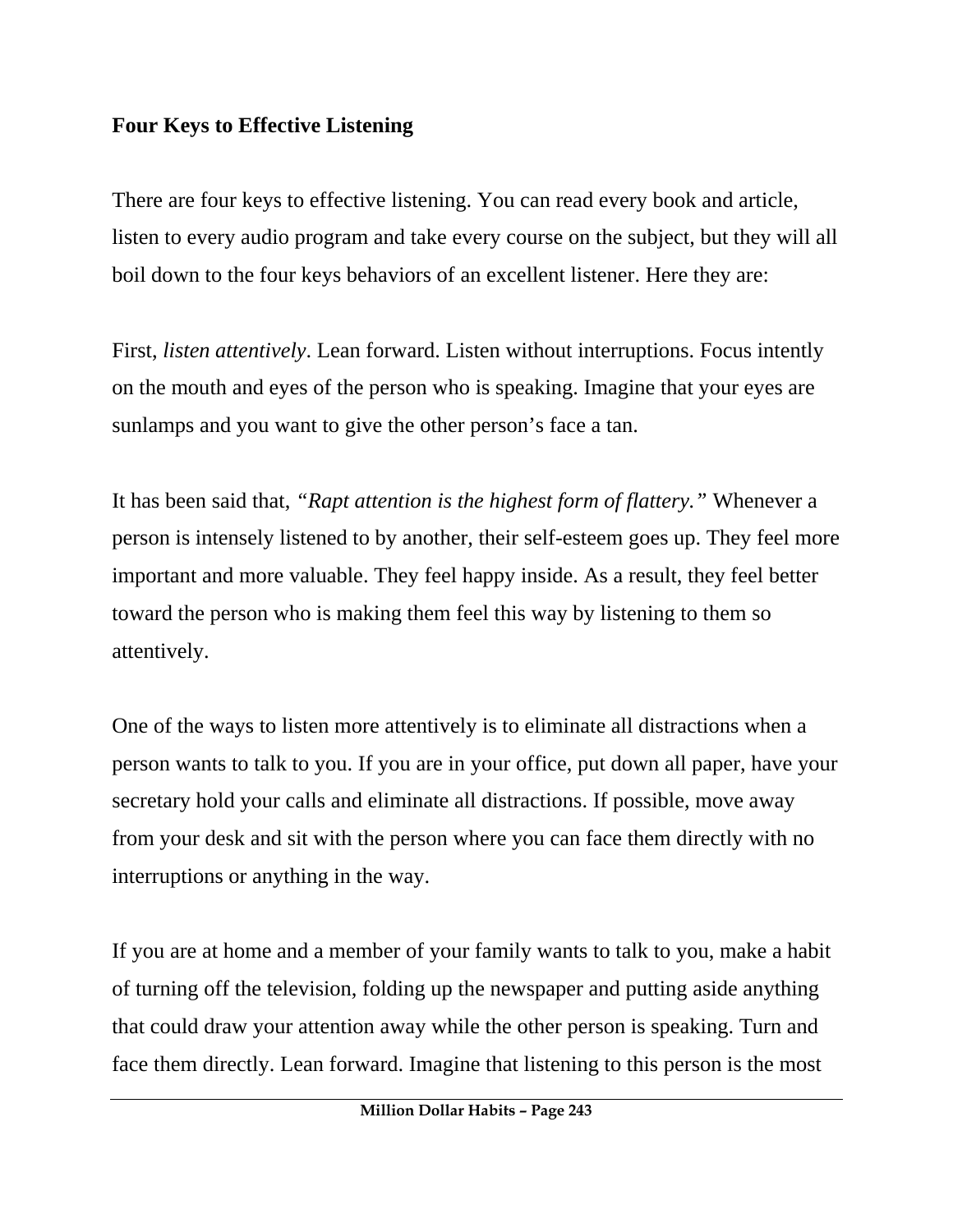important thing that you could possibly do all day long. Eventually this will become a habit.

## **Pause Before Replying**

The second key to effective listening is for you to develop *the habit of pausing before replying*. Instead of jumping in with your own comments when the other person takes a breath, pause for three to five seconds, or even longer. Allow a silence in the conversation. This habit of pausing before speaking has three advantages.

First, you avoid the possibility of interrupting the other person if he is just stopping to gather his thoughts before continuing.

Second, when you pause, you demonstrate clearly to the other person that what he has just said is important and you are giving it careful consideration before replying. On the other hand, where the listener immediately jumps in with his own comment or observation, it is clear that he was not really listening at all. He was just waiting for his chance to talk.

Third, and most important, when you pause after a person finishes speaking, you actually hear them at a deeper level of mind. Their words, like water soaking into the earth, soak deeper into your mind and you actually understand what they really mean with greater clarity.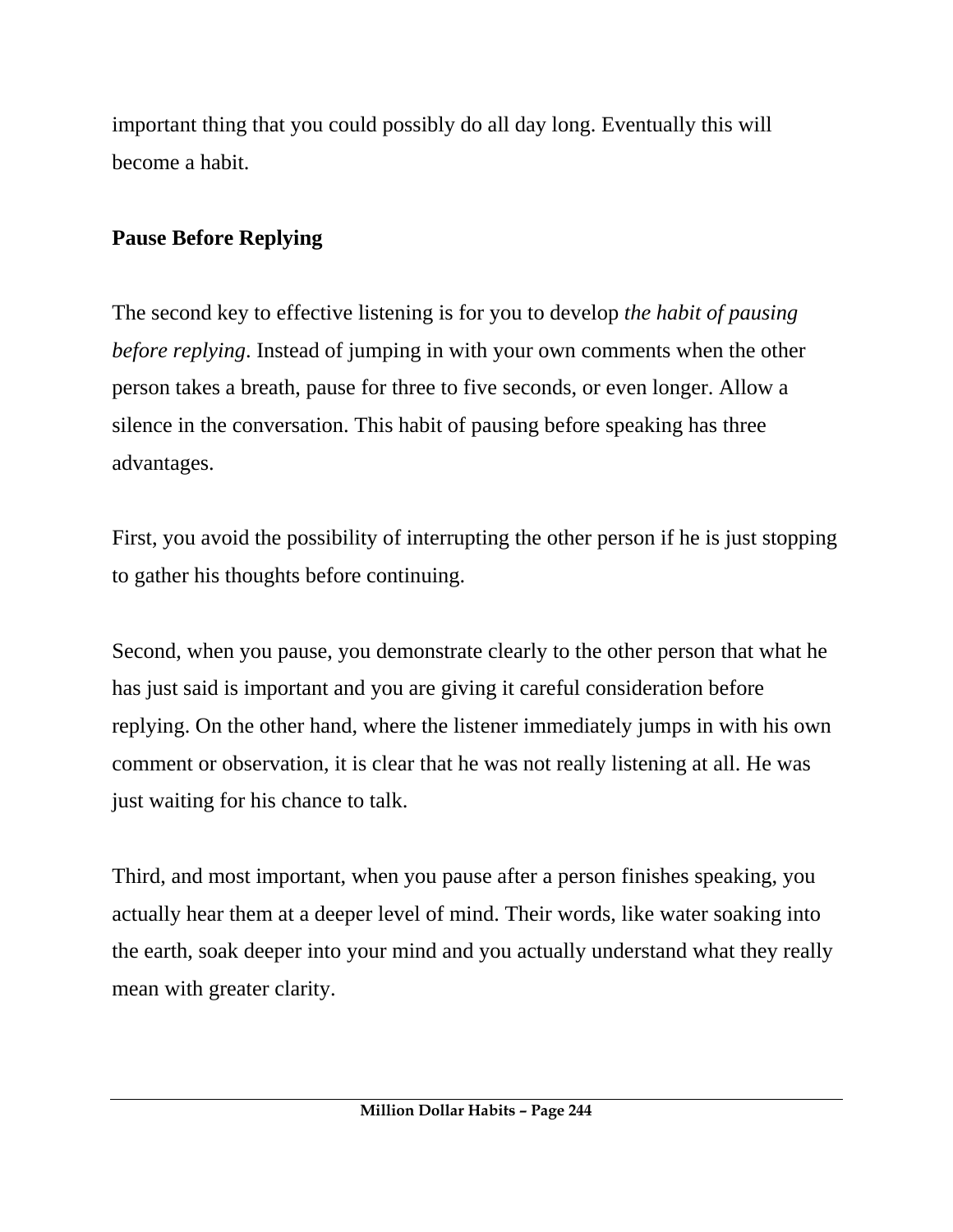#### **Never Assume Understanding**

The third key to excellent listening is for you to develop *the habit of questioning for clarification.* Never assume that you understand fully what the other person really means by what they have said, especially if there is any chance of misunderstanding. Instead, pause and then ask, *"How do you mean?"* 

This is my favorite question for making sure that I thoroughly understand exactly what the person is saying and what message they are trying to convey. *"How do you mean?"* 

Here is an important rule: *"The person who asks questions has control."* When you ask questions in a conversation, you take control of the conversation. The person who is asking the questions controls the person who is answering the questions.

When you ask the question*, "How do you mean?"* or *"How do you mean, exactly?"* you get an opportunity to listen even more. You understand even better. You maintain control of the conversation in a very gentle and professional way.

The rule in conversation is that, *"Listening builds trust."* The more that you ask good questions and listen closely to the answers, the more the other person trusts you, believes you and is open to your influence.

The very best way for you to build high quality relationships with other people is to ask them good questions and then listen attentively to the answers. Pause before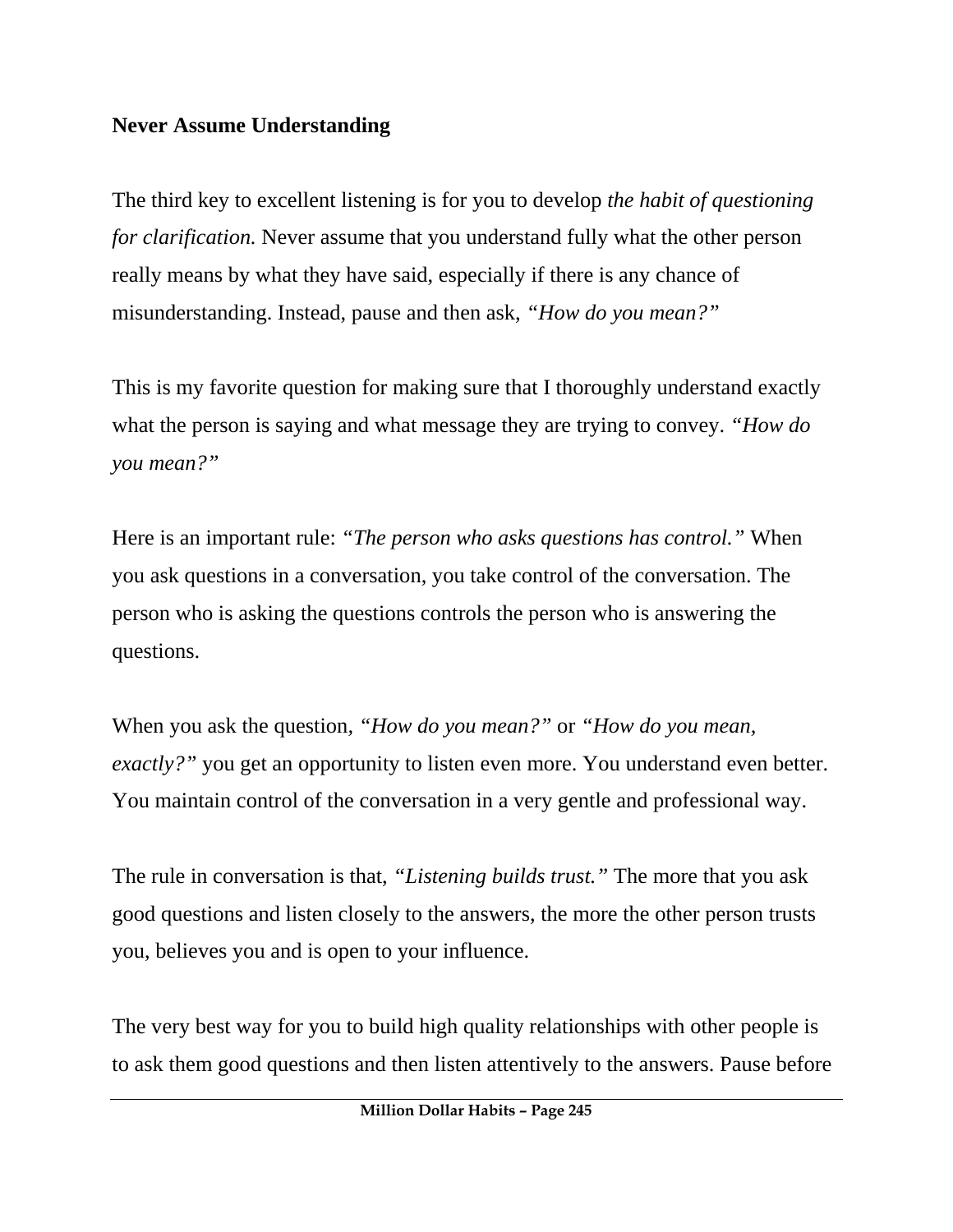replying. Question for clarification. Seek intently to understand the other person and how he or she is thinking and feeling before you comment yourself.

## **Feed It Back In Your Own Words**

The fourth key to effective listening is to develop *the habit of paraphrasing what the person has said before you reply*. Feed it back in your own words. Say something like, *"Let me be sure I understand what you are saying . . ."* 

There are two types of listening that are very powerful in building high quality relationships. The first is called *"listening to help."* This is where you merely act as a sounding board, making no effort to comment or give advice. You encourage the person to talk and you ask questions that help her to expand her thinking. *"Why do you say that? How do you feel about that? How do you mean?*" And so on.

Sometimes, what people need more than anything else is an opportunity to talk out their problems or situation with another person who merely nods, listens and accepts, without commenting or giving advice. Many psychotherapists make an entire career of sitting quietly while the patient talks non-stop for fifty minutes, then collecting their fee and scheduling the next visit.

The second form of listening is called *"reflective listening."* This is where you continually paraphrase and feed back the person's thoughts in a new or different way. For example, the person can be complaining about an argument with his or her boss. You would reflect this back by saying, *"it seems that when your boss argues with you it really affects your self-esteem."*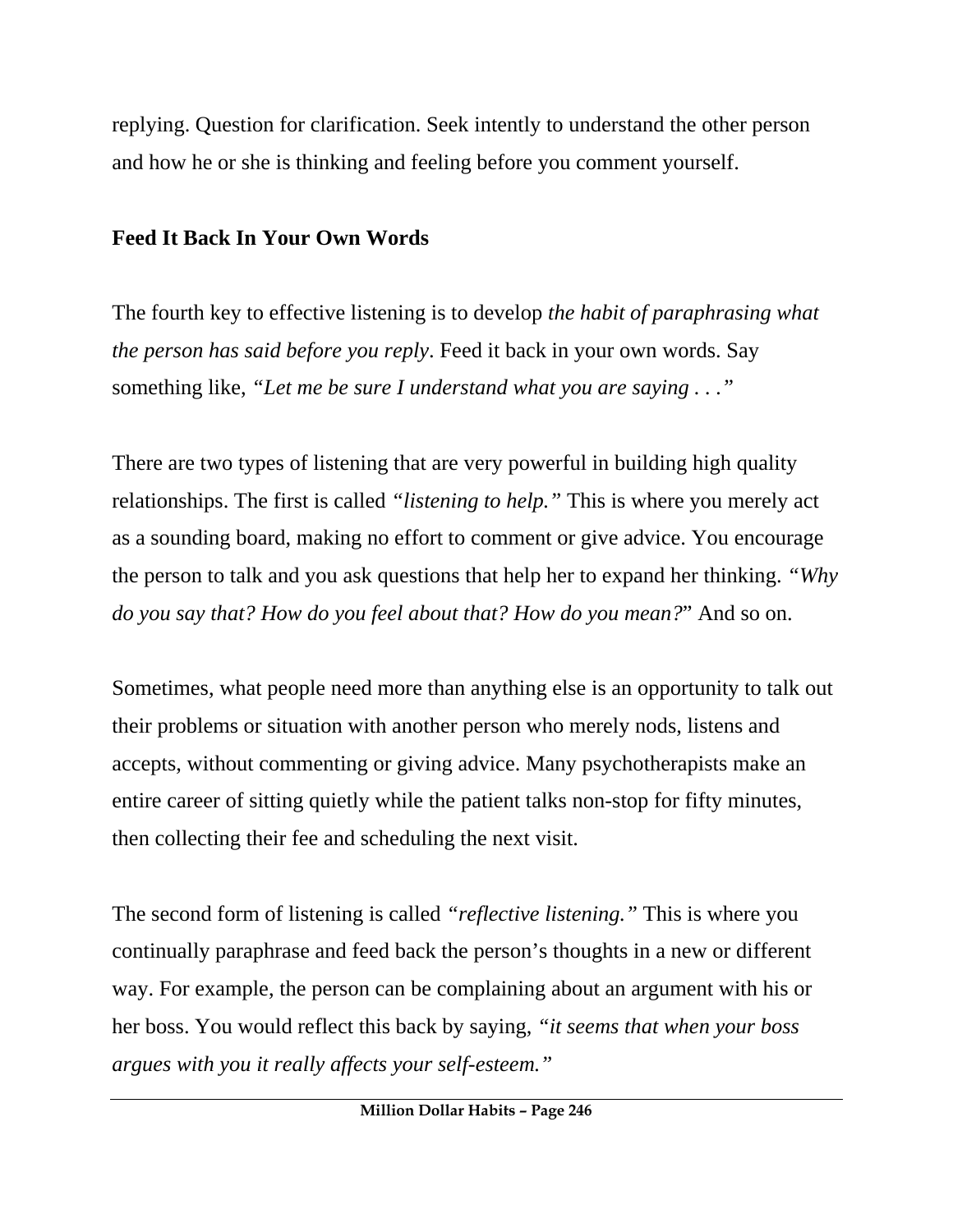In both cases, your skillful use of the practice of listening causes people to like and respect you more. As a result, they are much more open to your input, advice and influence. Good listeners are welcome wherever they go.

### **Deciding What's Truly Important**

One of the questions we ask in our seminars is, *"What would you do, how would you spend your time, if you learned today that you only had six months left to live?"* 

Virtually everyone in our courses over the years has no trouble answering that question. They would spend every possible minute with the most important people in their lives. All financial or material considerations would disappear and only their most important relationships would have any value to them.

The fact is that, *relationships are everything*. Your relationships form a core part of your identify. They have an inordinate impact on who you are, what you do and everything you become. Most of us determine our place and position in life in relationship to the people around us.

Develop *the habit of putting the people in your family ahead of all other considerations*. In our busy, bustling world of commerce and activity today, it is very easy for your life to get out of balance. It is quite common for people to start spending more and more time at work and less time with the members of their family or the people in their key relationships.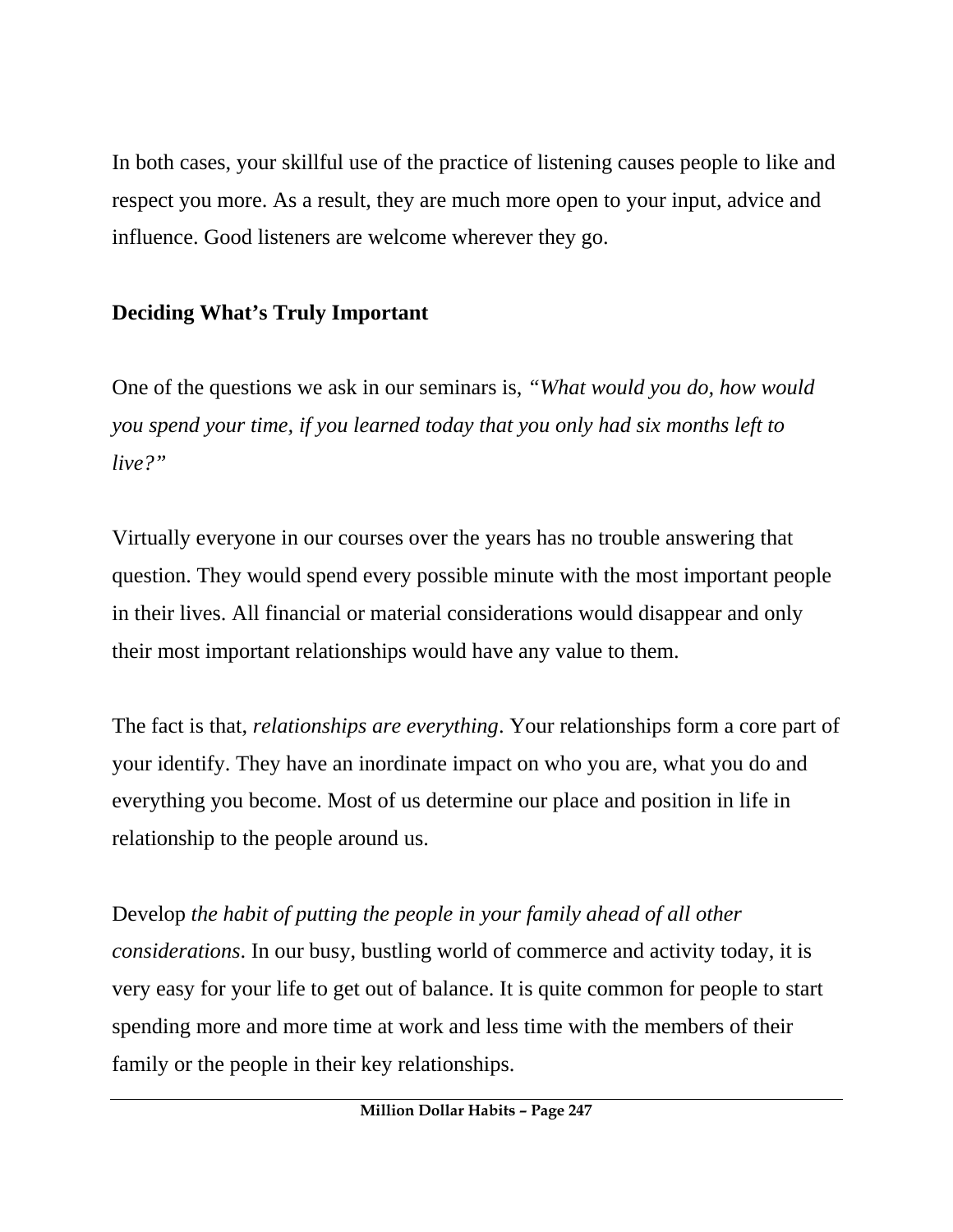#### **Maintain Balance Between Life and Work**

To be truly happy, you must *make a habit of maintaining balance between your work and your personal life*. The first step in achieving this balance is for you to resolve to "work all the time you work." The reason that most people feel that they are under so much pressure from their work is because they waste most of the working day. But unfortunately, even if you waste time, the work does not go away. It still has to be done sometime, and often it has to go home and get done in the evenings and on the weekends.

There is the story of the little girl who goes to her mother and says, *"Mommy, why is it that daddy brings a briefcase full of work home every night and never spends time with the family anymore?"* 

The mother tries to explain. *"Honey, you have to understand. Daddy can't get all of his work done at work, so he has to bring it home in the evenings."* 

The little girl looks up at her mother and says, *"If he can't get all his work done, why don't they put him in a slower class?"* 

## **Maintain Your Priorities**

Work all the time you work. Start earlier, put your head down and work the entire time throughout the day. If you are spending more than 10% of your time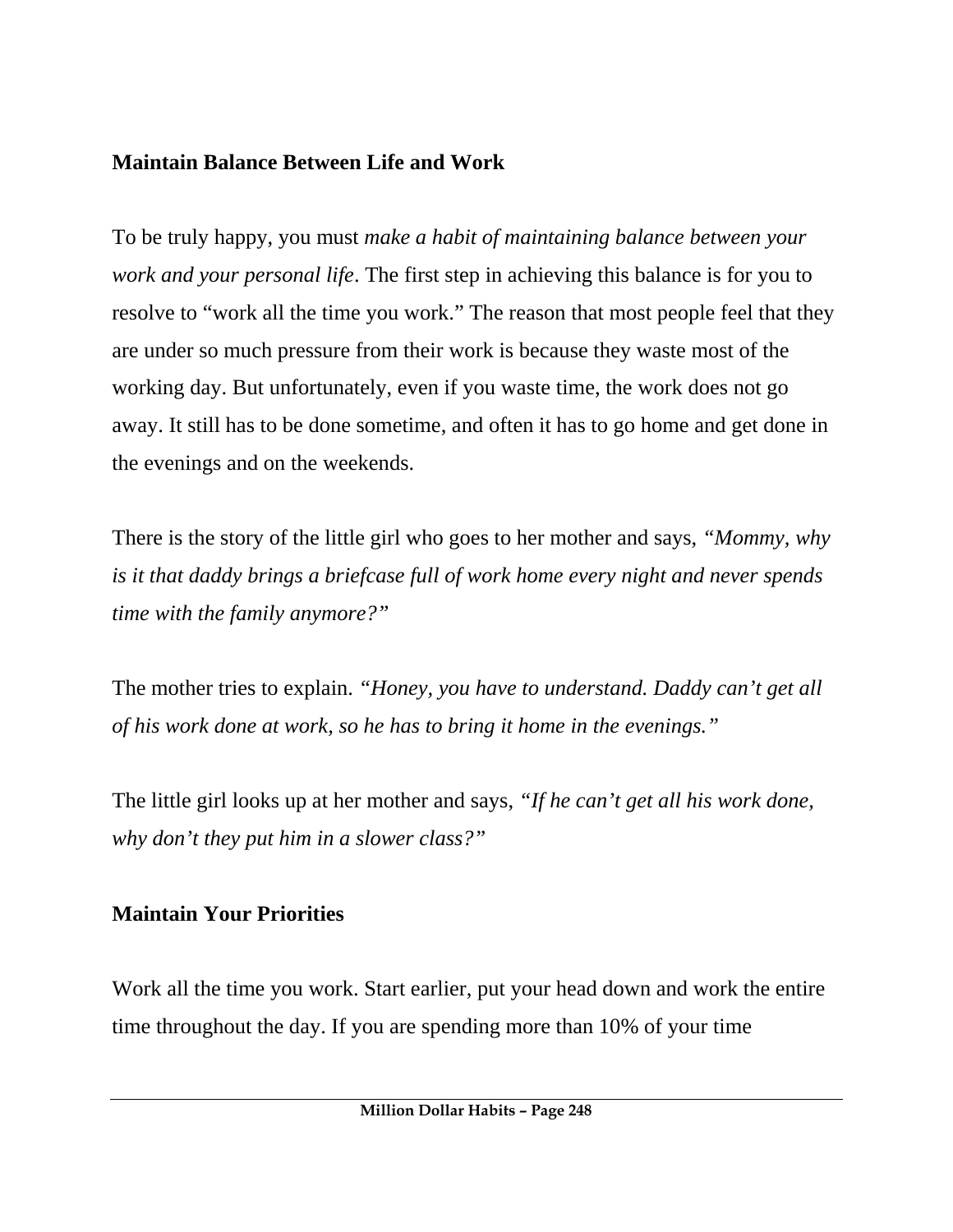interacting with your coworkers, it is too much. Keep repeating to yourself, *"Back to work! Back to work! Back to work!"* 

When you go home, resolve to be there with your family 100% of the time. The most important part of personal relationships is face-to-face contact and communication. Nothing can replace this. Your goal should be to increase the amount of face-to-face communication time you have with your spouse and children each day. This will improve your family life more than anything else you can do, and it doesn't cost a cent.

When you go home at night, resist the temptation to turn on the television and fight for the remote control. Instead, *leave things off*. Leave the television off, Leave the radio off. Leave the computer off. Turn off your cell phone and your pager. Instead, spend the first hour when you get home building the bridges of communication between yourself and the most important people in your life.

## **Create Quality Time With Your Family**

The rule is that spouses should spend at least one full hour each day talking together about subjects that have nothing to do with their work or business. If you are not careful, you will slip into the habit of talking about your work as soon as you get home. Once you begin, like starting an engine, you will end up talking about your work throughout the entire evening. As a result, there will never be any talk about the family or other matters.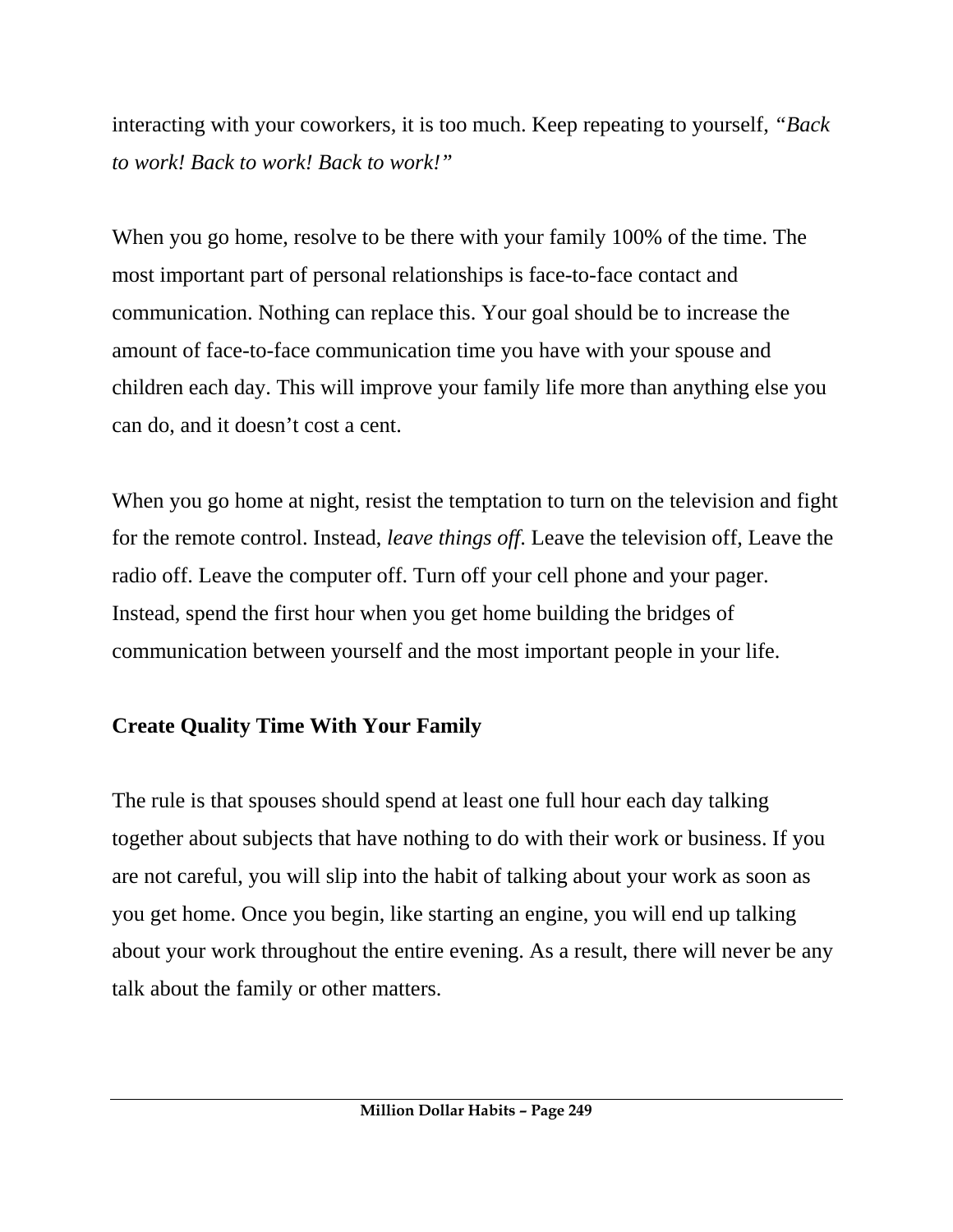Children need at least 10 minutes of face-to-face contact with their parents each day. Take the time to sit and talk with them. Ask them questions and practice your listening skills. Children have a deep need to communicate with their parents, but they will only do this if they feel their parents are open to them, and interested in hearing what they have to say. This is one of your prime jobs, and a habit you need to develop.

*Develop the habit of making time every day with the important people in your life,* preferably one to one, or on the telephone if necessary. The biggest regret people have at the end of their lives is that they did not spend enough time with their children when they were young, or with their spouses when they were working. Don't let this happen to you.

### **Create Chunks of Quality Time**

Develop *the habit of creating chunks of time* to spend with the members of your family. The value of any relationship is determined by the amount of time that you invest in that person. Building and maintaining important relationships requires unbroken chunks of time, in 30, 60 and 90 minute periods, if not longer.

Use your creativity and initiative to create these chunks of time. My wife and I go out for dinner alone at least once per week. We almost invariably go to a restaurant that is at least 30 minutes away. During this time, we simply talk and interact. We never allow the radio or CD player to be on when we are driving together.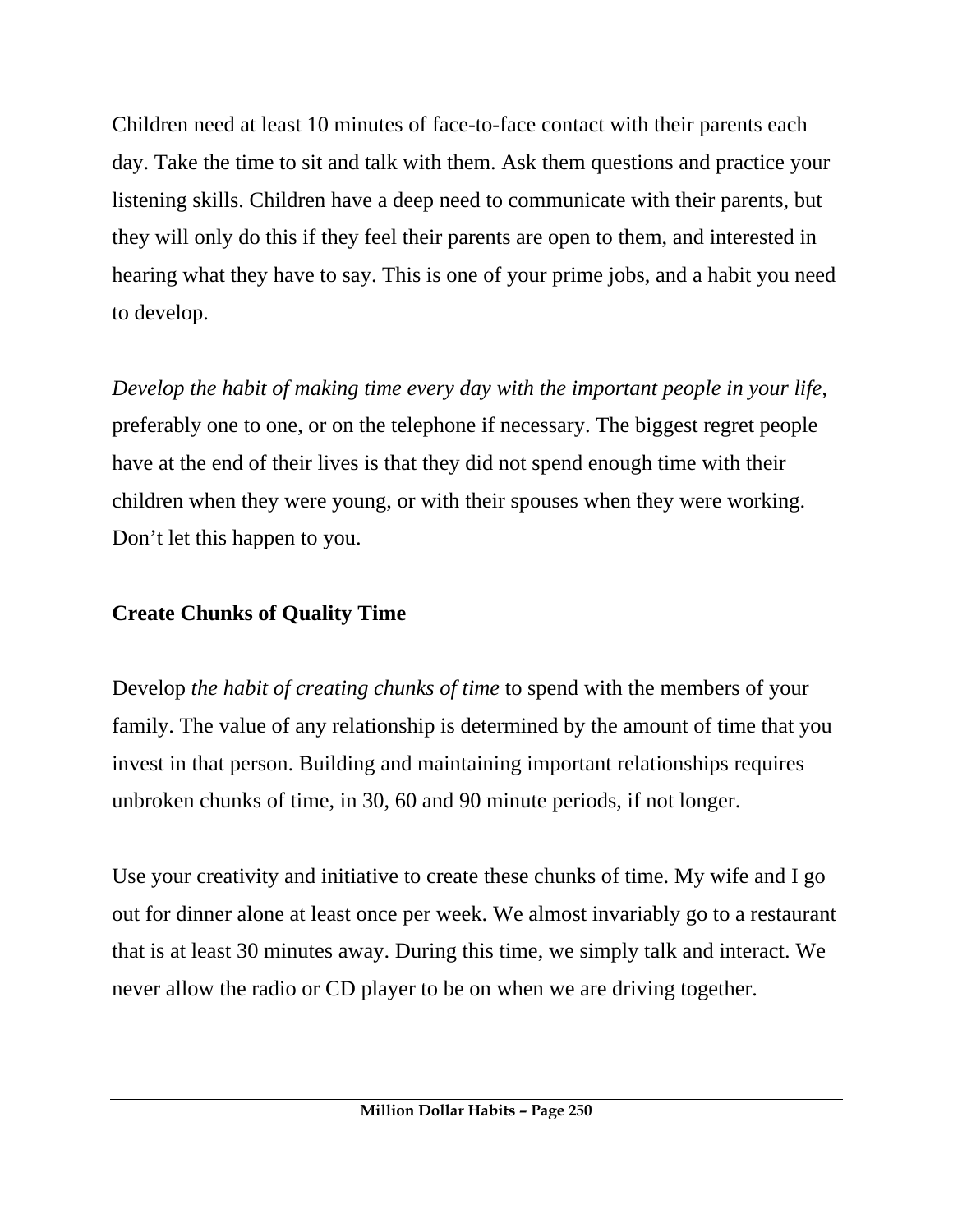When I first got married, I made a firm decision that I would never allow any music, radio or noise in my car when I was traveling with members of my family. This is one of the best decisions I ever made. Whenever I go somewhere with one of my children, we leave everything off. When you create a sound vacuum inside a car, it will very quickly fill with conversation. When there are no distractions, the passengers almost immediately start talking about themselves, their lives, their concerns, their worries, doubts and other things. But as soon as you turn on any music in a car, all conversation stops.

Three or four times each year, my wife and I will drive somewhere for the weekend. We will select a destination at least two or three hours away. During this trip, we just simply talk and exchange ideas. These are some of the very best experiences of our lives. Try it yourself and see.

A friend of mine had to drive his 16-year-old daughter to join her friends on a ski trip because she missed the bus. It was a four-hour trip from his home to the ski resort and there was no radio reception in the area. Instead, they just talked the entire way. He told me afterwards that he learned more about what was going on in his daughter's life in that four-hour trip than he had learned in the previous 10 years. He was absolutely astonished at the quality of the conversation that poured out when two people get into a car and drive with no music or radio interruption. The experience changed their relationship completely, in a very positive way.

#### **Take Regular Vacations**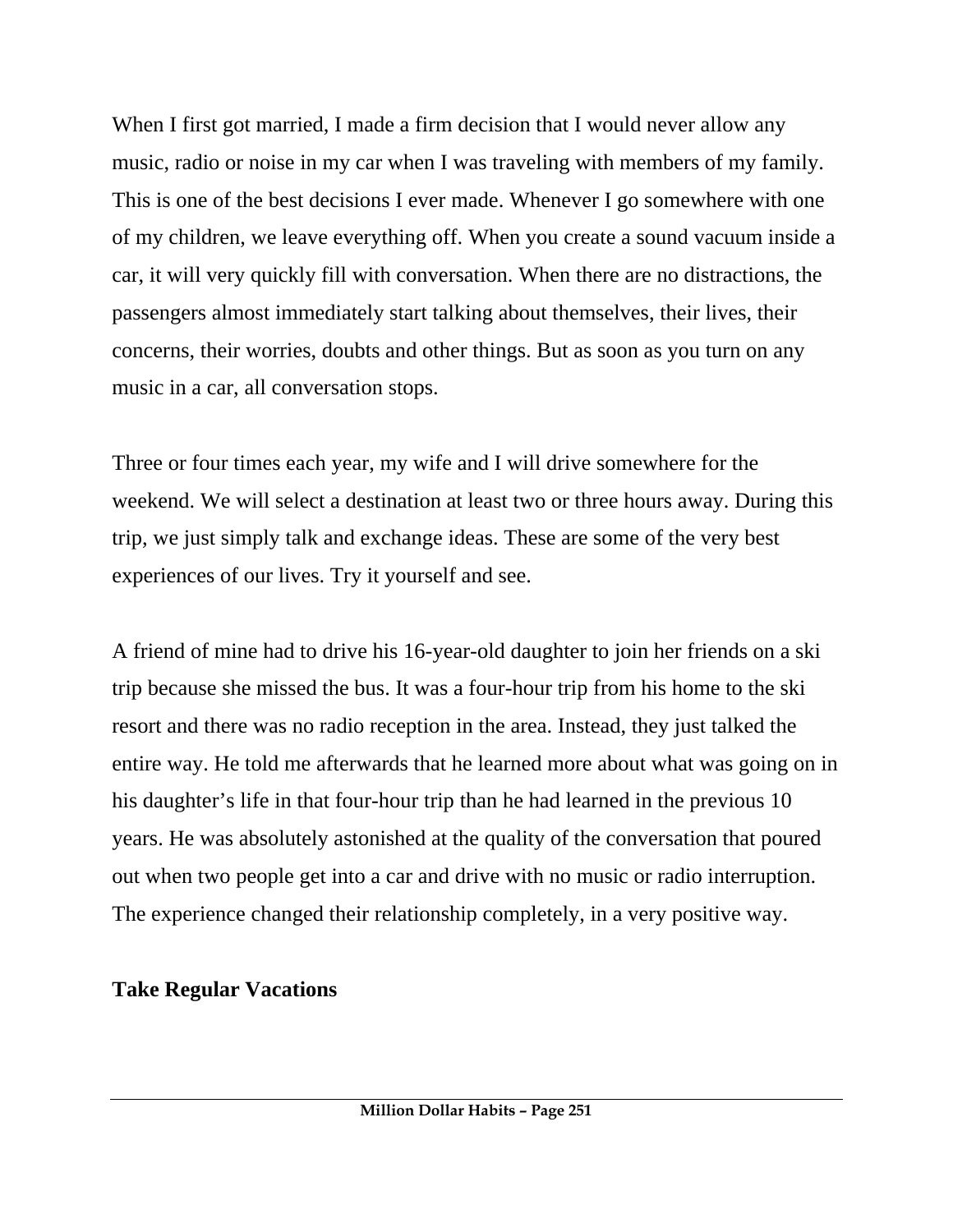It is important that you develop *the habit of taking weekends away with your spouse*, and *vacations away with your family*. The key is to book the vacations in advance and pay for them on a non-refundable basis. Many people wait until very close to the date before they begin thinking about booking a vacation. At that time, it is very easy to put it off or delay it because of pressing responsibilities. Often, it is hard to find a place to go to. It becomes very easy not to go at all.

But if you buy and pay for a vacation, including airfares, hotels, rental cars, and everything else, in advance, you will almost always take that vacation.

Our family has been going to Hawaii in the winter every year for 18 years. We have never missed a vacation. One of the reasons for this is that the Hawaiian resorts are so popular that you have to pay for your vacation in full by April if you want it to be confirmed for December. This pre-payment serves as a wonderful discipline and assures that we never miss a family vacation together. These family vacations together have been some of the richest and most rewarding times of our lives.

## **Treat Your Family Members As Your Treat Your Best Customers**

In all your interactions with the members of your family, and with others, *make it a habit to practice good manners*, to be courteous and kindly with everyone with whom you interact. There is nothing that will set you apart as a quality person faster than the habit of being courteous and kindly in every situation.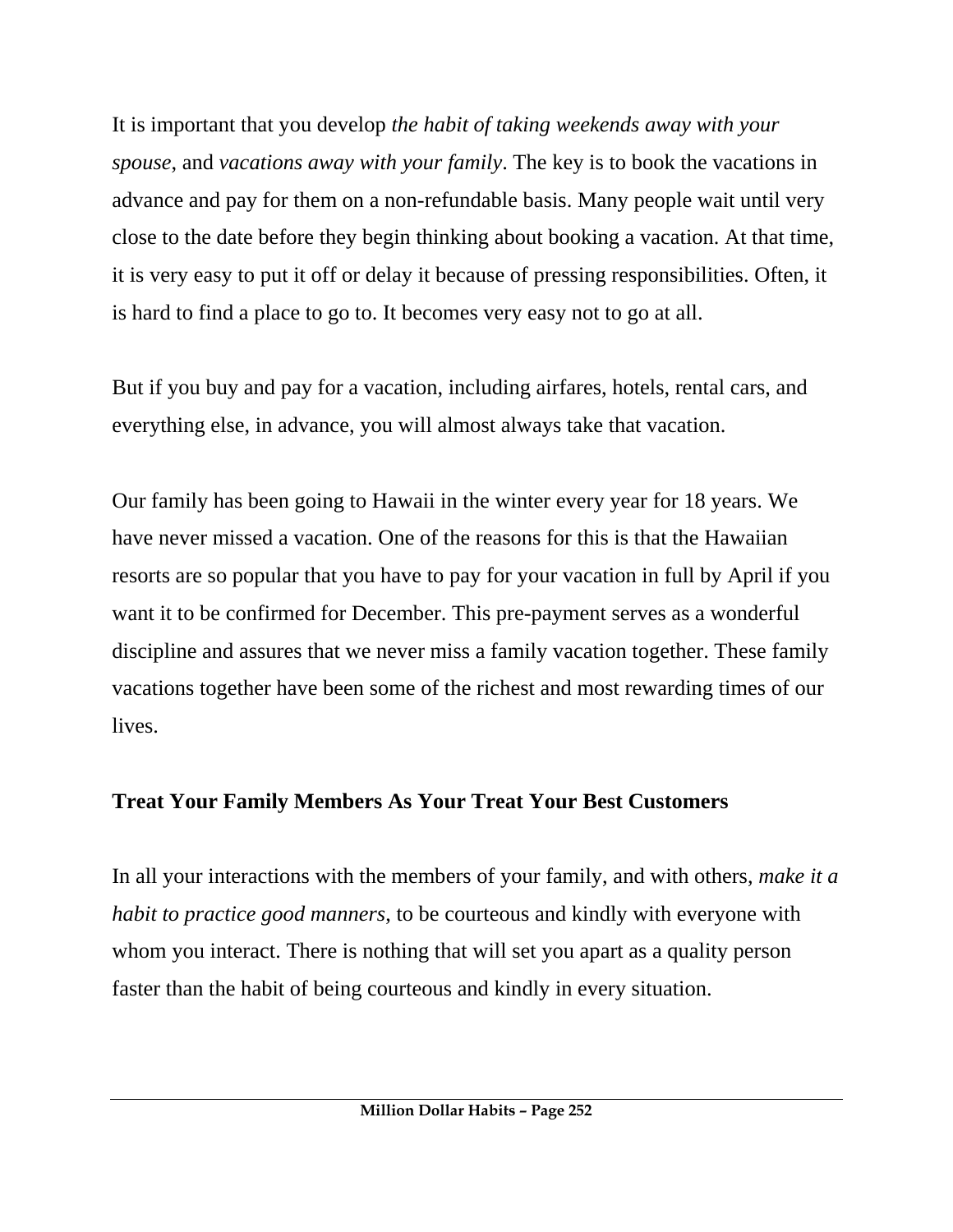Always say *"please"* and *"thank you."* Be patient and wait your turn in conversations. Open the doors for other people when appropriate. Never criticize, complain or condemn. Attempt to be gracious and friendly with everybody, and in every interaction. The very best and most respected people in our society are men and women who make *a habit of being well mannered* in everything they do. And you can develop the manners you need by regularly practicing the manners that you most admire in other people.

### **Forgive and Let Go**

Perhaps the most important habit that you can develop to have wonderful relationships, and to live a long and happy life, is *the habit of forgiveness*.

Every religion, and every spiritual tradition, seems to have *forgiveness* as a core principle for spiritual development. By forgiveness, I mean your ability to freely forgive other people for anything they have ever done or said that has hurt you in any way. The ability to forgive opens the keys to the spiritual kingdom. The ability to forgive frees you from the past and makes you a completely different person. Virtually all negative emotions, anger, frustration, guilt, resentment, envy, jealously and blame arise from the inability to forgive a person for something he or she has done or said in the past.

Many people go through their entire lives still angry and resentful toward one or both of their parents for a mistake that their parents made with them at an early age. They are still angry because they felt that one of their parents was unfair, unjust, unsupportive, closed-minded, or unduly critical or hurtful.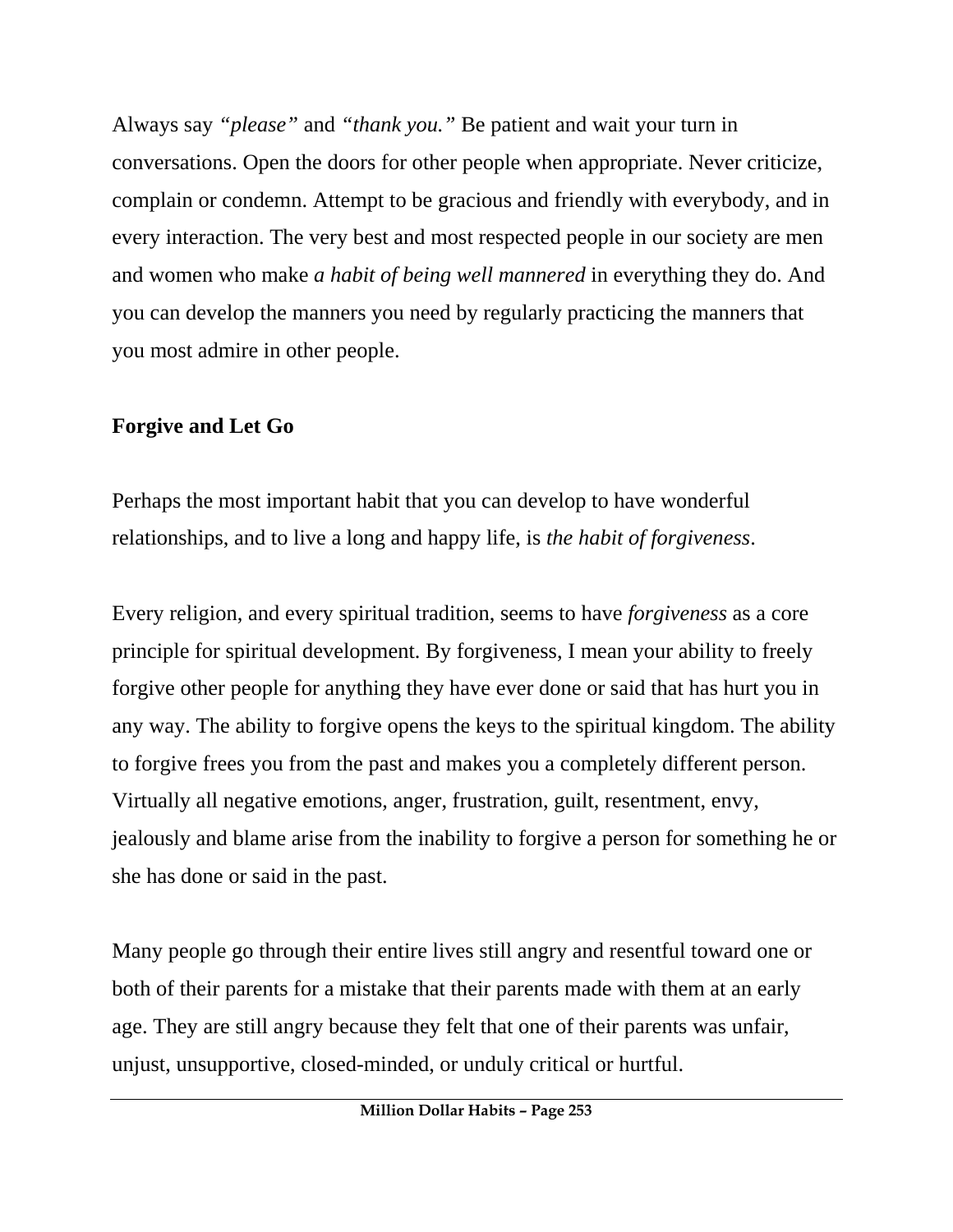#### **It's Time to Move On**

Sometimes, I ask my thousand-person audiences, *"Is there anyone here who had a difficult childhood, or who has had a bad relationship, a bad boss, a friend or business associate who betrayed or cheated them, or has otherwise been badly treated in life?"* 

Almost everyone moans and raises their hand. I then say, *"Well, get over it!"* 

This may sound frivolous or cruel, but it is one of the most important things I've ever learned in a lifetime of working with more than two million people. Most of your unhappiness comes from your failure to *let go* of negative experiences from your past. As the result of refusing to let go of them, you keep them alive, like keeping a fire burning. Not only did you pay a price in terms of pain and hurt when the event occurred, but by keeping it alive, you continue to pay that price, over and over again.

### **Divide Life Situations Into Two Categories**

It is very important, especially in relationships, that you divide your situations in life into two categories: "facts" and "problems." What is the difference between a fact and a problem? Well, a fact is something that just is. It exists. It is unchangeable. The weather is a fact. Your height is a fact. Your age is a fact. A fact is something that cannot be changed or wished away.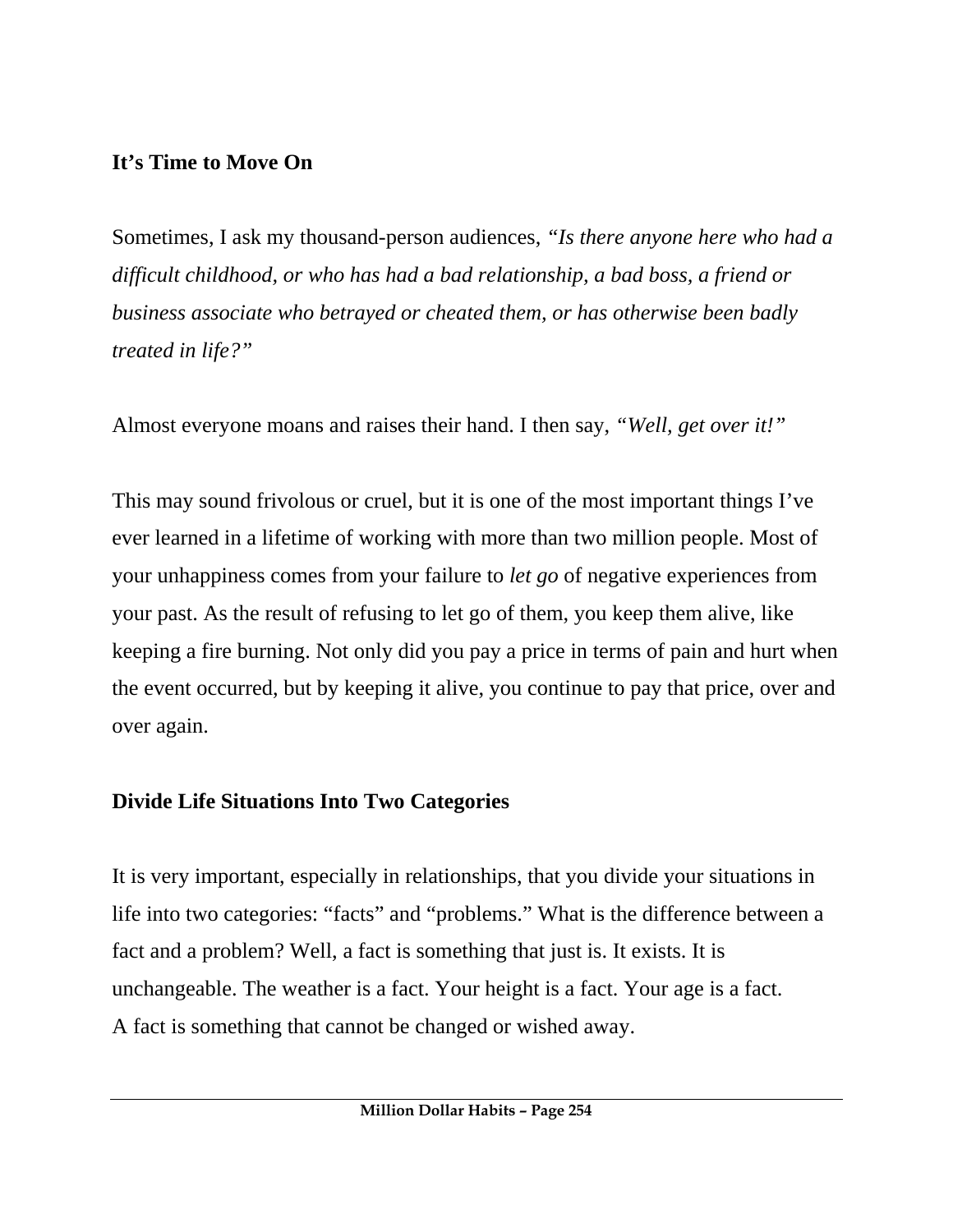A problem on the other hand, is something that you can do something about. It is amenable to a solution. It represents a situation that can be changed. One of the great rules for success and happiness in life is to refuse to become upset, or remain upset over a *fact*.

With regard to life, there are two time periods, the past and the future. The present is a single second moving between them. A past event is not a problem; it is a fact. It is unchangeable. One of the rules for happiness is for you not to worry about things that happened in the past that you cannot change. One of the rules for success in your relationships is to never criticize or complain about something that someone has done that cannot be changed. Be sure to distinguish between the two.

## **The Damaged Car**

Some years ago, I bought a new Mercedes and left it with my wife when I went off on a business trip. When I called home the following day, she asked, "Are you sitting down? I have something I have to tell you." (By the way, these are not words that you want to hear on the phone when you are away.)

I said, "Yes, I'm sitting down, go ahead."

She said "I was taking the children to school this morning and one of them left the door open when he got into the back seat. I backed out and hit the garage with your door and smashed it up."

I asked her, "Are you all right? Are the children all right?"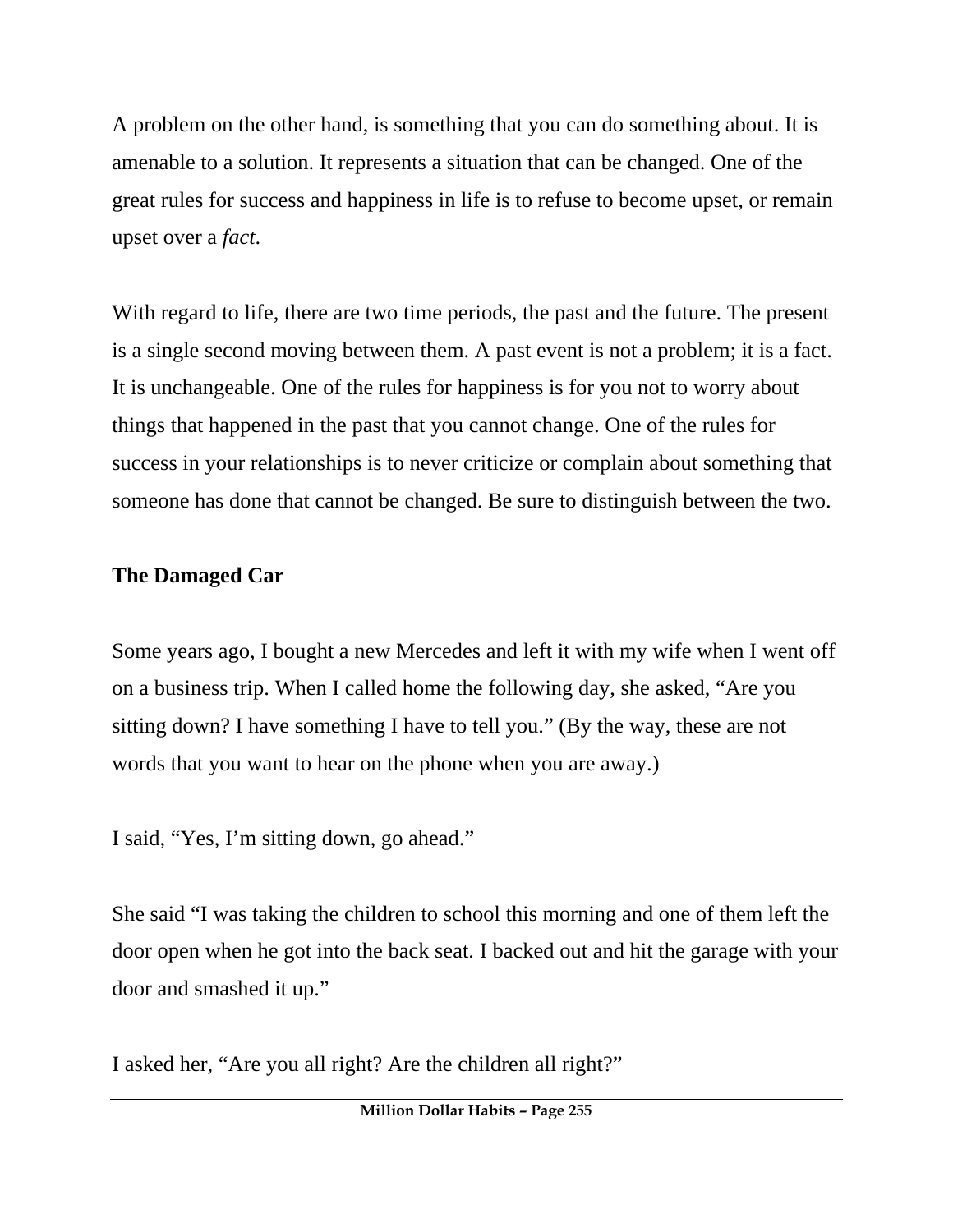She said, "Yes, we are all fine. The car wasn't moving that fast. But it is going to cost almost \$2000 to fix the door."

I said, "Well, that's too bad, but life goes on."

She said, "Aren't you mad?"

I said, "Did you do it on purpose?"

She said, "Of course not."

"Well then," I said. "Why should I be mad? Wives are more important than cars or back doors."

 I never commented, criticized or complained about the accident again. As far as I was concerned, it was a fact. It was a part of the past and could not be changed. It was not worth a single moment of negative emotion or concern.

The point is this: things that have happened in your past are facts that cannot be changed. The desire to have something in your past be different than it actually was is a major reason for negative emotions, anger, resentment and blame. The cure for these is for you to develop *the habit of forgiveness*, and to let go of every negative emotion and experience that has ever happened to you.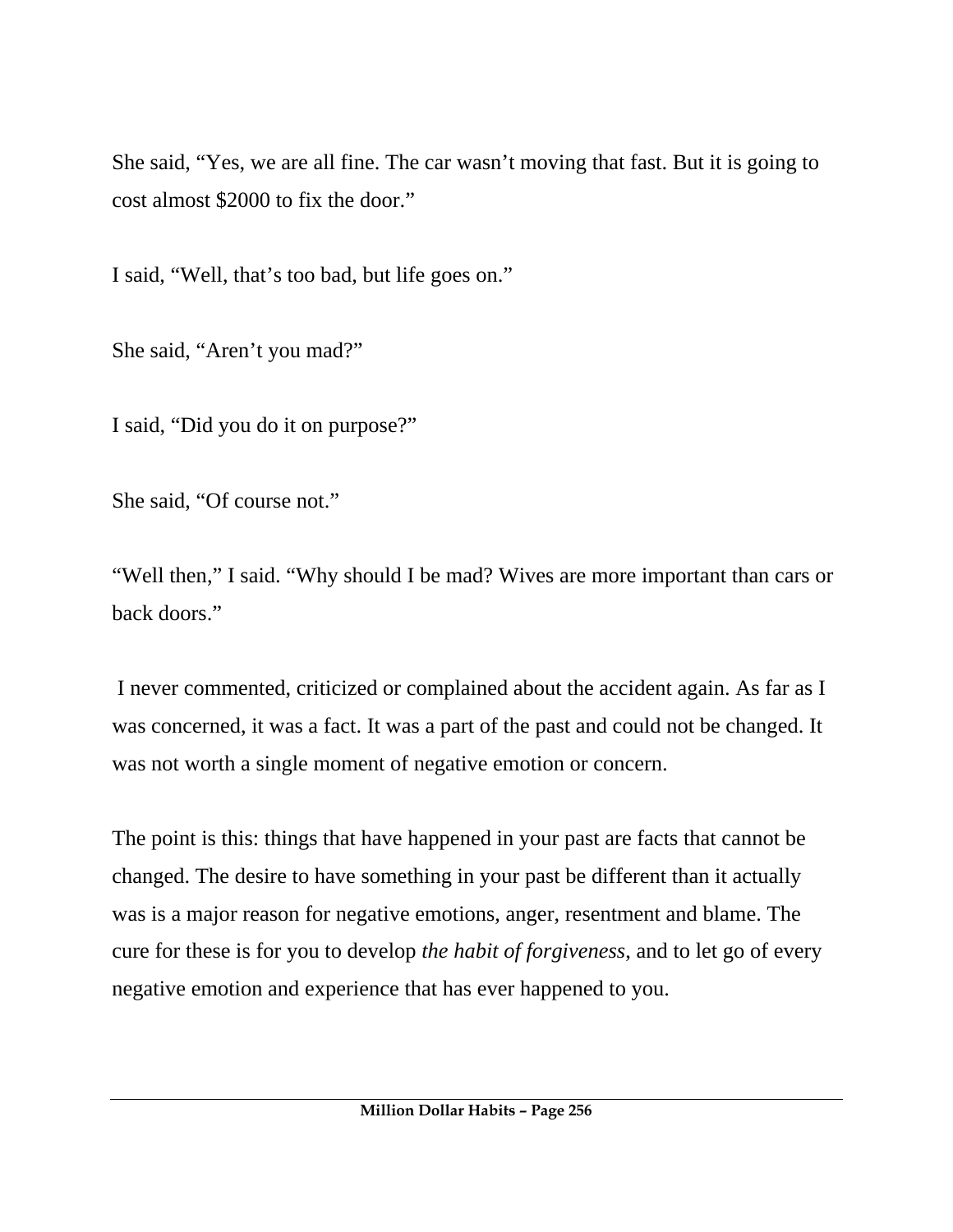#### **Four People to Forgive**

For you to set yourself free and get on with the rest of your life, there are four people that you need to forgive. First, *make a habit of forgiving your parents for every mistake they ever made in bringing you up.* All parents make mistakes with their children. They do the very best they can, with what they have, based on their own experience, and their current situation, but they make mistakes. This is a fact.

If your parents made a mistake with you, you can say to yourself, *"I forgive them completely for everything."* And then let it go. If your parents are still alive, go and sit down with them and discuss the events and experiences you still feel angry or resentful about. Tell them, *"For a long time, I was angry and resentful about this, but I have decided to forgive you unconditionally and let it go."* And then never bring it up again.

It is only when you can freely forgive your parents, and let go of any lingering anger or resentment, that you truly grow up, and become an adult. Until that point of forgiveness, you are still a child, seeing yourself as a victim. You are still trapped in the past. Forgiveness sets you free to get on with your life.

## **Open the Jail Doors**

The second person you have to forgive is any individual from a previous relationship, especially a romantic relationship, or a bad marriage, that you still feel angry about.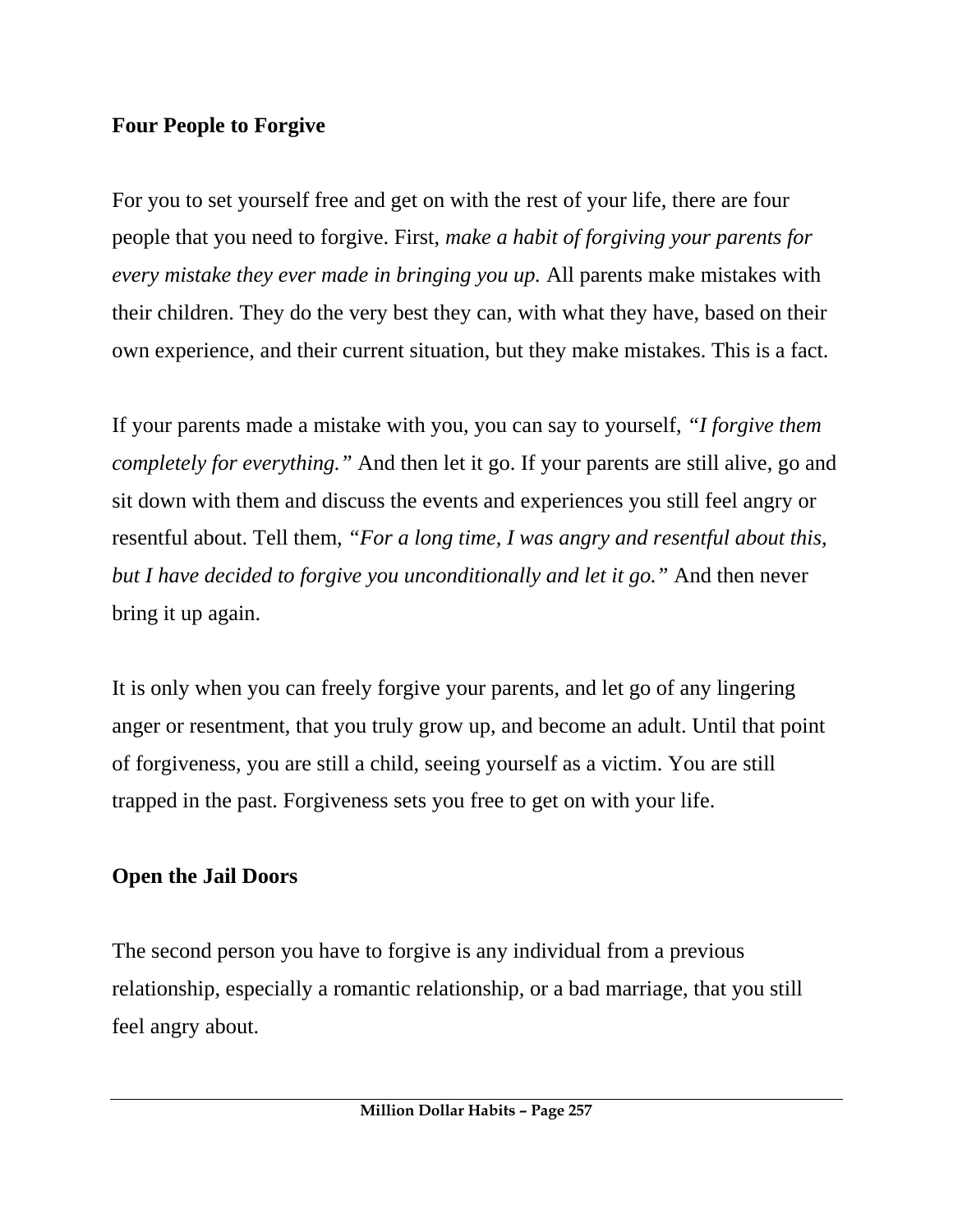Begin by accepting that you were at least 50% responsible for what happened. You got yourself into the situation and you kept yourself in it, long after you began to feel unhappy. Make a decision today to forgive the other person, no matter what he or she did or said, and just let it go. Think about who you are, what you want and where you want to go in the future, and let the past go. *"When you turn toward the sun, the shadows fall behind you."* 

It takes two people to keep someone in jail, the prisoner and the jailer. When you let the "prisoner" out of the mental jail you have been holding him or her in, you set yourself free as well. As Buddy Hackett, the humorist, once said, *"I never hold grudges; while you're holding grudges, they're out dancing!"* 

### **Issue A Blanket Amnesty**

The third person you have to forgive is everyone else who has ever hurt you in any way. Forgive your siblings and people from your childhood. Forgive your teachers and early relationships, your bad bosses and dishonest business partners. Sweep them all together and issue a "blanket amnesty." Forgive every person who has ever caused you any unhappiness in the past. Resolve today to let them go forever. Like dropping a rock into a bottomless pit, open your hand and let those negative experiences disappear. Don't talk about them, think about them or review them ever again. As far as you are concerned, they are dead issues.

### **Let Yourself Off the Hook**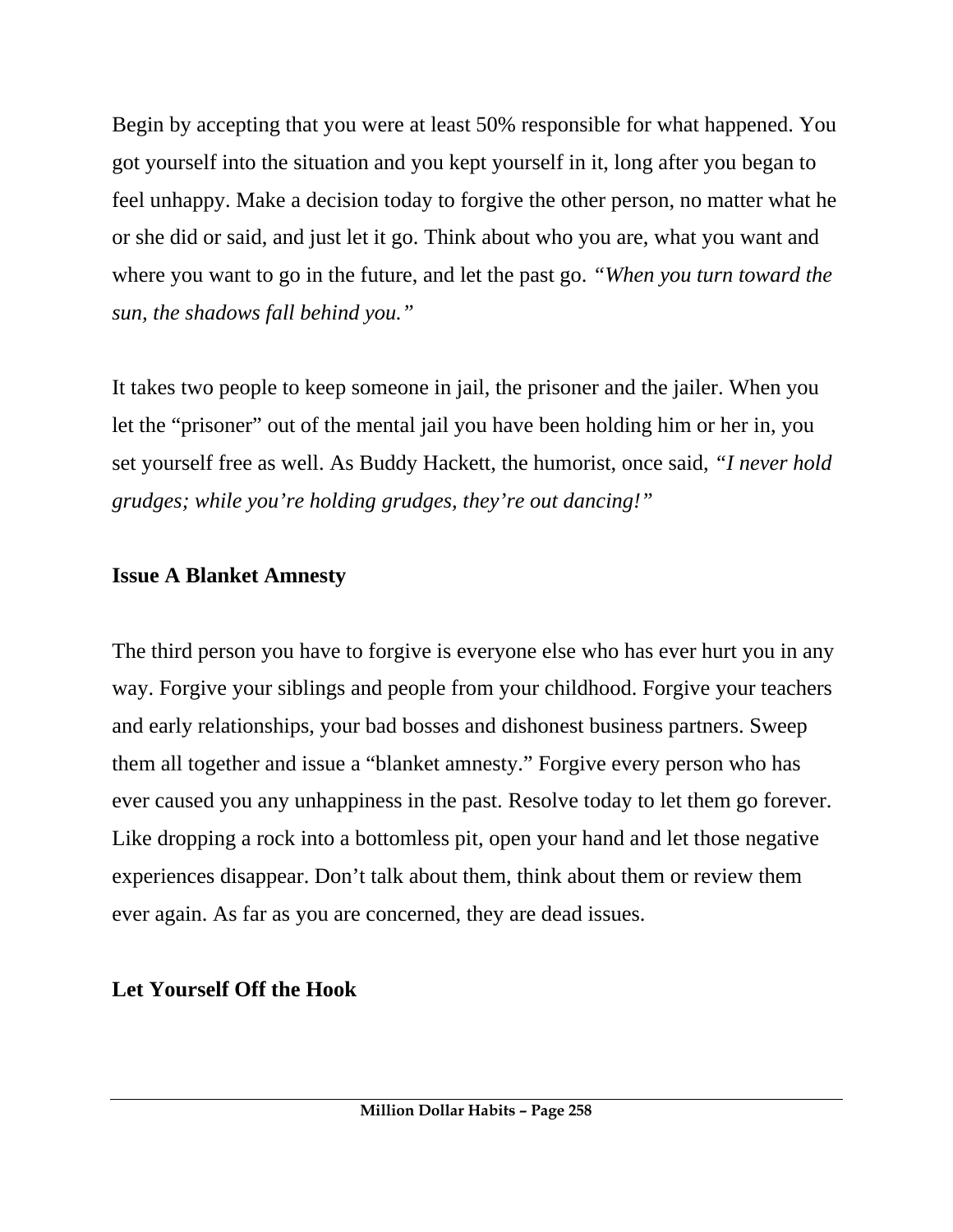The fourth person you have to forgive is *yourself*. It is absolutely amazing how many people are still sitting in negative judgment on themselves because of some wicked, senseless, brainless, foolish or cruel thing they did in the past.

The fact is that your life is a continuous process of growth and evolution. When you did something in the past that you now disapprove of, you were a different person. You are not the person you are *today*. You are a new person with greater wisdom and experience who would never think of doing what you might have done when you were younger. Let yourself off the hook. Forgive yourself and let yourself go.

There is nothing wrong with making a mistake, or hundreds of mistakes, as you grow and mature. It is virtually inevitable. But it is ridiculous for you not to forgive yourself for those mistakes and get on with the rest of your life.

## **Set Everyone Free**

The wonderful thing about the habit of forgiveness is that it sets you free. It also sets everyone that you forgive free as well. Forgiveness is one of the most uplifting and liberating habits that you can develop in all human relationships.

Your goal is to reach the point where there is not a single person or event in your life toward which you feel any anger or resentment. Whenever you think of a person that may have hurt you, you immediately cancel the thought by saying, *"God bless him/her; I forgive him/her for everything."* And then get your mind busy with what you want, and start thinking about how the specific actions you can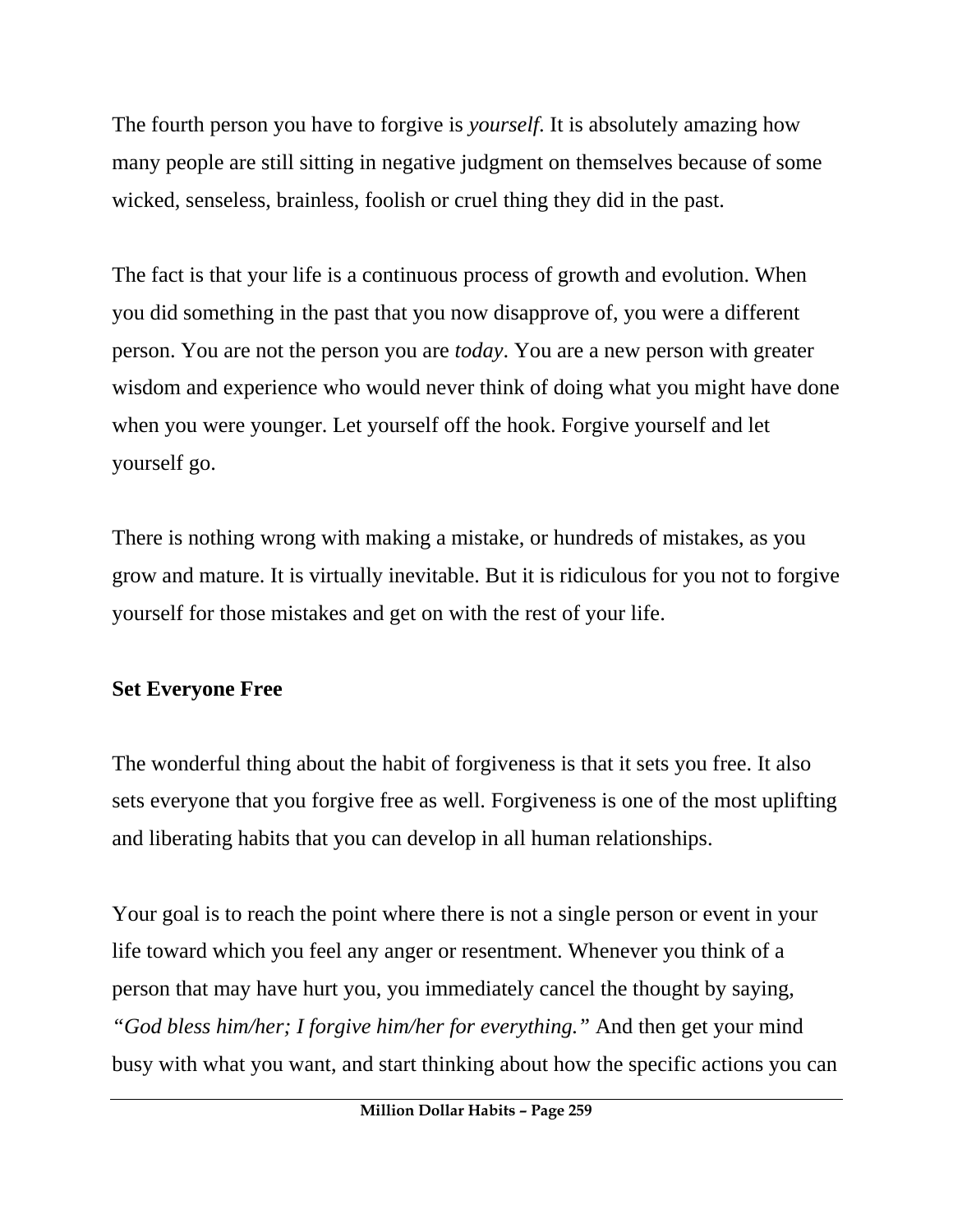take to achieve it. Get so busy working toward the things that are important to you that you don't have time to think or worry about the things that happened in the past that you cannot change in any case.

# **Put People First**

Resolve today to develop the habits of men and women who enjoy wonderful relationships for all the days of their lives. Let go of everything that has happened in the past that has hurt you in any way, and instead concentrate on making other people feel important.

Make it a habit to go through life doing and saying the things that raise the selfesteem of others and make them feel valuable. Every kind and generous thing that you do or say for anyone else will boomerang back on you and make you a happier, healthier, more successful person. There are no limits.

# **Action Exercises:**

- 1. Make a list of the most important people in your life, personal and business; think of specific things you could do to improve your relationships with these people.
- 2. Resolve today to make others feel important whenever you can; start at home with the most valuable people in your life.
- 3. Develop the habit of listening better when you converse with other people; pay close attention, pause before replying, question for clarification and feed back what they say in your own words.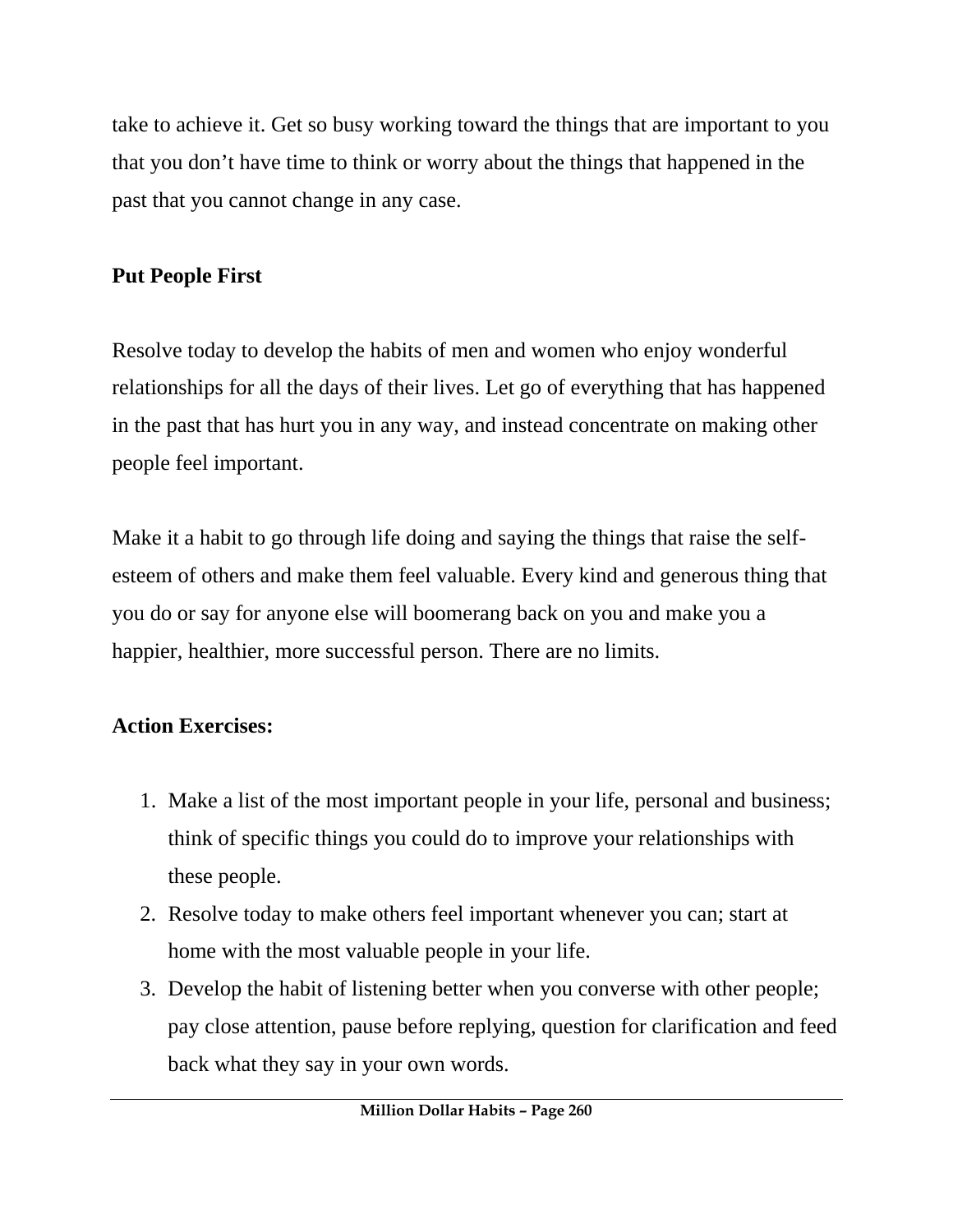- 4. Develop an attitude of gratitude for everything and everyone in your life that you are happy about for any reason; say "thank you" on every occasion.
- 5. Give "one minute praisings" to your family members, friends, co-workers and other people you meet throughout the day.
- 6. Maintain a healthy balance between your work and your family life; make plans to spend more quality time with the people you care about the most.
- 7. Practice forgiving everyone and anyone who has hurt you in any way; let go all past grievances and get so busy working on goals that are important to you that you don't have time to think about the past.

*"Treasure the love you receive above all. It will survive long after your gold and good health have vanished."* (Og Mandino)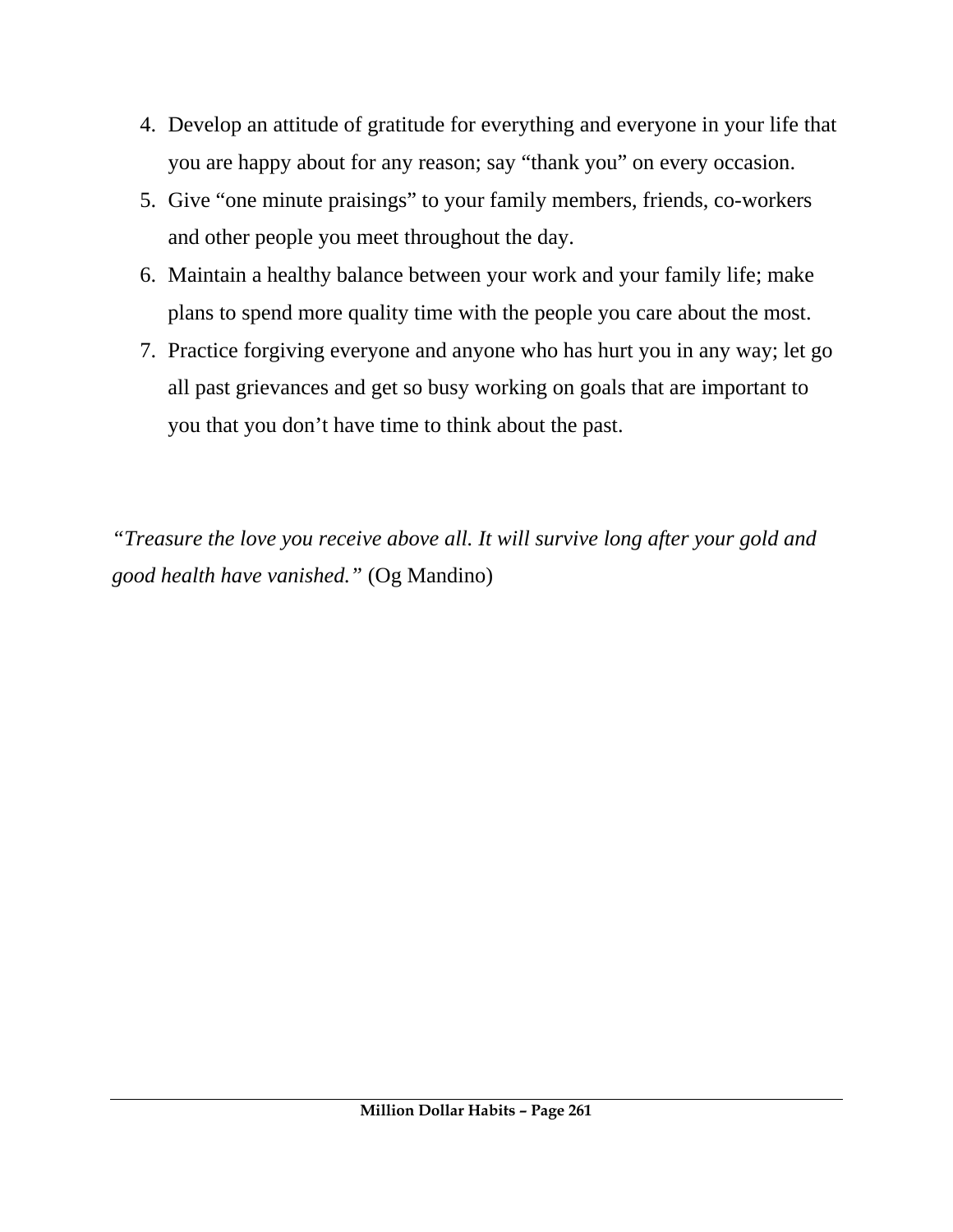### **Chapter Eleven**

## **The Habits for Health and Well Being**

*"March on. Do not tarry. To go forward is to move toward perfection. March on, and fear not the thorns, or the sharp stones on life's path."* (Kahlil Gibran)

There has never been a time in human history where you can live longer and live better than you can today. Incredible advances in pharmaceuticals, medicine and healthcare enable people to overcome disease and illness and continue to thrive well into their 70s and 80s. Perhaps the largest growing demographic group in America today is people who are 90 and 100 years old, or more. Your job is to join this group and to be fit and healthy all the days of your life.

For almost the entire history of the human race, longevity was a matter of accident or coincidence. Today longevity is a matter of design and choice. You can actually *decide* today to enjoy superb levels of physical health, and by developing specific health habits, you can assure that you live longer and better than has been possible for any other generation in human history.

Most of the major causes of premature death are preventable to some degree. They include heart disease, cancer, strokes, lung cancer caused by smoking, death from automobile accidents and death from diabetes often brought on by obesity and poor nutritional habits. To a greater or lesser degree, you can exert tremendous control over your health in each of these areas.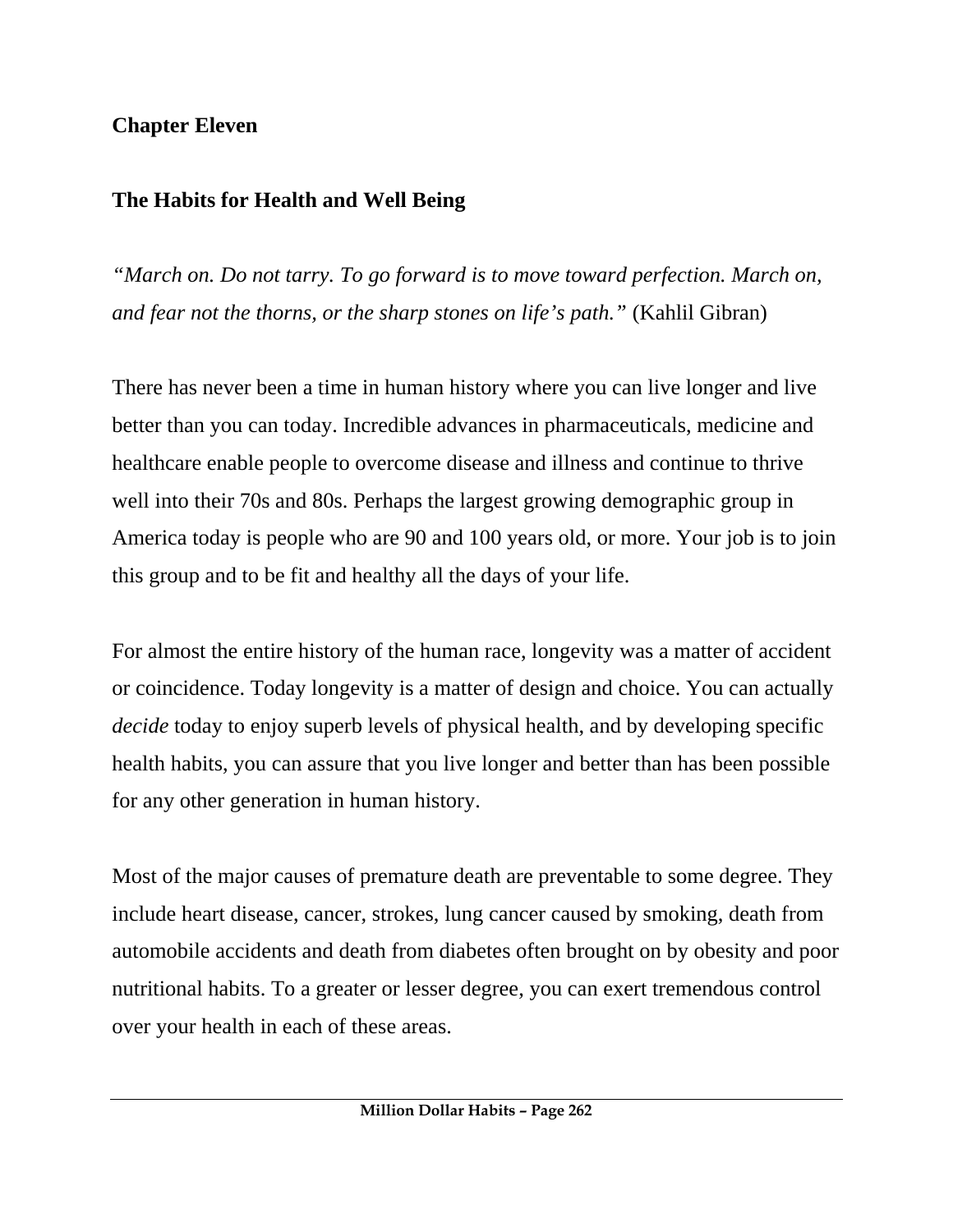In this chapter, you will learn the health habits practiced by those men and women who are seldom sick, have abundant energy and vitality, and who both survive and thrive into the later decades of life. You will learn how to develop the habits that assure that you live longer and live better than most other people in society around you.

### **Choose to Be Healthy and Fit**

The first habit for you to develop is *the habit of achieving and maintaining your proper weight*. More than 50 million Americans today are officially classified as *"obese."* This means that they are more than 20% above their ideal weight, based on height and weight charts. Even worse, there are many millions who are officially classified as *"morbidly obese."* This means that they are 40% and 50% above their ideal weights. They are in danger of dying from being so overweight.

An obese person once complained, *"The reason I'm overweight is because of my glands."* To which the doctor replied, *"Yes, you're right. It is your mouth gland, and it is malfunctioning five times a day."* 

Everything you are, and ever will be, is the result of your choices and decisions. If you want to change some aspect of your life, you have to make new choices and new decisions, and then you must discipline yourself to follow-through on your decisions.

Being overweight is very much a matter of choice. No one can eat for you but yourself. No one can put the food into your mouth for you. You only eat as the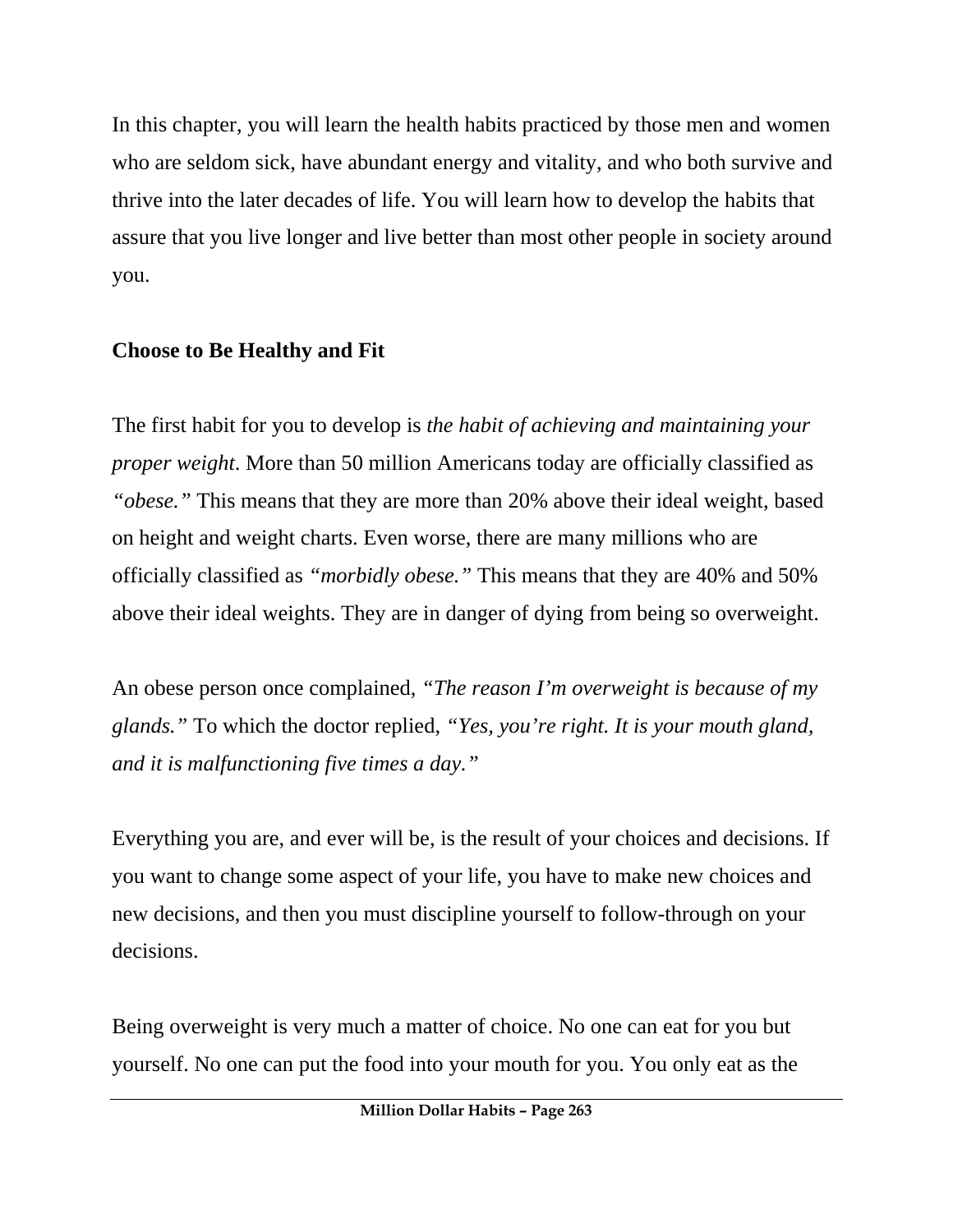result of your own decisions and your own actions. Anyone who is overweight is in that condition because they have been unable to restrain themselves in the presence of food for a very long time.

## **The Secret of Good Health**

There are thousands of diet books and plans. They can all be summarized into one simple five-word rule for proper weight, excellent health and long life: *"Eat less and exercise more."* 

The only way to achieve your proper weight is to develop *the habit of eating less and exercising more* each day and each week. But just as it takes you months and years to become overweight, it takes you many months to get rid of the weight once you make that decision.

It is not easy to lose weight. This is because you develop automatic habits of eating that are hard to break. You get into a rhythm of eating certain foods - morning, noon and night. You become accustomed to eating snacks between meals, and to overeating in the evening. It is not easy to break these habits, but it is definitely possible. This is your goal.

# **Set Your Goal for Superb Physical Health**

The way to achieve your ideal weight is to first of all set a specific goal for the amount that you want to weigh at a specific time and date. Write it down. You make a list of everything that you think of that you can do to achieve that goal.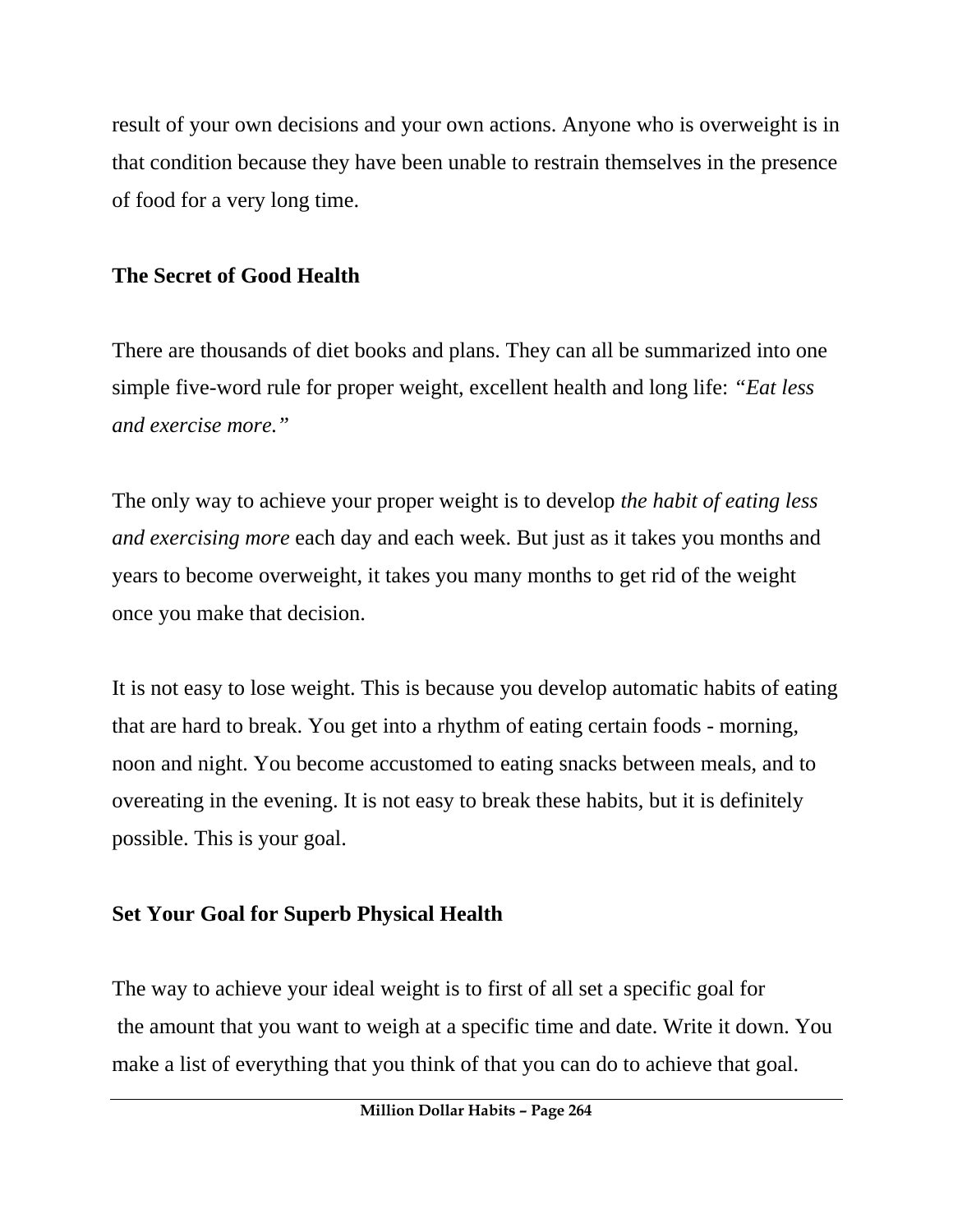You then take action on your list and you work on achieving this goal every single day until you reach it.

At the same time, create a clear mental picture of yourself as thin, trim and fit. Take a picture of a body that you admire out of a magazine and glue a photo of your face onto that body. Put this picture on the door of your refrigerator, and another similar picture on your bathroom mirror. Feed your mind with this picture of yourself with your ideal body, at your ideal weight, over and over again, until your subconscious mind accepts this picture as a command and begins to influence your thoughts, feelings and behaviors toward that weight.

Affirm to yourself over and over again, *"I weigh X number of pounds. I weigh X number of pounds. I weigh X number of pounds."* When you combine visualization and affirmation, plus daily action to achieve and maintain your ideal weight, you will begin moving rapidly toward fitness and health, almost without effort.

Be gentle with yourself. Don't attempt to lose an enormous amount of weight in a short period of time. Just as it takes a long time to gain weight, it takes a long time to lose the weight and keep it off permanently. Resolve to lose one ounce per day, two pounds per month. You can set a higher goal if you like, but the more gradually you take off the weight by adjusting your eating and exercise habits, the more likely it is that you will develop new, permanent habits that will enable you to keep the weight off forever.

## **Rewire Your Thinking About Food**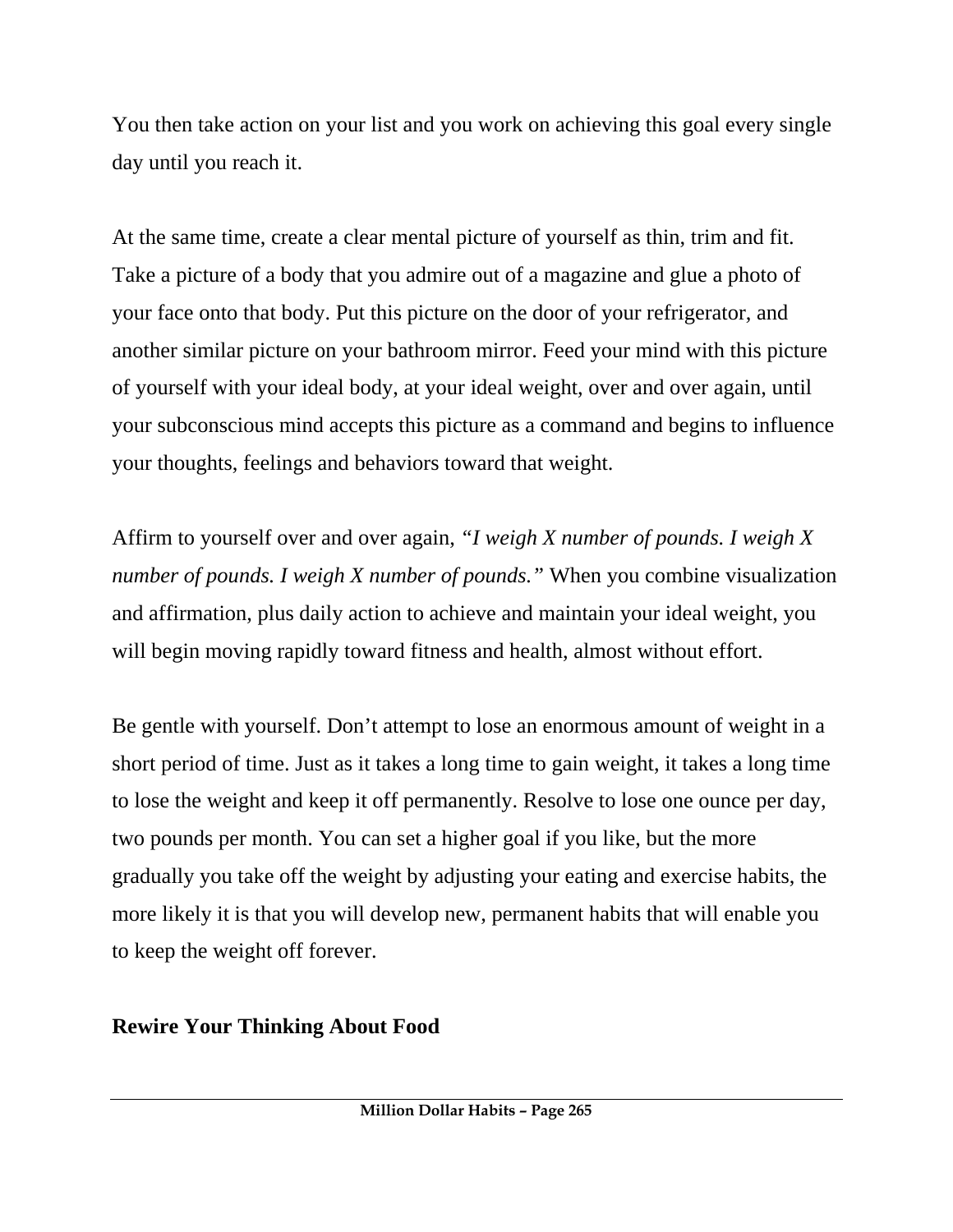The primary reason for overweight and obesity is because of *the habit of associating food with pleasure*. As you know, all human motivation is based on the tendency to move from pain to pleasure, from discomfort to comfort, from dissatisfaction to satisfaction. As a child, you were rewarded with delicious foods and desserts when you cleaned your plate, or did something that your parents approved of. As an adult, you have now developed the habit of associating happiness with eating delicious things, and receiving the approval of others.

In order to achieve your ideal weight, you have to reverse the wires in your subconscious mind. You have to disconnect them and reconnect them so that you get genuine pleasure from eating less and being thin. You must develop a positive association between feeling mildly hungry, eating small portions and feeling light and trim as a result. When you develop *the habit of enjoying the feeling of eating less and exercising more*, this habit will grow stronger and stronger over time, and your weight problems will eventually disappear altogether.

### **Eat The Right Foods**

The second habit you need to develop for long life full of health and fitness is *the habit of eating a proper diet*. You have to develop the habit of eating the right foods, in the right proportions, at the right times.

Everyone knows that they should eat a more balanced diet, containing more fruits, vegetables and whole grain products. In addition to this basic principle, there are several things that you can do to modify your diet, and develop *the habits of good*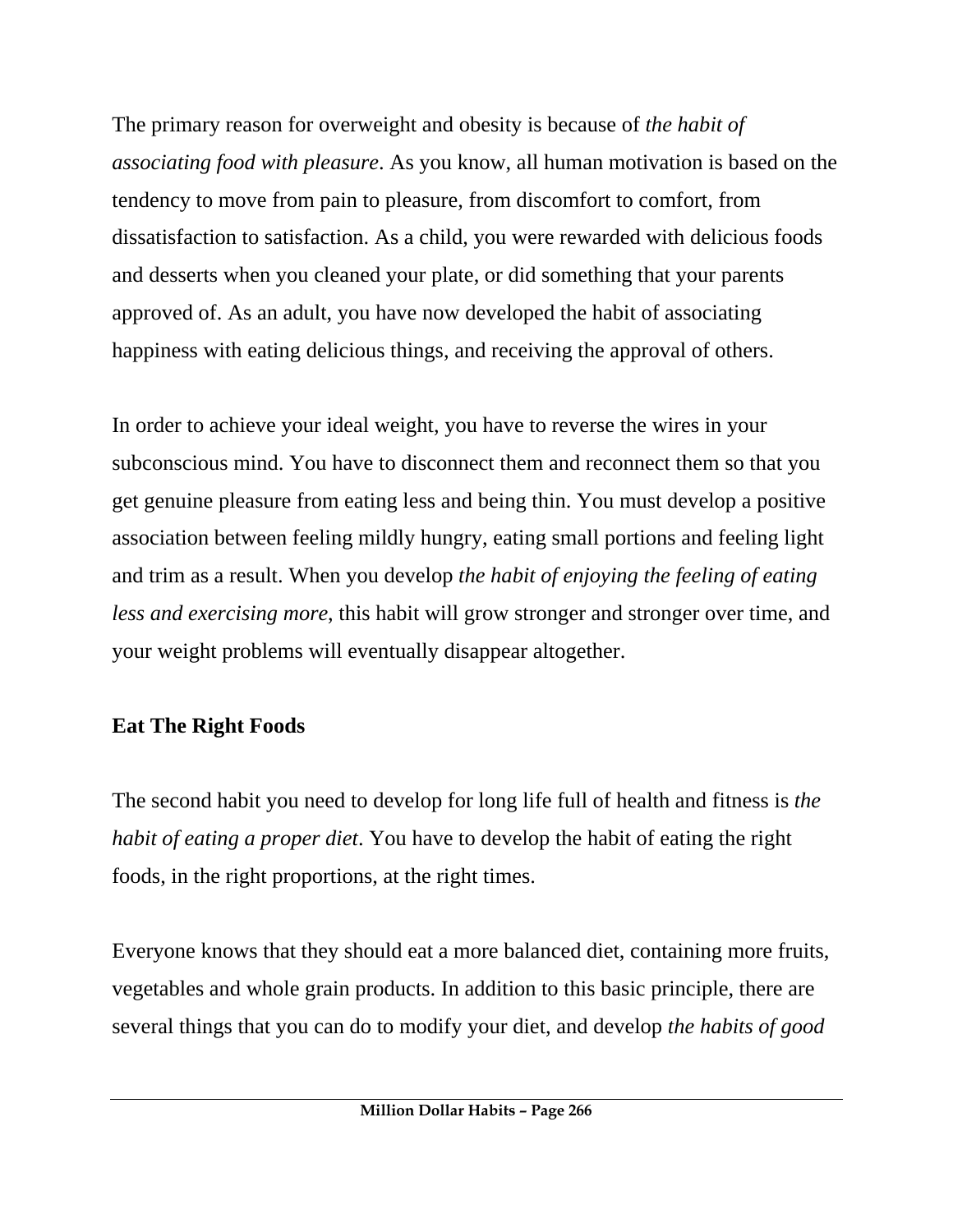*nutrition*, which will lead to a combination of weight loss and higher levels of energy and fitness.

At the Los Angeles Olympic Games in 1984, athletes from more than 100 countries were studied to find out what their diets had in common. The researchers discovered that even though their diets consisted of many different foods, they all included a variety of fruits and vegetables, lean source proteins, and large quantities of water. This is the diet for peak performance and Olympic fitness.

# **The Three White Poisons**

In addition to eating a peak performance diet to achieve rapid weight loss and improved functioning, you should develop *the habit of eliminating the "three white poisons" from your diet*. This change in your diet is so simple and yet so powerful that every one of my students who tries it is absolutely amazed at how quickly they get noticeable results.

A man from Florida wrote to me recently. "I have attended your seminars and listened to your audio programs for years. As a result I have gone from rags to riches. I moved to the top of my field and became a millionaire over the course of 12 years of hard work. But I still had one problem. I was about 20 pounds overweight and I could not get rid of this excess weight, no matter what I did."

He went on to say, "Then one day, in listening to one of your programs, I heard about the importance of eliminating the three white poisons. Within 90 days, I had dropped the 20 pounds, and never put it on again. My self-image improved and my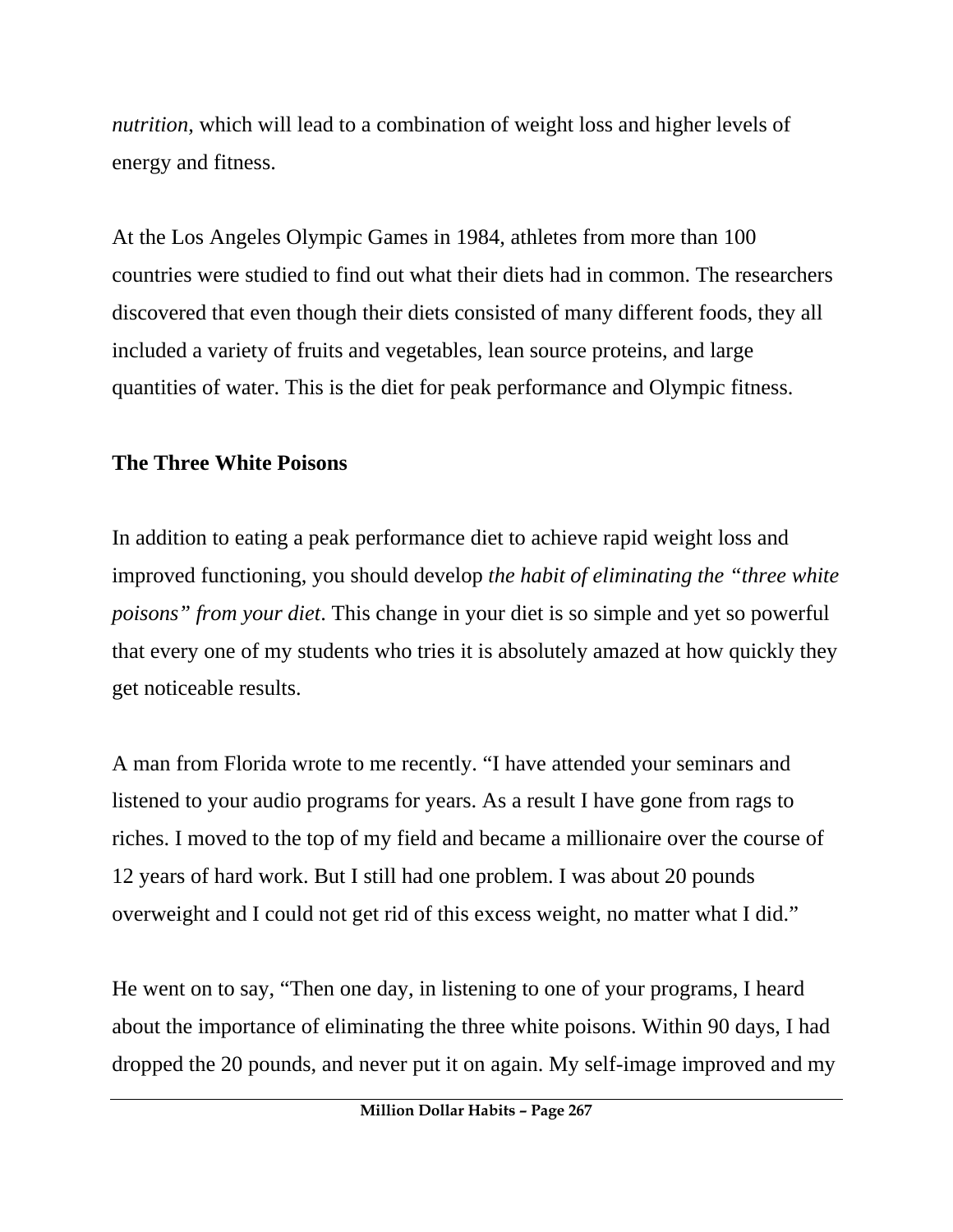self-esteem went up. I had to get a whole new wardrobe. Now, every time I look in the mirror I feel wonderful about myself. It changed my life!"

The three white poisons are *salt, sugar and flour*. The average adult requires about two pounds of salt per year for ideal physical functioning. Unfortunately the average adult in America consumes almost 20 pounds of salt per year, in a variety of forms. Almost all snack foods, such as peanuts, chips, Fritos and others are soaked in large quantities of salt. In addition, many people pour salt on their food before they even taste it.

When you take in more salt than you require, your body has to compensate by retaining water to hold the salt in solution. This causes you to swell up and feel bloated. Not only that, too much salt can contribute to high blood pressure, fatigue, poor digestion, sleeplessness and nervous twitches, and a general feeling of tiredness throughout the day.

When you stop consuming foods that are heavy in salt, and stop putting salt on your meals, you will feel better immediately. The fact is that there is so much salt in the foods that you consume that you need no extra salt in your diet. If anything, you get too much salt without even trying.

# **Eliminate All Sugars**

The second white poison is anything that contains sugar of any kind. The excess consumption of sugar is so harmful for you that you can transform how you feel almost overnight by refusing to consume anything that has sugar in it.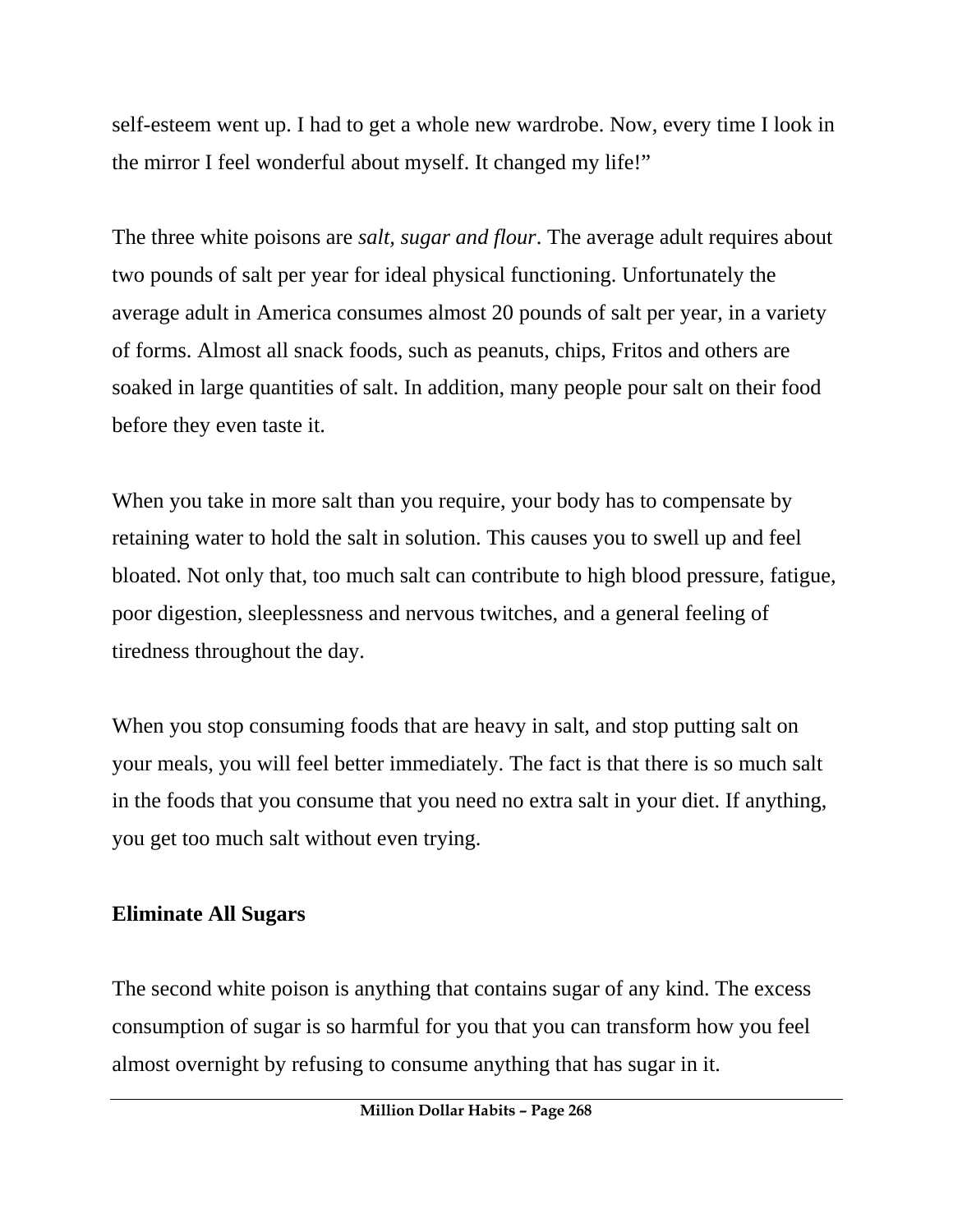When you were a child, you developed *the habit of associating sweet things with happiness, pleasure and rewards*. As an adult, you continue to give yourself the same pleasures and rewards by consuming soft drinks, candy, cakes, dessert and sugars of all kinds, in all sorts of foods.

The average adult requires no extra sugar for adequate functioning and ideal health. But the average adult in America consumes something like 120 extra pounds of sugar over the course of a year. Just by eliminating all products containing sugar and salt, your weight will drop almost immediately.

Develop the habit of eating foods composed of *complex carbohydrates*. A complex carbohydrate is contained in fruits, vegetables and whole grain products. These foods contain large amounts of energy, but they must be broken down in the digestive process for that energy to be available. These foods also contain large quantities of vitamins and minerals. In the process of digestion, these vitamins and minerals are released and freed up for your body.

### **Avoiding the Sugar Rush**

On the other hand, simple carbohydrates, those made of sugar products, require no time to digest at all. They go straight into the blood stream. This is why you often get a "sugar rush" after consuming a sugar-based product, such as a donut or candy bar. What is worse is that your glucose or sugar level *spikes* just after you consume a sugar-based food or drink. When your blood sugar level spikes, your body immediately goes onto "emergency" status. It quickly secretes insulin into your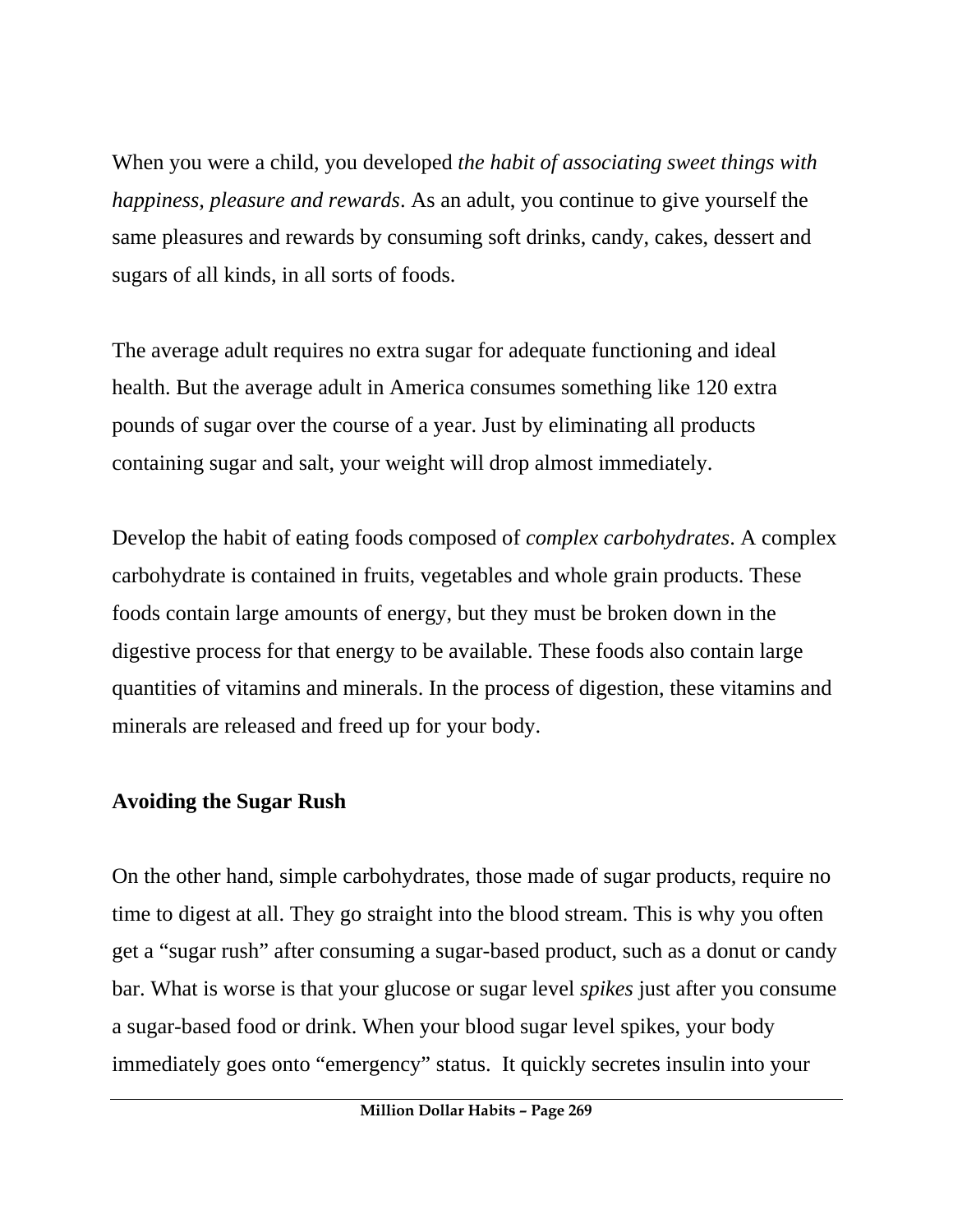system to remove the excess sugar. As a result, in one to two hours, you actually experience an "energy slump." The excess insulin secreted by your body removes so much sugar that you find yourself feeling fatigued and even light headed a couple of hours after consuming a sugar based food or drink.

If you continue to consume sugar products, thereby triggering the insulin reaction, you experience energy highs and lows throughout the day. As a result, you will experience greater stress, a decreased ability to concentrate and think clearly, and additional fatigue by the end of the day. Sugar is very much a "poison" that you can eliminate from your diet with no loss of nutrition and a tremendous increase in health, energy and fitness.

### **Learn to Eat Differently**

To put it another way, consuming complex carbohydrates in the form of healthy, nutritious foods is like putting an energy *log* on your physical fire. It burns long and slowly and generates a consistent, steady flow of energy that enables you to perform at your best. Consuming a food high in sugar is like throwing *gasoline* on a fire. There is a huge flare-up for a short period of time, and then all the energy is quickly removed from your system and you are back to feeling tired again.

By the way, most people associate eating sweet things with eating dessert after a meal. What nutritionists have discovered is for you to feel completely satisfied after a meal, you need to have experienced the tastes of salt, pungency, bitterness and sweetness. But you only need *one bite* of something sweet at the end of a meal to round off the dining experience. You do not need to eat an entire dessert.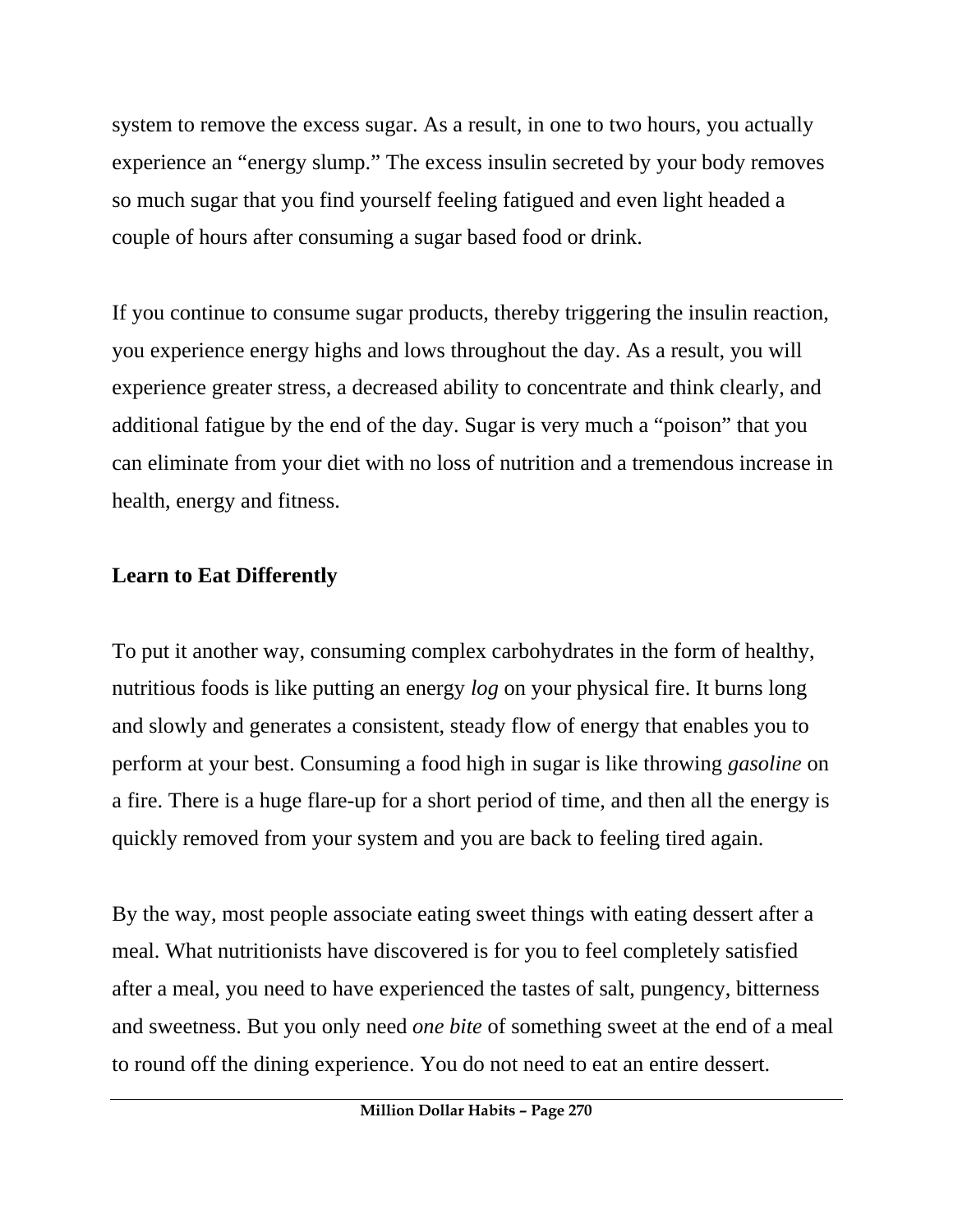#### **Avoid White Flour Products**

The third white poison you must develop the habit of avoiding is anything that contains *white flour*. This includes breads, rolls, pastries of all kinds, bagels and donuts. Carbohydrates such as potatoes, rice and pasta will also make you fat.

Whole grain products are different. They are loaded with vitamins, minerals and first class proteins. They are exclusively complex carbohydrates. Not only do they satisfy your appetite in small quantities, but they also contain loads of nutrients that give you a feeling of satisfaction and lightness rather than feeling heavy and full.

In Barry Sears' best selling book, "The Zone," he explains that the body is not very good at breaking down white flour products. When you eat them, they form a thick gluten that moves slowly through your digestive system, making you feel sleepy and causing constipation.

Another reason to avoid these foods is that the *whiteness* in a white flour product is achieved by first of all milling the wheat to a fine consistency and then removing most of the nutrients. What is left over is then bleached, which kills any nutrients remaining. What you end up with in a white flour product is essentially an "inert" food. It is actually dead. It contains no nutritional value whatsoever.

In fact, all you get from consuming a white flour product, like bread, a roll or a bagel, is a form of simple carbohydrate, containing no vitamins, minerals or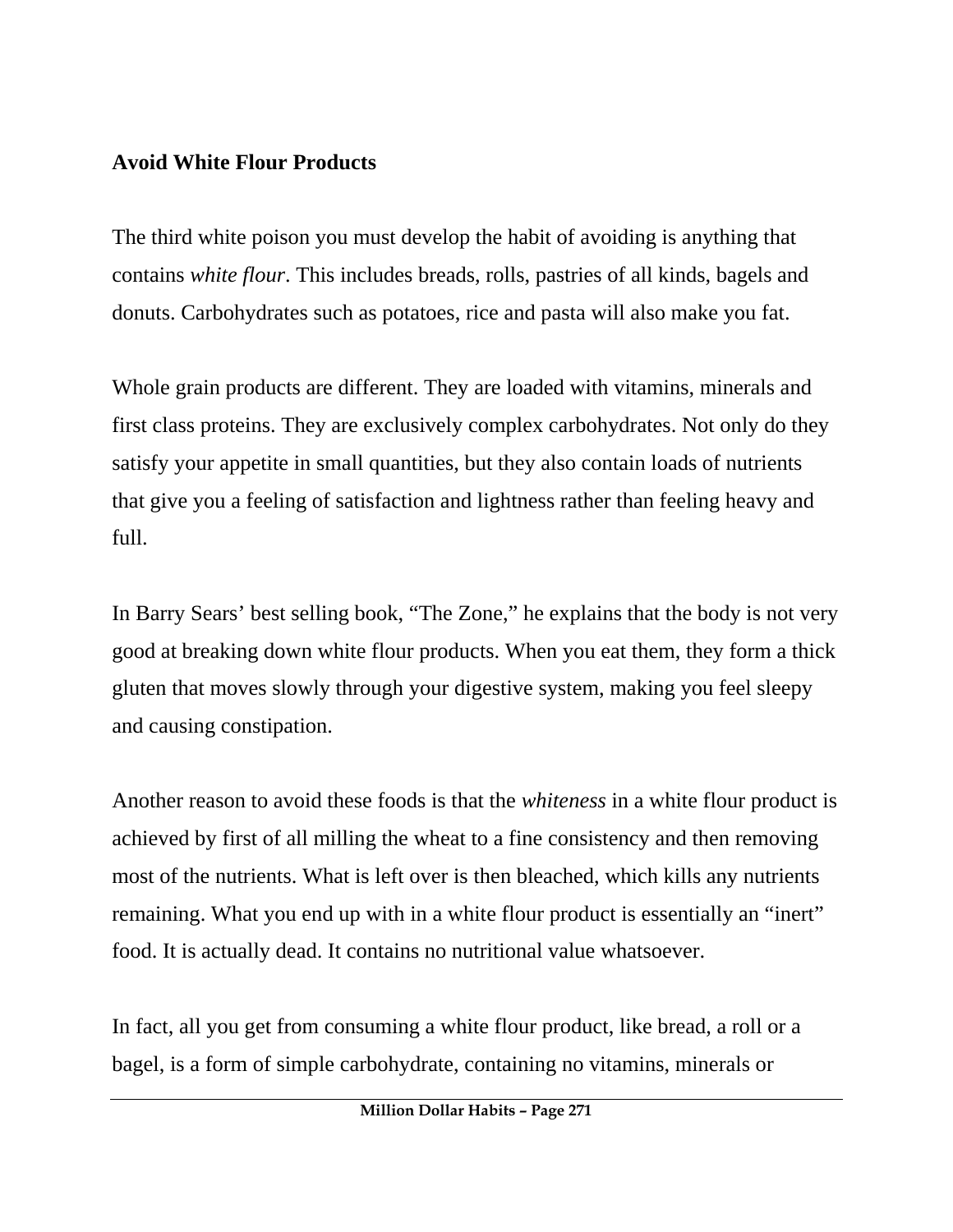proteins. The very act of eliminating white flour products from your diet will immediately cause you to lose weight, have more energy, feel lighter and give you greater stamina throughout the day.

### **Why Many Foods Are Not Good For You**

As an exercise, you should look at the "contents list" on the labels of canned or packaged foods sold in your local supermarket. You will be amazed to find that most canned and fast foods are loaded with sugar and salt. Sometimes, sugar or salt is the largest single ingredient in foods like canned soups or soft drinks. Why is this?

The reason has to do with preservation. What food manufactures found very early was that the best way to stop a food from rotting or decomposing on the supermarket shelf was to *kill* the food before you send it to the store in the first place. By immersing a food in salt or sugar, you actually kill it so that it will last much longer on the shelf, or in your pantry. But by killing it, you eliminate most of the food value that it would have if it were fresh.

Develop *the habit of organizing your diet around foods that do not contain salt, sugar or flour*. Instead, eat fresh foods, with bright colors, that are high in nutrients. By eating highly nutritious foods, you will begin to lose weight immediately. You will feel lighter and more alert, have more stamina, and function at far higher levels, both mentally and physically.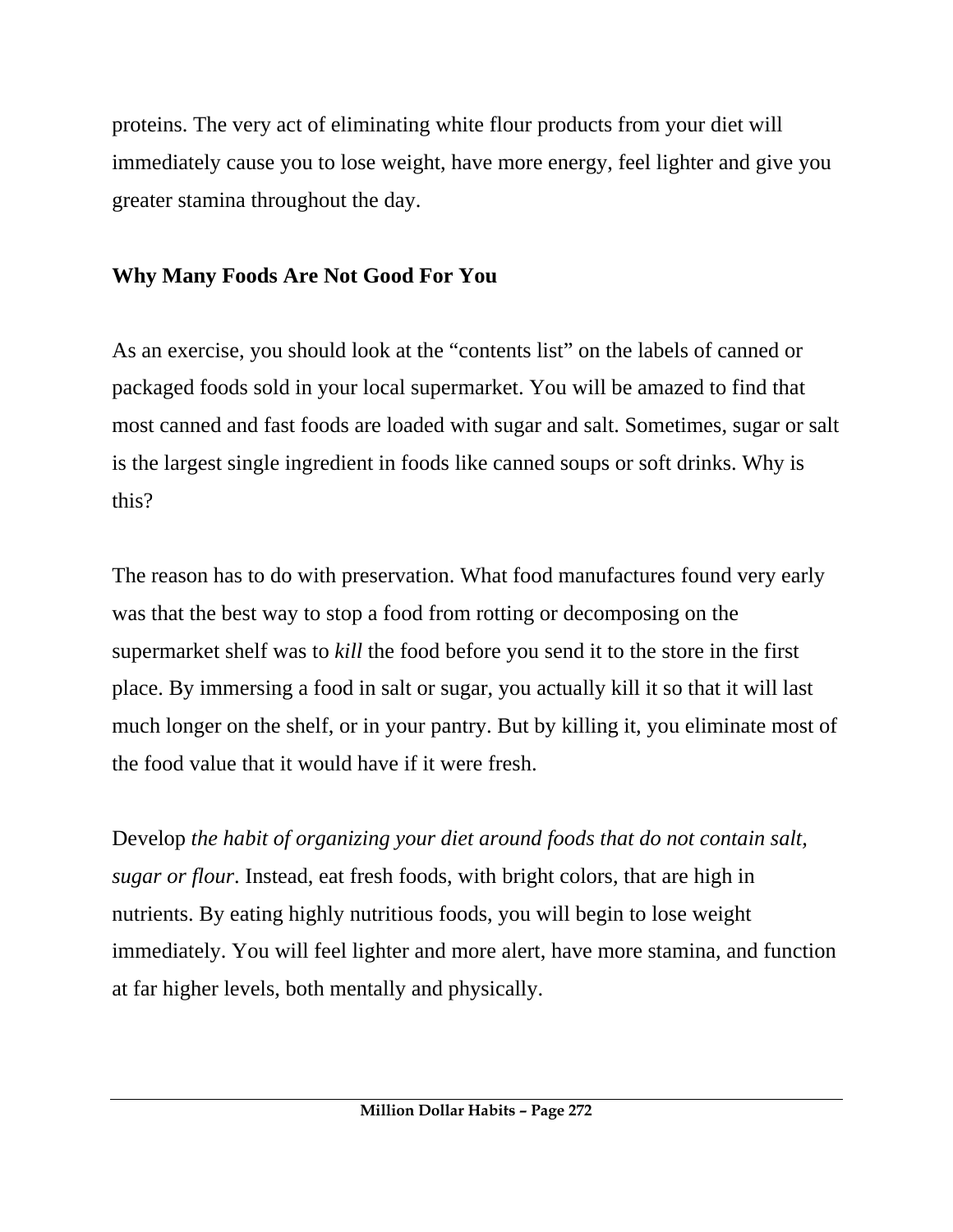### **Timing Is Important**

The time that you eat during the day is almost as important as what you eat. Nutritionists have found that you need about 2000 calories per day for ideal functioning. However, when you consume these calories will determine whether or not you gain or lose weight. If you consume 80% of your 2000 calories at breakfast and lunch, and only 20% of your calories after 2:00 pm in the afternoon, you will lose weight steadily. If however, you eat a light breakfast, a light lunch and then a heavy dinner, consuming 60% to 80% of your calories after 2:00 pm in the afternoon, you will gain weight, eating the same 2000 calories that someone else is consuming and losing weight.

From now on, resolve to eat as Adele Davis, the diet guru once said, "Eat breakfast like a king, lunch like a prince, and dinner like a pauper." By disciplining yourself to eat light and lean in the evenings, and not eating anything later than three hours before bedtime, you will sleep better and wake up more refreshed.

# **Turn Off Your Appestat**

Develop *the habit of eating half portions*, of eating lightly rather than heavily at each meal. Eat better foods, containing more nutrients, and eat fewer of them. Use a smaller plate when you dish out your portions, and stop eating when you are no longer hungry.

Just as a room has a thermostat that keeps the temperature within a certain range, each person has an "appestat" that regulates their appetite. This appestat, which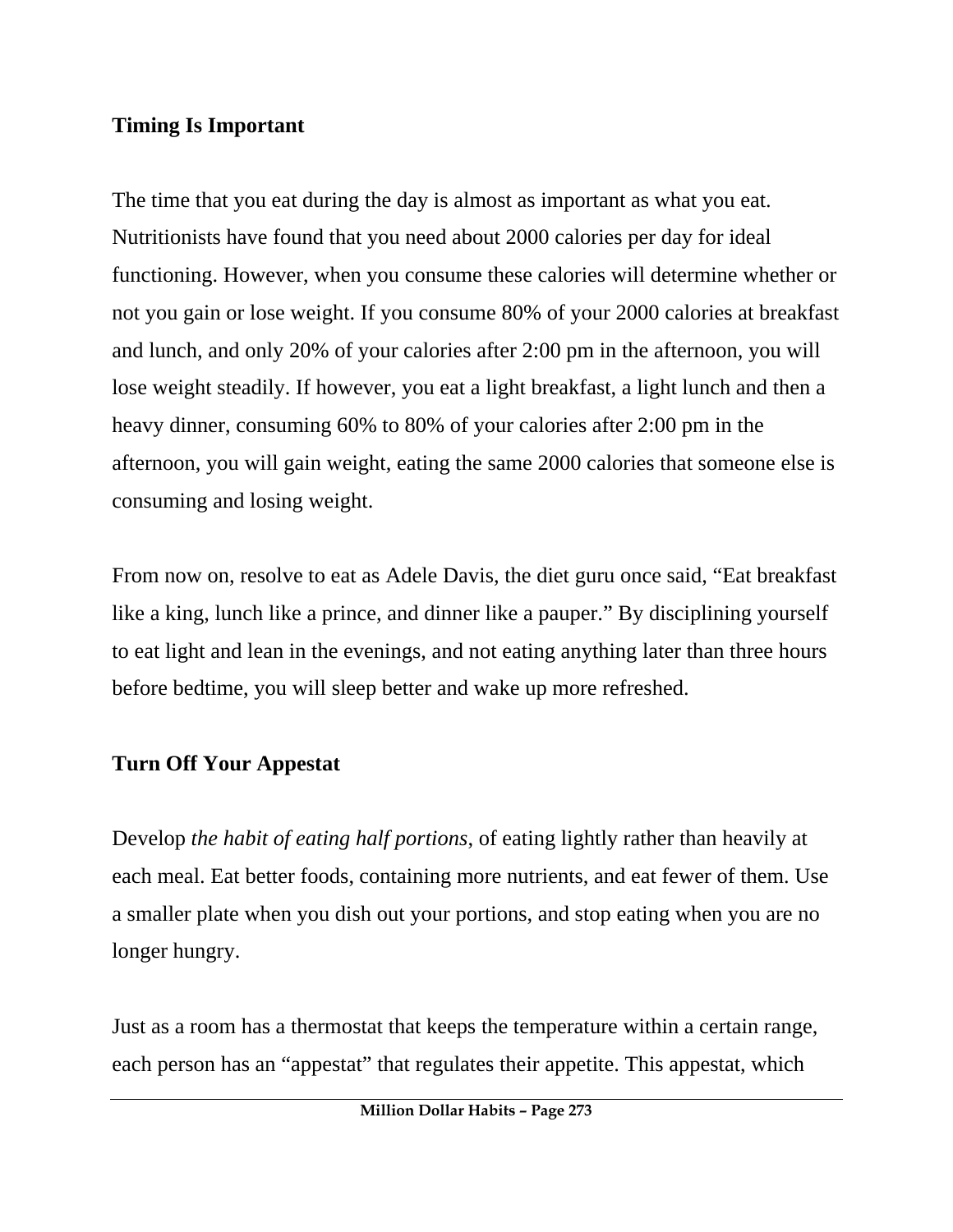tells you that you are hungry, continues to function for about 20 minutes after you eat the first bite of food. At the end of 20 minutes, your appestat switches off and your appetite disappears. From then on, you are not eating for nutrition, but for pleasure.

You can turn off your appestat deliberately by beginning a meal with soup, fruits or vegetables of some kind. By eating and chewing slowly, stretching out the initial part of the meal past the 20-minute point, you can actually kill your appetite, satisfy your hunger, and end up eating less and feeling better. You can actually trick yourself into eating less and losing weight. Even eating something like a piece of fruit or a few nuts will begin the process of shutting down your appestat and enable you to stop eating.

## **You Become What You Eat**

Develop *the habit of viewing your body as a chemical factory*. You know that you become what you eat. Nutritionists have concluded that everything you put into your body is broken down into its individual chemical components and is then absorbed by your body in the process of digestion.

Before you put anything in your mouth, carefully consider the chemical components of the food. Does this foodstuff contain the particular nutrients that are the very best for you at this time? What we refer to as a "junk food" is a food that is composed of elements containing no nutrients, and which are simultaneously hard to break down and digest. Junk foods are essential inert, dead, useless foods that provide nothing except the momentary olfactory and gustatory pleasure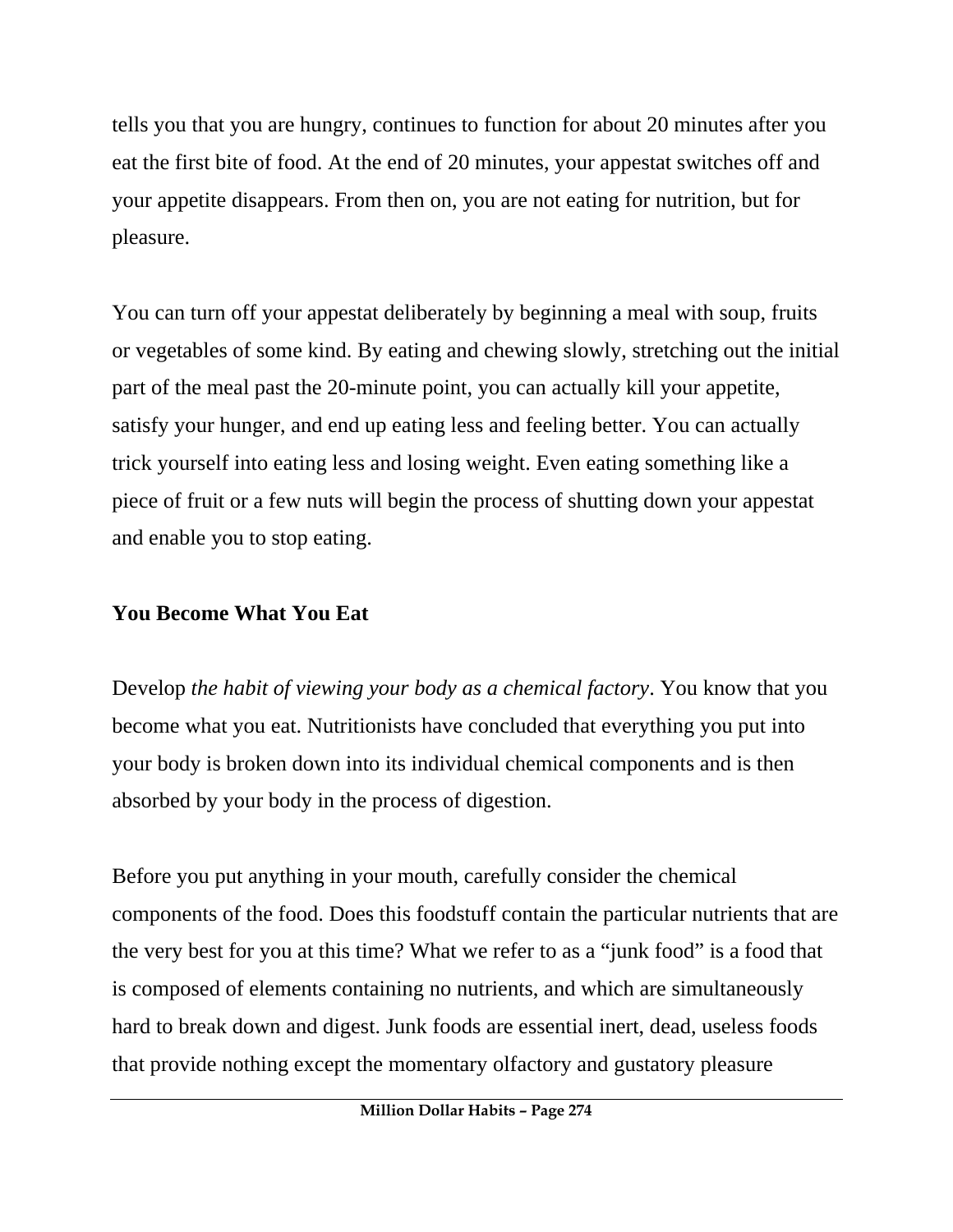experienced at the moment of eating them. Refuse to put junk foods, and other poor quality foods into your chemical factory.

Imagine that you became extremely wealthy and you were able to purchase an expensive racehorse, one that cost perhaps one million dollars. What kinds of foods would you give to this racehorse? Would you allow this racehorse to eat candy bars, potato chips, bagels and other high carbohydrate, low-nutrient foods? Of course not!

Think of how much more valuable you are as a person. You are certainly worth more than a million dollars. You should at least treat yourself as well as you would treat an animal that you had purchased.

## **Get Lots of Exercise**

The third habit you need to develop is *the habit of proper exercise*. Many people stop exercising in their late teens and early twenties, even people who were active in sports when they were growing up. However, the human body, made up of 610 muscles, is meant to be exercised regularly throughout your life.

Develop *the habit of articulating and moving every joint in your body*, every single day. This keeps your muscles and joints agile and flexible. Regular exercise assures that you have greater balance and mobility. It helps to diminish the likelihood of muscle or joint pain or problems.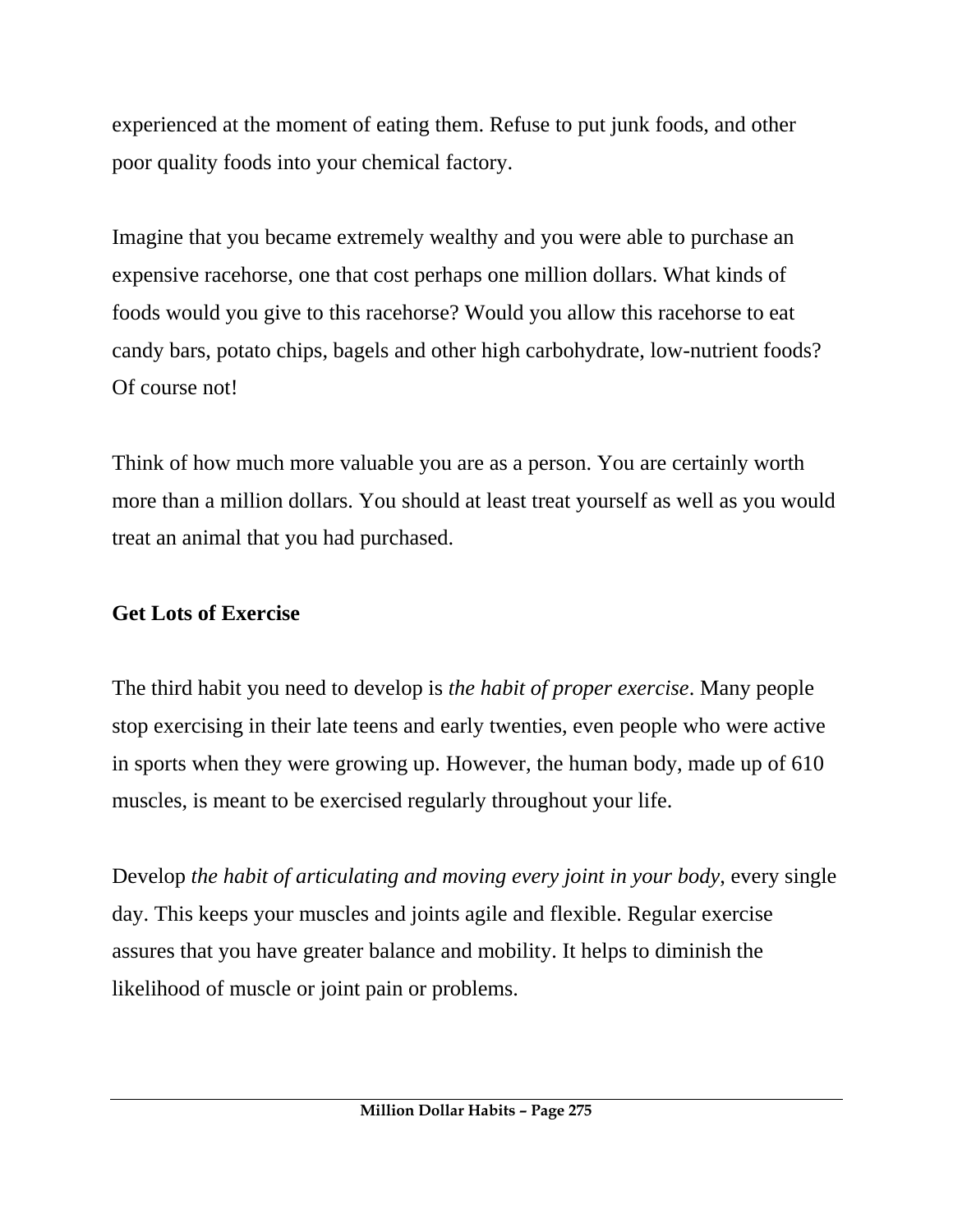Develop *the habit of exercising 200 minutes each week*. If all you did were to go for a walk, 30 minutes per day, seven days per week, you would be one of the fittest people in our society. If you disciplined yourself to ride an exercise bicycle, work out on a treadmill, swim, jog or engage in any aerobic exercises that get your lungs and heart pumping, you will dramatically improve your levels of health and energy in a short period of time.

Many people do not like to exercise. Well, that's too bad. The fact is that, if your goal is to live a long and healthy life, to be slim, trim and attractive to members of the opposite sex, to have high levels of self-esteem and personal pride, it is absolutely essential that you become physically fit. Fortunately, physical fitness is eminently achievable if you will just develop some of the habits that we are talking about in this chapter.

## **Take Good Care of Yourself**

The next habit that you need for superb all around health is *the habit of proper rest*. You need seven to eight hours of sleep each night for optimal performance. If you get less than six to seven hours of sleep per night, and you continue to work as hard as you normally do at your job, you will eventually develop a "sleep deficiency."

It is estimated that more than 60% of Americans are walking around today in a form of "fog." They are going to bed too late, often after having eaten late as well, sleeping poorly, arising not fully rested, and going through the day without the ability to function at their best, mentally and physically.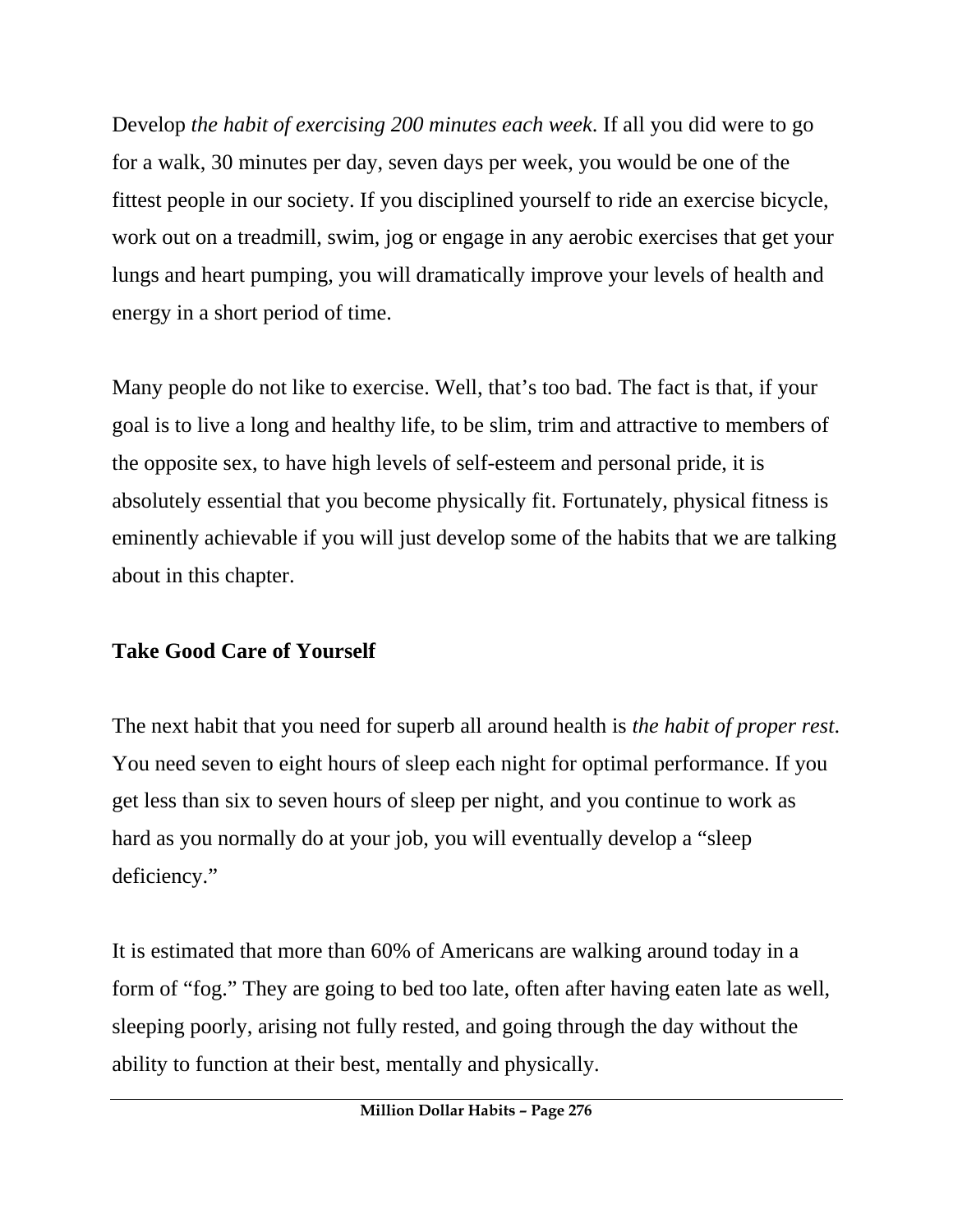You can change the way you feel about yourself, and your performance in your work and personal life, by developing *the habit of going to bed early*, by 10:00 pm each night and getting a good night's sleep every night of the week. Many people who have increased their sleeping hours from five or six to seven or eight have been absolutely amazed at the difference. They feel as if they have woken from a deep slumber. They feel brighter and clearer and are more alert, creative and intelligent. Sufficient rest is really important.

### **Take Regular Vacations**

In our Advanced Coaching and Mentoring Program, we teach people to set a goal of taking 120 to 150 days off each year. Initially, our clients are incredulous. They claim that it is simply impossible. It cannot be done. They are too busy. They have too much to do. If anything, they need to take off *less* time so that they can get caught up with all of their responsibilities.

However, if you develop the habit of taking every weekend off completely, allowing your mental and physical batteries to recharge, that will amount to a total of 104 days per year. If you take off every public holiday, that will be 6 more days per year, making a total of 110 days. If you take off four, six, or eight weeks each year on vacation, and refuse to do anything associated with work during that time, you will soon be taking off 120 to 150 days each year, almost without noticing it.

As you do this, something extraordinary will happen in your work. You will be more bright and alert. You will be more intelligent and creative. You will come up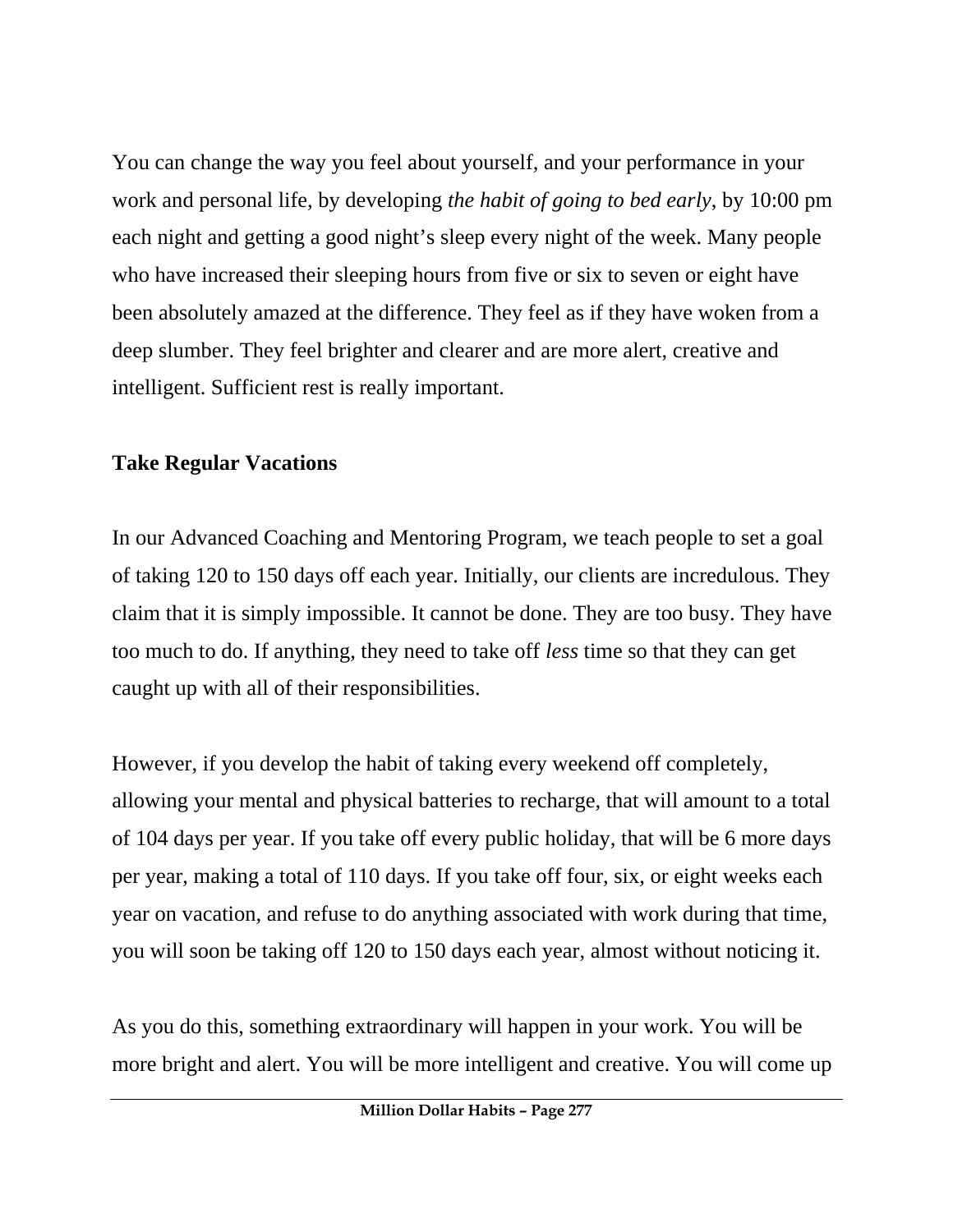with a continuous stream of ideas and insights that will enable you to accomplish vastly more than the people around you.

It seems that the more rest you get, and the more rested you are, as the result of going to bed early and taking regular vacations, the more productive you become, the fewer mistakes you make, and the faster you move ahead in your career.

I have studied this subject at great length for many years. What I have concluded is that you can take off as many as three full months each year and simultaneously increase your productivity, performance, output and income. Whenever we teach our clients to do this, they are absolutely astonished at how much more money they make, how much faster they move ahead in their field, and how much better they feel. We have never had an exception to this rule.

## **Early To Bed and Early To Rise**

In addition to the habit of proper rest, develop *the habit of going to bed early and arising early*. Almost all successful people practice the old saying, *"Early to bed and early to rise makes a person healthy, wealthy and wise."* 

When you get up early, at 5:30 or 6:00 in the morning, you will have ample time to think about the day ahead and to plan your work activities. Early rising gives you an opportunity to read, reflect and meditate. Early arising enables you to get up and get going without a feeling of pressure to rush out of the house in order to get to work on time.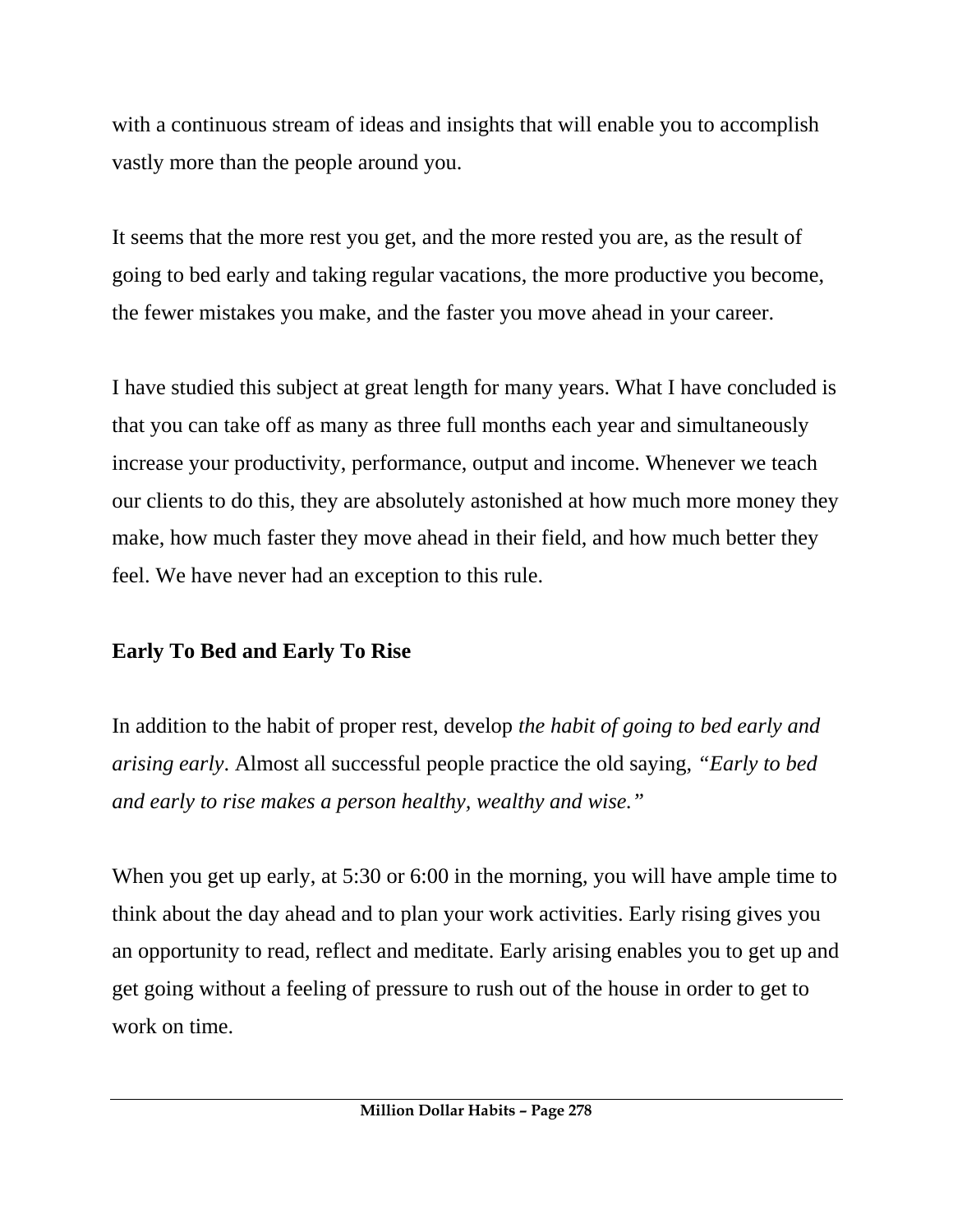Develop *the habit of investing the first hour of the day in yourself*. Read something inspirational, motivational or educational. Rewrite and reflect on your goals. Henry Ward Beecher once wrote, *"The first hour is the rudder of the day."* When you invest this first hour in yourself, the rest of your day will seem much smoother, and will unfold with great efficiency and effectiveness.

Develop the habit of eating an excellent, high protein breakfast with no toast, bacon or sausage. Eat a high quality lunch, ideally composed of a salad with protein such as chicken or fish. Eat a light dinner, primarily composed of vegetables with a little protein, but no breads, rolls or pasta. By developing the habit of eating in this way, you will soon have your weight and your health under control.

## **Drink Lots of Water**

In addition to proper weight, diet and rest, develop *the habit of proper hydration* as well. More and more people are finding that the consumption of large quantities of water throughout the day is one of the most important things you can do for excellent health.

The average person sips water throughout the day. But this is not enough. You need approximately two full quarts of water throughout the day to maintain the proper level of hydration in your body. Instead of sipping when you go past the drinking fountain, drink full glasses of water, at least once every hour.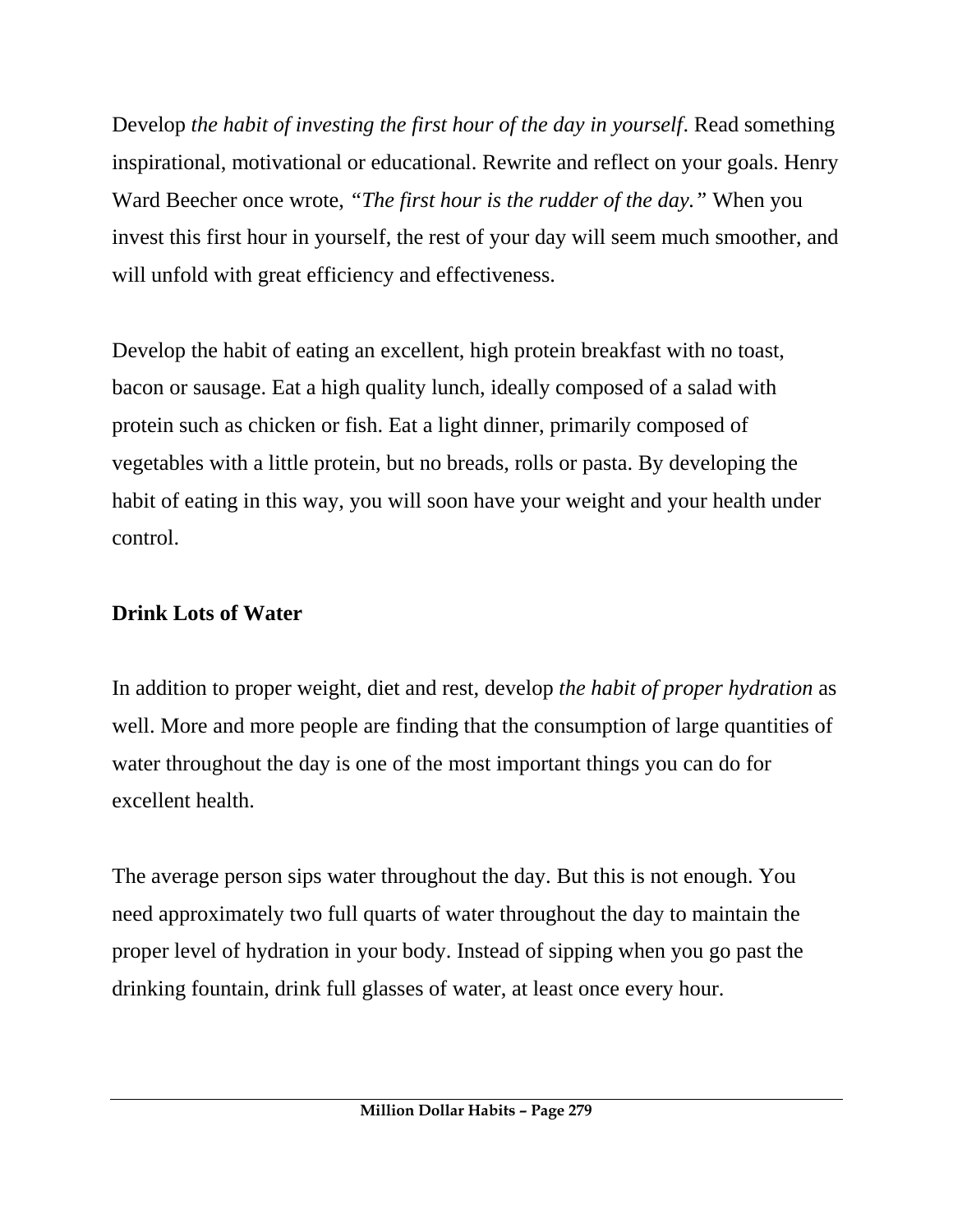You can tell if you are properly hydrated, rather than *dehydrated*, by looking at the color of your urine. When you are drinking sufficient quantities of water, your urine will be almost clear. When you are dehydrated, on the other hand, your urine will be a deep yellow, and sometimes even brown.

The fact is that you cannot drink too much water. If you drink any excess, it will just pass through in a short period of time.

Drinking lots of water has several great benefits. The most important is that proper hydration serves the purpose of detoxifying your body continually throughout the day. When you drink lots of water, the water washes away excess salt, sugar and other toxins that interfere with excellent health and functioning. You feel brighter and more alert. You become more creative and focused. If you are currently overweight, drinking lots of water will wash away the extra salt that often causes you to feel fat and bloated. This washing away of excess salt will cause you to lose weight. You cannot drink too much water.

## **Take Vitamin and Mineral Supplements**

An important health habit for you is *the habit of taking vitamin and mineral supplements each day*. The fact is that you simply do not get enough of the essential vitamins and minerals that you need for optimum health in your current diet. There are a thousand reasons for this, including the excessive use of fertilizers and pesticides in growing crops, the depletion of the soil, and the way that foodstuffs are processed before they get to your table.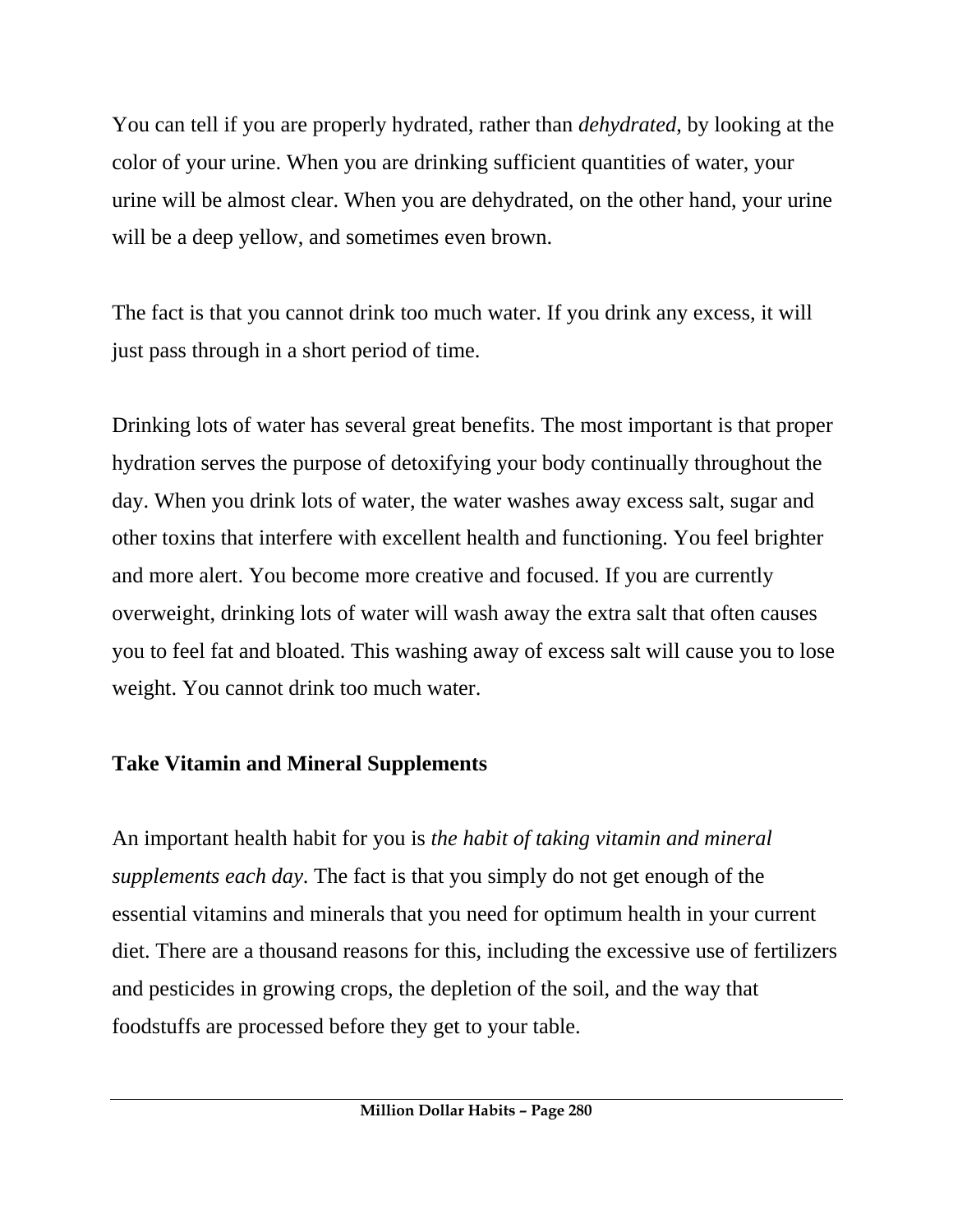However, when you take high quality vitamin and mineral supplements along with your meals, you will be assured of getting all the nutrients you need for high levels of energy and fitness.

One of the arguments against vitamin and mineral supplements is that, "You get all the vitamins and minerals you need if you just eat a proper diet."

This may be true, but nutritionists have calculated that you would need to consume about 20 pounds of food per day, including a wide variety of fruits, vegetables, whole grain products and lean source proteins to get the entire range of vitamins and minerals you require to function at your best. It is much better, easier and more controllable for you to take vitamin and mineral supplements on a regular basis.

### **Practice Excellent Dental Hygiene**

Develop *the habit of brushing and flossing your teeth twice each day*. There seems to be a direct relationship between dental health and hygiene and physical health and hygiene. People who take excellent care of their teeth tend to be healthier physically as well. Not only that, they look better, have cleaner, fresher breath, and are more attractive to others.

# **Get Regular Checkups**

Develop *the habit of getting regular physical and dental check-ups*. Today, we have the most advanced medical technology and the best doctors in the history of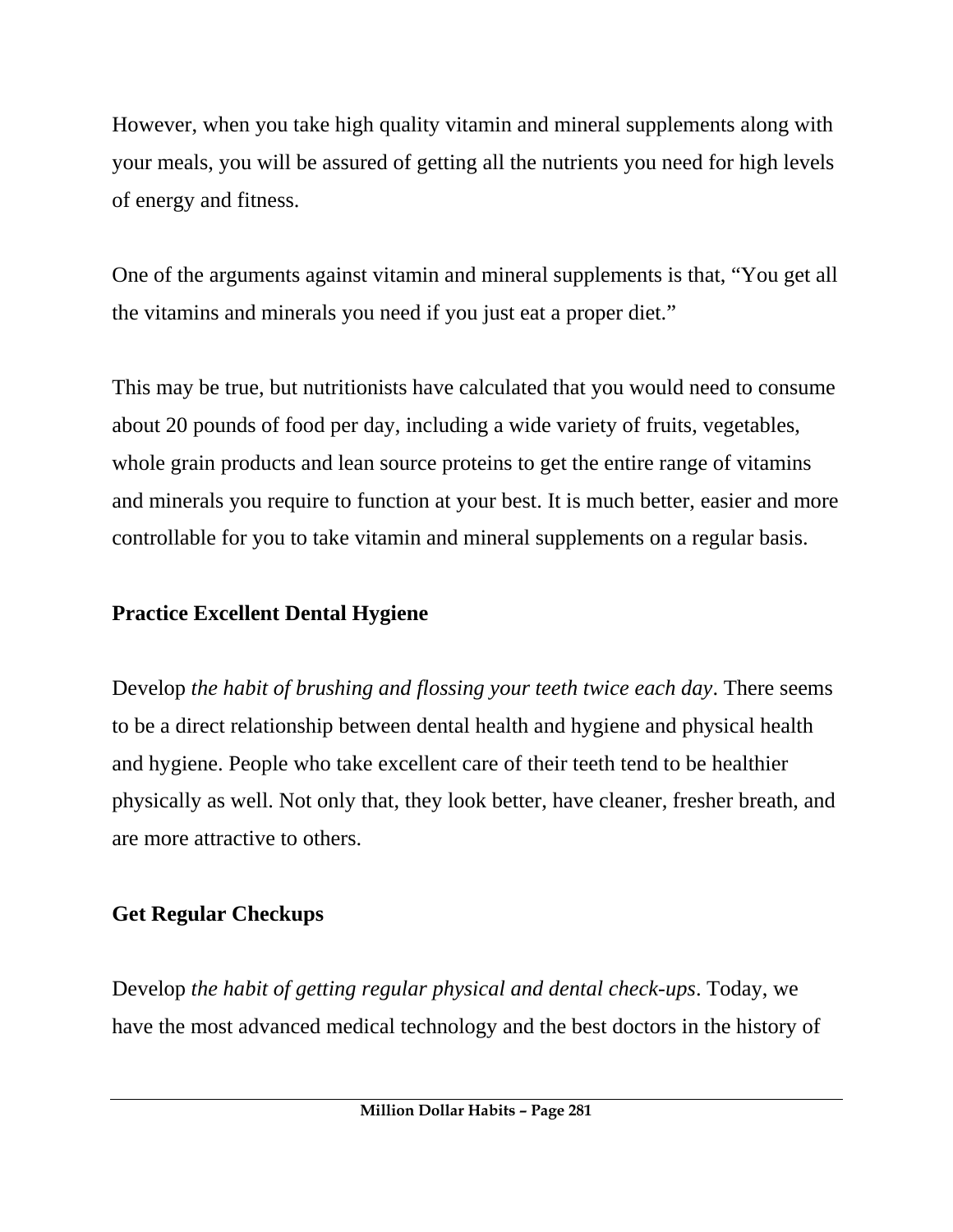the world available to us to enable us to live well and live longer. But none of these benefits or advantages will do us any good if we do not get regular check-ups.

Many of the life-threatening diseases, such as heart disease and various forms of cancer, can be detected years before they become dangerous if you get regular check-ups. It is tragic to learn about friends who died from cancer or heart disease because they put off going to a doctor until it was too late. Don't let this happen to you.

## **Practice Moderation In All Things**

Develop *the habit of temperance*, or "moderation in all things." Just as you should eat *less* than your stomach is capable of holding, you should also apply the principle of temperance to other things that you consume as well, especially alcohol.

According to the Alameda Study, covering more than 20,000 men over a 22-year period, one of the most important of all health habits is *"moderate to nil alcohol consumption."* One of the major killers in our society today is sclerosis of the liver. Another is the number of people killed in automobile accidents as the result of drunken driving. The practice of temperance, or moderation in alcohol consumption, is an essential habit for long life.

# **Belt Yourself In**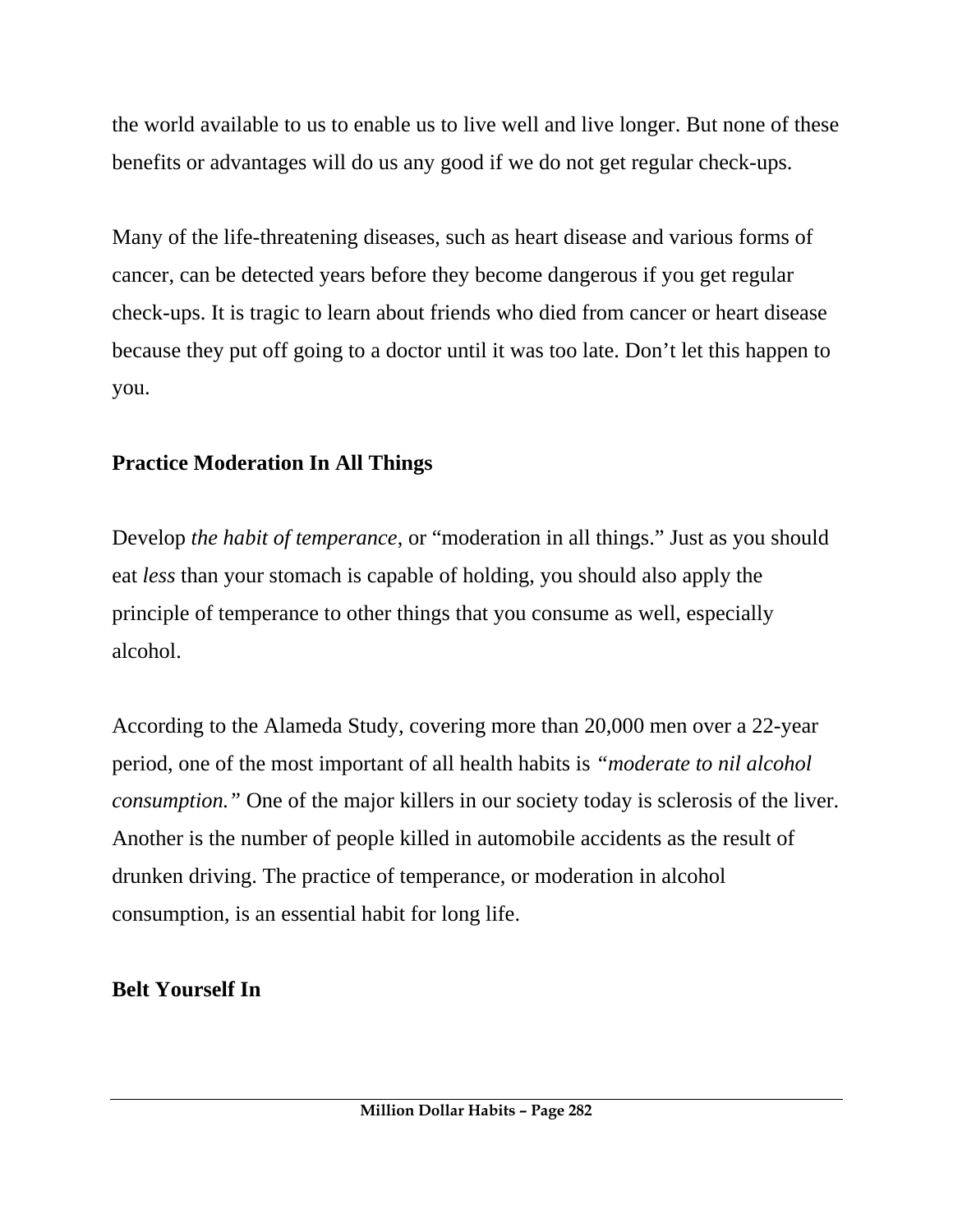Another discovery of the Alameda Study, in addition to proper weight, proper diet, proper exercise and proper rest, is the importance of wearing seatbelts when you drive. There is a saying that *"They only have to work once."* 

More than 42,000 people die each year as the result of automobile accidents. Most of these deaths could be avoided if people were wearing full seat and shoulder belts. Make it a *habit to do up your seatbelt* whenever you get into your car. Insist that your passengers fasten their seatbelts as well. This will not only give you an edge in terms of long-life, it can save the life of your passengers. It is a small effort for a huge potential benefit.

## **Clean As A Whistle**

Develop *the habit of cleanliness and excellent hygiene* in every part of your life. Bathe and shower regularly, wash your hair, brush your teeth, clean your fingernails and resolve to look excellent in every respect. Use proper deodorant and mouthwash. Wear clean clothes each day. Not only will you be more attractive to others by practicing high levels of cleanliness and orderliness in your personal and business life, but also your self-image will improve and your self-esteem will increase.

Researchers have discovered that teachers pay greater attention to students who come to school clean and well dressed than they do to students who come poorly dressed and unkempt. By the same token, bosses, customers and coworkers are far more likely to be impressed and influenced by people who look and smell good at work. It is a big pay-off for a small effort.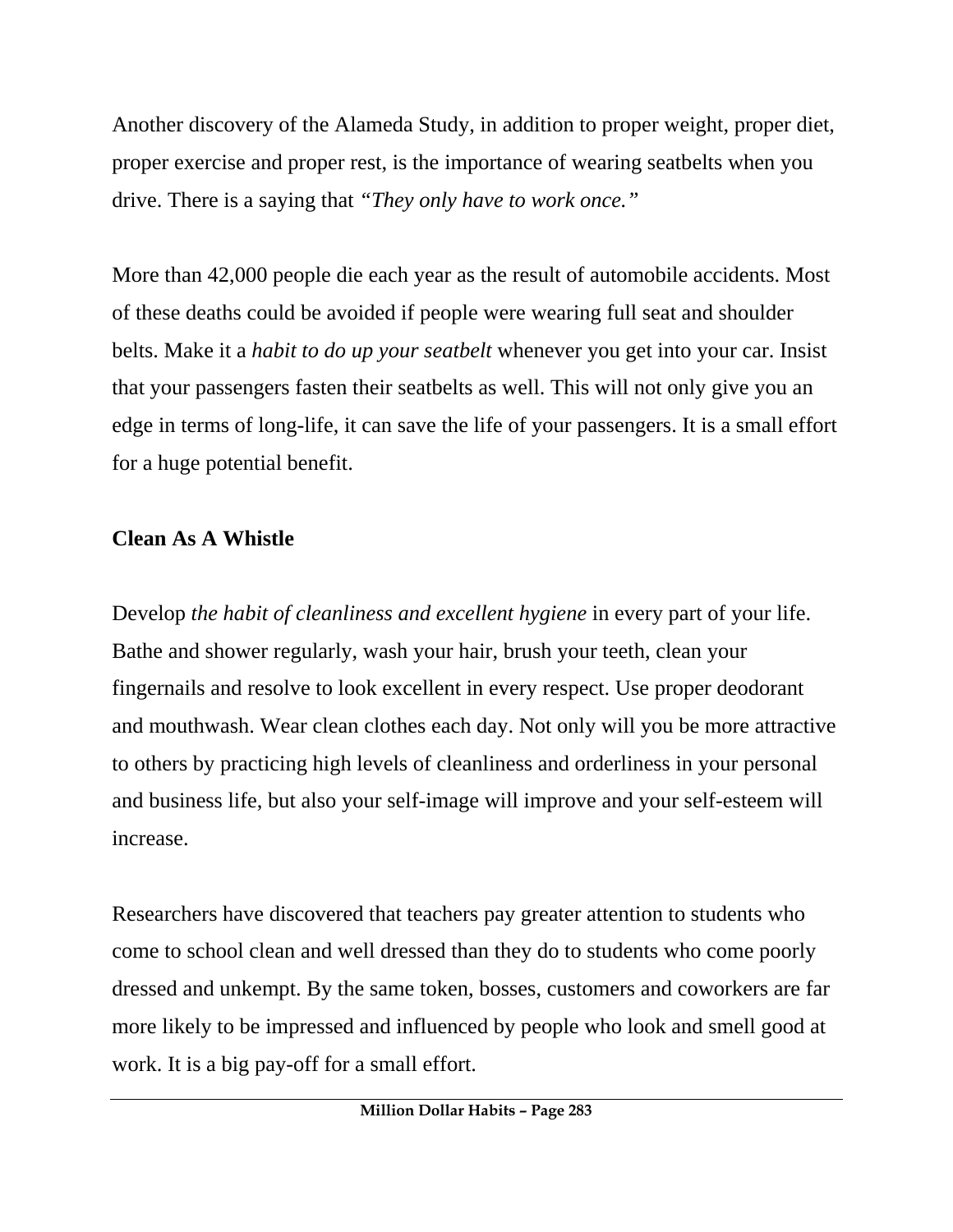#### **Become An Unshakable Optimist**

One of the most important habits that you can develop for health, happiness and long-life is *the habit of maintaining a positive attitude* toward the people and situations in the world around you. Remind yourself of the *Serenity Prayer: "God grant me the ability to change the things I can, the willingness to accept the things I cannot, and the wisdom to know the difference,"* (Reinhold Niebuhr).

Resolve to maintain a positive mental attitude no matter what happens. Refuse to allow yourself to become upset or angry when people and situations do not measure up to your expectations. Instead, be calm, relaxed and focused on solutions to the problems and difficulties facing you.

## **Practice Solitude Daily**

Develop *the habit of taking time for yourself, in solitude and meditation each day.* Reserve for yourself a 30-60 minute period where you can be completely alone, in the silence. Turn off all radio and television, put aside all reading materials, and just allow yourself to commune deeply with the world around you.

Blaise Pascal, the French writer once wrote, *"All the problems in the world originate because of man's inability to be alone in a room with himself."*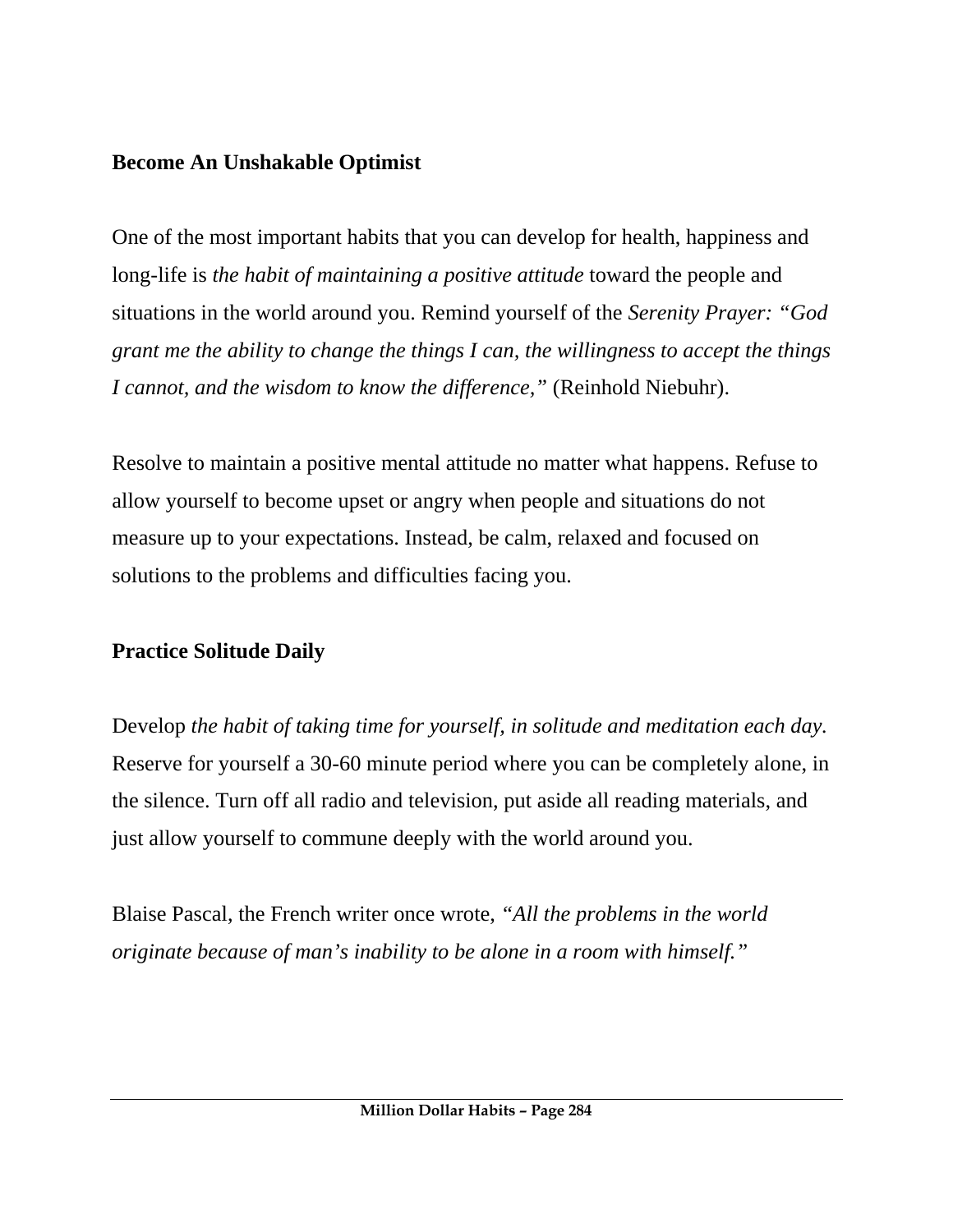Most people have never practiced solitude and meditation. We are so busy, with so much to do, and so little time, that we feel that we cannot take the few minutes necessary to sit quietly and be alone with ourselves. But this is mistaken.

Each time that you sit in solitude for 30 minutes or more, you will feel your mind becoming clear and calm. The problems and difficulties facing you will become lighter and easier to bear. You will receive superconscious insights and ideas to deal with the challenges of your day-to-day life. You will arise from a period of solitude greatly refreshed, mentally, emotionally and spiritually and with wonderful thoughts about how you can improve the quality of your life and work.

## **Set Peace of Mind as Your Most Important Goal**

Develop *the habit of making "peace of mind" your most important goal in life*, and then organize all of your life and activities around this goal. Listen to your inner voice. Trust your intuition. Only do what feels right and natural for you to do.

When you begin to focus on developing greater peace of mind, and listening to your intuition, you will probably never make another mistake. You will always find yourself doing and saying the right things, in the right way, at the right time. As you trust your inner voice, you will receive an endless flow of ideas, insights and creative solutions to solving your problems, and achieving your every goal.

Fully 85% or more of all physical illnesses and ailments today are psychosomatic in origin. "psycho" the mind, makes "soma" the body, sick. The very act of letting go and relaxing, practicing solitude and meditation on a regular basis, dramatically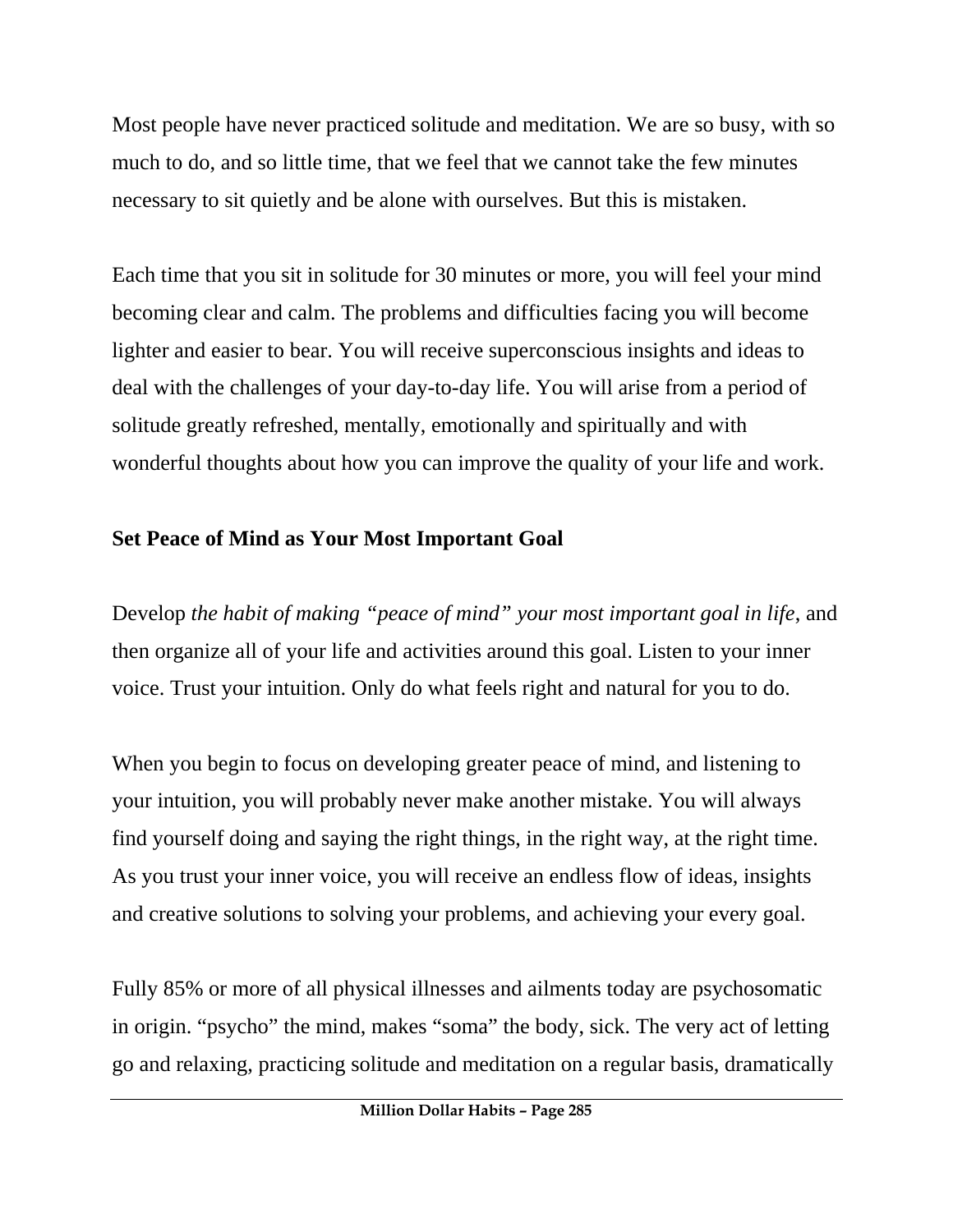lowers your levels of stress and tension, and raises your levels of energy and awareness.

The more centered you are within yourself, and the more positive and optimistic your thinking, the healthier and happier you will be and the longer you will live. By placing peace of mind as the central organizing principle of your life, you will become a more effective, efficient and happier person. The journey of your life will be far longer than that of the average person, and you will enjoy every step along the way.

# **Action Exercises:**

- 1. Practice future-orientation and "idealize" perfect health for yourself; what level of health would you have if you were physically perfect in every respect?
- 2. Write out a description of your ideal future health, as if you had no limitations and you could achieve any condition you desired.
- 3. Set clear, written, time-bounded goals for your weight, waist size, number of minutes of exercise per week and your physical activities.
- 4. Make a complete health plan to live to be 100 years old; what would you immediately do more of, or less of, to reach that goal in fine form?
- 5. Organize your vacation schedule for the next year, in advance, and make the necessary bookings, with deposits, immediately.
- 6. Determine the one health habit that could help you the most at the moment and then launch on this habit immediately; allow no exceptions until it is a permanent part of your behavior.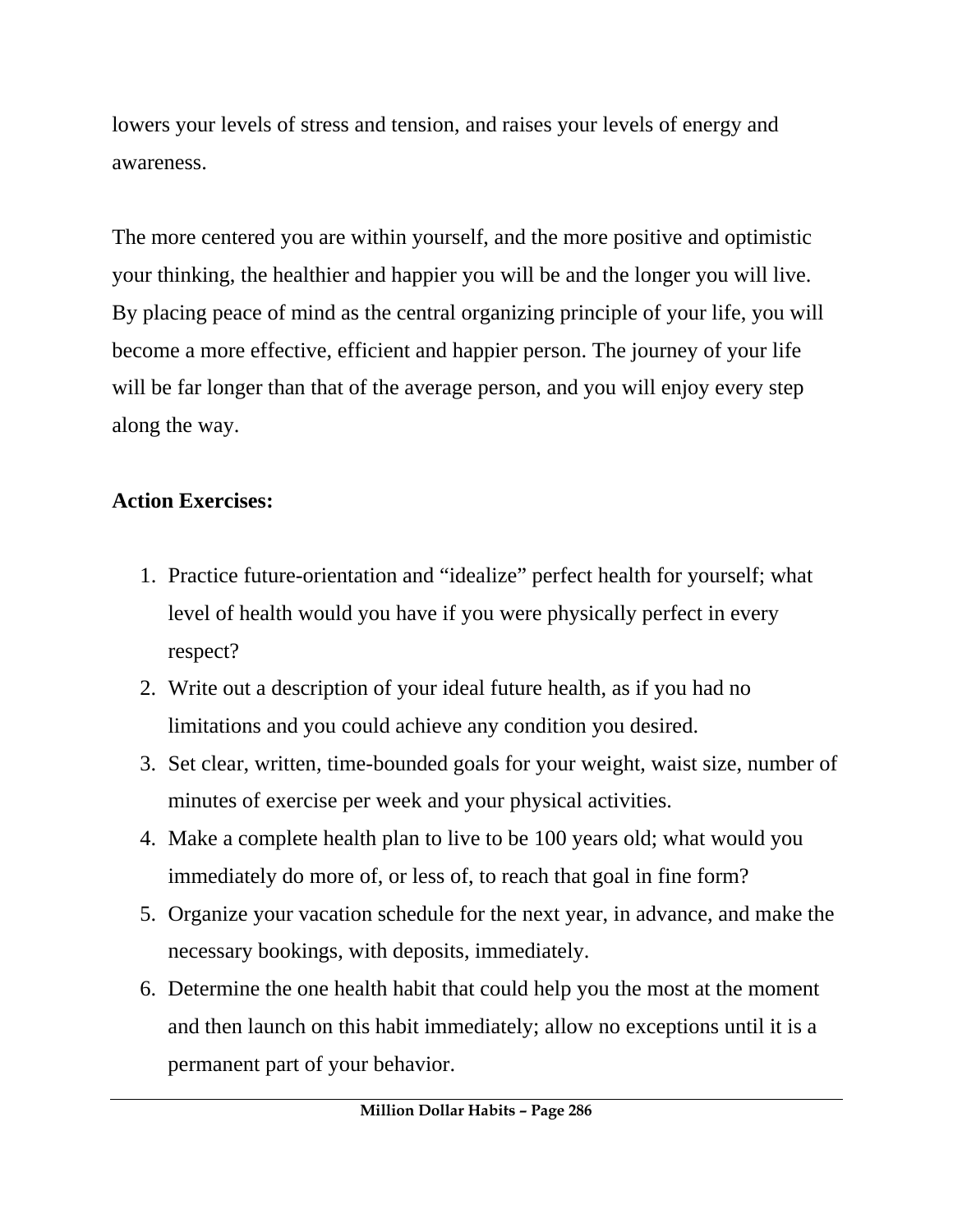7. Resolve to take time for yourself each day in solitude and meditation, either first thing in the morning or in the evening; keep this appointment with yourself.

*"A strong, successful man is not the victim of his environment. He creates favorable conditions. His own inherent force and energy compel things to turn out as he desires."* (Orison Swett Marden)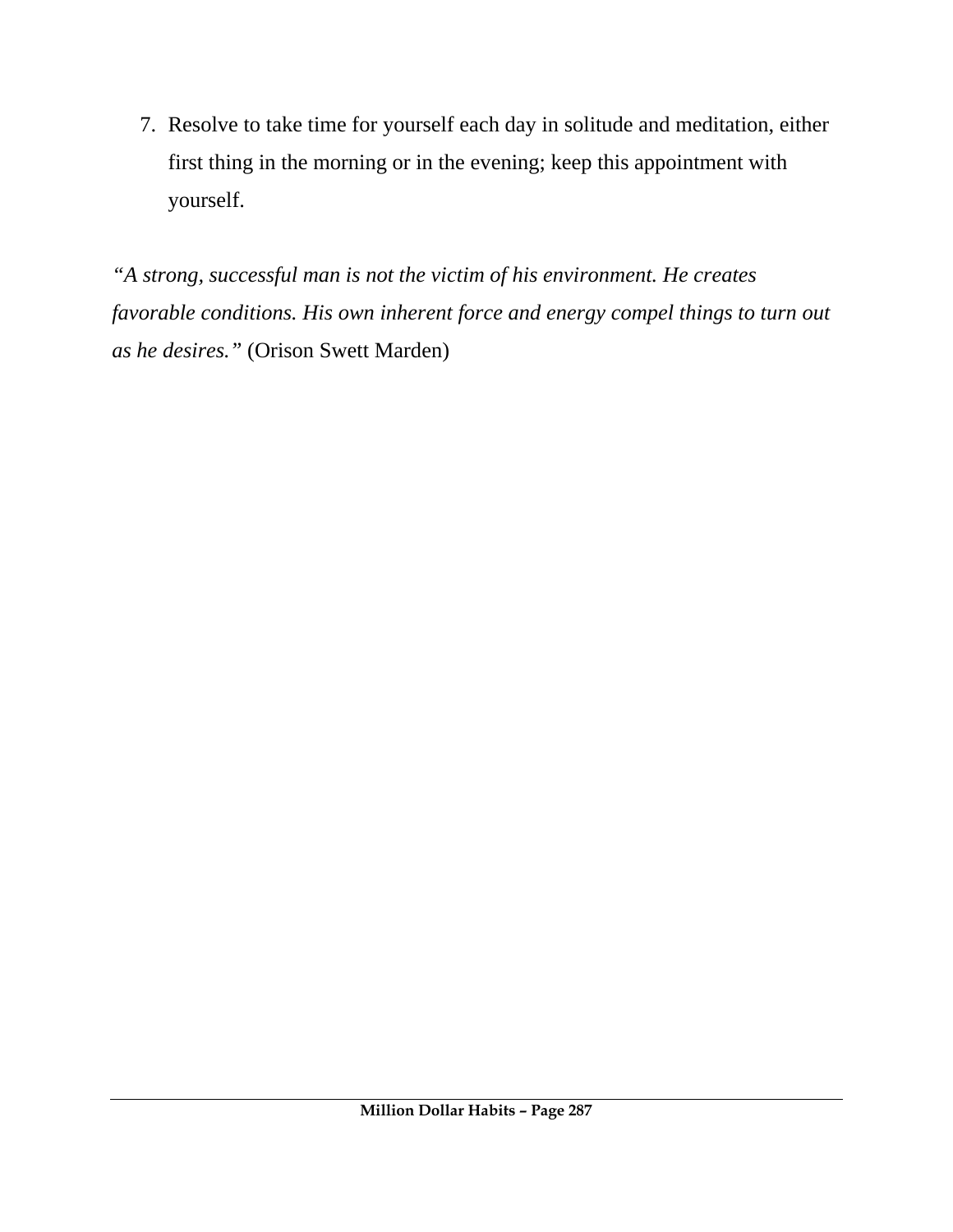#### **Chapter Twelve**

### **The Habits of Character and Leadership**

*"The beauty of the soul shines out when a man bears with composure one heavy mischance after another, not because he does not feel them, but because he is a man of high and heroic temper."* (Aristotle)

The ultimate aim of human life and activity is the development of character, according to Aristotle. The most important goal that you accomplish in the course of your life is to become an excellent person, in every respect. Your purpose should be to develop the kind of personality and character that earns you the respect, esteem and affection of the important people in your world.

Men and women of great character are those who have developed the habits of thinking and behaving that are consistent with the fine qualities that they wish to be known for. They discipline themselves to do the right thing in every situation. By working on themselves, and by steady effort, great people in our world, living and dead, have behaved in certain ways, whether they felt like it or not.

In his Nicomachaen Ethics, Aristotle wrote about the great virtues possessed by the leading men and women of the age. He concluded that each virtue is a "Golden Mean" between the extremes of that quality on either side. For example, he concluded that courage was the golden mean between cowardliness on the one extreme and impetuosity on the other. He taught that it should be each person's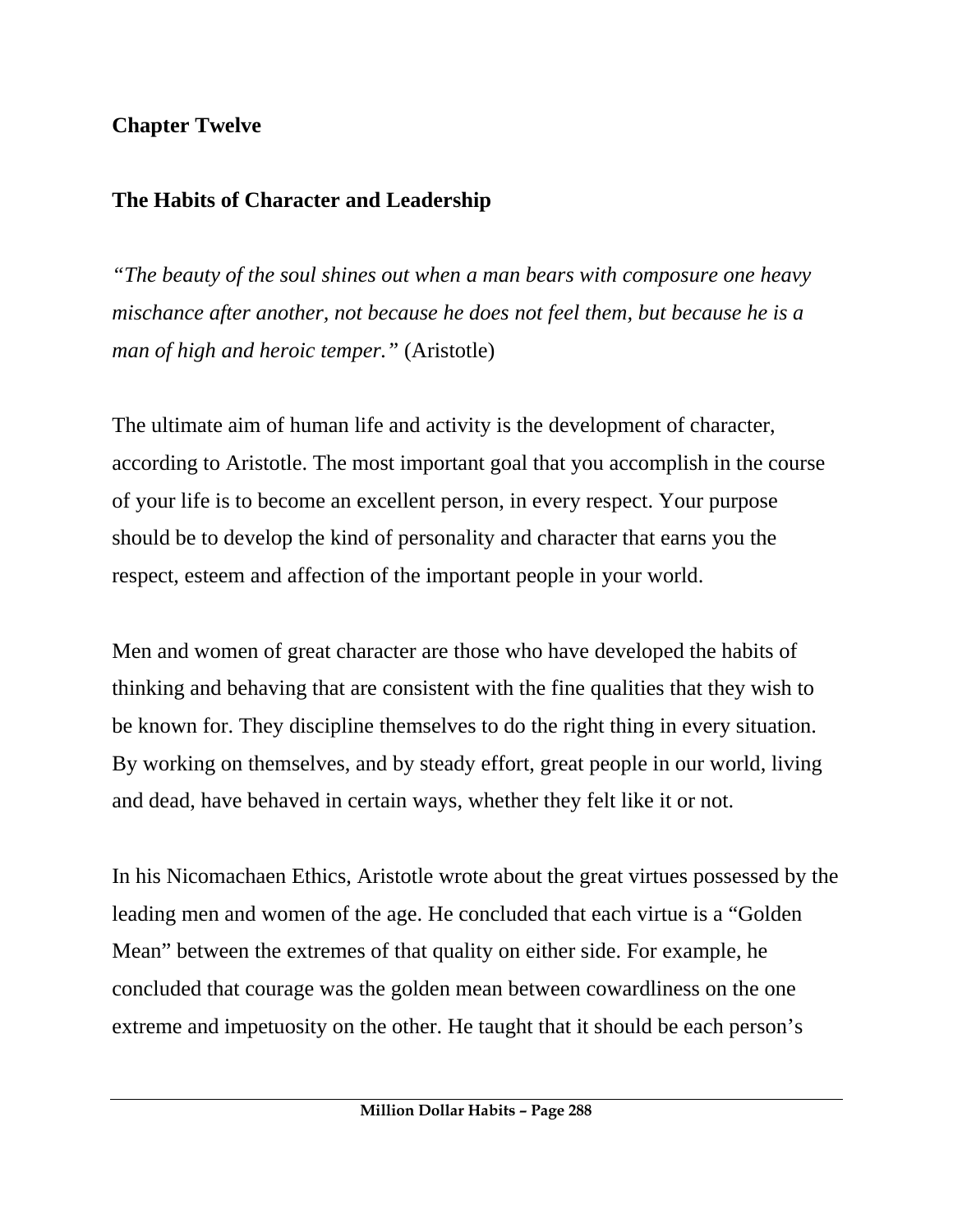goal in life to reach the golden mean in each virtue, quality or attribute that he aspires to.

# **The Education of the Young**

Aristotle also wrote that, *"All improvement in society begins with the education of the young."* One of the primary responsibilities for those in charge of educating young people is to instill in them the importance of virtue, character and good behavior. Children are inordinately influenced by the people around them when they are growing up. This is the time when young people are most capable of incorporating the finest qualities into their characters.

But what if you have reached adulthood without the virtues and qualities that you most admire and aspire to? What can you do? Well, fortunately all virtues and values are merely habits of thinking and acting. *You can learn any habit that you consider to be either desirable or necessary.* You can learn a virtue or value of character and leadership the same way you develop a physical skill or habit, by practice and repetition.

## **Develop Your Own Character**

Aristotle, probably the greatest philosopher and thinker of all time, said that, if you wish to learn a virtue later in life the method is simple. Simply practice the virtue in every situation where that virtue is required. In other words, if you wish to develop the quality of courage, act courageously even when you feel afraid. If you wish to develop the quality of generosity, be generous on every occasion, even if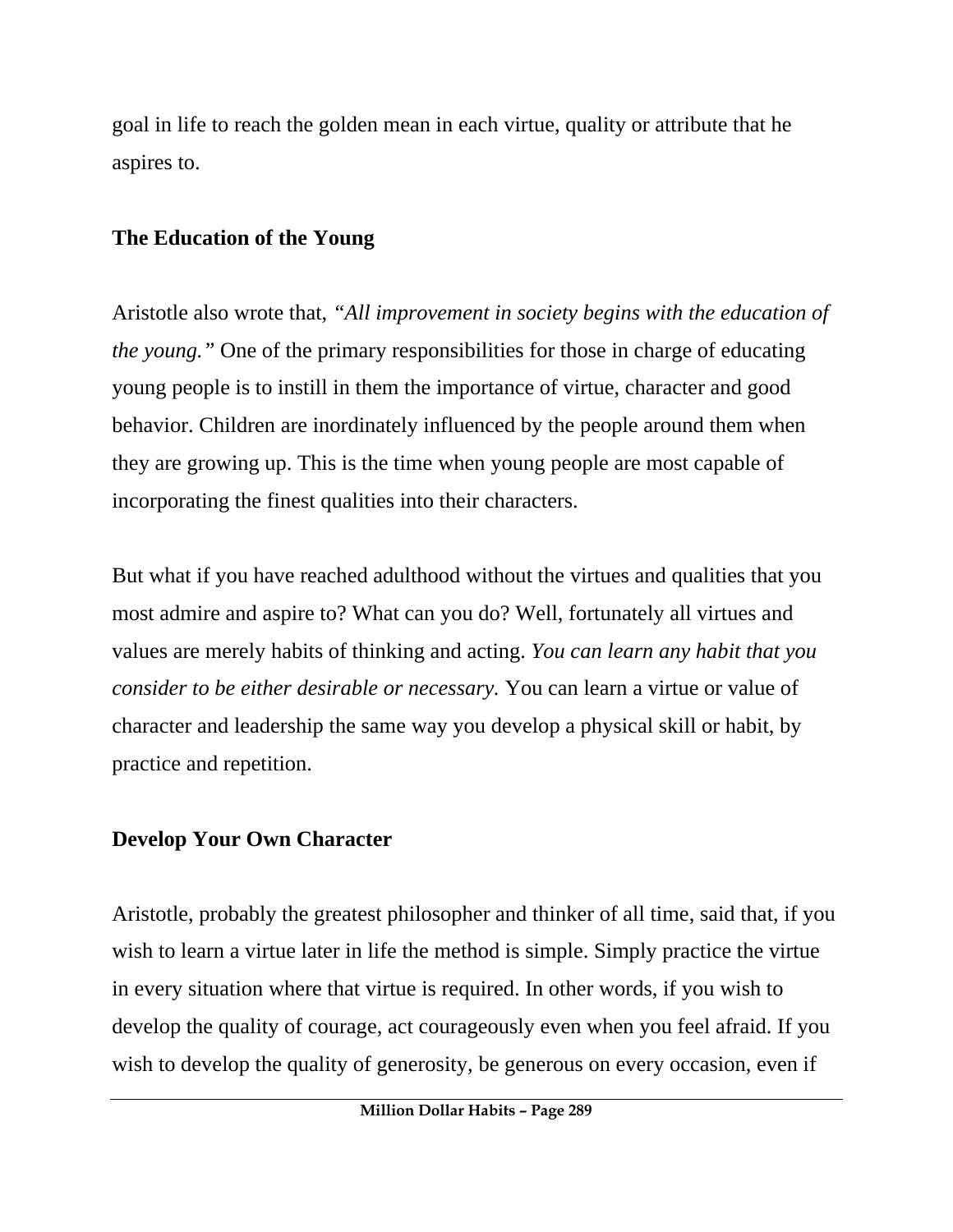your feel stingy. As you practice and repeat the virtue, it becomes more and more a part of your personality. It soon becomes automatic and easy. Eventually, you will reach the point where you cannot imagine acting in any other way.

Decide today to become a "do-it-to-yourself" project. Establish a series of goals and a work schedule for the development of your own character and personality. Set high standards for yourself, and resolve to develop the habits of excellent behavior practiced by the men and women who you most admire.

## **Imagine Your Ideal Self**

When we spoke about self-concept in Chapter One, we talked about the role of the "self-ideal" in shaping and forming personal character. The greater clarity you have about the qualities that you most admire, and desire to incorporate into your personality, the easier it is for you to engage in the behaviors that are consistent with those virtues and values. The more repeatedly you engage in those behaviors, the more you internalize those qualities, until they become a permanent part of you.

The starting point of character development is for you to develop *the habit of longterm thinking in your work and in your personal life.* There is no area where this is more relevant than for you to project to the end of your life, and to write your own eulogy, to be read at your funeral where your friends and family are gathered. If you could fulfill your potential, and become the very best person that it is possible for you to become, how would people think about you, talk about you and describe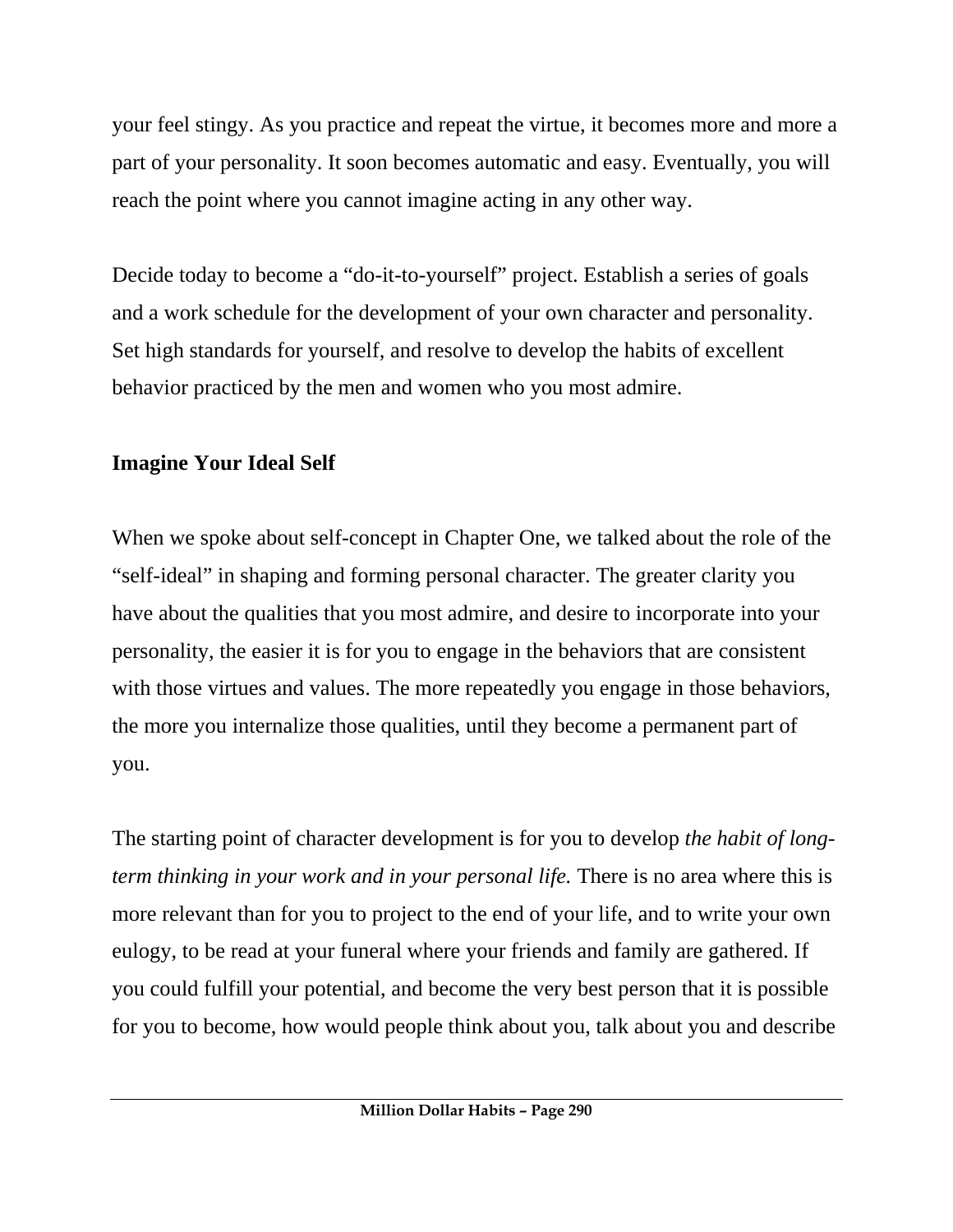you to others? What words would they use? What virtues, values and qualities would they ascribe to you? How would you be remembered, and for what reasons?

# **Acting As If You Were Already That Person**

As you develop greater clarity about how you want to be remembered in the hearts and minds of other people, you will become more clear about those values and qualities that are most important to you. You can then set those qualities as goals for yourself, and make plans for their accomplishment. From that point forward, you *"act as if"* you already had those qualities whenever they are called for.

If you wish to develop the quality of *patience*, for example, practice being patient even when you feel pressured or in a hurry. If you wish to develop the quality of compassion, practice putting yourself in the situation of the other person and thinking, *"There but for the grace of God, go I."* 

This habit of projecting yourself forward into the distant future, and then looking back to the present for guidance on the steps that you should be taking each day can have a profound impact on your life. Many years ago, the brother of Alfred Nobel died in Stockholm. But the newspapers got the name wrong and instead concluded that it was Alfred Nobel himself who had died. They then wrote his obituary, which he read the next day. In his obituary, the primary accomplishment for which he was remembered was for the invention of gunpowder, which had been responsible for the death of countless human beings in wars and conflicts around the world.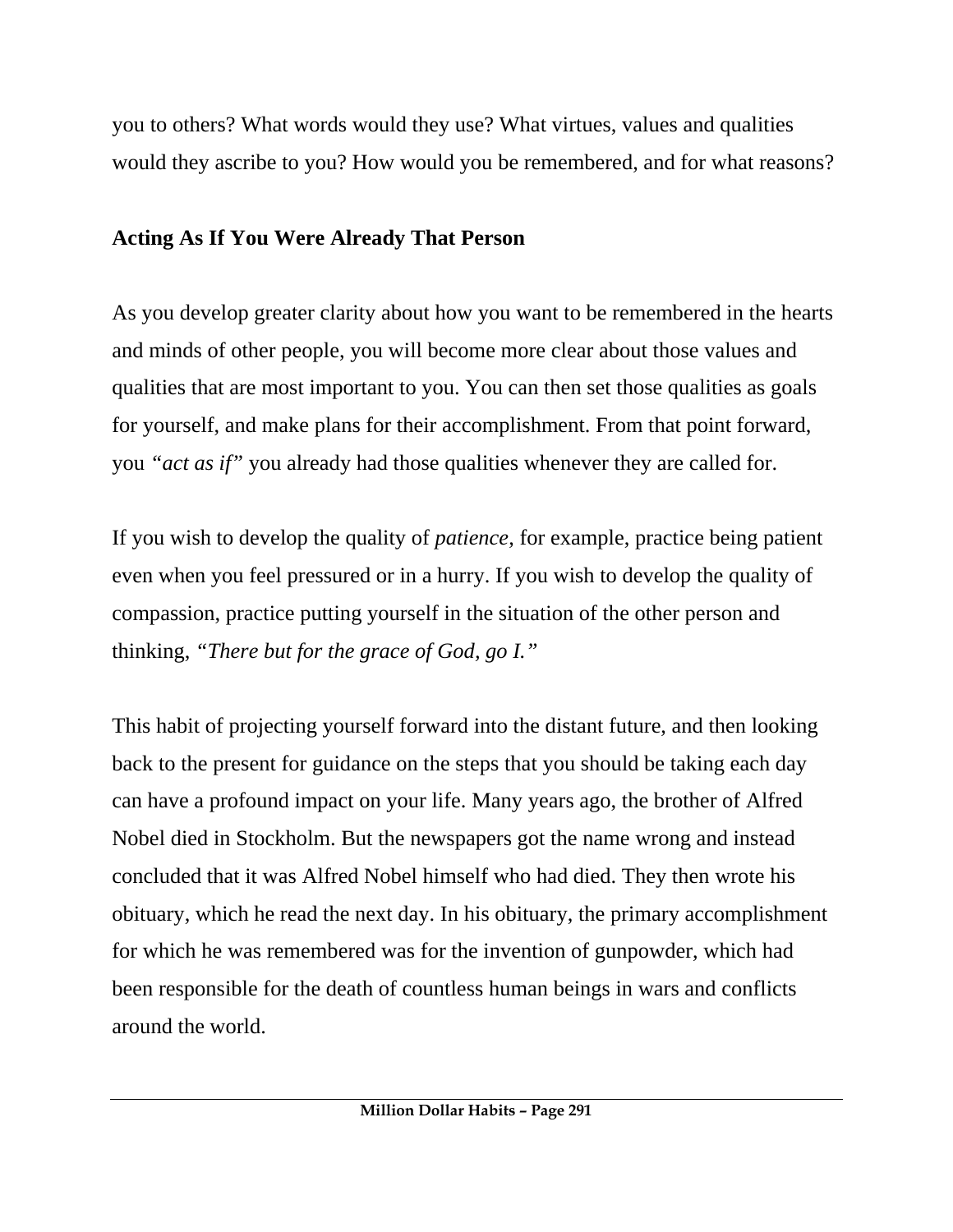#### **Change Your Destiny**

This obituary had such a shocking effect on Nobel that he immediately began rearranging his entire life to change his legacy and to assure that his obituary, when it was written, would be completely different. To this end, he established the Nobel Prizes, based on his great fortune, which are today the highest awards that can be attained in the worlds of literature, medicine, science, economics, peace and chemistry. By thinking clearly about the legacy he wanted to leave, he transformed both his present actions, and his ultimate memory. He rewrote his own obituary.

To become a person of great quality and value, you should develop *the habit of reading about and studying about other men and women who have started with little or nothing and who have gone on to accomplish wonderful things with their lives.* It seems that many men and women who achieve greatness as adults spend many hours as children reading the biographies and autobiographies of successful people. Because young people are so susceptible to the suggestive influences of others, as they read, they began to envision and imagine themselves having the same qualities when they grew up as the people that they were reading about. And that is exactly what happened in many cases.

## **Aspire To Leadership**

It is not easy to rise to a position of leadership in any organization or in any society. The competition for leadership is fierce. Only the people who are the very best equipped to acquire leadership positions, and then to hold onto those positions against all others who desire them, rise to the top in any area.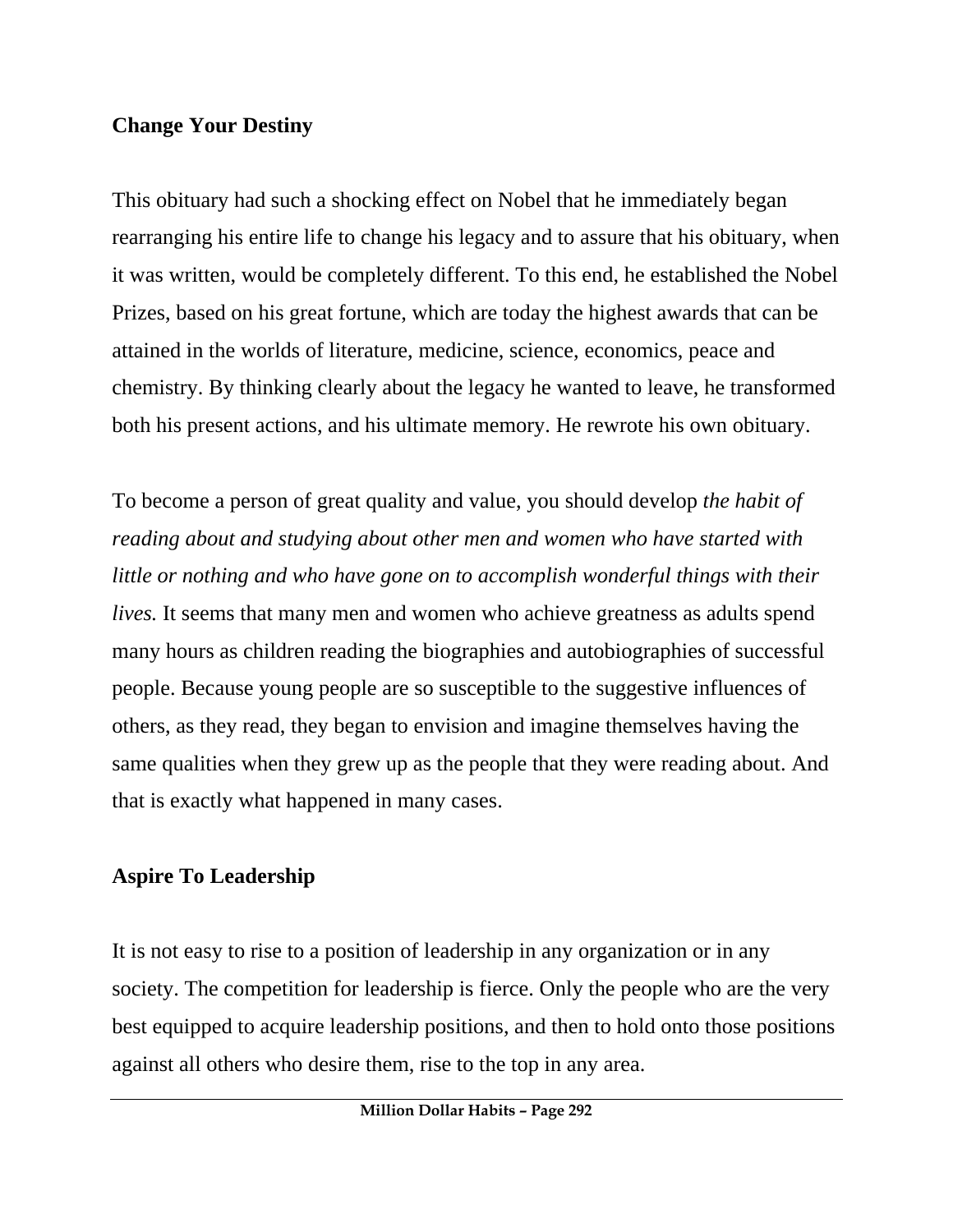Different areas of endeavor require different qualities of leadership to be successful. The qualities of leadership necessary to direct an army at war are very different from the qualities of leadership that are necessary to direct a large university. The qualities of leadership necessary to start and build a successful entrepreneurial business are very different from the leadership qualities necessary to run a large organization.

#### **Whatever It Takes**

In a way, leadership is *"situational."* What is necessary for success in a leadership position is determined by many factors, including the people to be led, the objectives to be accomplished by the organization, the competition for resources, the social, cultural, political and economic environment, and the situation that the leader finds himself in at the moment. If you change any one of these factors, the qualities of leadership necessary for success will change as well.

There have been more than 3300 studies of leadership conducted over the years. They have discovered more than 50 different qualities that leaders have or develop over time. Of those qualities, there are a few that seem to be consistent in almost every case where a leader accomplishes great things and earns the undying respect, esteem and loyalty of other people, even long after he has passed from the scene. The one quality that all these studies on leadership held in common was the quality of "vision." Leaders have vision; ordinary people do not.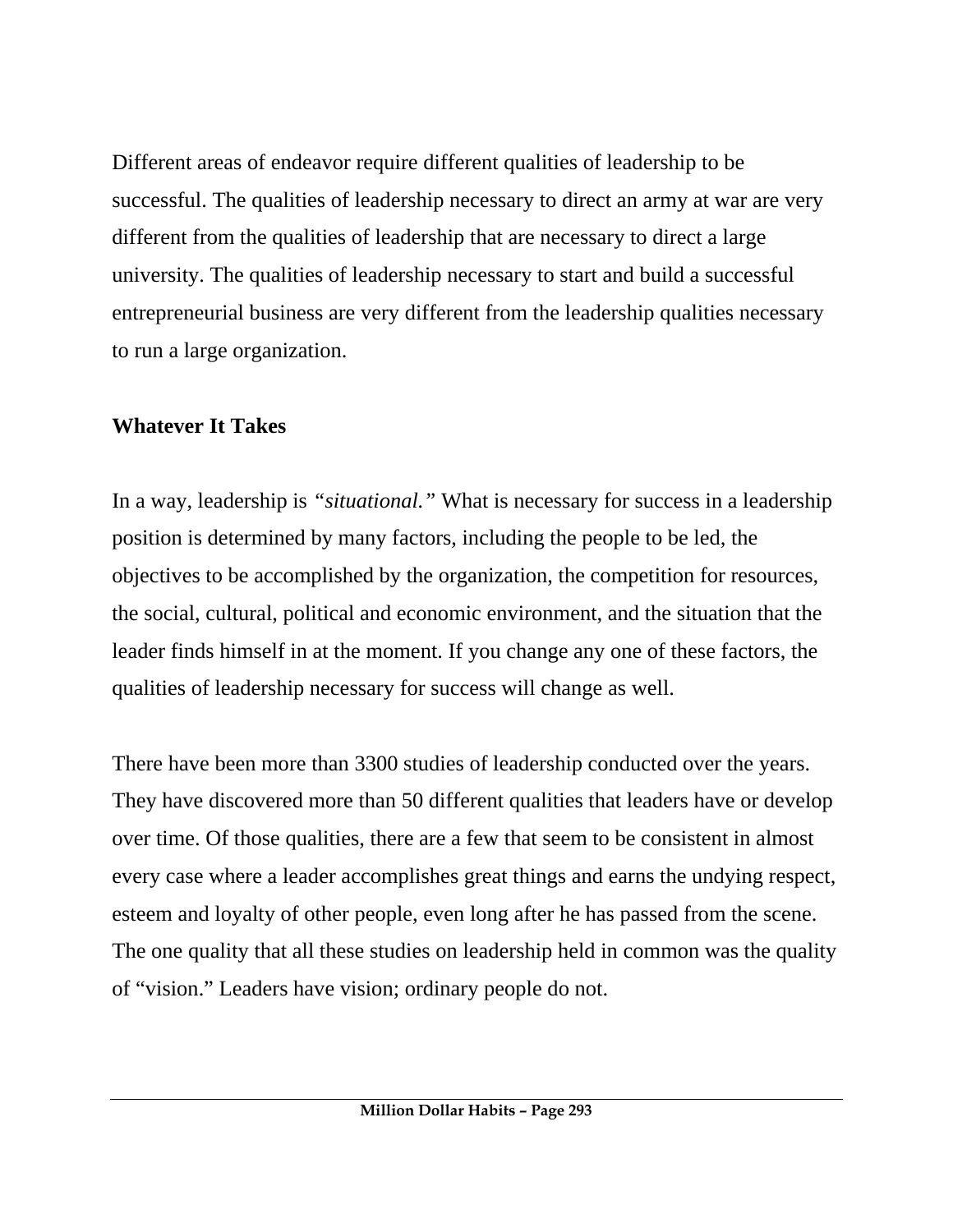#### **Develop A Vision**

To become a person of character, and a leader in your own life and world, the first habit you must develop is *the habit of vision*. You must develop *the habit of projecting forward several years into the future*. You must develop *the habit of developing absolute clarity* about what you want to accomplish in your position, and what it will look like if you are successful.

One way to develop a vision for each part of your life is to wave a magic wand in your mind and imagine that you have no limitations on what you can be, have or do. Create a perfect future ideal image of how your situation would appear if it were perfect in every way. Allow your mind to float freely. Imagine that you have no limitations of time, money, resources or ability. Imagine that everything is possible for you.

Just as you would design your dream house if you had an unlimited budget, take some time to design your "dream future" as if you had unlimited abilities and resources. The greater clarity you have regarding your long-term vision, the easier it is for you to motivate and to inspire other people to work with you to make that vision a reality.

#### **Be The Best At What You Do**

In business, the most important long-term vision you can have for your organization is to "be the best." It is to identify a quality of your product or service that is relevant and important to your customers, and then to focus all the energies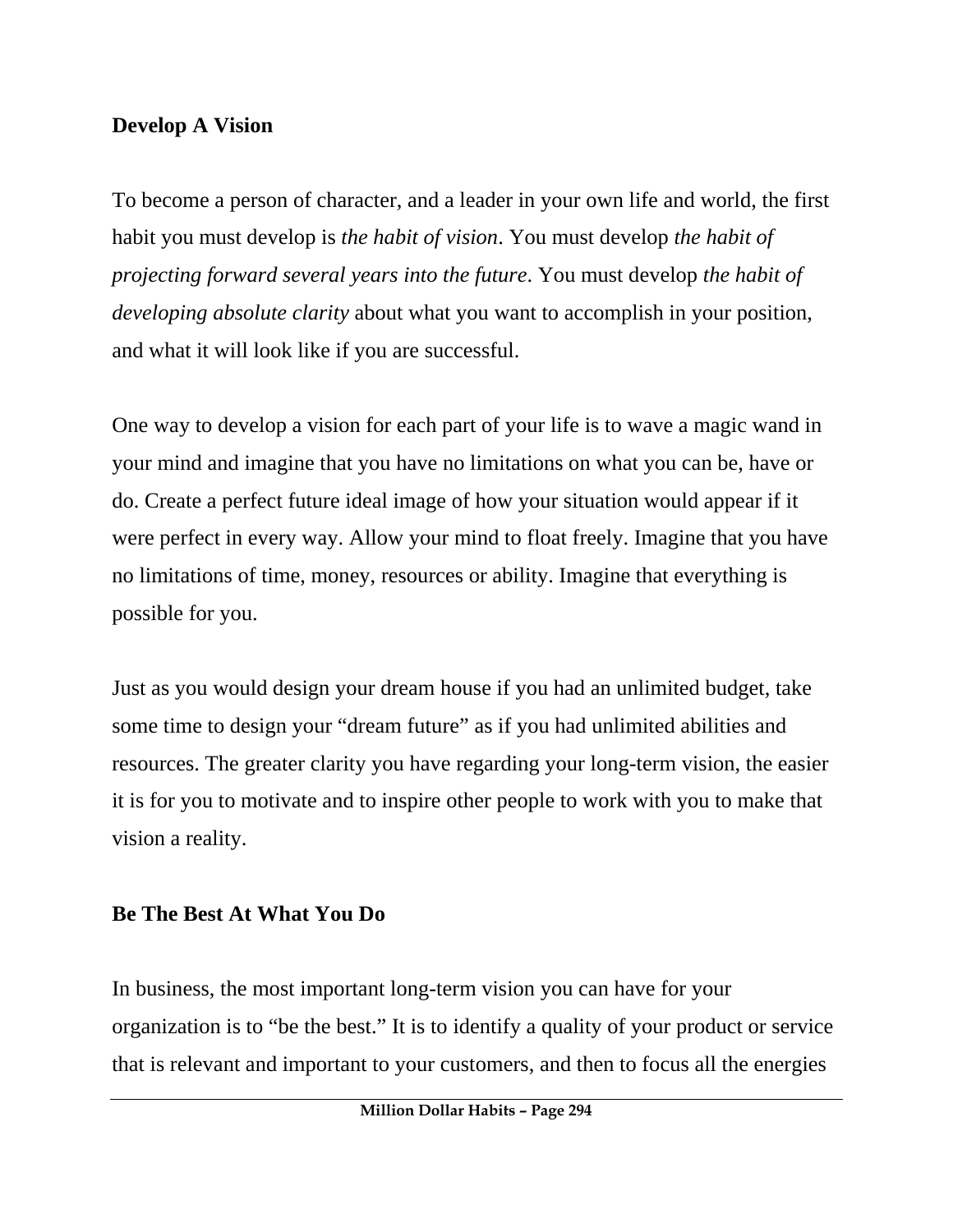and creativity of your organization toward achieving superior performance in that area. Developing *the habit of thinking in terms of making your business the very best in your industry* is an essential quality of visionary leadership. Without this commitment to excellence, by default, organizations and individuals slip into mediocre or merely satisfactory performance.

#### **Dare To Go Forward**

The second quality you must develop, the second most common habit of great men, women and leaders at every level, is *the habit of courage*. Many people have exciting hopes, dreams and visions for the future. But only a few people have the courage to take the risks necessary to turn those visions into realities.

The most important part of courage is the willingness to launch, to take action in the direction of your goals and dreams, with no guarantee of success. Courage requires that you take risks with time, money, emotion and other resources. Courage requires that you accept the possibility of losses, setbacks, obstacles, difficulties, and temporary failure.

The rule is that it is impossible to succeed without failing. Failure seems to be an indispensable prerequisite for success. You only learn to succeed by failing, and by then evaluating the reasons for your failure. The faster you fail in a forward direction, the faster you succeed.

## **The Secret to Success**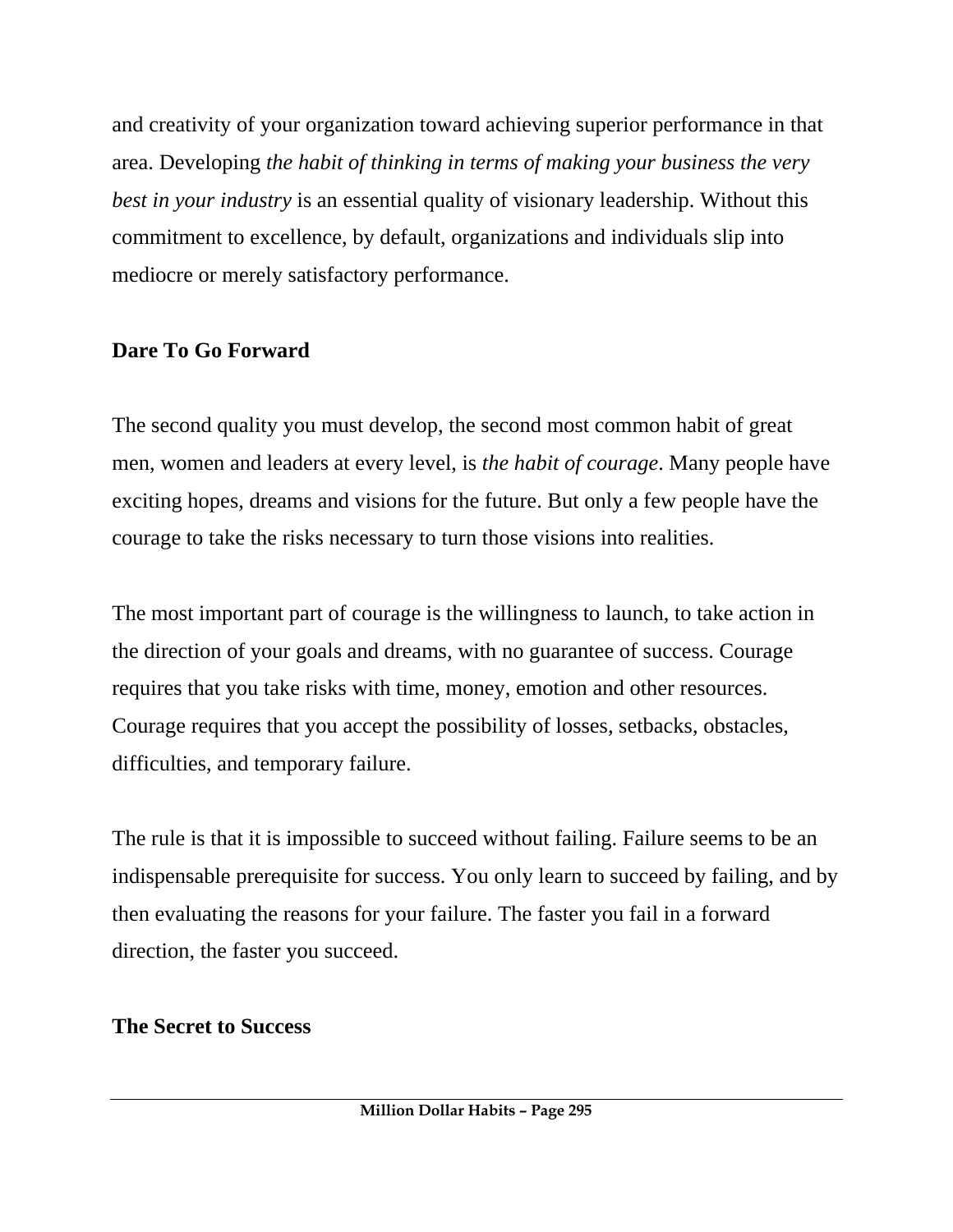Thomas J. Watson, founder of IBM, was once asked by the young journalist Arthur Gordon, *"Mr. Watson, how can I be more successful faster?"* 

Watson replied with these profound words, *"If you want to succeed faster, you must double your rate of failure. Success lies on the far side of failure."* 

It seems that you will fail far more times than you succeed. Murphy's Law will apply to every new goal that you attempt: *"Whatever can go wrong will go wrong. And of all the things that can go wrong, the worst possible things will go wrong at the worst possible times, and cost the most money."* 

The first corollary to Murphy's Law is that, *"Murphy was an optimist."* 

## **Overcoming Your Fears**

The way that you develop the habit of courage is by acting courageously whenever courage is called for. Ralph Waldo Emerson once wrote that the most important lesson he learned as a young man was, *"In every situation do the thing you fear."* He concluded, *"If you do the thing you fear, the death of fear is certain."* 

You develop the habit of courage by moving toward the things you fear. You develop the habit of cowardliness by moving away from or avoiding the things or people that you fear. From this day forward, make it a habit to confront your fears, to face your fears, to do the things that you fear and to deal with the people and situations that make you feel fearful. Each time you face a fear and overcome it,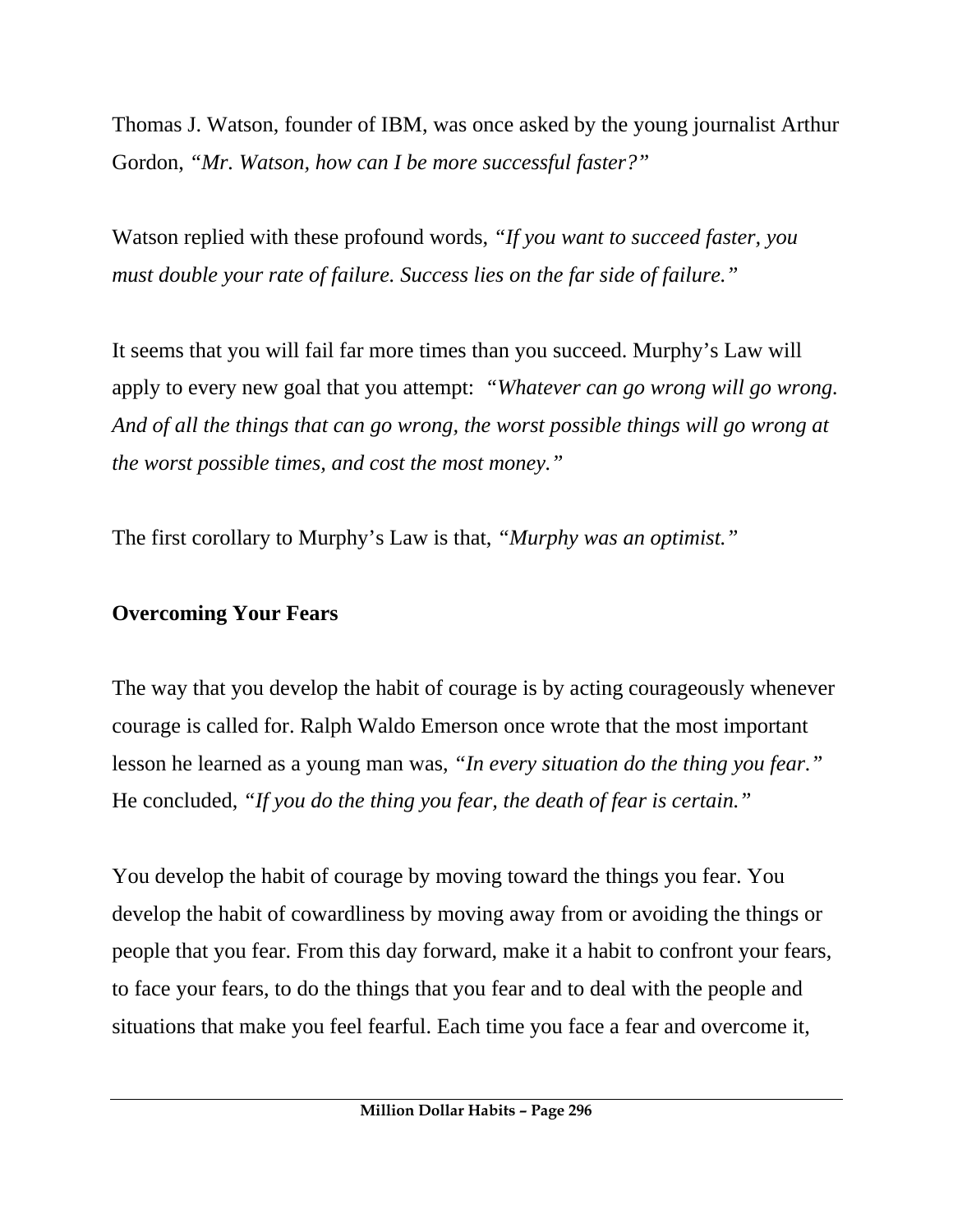not only does your courage increase, but your self-esteem and self-respect goes up as well. You become a stronger and more confident person.

Eventually, by continually doing the things you fear, even when your natural tendency is to avoid them, you will reach the point where you are not really afraid of anything. You will recognize that facing fear is just something that leaders do each day, like driving through rush hour traffic. It is unfortunate, but inevitable and unavoidable.

# **The True Test of the Leader**

Peter Drucker says that the only event that is inevitable in the life of the leader is the *"unexpected crisis."* It is only when you encounter a setback, an obstacle, a difficulty or the inevitable crisis, that you demonstrate the kind of person you really are. It is not what you say, wish, hope or intend that reveals your character. It is only your actions, especially your actions in the face of adversity and possible setbacks or losses.

The Greek stoic philosopher Epictetus once wrote, *"Circumstances do not make the man; they merely reveal him to himself."* 

Develop the habit of asking this question, *"What one great thing would I dare to dream, if I knew I could not fail?"* 

Imagine that you have a magic wand that you can wave and you will be absolutely guaranteed of success in anything you attempt, large or small, long-term or short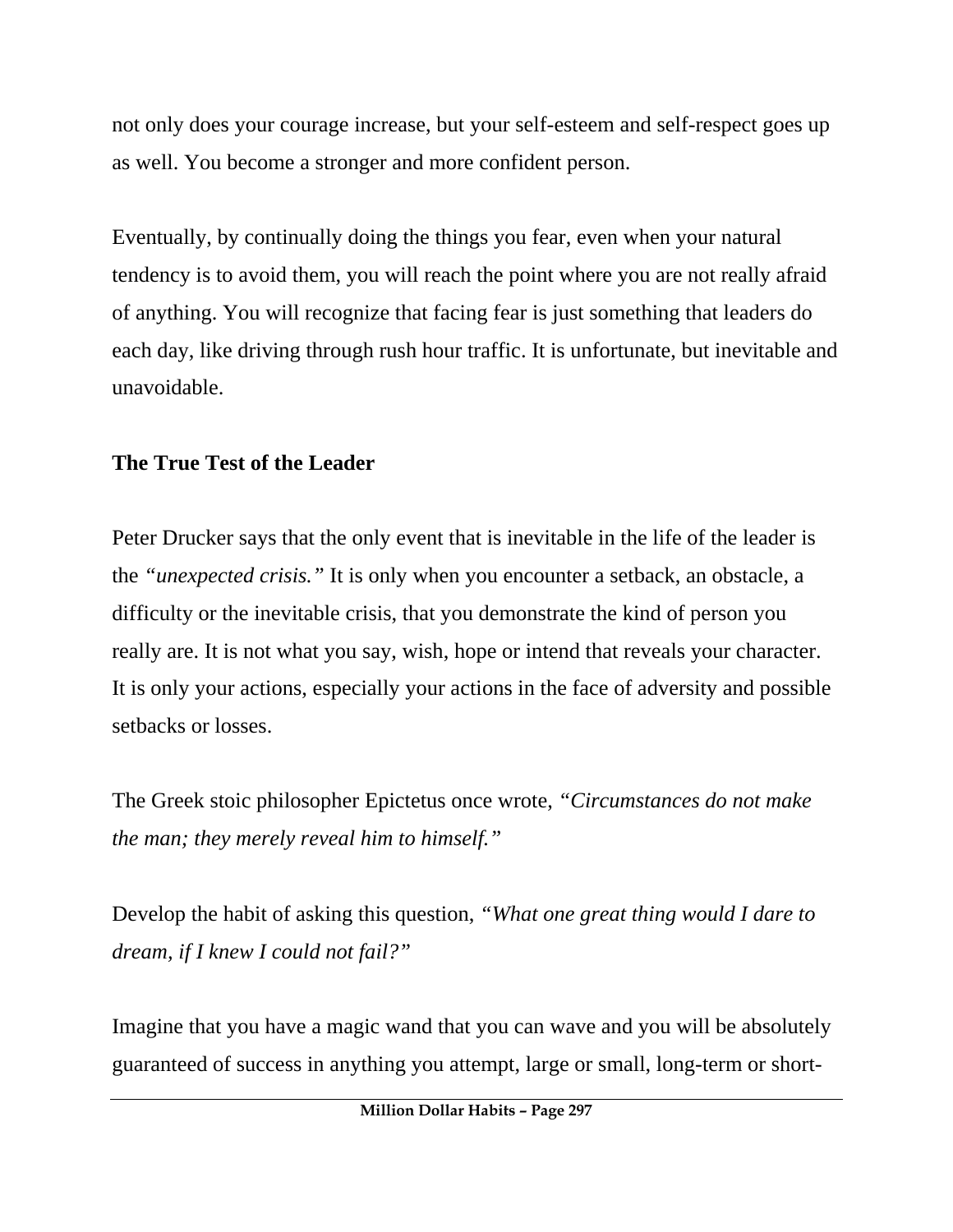term. What goals would you set for yourself if you were guaranteed of success in any area?

Dorothy Brande once wrote, *"Act as if it were impossible to fail, and it shall be!"*

Develop the habit, from this day forward, of identifying the things you fear that may be holding you back, and then confronting each one of them until they contain no more fear for you. As Shakespeare said in Macbeth, *"Take arms against a sea of troubles, and in so doing, end them."* 

Put another way, *"Leap, and the net will appear."* Leap and build your wings on the way down.

Make it a habit to do the things you fear, and the death of fear is certain. As your level of courage and confidence increases, your fears and doubts will decrease. The more you confront your fears and eliminate them, the stronger and more confident you will feel. Your self-esteem and self-respect will rise. As your fears diminish, you will become more powerful and persuasive. You will move forward like a rushing flood. You will become unstoppable.

# **You Are Responsible**

Once you have developed a clear vision for your ideal future, and resolved to develop unshakable courage by doing the things you fear, you must develop *the habit of accepting complete responsibility for yourself and for every aspect of your life.*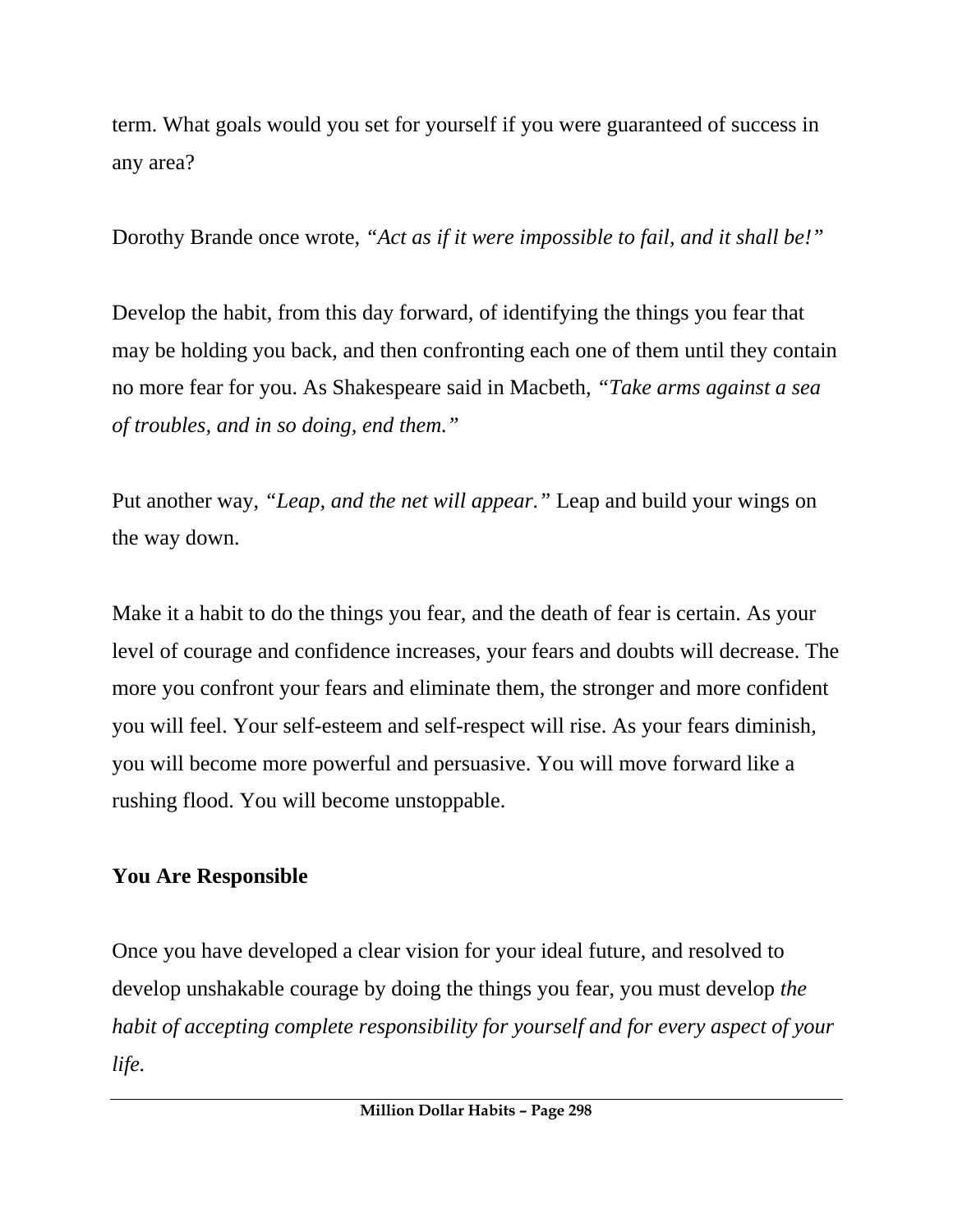Leaders accept responsibility. Followers do not. Leaders refuse to make excuses while followers hide behind them. Leaders see themselves as the *primary creative forces* in their own lives. Followers see themselves as victims, and spend much of their energies rationalizing, justifying and explaining away their failure to make progress. The acceptance of complete responsibility is as essential to leadership as is courage.

Emerson once wrote that you could measure the size of a person by looking at the size of the responsibilities that he or she is willing to take on. There is a direct relationship between responsibility and a sense of control. The more responsibility you accept, the greater control you take over the various aspects of your life. When you accept total responsibility, you feel completely in control of yourself and everything that is happening around you.

#### **Take Charge of Your Emotions**

Make it a habit to continually repeat to yourself the words, *"I am responsible!"* Whenever you feel angry or frustrated about some person or situation, immediately cancel this thought and feeling by saying *"I am responsible!"* 

Emotionally, it is impossible to accept responsibility and to remain angry. When you accept responsibility, you relax and your mind clears. You become more focused and effective. When you take complete responsibility, like putting both hands on the wheel of your own life, you feel in charge. You feel like a master of your own destiny. The habit of taking responsibility unlocks your mental powers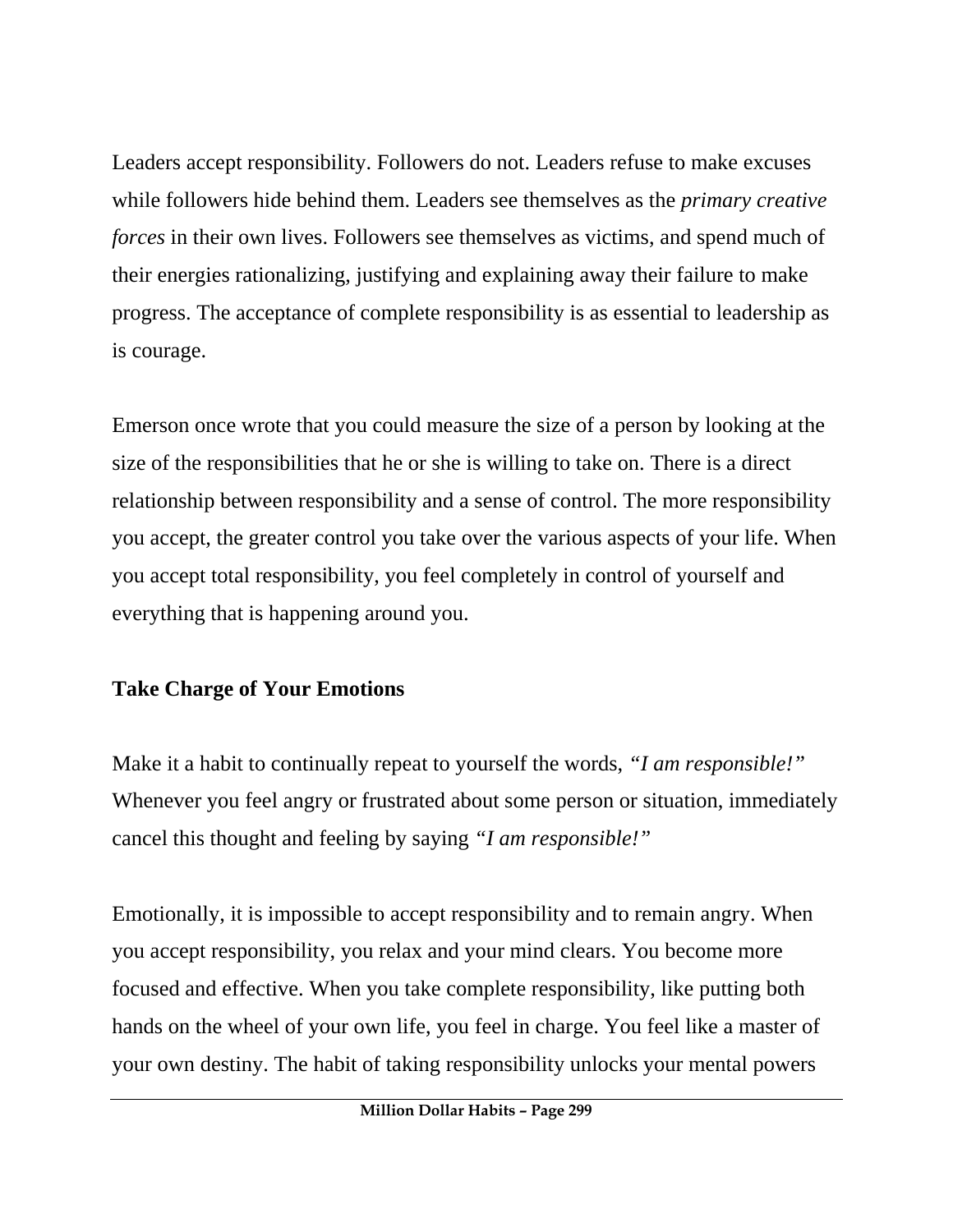and makes you a more positive and optimistic person. It characterizes you as a true leader.

# **Tell The Truth**

Perhaps the most important quality of leadership is *the habit of integrity*. You develop integrity, and become a completely honest person, by practicing telling the truth to yourself and others in every situation. Shakespeare wrote, *"To thine own self be true, and then it must follow, as the night the day, thou canst not then be false to any man."* 

The most important asset you develop through life is your reputation, and the quality of your reputation is determined by your level of integrity. Shakespeare also said, *"He who steals my purse steals trash; but he who steals my good name, steals all."* You must guard your integrity as a sacred thing, as the most important statement about you.

In every part of business and society today, the first quality looked for in an employee, a manager, a chief executive and even a friend or spouse, is the quality of honesty. You must develop *the habit of living in truth with yourself, and with everyone around you*. This does not mean that you will always be right, but you will always endeavor to tell the truth, as you see it. People will know that they can always rely on you and your word. They may not like what you say, but they will know that you always speak the truth. This is one of the very best reputations that you can possibly earn.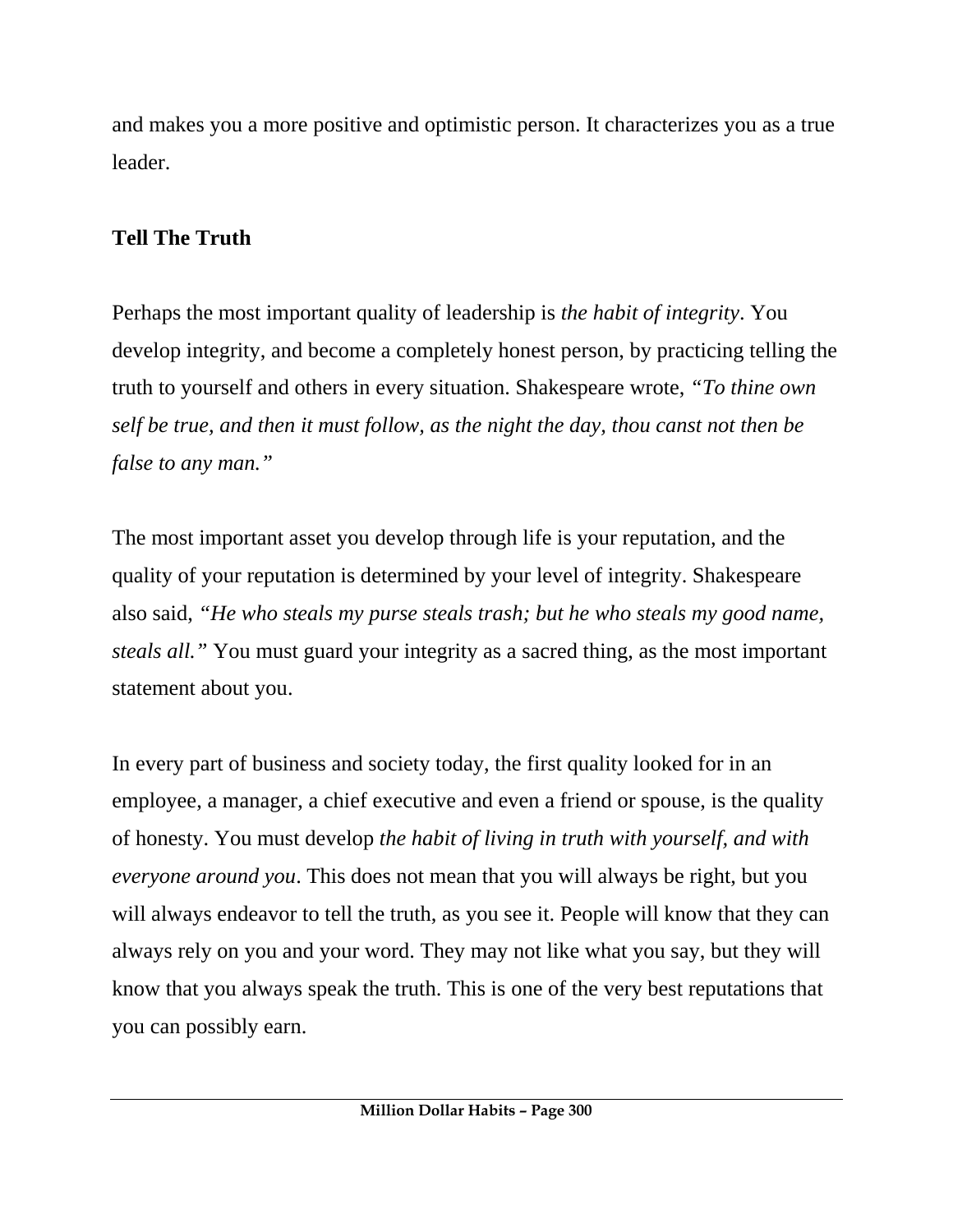#### **Decide What You Stand For**

Living in truth means that you live consistent with the highest values that you know. This requires that you develop *the habit of thinking through who you are and what you believe in*. You continually clarify what you stand for, and what you will not stand for. Once you have decided that you are going to build your life around certain values, you refuse to compromise those values for anything.

A client of mine once explained integrity with these profound words, *"Integrity is not so much a value as it is the value that guarantees all the other values."* 

This is a wonderful insight. When you set integrity as your highest value, it becomes much easier for you to make decisions in each area of your life. You simply ask yourself, *"Is this consistent with the very best that I know?"* 

If it is not, you refuse to do it. General Norman Schwarzkopf, commander during the 1991 Gulf War, once said that the most important leadership principle he learned, from a senior officer, was simply, *"Do the right thing."* 

Whenever you are in doubt about a course of action, simply ask yourself, *"Is this the right thing to do?"* And then behave accordingly.

#### **Be A Role Model For Others**

The men and women who are the most admired, esteemed and respected in our society, living and dead, are those who live or lived lives of exemplary honesty and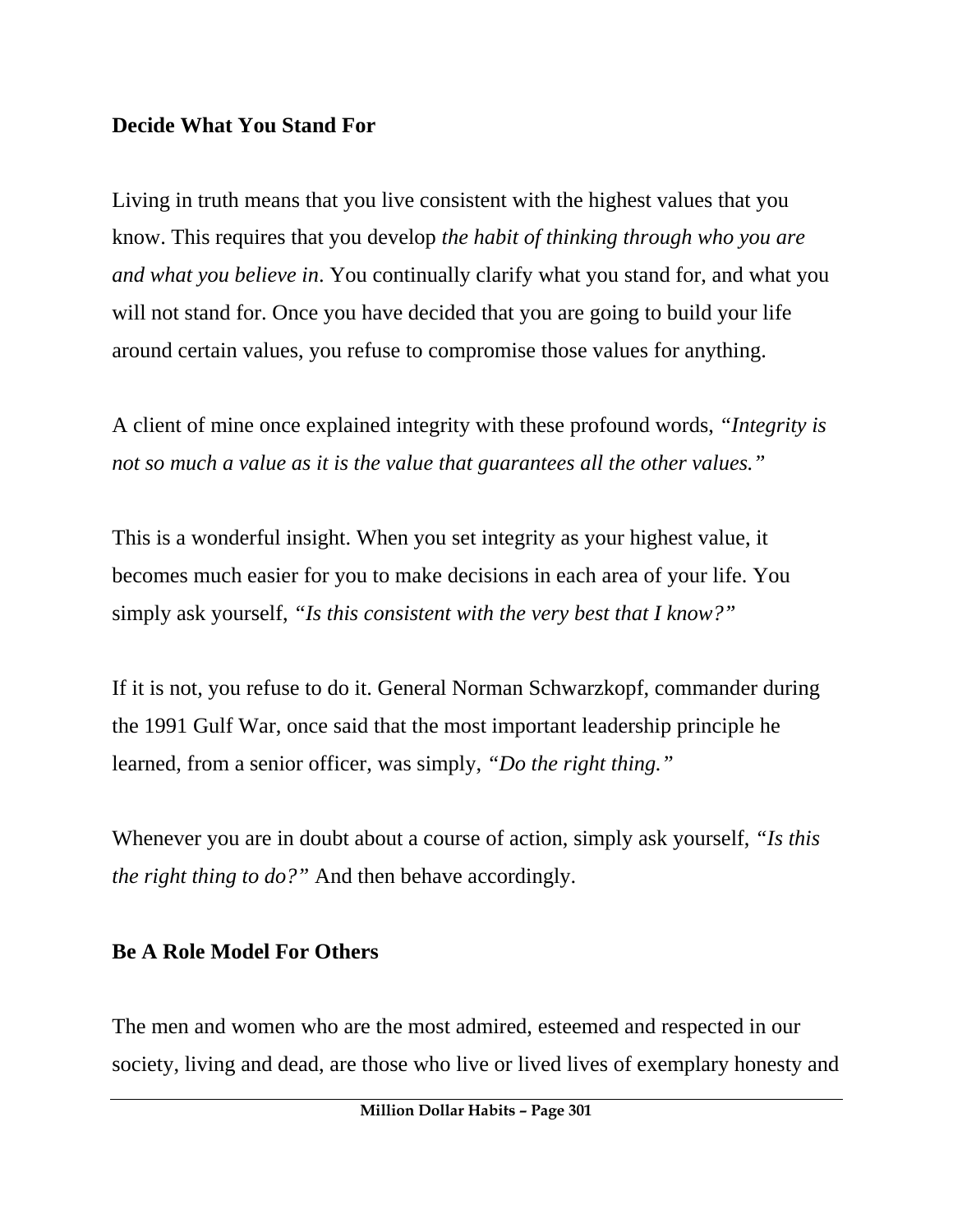integrity in everything they did. They were absolutely trustworthy. They always told the truth. You could always count on them and believe in them.

George Washington is often called the "Father of his country." It was said that America only came into being because of the incredible character of George Washington. It was the respect that the Founding Fathers had for the honesty and integrity of Washington that held them together during the darkest days of the Revolutionary War.

Abraham Lincoln, considered the second most important and esteemed president in American history, got the nickname of "Honest Abe" as a young man when he walked several miles to return a few pennies that a woman had overpaid when she bought something from the general store where he was working. Throughout his career, he was esteemed and respected as one of the most honest men of his day. This is a wonderful reputation for you to have as well.

## **The Three Primary Virtues**

Adam Smith, in his important book, *The Theory of Moral Sentiments,* wrote that excellent people have three primary virtues. In order, these are Prudence, Justice and Benevolence. Each of them is essential to the others, and to the living of a full life in society.

The virtue of prudence refers to your developing *the habit of providing well for yourself, your family, your friends, your coworkers and your company*. This requires that you think intelligently and honestly about the very best course of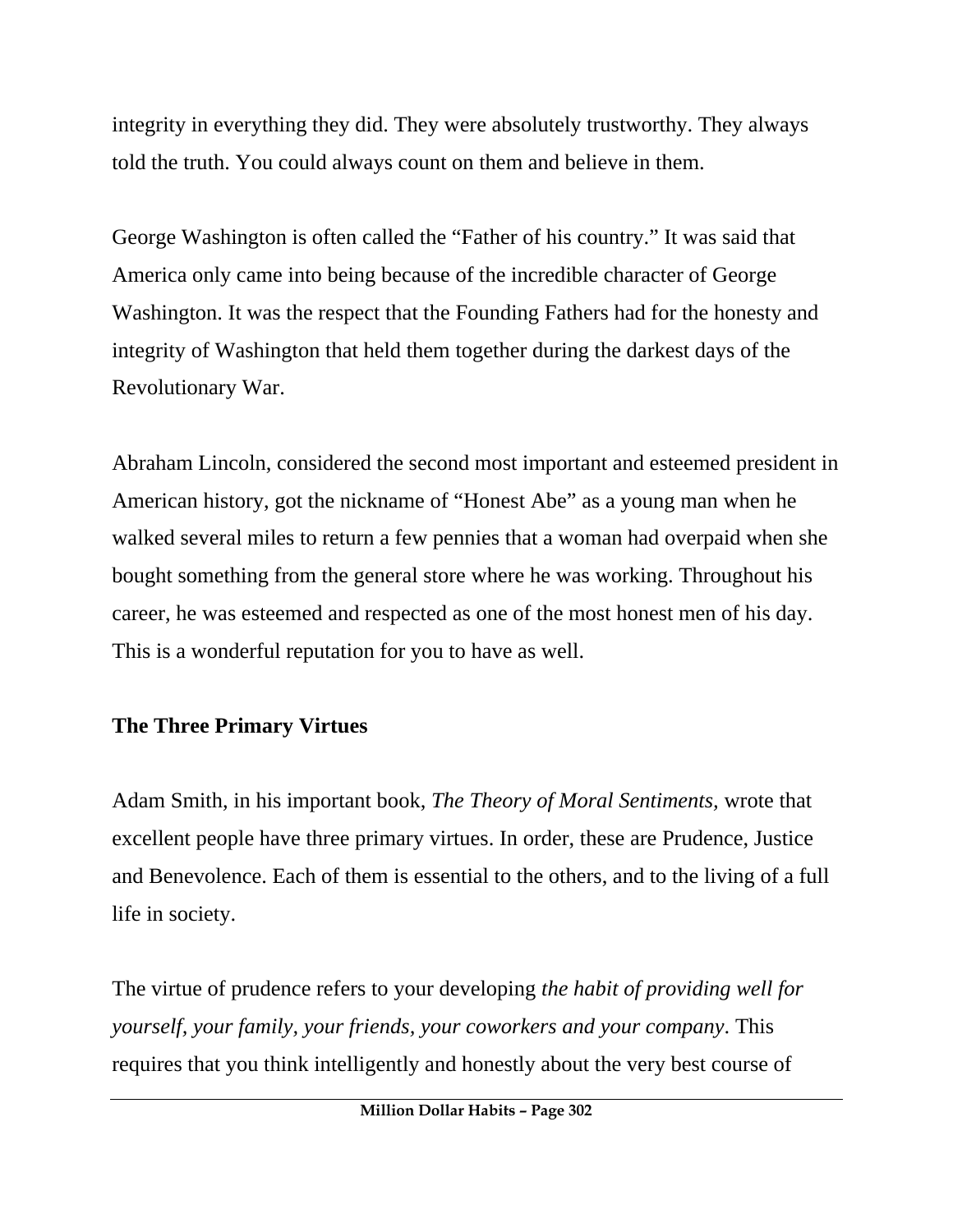action to maximize your opportunities and minimize possible danger and threats. *The habit of prudence* means that you investigate every investment carefully, think ahead about what might happen if you were to take a particular course of action, and take intelligent steps to guard against setbacks and reversals of fortune.

The most successful people are those who are prudent in the conduct in all of their personal and business affairs.

# **Justice Is Blind**

The second habit for you to develop is *the habit of justice*. This refers to your commitment to the establishment and maintenance of laws in society that protect the persons and property of every individual. The American Republic has endured for more than 200 years because it was carefully established by the Founding Fathers on the basis of law, not men. At every level of our society, specific laws are prescribed and laid down that are applicable to all people, regardless of wealth or station in life.

John Rawls, the Harvard philosopher and author of *A Theory of Justice*, once presented a question to his class that has been repeated often through the years. "Imagine that you could write the laws and create the circumstances of your society. You are given the power to prescribe the economic, social and political relationships that would exist in your country throughout your lifetime."

"There is only one limitation on your power. You would set up this structure without knowing into what sort of family or situation you would be born. You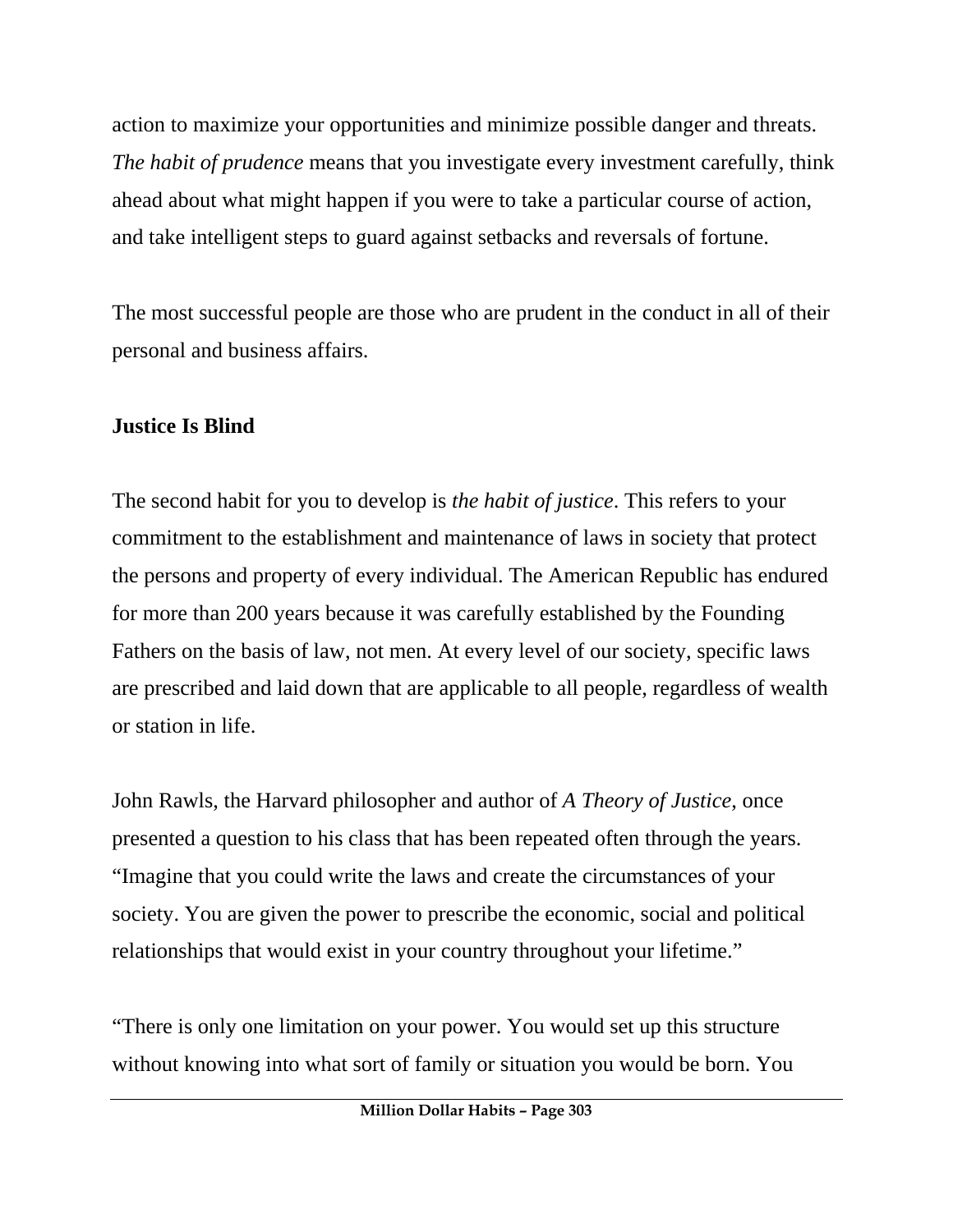would not know in advance what sort of physical condition you might be born with. Whatever system of laws and customs you decided upon, you would then be required to live under them for the rest of your life. What kind of structure would you design in this situation?"

The answer to this question is the very essence of the concept of justice. The statue of justice, holding the balances and scales in her hand, is blindfolded. True justice is therefore applicable to all people who live under a certain system, irrespective of their background. When you make the habit of justice an organizing virtue for your own character, you will insist that, whatever the relative power of the parties, everyone be treated fairly and justly in the resolution of any difficulty or dispute.

The habit of prudence is essential for personal success. The habit of justice is essential for the creation of a society within which a person can pursue his or her own best interests with the greatest of possibilities. The rule is that you should never want or demand anything for anyone else that you are not perfectly willing to accept for yourself.

# **The Virtue of Generosity**

The third quality or habit that you must develop is *the habit of benevolence*. This is one of the hallmark characteristics of the truly superior person. Aristotle referred to it as one of the eight essential virtues, that of *"generosity."*

Each person is psychologically and emotionally structured in such a way that they are only truly happy and satisfied when they feel that they are doing something that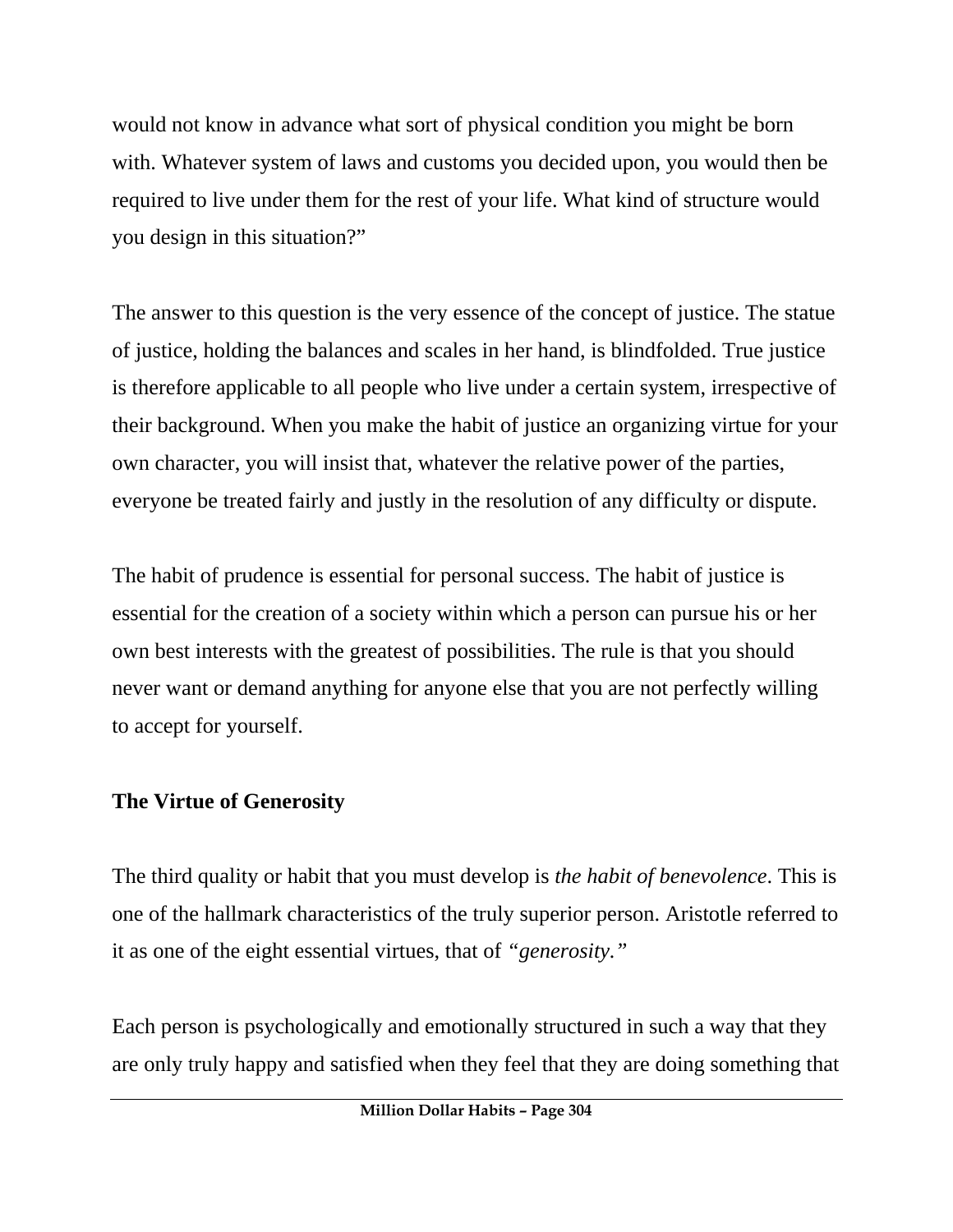serves and benefits other people. When you give freely and generously of yourself to others, whether it is to members of your family or to members of the public, you feel more valuable and happier inside. When you dedicate yourself to serving your *customers* with the very best quality of product or service of which you are capable, not only do you feel a deep sense of personal satisfaction, but you also put yourself on the side of the angels when it comes to personal and business success.

You remember the principle: *"The more you give of yourself to others without expectation of return, the more good things there are that will come back to you from the most unexpected sources."* 

The regular practice of prudence, justice and benevolence leads naturally to feelings and actions of kindness, compassion and tolerance toward other people. You become more open minded and flexible. You develop greater patience and understanding. You are less judgmental or demanding of others. You become a better and finer person.

## **Believe In Something Greater**

One of the most important habits you can develop is *the habit of faith*. Regardless of your religious or spiritual beliefs, it seems that most great men and women are men and women of faith, to a high degree.

By faith, I don't mean that you believe in a dogmatic and inflexible set of religious principles or doctrines. The habit of faith requires that you simply believe that there is a higher power in the universe, and that this power wants the very best for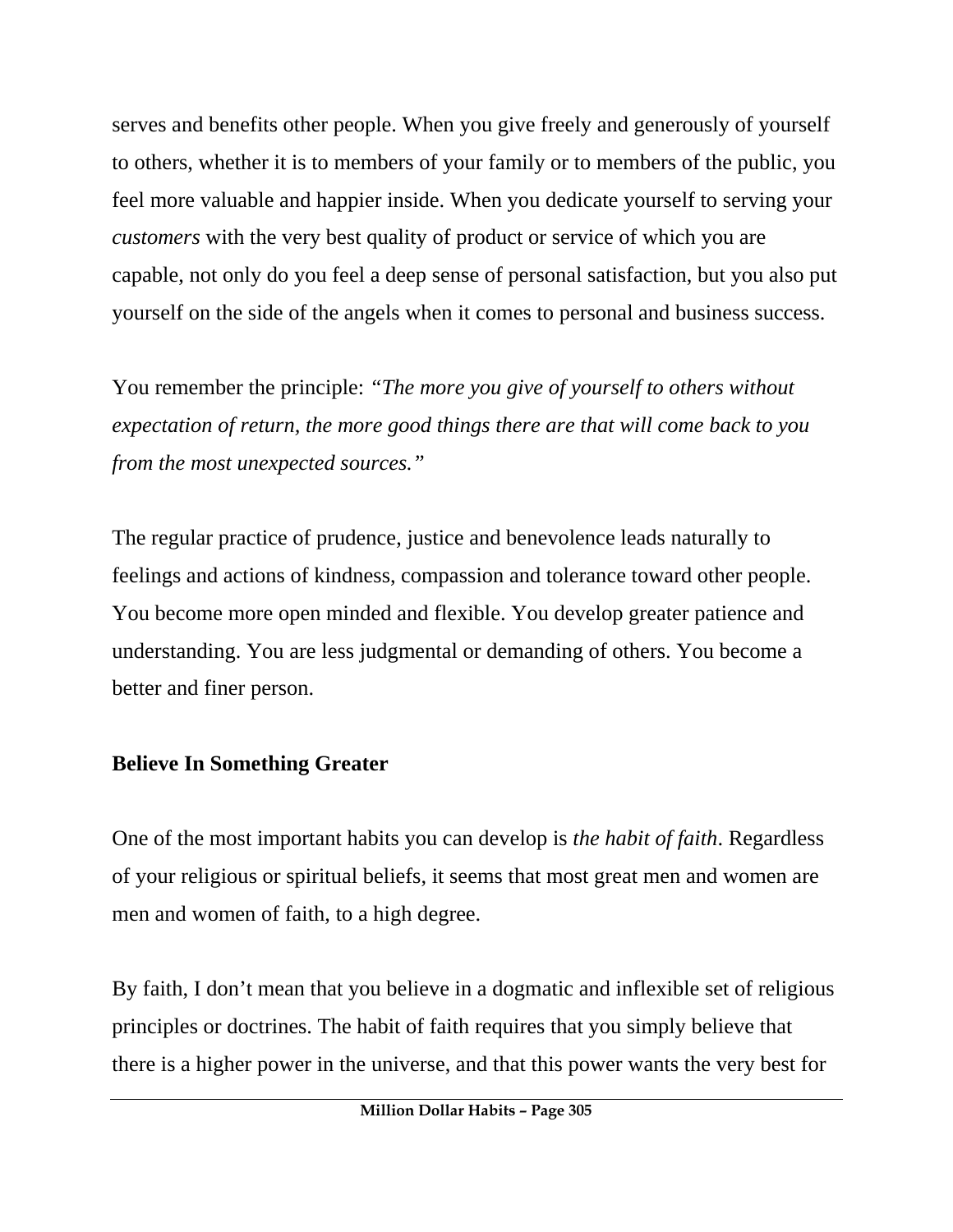you. The greater faith you develop, the greater confidence you will have that everything that is happening to you is part of a great plan that is moving you inevitably toward something better.

#### **Seek For The Valuable Lesson**

When you have faith, you believe that every setback contains a lesson that has been sent to you to help you. Norman Vincent Peale used to say, *"When God wants to send you a gift, He wraps it up in a problem. The bigger the problem He wraps it up in, the bigger the gift that it contains."* 

Most people are so preoccupied with the problem, difficulty or obstacle that they neglect to look inside of it for the gift that it might contain. *One of the most important habits you can ever develop is an unshakable belief that every problem in your experience has been sent to you at exactly the right moment in your life to teach you something that you need to know to be more successful and happier in the future.* 

Napoleon Hill once wrote, *"Within every difficulty or obstacle is contained the seed of an equal or greater benefit or advantage."* 

The more you search for the benefit or advantage, for the valuable lesson or insight, the more likely it is that you will find it. Sometimes, your whole life will be changed as the result of a lesson you learn from an unexpected reversal of fortune or temporary failure.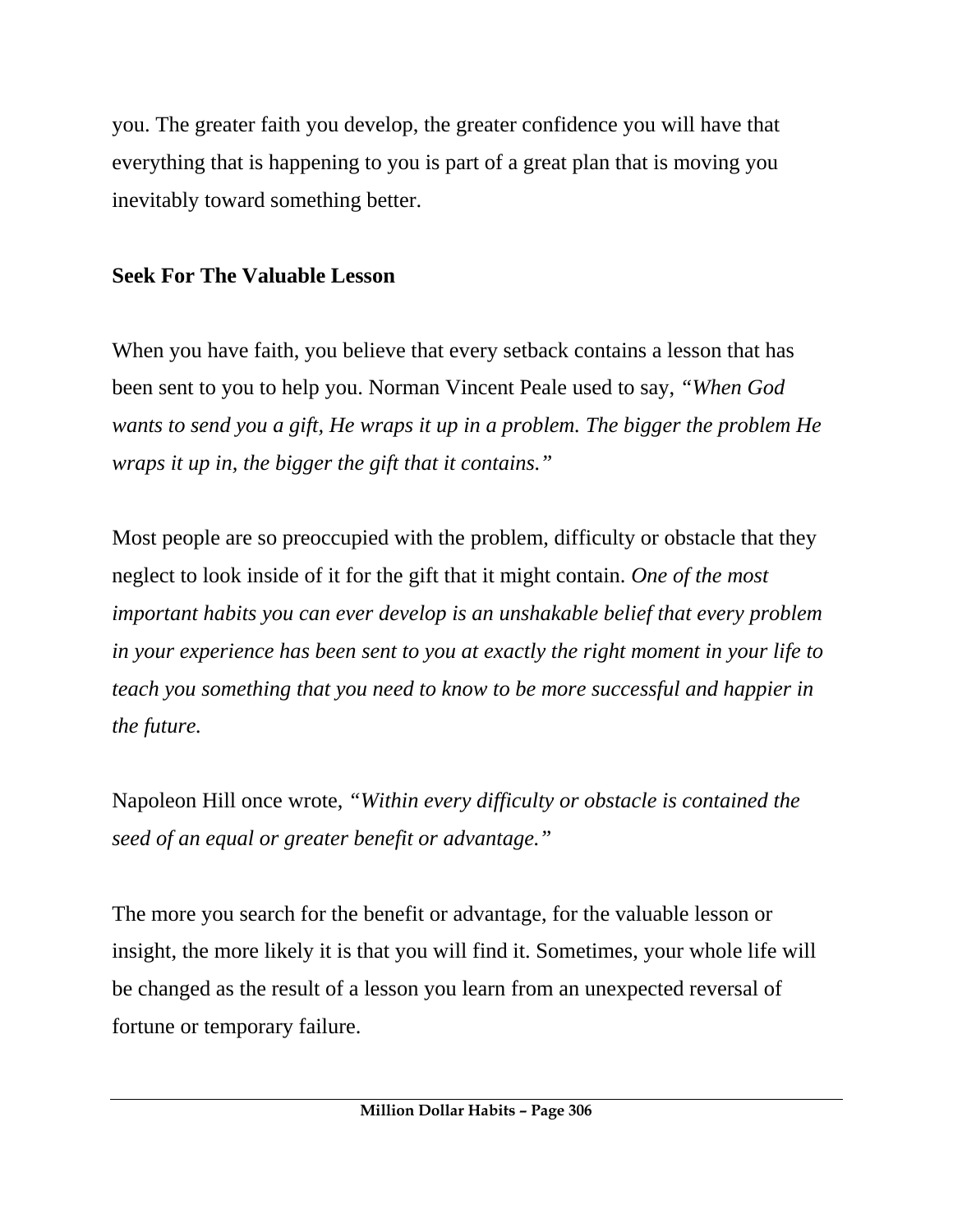Your ability to develop and maintain the habit of faith clears your mind, gives you greater self-confidence and enables you to tune into a higher power that will then guide you to always do and say the right thing at the right time.

# **Loyalty Is Essential**

*The habit of loyalty* seems to be a quality of the very best people in our society. *Disloyalty* is a major reason for failure in business and the world of work. The decision from the outset that you will be completely loyal to the people who expect and deserve your loyalty enables you to remain clear and focused in the face of short-term successes and reversals.

Sometime ago, one of the big three automobile manufacturers in Detroit arranged a public demonstration against Japanese imports, demanding quotas, restrictions and higher tariffs in order to protect American manufacturing and jobs. As they had been ordered, the automobile workers arrived for the demonstration from all over Detroit. To the surprise and chagrin of the organizers, fully 40% of the Detroit autoworkers were driving Japanese cars. These workers were not even prepared to buy the same cars that they were manufacturing. This became a source of major embarrassment when the television crews began filming the arriving demonstrators.

# **Support Your Family, Friends and Company**

The habit of loyalty requires that you be absolutely loyal to your company. You never criticize your boss or the people you work with, especially outside the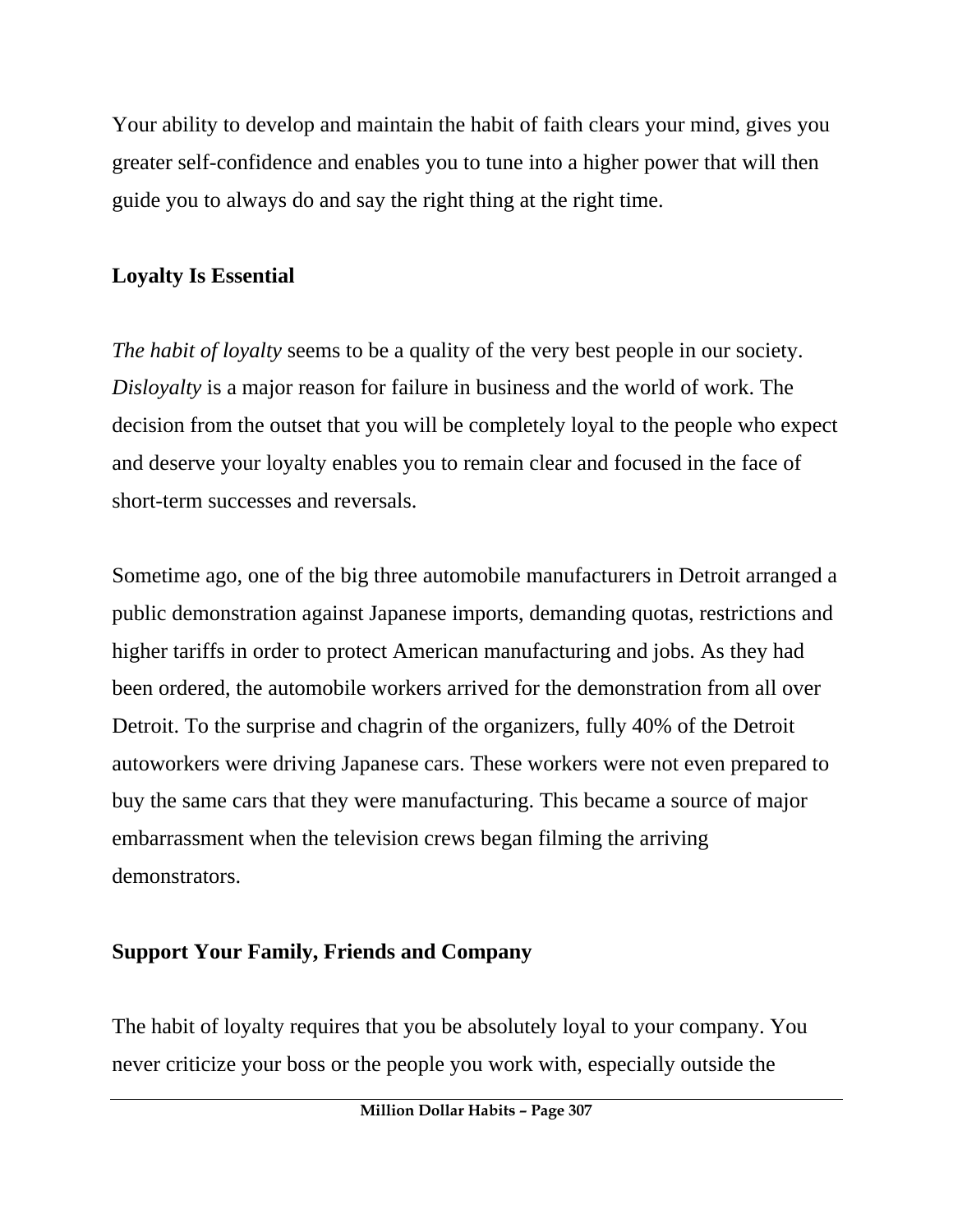company in the presence of other people. In addition, you purchase and use the products and services of your company, and recommend them proudly to others. It is amazing how many people work for one company but use the products and services of a competitor. They are then amazed to find that they are seldom if ever promoted to positions of higher responsibility. Their disloyalty disqualifies them from any kind of advancement.

It is essential that you be completely loyal to your spouse and to your children. When I was growing up, my parents, as a result of their own difficult upbringings, would turn on their children, including myself, at the slightest complaint or criticism from a neighbor or a teacher. No matter what was said about us by others, our parents would always take the side of the other person and assume that we were guilty before hearing our explanation of what had happened.

## **Learn From Experience**

This young experience taught me something that has been priceless in my own personal life. From the birth of my first child, I have devoted myself to practicing 100% unconditional loyalty to my children, no matter what mistakes they made or what trouble they got into (and all children get into things when they are growing up).

Probably in reaction to my childhood, I have been strongly loyal to my friends and business associates throughout my life as well. Once I have decided that a person is my friend or colleague, I will stand by them almost indefinitely. I will praise them to others and defend them if they are attacked. I will take any challenge to their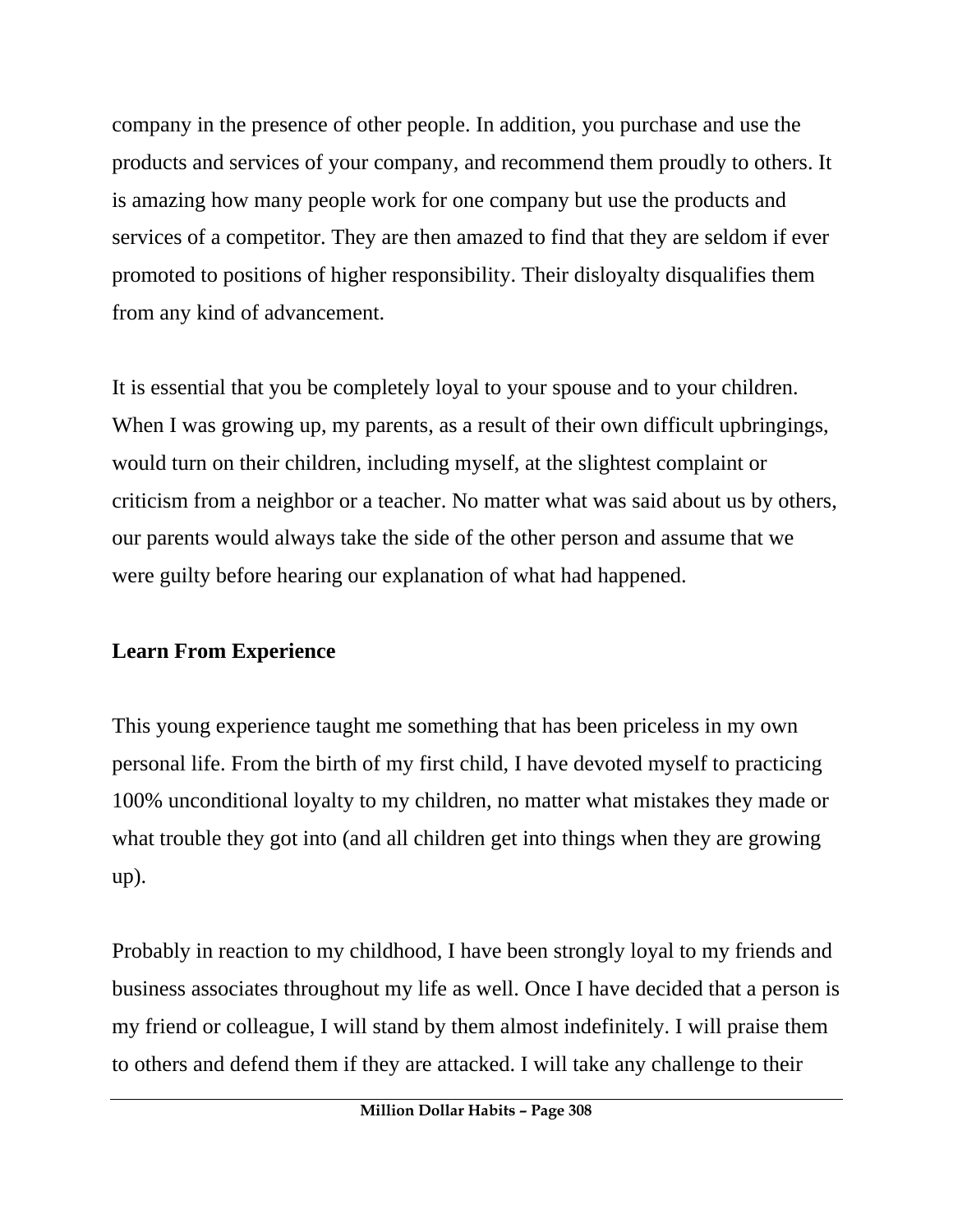character or personality of a friend or relative as if it were a personal attack on me. You should do the same.

# **Never Give Up**

Another quality of character and leadership that seems to be indispensable for great success is *the habit of persistence and determination*. Napoleon Hill wrote, *"Persistence is to the character of man as carbon is to steel."* 

Earlier in this book, I explained the Law of Belief, and the fact that your deeply held beliefs become your realities. You always act in a manner consistent with the way you believe inside, your self-concept. In my estimation, your level of persistence is the true measure of your belief in yourself, and your ability to succeed.

Imagine that there was a "Belief Store" just like a "Computer Store" in your neighborhood. You could go down to this belief store and buy a belief and program it into your subconscious mind, just as you would load a new computer program onto your hard drive. If this were the case, and you could buy any belief that you wanted, what would be the best belief for you to purchase to program into your subconscious mind?

In interviews with more than 500 successful men and women, the researchers found that they all had one particular belief in common. Each of them absolutely believed that they were destined to be great successes in life. They believed that everything that was happening to them in the short-term was part of a great plan to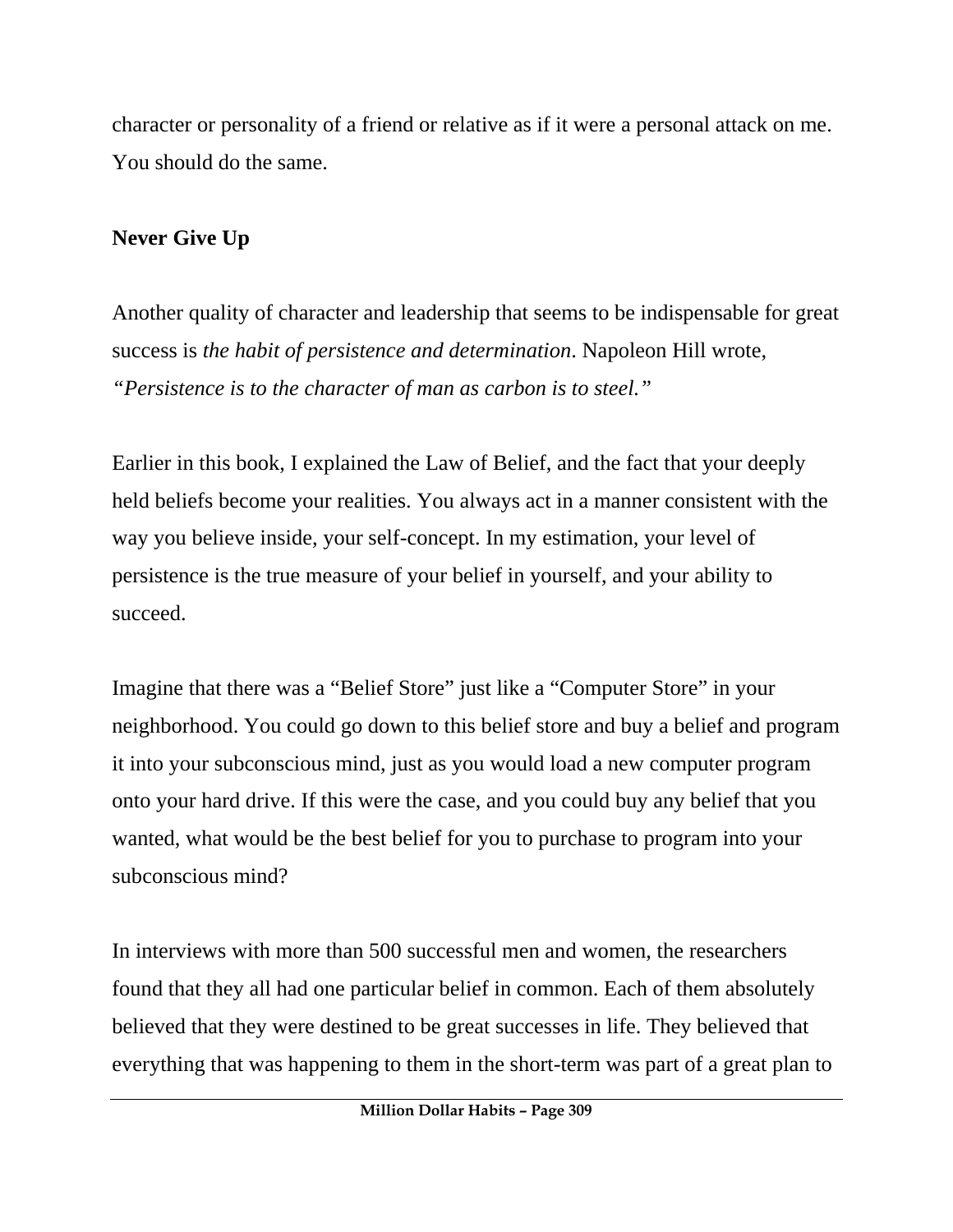ultimately make them successful. They held to this belief through every storm of life. It eventually became unshakable. They saw the world in terms of inevitable success and personal greatness. And as a result, their beliefs became true. Each of these great men and women went onto accomplish wonderful things with their lives.

# **The Big Payoff**

The good news is that the more you persist in the face of disappointment, disillusionment, setbacks, obstacles and temporary failure, the stronger you become as a person. The more you persist, the more you come to believe in yourself. And the more you believe in yourself, the more you will persist, no matter what happens. Each of them, persistence and belief, reinforces the other until you ultimately become unstoppable.

Earlier in this book, I emphasized the importance of self-discipline in developing the habits that lead you on to happiness, health and great achievement. The truth is that *persistence is self-discipline in action*. Each time you discipline yourself to persist, especially when you feel like quitting, both your ability to discipline yourself in subsequent events and your strength of persistence increases. Each reinforces the other.

We know that your level of self-esteem, *how much you like and respect yourself,* lies at the core of your personality. How much you like yourself determines how positive and optimistic you are, how resilient you are in the face of adversity, the size of the goals that you set for yourself, how well you get along with other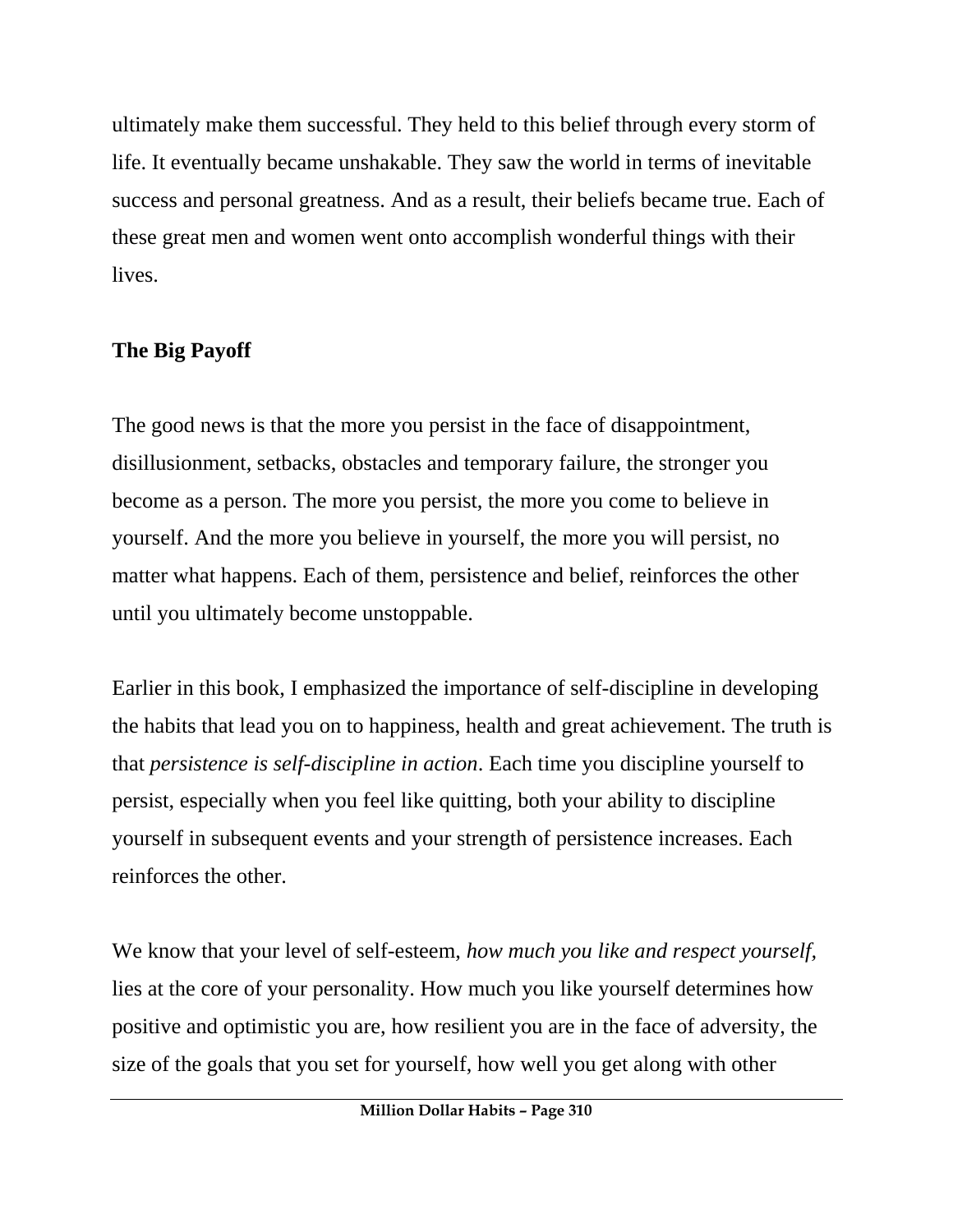people, how healthy you are, and almost everything that happens to you in your work and personal life. Self-esteem is the key to great personal success.

As it happens, each time you discipline yourself to persist in the face of adversity, your self-esteem goes up. You like and respect yourself even more. You become stronger and more determined. You become happier and more confident. Every act of self-discipline reinforces every subsequent act of self-discipline. Every act of persistence reinforces every subsequent requirement for persistence. Every act of persistence and self-discipline builds your self-esteem, makes you stronger and makes you even more capable of disciplining yourself to persist in the future. All three work together to develop within you the kind of character that makes you a leader in everything you do, and wherever you go.

# **An Attitude of Gratitude**

The final habit for you to develop in becoming a truly excellent person is *the habit of practicing an "Attitude of gratitude" in every part of your life.* We spoke about this attitude earlier, regarding getting along well with others. As a part of character development, it means something more.

The habit of feeling and expressing gratitude, of saying *thank you* to people, and thank you to life in general, for all of the things in your life that you should be grateful for, has a wonderful effect on your personality.

An attitude of gratitude makes you a warmer, friendlier and more genial person. An attitude of gratitude causes you to be more sensitive and aware of people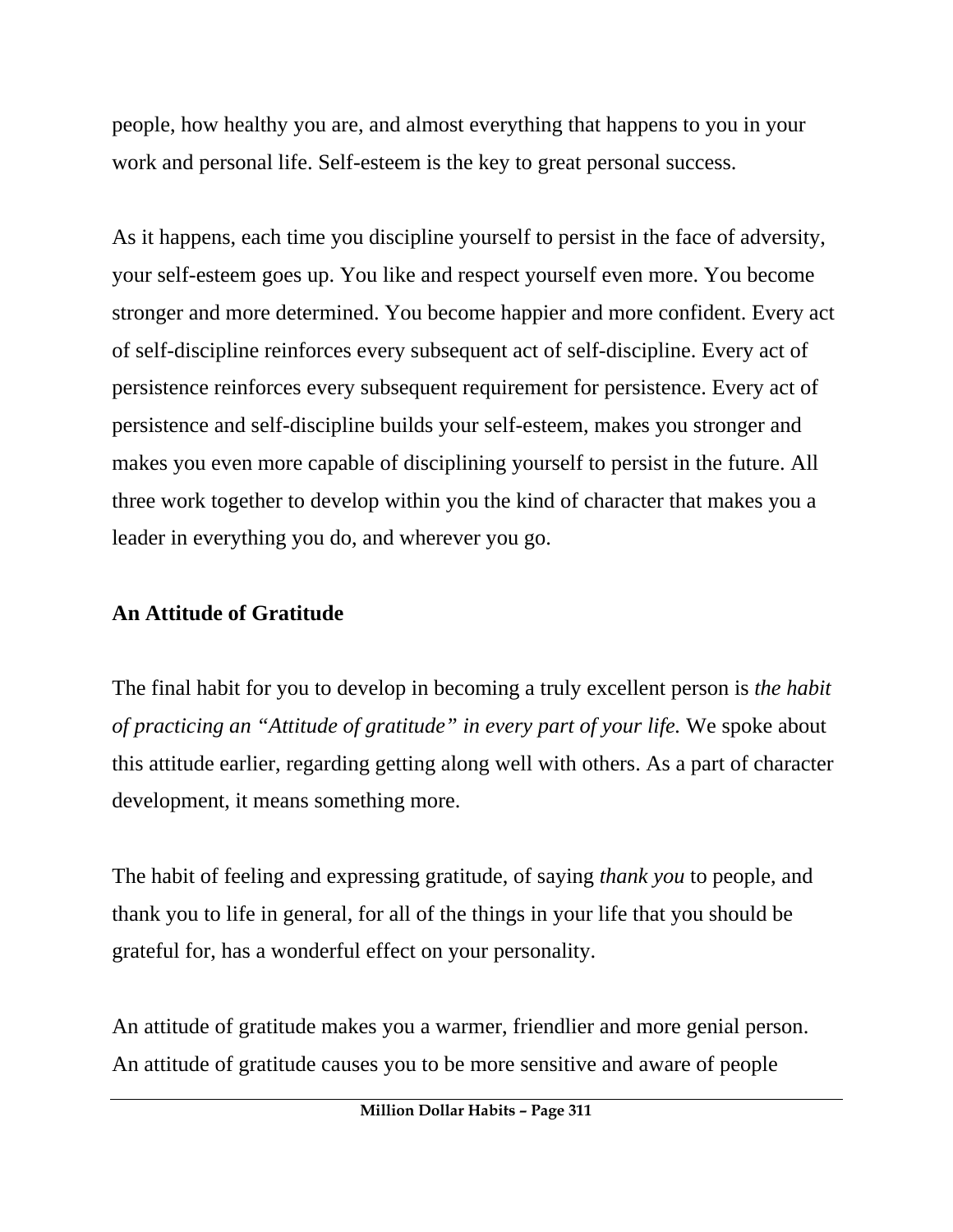around you, and your environment. An attitude of gratitude gives you a great sense of happiness and inner satisfaction. The more gratitude you have, the more gratitude you express, the better and more positive is your personality, the higher is your self-esteem, and the more popular and liked you are by all the people around you.

## **Be Thankful For Everything**

Even in the midst of the greatest difficulties you will experience, you can find things for which you are truly grateful. In fact, if you take a piece of paper and begin to write down the parts of your life for which you should be grateful, you will be amazed at how many items appear on your list.

Think about your physical body. No matter what your condition, you can be grateful for all of your senses, for the miracles of sight, sound, touch, taste, smell and feeling. You can be thankful for the functioning of your body and for the health of your limbs. You can be grateful for the incredible gift of the life that you have lived up until now, and the great life that lies ahead of you. Just sitting alone in your room, thinking about your current blessings, can give you a page full of reasons to be truly grateful.

Look around you at your personal life. When you begin making a list of every person in your life, and the good qualities and actions of those people, you cannot help but be grateful. Think of every material item in your world, your home, car, clothes and other possession, and you will not know where to stop. Just thinking about the health and well being of the people you care about, your spouse, children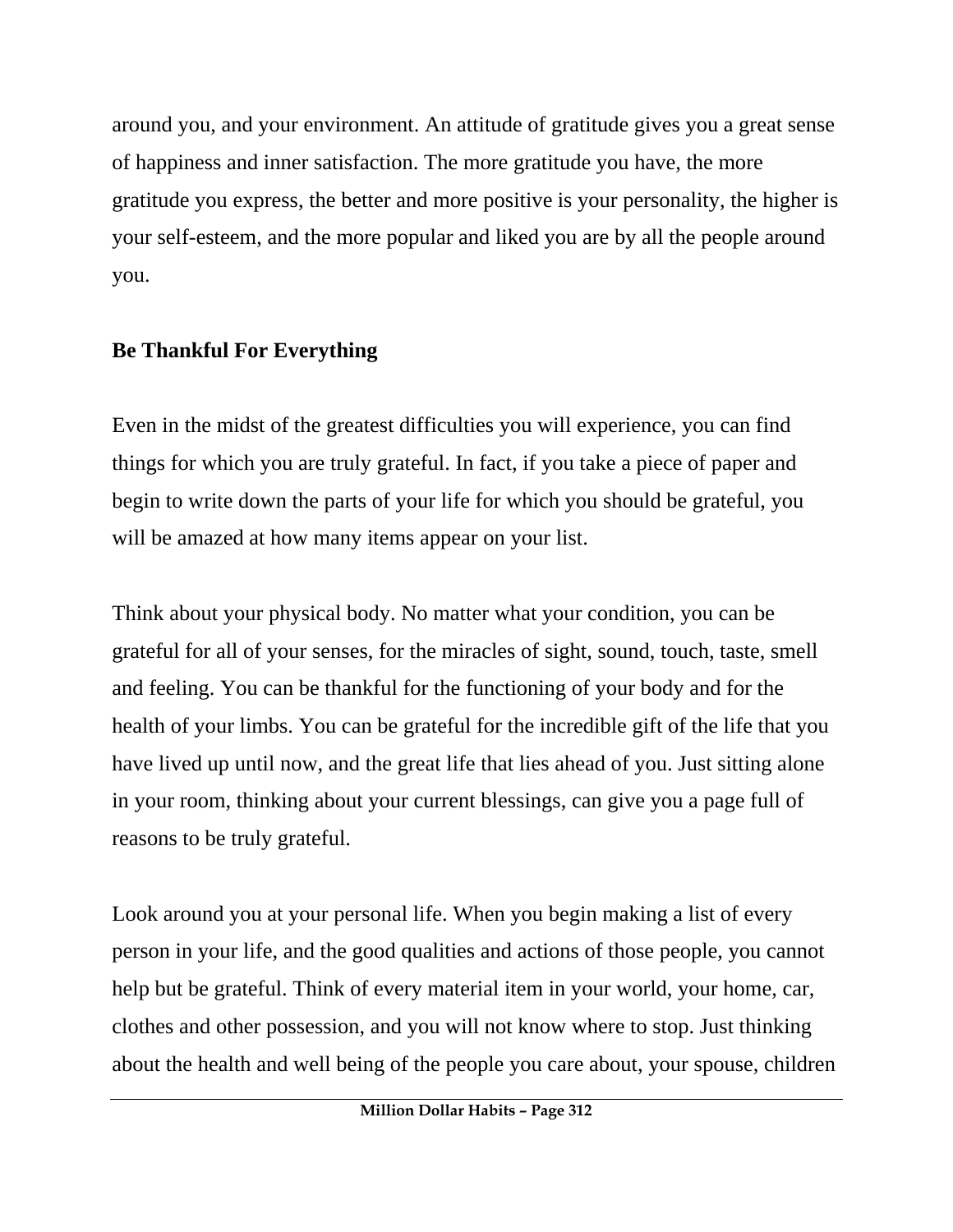and friends, and the qualities of their personalities, will make up a list that goes on and on.

Think of the wonderful experiences you've had in the past, the lessons you've learned, the books you've read, the movies you've seen, the songs you've heard and the foods you have eaten. Think of the places that you have visited and the experiences that you have had in your travels and work. Look back over the years that have passed and look at the years ahead. Think about the opportunities you have lying ahead of you, and you will be amazed at how many things you have in your life for which you can be truly grateful.

# **Your Great Good Fortune**

The most successful people I have met, including millionaires, multi-millionaires and even billionaires, always seem to describe their successes in life by saying, *"Life has been very good to me. I have been so fortunate. I have so many things to be grateful for."* 

Virtually every successful person I have met attributes their success to other people, to their spouses, their children, their parents, their coworkers, their friends, associates and customers. Sir Isaac Newton, who is ranked as one of the ten most important people in human history, in the latter years of his life was asked, *"How is it that you, amongst all men, could have made so many great contributions to so many sciences?"*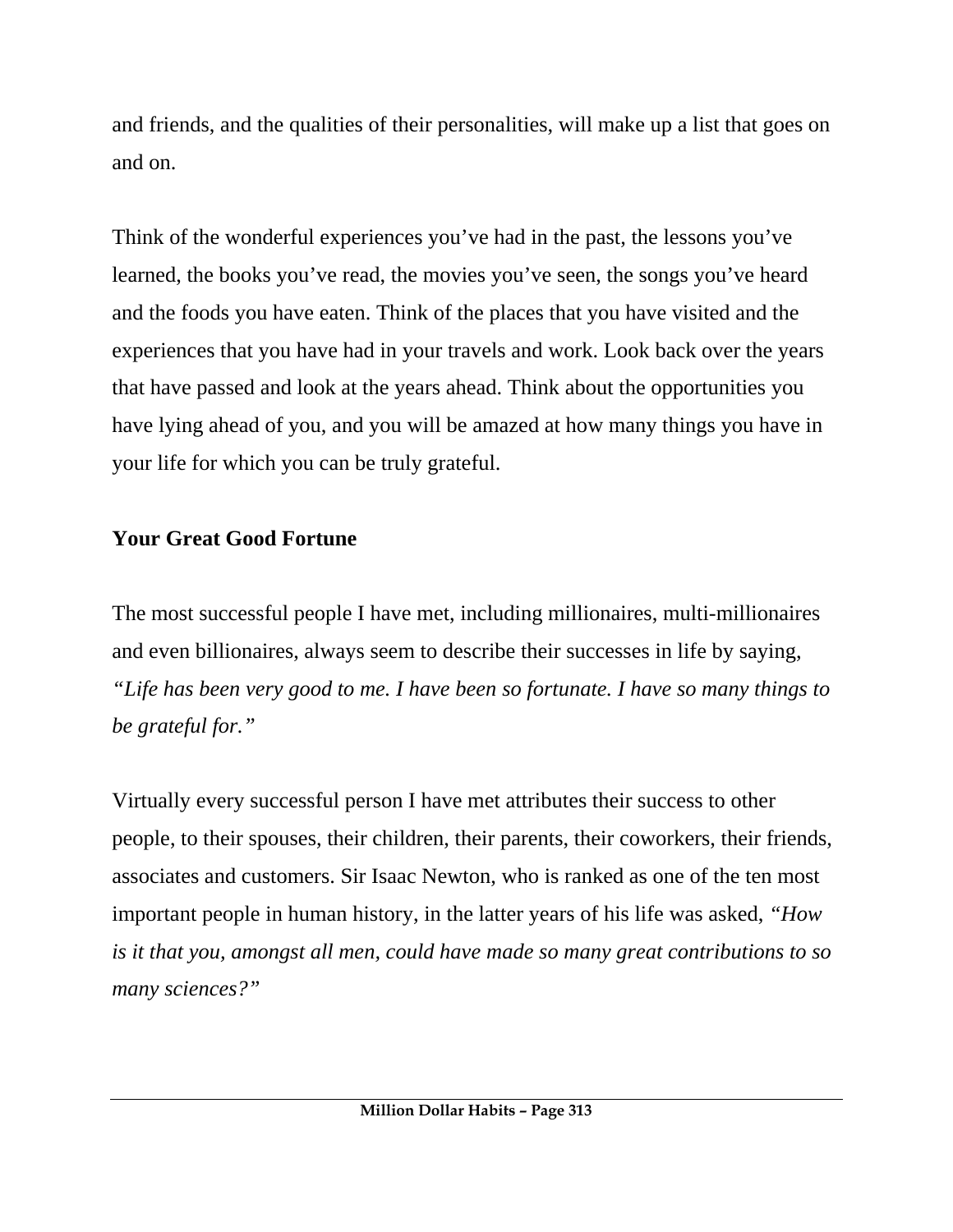Newton replied, thinking of all the great scientists who had preceded him and who worked for so many years before he came along, *"If I have accomplished anything worthwhile in life, it was only because I stood on the shoulders of giants."* 

#### **The Person You Are**

Perhaps the greatest breakthrough thought in my life was the discovery that each of us is where we are, and what we are, because of ourselves. We are where we are and what we are because of our habitual thoughts and actions. Men and women of great character, competence and leadership abilities are those who have worked on themselves, usually for many years, to become the kind of people that others look up to, respect and admire. They are, in every respect of the word, *"self-made"* people.

William James of Harvard once wrote, *"The greatest revolution of my generation is the discovery that individuals, by changing the inner attitudes of their minds, can change the outer aspects of their lives."* 

When you go to work on yourself, and you practice the behaviors that you wish to incorporate into your personality and character, you change the inner attitudes of your mind. As a result, you change the outer aspects of your life. You take complete control of your future. You become the very best person that you can imagine becoming. There are no limits.

## **Action Exercises:**